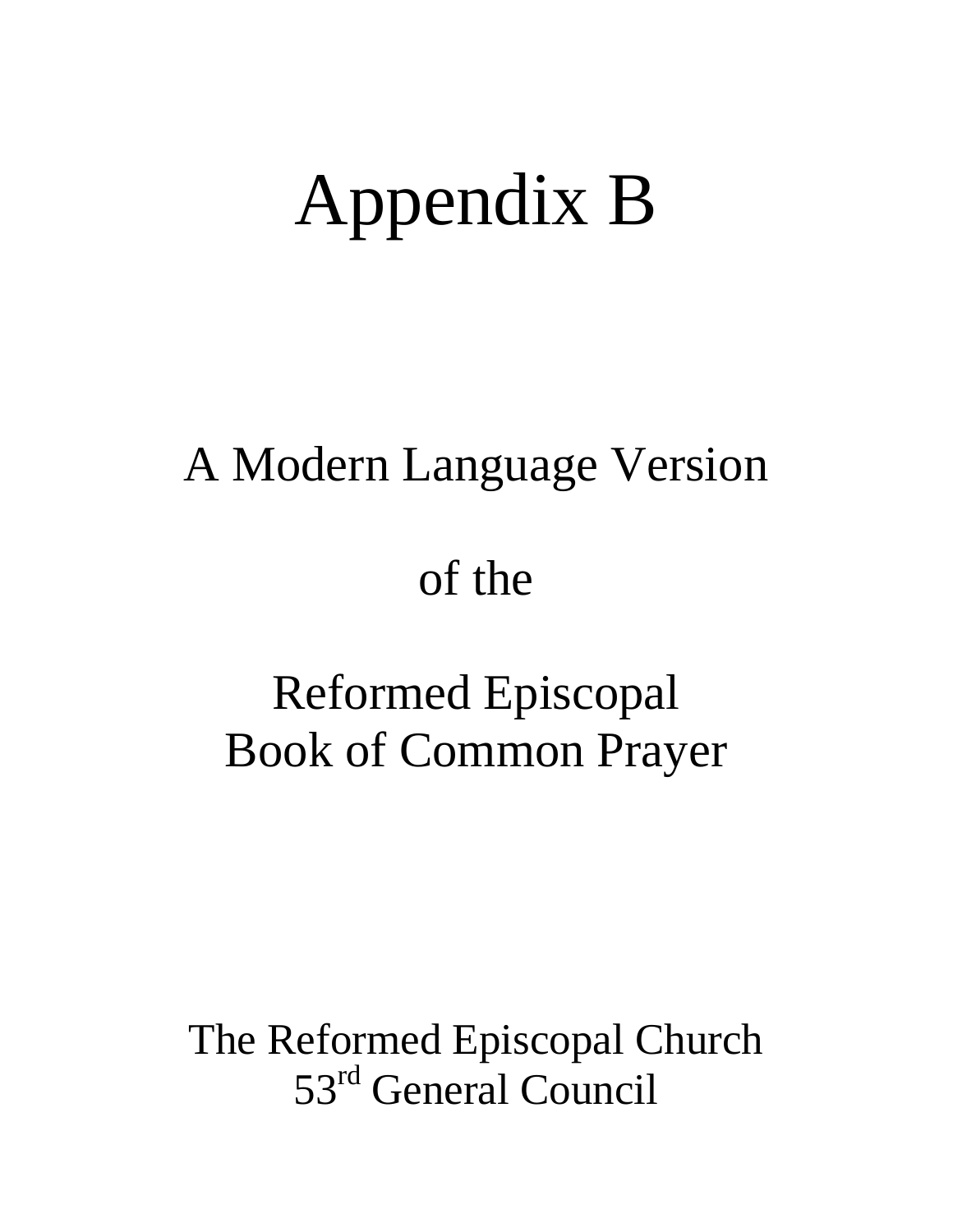# *THE ORDER FOR DAILY MORNING PRAYER*

*¶ The Minister shall begin the Morning Prayer by reading one or more of the following Sentences of Scripture in a voice audible to all.* 

*¶ On any day, save a Day of Fasting or Abstinence, or on any day when the Litany or Holy Communion is immediately to follow, the Minister may, at his discretion, pass at once from the Sentences to the Lord's Prayer, first pronouncing, The Lord be* with you. *Answer.* And with your spirit. *Minister.* Let us pray.

**T**he LORD is in His holy temple. Let all the earth keep silence before Him *Habakkuk 2:20* 

I was glad when they said to me, "Let us go into the house of the LORD." *Psalm 122:1* 

Let the words of my mouth and the meditation of my heart be acceptable in Your sight, O LORD, my strength and my Redeemer. *Psalm 19:14* 

Oh, send out Your light and Your truth! Let them lead me; Let them bring me to Your holy hill And to Your tabernacle. *Psalm 43:3* 

Thus says the High and Lofty One Who inhabits eternity, whose name is Holy: " I dwell in the high and holy place, With him who has a contrite and humble spirit, To revive the spirit of the humble, And to revive the heart of the contrite ones." *Isaiah 57:15* 

The hour is coming, and now is, when the true worshippers will worship the Father in spirit and truth; for the Father is seeking such to worship Him. *St. John 4:23* 

Grace to you and peace from God our Father and the Lord Jesus Christ. *Philippians 1:2* 

When a wicked man turns away from the wickedness which he committed, and does what is lawful and right, he preserves himself alive. *Ezekiel 18:27* 

Hide Your face from my sins, and blot out all my iniquities. *Psalm 51:9* 

If we say that we have no sin, we deceive ourselves, and the truth is not in us. If we confess our sins, He is faithful and just to forgive us our sins and to cleanse us from all unrighteousness. *1 St. John 1:8,9* 

# **Advent**

Repent, for the kingdom of heaven is at hand. *St. Matthew 3:2* 

Prepare the way of the Lord; Make straight ion the desert a highway for our God. *Isaiah 40:3* 

Behold, He is coming with clouds, and every eye will see Him, even they who pierced Him. And all the tribes of the earth will mourn because of Him. *Revelation 1:7* 

He who testifies to these things says, "Surely I am coming quickly." Amen. Even so, come, Lord Jesus! *Revelation 22:20*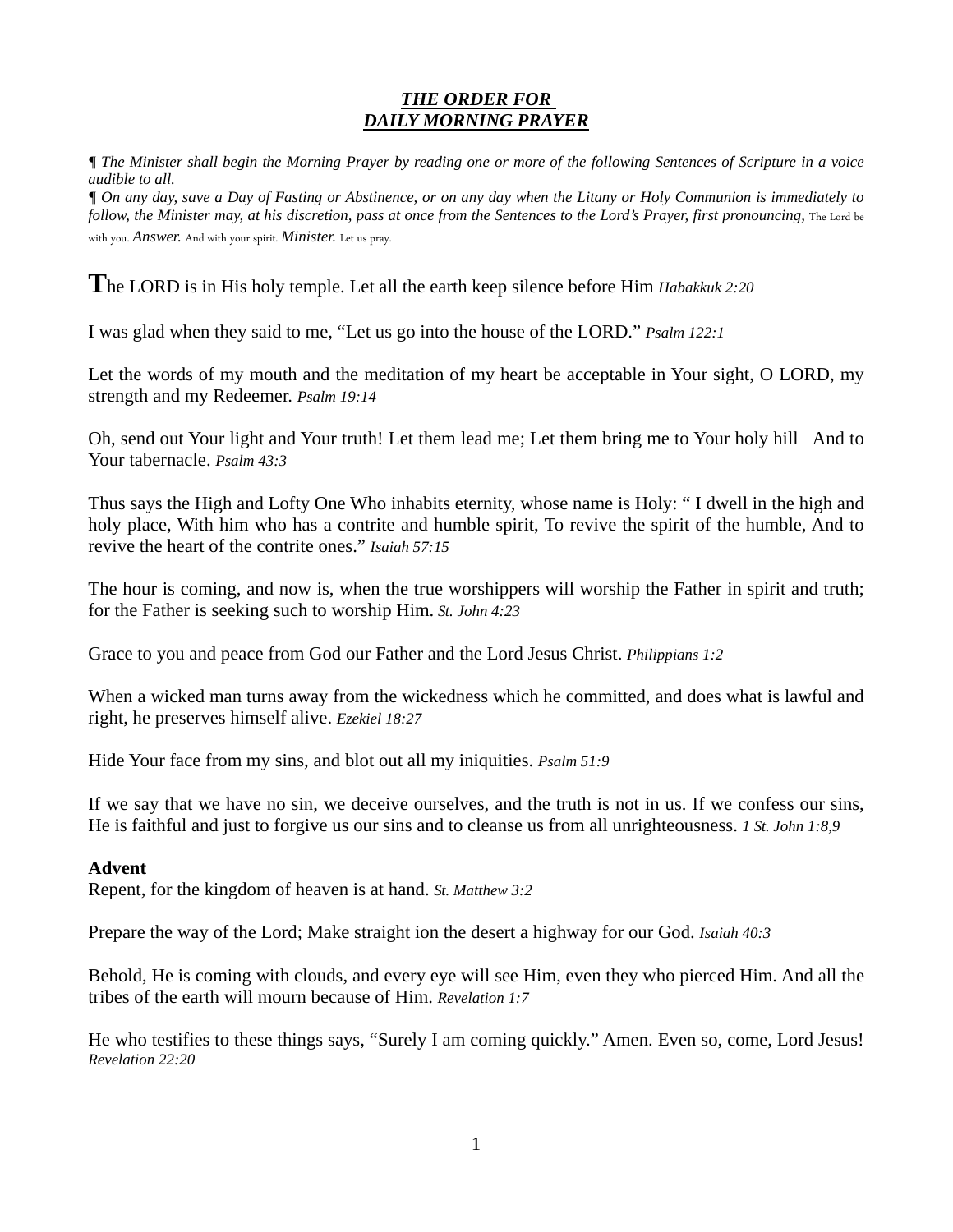# **Christmas**

When the fullness of the time had come, God sent forth His Son, born of a woman, born under the law, to redeem those who were under the law, that we might receive the adoption as sons. *Galatians 4:4,5* 

Behold, I bring you good tidings of great joy which will be to all people. For there is born to you this day in the city of David a Saviour, who is Christ the Lord. *St. Luke 2:1-,11* 

# **Epiphany**

From the rising of the sun, even to its going down, My Name shall be great among the Gentiles; In every place incense shall be offered to My Name, And a pure offering; For My Name shall be great among the nations," Says the LORD of hosts. *Malachi 1:11* 

Awake, awake! Put on your strength, O Zion; put on your beautiful garments, O Jerusalem. *Isaiah 52:1* 

The Word became flesh and dwelt among us, and we beheld His glory, the glory as of the only begotten of the Father, full of grace and truth. *St. John 1:14* 

# **Lent**

Rend your heart, and not your garments; Return to the LORD your God, For He is gracious and merciful, Slow to anger, and of great kindness; And He relents from doing harm. *Joel 2:13* 

The sacrifices of God are a broken spirit, a broken and a contrite heart - these, O God, You will not despise. *Psalm 51:17* 

I will arise and go to my father, and will say to him, "Father, I have sinned against heaven and before you, and I am no longer worthy to be called your son." *St. Luke 15:18,19* 

# **Palm Sunday**

Rejoice greatly, O daughter of Zion! Shout, O daughter of Jerusalem! Behold, your King is coming to you; He is just and having salvation. *Zechariah 9:9* 

# **Good Friday**

Is it nothing to you, all you who pass by? Behold and see if there is any sorrow like my sorrow, which has been brought on me, which the LORD has inflicted Me. *Lamentations 1:12* 

In Him we have redemption through His blood, the forgiveness of sins, according to the richness of His grace. *Ephesians 1:7* 

# **Easter**

He is risen. The Lord is risen indeed. *St Luke 24:34* 

This is the day the Lord has made; We will rejoice and be glad in it. *Psalm 118:24* 

# **Ascension**

Seeing then that we have a great High Priest who has passed through the heavens, Jesus the Son of God, let us come boldly to the throne of grace, that we may obtain mercy and find grace to help in time of need. *Hebrews 4:14,16*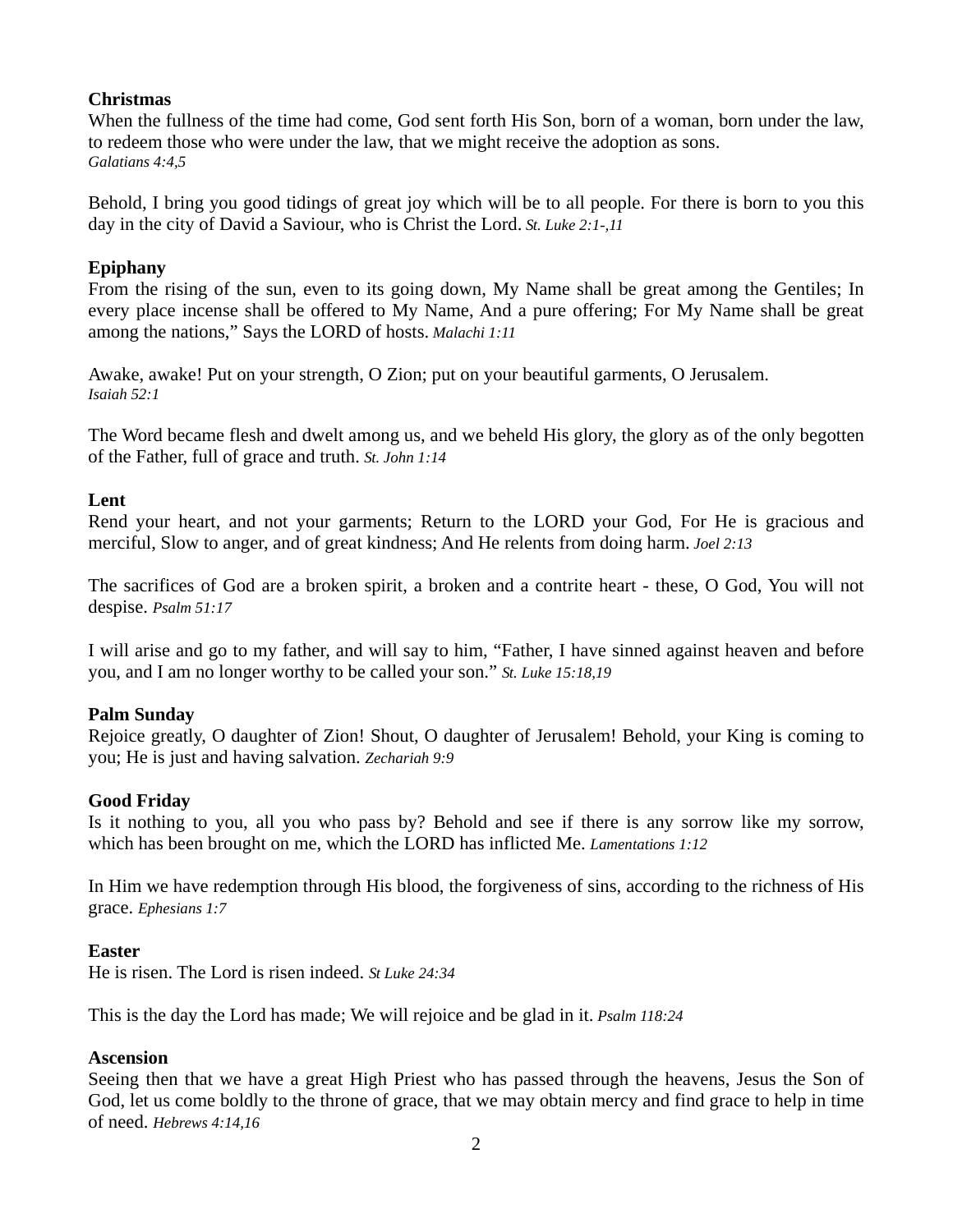# **Whitsunday**

You shall receive power when the Holy Spirit has come upon you; and you shall be witnesses to Me in Jerusalem, and in all Judea and Samaria, and to the end of the earth. *Acts 1:8* 

Because you are sons, God has sent forth the Spirit of His Son into your hearts, crying out, "Abba, Father!" *Galatians 4:6* 

# **Trinity Sunday**

Holy, holy, holy, Lord God Almighty, Who was, and is ands is to come. *Revelation 4:8* 

# **Thanksgiving Day**

Honour the LORD with your possessions, And with the firstfruits of all your increase; So your barns will be filled with plenty, And your vats will overflow with new wine. *Proverbs 3:9,10* 

The LORD by wisdom founded the earth; By understanding He established the heavens. By His knowledge the depths were broken up, And clouds drop down the dew. *Proverbs 3:19,20* 

# *Then the Minister shall say,*

**DEARLY** beloved brethren, the Scripture moves us, in various places, to acknowledge and confess our many sins and wickedness; and that we should not disguise nor cloak them before the face of Almighty God our heavenly Father; but confess them with an humble, lowly, penitent, and obedient heart; to the end that we may obtain forgiveness of the same, by His infinite goodness and mercy. And although we ought, at all times, humbly to acknowledge our sins before God; yet ought we chiefly so to do, when we assemble and meet together to render thanks for the great benefits that we have received at His hands, to set forth His most worthy praise, to hear His most holy Word, and to ask those things which are requisite and necessary, as well for the body as the soul. Wherefore I pray and beg you, as many as are here present, to accompany me with a pure heart, and humble voice, unto the throne of the heavenly grace, saying—

*¶ Or he shall say,* 

Let us humbly confess our sins unto Almighty God.

# **A General Confession**

#### *¶ To be said by the whole congregation, with the Minister, all kneeling.*

ALMIGHTY and most merciful Father, We have erred, and strayed from Your ways like lost sheep. We have followed too much the devices and desires of our own hearts. We have offended against Your holy laws. We have left undone those things which we ought to have done; And we have done those things which we ought not to have done; And there is no health in us. But You, O Lord, have mercy upon us, miserable offenders. Spare those, O God, who confess their faults. Restore those who are penitent; According to Your promises declared unto mankind in Christ Jesus our Lord. And grant, O most merciful Father, for His sake; That we may hereafter live a godly, righteous, and sober life, To the glory of Your holy Name. *Amen.*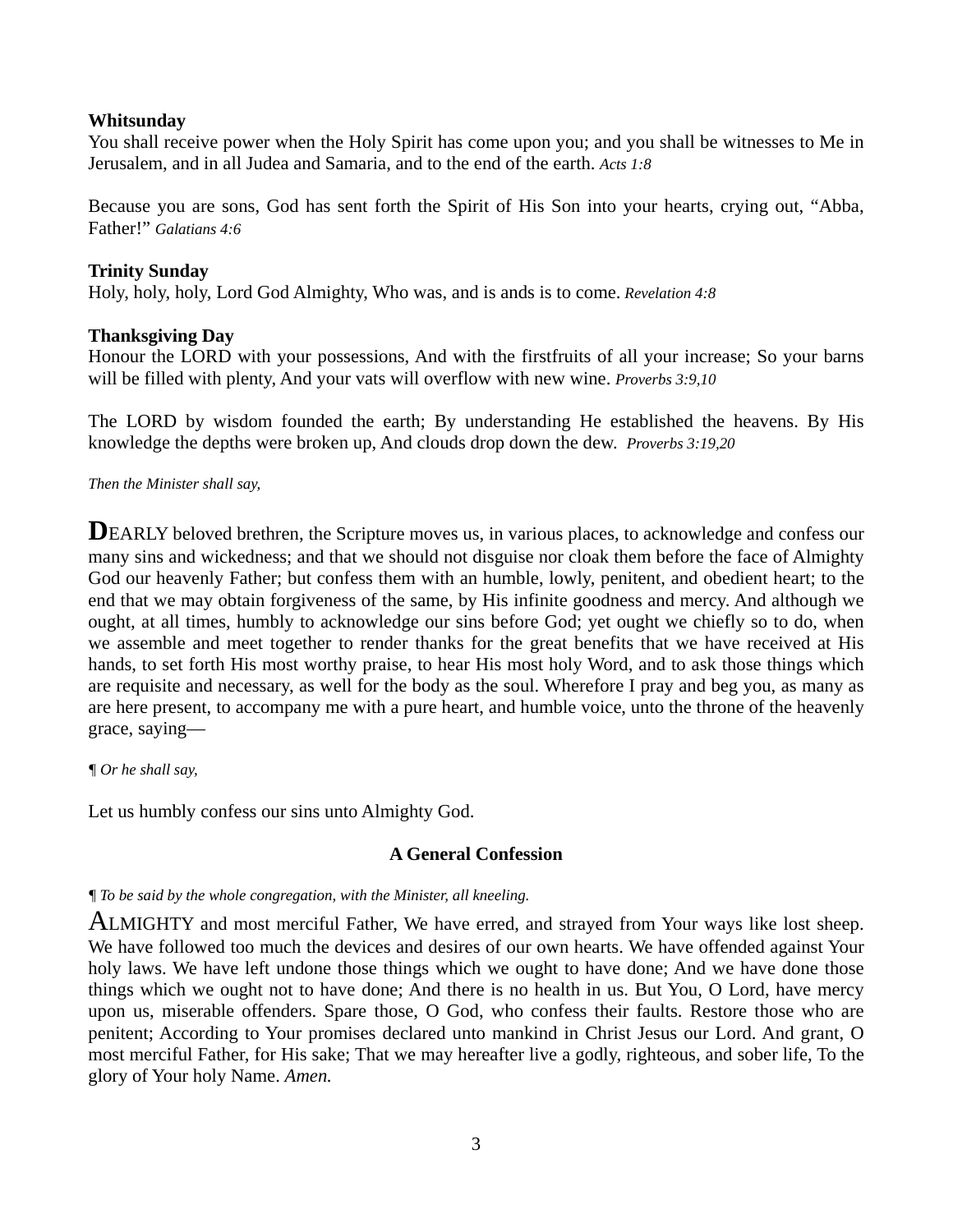#### **The Declaration of Absolution, or Remission of Sins**

*¶ To be pronounced by the Presbyter alone, or by the Bishop if he be present, standing; the people still kneeling. ¶ But note, That the Presbyter, at his discretion, may use, instead of what follows, the Declaration of Absolution from the Order for the Holy Communion. If the Minister be not a Presbyter, he shall remain kneeling, and read the Collect for the Twenty-first Sunday after Trinity.* 

**A**LMIGHTY God, the Father of our Lord Jesus Christ, Who desires not the death of a sinner, but rather that he may turn from his wickedness and live, has given power, and commandment, to His Ministers, to declare and pronounce to His people, being penitent, the Absolution and Remission of their sins. He pardons and absolves all those who truly repent, and genuinely believe His holy Gospel.

 Wherefore let us beg Him to grant us true repentance, and His Holy Spirit, that those things may please Him which we do at this present; and that the rest of our life hereafter may be pure and holy; so that at the last we may come to His eternal joy; through Jesus Christ our Lord. *Amen.* 

*¶ Then the Minister shall kneel, and say the Lord's Prayer; the people still kneeling, and repeating it with him, both here, and wheresoever else it is used in Divine Service.* 

**O**UR Father, Who art in heaven, Hallowed be Thy Name. Thy kingdom come. Thy will be done, On earth as it is in heaven. Give us this day our daily bread. And forgive us our trespasses, As we forgive those who trespass against us. And lead us not into temptation, But deliver us from evil. For Thine is the kingdom, and the power, and the glory, for ever and ever. Amen.

#### Or

**O**ur Father in heaven, Hallowed be Your Name. Your kingdom come. Your will be done On earth as it is in heaven. Give us this day our daily bread. And forgive us our debts, As we forgive our debtors. And do not lead us into temptation, But deliver us from the evil one. For Yours is the kingdom and the power and the glory forever. Amen

*¶ Then, still kneeling, he shall say, or sing,* 

|           | O Lord, open our lips.                      |
|-----------|---------------------------------------------|
| Answer.   | And our mouth shall show forth Your praise. |
| Minister. | O God, make speed to save us.               |
| Answer.   | O Lord, make haste to help us.              |

*¶ Here, all standing up, the Minister shall say, or sing,* 

|           | Glory be to the Father, and to the Son, and to the Holy Spirit;                 |
|-----------|---------------------------------------------------------------------------------|
| Answer.   | As it was in the beginning, is now, and ever shall be, world without end. Amen. |
| Minister. | Praise the Lord.                                                                |
| Answer.   | The Lord's Name be praised.                                                     |

¶ Then shall be said or sung the following Canticle; except on those days for which other Canticles are appointed; and except also, that the whole text of Psalm 95 may be used in this place.

¶ But note, That on Ash Wednesday and Good Friday the *Venite* may be omitted.

¶ On the days hereafter named, immediately before the *Venite* may be sung or said,

¶ On the Sundays in Advent. *Our King and Saviour draws nigh; \* O come, let us adore Him.* 

¶ On Christmas Day and until the Epiphany. *Alleluia. Unto us a Child is born; \* O come, let us adore Him. Alleluia.* 

¶ On the Epiphany and seven days after, and on the Feast of the Transfiguration. *The Lord has manifested forth His glory; \* O come, let us adore Him.*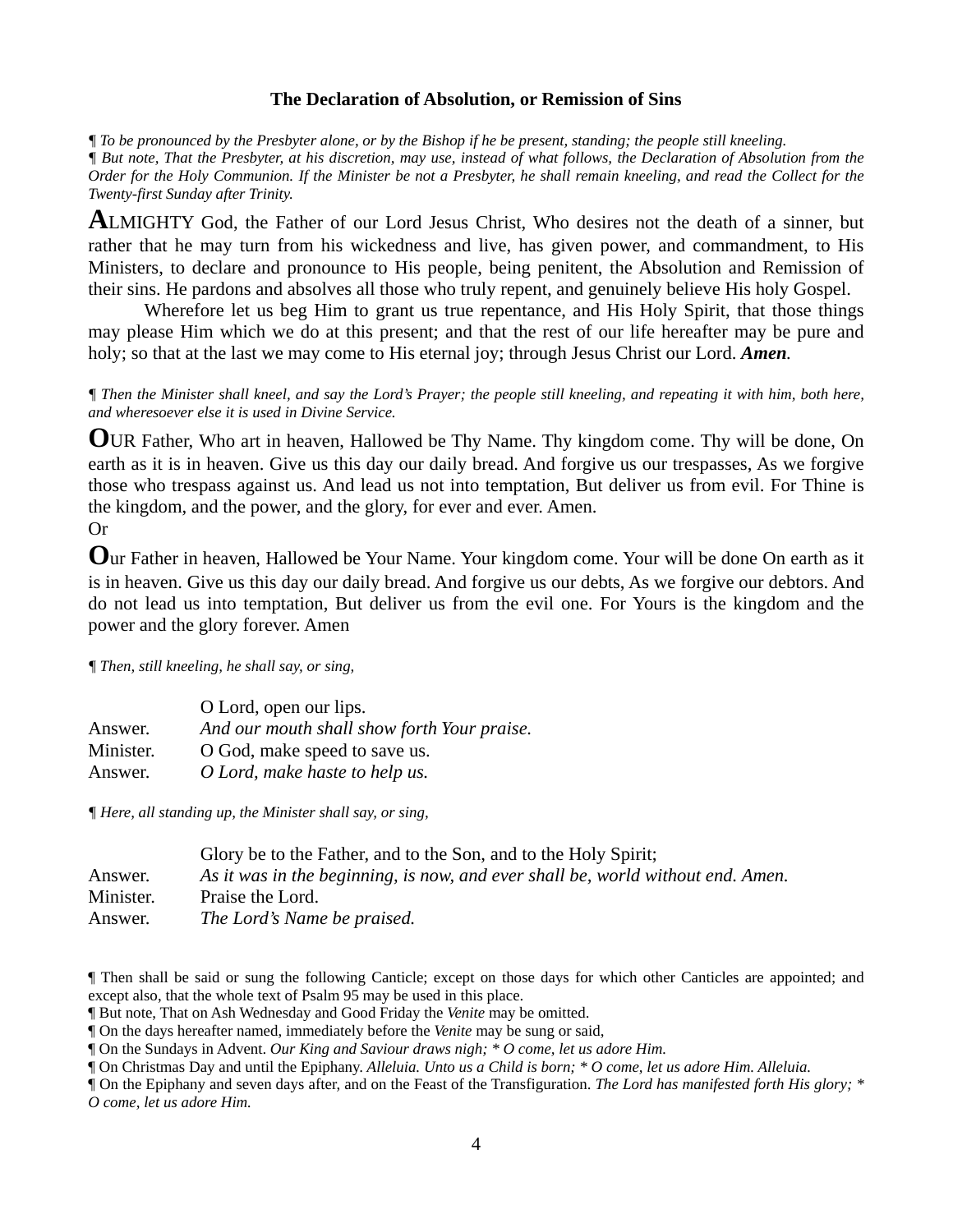¶ On Monday in Easter Week and until Ascension Day. *Alleluia. The Lord is risen indeed; \* O come, let us adore Him. Alleluia.* 

¶ On Ascension Day and until Whitsunday. *Alleluia. Christ the Lord ascends into heaven; \* O come, let us adore Him. Alleluia.* 

¶ On Whitsunday and six days after. *Alleluia. The Spirit of the Lord fills the world; \* O come, let us adore Him. Alleluia.* 

¶ On Trinity Sunday. *Father, Son, and Holy Spirit, one God; \* O come, let us adore Him.* 

¶ On the Purification, and the Annunciation. *The Word was made flesh, and dwelt among us; \* O come, let us adore Him.* 

¶ On other Festivals for which a proper Epistle and Gospel are ordered. *The Lord is glorious in His saints; \* O come, let us adore Him.* 

#### *Venite, exultemus Domino. from Psalms 95 and 96*

**O** COME, let us sing unto the LORD;

\* let us heartily rejoice in the strength of our salvation

Let us come before His presence with thanksgiving;

\* and show ourselves glad in Him with psalms.

For the LORD is a great God;

\* and a great King above all gods.

In His hand are all the corners of the earth;

\* and the strength of the hills is His also.

The sea is His, and He made it;

\* and His hands prepared the dry land.

O come, let us worship and fall down,

\* and kneel before the LORD our Maker.

For He is the Lord our God;

\* and we are the people of His pasture, and the sheep of His hand.

O worship the LORD in the beauty of holiness;

\* let the whole earth stand in awe of Him.

For He comes, for He comes to judge the earth;

\* and with righteousness to judge the world, and the peoples with His truth.

GLORY be to the Father, and to the Son, and to the Holy Spirit;

As it was in the beginning, is now, and ever shall be, world without end. Amen.

*¶ Then shall follow a portion of the Psalms according to the use of this Church. And at the end of every Psalm, and likewise at the end of the Venite, Benedictus es, Magnificate, Benedictus, Jubilate, and at the end of the whole portion or selection from the Psalter, shall be sung or said the Gloria Patri.*

GLORY be to the Father, and to the Son, and to the Holy Spirit; As it was in the beginning, is now, and ever shall be, world without end. Amen.

*¶ Then shall be read the FIRST LESSON, as it is appointed. And note, That before every Lesson, the Minister shall say, Here begins such a chapter (or verse of such a chapter) of such a Book; and after every Lesson, Here ends the First (or the Second) Lesson. Or the Minister may say, This is the Word of the Lord, the people responding, Thanks be to God. ¶ And after that shall be said or sung the following Hymn.* 

*¶ But note, That on any day when the Holy Communion is immediately to follow, the Minister at his discretion, after any one of the following Canticles of Morning Prayer has been said or sung, may pass at once to the Communion Service.*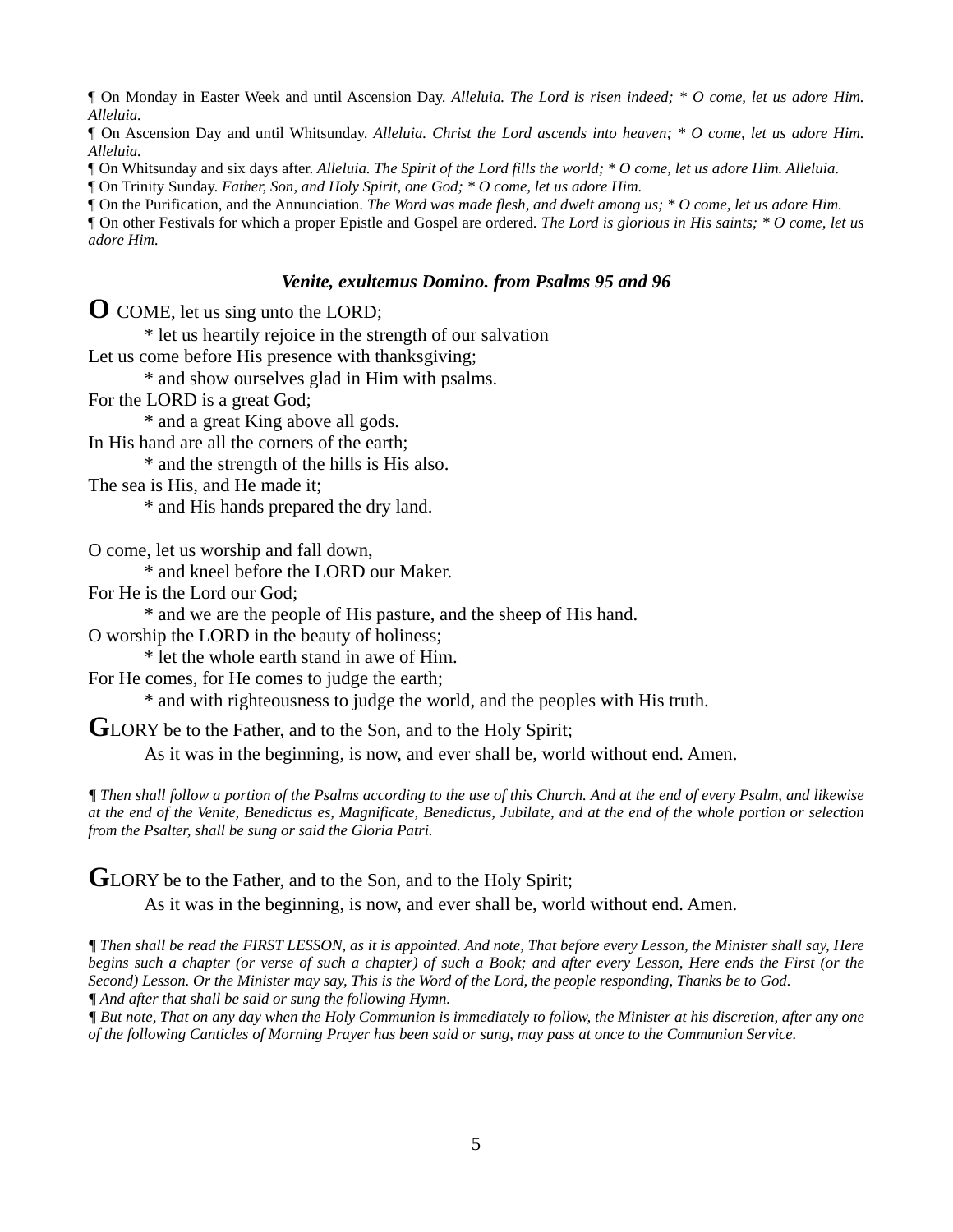#### *Te Deum laudamus*

**W**E praise You, O God; we acknowledge You to be the Lord. All the earth worships You, the Father everlasting. To You all Angels cry aloud; the Heavens, and all the Powers therein; To You Cherubim and Seraphim continually do cry, Holy, Holy, Holy, Lord God of Hosts; Heaven and earth are full of the Majesty of Your glory. The glorious company of the Apostles praise You. The goodly fellowship of the Prophets praise You. The noble army of Martyrs praise You. The holy Church throughout all the world acknowledges You; The Father: of an infinite Majesty; Your adorable, true, and only Son; Also the Holy Spirit, the Comforter.

YOU are the King of Glory, O Christ. You are the everlasting Son of the Father. When You took upon Yourself to deliver man, You did humble Yourself to be born of a Virgin. When You had overcome the sharpness of death, You did open the kingdom of Heaven to all believers. You sit at the right hand of God, in the glory of the Father. We believe that You shall come to be our Judge. We therefore pray You, help Your servants, Whom You have redeemed with Your precious blood. Make them to be numbered with Your Saints, In glory everlasting.

**O** LORD, save Your people, and bless Your heritage. Govern them, and lift them up for ever. Day by day we magnify You; And we worship Your Name, ever world without end. Guarantee, O Lord, to keep us this day without sin. O Lord, have mercy upon us, have mercy upon us. O Lord, let Your mercy be upon us, as our trust is in You. O Lord, in You have I trusted; let me never be confounded.

*Or this canticle* 

#### *Benedictus es, Domine*

# **BLESSED** are You, O Lord God of our fathers: \*praised and exalted above all for ever.

Blessed are You for the name of Your Majesty: \*praised and exalted above all for ever. Blessed are You in the temple of Your holiness: \*praised and exalted above all for ever.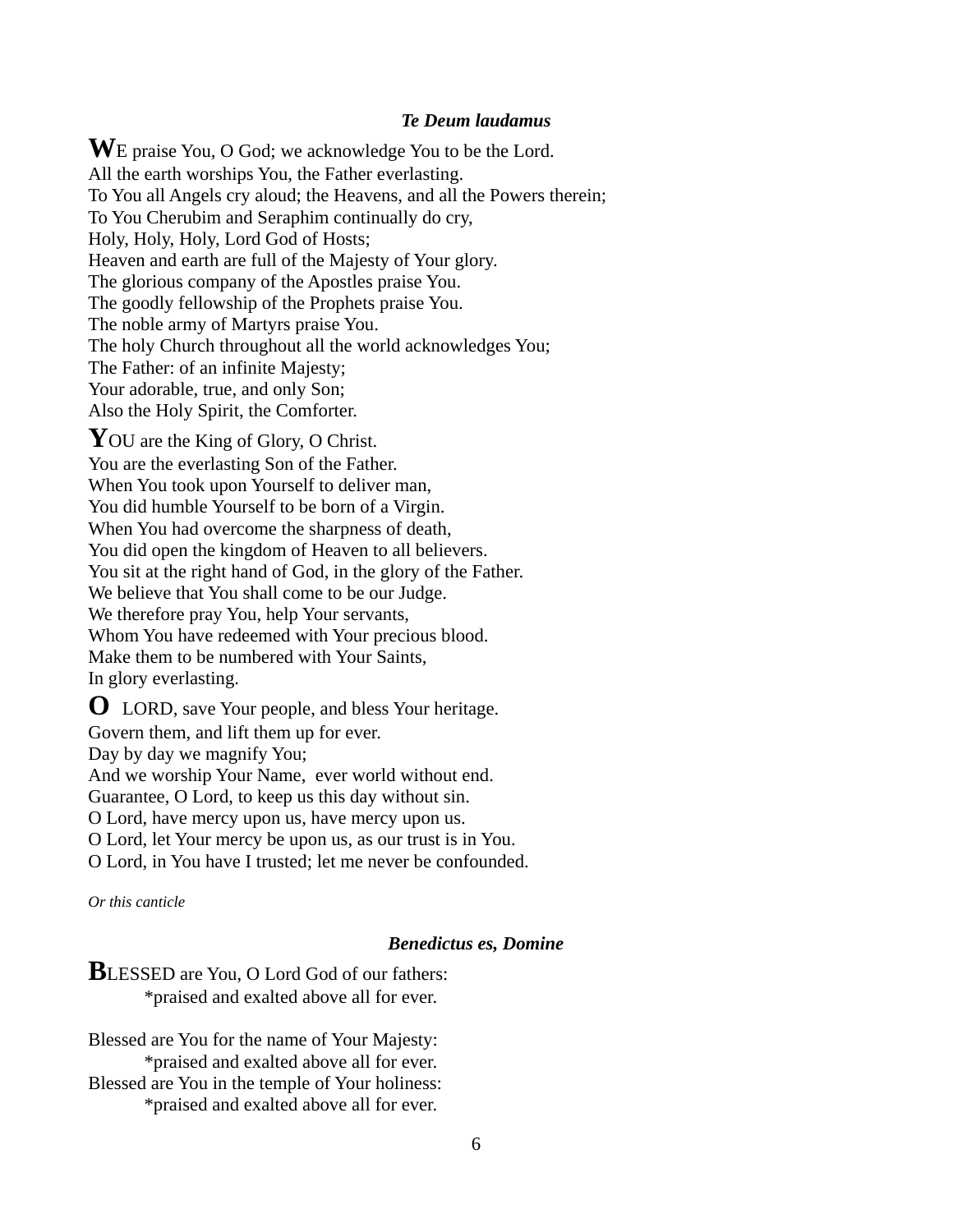Blessed are You Who beholds the depths, and dwells between the Cherubim: \*praised and exalted above all for ever. Blessed are You on the glorious throne of Your kingdom: \*praised and exalted above all for ever. Blessed are You in the firmament of heaven: \*praised and exalted above all for ever.

*Or this canticle (in either version)* 

#### *Benedicite, omnia opera Domini (Version 1)*

**O** ALL you Works of the Lord, bless you the Lord: \*praise Him, and magnify Him for ever. O you angels of the Lord, bless you the lord: \*praise Him, and magnify Him for ever. **O** you heavens, bless you the Lord: \*praise Him, and magnify Him for ever. O you waters that be above the firmament, bless you the Lord: \*praise Him, and magnify Him for ever. O all you Powers of the Lord, bless you the Lord: \*praise Him, and magnify Him for ever. O you Sun and Moon, bless you the Lord: \*praise Him, and magnify Him for ever. O you Stars of heaven, bless you the Lord: \*praise Him, and magnify Him for ever. O you Showers and Dew, bless you the Lord: \*praise Him, and magnify Him for ever. O you Winds of God, bless you the Lord: \*praise Him, and magnify Him for ever. O you Fire and Heat, bless you the Lord: \*praise Him, and magnify Him for ever. O you Winter and Summer, bless you the Lord: \*praise Him, and magnify Him for ever. O you Dews and Frosts, bless you the Lord: \*praise Him, and magnify Him for ever. O you Frost and Cold, bless you the Lord: \*praise Him, and magnify Him for ever. O you Ice and Snow, bless you the Lord: \*praise Him, and magnify Him for ever. O you Nights and days, bless you the Lord:

 \*praise Him, and magnify Him for ever. O you Light and darkness, bless you the Lord: \*praise Him, and magnify Him for ever.

O you Lightnings and Clouds, bless you the Lord: \*praise Him, and magnify Him for ever.

**O** LET the Earth bless the Lord,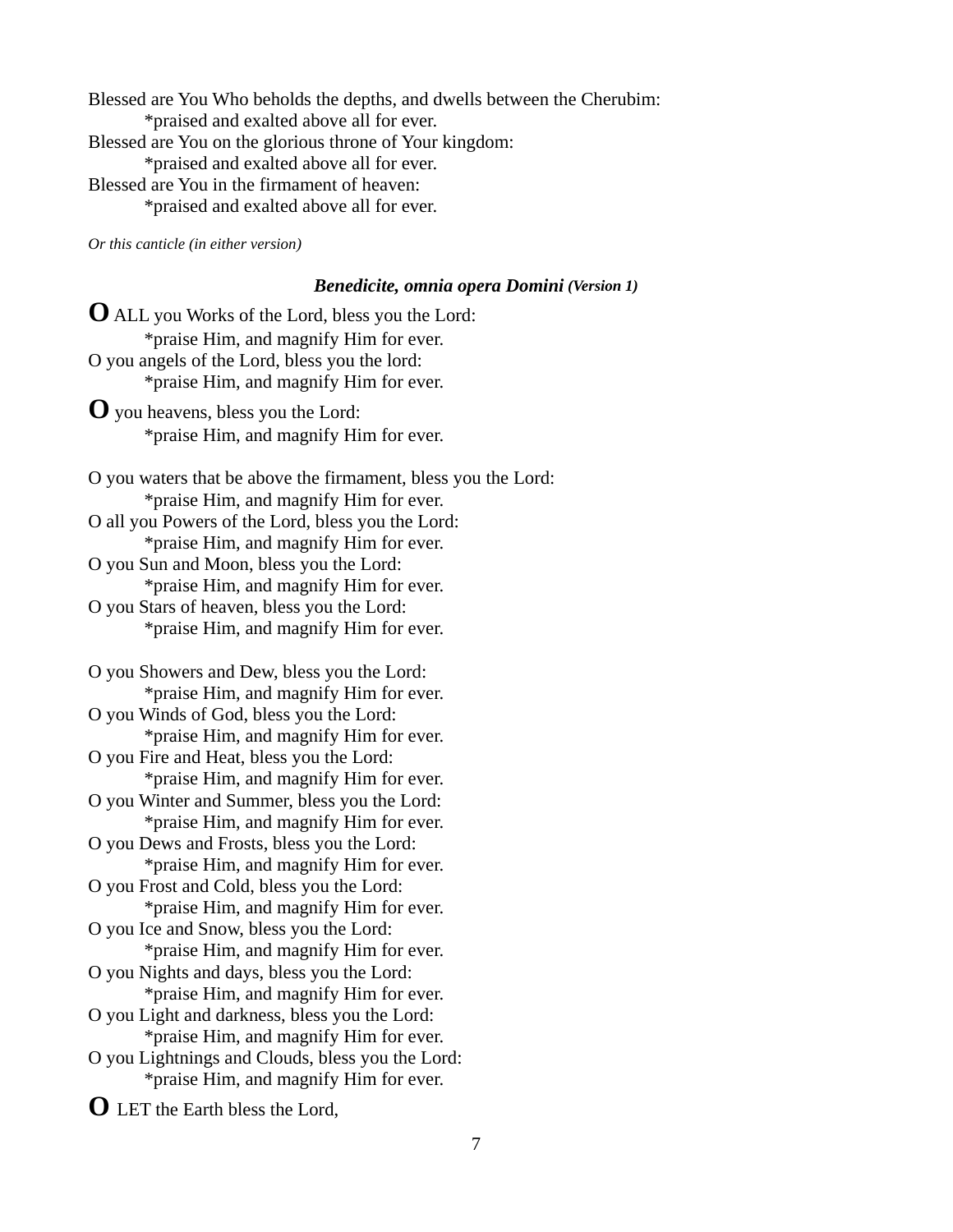\*yes, let it praise Him, and magnify Him for ever. O you Mountains and Hills, bless you the Lord: \*praise Him, and magnify Him for ever.

O all you Green Things upon the earth, bless you the Lord: \*praise Him, and magnify Him for ever. O you Wells, bless you the Lord: \*praise Him, and magnify Him for ever. O you Seas and Floods, bless you the Lord: \*praise Him, and magnify Him for ever. O you Whales, and all that move in the waters, bless you the Lord: \*praise Him, and magnify Him for ever. O all you Fowls of the air, bless you the Lord: \*praise Him, and magnify Him for ever. O all you Beasts and cattle, bless you the Lord: \*praise Him, and magnify Him for ever. O you Children of Men, bless you the Lord: \*praise Him, and magnify Him for ever. **O** LET Israel bless the lord: \*praise Him, and magnify Him for ever. O you Priests of the Lord, bless you the Lord: \*praise Him, and magnify Him for ever. O you Servants of the Lord, bless you the Lord: \*praise Him, and magnify Him for ever. O you Spirits and Souls of the Righteous, bless you the Lord: \*praise Him, and magnify Him for ever. O you holy and humble Men of heart, bless you the Lord: \*praise Him, and magnify Him for ever. Let us bless the Father, and the Son, and the Holy Spirit:

\*praise Him, and magnify Him for ever

# *Benedicite, omnia opera Domini (Version 2)*

<sup>1</sup>**O** ALL you Works of the Lord, bless you the Lord; 2 O you angels of the Lord, bless you the lord:3 O you heavens, bless you the Lord: praise Him, and magnify Him for ever.

4 O you waters that be above the firmament, bless you the Lord: 5 O all you Powers of the Lord, bless you the Lord: 6 O you Sun and Moon, bless you the Lord: praise Him, and magnify Him for ever.

7 O you Stars of heaven, bless you the Lord: 8 O you Showers and Dew, bless you the Lord: 9 O you Winds of God, bless you the Lord: praise Him, and magnify Him for ever.

10 O you Fire and Heat, bless you the Lord: 11 O you Winter and Summer, bless you the Lord: 12 O you Dews and Frosts, bless you the Lord: praise Him, and magnify Him for ever.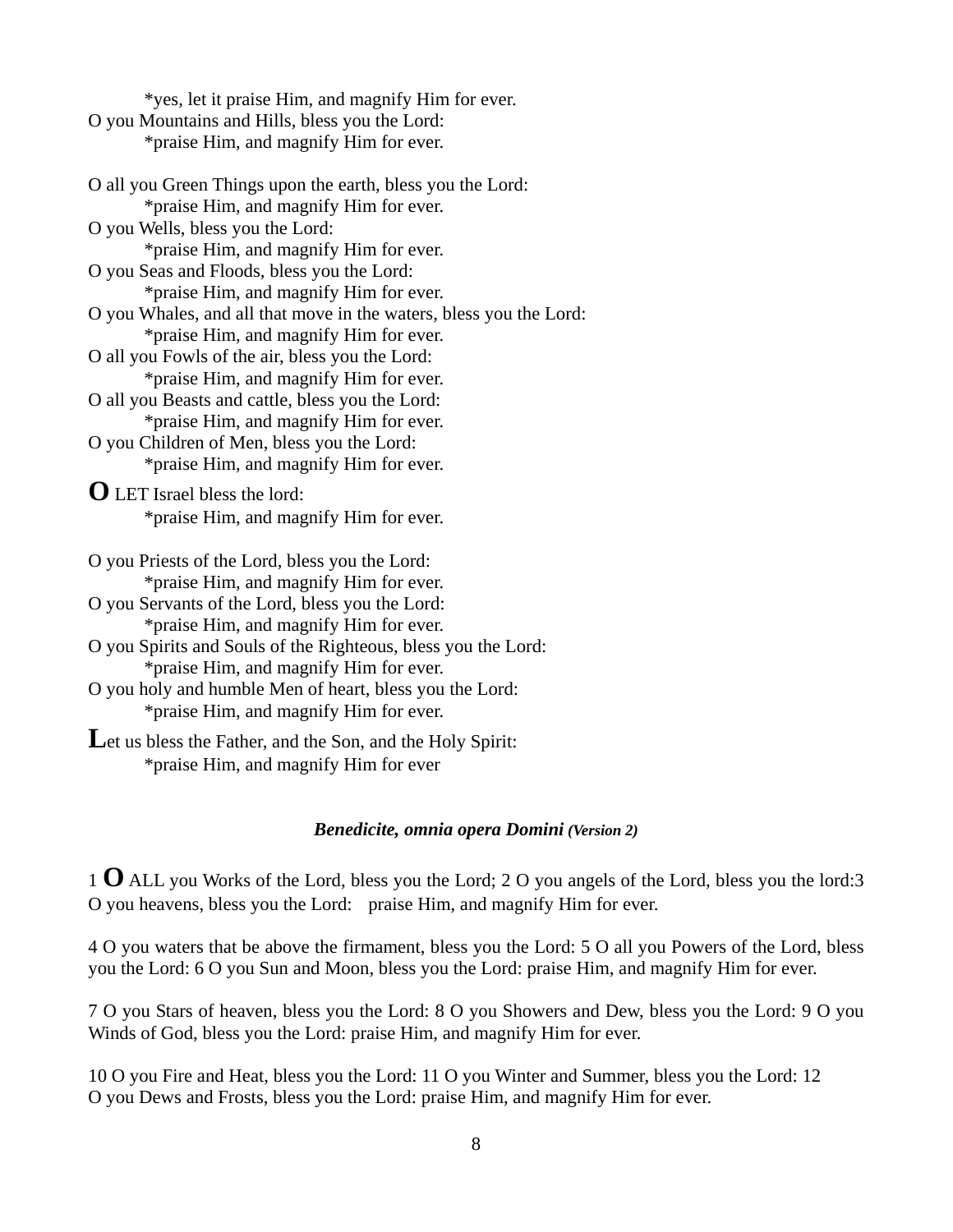13 O you Frost and Cold, bless you the Lord: 14 O you Ice and Snow, bless you the Lord: 15 O you Nights and days, bless you the Lord: praise Him, and magnify Him for ever.

16 O you Light and darkness, bless you the Lord: 17 O you Lightnings and Clouds, bless you the Lord: 18 O let the Earth bless the Lord; yea, let it praise Him and magnify Him for ever.

19 O you Mountains and Hills, bless you the Lord: 20 O all you Green Things upon the earth, bless you the Lord: 21 O you Wells, bless you the Lord: praise Him, and magnify Him for ever.

22 O you Seas and Floods, bless you the Lord: 23 O you Whales, and all that move in the waters, bless you the Lord: 24 O all you Fowls of the air, bless you the Lord: praise Him, and magnify Him for ever.

25 O all you Beasts and cattle, bless you the Lord: praise Him, and magnify Him for ever.

26 O you Children of Men, bless you the Lord: 27 O let Israel bless the lord: 28 O you Priests of the Lord, bless you the Lord: praise Him, and magnify Him for ever.

29 O you Servants of the Lord, bless you the Lord: 30 O you Spirits and Souls of the Righteous, bless you the Lord: 31 O you holy and humble Men of heart, bless you the Lord: praise Him, and magnify Him for ever.

32 O Ananias, Azarias, and Misael, bless you the Lord; praise Him and magnify Him for ever.

**G**LORY be to the Father, and to the Son, and to the Holy Spirit;

As it was in the beginning, is now, and ever shall be, world without end. Amen.

*Or this Psalm* 

# **Magnificate Dominum** from Psalm 34

**O** MAGNIFY the Lord with me, \*and let us exalt His name to-gether. O taste and see that the Lord is good: \*blessed is the man who trusts in Him. O fear the Lord, you who are His saints; \*for there is no want to them who fear Him. The eyes of the Lord are upon the righteous, \*and His ears are open unto their cry. The Lord is near to those who are of a broken heart, \*and saves such as are of a contrite spirit. The Lord redeems the souls of His servants; \*and none of those who trust in Him shall be condemned.

*¶ Then shall be read, in like manner, the SECOND LESSON, taken out of the New Testament, as it is appointed. ¶ And after that shall be sung or said the Hymn following.*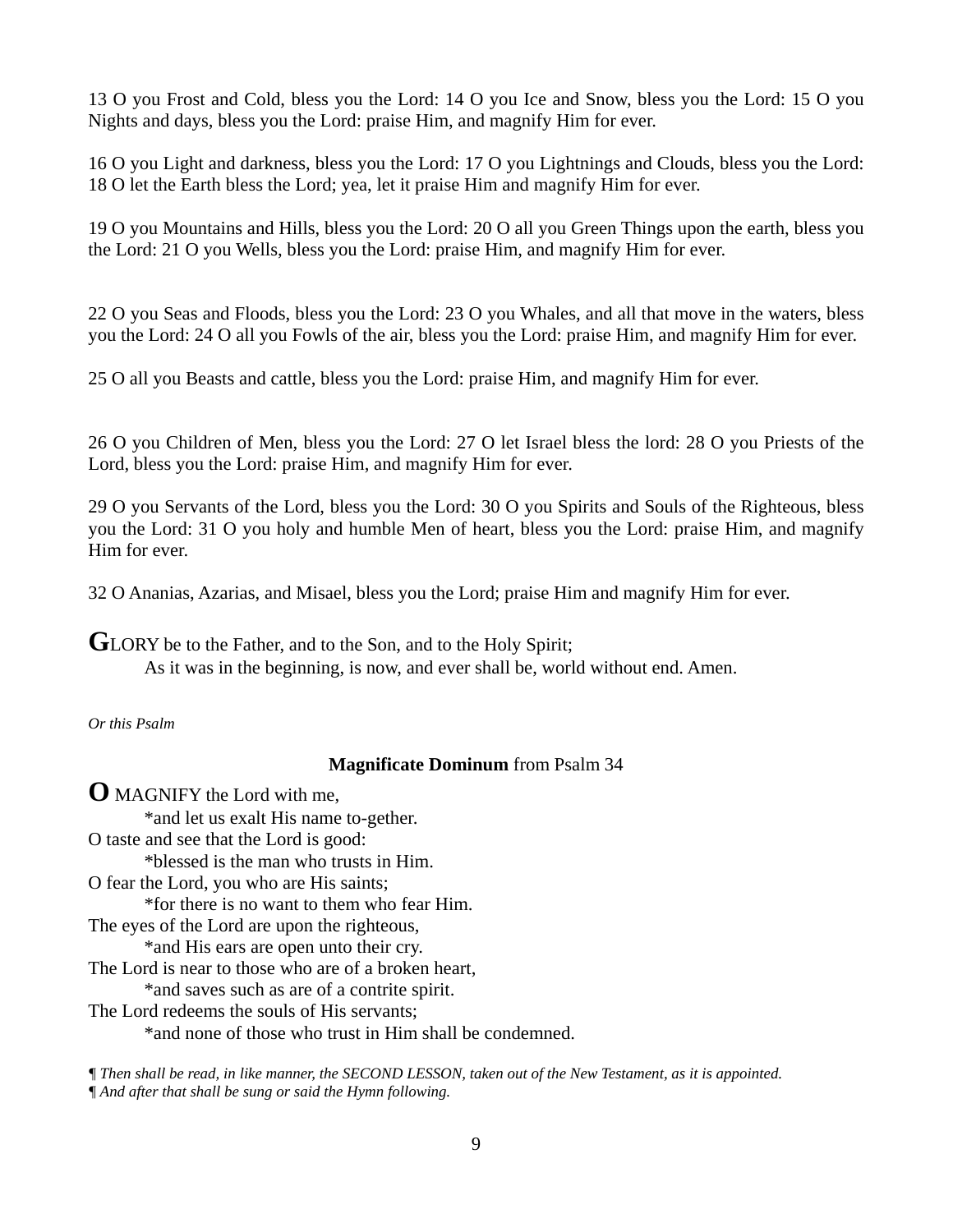*¶ But note, That, save on the Sundays in Advent, the latter portion thereof may be omitted.*

#### *Benedictus. St. Luke 1:68-79*

**BLESSED** be the Lord God of Israel; \* for He has visited and redeemed His people; And has raised up a mighty salvation for us, \* in the house of His servant David; As He spoke by the mouth of His holy Prophets, \* which have been since the world began; That we should be saved from our enemies, \* and from the hand of all that hate us. To perform the mercy promised to our forefathers, \* and to remember His holy covenant; To perform the oath which He swore to our forefather Abraham, \* that He would give us; That we being delivered out of the hand of our enemies \* might serve Him without fear; In holiness and righteousness before Him, \* all the days of our life. And you, child, shall be called the prophet of the Highest: \* for you shall go before the face of the Lord to prepare His ways; To give knowledge of salvation unto His people \* for the remission of their sins, Through the tender mercy of our God; \* whereby the day-spring from on high has visited us; To give light to them that sit in darkness, and in the shadow of death,

\* and to guide our feet into the way of peace.

*¶ Or this Psalm.* 

#### *Jubilate Deo. Psalm 100*

**O** BE joyful in the LORD, all you lands:

\* serve the LORD with gladness, and come before His Presence with a song.

Be sure that the LORD He is God;

 \*it is He that has made us, and not we ourselves; we are His people, and the sheep of His pasture.

O go your way into His gates with thanksgiving, and into His courts with praise;

\* be thankful unto Him, and speak good of His Name.

For the LORD is gracious, His mercy is everlasting;

\* and His truth endures from generation to generation.

*¶ Then shall be said the Apostles' Creed by the Minister and the people, standing, except only such days as the Creed of St.Athanasius is appointed to be read.*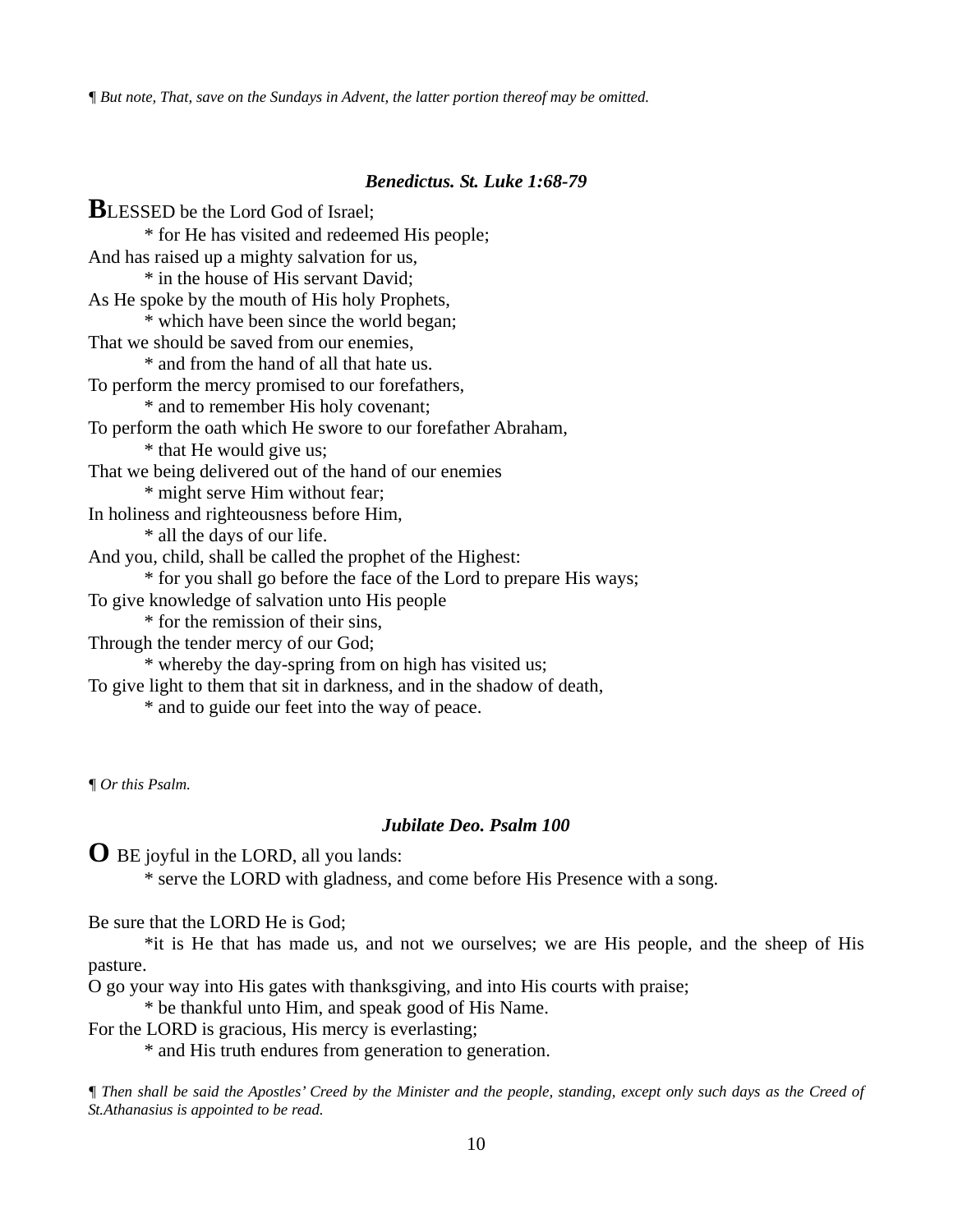#### *Apostles' Creed*

**I** BELIEVE in God the Father Almighty, Maker of heaven and earth:

 And in Jesus Christ His only Son our Lord, Who was conceived by the Holy Spirit, Born of the Virgin Mary, Suffered under Pontius Pilate, Was crucified, dead, and buried, He descended into hell; The third day He rose again from the dead, He ascended into heaven, And sits on the right hand of God the Father Almighty; From there He shall come to judge the living and the dead.

 I believe in the Holy Spirit; The holy Catholic Church; The Communion of Saints; The Forgiveness of sins; The Resurrection of the body; And the Life everlasting. Amen.

*And after that, these Prayers following, the people devoutly kneeling; the Minister first pronouncing,* 

|           | The Lord be with you.                   |
|-----------|-----------------------------------------|
| Answer.   | And with your spirit.                   |
| Minister. | Let us pray.                            |
|           | O Lord, show Your mercy upon us.        |
| Answer.   | And grant us Your salvation.            |
| Minister. | O God, make clean our hearts within us. |
| Answer.   | And take not Your Holy Spirit from us.  |

*¶ Then shall follow the COLLECT OF THE DAY, except when the Communion Service is read; and then the Collect of the Day shall be omitted here.*

#### **A Collect for Peace**

**O** GOD, the author of peace and lover of harmony, in knowledge of Whom stands our eternal life, Whose service is perfect freedom; Defend us Your humble servants in all assaults of our enemies; that we, surely trusting in Your defence, may not fear the power of any adversaries, through the might of Jesus Christ our Lord. *Amen.* 

#### **A Collect for Grace**

**O** LORD, our heavenly Father, Almighty and everlasting God, Who has safely brought us to the beginning of this day; Defend us in the same with Your mighty power; and grant that this day we fall into no sin, neither run into any kind of danger; but that all our doings, being ordered by Your governance, may be righteous in Your sight; through Jesus Christ our Lord. *Amen.* 

*¶ The following Prayers shall be omitted here when the Litany is said, and may be omitted when the Holy Communion is to follow.* 

*¶ And note, That the Minister may here end the Morning Prayer with such general intercessions taken out of this Book, with extemporaneous prayers, or with the Grace, as he shall think fit.* 

*¶ Here may also follow an Anthem or Hymn.* 

*The following State Prayer and the one after shall be said by the Parishes in the United States of America* 

# **A Prayer for the President of the United States, and all in Civil Authority**

**O** LORD, our heavenly Father, the high and mighty Ruler of the universe, Who does from Your throne behold all the dwellers upon earth; Most heartily we beg You, with Your favour to behold and bless Your servant [N], our President, [ *our Senate and Representatives in Congress assembled*], [N],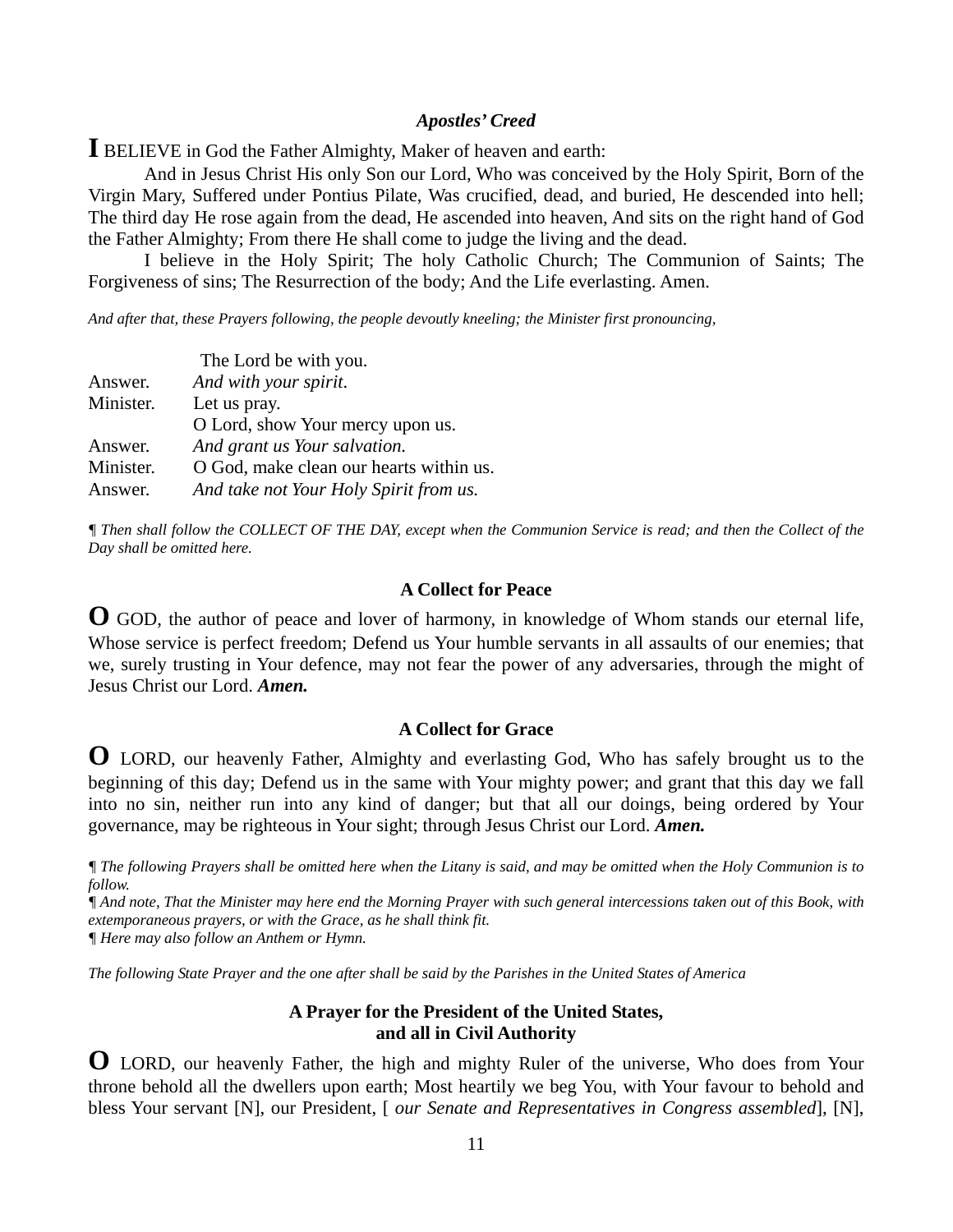the Governor of our State (or Commonwealth), and all others in authority; and so replenish them with the grace of Your Holy Spirit, that they may always incline to Your will, and walk in Your way. Empower them plenteously with heavenly gifts; grant them in health and prosperity long to live; and finally, after this life, to attain everlasting joy and happiness; through Jesus Christ our Lord. *Amen* 

# *Or this*

**O** LORD our Governor, Whose glory is in all the world; We commend this nation to Your merciful care, that being guided by Your Providence, we may dwell secure in Your peace. Grant to the President of the United States, and to all in authority, wisdom and strength to know and to do Your will. Fill them with the love of truth and righteousness; and make them ever mindful of their calling to serve this people in Your fear; through Jesus Christ our Lord, Who lives and reigns with You and the Holy Spirit, one God, world without end. *Amen.*

*The following State Prayer and the three after shall be said by the Parishes in Canada* 

# **A Prayer for the Prime Minister of Canada, and all in Civil Authority**

**O** LORD our Governor, Whose glory is in all the world; We commend the Dominion of Canada to Your merciful care, that being guided by Your Providence, we may dwell secure in Your peace. Grant to our Prime Minister ..............., The Members of the House of Commons and Senate, the Lt. Governors, Premiers and Legislative Assemblies of our Provinces and Territories, and to all in authority, wisdom and strength to know and to do Your will. Fill them with the love of truth and righteousness; and make them ever mindful of their calling to serve this people in Your fear; through Jesus Christ our Lord, Who lives and reigns with You and the Holy Spirit, one God, world without end. *Amen.*

# **A Prayer for the Queen's Majesty**

**O** LORD our heavenly Father, high and mighty, King of kings, Lord of lords, the only Ruler of princes, Who does from Your throne behold all the dwellers upon earth; Most heartily we beg You with Your favour to behold our most gracious Sovereign Lady, the Queen; and so replenish her with the grace of Your Holy Spirit, that she may always incline to Your will, and walk in Your way: Empower her plenteously with heavenly gifts; grant her in health and prosperity long to live; strengthen her that she may vanquish and overcome all her enemies; and finally, after this life, she may attain everlasting joy and felicity, through Jesus Christ our Lord. *Amen.* 

# **A Prayer for the Royal Family**

ALMIGHTY God, the Fountain of all goodness, we humbly beg You to bless all the Royal Family: Empower them with Your Holy Spirit; enrich them with Your heavenly grace; prosper them with all happiness; and bring them to Your everlasting kingdom; through Jesus Christ our Lord. *Amen.* 

# **A Prayer for the Governor-General of Canada**

LORD of all power and mercy, we earnestly beg You to assist with Your favour, ................, the Governor-General appointed by our Sovereign Lady, the Queen, over this Dominion of Canada: Cause *him*, we pray You, to walk before You, and the people committed to *his* charge, in truth and righteousness; and enable *him* to use *his* delegated power to Your glory, and to the public good, through Jesus Christ our Lord. *Amen.*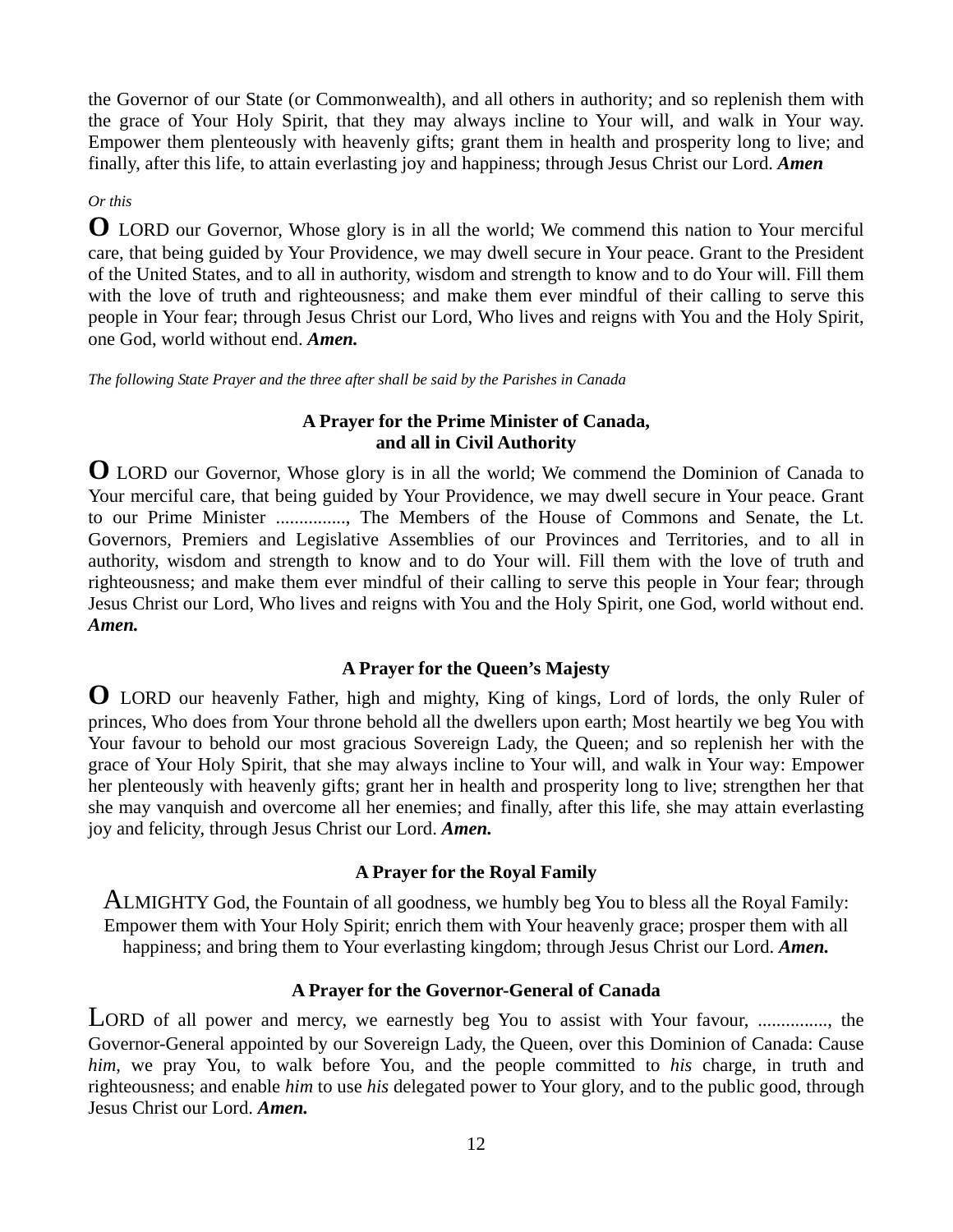#### **A Prayer for the Clergy and People**

**A**LMIGHTY and everlasting God, from Whom comes every good and perfect gift; Send down upon our Bishops, (.................), and other Clergy, (.................), and upon the congregations committed to their charge, the healthful Spirit of Your grace; and, that they may truly please You, pour upon them the continual dew of Your blessing. Grant this, O Lord, for the honour of our Advocate and Mediator, Jesus Christ. *Amen***.**

#### **A Prayer for all Conditions of Men**

**O** GOD, the Creator and Preserver of all mankind, we humbly beg You for all sorts and conditions of men; that You would be pleased to make Your ways known unto them, Your saving health unto all nations. More especially we pray for Your holy Church universal; that it may be so guided and governed by Your good Spirit, that all who profess and call themselves Christians may be led into the way of truth, and hold the faith in unity of spirit, in the bond of peace, and in righteousness of life. Finally, we commend to Your fatherly goodness all those who are in any ways afflicted, or distressed, in mind, body, or estate; [especially those for whom our prayers are desired [...................] that it may please You to comfort and relieve them, according to their several necessities; giving them patience under their sufferings, and a happy issue out of all their afflictions. And this we beg for Jesus Christ's sake. *Amen.*

#### **A General Thanksgiving**

**A**LMIGHTY God, Father of all mercies, we, Your unworthy servants, do give You most humble and hearty thanks for all Your goodness and loving-kindness to us, and to all men. We bless You for our creation, preservation, and all the blessings of this life; but above all, for Your inestimable love in the redemption of the world by our Lord Jesus Christ; for the means of grace, and for the hope of glory. And, we beg You, give us that due sense of all Your mercies, that our hearts may be genuinely thankful; and that we may show forth Your praise, not only with our lips, but in our lives, by giving up our selves to Your service, and by walking before You in holiness and righteousness all our days; through Jesus Christ our Lord, to Whom, with You and the Holy Spirit, be all honour and glory, world without end. Amen.

# **A Prayer of St. Chrysostom**

ALMIGHTY God, Who has given us grace at this time with one accord to make our common supplications unto You; and does promise that when two or three are gathered together in Your Name You will grant their requests; Fulfil now, O Lord, the desires and petitions of Your servants, as may be most expedient for them; granting us in this world knowledge of Your truth, and in the world to come life everlasting. *Amen.* 

# **2 Corinthians 13:14**

THE grace of our Lord Jesus Christ, and the love of God, and the communion of the Holy Spirit, be with you all. *Amen.* 

*¶ Here ends the Order of Morning Prayer.*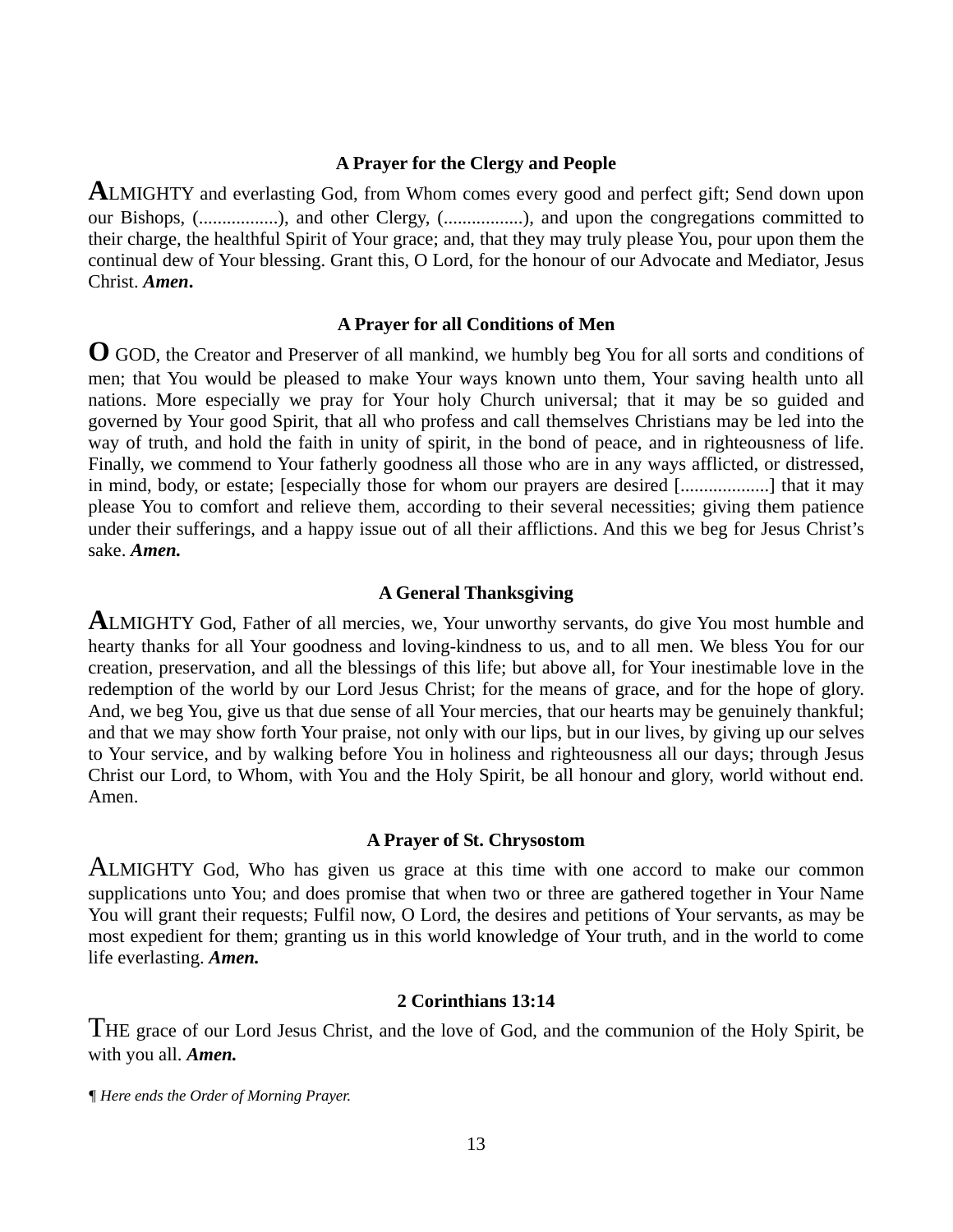# *THE ORDER FOR DAILY EVENING PRAYER*

*The Minister shall begin the Evening Prayer by reading one or more of the following Sentences of Scripture; and then he shall say that which is written after them in a voice that is audible to all. But he may, at his discretion, pass at once from the Sentences to the Lord's Prayer.* 

**T**he LORD is in His holy temple. Let all the earth keep silence before Him *Habakkuk 2:20* 

LORD, I have loved the habitation of Your house, And the place where Your glory dwells. *Psalm 26:8* 

Let my prayer be set before You as incense, The lifting up of my hands as the evening sacrifice. *Psalm 141:2* 

Oh, worship the LORD in the beauty of holiness! Tremble before Him, all the earth. *Psalm 96:9* 

Let the words of my mouth and the meditation of my heart be acceptable in Your sight, O LORD, my strength and my Redeemer. *Psalm 19:14* 

When a wicked man turns away from the wickedness which he committed, and does what is lawful and right, he preserves himself alive. *Ezekiel 18:27* 

Hide Your face from my sins, And blot out all my iniquities. *Psalm 51:9* 

Rend your heart, and not your garments; Return to the LORD your God, For He is gracious and merciful, Slow to anger, and of great kindness; And He relents from doing harm. *Joel 2:13* 

The sacrifices of God are a broken spirit, A broken and a contrite heart— These, O God, You will not despise. *Psalm 51:17* 

# **Advent**

Watch therefore, for you do not know when the master of the house is coming—in the evening, at midnight, at the crowing of the rooster, or in the morning— lest, coming suddenly, he find you sleeping. *St. Mark 13:35,36* 

# **Christmas**

Behold, the tabernacle of God is with men, and He will dwell with them, and they shall be His people. God Himself will be with them and be their God. *Revelation 21:3* 

#### **Epiphany**

The Gentiles shall come to your light, And kings to the brightness of your rising. *Isaiah 60:3* 

# **Lent**

I acknowledge my transgressions, And my sin is always before me. *Psalm 51:3*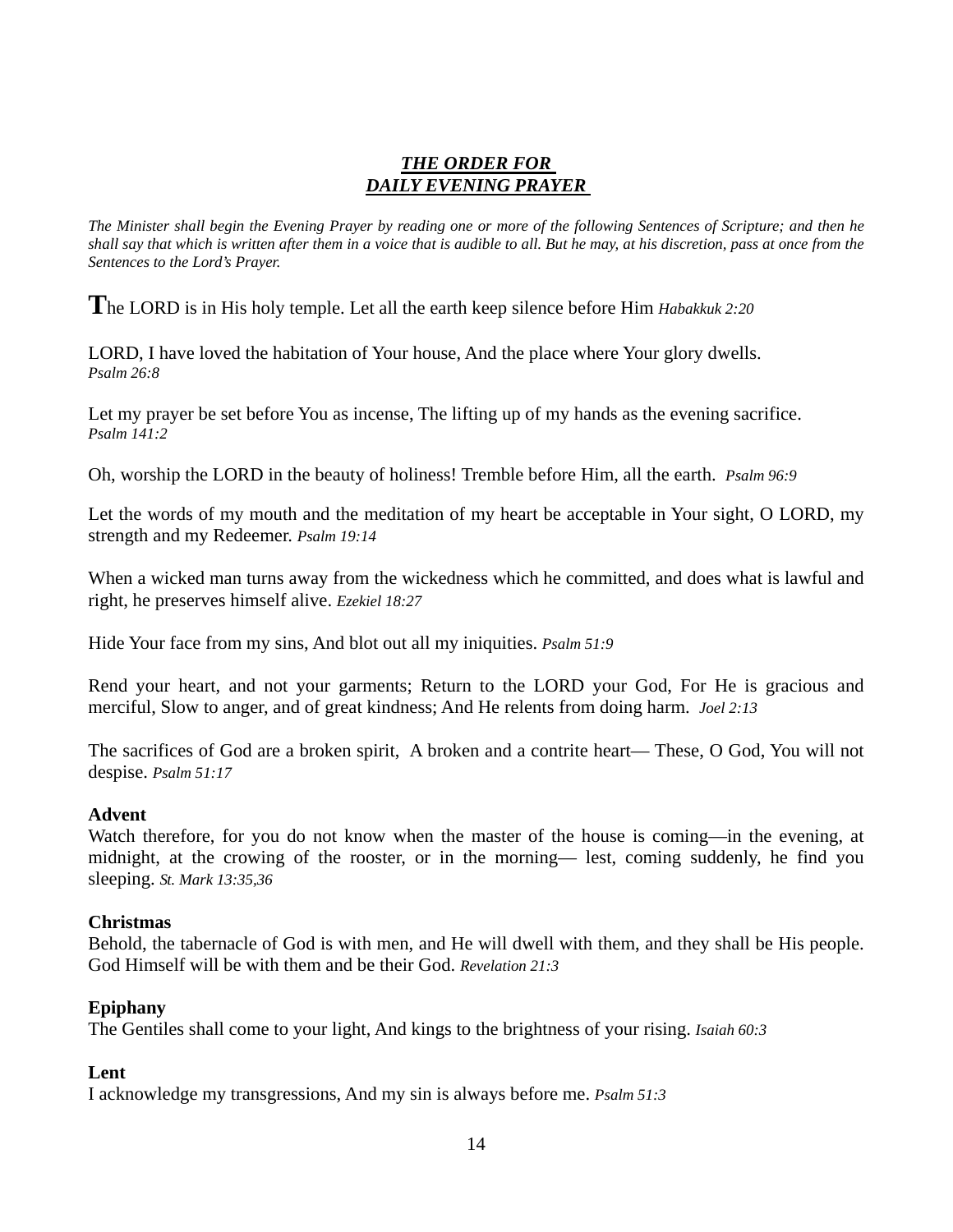To the Lord our God belong mercy and forgiveness, though we have rebelled against Him. We have not obeyed the voice of the LORD our God, to walk in His laws, which He set before us. *Daniel 9:9,10* 

If we say that we have no sin, we deceive ourselves, and the truth is not in us. If we confess our sins, He is faithful and just to forgive us our sins and to cleanse us from all unrighteousness. *1 St. John 1:8,9* 

# **Good Friday**

All we like sheep have gone astray; We have turned, every one, to his own way; And the LORD has laid on Him the iniquity of us all. *Isaiah 53:6* 

# **Easter**

Thanks be to God, who gives us the victory through our Lord Jesus Christ. *1 Corinthians 15:57* 

If then you were raised with Christ, seek those things which are above, where Christ is, sitting at the right hand of God. *Colossians 3:1* 

# **Ascension**

Christ has not entered the holy places made with hands, which are copies of the true, but into heaven itself, now to appear in the presence of God for us. *Hebrews 9:24* 

# **Whitsunday**

There is a river whose streams shall make glad the city of God, The holy place of the tabernacle of the Most High. *Psalm 46:4* 

The Spirit and the bride say, "Come!" And let him who hears say, "Come!" And let him who thirsts come. Whoever desires, let him take the water of life freely. *Revelation 22:17* 

# **Trinity**

" Holy, holy, holy is the LORD of hosts; The whole earth is full of His glory!" *Isaiah 6:3* 

**DEARLY** beloved brethren, the Scripture moves us, in various places, to acknowledge and confess our many sins and wickedness; and that we should not disguise nor cloak them before the face of Almighty God our heavenly Father; but confess them with an humble, lowly, penitent, and obedient heart; to the end that we may obtain forgiveness of the same, by His infinite goodness and mercy. And although we ought, at all times, humbly to acknowledge our sins before God; yet ought we chiefly so to do, when we assemble and meet together to render thanks for the great benefits that we have received at His hands, to set forth His most worthy praise, to hear His most holy Word, and to ask those things which are requisite and necessary, as well for the body as the soul. Wherefore I pray and beg you, as many as are here present, to accompany me with a pure heart, and humble voice, unto the throne of the heavenly grace, saying—

# *¶ Or he shall say as follows,*

Let us humbly confess our sins unto Almighty God.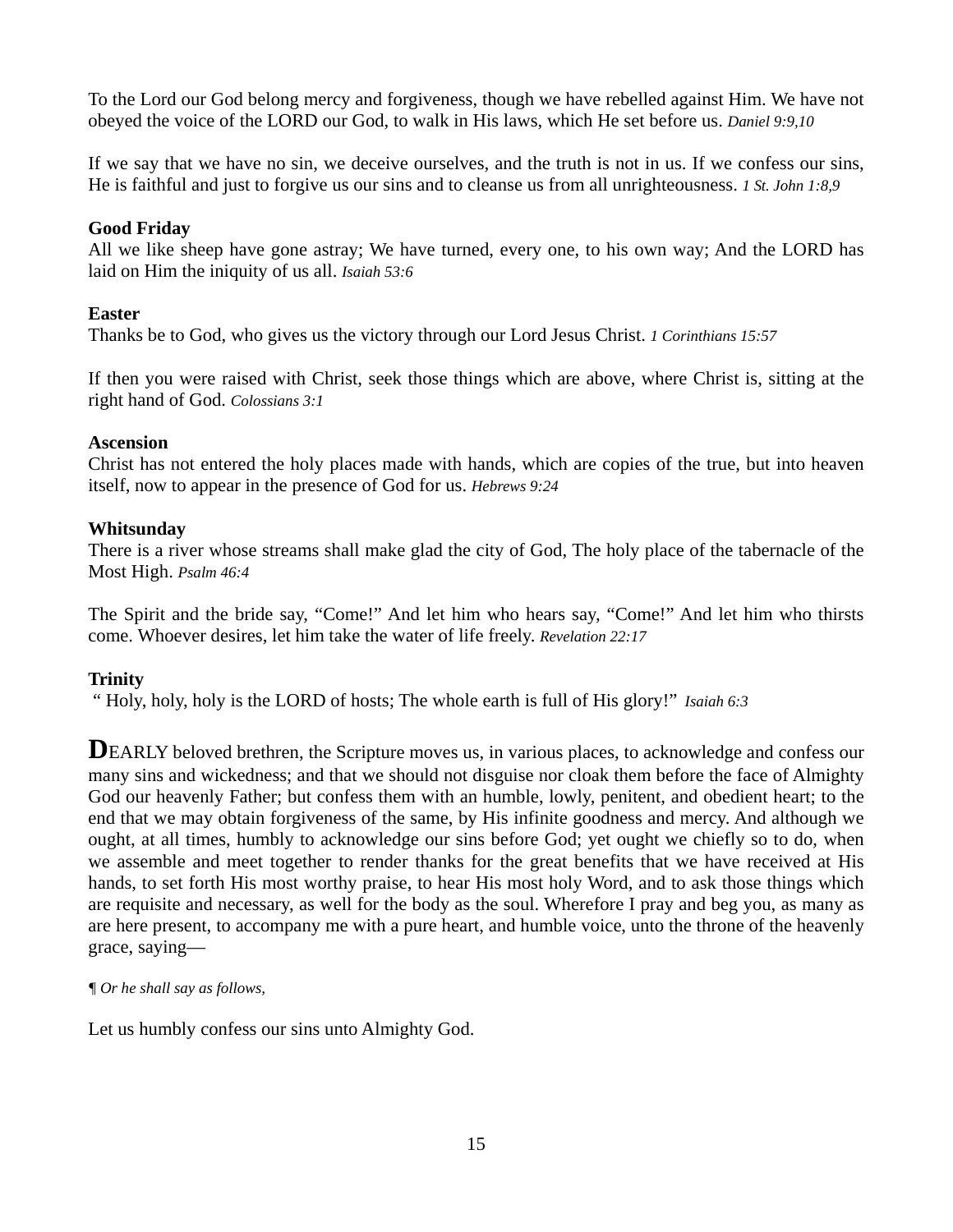# **A General Confession**

#### *¶ To be said by the whole congregation, with the Minister, all kneeling.*

**A**LMIGHTY and most merciful Father, We have erred, and strayed from Your ways like lost sheep. We have followed too much the devices and desires of our own hearts. We have offended against Your holy laws. We have left undone those things which we ought to have done; And we have done those things which we ought not to have done; And there is no health in us. But You, O Lord, have mercy upon us, miserable offenders. Spare those, O God, who confess their faults. Restore those who are penitent; According to Your promises declared unto mankind in Christ Jesus our Lord. And grant, O most merciful Father, for His sake; That we may hereafter live a godly, righteous, and sober life, To the glory of Your holy Name. *Amen.* 

# **The Declaration of Absolution, or Remission of Sins**

#### *¶ To be pronounced by the Presbyter alone, or by the Bishop if he be present, standing; the people still kneeling.*

*¶ But note, That the Presbyter, at his discretion, may use, instead of what follows, the Declaration of Absolution from the Order for the Holy Communion. If the Minister be not a Presbyter, he shall remain kneeling, and read the Collect for the Twenty-first Sunday after Trinity.* 

**A**LMIGHTY God, the Father of our Lord Jesus Christ, Who desires not the death of a sinner, but rather that he may turn from his wickedness and live, has given power, and commandment, to His Ministers, to declare and pronounce to His people, being penitent, the Absolution and Remission of their sins. He pardons and absolves all those who truly repent, and genuinely believe His holy Gospel.

 Wherefore let us beg Him to grant us true repentance, and His Holy Spirit, that those things may please Him which we do at this present; and that the rest of our life hereafter may be pure and holy; so that at the last we may come to His eternal joy; through Jesus Christ our Lord. *Amen.* 

# *¶ Then the Minister shall kneel, and say the Lord's Prayer; the people still kneeling, and repeating it with him.*

**O**UR Father, Who art in heaven, Hallowed be Thy Name. Thy kingdom come. Thy will be done, On earth as it is in heaven. Give us this day our daily bread. And forgive us our trespasses, As we forgive those who trespass against us. And lead us not into temptation, But deliver us from evil. For Thine is the kingdom, and the power, and the glory, for ever and ever. Amen.

# Or

**O**UR Father in heaven, Hallowed be Your Name. Your kingdom come. Your will be done On earth as it is in heaven. Give us this day our daily bread. And forgive us our debts, As we forgive our debtors. And do not lead us into temptation, But deliver us from the evil one. For Yours is the kingdom and the power and the glory forever. Amen

*¶ Then, still kneeling, he shall say, or sing,* 

|           | O Lord, open our lips.                      |
|-----------|---------------------------------------------|
| Answer.   | And our mouth shall show forth Your praise. |
| Minister. | O God, make speed to save us.               |
| Answer.   | O Lord, make haste to help us.              |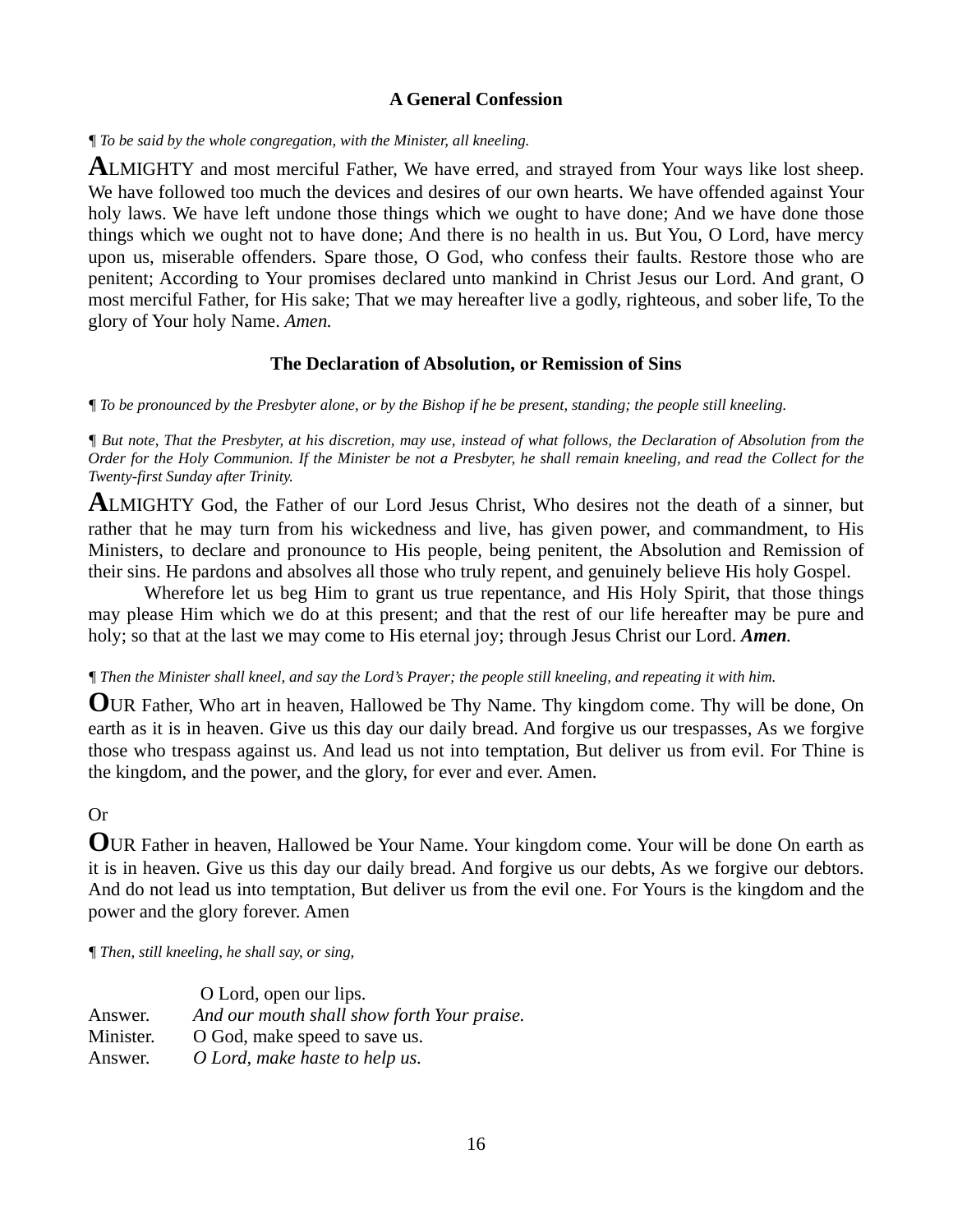*¶ Here, all standing up, the Minister shall say, or sing,* 

 Glory be to the Father, and to the Son, and to the Holy Spirit; Answer. *As it was in the beginning, is now, and ever shall be, world without end. Amen.* Minister. Praise the Lord. Answer. *The Lord's Name be praised.* 

*¶ Then shall follow a portion of the Psalms according to the use of this Church. And at the end of every Psalm, and likewise at the end of the Magnificat, Cantate Domino, Bonum est confiteri, Nunc Dimittis, Deus Misereatur, Benedic, anima mea, may be sung or said the Gloria Patri; and at the end of the whole portion or selection from the Psalter, shall be sung or said the Gloria Patri, or else the Gloria in excelsis, as follows* 

#### *Gloria Patri*

*Glory be to the Father, and to the Son, and to the Holy Spirit; As it was in the beginning, is now, and ever shall be, world without end. Amen.* 

#### *Gloria in Excelsis*

*GLORY be to God on high, and on earth peace, good will towards men. We praise You, we bless You, we worship You, we glorify You, we give thanks to You for Your great glory, O Lord God, heavenly King, God the Father Almighty.* 

 *O Lord, the only-begotten Son, Jesus Christ; O Lord God, Lamb of God, Son of the Father, Who takes away the sins of the world, have mercy upon us. You Who takes away the sins of the world, receive our prayer. You Who sits at the right hand of God the Father, have mercy upon us.* 

 *For You Only are holy; You Only art the Lord; You Only, O Christ, with the Holy Spirit, are most high in the glory of God the Father. Amen.* 

*GLORY be to the Father, and to the Son, and to the Holy Spirit;* 

 *As it was in the beginning, is now, and ever shall be, world without end. Amen.* 

*¶ Then shall be read the FIRST LESSON, as it is appointed.* 

*¶ And after that shall be said or sung the Magnificat, or one of the Evening canticles following.* 

*But note, that the Minister, at his discretion, may omit one of the Lessons in Evening Prayer, the Lesson read followed by an Evening Canticle.* 

#### *Magnificat* St. Luke 1 : 46-55

MY soul does magnify the Lord,

\*and my spirit has rejoiced in God my Saviour.

For He has regarded

\*the lowliness of His handmaiden.

For behold, from henceforth

\*all generations shall call me blessed.

For He that is mighty has magnified me;

\*and holy is His Name.

And His mercy is on them that fear Him

\*throughout all generations.

He has showed strength with His arm;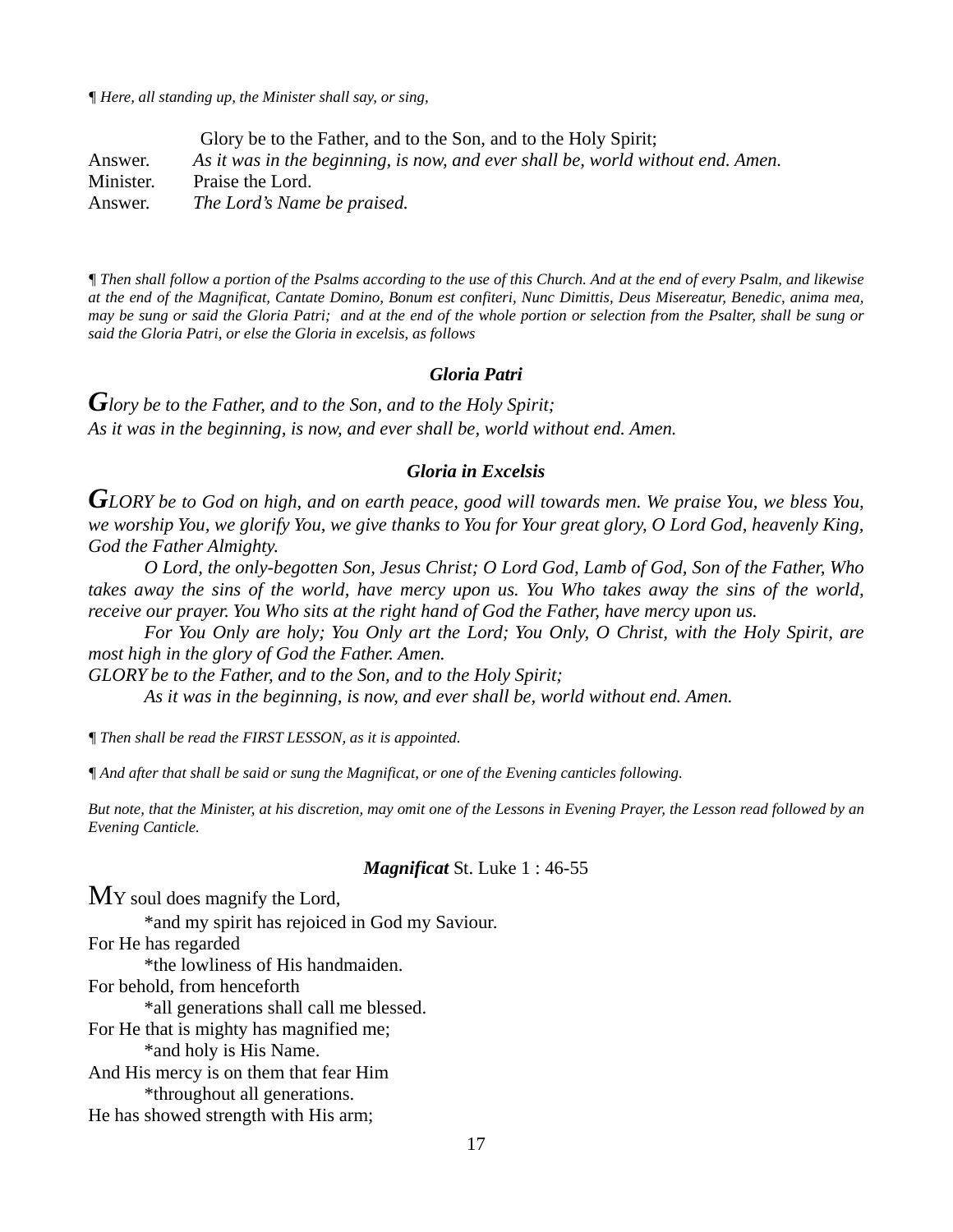\*He has scattered the proud in the imagination of their hearts.

He has put down the mighty from their seat,

\*and has exalted the humble and meek.

He has filled the hungry with good things;

\*and the rich He has sent empty away.

He remembering His mercy has helped His servant Israel;

\*as He promised to our forefathers, Abraham, and his seed, for ever.

*Or this Psalm*

#### *Canatate Domino* Psalm 98

**O** SING unto the Lord a new song; \*for He has done marvellous things. With His Own right hand, and with His holy arm \*has He gotten Himself the victory. The LORD declared His salvation; \*His righteousness has He openly shown in the sight of the heathen. He has remembered His mercy and truth toward the house of Israel; \*and all the ends of the world have seen the salvation of our God. Show yourselves joyful in the Lord, all you lands; \*sing, rejoice, and give thanks. Praise the lord upon the harp; \*sing to the harp with a psalm of thanksgiving. With trumpets also and horns, \*O show yourselves joyful before the LORD, the King. Let the sea make a noise, and all that therein is: \*the round world, and those that dwell therein. Let the floods clap their hands, and let the hills be joyful to-gether before the LORD; \*for He comes to judge the earth. With righteousness shall He judge the world, and the peoples with equity. *Or thisBonum est confiteri* from Psalm 92

IT is a good thing to give thanks unto the LORD, \*and to sing praises unto Your Name, O Most High; To tell of Your loving-kindness early in the morning, \*and of Your truth in the night season; Upon an instrument of ten strings, and upon the lute; \*upon a loud instrument, and upon the harp. For You, LORD, have made me glad through Your works; \*and I will rejoice in giving praise for the operations of Your hands.

*Then may be read the SECOND LESSON, taken out of the New Testament, as it is appointed. And after that shall be sung or said* the Hymn called Nunc Dimittis, as follows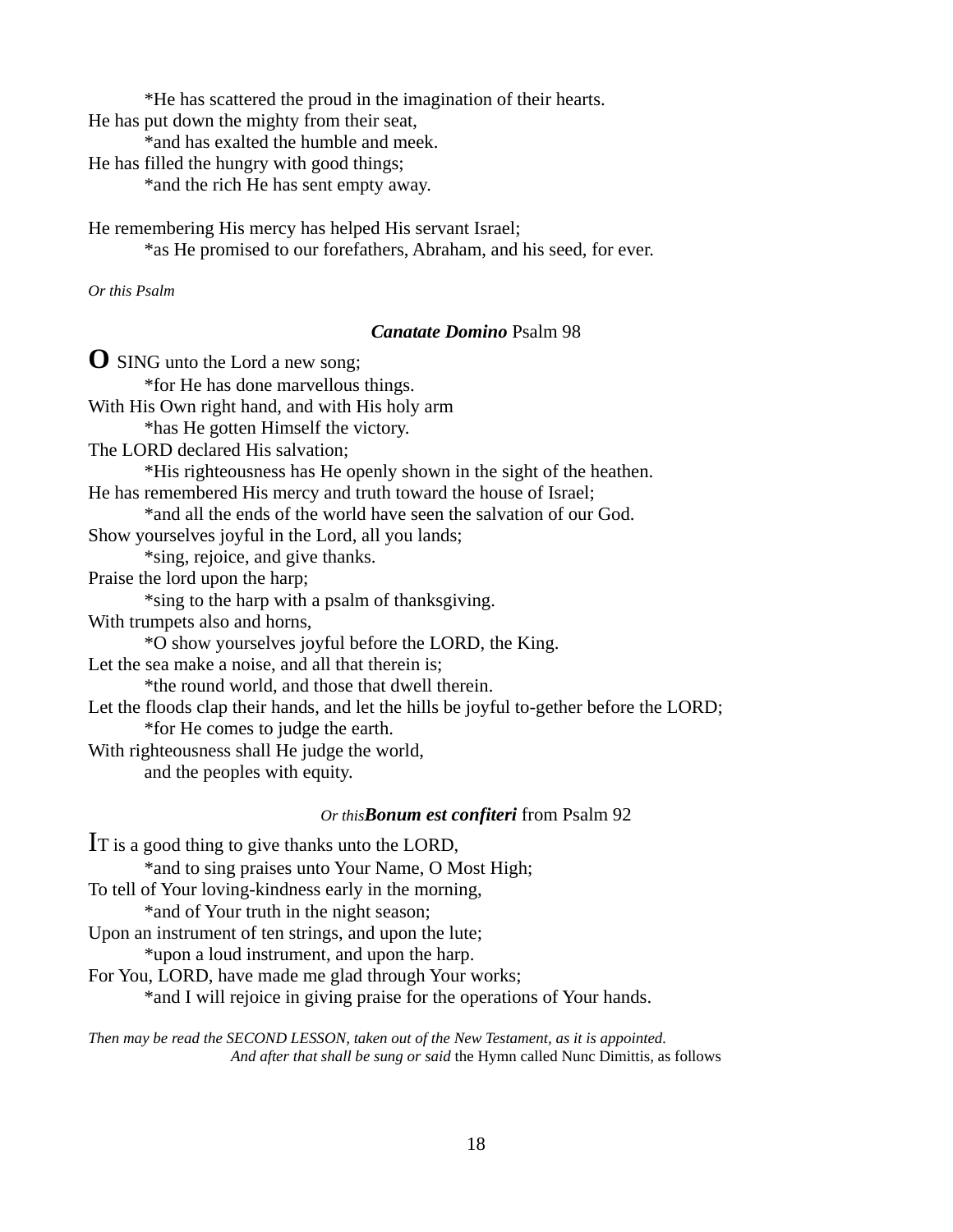#### *Nunc Dimittis* St. Luke 2 : 29-32

LORD, now let Your servant depart in peace,

\*according to Your word.

For my eyes have seen Your salvation,

\*Which You have prepared before the face of all people;

To be a light to lighten the gentiles,

\*and to be the glory of Your people Israel.

*Or else this Psalm* 

#### *Deus misereatur* Psalm 67

God be merciful unto us, and bless us,

\*and show us the light of His countenance, and be merciful unto us.

That Your way may be known upon earth,

\*Your saving health among all nations.

Let the peoples praise You, O God;

\*Yes, let all the peoples praise You.

O Let the nations rejoice and be glad;

\*For You shall judge the folk righteously, and govern the nations upon earth.

Let the peoples praise You, O God;

\*Yes, let all the peoples praise You.

Then shall the earth bring forth her increase;

And God, even our own God, shall give us His blessing.

God shall bless us;

\*And all the ends of the world shall fear Him.

*Or this* 

#### *Benedic, anima mea* from Psalm 103

**P**RAISE the LORD, O my soul; \*and all that is within me, praise His holy name. Praise the LORD, O my soul, \*and forget not all His benefits: Who forgives all your sin, and heals all your infirmities; Who saves your life from destruction, \*and crowns you with mercy and loving-kindness. O praise the LORD, you angels of His, you that excel in strength; you that fulfill His commandment, and hearken unto the voice of His Word. O praise the Lord, all you His hosts; you servants of His who do His pleasure.

O speak good of the LORD, all you worlds of His, in all places of His dominion: \*praise the LORD, O my soul.

*¶ Then shall be said the Apostles' Creed or the Nicene Creed by the Minister and the people, standing, except only such days as the Creed of St. Athanasius is appointed to be read.*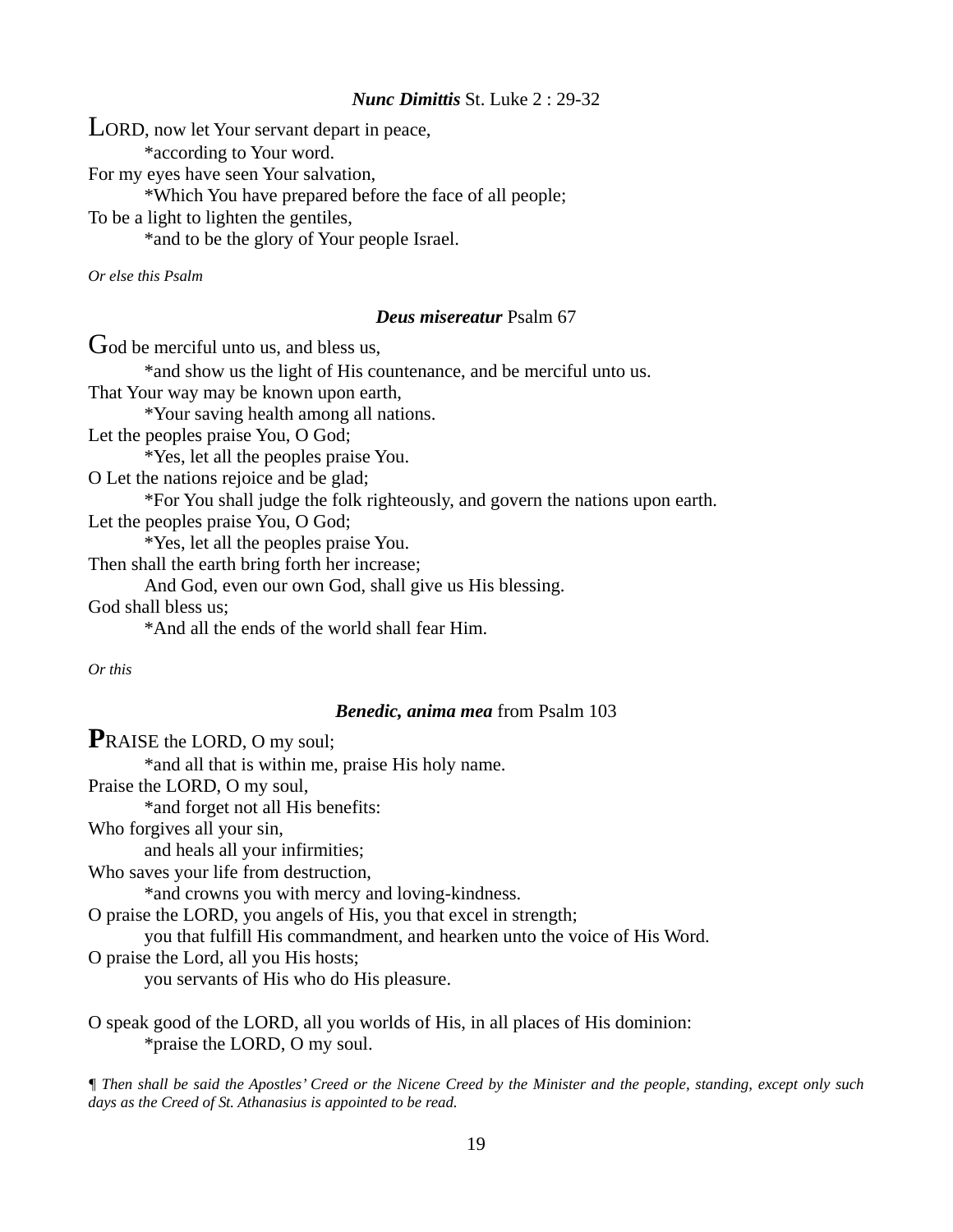#### *Apostles' Creed*

**I** BELIEVE in God the Father Almighty, Maker of heaven and earth:

 And in Jesus Christ His only Son our Lord, Who was conceived by the Holy Spirit, Born of the Virgin Mary, Suffered under Pontius Pilate, Was crucified, dead, and buried, He descended into hell; The third day He rose again from the dead, He ascended into heaven, And sits on the right hand of God the Father Almighty; From there He shall come to judge the living and the dead.

 I believe in the Holy Spirit; The holy Catholic Church; The Communion of Saints; The Forgiveness of sins; The Resurrection of the body; And the Life everlasting. Amen.

#### *Nicene Creed*

**I** BELIEVE in one God the Father Almighty, Maker of heaven and earth, And of all things visible and invisible:

 And in one Lord Jesus Christ, the only-begotten Son of God, Begotten of His Father before all worlds, God of God, Light of Light, Very God of very God, Begotten, not made, Being of one substance with the Father, By Whom all things were made: Who for us men and for our salvation came down from heaven, And was incarnate by the Holy Spirit of the Virgin Mary, And was made man, And was crucified also for us under Pontius Pilate. He suffered and was buried, And the third day He rose again according to the Scriptures, And ascended into heaven, And sits on the right hand of the Father. And He shall come again with glory to judge both the living and the dead; Whose kingdom shall have no end.

 And I believe in the Holy Spirit, The Lord, and Giver of life, Who proceeds from the Father and the Son, Who with the Father and the Son together is worshipped and glorified, Who spoke by the Prophets. And I believe one holy Catholic and Apostolic Church. I acknowledge one Baptism for the remission of sins. And I look for the Resurrection of the dead, And the Life of the world to come. Amen.

*And after that, these Prayers following, the people devoutly kneeling; the Minister first pronouncing,* 

|           | The Lord be with you. |
|-----------|-----------------------|
| Answer.   | And with your spirit. |
| Minister. | Let us pray.          |

*Here, if it has not already been said, shall follow the Lord's Prayer* 

| Minister. | O Lord, show Your mercy upon us.                         |
|-----------|----------------------------------------------------------|
| Answer.   | And grant us Your salvation.                             |
| Minister. | O Lord, save the State. (or Queen)                       |
| Answer.   | And mercifully hear us when we call upon You.            |
| Minister. | Clothe Your Ministers with righteousness.                |
| Answer.   | And make Your chosen people joyful.                      |
| Minister. | O Lord, save Your people.                                |
| Answer.   | And bless Your inheritance.                              |
| Minister. | Give peace in our time, O Lord.                          |
| Answer.   | For it is You, Lord, only, Who makes us dwell in safety. |
| Minister. | O God, make clean our hearts within us.                  |
| Answer.   | And take not Your Holy Spirit from us.                   |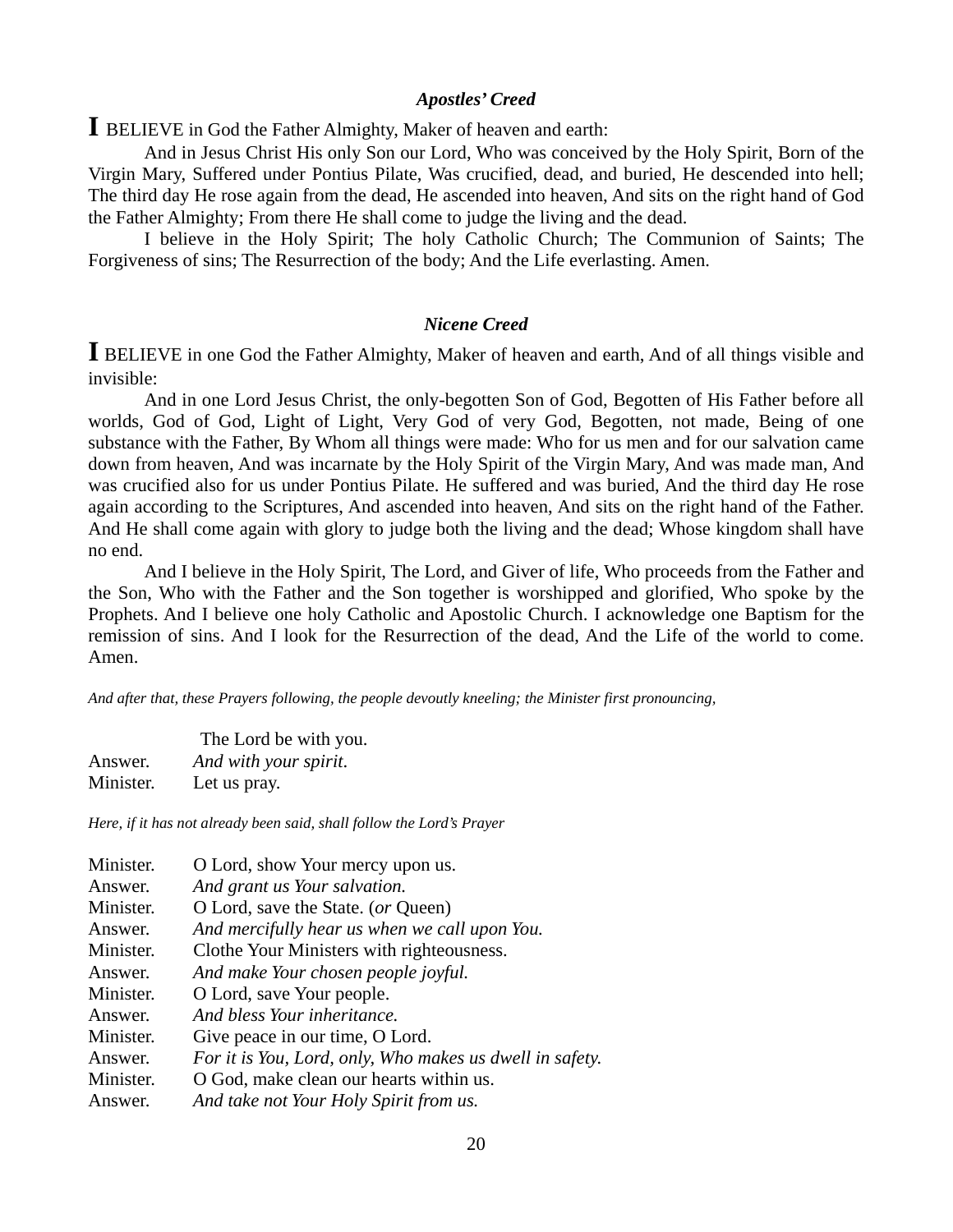*¶ Then shall follow the COLLECT OF THE DAY, and after that the Collects and Prayers following*

#### **A Collect for Peace**

**O** GOD, from Whom all holy desires, all good counsels, and all just works do proceed; Give unto Your servants that peace which the world cannot give; that our hearts may be set to obey Your commandments, and also that by You, we, being defended from the fear of our enemies, may pass our time in rest and quietness; through the merits of Jesus Christ our Saviour. *Amen.* 

# **A Collect for Aid Against Perils**

LIGHTEN our darkness, we beg You, O Lord; and by Your great mercy defend us against all perils and dangers of this night; for the love of Your only Son, our Saviour, Jesus Christ. *Amen.* 

*¶ Here may also follow an Anthem or Hymn.* 

*¶ And note, That the Minister may here end the Evening Prayer with such general intercessions taken out of this Book, with extemporaneous prayers, or with the Grace, as he shall think fit. The following State Prayer and the one following shall be said by the Parishes in the United States of America* 

# **A Prayer for the President of the United States, and all in Civil Authority**

**O** LORD, our heavenly Father, the high and mighty Ruler of the universe, Who does from Your throne behold all the dwellers upon earth; Most heartily we beg You, with Your favour to behold and bless Your servant [N], our President, [ *our Senate and Representatives in Congress assembled*], [N], the Governor of our State (or Commonwealth), and all others in authority; and so replenish them with the grace of Your Holy Spirit, that they may always incline to Your will, and walk in Your way. Empower them plenteously with heavenly gifts; grant them in health and prosperity long to live; and finally, after this life, to attain everlasting joy and happiness; through Jesus Christ our Lord. *Amen* 

# *Or this*

O LORD our Governor, Whose glory is in all the world; We commend this nation to Your merciful care, that being guided by Your Providence, we may dwell secure in Your peace. Grant to the President of the United States, and to all in authority, wisdom and strength to know and to do Your will. Fill them with the love of truth and righteousness; and make them ever mindful of their calling to serve this people in Your fear; through Jesus Christ our Lord, Who lives and reigns with You and the Holy Spirit, one God, world without end. *Amen.* 

*The following Sate Prayer, and the three after, shall be said by the Parishes in Canada* 

# **A Prayer for the Prime Minister of Canada, and all in Civil Authority**

O LORD our Governor, Whose glory is in all the world; We commend the Dominion of Canada to Your merciful care, that being guided by Your Providence, we may dwell secure in Your peace. Grant to our Prime Minister ..............., The Members of the House of Commons and Senate, the Lt. Governors, Premiers and Legislative Assemblies of our Provinces and Territories, and to all in authority, wisdom and strength to know and to do Your will. Fill them with the love of truth and righteousness; and make them ever mindful of their calling to serve this people in Your fear; through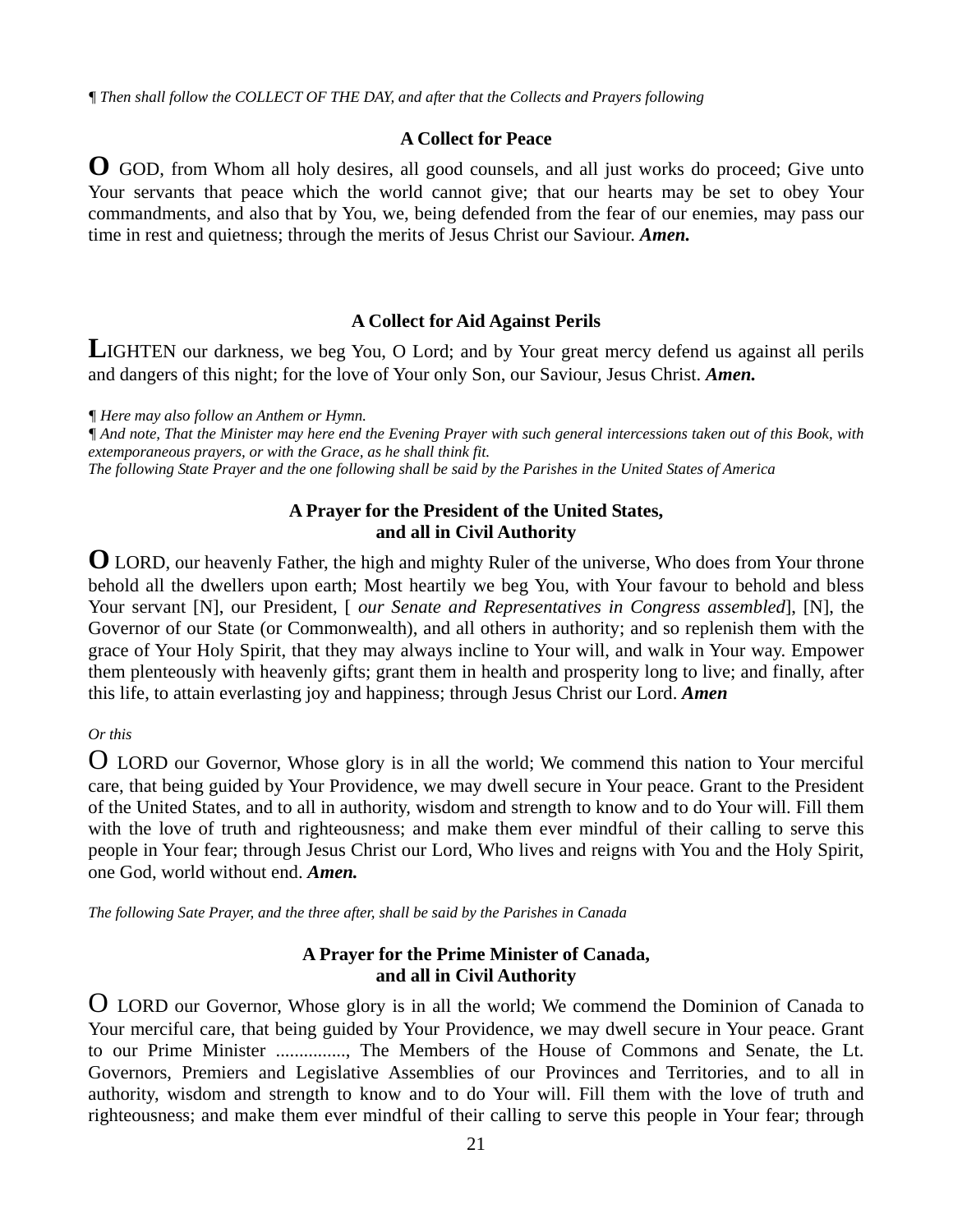Jesus Christ our Lord, Who lives and reigns with You and the Holy Spirit, one God, world without end. *Amen.*

#### **A Prayer for the Queen's Majesty**

**O** LORD our heavenly Father, high and mighty, King of kings, Lord of lords, the only Ruler of princes, Who does from Your throne behold all the dwellers upon earth; Most heartily we beg You with Your favour to behold our most gracious Sovereign Lady, the Queen; and so replenish her with the grace of Your Holy Spirit, that she may always incline to Your will, and walk in Your way: Empower her plenteously with heavenly gifts; grant her in health and prosperity long to live; strengthen her that she may vanquish and overcome all her enemies; and finally, after this life, she may attain everlasting joy and harmony, through Jesus Christ our Lord. *Amen.* 

# **A Prayer for the Royal Family**

**A**LMIGHTY God, the Fountain of all goodness, we humbly beg You to bless all the Royal Family: Empower them with Your Holy Spirit; enrich them with Your heavenly grace; prosper them with all happiness; and bring them to Your everlasting kingdom; through Jesus Christ our Lord. *Amen.* 

# **A Prayer for the Governor-General of Canada**

LORD of all power and mercy, we earnestly beg You to assist with Your favour, ..............., the Governor-General appointed by our Sovereign Lady, the Queen, over the Dominion of Canada: Cause *him*, we pray You, to walk before You, and the people committed to *his* charge, in truth and righteousness; and enable *him* to use *his* delegated power to Your glory, and to the public good, through Jesus Christ our Lord. *Amen.*

# **A Prayer for the Clergy and People**

**A**LMIGHTY and everlasting God, from Whom comes every good and perfect gift; Send down upon our Bishops, (.............), and other Clergy,(.............), and upon the congregations committed to their charge, the healthful Spirit of Your grace; that they may truly please You, pour upon them the continual dew of Your blessing. Grant this, O Lord, for the honour of our Advocate and Mediator, Jesus Christ. *Amen***.**

#### **A Prayer for all Conditions of Men**

**O** GOD, the Creator and Preserver of all mankind, we humbly beg You for all sorts and conditions of men; that You would be pleased to make Your ways known unto them, Your saving health unto all nations. More especially we pray for Your holy Church universal; that it may be so guided and governed by Your good Spirit, that all who profess and call themselves Christians may be led into the way of truth, and hold the faith in unity of spirit, in the bond of peace, and in righteousness of life. Finally, we commend to Your fatherly goodness all those who are in any ways afflicted, or distressed, in mind, body, or estate; [especially those for whom our prayers are desired [...................] that it may please You to comfort and relieve them, according to their several necessities; giving them patience under their sufferings, and a happy issue out of all their afflictions. And this we beg for Jesus Christ's sake. *Amen.*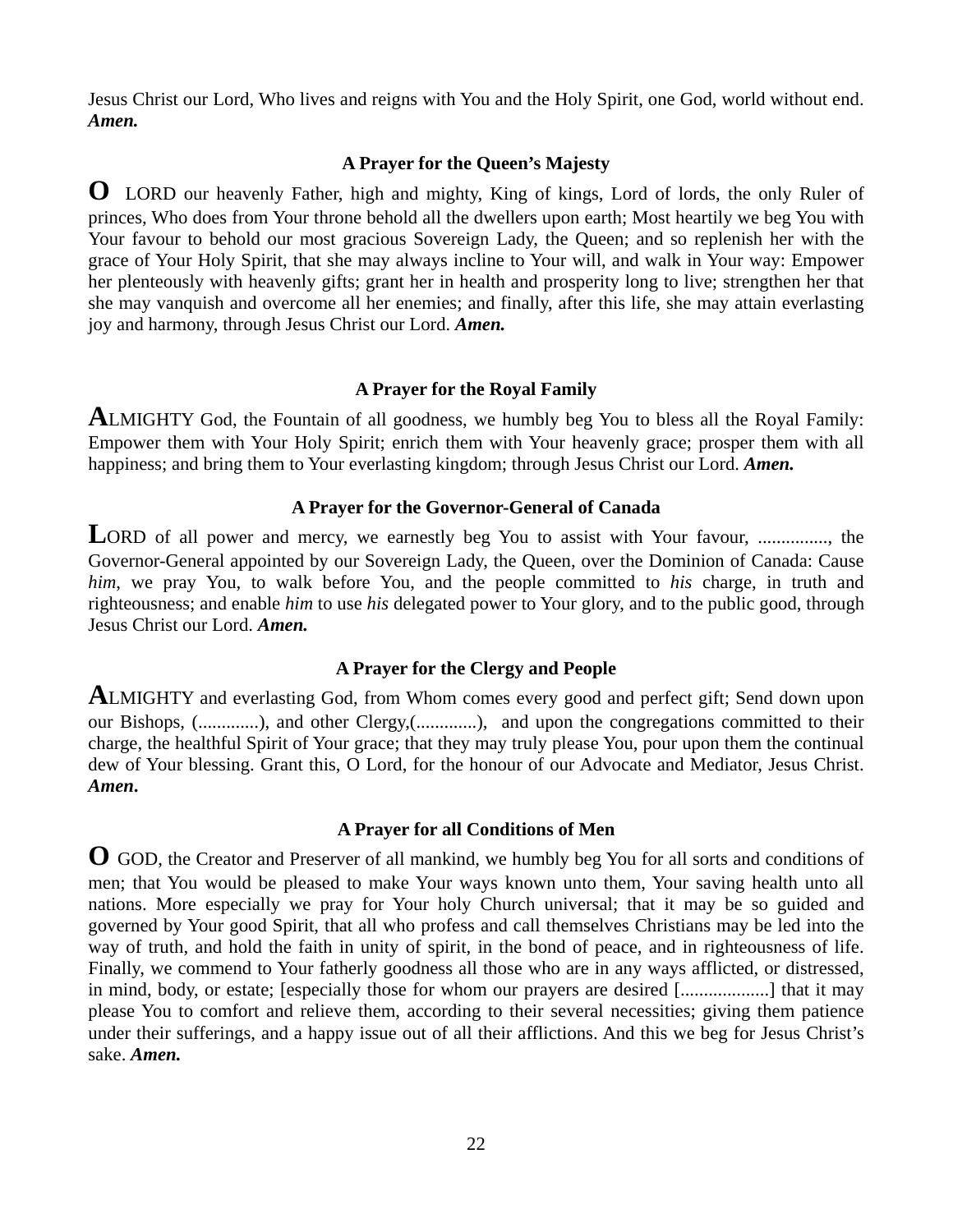#### **A General Thanksgiving**

**A**LMIGHTY God, Father of all mercies, we, Your unworthy servants, do give You most humble and hearty thanks for all Your goodness and loving-kindness to us, and to all men. We bless You for our creation, preservation, and all the blessings of this life; but above all, for Your inestimable love in the redemption of the world by our Lord Jesus Christ; for the means of grace, and for the hope of glory. And, we beg You, give us that due sense of all Your mercies, that our hearts may be genuinely thankful; and that we may show forth Your praise, not only with our lips, but in our lives, by giving up our selves to Your service, and by walking before You in holiness and righteousness all our days; through Jesus Christ our Lord, to Whom, with You and the Holy Spirit, be all honour and glory, world without end. Amen.

#### **A Prayer of St. Chrysostom**

ALMIGHTY God, Who has given us grace at this time with one accord to make our common supplications unto You; and does promise that when two or three are gathered together in Your Name You will grant their requests; Fulfil now, O Lord, the desires and petitions of Your servants, as may be most expedient for them; granting us in this world knowledge of Your truth, and in the world to come life everlasting. *Amen.* 

#### **2 Corinthians 13:14**

THE grace of our Lord Jesus Christ, and the love of God, and the communion of the Holy Spirit, be with you all. *Amen.* 

*¶ Here ends the Order of Evening Prayer.* 

# The Athanasian Creed *Quicunque vult*

*¶ Upon these feasts: Christmas Day, the Epiphany, Saint Matthias, Easter Day, Ascension Day, Whitsunday, Saint John Baptist, Saint James, Saint Bartholomew, Saint Matthew, Saint Simon and Sain Jude, Saint Andrew, and upon Trinity Sunday, may be sung or said at Morning Prayer, instead of the Apostles' Creed, this Confession of our Christian Faith, commonly called the Creed of Saint Athanasius, by the Minister and people standing.* 

WHOSOEVER will be saved, before all things it is necessary that he hold the catholic Faith.

 Which Faith except every one keeps whole and undefiled, without doubt he shall perish everlastingly.

And the catholic Faith is this: That we worship one God in Trinity, and Trinity in Unity;

Neither confounding the Persons, nor dividing the Substance.

For there is one Person of the Father, another of the Son, and another of the Holy Spirit.

 But the Godhead of the Father, of the Son, and of the Holy Spirit, is all one: the glory equal, the majesty co-eternal.

Such as the Father is, such is the Son, and such is the Holy Spirit.

The Father uncreated, the Son uncreated, and the Holy Spirit uncreated.

The Father incomprehensible, the Son incomprehensible, and the Holy Spirit incomprehensible.

The Father eternal, the Son eternal, and the Holy Spirit eternal;

And yet they are not three eternals, but one Eternal.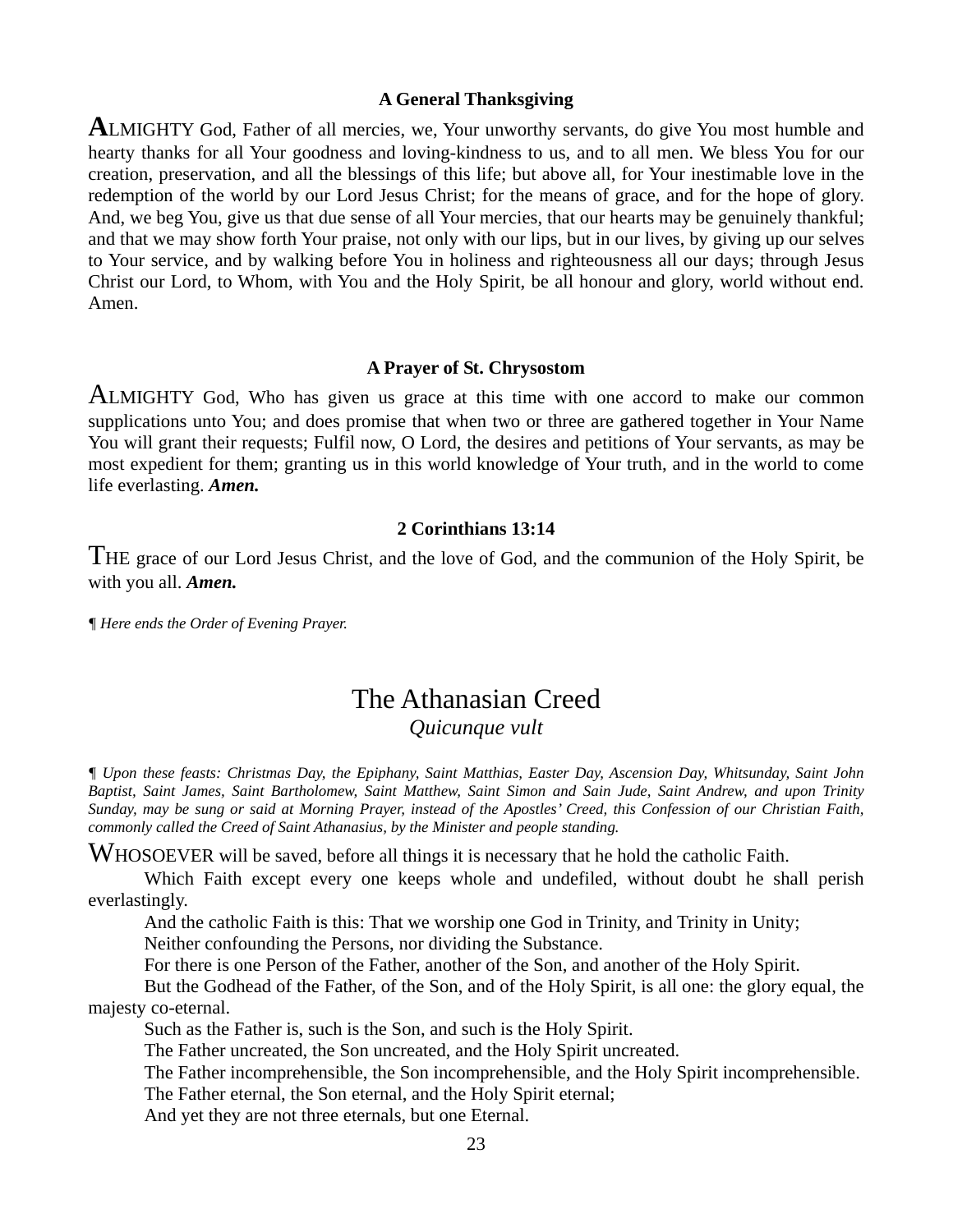As also there are not three incomprehensibles, nor three uncreated, but one Uncreated and one Incomprehensible.

So likewise the Father is almighty, the Son almighty, and the Holy Spirit almighty;

And yet they are not three almighties, but one Almighty.

So the Father is God, the Son is God, and the Holy Spirit is God;

And yet they are not three Gods, but one God.

So likewise the Father is Lord, the Son Lord, and the Holy Spirit Lord;

And yet not three Lords, but one Lord.

 For as we are compelled by the Christian truth to acknowledge every Person by Himself to be God and Lord; So are we forbidden by the catholic Faith to say there are three Gods, or three Lords.

The Father is made of none, neither created, nor begotten.

The Son is of the Father alone, not made, nor created, but begotten.

 The Holy Spirit is of the Father and of the Son, neither made, nor created, nor begotten, but proceeding.

 So there is one Father, not three Fathers; one Son, not three Sons; one Holy Spirit, not three Holy Spirits.

And in this Trinity none is before or after other; none is greater or less than another;

But the whole three Persons are co-eternal together and co-equal.

So that in all things, the Unity in Trinity and the Trinity in Unity is to be worshipped.

He therefore that will be saved must thus think of the Trinity.

 Furthermore, it is necessary to everlasting salvation that he also believe rightly the Incarnation of our Lord Jesus Christ.

 For the true Faith is that we believe and confess that our Lord Jesus Christ, the Son of God, is God and Man;

 God, of the Substance of the Father, begotten before the worlds; and Man, of the Substance of His Mother, born in the world:

Perfect God, and perfect Man, of a reasonable soul and human flesh subsisting;

 Equal to the Father, as touching His Godhead; and inferior to the Father, as touching His Manhood.

Who although He is God and Man, yet He is not two, but one Christ;

One, not by conversion of the Godhead into flesh, but by taking of the Manhood unto God;

One altogether, not by confusion of Substance, but by unity of Person.

For as the reasonable soul and flesh is one man, so God and Man is one Christ.

Who suffered for our salvation, descended into hell, and rose again the third day from the dead;

 He ascended into heaven; He sits on the right hand of the Father, God Almighty, from where He shall come to judge the living and the dead.

 At whose coming all men shall rise again with their bodies, and shall give account for their own works.

 And they that have done good shall go into life everlasting; and they that have done evil, into everlasting fire.

This is the catholic Faith, which except a man believe faithfully, he cannot be saved.

Glory be to the Father, and to the Son, and to the Holy Spirit;

As it was in the beginning, is now, and ever shall be, world without end. Amen.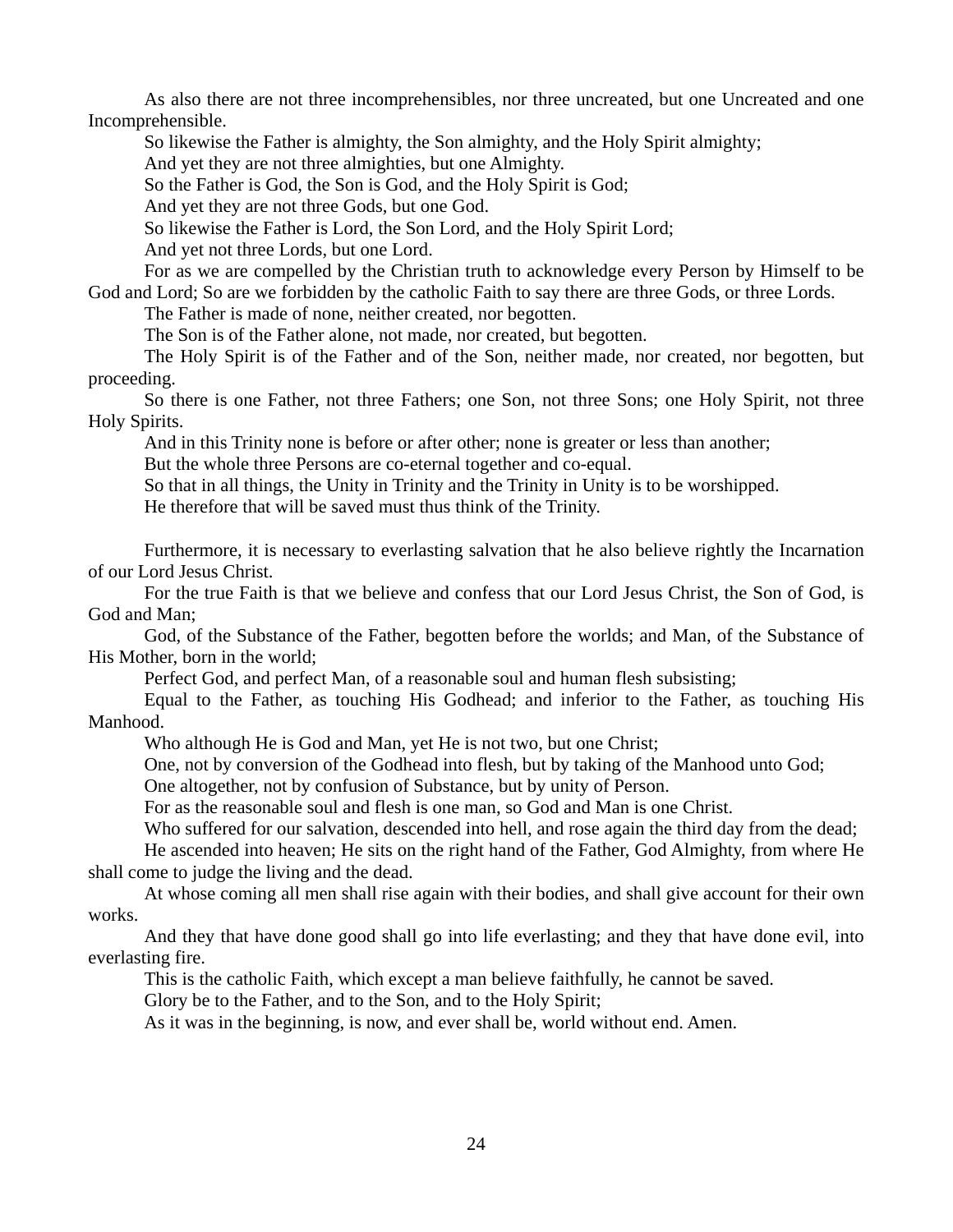# **The Litany or General Supplication**

*¶ To be used after the Third Collect at Morning or Evening Prayer; or before the Holy Communion; or separately. ¶ When used as a separate service, after the singing of a Hymn, the Minister shall say,* 

The Lord be with you.

Answer. And with your spirit.

Minister. Let us pray.

*¶ The four Suffrages following shall be said first by the Minister, with the people responding after him. And note, That the Suffrages may be said by the Minister and people together.* 

**O** God the Father, Creator of heaven and earth;

 *Have mercy upon us miserable sinners.* O God the Son, Redeemer of the world;  *Have mercy upon us miserable sinners.* O God the Holy Spirit, Sanctifier of the faithful;  *Have mercy upon us miserable sinners.* O holy, blessed, and glorious Trinity, one God;  *Have mercy upon us miserable sinners.* 

**R**EMEMBER not against us, Lord, our offences, nor the offences of our forefathers; neither take vengeance of our sins: Spare us, good Lord, spare Your people, whom You have redeemed with Your most precious blood, and be not angry with us for ever.

*Spare us, good Lord.*

**F**ROM all evil and mischief; from sin; from the crafts and assaults of the devil; from Your wrath, and from everlasting damnation,

*Good Lord, deliver us.*

From all blindness of heart; from pride, vainglory, and hypocrisy; from envy, hatred, and malice, and all uncharitableness,

*Good Lord, deliver us.*

From all inordinate and sinful affections; and from all the deceits of the world, the flesh, and the devil, *Good Lord, deliver us.*

From lightning and tempest; from earthquake, fire, and flood; from plague, pestilence, and famine; from battle and murder, and from sudden death,

*Good Lord, deliver us.*

From all sedition, privy conspiracy, and rebellion; from all false doctrine, heresy, and schism; from hardness of heart, and contempt of Your Word and Commandment,

*Good Lord, deliver us.*

By the mystery of Your holy Incarnation; by Your holy Nativity and Circumcision; by Your Baptism, Fasting, and Temptation,

*Good Lord, deliver us.*

By Your Agony and Bloody Sweat; by Your Cross and Passion; by Your precious Death and Burial; by Your glorious Resurrection and Ascension; and by the Coming of the Holy Spirit,

 *Good Lord deliver us*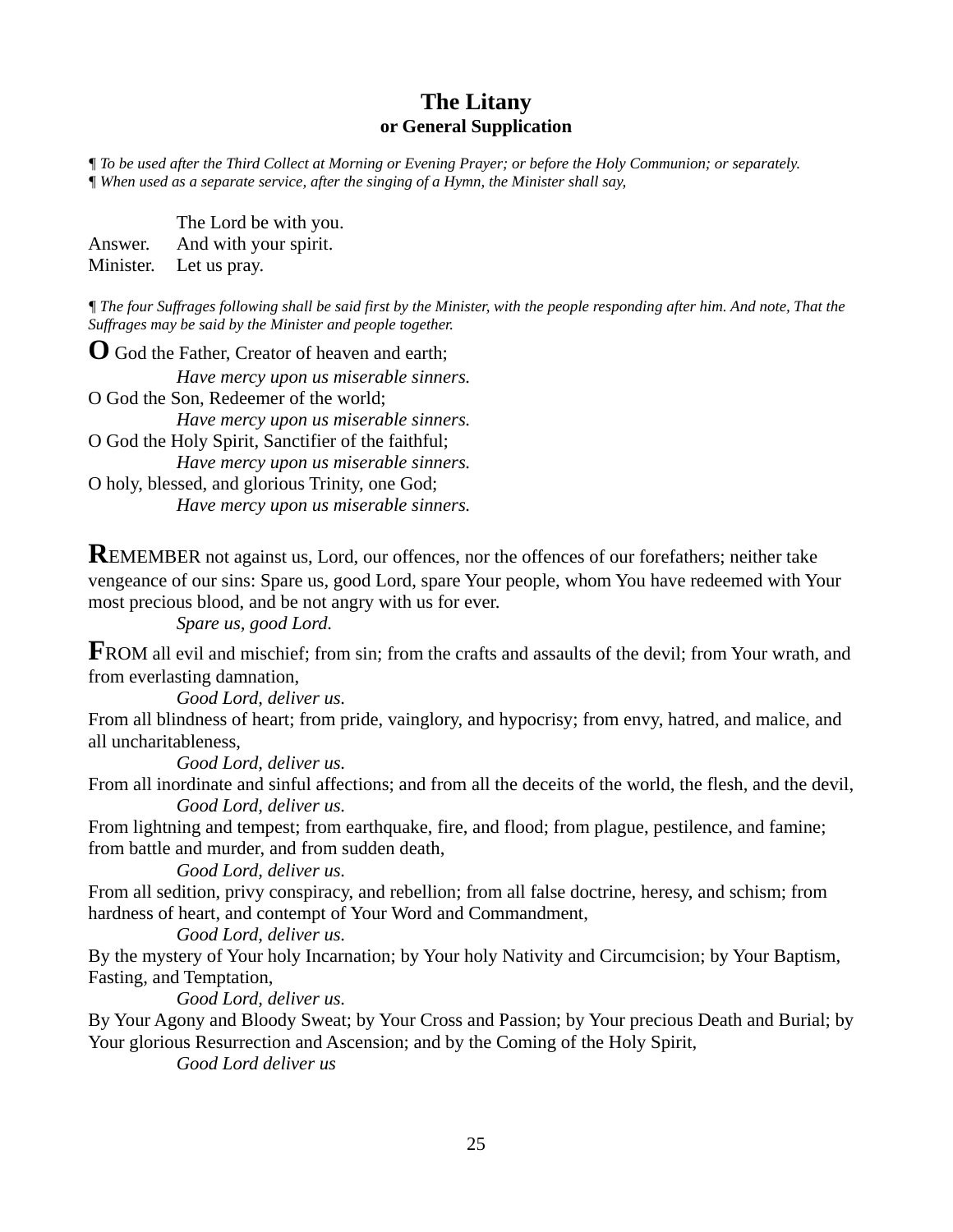In all time of our tribulation; in all time of our prosperity; in the hour of death, and in the day of judgement,

*Good Lord, deliver us.*

WE sinners beg You to hear us, O Lord God; and that it may please You to rule and govern Your holy Church universal in the right way;

*We beg You to hear us, good Lord.*

That it may please You so to rule the heart of Your servant, the President of the United States, that he may above all things seek Your honour and glory;

 *We beg You to hear us, good Lord.* 

*¶ Or, in the parishes of Canada,* 

That it may please You so to rule the heart of Your servant, our Queen, that she may above all things seek Your honour and glory;

*We beg You to hear us, good Lord.* 

That it may please You to bless and preserve all those in governing authority and Magistrates, giving them grace to execute justice, and to maintain truth;

*We beg You to hear us, good Lord.*

That it may please You to illuminate all Bishops, Presbyters, and Deacons, with true knowledge and understanding of Your Word; and that both by their preaching and living they may set it forth, and show it accordingly;

*We beg You to hear us, good Lord.*

That it may please You to send forth labourers into Your harvest;

*We beg You to hear us, good Lord.*

That it may please You to bless and keep all Your people;

*We beg You to hear us, good Lord.*

That it may please You to give to all nations unity, peace, and concord;

*We beg You to hear us, good Lord.*

That it may please You to give us an heart to love and fear You, and diligently to live after Your commandments;

*We beg You to hear us, good Lord.*

That it may please You to give to all Your people increase of grace to hear meekly Your Word, and to receive it with pure affection, and to bring forth the fruits of the Spirit;

*We beg You to hear us, good Lord.*

That it may please You to bring into the way of truth all such as have erred, and are deceived;

*We beg You to hear us, good Lord.*

That it may please You to strengthen such as do stand; and to comfort and help the weak-hearted; and to raise up those who fall; and finally to beat down Satan under our feet;

*We beg You to hear us, good Lord.*

That it may please You to succour, help, and comfort, all who are in danger, necessity, and tribulation; *We beg You to hear us, good Lord.*

That it may please You to preserve all who travel by land, by water, or by air, all women in child-birth, all sick persons, and young children; and to show Your pity upon all prisoners and captives;

*We beg You to hear us, good Lord.*

That it may please You to defend, and provide for, the fatherless children, and widows, and all who are desolate and oppressed;

*We beg You to hear us, good Lord.*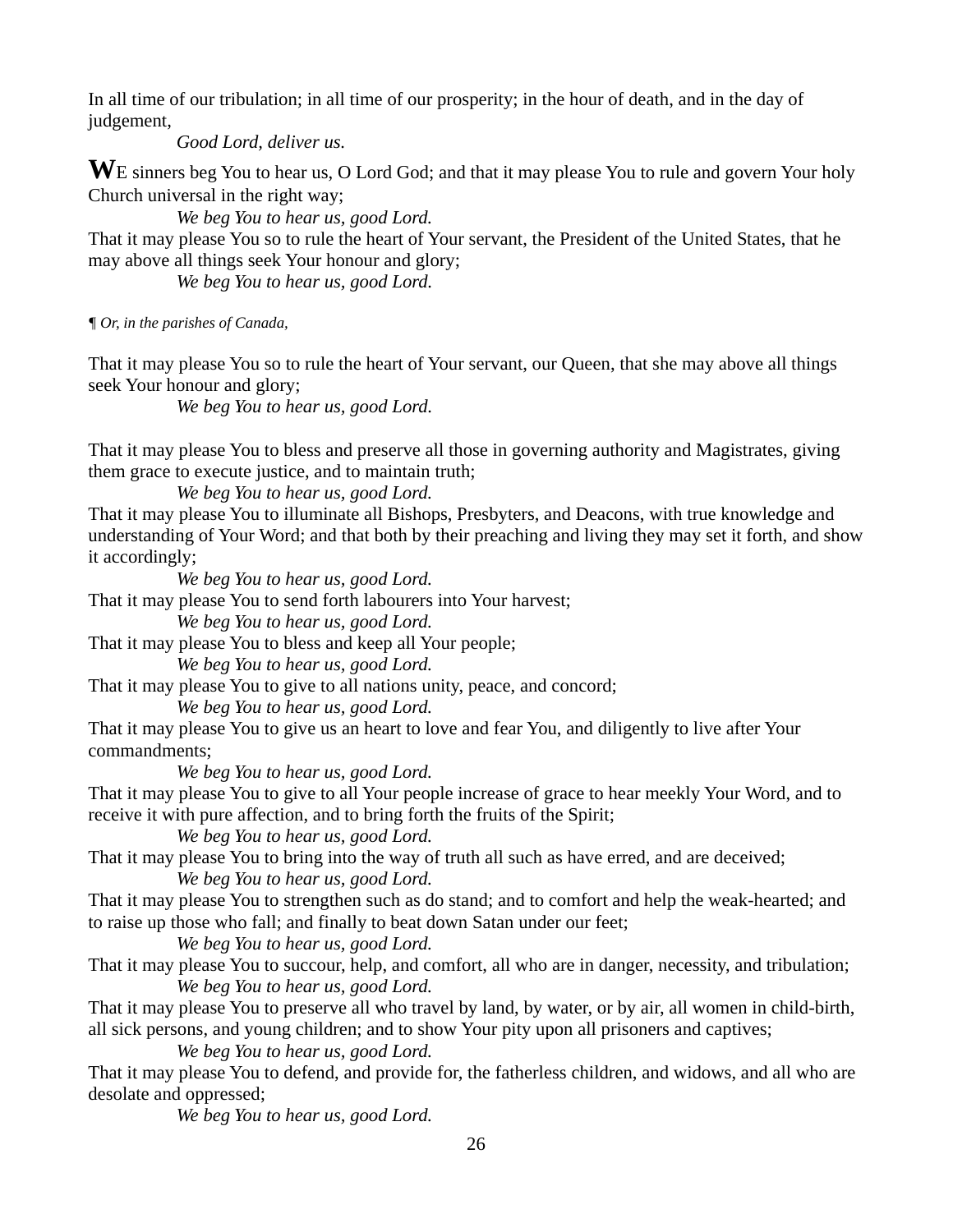That it may please You to have mercy upon all men; *We beg You to hear us, good Lord.* That it may please You to forgive our enemies, persecutors, and slanderers, and to turn their hearts; *We beg You to hear us, good Lord.* That it may please You to give and preserve to our use the kindly fruits of the earth, so that in due time we may enjoy them; *We beg You to hear us, good Lord.* That it may please You to give us true repentance; to forgive us all our sins, negligences, and ignorances; and to clothe us with the grace of Your Holy Spirit to amend our lives according to Your holy Word; *We beg You to hear us, good Lord.* Son of God, we beg You to hear us. *Son of God, we beg You to hear us.* O Lamb of God, Who takes away the sins of the world; *Grant us Your peace.* O Lamb of God, Who takes away the sins of the world; *Have mercy upon us.* O Christ, hear us. *O Christ, hear us.* Lord, have mercy upon us. *Lord, have mercy upon us.* Christ, have mercy upon us. *Christ, have mercy upon us.* Lord, have mercy upon us. *Lord, have mercy upon us. ¶ Then shall the Minister, and the people with him, say the Lord's Prayer* 

*¶ On Ash Wednesday, all that follows may be omitted up to the Prayer, We humbly beg You, O Father, etc.; after which may be read the Commination or the Penitential Office.* 

**O**UR Father, who art in heaven, Hallowed be Your Name. Your kingdom come. Your will be done, On earth as it is in heaven. Give us this day our daily bread. And forgive us our trespasses, As we forgive those who trespass against us. And lead us not into temptation, But deliver us from evil. Amen.

**O**ur Father in heaven, Hallowed be Your name. Your kingdom come. Your will be done On earth as it is in heaven. Give us this day our daily bread. And forgive us our debts, As we forgive our debtors. And do not lead us into temptation, But deliver us from the evil one. Amen.

#### **THE LESSER LITANY**

*¶ The Minister may, at his discretion, begin the Litany here, or omit all that follows, to the Prayer,* We humbly beg You, O Father, *etc.* 

Minister. O Lord, deal not with us according to our sins. Answer. Neither reward us according to our iniquities.

**O** GOD, merciful Father, Who despises not the sighing of a contrite heart, nor the desire of such as are sorrowful; Mercifully assist our prayers which we make before You in all our troubles and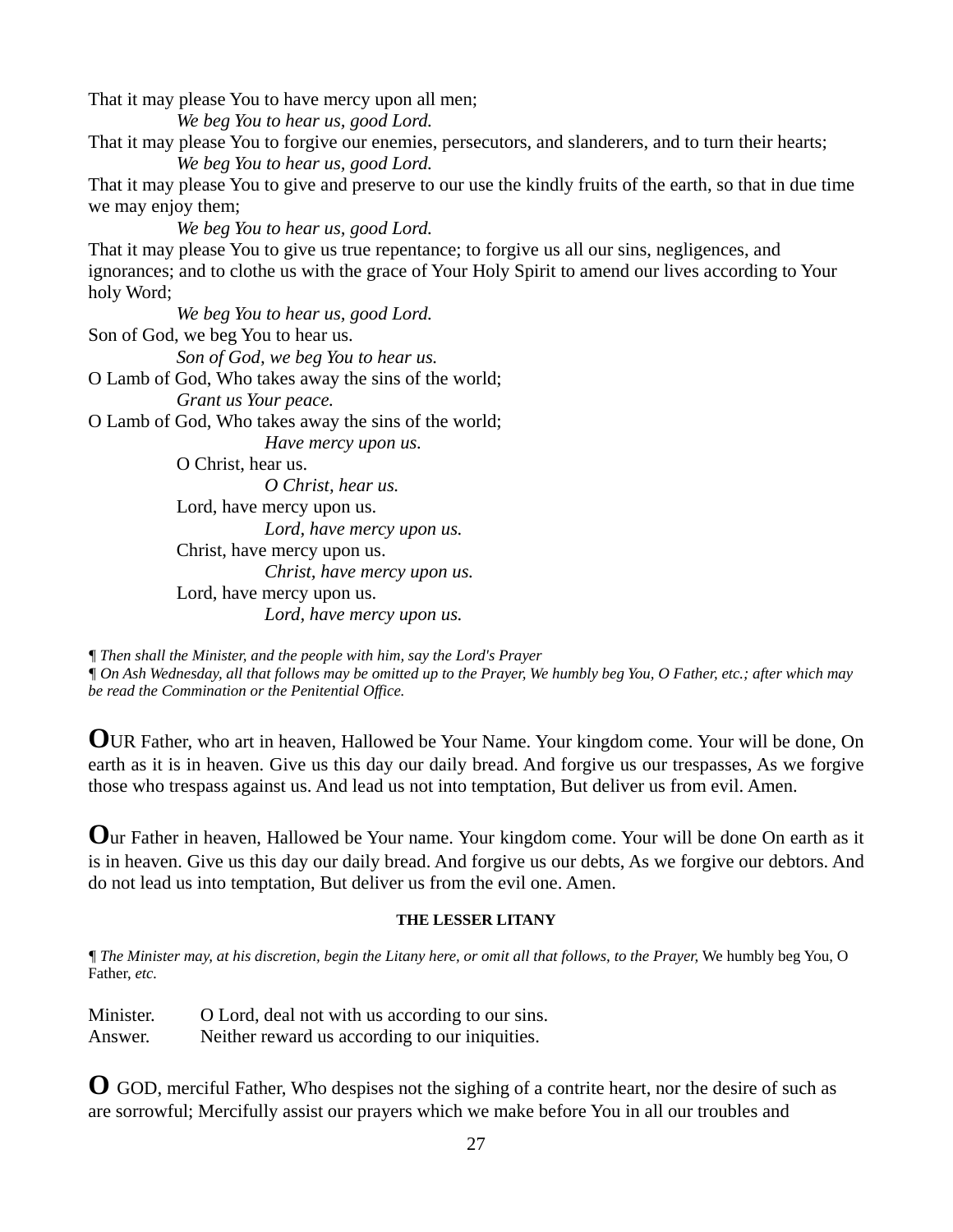adversities, whenever they oppress us; and graciously hear us, that those evils which the craft and subtlety of the devil or man works against us, may by Your good providence, be brought to nothing; that we Your servants, being hurt by no persecutions, may evermore give thanks unto You in Your holy Church; through Jesus Christ our Lord.

*O Lord, arise, help us, and deliver us for Your Name's sake.* 

**O** GOD, we have heard with our ears, and our fathers have declared unto us, the noble works that You did in their days, and in the old time before them.

*O Lord, arise, help us, and deliver us for Your honour.* 

Glory be to the Father, and to the Son, and to the Holy Spirit; *As it was in the beginning, is now, and ever shall be, world without end. Amen.* 

From our enemies defend us, O Christ. *Graciously look upon our afflictions.* 

With pity behold the sorrows of our hearts. *Mercifully forgive the sins of Your people.* 

Favourably with mercy hear our prayers. *O Son of David, have mercy upon us.* 

Both now and ever guarantee to hear us, O Christ. *Graciously hear us, O Christ; graciously hear us, O Lord Christ.* 

O Lord, let Your mercy be shown upon us; *As we do put our trust in You.* 

WE humbly beg You, O Father, mercifully to look upon our infirmities; and for the glory of Your Name, turn away from us all those evils that we most justly have deserved; and grant, that in all our troubles we may put our whole trust and confidence in Your mercy, and evermore serve You in holiness and pureness of living, to Your honour and glory; through our only Mediator and Advocate, Jesus Christ our Lord. *Amen* 

*Here, at the Minister's discretion, may be added other Prayers from this Book, or may be read the Commination or the Penitential Office.*

#### **A Prayer of St. Chrysostom**

**ALMIGHTY** God, Who has given us grace at this time with one accord to make our common supplications unto You; and does promise that when two or three are gathered together in Your Name You will grant their requests; Fulfil now, O Lord, the desires and petitions of Your servants, as may be most expedient for them; granting us in this world knowledge of Your truth, and in the world to come life everlasting. *Amen.* 

#### **2 Corinthians 13:14**

**T**HE grace of our Lord Jesus Christ, and the love of God, and the communion of the Holy Spirit, be with you all. *Amen.* 

*¶ Here ends the Litany.*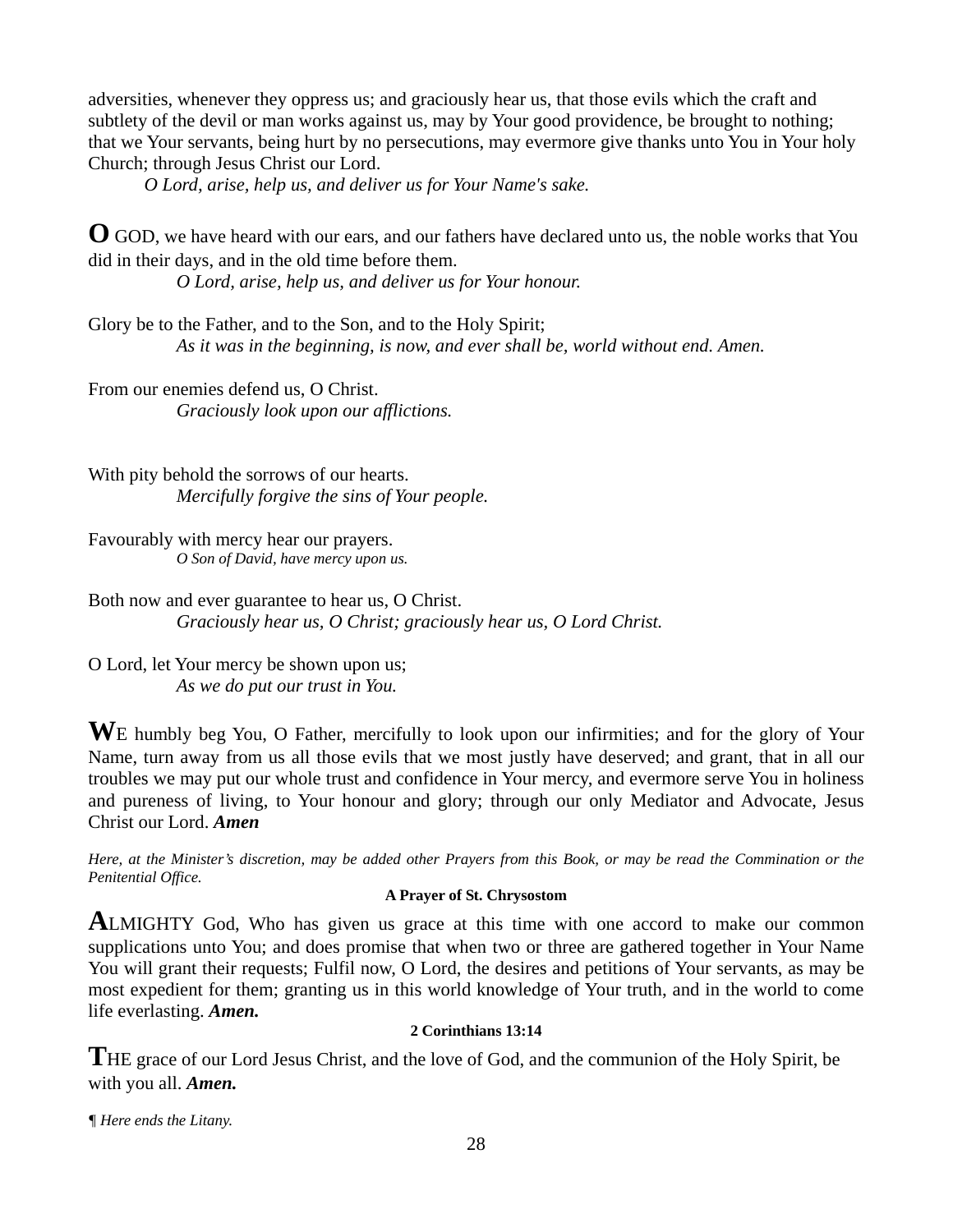# **A Commination or Denouncing of God's Anger and Judgements Against Sinners**

With certain Prayers, to be used on the first day of Lent, and at other times, as the Ordinary shall appoint

*¶ That portion of the Litany being ended up to the Lord's Prayer, the Presbyter, or Bishop if he be present, shall say as follows, the people standing. And note, That all that follows may be omitted up to A PENITENTIAL OFFICE.* 

**BRETHREN, in the primitive Church there was a godly discipline, that, at the beginning of Lent, such** persons who were convicted of notorious sin were put to open penance, and punished in this world, that their souls might be saved in the day of the Lord; and that others, admonished by their example, might be more afraid to offend.

 Instead whereof, until the said discipline may be restored again, (which is much to be wished,) it is thought good that at this time (in the presence of you all) should be read the general sentences of God's cursing against impenitent sinners, gathered out of the twenty-seventh chapter of Deuteronomy, and other places of Scripture; and that you should answer to every Sentence, Amen: To the intent that, being admonished of the great indignation of God against sinners, you may be moved to earnest and true repentance; and may walk more warily in these dangerous days; fleeing from such vices, for which you affirm with your own mouths the curse of God to be due.

**C**URSED is the man who makes any carved or molten image, to worship it.

#### *¶ And the people shall answer,*

| Minister.<br>Answer. | Amen.<br>Cursed is he who curses his father or mother.<br>Amen.                         |
|----------------------|-----------------------------------------------------------------------------------------|
| Minister.            | Cursed is he who removes his neighbour's landmark.                                      |
| Answer.              | Amen.                                                                                   |
| Minister.            | Cursed is he who makes the blind to go out of his way.                                  |
| Answer.              | Amen.                                                                                   |
| Minister.            | Cursed is he who perverts the judgement of the stranger, the fatherless, and the widow. |
| Answer.              | Amen.                                                                                   |
| Minister.            | Cursed is he who strikes his neighbour secretly.                                        |
| Answer.              | Amen.                                                                                   |
| Minister.            | Cursed is he who lies with his neighbour's wife.                                        |
| Answer.              | Amen.                                                                                   |
| Minister.            | Cursed is he who receives a reward to kill the innocent.                                |
| Answer.              | Amen.                                                                                   |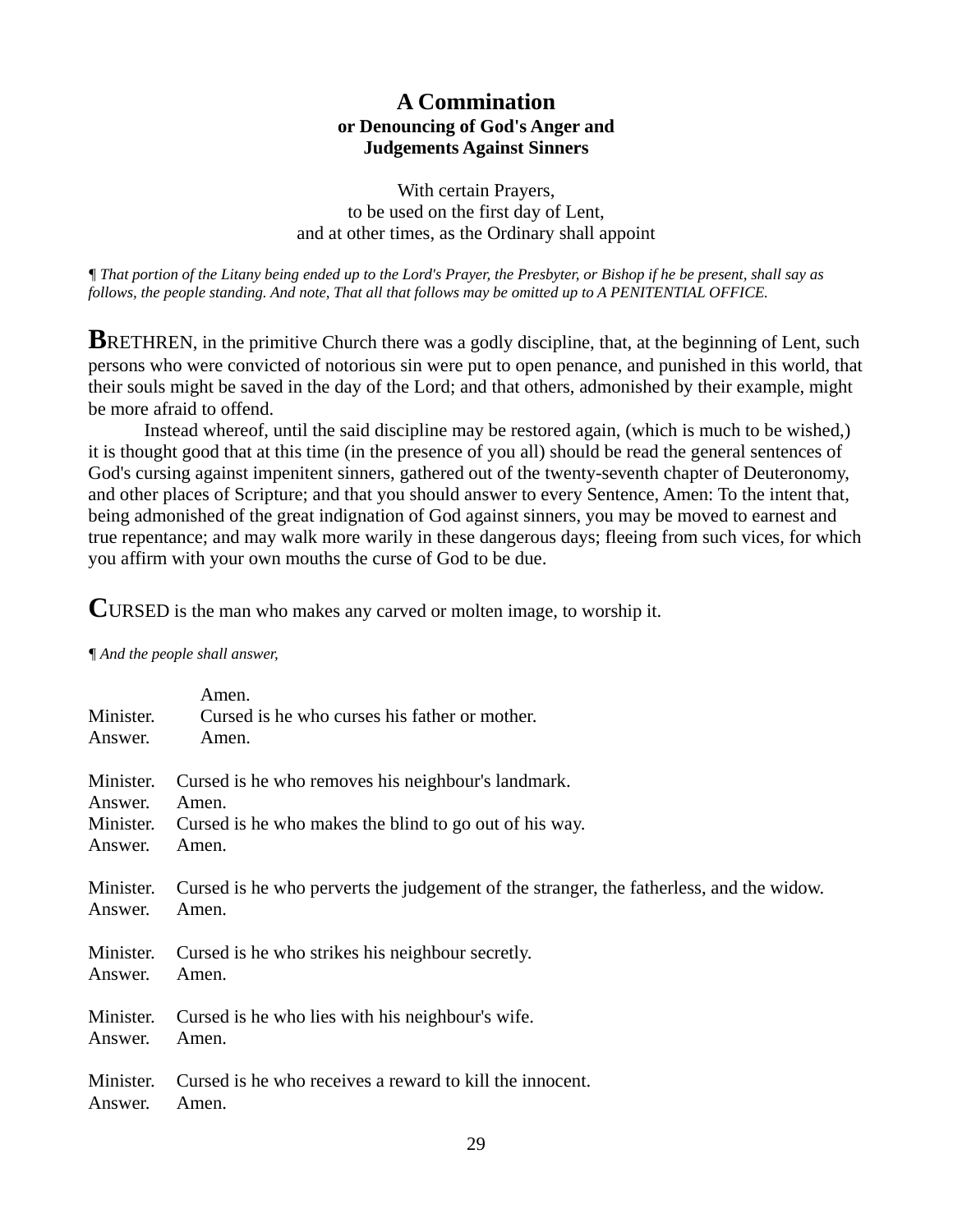|         | Minister. Cursed is he who puts his trust in man, and takes man for his defence, and in his heart goes<br>from the Lord.                   |
|---------|--------------------------------------------------------------------------------------------------------------------------------------------|
| Answer. | Amen.                                                                                                                                      |
|         | Minister. Cursed are the unmerciful, fornicators, and adulterers, covetous persons, idolaters,<br>slanderers, drunkards, and extortioners. |
| Answer. | Amen.                                                                                                                                      |

*¶ Then, the people being seated, the Minister shall say,* 

Now seeing that all they are accursed (as the prophet David bears witness) who do err and go astray from the commandments of God; let us (remembering the dreadful judgement hanging over our heads, and always ready to fall upon us) return unto our Lord God, with all contrition and meekness of heart; bewailing and lamenting our sinful life, acknowledging and confessing our offences, and seeking to bring forth worthy fruits of repentance.

For now is the axe put unto the root of the trees, so that every tree that brings not forth good fruit is cut down, and cast into the fire. It is a fearful thing to fall into the hands of the living God: He shall pour down rain upon the sinners' snares, fire and brimstone, storm and tempest; this shall be their portion to drink. For behold, the Lord is come out of His place to visit the wickedness of such as dwell upon the earth. But who may abide the day of His coming? Who shall be able to endure when He appears? His fan is in His hand, and He will purge His floor, and gather His wheat into the barn; but He will burn the chaff with unquenchable fire. The day of the Lord comes as a thief in the night: and when men shall say, Peace, and all things are safe, then shall sudden destruction come upon them, as sorrow comes upon a woman labouring with child, and they shall not escape. Then shall appear the wrath of God in the day of vengeance, which obstinate sinners, through the stubbornness of their heart, have heaped upon themselves; which despised the goodness, patience, and long-sufferance of God, when He called them continually to repentance.

 Then shall they call upon Me (says the Lord) but I will not hear; they shall seek Me early, but they shall not find Me; and that, because they hated knowledge, and did not receive the fear of the Lord, but abhorred My counsel, and despised My correction. Then shall it be too late to knock when the door shall be shut; and too late to cry for mercy when it is the time of justice. O terrible voice of most just judgement, which shall be pronounced upon them, when it shall be said unto them, Go, you cursed, into the fire everlasting, which is prepared for the devil and his angels.

 Therefore, brethren, take heed, while the day of salvation lingers; for the night comes, when none can work. But let us, while we have the light, believe in the light, and walk as children of the light; that we not be cast into utter darkness, where there is weeping and gnashing of teeth. Let us not abuse the goodness of God, Who calls us mercifully to repentance, and of His endless pity promises us forgiveness of that which is past, if with a perfect and true heart we return unto Him. For though our sins be as red as scarlet, they shall be made white as snow; and though they be like purple, yet they shall be made white as wool. Turn (says the Lord) from all your wickedness, and your sin shall not be your destruction: Cast away from you all your ungodliness that you have done: Make yourselves new hearts, and a new spirit: Why will you die, O house of Israel, seeing that I have no pleasure in the death of him that dies, says the Lord God? Turn then, and you shall live.

 Although we have sinned, yet have we an Advocate with the Father, Jesus Christ the righteous; and He is the propitiation for our sins. For He was wounded for our offences, and smitten for our wickedness. Let us therefore return unto him, Who is the merciful receiver of all true penitent sinners; assuring ourselves that He is ready to receive us, and most willing to pardon us, if we come to Him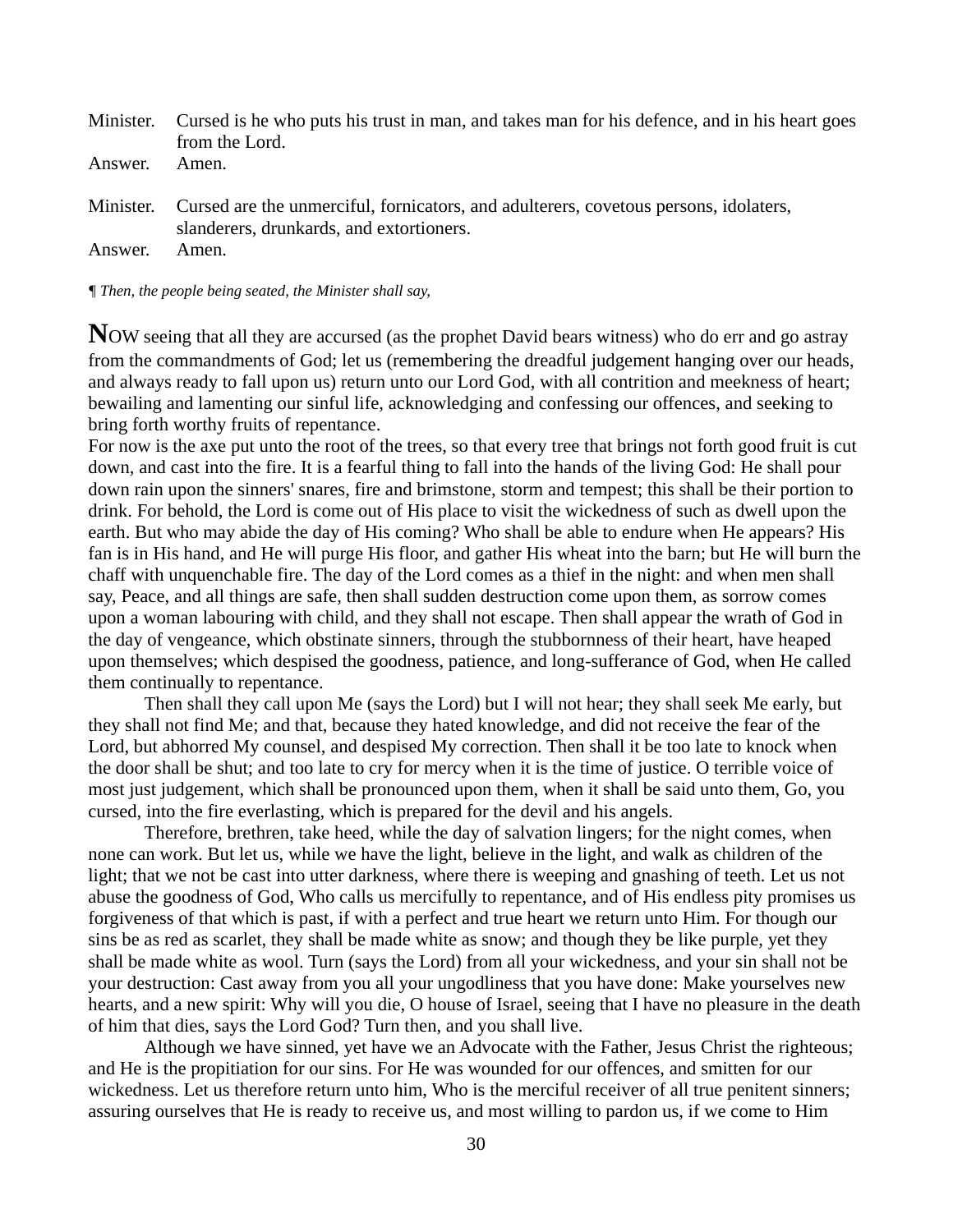with faithful repentance; if we submit ourselves unto Him, and from henceforth walk in His ways; if we will take His easy yoke and light burden upon us, to follow Him in lowliness, patience, and love, and be ordered by the governance of His Holy Spirit; seeking always His glory, and serving Him duly in our vocation with thanksgiving. This if we do, Christ will deliver us from the curse of the law, and from the extreme curse which shall light upon those who shall be set on the left hand; and He will set us on His right hand, and give us the gracious benediction of His Father, commanding us to take possession of His glorious kingdom: Unto which He guarantees to bring us all, for His infinite mercy. *Amen*.

#### **A PENITENTIAL OFFICE**

*¶ The Commination having been read, the Minister and the people kneeling, then shall be said by all this Psalm following. ¶ And note, That on the first day of Lent, the following Office may be read immediately after the Prayer, We humbly beg You, O Father, in the Litany; or it may be used with Morning Prayer, or Evening Prayer, or as a separate Office; or may be read at other times.* 

#### *Miserere mei, Deus.* from Psalm 51

**H**AVE mercy upon me, O God, after Your great goodness; \*according to the multitude of Your mercies put away my offences.

Wash me thoroughly from my wickedness,  $*$  and cleanse me from my sin.

For I acknowledge my faults, \* and my sin is ever before me.

 Against You only have I sinned, and done this evil in Your sight; \* that You might be justified in Your saying, and clear when You shall judge.

 Behold, I was formed in wickedness, \* and in sin has my mother conceived me. But lo, You require truth in the inward parts, \* and shall make me to understand wisdom secretly.

 You shall purge me with hyssop, and I shall be clean; \* You shall wash me, and I shall be whiter than snow.

You shall make me hear of joy and gladness,  $*$  that the bones which You have broken may rejoice. Turn Your face from my sins, \* and put out all my misdeeds.

Make me a clean heart, O God, \* and renew a right spirit within me.

Cast me not away from Your presence, \* and take not Your Holy Spirit from me.

O give me the comfort of Your help again, \* and affirm me with Your free Spirit.

Then shall I teach Your ways to the wicked, \* and sinners shall be converted unto You.

 Deliver me from blood-guiltiness, O God, You Who are the God of my health; \* and my tongue shall sing of Your righteousness.

You shall open my lips, O Lord,  $*$  and my mouth shall show Your praise.

For You desire no sacrifice, else would I give it to You; \* but You delight not in burnt-offerings.

The sacrifice of God is a troubled spirit:\* a broken and contrite heart, O God, You shall not despise.

*¶ Minister and people.* 

Glory be to the Father, and to the Son, and to the Holy Spirit;

As it was in the beginning, is now, and ever shall be, world without end. Amen.

 Lord, have mercy upon us. *Christ, have mercy upon us.* Lord, have mercy upon us.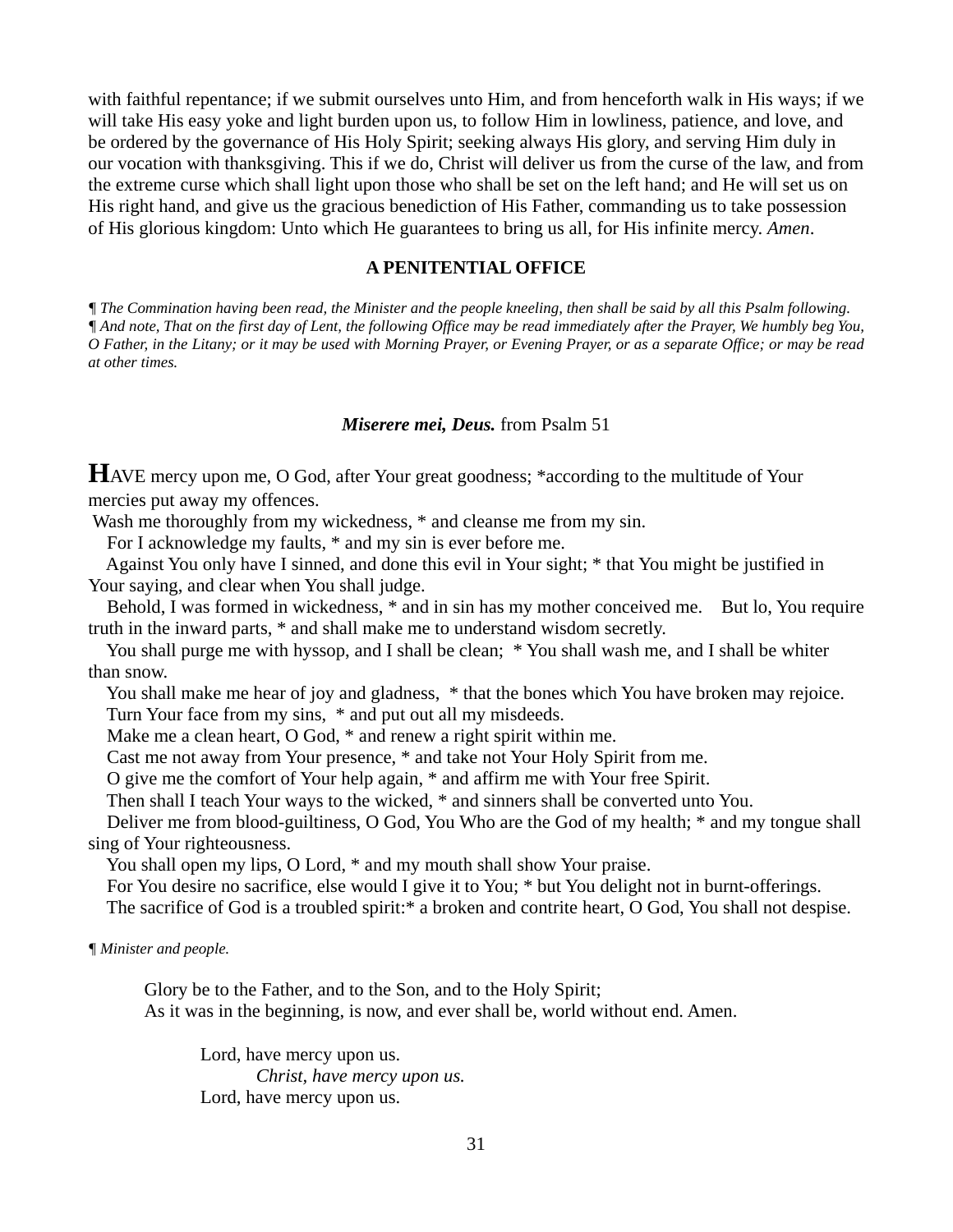*¶ Then shall the Minister and people together say,* 

**O**UR Father, who art in heaven, Hallowed be Your Name. Your kingdom come. Your will be done, On earth as it is in heaven. Give us this day our daily bread. And forgive us our trespasses, As we forgive those who trespass against us. And lead us not into temptation, But deliver us from evil. Amen.

# Or

**O**UR Father in heaven, Hallowed be Your name. Your kingdom come. Your will be done On earth as it is in heaven. Give us this day our daily bread. And forgive us our debts, As we forgive our debtors. And do not lead us into temptation, But deliver us from the evil one. Amen.

| Minister. | O Lord, save Your servants;                                                           |
|-----------|---------------------------------------------------------------------------------------|
| Answer.   | Who put their trust in You.                                                           |
| Minister. | Send unto them help from above.                                                       |
| Answer.   | And evermore mightily defend them.                                                    |
| Minister. | Help us, O God our Saviour.                                                           |
| Answer.   | And for the glory of Your Name deliver us; be merciful to us sinners, for Your Name's |
|           | sake.                                                                                 |
| Minister. | O Lord, hear our prayer.                                                              |
| Answer.   | And let our cry come unto You.                                                        |
| Minister. | Let us pray.                                                                          |

**O** LORD, we beg You, mercifully hear our prayers, and spare all those who confess their sins unto You; that they whose consciences are accused by sin, by Your merciful pardon may be absolved: through Christ our Lord. *Amen.* 

**O** MOST mighty God, and merciful Father, Who has compassion upon all men, and hates nothing that You has made; and who does not desire the death of a sinner, but rather that he should turn from his sin, and be saved; Mercifully forgive us our trespasses; receive and comfort us, who are grieved and wearied with the burden of our sins. Your character is always to have mercy; to You only it belongs to forgive sins. Spare us therefore, good Lord, spare Your people, whom You have redeemed; do not enter into judgement with Your servants; but turn Your anger from us, who meekly acknowledge our transgressions, and truly repent of our faults; and so make haste to help us in this world, that we may ever live with You in the world to come; through Jesus Christ our Lord. *Amen.*

*¶ Then shall the people say this that follows, with the Minister.* 

**T**URN us, O good Lord, and we shall be turned. Be favourable, O Lord, Be favourable to Your people, Who turn to You in weeping, fasting, and praying. For You are a merciful God, full of compassion, long-suffering, and of great pity. You spare when we deserve punishment, And in Your wrath think upon mercy. Spare Your people, good Lord, spare them, And let not Your heritage be brought to confusion. Hear us, O Lord, for Your mercy is great, And after the multitude of Your mercies look upon us; Through the merits and mediation of Your blessed Son, Jesus Christ our Lord. *Amen.*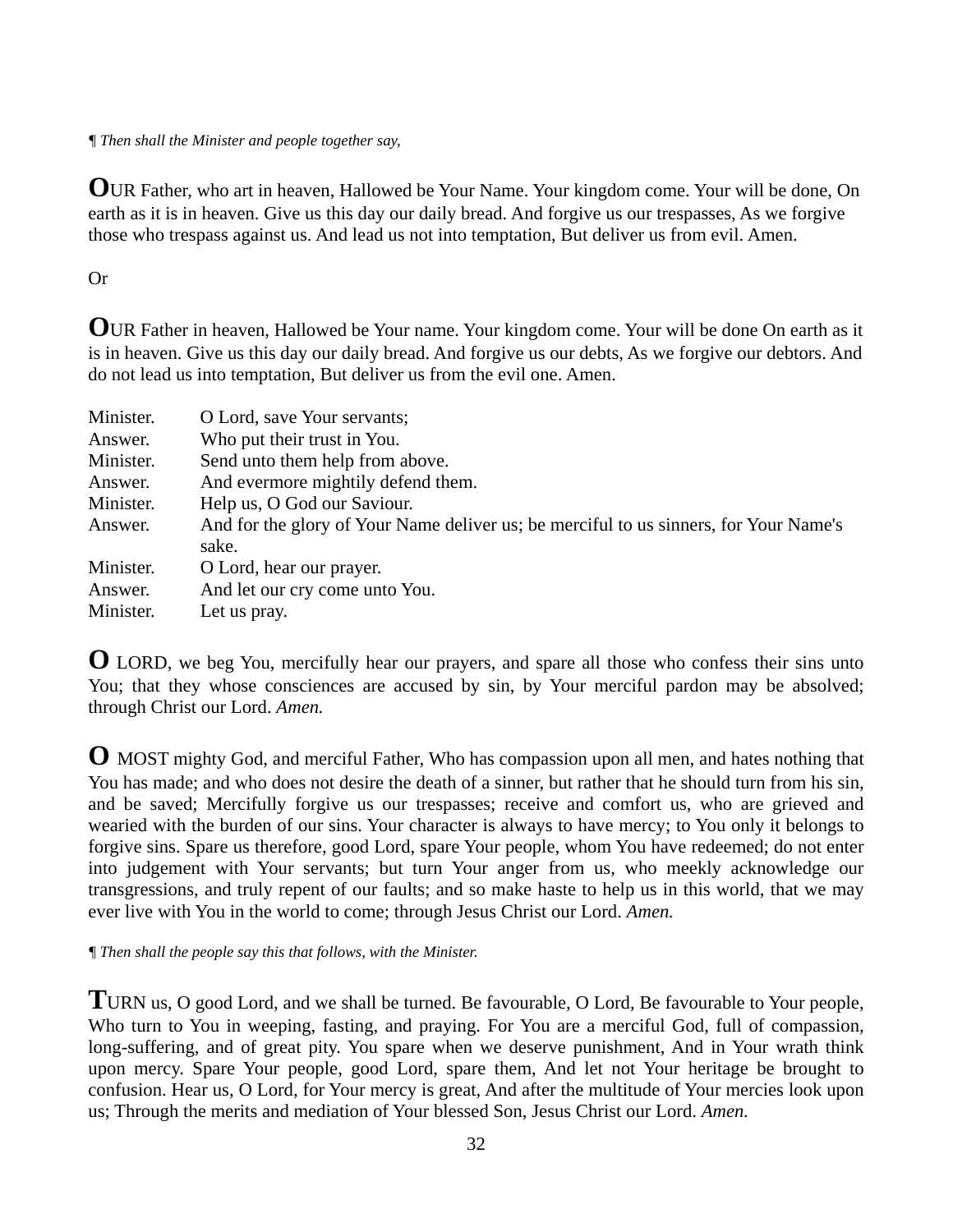*¶ At the discretion of the Minister, here may be the imposition of ashes upon the people; the Minister saying, Remember that you are dust, and to dust you shall return, or similar words. Then he shall say,* 

**O** GOD, whose nature and property is ever to have mercy and to forgive; Receive our humble petitions; and though we are tied and bound with the chain of our sins, yet let the pitifulness of Your great mercy loose us; for the honour of Jesus Christ, our Mediator and Advocate. *Amen.* 

THE LORD bless us, and keep us. The LORD make His face to shine upon us, and be gracious unto us. The LORD lift up His countenance upon us, and give us peace, both now and evermore. *Amen*.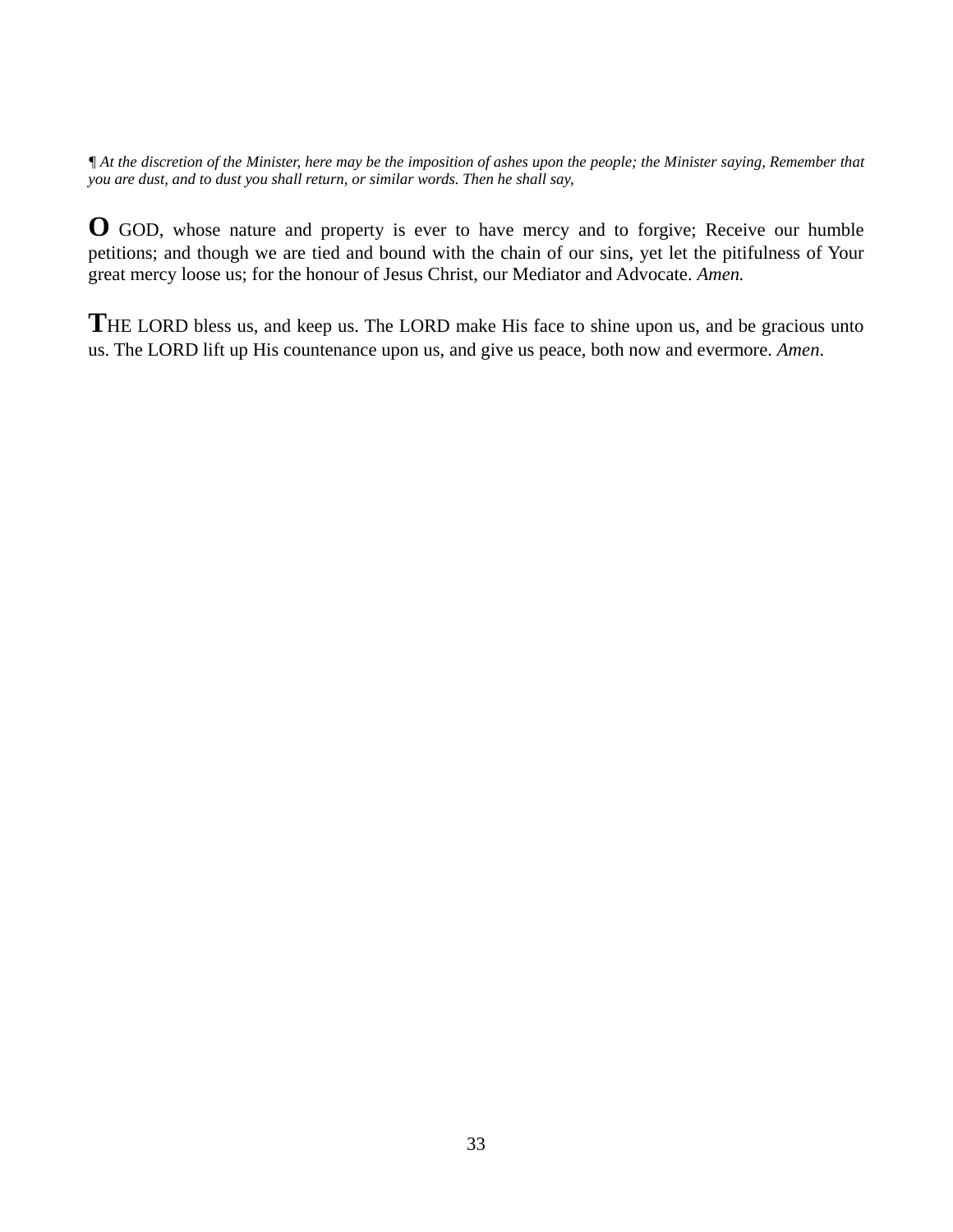# TABLE OF PRAYERS AND THANKSGIVINGS

# PRAYERS

- 1. For the Coming of Christ's Kingdom
- 2. For the Church
- 3. For the Unity of God's People
- 4. For Meetings of Ecclesiastical Bodies
- 5. For Congregations
- 6. For the Congress
- 7. For Other Law-making Bodies
- 8. For Courts of Justice
- 9. For Pastors, or Ministers-in-Charge
- 10. For Those about to be Ordained
- 11. For the Increase of the Ministry
- 12. For Missions
- 13. For Missionaries
- 14. For Ministers and People
- 15. A Prayer for the Holy Spirit
- 16. For Our Country
- 17. For the Army, the Navy, and Air Forces
- 18. In Time of War and Tumults
- 19. For Those about to be Confirmed
- 20. For Youth, and Institutions of Learning
- 21. For Schools and Colleges
- 22. For Christian Education
- 23. For Children
- 24. In Time of Great Sickness and Mortality
- 25. For a Person under Affliction
- 26. For Persons in Bereavement
- 27. For a Person, or Persons, Going to Sea
- 28. For a Person, or Persons, Travelling by Land or Air
- 29. For a Sick Person
- 30. For a Sick Child
- 31. For Prisoners
- 32. For Christian Service
- 33. For Social Justice
- 34. For Every Man in his Work
- 35. A Prayer for the Impenitent
- 36. For Rain
- 37. For Fair Weather
- 38. In Time of Dearth and Famine
- 39. For Fruitful Seasons
- 40. A Prayer for Penitence41. A Prayer for Forgiveness
- 42. A Prayer for Christian Faith
- 43. A Prayer for Future Protection
- 44. A Bidding Prayer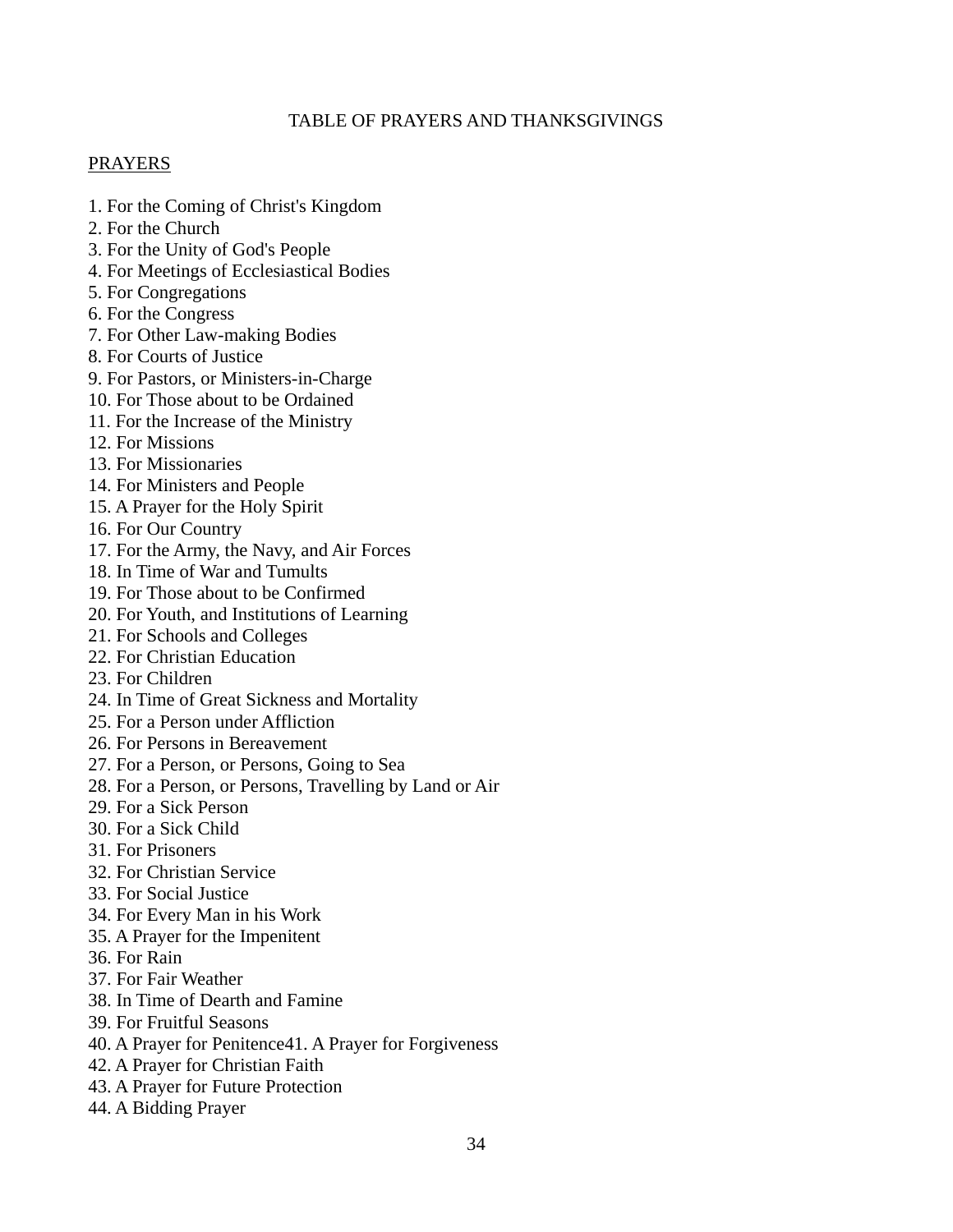#### OTHER PRAYERS

**COLLECTS** Alternate Declaration of Absolution Alternate Prayer of Humble Access INVOCATIONS ASCRIPTIONS OF PRAISE BENEDICTIONS

#### THANKSGIVINGS

- 1. Upon a National Day of Thanksgiving
- 2. For Rain
- 3. For Fair Weather
- 4. For Plenty
- 5. For Peace, and Deliverance from our Enemies
- 6. For Restoring Public Peace at Home
- 7. For the Increase of the Ministry
- 8. For a Recovery from Sickness
- 9. For a Child's Recovery from Sickness
- 10. For Deliverance from Time of Great Sickness
- 11. For Deliverance from Peril
- 12. Thanksgiving of Women in Child-birth
- 13. For a Safe Return from a Journey

# **Prayers and Thanksgivings Upon Several Occasions**

*¶ To be used before the Prayer for all Conditions of Men, or when that is not said, before the General Thanksgiving of Morning and Evening Prayer, and at other times.* 

#### **PRAYERS**

# **For the Coming of Christ's Kingdom and Universal Peace**

**O** ALMIGHTY Father, King eternal, immortal, invisible, only wise God our Saviour; Hasten, we beg You, the coming upon earth of the kingdom of Your Son, our Lord and Saviour Jesus Christ, and draw the whole world of mankind into willing obedience to His blessed reign. Overcome all His enemies, and bring low every power that is exalted against Him. Cast out all the evil things which cause wars and fightings among us, and let Your Spirit rule the hearts of men in righteousness and love. Repair the desolations of former days; rejoice the wilderness with beauty; and make glad the city with Your law. Establish every work that is founded on truth and equity, and fulfill all the good hopes and desires of Your people. Manifest Your will, Almighty Father, in the brotherhood of man, and bring in universal peace; through the victory of Your Son, Jesus Christ our Lord. *Amen.*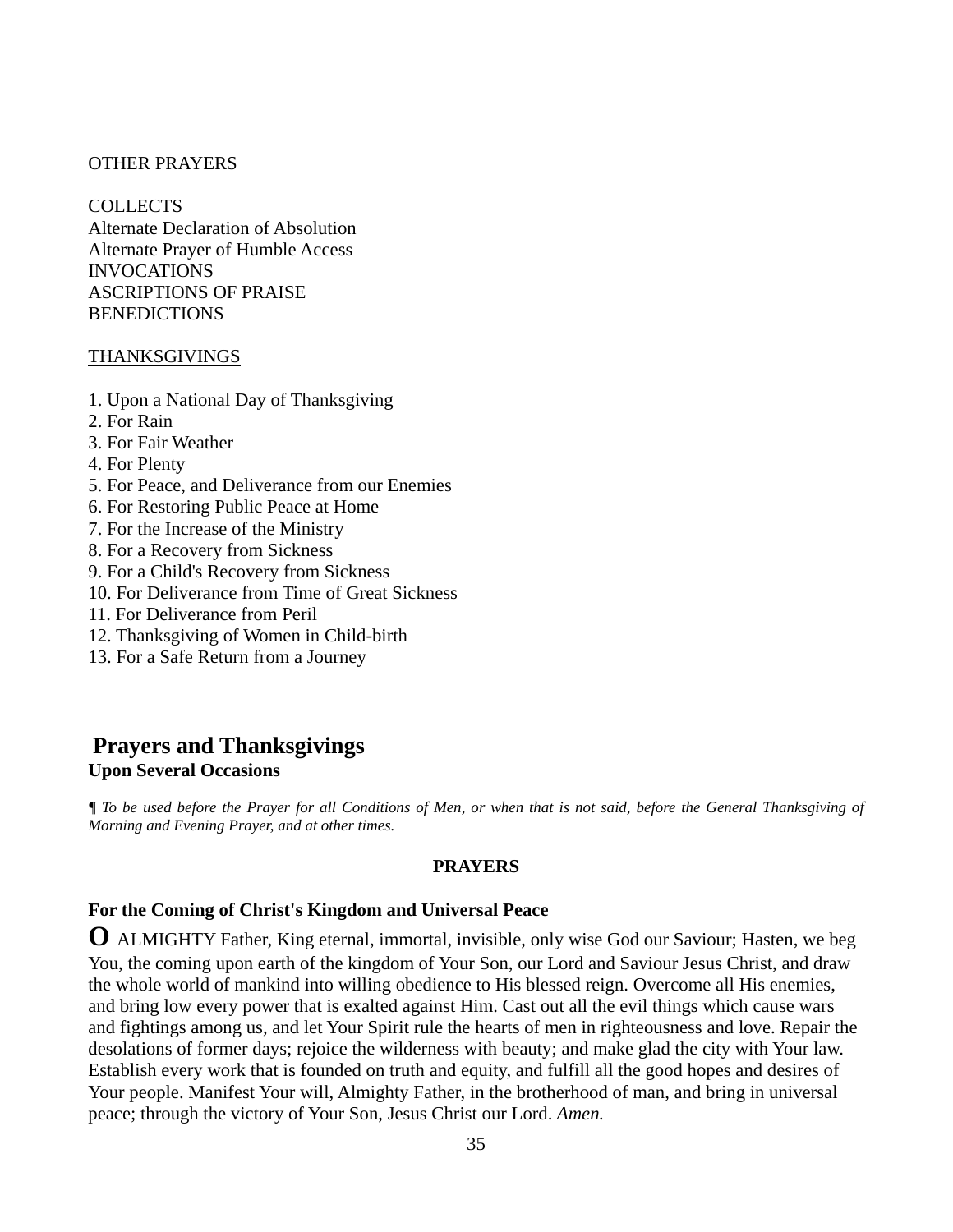# **For the Church**

**O** GRACIOUS Father, we humbly beg You for Your holy Catholic Church; that You would be pleased to fill it with all truth, in all peace. Where it is corrupt, purify it; where it is in error, direct it; where in any thing it is amiss, reform it. Where it is right, establish it; where it is in want, provide for it; where it is divided, reunite it; for the sake of Him Who died and rose again, and ever lives to make intercession for us, Jesus Christ, Your Son, our Lord. *Amen.* 

# **For the Unity of God's People**

**O** GOD, the Father of our Lord Jesus Christ, our only Saviour, the Prince of Peace; Deliver Your Church, we beg You, from all prejudice and contention, and whatsoever else may hinder us from godly union and concord; That, as there is but one body, and one Spirit, and one hope of our calling; one Lord, one Faith, one Baptism, one God and Father of us all, so we may be all of one heart and of one mind, united in one holy bond of truth and peace, of

faith and love; through Jesus Christ our Lord. *Amen.*

## **For Meetings of Ecclesiastical Bodies**

**A**LMIGHTY and everlasting God, Who, by Your Holy Spirit, did preside in the Council of the blessed Apostles, and has promised, through Your Son Jesus Christ, to be with Your Church to the end of the world; We beg You to be with the Council of this portion of Your Church here assembled in Your Name and Presence. Save us from all error, ignorance, pride, and prejudice; and of Your great mercy guarantee, we beg You, so to direct, sanctify, and govern us in our work, by the mighty power of the Holy Spirit, that the comfortable Gospel of Christ may be truly preached, truly received, and truly followed, in all places, to the breaking down the kingdom of sin, Satan, and death; till at length the whole of Your dispersed sheep, being gathered into Your fold, shall become partakers of everlasting life; through the merits and death of Jesus Christ our Saviour. *Amen.*

# **For Congregations**

**O** ALMIGHTY God, who hast built Your Church upon the foundation of the Apostles and Prophets, Jesus Christ Himself being the chief corner-stone; Grant that by the operation of the Holy Spirit, all Christians may be so joined together in unity of spirit, and in the bond of peace, that they may be an holy temple, acceptable unto You. And especially to this congregation present, give the abundance of Your grace; That with one heart they may desire the prosperity of Your holy Church, and with one mouth may profess the faith once delivered to the saints. Defend them from the sins of heresy and schism; let not the foot of pride come near to hurt them, nor the hand of the ungodly to cast them down. And grant, that the course of this world may be so peaceably ordered by Your governance, that Your Church may joyfully serve You in all godly quietness; That so they may walk in the ways of truth and peace, and at last be numbered with Your saints in glory everlasting; through Your merits, O blessed Jesus, gracious Bishop and Shepherd of our souls, who are, with the Father and the Holy Spirit, one God, world without end. *Amen.*

## **A Prayer for the Congress**

¶ To be used during its Sessions.

**MOST** gracious God, we humbly beg You, for the people of these United States in general, and especially for their Senate and Representatives in Congress assembled: That You would be pleased to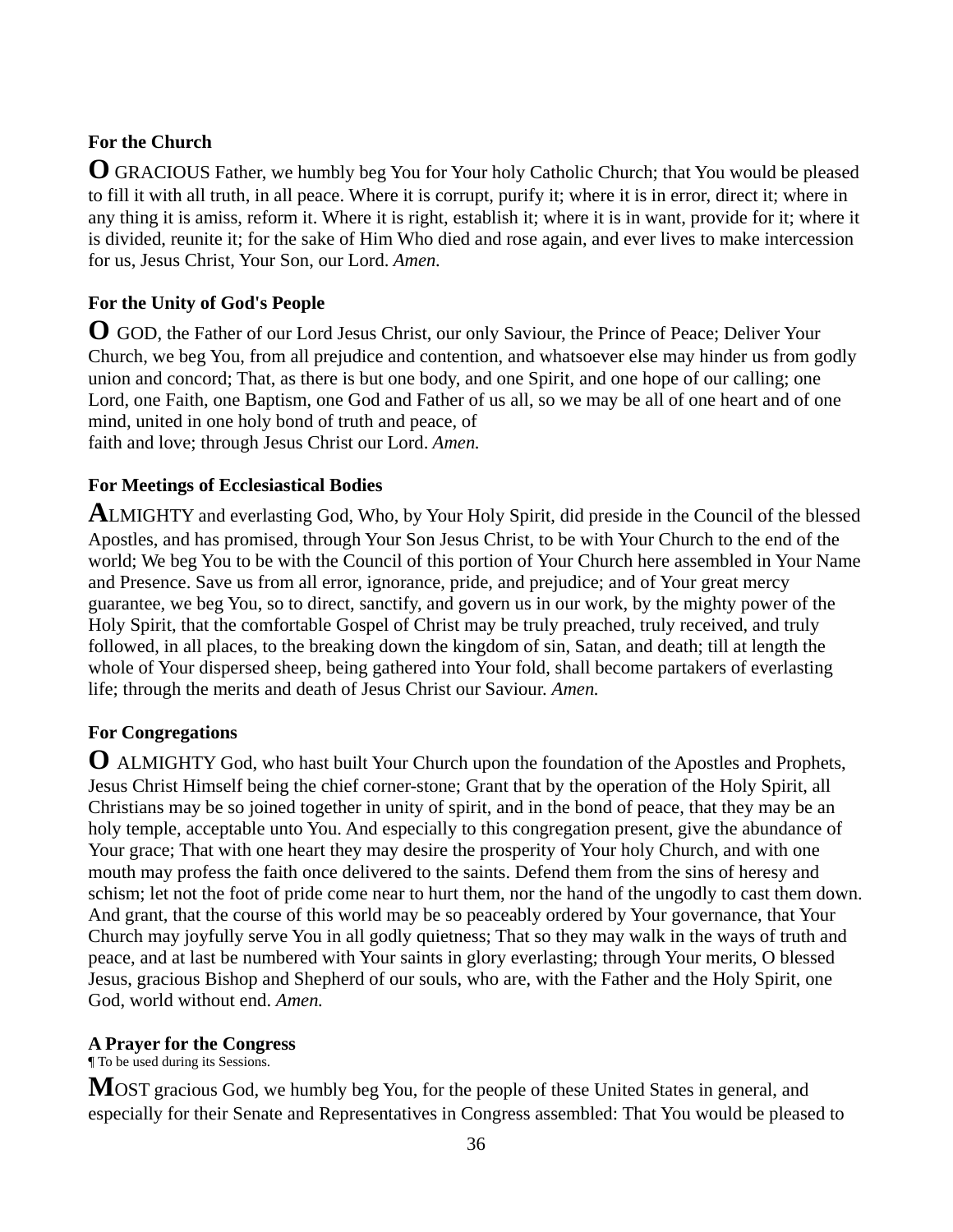direct and prosper all their consultations, to the advancement of Your glory, the good of Your Church, the safety, honour, and welfare of Your people; That all things may be so ordered and settled by their endeavours, upon the best and surest foundations, that peace and happiness, truth and justice, religion and piety may be established among us for all generations. These and all other necessaries, we humbly beg in the Name and mediation of Jesus Christ, our most blessed Lord and Saviour. *Amen.*

## **For the Parliament of Canada**

**M**OST gracious God, we humbly beg You, for the people of this Dominion of Canada in general, and especially for their Parliament assembled: That You would be pleased to direct and prosper all their consultations, to the advancement of Your glory, the good of Your Church, the safety, honour, and welfare of Your people; That all things may be so ordered and settled by their endeavours, upon the best and surest foundations, that peace and happiness, truth and justice, religion and piety may be established among us for all generations. These and all other necessaries, we humbly beg in the Name and mediation of Jesus Christ, our most blessed Lord and Saviour. *Amen.* 

# **For Other Law-making Bodies**

**O** GOD, the Fountain of wisdom, Whose statutes are good and gracious and Whose law is truth; We beg You so to guide and bless the Legislature of this *State/Province/Territory*, and all other legislative bodies, that they may ordain for our governance only such things as will please You, to the welfare of the people, and the glory of Your Name; through Jesus Christ our Lord. *Amen.* 

## **For Courts of Justice**

**A**LMIGHTY God, Whose judgements are true and right; We humbly beg You to bless and guide all Magistrates and Courts of Justice throughout our land; granting unto them knowledge and firmness; enduing them with the spirit of wisdom and understanding, that they may discern the truth, and impartially administer the law in the fear of You alone; through Him Who shall come to be our Judge, Your Son Jesus Christ our Lord. *Amen.*

## **For Pastors, or Ministers-in-Charge**

**O** HOLY Jesus, Who hast purchased to Yourself a universal Church, and has promised to be with Your Ministers to the end of the world; Be graciously pleased to bless the ministry and service of him who is appointed to offer the sacrifices of prayer and praise to You in this house, which is called by Your Name. May the words of his mouth, and the meditation of his heart, be always acceptable in Your sight, O Lord, our Strength, and our Redeemer. *Amen.* 

**O** LORD Jesus Christ, we beg You that the Ministers of Your Gospel, here and everywhere, may be true to their calling. Clothe them with Your Holy Spirit, that they may remember the words of Holy Writ, that their understanding thereof may be enlightened, and that their witness may be in truth and with power, to the salvation of sinners and the edifying of saints. May they rightly and duly administer Your holy Sacraments, and by their life and doctrine set forth Your true and lively Word. May they be to all men wholesome examples in faith, word, love, chastity, and fidelity; that so Your Name may be glorified, Who are, with the Father and the Holy Spirit, one God, world without end. *Amen.*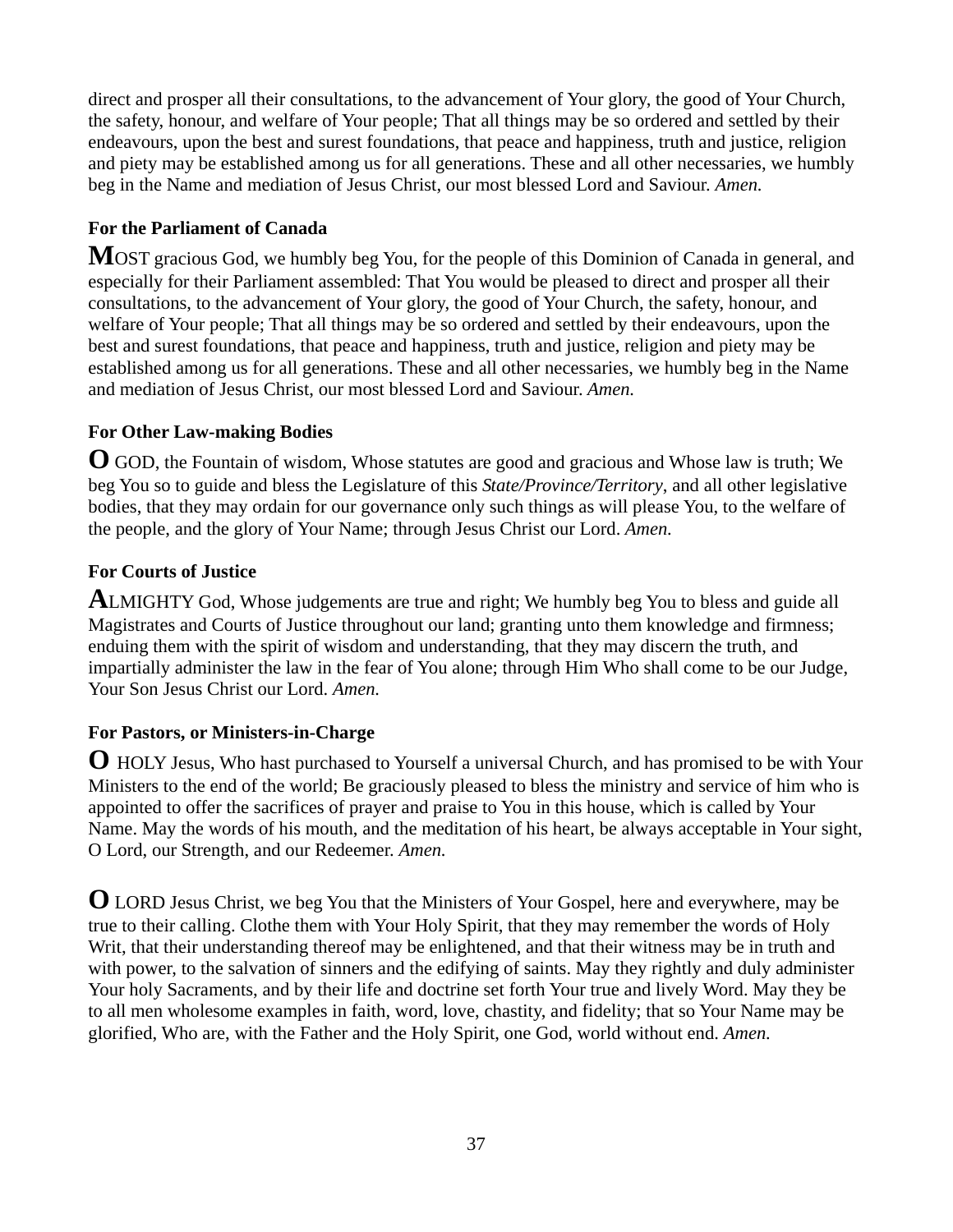## **For Those about to be Ordained**

**A**LMIGHTY God, our heavenly Father, Who has purchased to Yourself a universal Church by the precious blood of Your dear Son; Mercifully look upon the same, and at this time so guide and govern the minds of Your servants, the Bishops and Pastors of Your flock, that they may lay hands suddenly on no man, but faithfully and wisely make choice of fit persons, to serve in the Ministry of Your Church. And to those who shall be ordained to any holy function, give Your grace and heavenly benediction; that both by their life and doctrine they may show forth Your glory, and set forward the salvation of all men; through Jesus Christ our Lord. *Amen.* 

**A**LMIGHTY God, the Giver of all good gifts, Who of Your divine providence hast appointed diverse Orders in Your Church; Give Your grace, we humbly beg You, to all those who are to be called to any office and administration in the same; and so replenish them with the truth of Your doctrine, and clothe them with innocency of life, that they may faithfully serve before You, to the glory of Your great Name, and the benefit of Your holy Church; through Jesus Christ our Lord. *Amen.*

## **For the Increase of the Ministry**

**O** ALMIGHTY God, look mercifully upon the world which You have redeemed by the blood of Your dear Son; and, by Your Holy Spirit, incline the hearts of many to dedicate themselves to the sacred Ministry of Your Church; through the same Your Son Jesus Christ our Lord. *Amen*

## **For Missions**

**O** GOD, Who has made of one blood all nations of men to dwell on the face of the whole earth, and did send Your blessed Son to preach peace to those who are far off and to those who are near; Grant that all men everywhere may seek after You and find You. Pour out Your Spirit upon all flesh, bring the nations into Your fold, and hasten the coming of Your kingdom; through the same Your Son Jesus Christ our Lord. *Amen.* 

## **For Missionaries**

**O** LORD Jesus Christ, the Desire of all nations, Who came down from heaven to seek and to save the lost; Grant Your blessing, we beg You, upon Your missionary servants who are carrying the light of Your Gospel to all the places of the earth. Preserve them from every danger to which they may be exposed; from perils by land, sea, and air, from persecution and pestilence, from discouragement in their labours, and from the devices of the adversary. May they see Your work prospering in their hands; and hasten the time, O gracious Saviour, when the multitude of the lost shall be gathered into Your fold, and when all in every land who neglect Your salvation shall be converted unto You. And to You, Lord Jesus, be the praise; unto Whom, with the Father and the Holy Spirit, be all honour and glory, world without end. *Amen.* 

## **For Ministers and People**

**M**OST gracious God, the Giver of all good and perfect gifts; Give Your grace, we beg You, to all the Ministers of Your Word; and so replenish them with the truth of Your doctrine, and clothe them with innocency of life, that they may faithfully serve before You, to the glory of Your great Name, and the benefit of Your holy Church. And to all Your people give Your heavenly grace, that with meek heart and due reverence they may hear and receive Your holy Word, truly serving You in holiness and righteousness all the days of their life; through Jesus Christ, our only Mediator and Redeemer. *Amen.*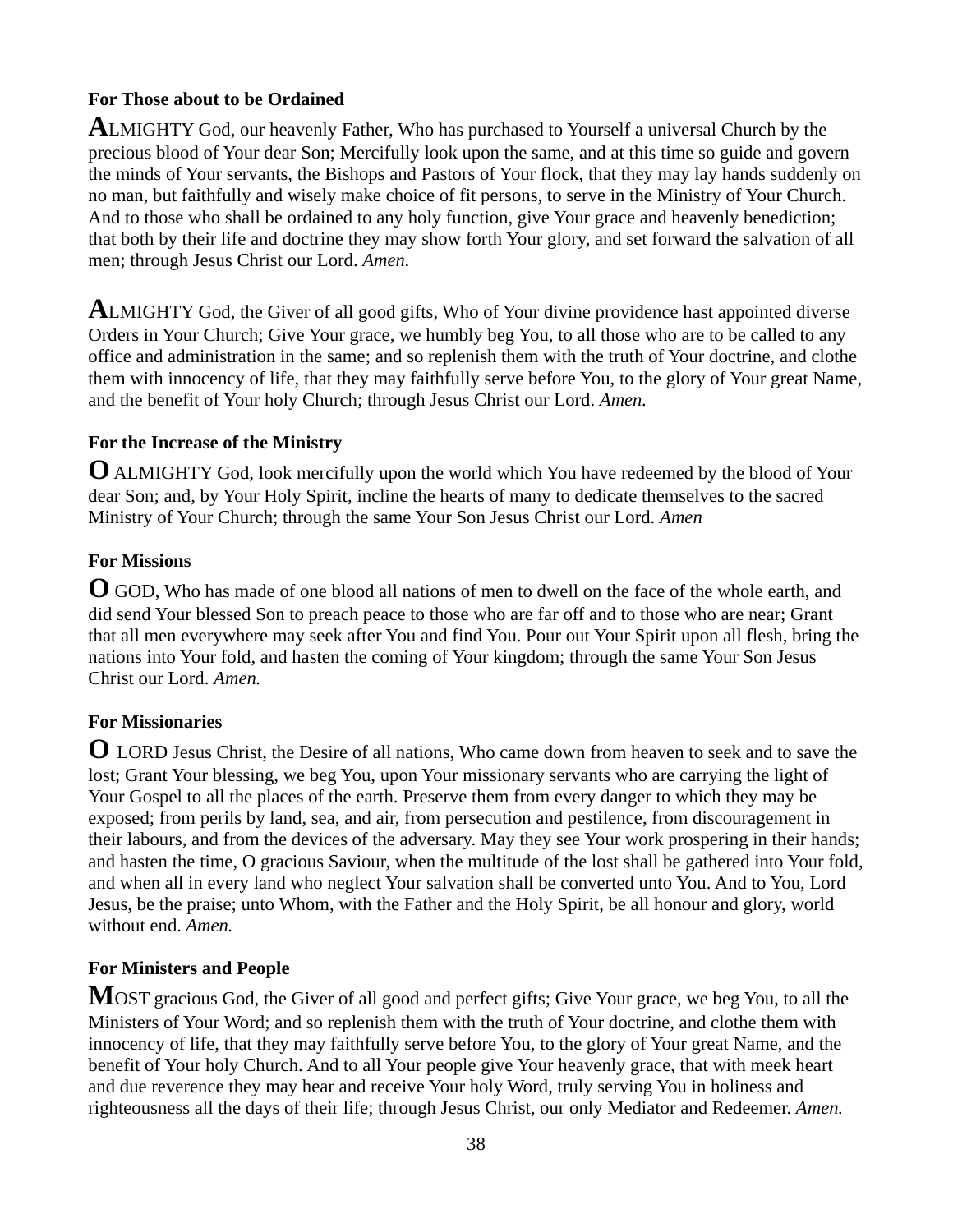# **A Prayer for the Holy Spirit**

**O** GOD, Holy Spirit, Sanctifier of the faithful, visit, we pray You, this congregation with Your love and favour; Enlighten their minds more and more with the light of the everlasting Gospel; graft in their hearts a love of the truth; increase in them true religion; nourish them with all goodness; and of Your great mercy keep them in the same, O blessed Spirit, Whom, with the Father and the Son together, we worship and glorify as one God, world without end. *Amen*.

# **For Our Country**

**A**LMIGHTY God, who has given us this good land for our heritage; We humbly beg You that we may always prove ourselves a people mindful of Your favour. Bless us with industry, prosperity, learning, and purity of life. Save us from discord and violence, and from pride and arrogancy. Preserve us from public calamities, pestilence, and famine; from war, privy conspiracy, and rebellion; and especially from national sins and corruption. Defend our liberties, and fashion into one united people the multitudes brought here out of many kinds and tongues. Clothe with wisdom those in authority, that justice and peace may prevail. Make us strong and great in the fear of God, and in the love of righteousness, that, blessed of You, we may be a blessing to all people. In prosperity fill our hearts with thankfulness, and in trouble suffer not our trust in Your to fail; all which we ask through Jesus Christ our Lord. *Amen*.

# **For the Army, the Navy, and the Air Forces of Our Country**

**A**LMIGHTY God, the strong Tower and Refuge of Your people; We entreat Your favour upon the officers and all who are enlisted in the service of defence of our country, upon land, and on the water, and in the air. Ever spare them from being ordered into a war of aggression or oppression. Use them if need be, as Your instruments, in the defence of our national life and liberty. But restrain, we beg You, the greed and wrath of man, that wars may cease in all the earth. Deepen in the hearts of our defenders the spirit of peace; and, for His sake, may they ever love and serve the Prince of Peace, our Lord and Saviour Jesus Christ. *Amen*.

# **In Time of War and Tumults**

**O** ALMIGHTY God, the supreme Governor of all things, Whose power no creature is able to resist, to Whom it belongs justly to punish sinners, and to be merciful to those who truly repent; Save and deliver us, we humbly beg You, from the hands of our enemies; that we, being armed with Your defence, may be preserved evermore from all perils, to glorify You, Who are the only giver of all victory; through the merits of Your Son, Jesus Christ our Lord. *Amen*.

**O** LORD God of infinite mercy, we humbly beg You to look down with pity upon the nations now engaged in war. Reckon not against Your people their many iniquities, for from the lusts of our own hearts come wars and fightings among us. Look in compassion on those immediately exposed to peril, conflict, sickness, and death; comfort the prisoners, relieve the sufferings of the wounded, and show mercy to the dying. Tenderly regard those who live at home in fear, deprivation, and sorrow. Remove in Your good providence all causes and occasions of war; and of Your great goodness restore peace among the nations; through Jesus Christ our Lord. *Amen.*

# **For Those about to be Confirmed**

**BLESS**, we beg You, O heavenly Father, those soon to present themselves here, to make audible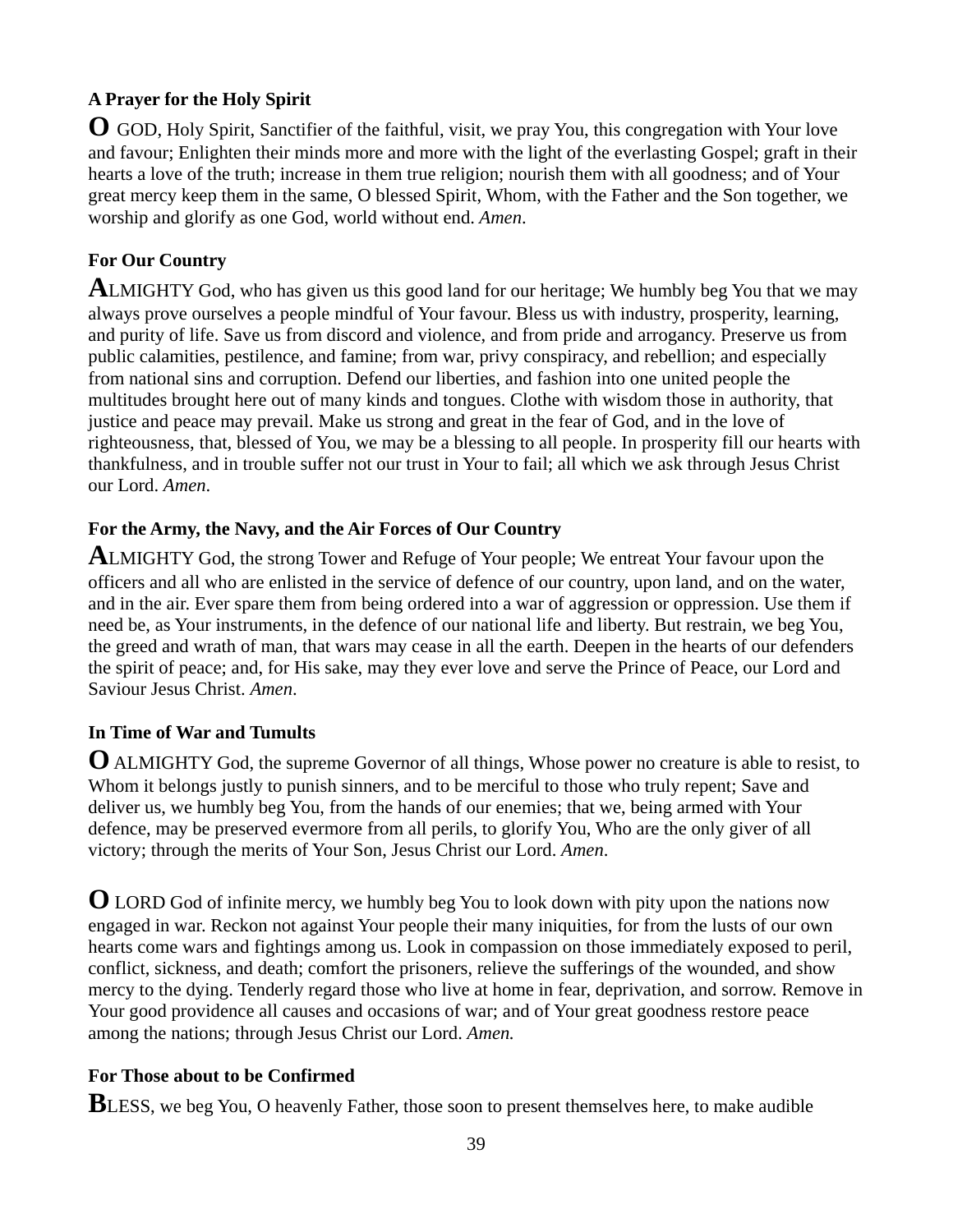confession of Your Son, Jesus the Christ, as their Saviour and their Lord. May they ever be unswerving, and their confession true. Keep them ever obedient to Your holy will and commandments, and faithful in the communion of Your Church, and in Your service, to the glory of the great Head of the Church, our Lord Jesus Christ. *Amen.* 

## **For Youth, and Institutions of Learning**

**A**LMIGHTY God, the Author of all being, our only true Guide and Protector; Visit with Your blessing, we pray, our church schools and institutions of learning. Inspire the teachers with a proper sense of their solemn duties, and with grace and strength to fulfill them. May our youth be trained up in Your nurture and admonition. Implant in their hearts that fear of the Lord which is the beginning of wisdom, and that faith which works by love and overcomes the world. Fill their memories with the words of Your Law. Open their understandings to the truth, as it is in Jesus; so that, made wise unto salvation, they may escape the pollutions of error and sin, and become strong in Your hands for the maintenance of pure and undefiled religion among men. Grant this, for the sake of Jesus Christ Your Son, our Saviour. *Amen.* 

## **For Schools and Colleges**

**O**nly wise God, our Saviour, with Whom are all the treasures of heavenly understanding; Illuminate all schools and colleges and universities with the light that comes from above; That those who teach may be taught of You, and those who learn may be led by Your Spirit; and grant, that by the increase of knowledge, Your truth may be confirmed and Your glory manifested; through Jesus Christ, Your Living Word. *Amen.*

## **For Christian Education**

**A**LMIGHTY God, our heavenly Father, who has committed to Your holy Church the care and nurture of Your children; Enlighten with Your wisdom those who teach and those who learn; that, rejoicing in the knowledge of Your truth, they may worship You and serve You from generation to generation; through Jesus Christ our Lord. *Amen.*

# **For Children**

**O** LORD Jesus Christ, Who embraces children with the arms of Your mercy, and makes them living members of Your Church; Give them grace, we pray You, to stand fast in Your faith, to obey Your word, and to abide in Your love; that, being made strong by Your Holy Spirit, they may resist temptation and overcome evil, and may rejoice in the life that now is, and dwell with You in the life that is to come; through Your merits, O merciful Saviour, Who with the Father and the Holy Spirit lives and reigns one God, world without end. *Amen.* 

## **In Time of Great Sickness and Mortality**

**O** MOST mighty and merciful God, to Whom alone belong the issues of life and death; In this time of grievous sickness we flee unto Your for relief. Deliver us, we beg You, from our peril; give strength and skill to Your ministers of healing; bless the means of cure; and grant, that, perceiving how frail is our earthly life, we may apply our hearts unto that heavenly wisdom which leads to eternal life; through Jesus Christ our Lord. *Amen.*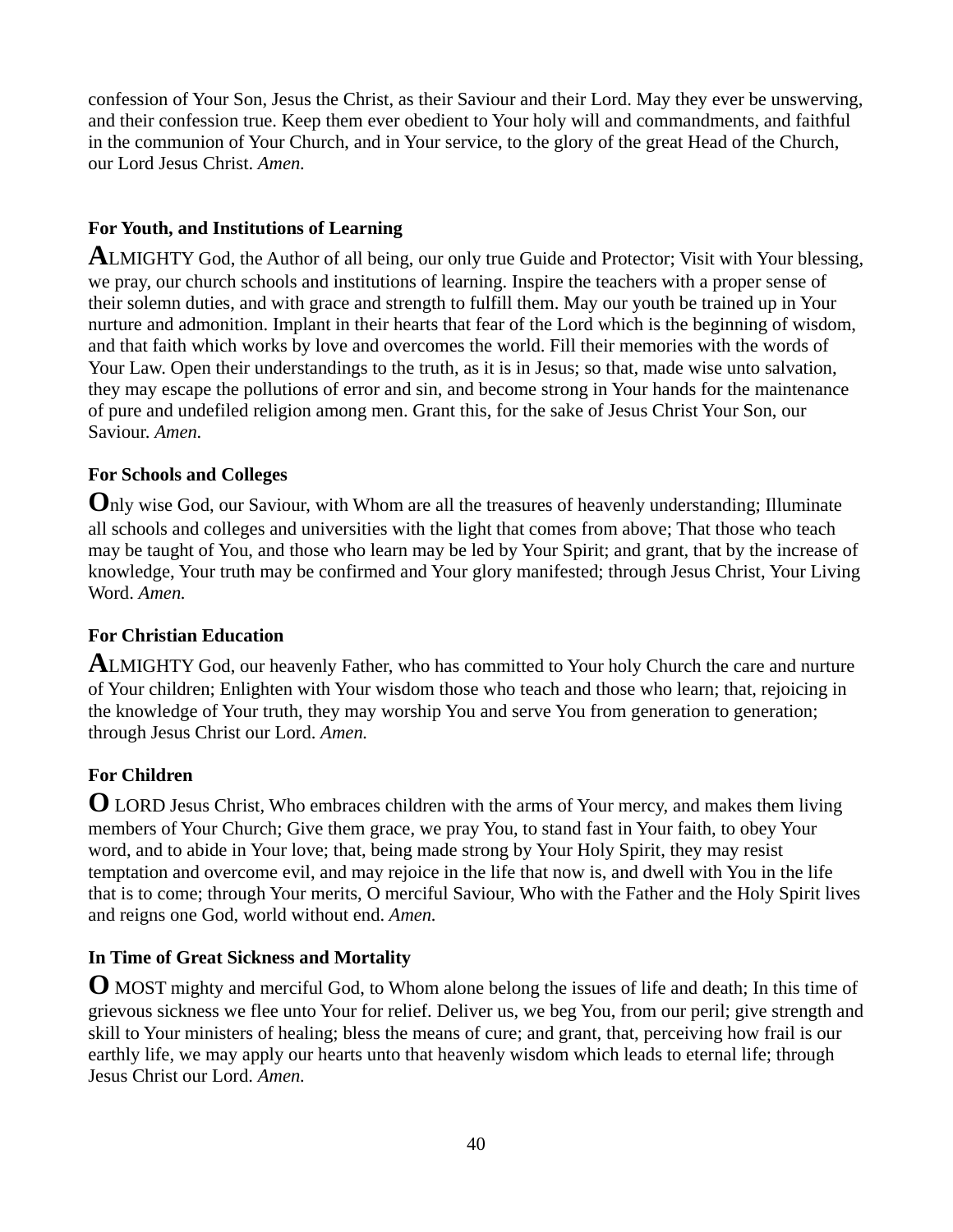# **For a Person under Affliction**

**O** MERCIFUL God, and heavenly Father, who has taught us, in Your holy Word, that You do not willingly afflict or grieve the children of men; Look with pity, we beg You, upon the sorrows of Your servant, for whom our prayers are desired. Remember him, O Lord, in mercy; sanctify Your fatherly correction to him; endue his soul with patience under his affliction, and with resignation to Your blessed will; comfort him with a sense of Your goodness; lift up Your countenance upon him and give him peace; through Jesus Christ our Lord. *Amen.*

# **For Persons in Bereavement**

**O** LORD Jesus Christ, Who Yourself did weep beside the grave, and are touched with the feeling of our sorrows; Fulfill now Your promise that You wilt not leave Your people comfortless, but will come to them. Reveal Yourself unto Your afflicted servants, for whom our prayers are desired, and cause them to hear You saying, I am the Resurrection and the Life. Help them, O Lord, to turn to You with true discernment, and to abide in You through living faith; that, finding now the comfort of Your presence, they may have also a sure confidence in You for all that is to come: until the day break, and the shadows flee away. Hear us for Your great mercy's sake, O Jesus Christ our Lord. *Amen.* 

# **For a Person, or Persons, Going to Sea**

**O** ETERNAL God, Who alone spreads out the heavens, and rules the raging of the sea; We commend to Your Almighty protection, Your servant, for whose preservation on the great deep our prayers are desired. Guard him, we beg You, from the dangers of the sea, from sickness, from the violence of enemies, and from every evil to which he may be exposed. Conduct him in safety to the haven where he would be, with a grateful sense of Your mercies; through Jesus Christ our Lord. *Amen.* 

# **For a Person, or Persons, Travelling by Land or by Air**

**O** ALMIGHTY God, Who has raised up the mountains and laid low the valleys, who has marked the great highways of the earth, and does direct the courses of the winds and clouds; With Your protecting care overshadow, guide, and guard, we beg You, those who travel by land or by air; and especially Your servant, for whom our prayers are desired. Protect him from sickness, from violence, from accident, and from all other perils to which he may be exposed. Conduct him safely to the haven where he would be, with a grateful sense of Your mercies; through Jesus Christ our Lord. *Amen*.

# **For a Sick Person**

**O** FATHER of mercies, and God of all comfort, our only help in time of need; We humbly beg You to behold, visit, and relieve Your sick servant [N ], for whom our prayers are desired. Look upon him with the eyes of Your mercy; comfort him with a sense of Your goodness; preserve him from the temptations of the enemy; and give him patience under his affliction. In Your good time, restore him to health, and enable him to lead the rest of his life in Your fear, and to Your glory. And grant that when this life is ended, through faith in Your dear Son, he may dwell with You in life everlasting, for the sake of the same, our Lord and Saviour Jesus Christ. *Amen.*

# **For a Sick Child**

**A**LMIGHTY God, and merciful Father, You Who alone can heal; Behold, we humbly beg You, with the eyes of Your mercy, the sick child for whom our prayers are desired. If it be Your good pleasure, deliver him, O Lord, from his bodily pain, and prolong his days here on earth; that he may live to You,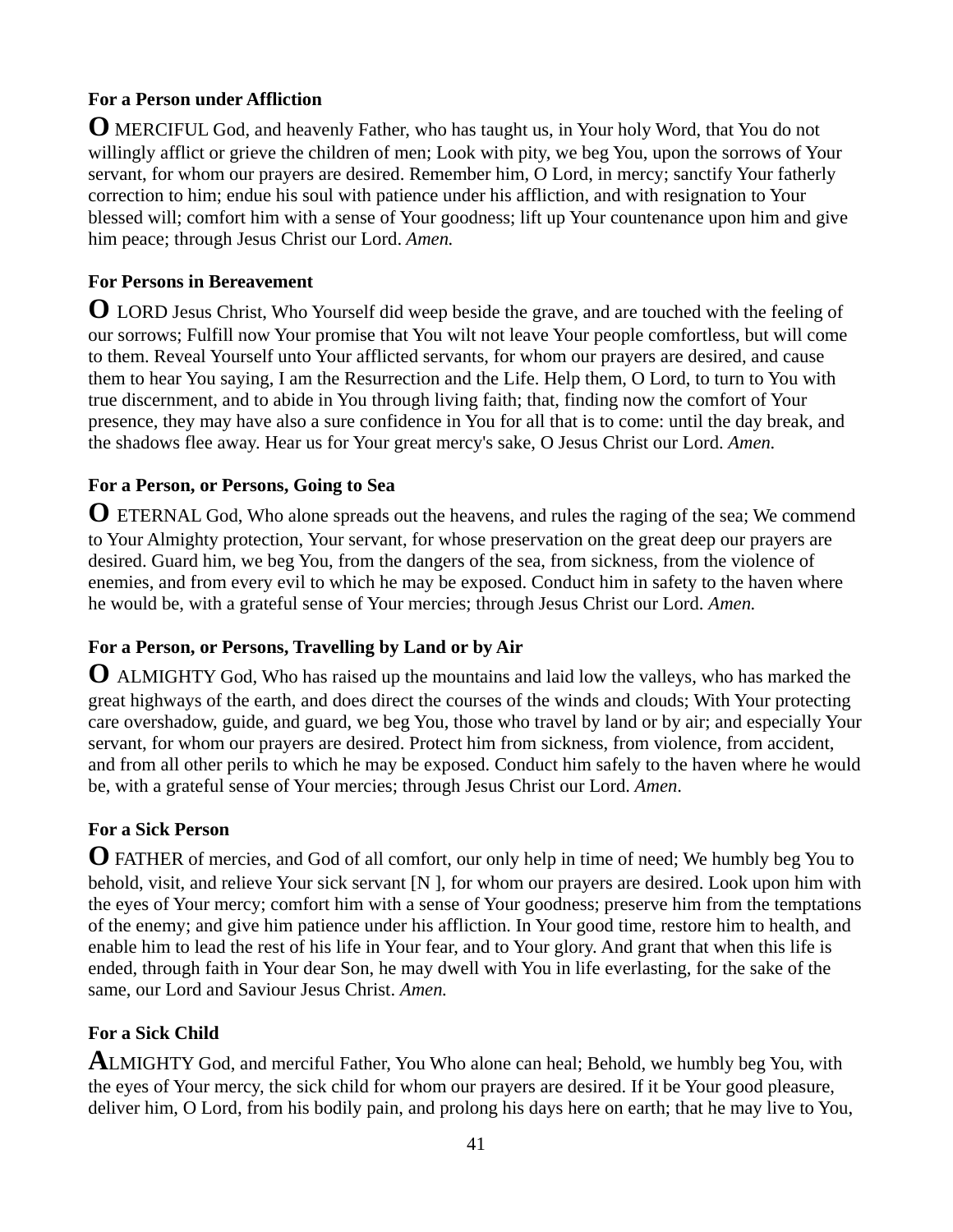and be an instrument of Your glory. Grant this, O heavenly Father, for the love of Your Son, our Saviour Jesus Christ. *Amen.* 

# **For Prisoners**

**O** GOD, who spares us when we deserve punishment, and in Your wrath remembers mercy; We humbly beg You, of Your goodness, to comfort and succour all prisoners. Give them a right understanding of themselves, and of Your warnings and promises, that they may put their confidence in You, and in Your alone. Relieve the distressed, protect the innocent, and awaken the guilty. And, inasmuch as You alone can bring light out of darkness, and good out of evil, grant that Your grace may impel the guilty to seek that only Redeemer Who can free their souls from the chains of sin; and this we beg for the sake of Jesus Christ our Lord. *Amen.* 

# **For Christian Service**

**O** LORD, our heavenly Father, Whose blessed Son came, not to be ministered unto, but to minister; We beg You to bless all who, following in His steps, give themselves to the service of their fellow men. Clothe them with wisdom, patience, and courage to strengthen the weak and raise up those who fall; that, being inspired by Your love, they may worthily minister in Your Name to the suffering, the friendless, and the needy; for the sake of Him who laid down His life for us, the same Your Son, our Saviour Jesus Christ. *Amen.*

# **For Social Justice**

**A**LMIGHTY God, who created man in Your own image; Grant us grace fearlessly to contend against evil, and to make no peace with oppression; and, that we may reverently use our freedom, help us to employ it in the maintenance of justice among men and nations, to the glory of Your holy Name; through Jesus Christ our Lord. *Amen.*

# **For Every Man in his Work**

**A**LMIGHTY God, our heavenly Father, who declares Your glory and shows forth Your handiwork in the heavens and in the earth; Deliver us, we beg You, in our several callings, from the service of mammon, that we may do the work which You give us to do, in truth, in beauty, and in righteousness, with singleness of heart as Your servants, and to the benefit of our fellow men; for the sake of Him Who came among us as one that serves, Your Son Jesus Christ our Lord. *Amen.*

# **A Prayer for the Impenitent**

**O** MERCIFUL God, Who desires not the death of a sinner, but rather that he should be converted and live, and has revealed Yourself as pardoning iniquity through Your only Son; We beg Your to have mercy upon the impenitent and unbelieving, especially upon those who are here present. Awaken in them by Your Holy Spirit, a deep sense of their sinfulness and peril. Take from them all ignorance, hardness of heart, and contempt of Your Word. Make them to know and feel that there is no other name under heaven given among men by which they can be saved, but only the Name of the Lord Jesus Christ. And so bring them home and number them among Your children, that they may be Yours for ever; through Jesus Christ our Lord, who lives and reigns with You and the Holy Spirit, one God, world without end. *Amen.*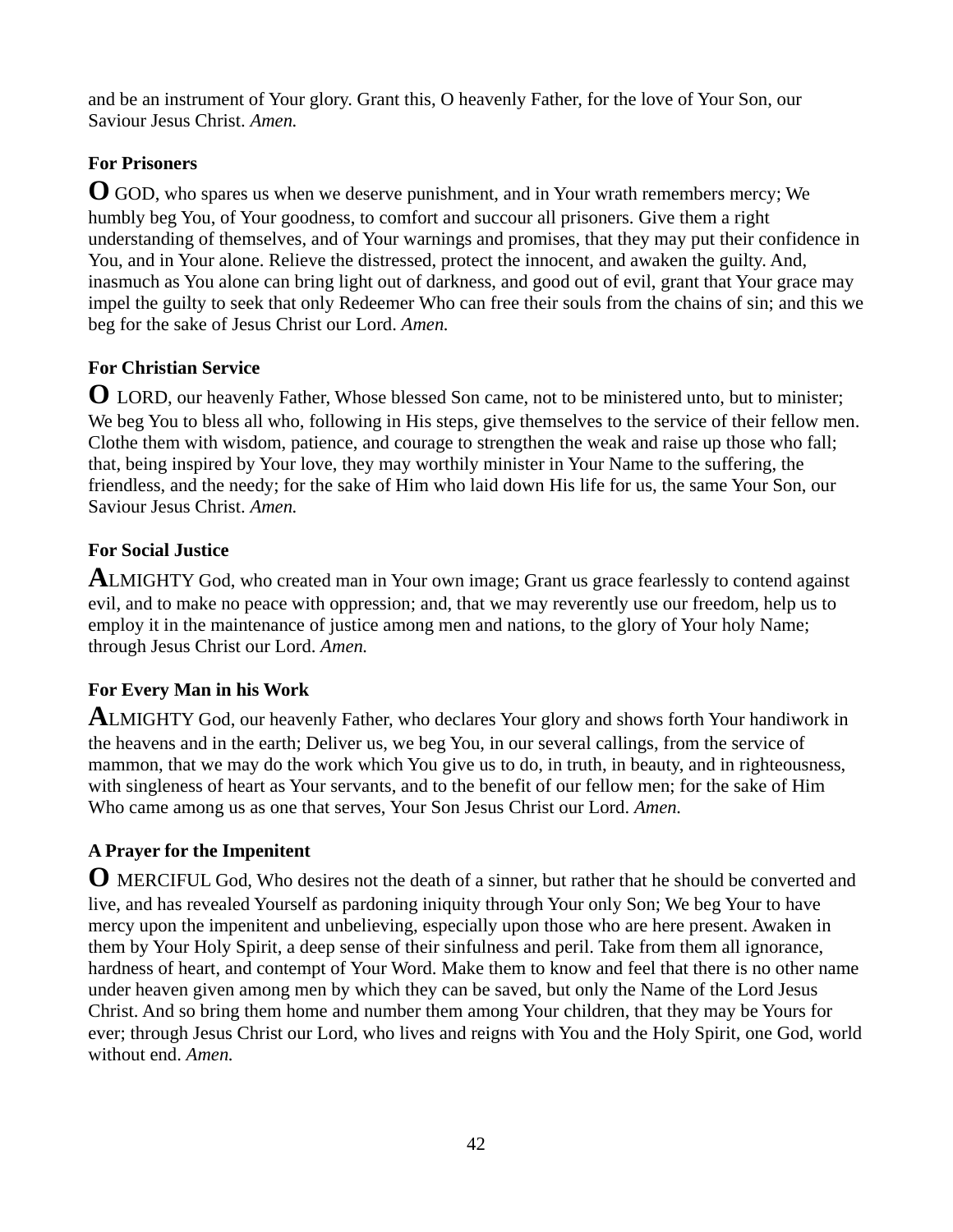# **For Rain**

**O** GOD, heavenly Father, Who by Your Son Jesus Christ has promised to all those who seek Your kingdom, and its righteousness, all things necessary to their bodily sustenance; Send us, we beg You, in this our needs, such moderate rain and showers, that we may receive the fruits of the earth to our comfort, and to Your honour; through Jesus Christ our Lord. *Amen.*

# **For Fair Weather**

**A**LMIGHTY and most merciful Father, we humbly beg You, of Your great goodness, to restrain those immoderate rains, by which You have afflicted us; And we pray You to send us such seasonable weather, that the earth may, in due time, yield her increase, for our use and benefit; and give us grace, that we may learn, by Your visitations, to amend our lives, and for Your clemency to give You thanks and praise; through Jesus Christ our Lord. *Amen.*

# **In Time of Dearth and Famine**

**O** GOD, heavenly Father, whose gift it is that the rain falls, and the earth brings forth her increase; Behold, we beg You, the afflictions of Your people; increase the fruits of the earth by Your heavenly benediction; and grant that the scarcity and barrenness, which we now most justly suffer for our sins, may, through Your goodness, be mercifully turned into plenty; for the love of Jesus Christ our Lord, to Whom, with You and the Holy Spirit, be all honour and glory, now and for ever. *Amen*.

## **For Fruitful Seasons**

¶ To be used on Rogation Sunday and the Rogation Days.

**A**LMIGHTY God, Who has blessed the earth that it should be fruitful and bring forth whatsoever is needful for the life of man, and has commanded us to work with quietness, and eat our own bread; Bless the labours of the farmers and fruit growers, and grant such seasonable weather that we may gather in the fruits of the earth, and ever rejoice in Your goodness, to the praise of Your holy Name; through Jesus Christ our Lord. *Amen.* 

**O** GRACIOUS Father, who opens Your hand and fills all living things with plenteousness; We beg You of Your infinite goodness to hear us, as we now make our prayers and supplications unto You. Remember not our sins, but Your promises of mercy. Guarantee to bless the lands and multiply the harvests of the world. Let Your breath go forth that it may renew the face of the earth. Show Your loving-kindness, that our land may give her increase; and so fill us with good things that the poor and needy may give thanks unto Your Name; through Christ our Lord. *Amen.* 

# **A Prayer for Penitence**

**M**OST merciful God, Who are of purer eyes than to behold iniquity, and has promised forgiveness to all those who confess and forsake their sins; We come before You in an humble sense of our own unworthiness, acknowledging our many transgressions of Your righteous laws. But, O gracious Father, who desires not the death of a sinner, look upon us, we beg You, in mercy, and forgive us all our transgressions. Make us deeply sensible of the great evil of them, and work in us an hearty contrition; that we may obtain forgiveness at Your hands, Who are always ready to receive humble and penitent sinners; for the sake of Your Son Jesus Christ, our only Saviour and Redeemer. *Amen.*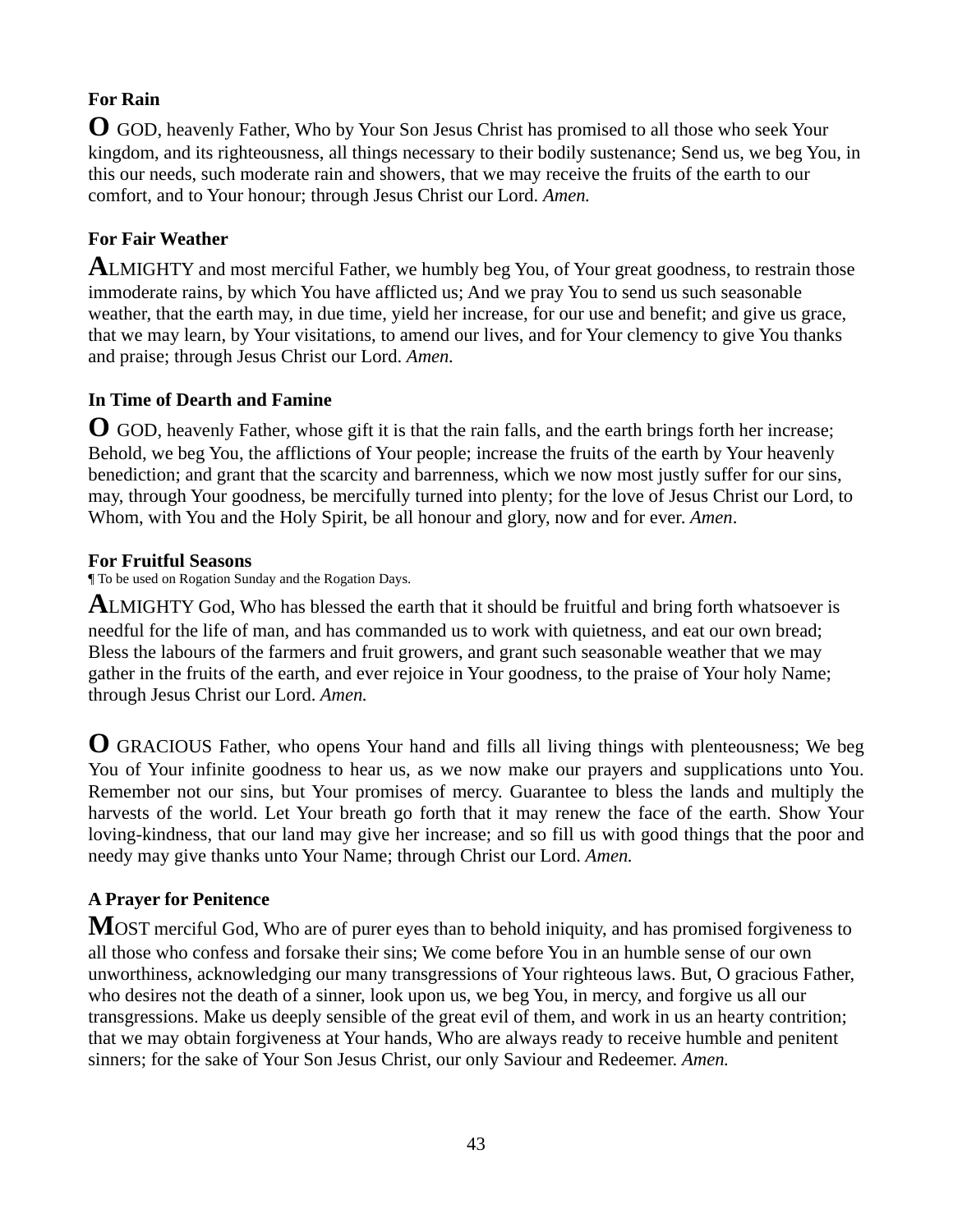### **A Prayer for Forgiveness**

**A**LMIGHTY God, our heavenly Father, Who of Your great mercy has promised forgiveness of sins to all those who, with hearty repentance and true faith, turn unto You; Have mercy upon us; pardon and deliver us from all our sins; confirm and strengthen us in all goodness; and bring us to everlasting life; through Jesus Christ our Lord. *Amen.*

### **A Prayer for Christian Faith**

**A**LMIGHTY God and heavenly Father; Open our eyes that we may see ourselves to be sinners in Your sight, partakers of a fallen nature, and actual transgressors against You. Enable us to realize our continual need, both of Your pardoning mercy and of Your quickening grace, and to receive Jesus Christ as the only Saviour of our souls. May we trust in His atonement, and rely on His intercession, as our only hope. Rejoicing in Your free salvation, and renouncing our own righteousness, may we walk in the way of Your commandments, serving You faithfully, and striving against every sin; through the grace that is in Christ Jesus our Lord. *Amen.* 

### **A Prayer for Future Protection**

**A**LMIGHTY God, by Whose will we were created, by Whose providence we have been sustained, and by Whose mercy we have been called to the knowledge of eternal life; Guarantee unto us evermore Your preserving and protecting grace. Unto You, the support of our infancy, the help of our youth, and the guide of our advancing years, do we commit our lives for the time to come. In all our ways we acknowledge You. Direct our paths. In our prosperity, give us grace to use with moderation our several enjoyments, and a compassionate spirit for the wants of others. Save us from those temptations which might cause us to fall; and in our adversity, fill us with patience and strength. These blessings we ask in the Name of our only Saviour, Jesus Christ. *Amen.* 

### **A Bidding Prayer**

*¶ To be used before Sermons, or on special occasions. ¶ And note, That the Minister, in his discretion, may omit any of the clauses in this Prayer, or may add others, as occasion may require.* 

GOOD Christian People, I bid your prayers for Christ's holy Catholic Church, the blessed company of all faithful people; that it may please God to confirm and strengthen it in purity of faith, in holiness of life, and in perfectness of love, and to restore to it the witness of visible unity; and more especially for that branch of the same planted by God in this land, in which we are members; that in all things it may work according to God's will, serve Him faithfully, and worship Him acceptably.

 You shall pray for t*he President of these United States, and for the Governor of this State/The Prime Minister of this Dominion of Canada, and for the Premier of this Province,* and for all who are in authority; that all, and every one of them, may serve truly in their several callings to the glory of God, and the edifying and well-governing of the people, remembering the account they shall be called upon to give at the last great day.

 You shall also pray for the ministers of God's holy Word and Sacraments; for Bishops [and herein more especially for the Bishop of this Diocese], that they may minister faithfully and wisely the discipline of Christ; likewise for all Presbyters and Deacons [and herein more especially for the Clergy here residing], that they may shine as lights in the world, and in all things may adorn the doctrine of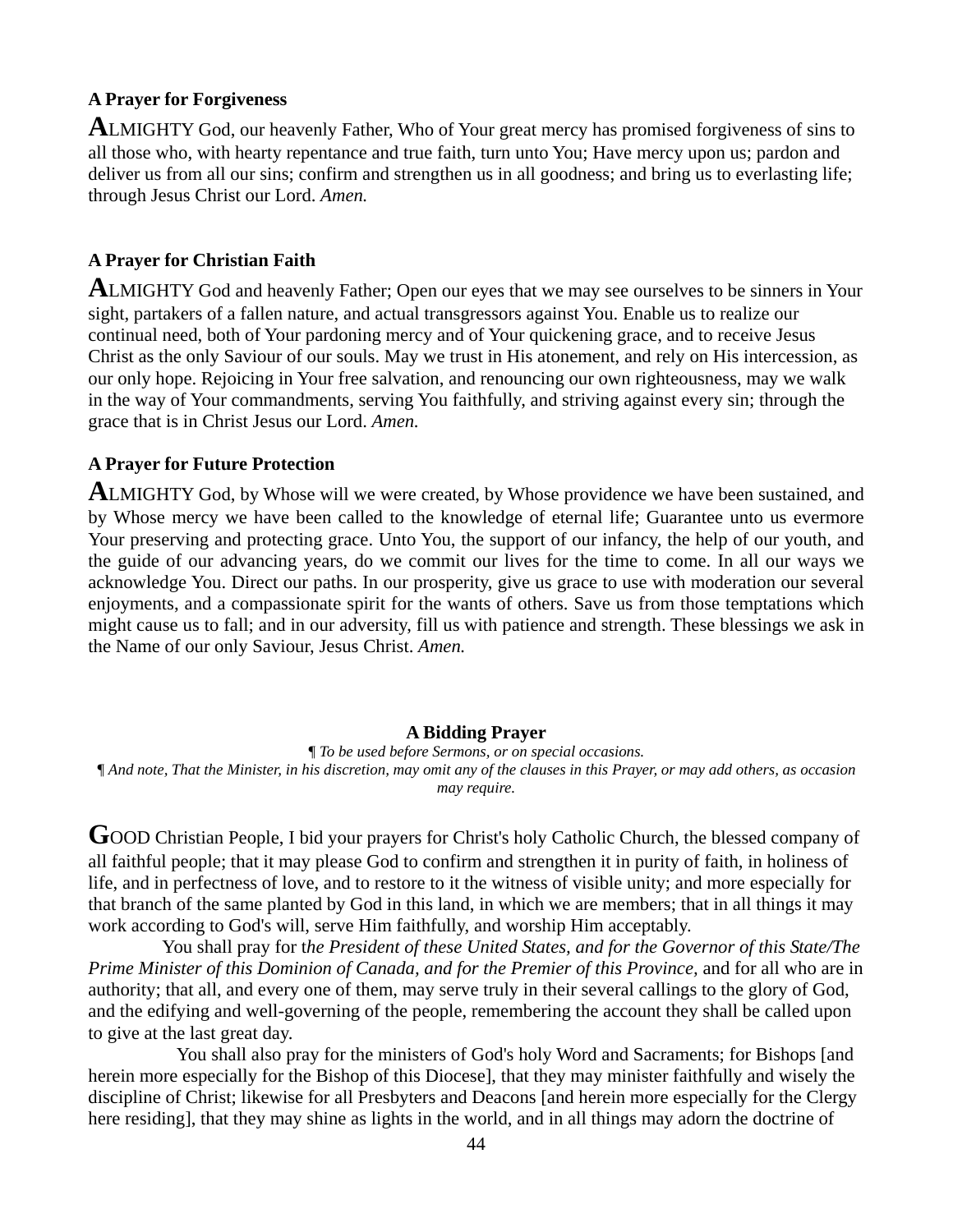God our Saviour.

 And you shall pray for a due supply of persons fit to serve God in the Ministry and in the *State/Province*; and to that end, as well as for the good education of all the youth of this land, you shall pray for all schools, colleges, and seminaries of sound and godly learning, and for all whose hands are open for their maintenance; that whatsoever lends to the advancement of true religion and useful learning may forever flourish and abound.

 You shall pray for all the people of *these United States/Canada*, that they may live in the true faith and fear of God, and in brotherly love towards one another.

 You shall also pray for all who travel by land, sea, or air; for all prisoners and captives; for all who are in sickness or in sorrow; for all who have fallen into grievous sin; for all who, through temptation, ignorance, helplessness, grief, trouble, dread, or the near approach of death, especially need our prayers.

 You shall also praise God for rain and sunshine; for the fruits of the earth; for the products of all honest industry; and for all His good gifts, temporal and spiritual, to us and to all men.

 Finally, you shall give unto God most high praise and hearty thanks for the wonderful grace and virtue declared in all His saints, who have been the choice vessels of His grace and the lights of the world in their several generations; and pray unto God, that we may have grace to direct our lives after their good examples; that, this life ended, we may be made partakers with them of the glorious resurrection, and the life everlasting.

 And now, brethren, summing up all our petitions, and all our thanksgivings, in the words which Christ has taught us, we are bold to say,

**O**UR Father, who art in heaven, Hallowed be Your Name. Your kingdom come. Your will be done, On earth as it is in heaven. Give us this day our daily bread. And forgive us our trespasses, As we forgive those who trespass against us. And lead us not into temptation, But deliver us from evil. For Your is the kingdom, and the power, and the glory, for ever and ever. Amen. *Or*

**O**ur Father in heaven, Hallowed be Your name. Your kingdom come. Your will be done On earth as it is in heaven. Give us this day our daily bread. And forgive us our debts, As we forgive our debtors. And do not lead us into temptation, But deliver us from the evil one. For Yours is the kingdom and the power and the glory forever. Amen.

# *COLLECTS*

**A**SSIST us mercifully, O Lord, in these our supplications and prayers; and direct the way of Your servants towards the attainment of everlasting salvation; that among all the changes and chances of this mortal life, they may ever be defended by Your most gracious and ready help; through Jesus Christ our Lord. *Amen.* 

**G**RANT, we beg You, Almighty God, that the words which we have heard this day with our outward ears may, through Your grace, be so grafted inwardly in our hearts, that they may bring forth in us the fruit of good living; to the honour and praise of Your Name, through Jesus Christ our Lord. *Amen.* 

**DIRECT** us, O Lord, in all our doings, with Your most gracious favour, and further us with Your continual help; that in all our works begun, continued, and ended in You, we may glorify Your holy Name; and finally, by Your mercy, obtain everlasting life; through Jesus Christ our Lord. *Amen*.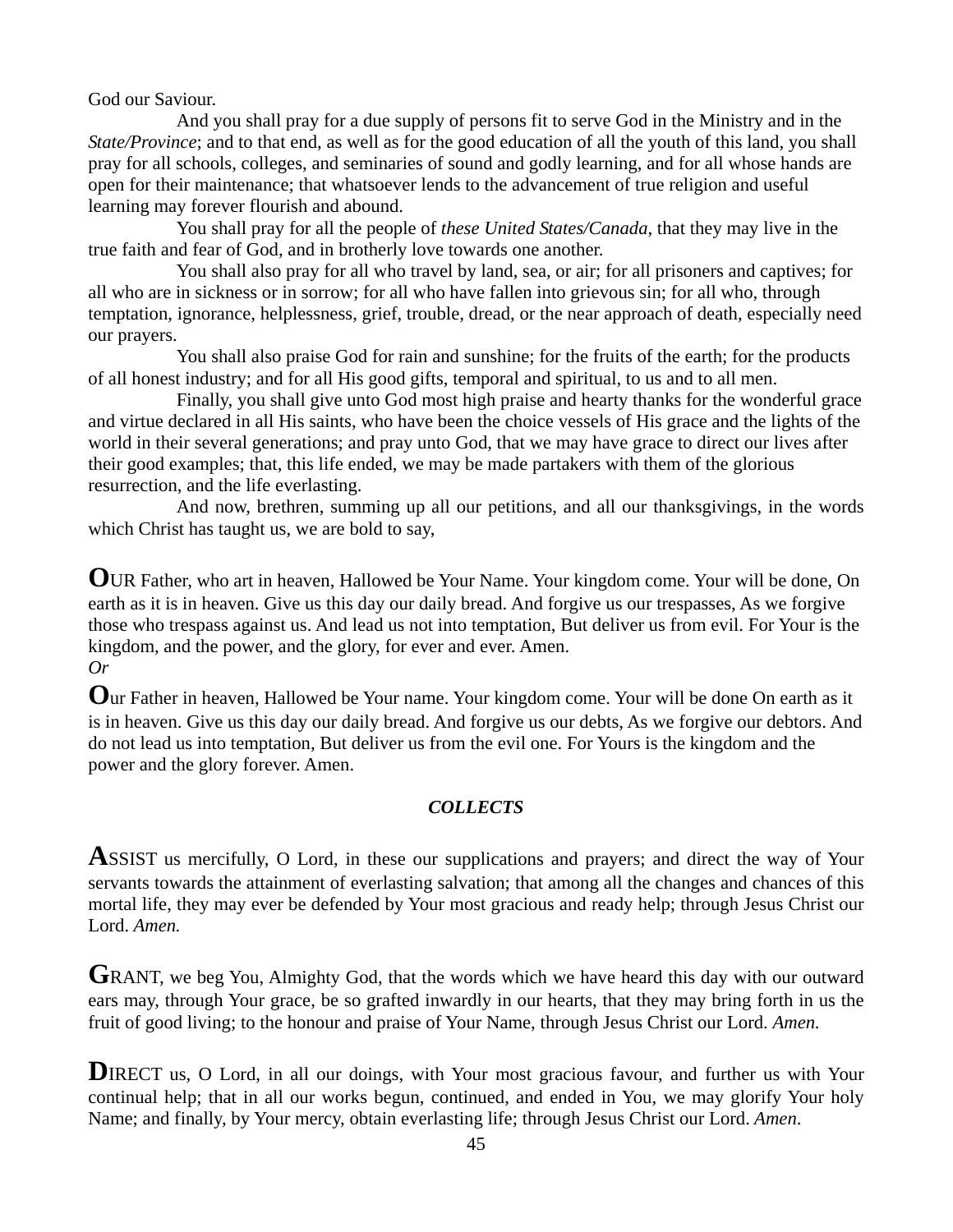**O** ALMIGHTY God, who has knit together Your elect in one communion and fellowship, in the mystical body of Your Son, our Saviour Jesus Christ; Grant us grace so to follow Your blessed saints in all virtuous and godly living, that we may come to those unspeakable joys, which You have prepared for those who genuinely love You; through Jesus Christ our Lord. *Amen.* 

**A**LMIGHTY God, the fountain of all wisdom, who knows our needs before we ask, and our ignorance in asking; We beg You to have compassion upon our infirmities; and those things which for our unworthiness we dare not, and for our blindness we cannot ask, guarantee to give us, for the worthiness of Your Son Jesus Christ our Lord. *Amen*.

**BLESSED** be Your Name, O Lord God, for that it has pleased You to have Your dwelling place among the sons of men, and to dwell in the midst of the assembly of the saints upon the earth; Bless, we beg You, the religious services of this day, and grant that in this place which is dedicated to You, Your holy Name may be worshipped, and Your Gospel preached in truth and purity throughout all generations; through Jesus Christ our Lord. *Amen.* 

**A**LMIGHTY God, who has promised to hear the petitions of those who ask in Your Son's Name; We beg You mercifully to incline Your ears unto us, who have now made our prayers and supplications unto You; and grant that those things which we have faithfully asked according to Your will, may effectually be obtained, to the relief of our need, and to the setting forth of Your glory; through Jesus Christ our Lord. Amen.

### **An Alternate Declaration of Absolution, or Remission of Sins**

**A**LMIGHTY God, the Father of our Lord Jesus Christ, Who desires not the death of a sinner, but rather that he may turn from his wickedness and live, has in His holy Word given assurance that He pardons and absolves all those who truly repent, and genuinely believe His holy Gospel. Wherefore let us beg Him to grant us true repentance, and His Holy Spirit, that those things may please Him which we do at this present, and that the rest of our life hereafter may be pure and holy; so that at the last we may come to His eternal joy; through Jesus Christ our Lord. *Amen.* 

### **An Alternate Prayer of Humble Access to Holy Communion**

WE do not presume to come to this Your Table, O merciful Lord, trusting in our own righteousness, but in Your manifold and great mercies. We are not worthy even to gather up the crumbs under Your Table. But You are the same Lord, Whose character is always to have mercy: Grant us, therefore, gracious Lord, so to commemorate in this breaking of bread the death of Your dear Son Jesus Christ, that we may feed on Him in our hearts by faith, and that we may evermore dwell in Him, and He in us. Amen.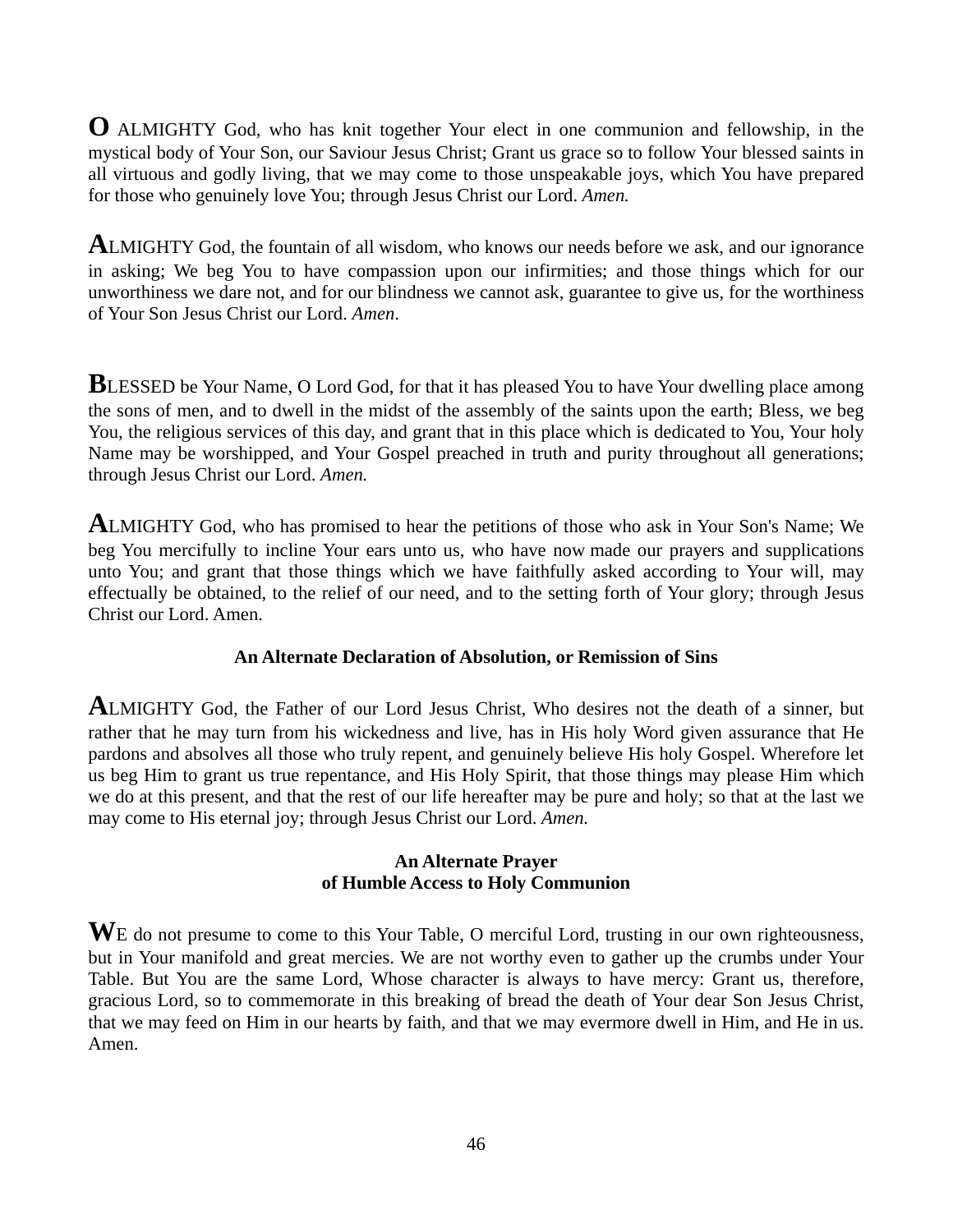## **INVOCATIONS BEFORE THE SERMON**

LET the words of my mouth, and the meditation of my heart, be acceptable in Your sight, O LORD, my strength and my redeemer. *Amen. Psalm 19:14* 

**I**N the Name of the Father, and of the Son, and of the Holy Spirit. Amen. *St. Matthew 28:19* 

## **ASCRIPTIONS OF PRAISE**

Now unto Him Who is able to do exceeding abundantly above all that we ask or think, according to the power that works in us; unto Him be glory in the Church by Christ Jesus, throughout all ages, world without end. Amen. *Ephesians 3:20, 21* 

**N**OW unto the blessed and only Potentate, the King of kings, and Lord of lords; Who only has immortality, dwelling in the light unto which no man can approach; Whom no man has seen nor can see: to Him be honour and power everlasting. Amen. *1 Timothy 6:15, 16* 

**N**OW unto Him Who is able to keep you from falling, and to present you faultless before the presence of His glory with exceeding joy; to the only wise God our Saviour, be glory and majesty, dominion and power, both now and ever. Amen. *Jude 24, 25* 

UNTO Him Who loved us, and washed us from our sins in His Own blood, and has made us kings and priests unto God and His Father; to Him be glory and dominion for ever and ever. Amen. *Revelation 1:5, 6* 

**W**ORTHY is the Lamb Who was slain to receive power, and riches, and wisdom, and strength, and honour, and glory, and blessing. Amen. *Revelation 5:12* 

**BLESSING, and honour, and glory, and power, be unto Him Who sits upon the throne, and unto the** Lamb for ever and ever. Amen. *Revelation 5:13* 

**A**ND now unto God the Father, God the Son, and God the Holy Spirit, three Persons, one God, be ascribed, as is most justly due, all might, majesty, dominion, and power, both now and for ever, world without end. *Amen.* 

## **BENEDICTIONS**

THE God of peace, who brought again from the dead our Lord Jesus, that great Shepherd of the sheep, through the blood of the everlasting covenant, Make you perfect in every good work to do His will, working in you that which is well-pleasing in His sight, through Jesus Christ; to Whom be glory for ever and ever. *Amen*.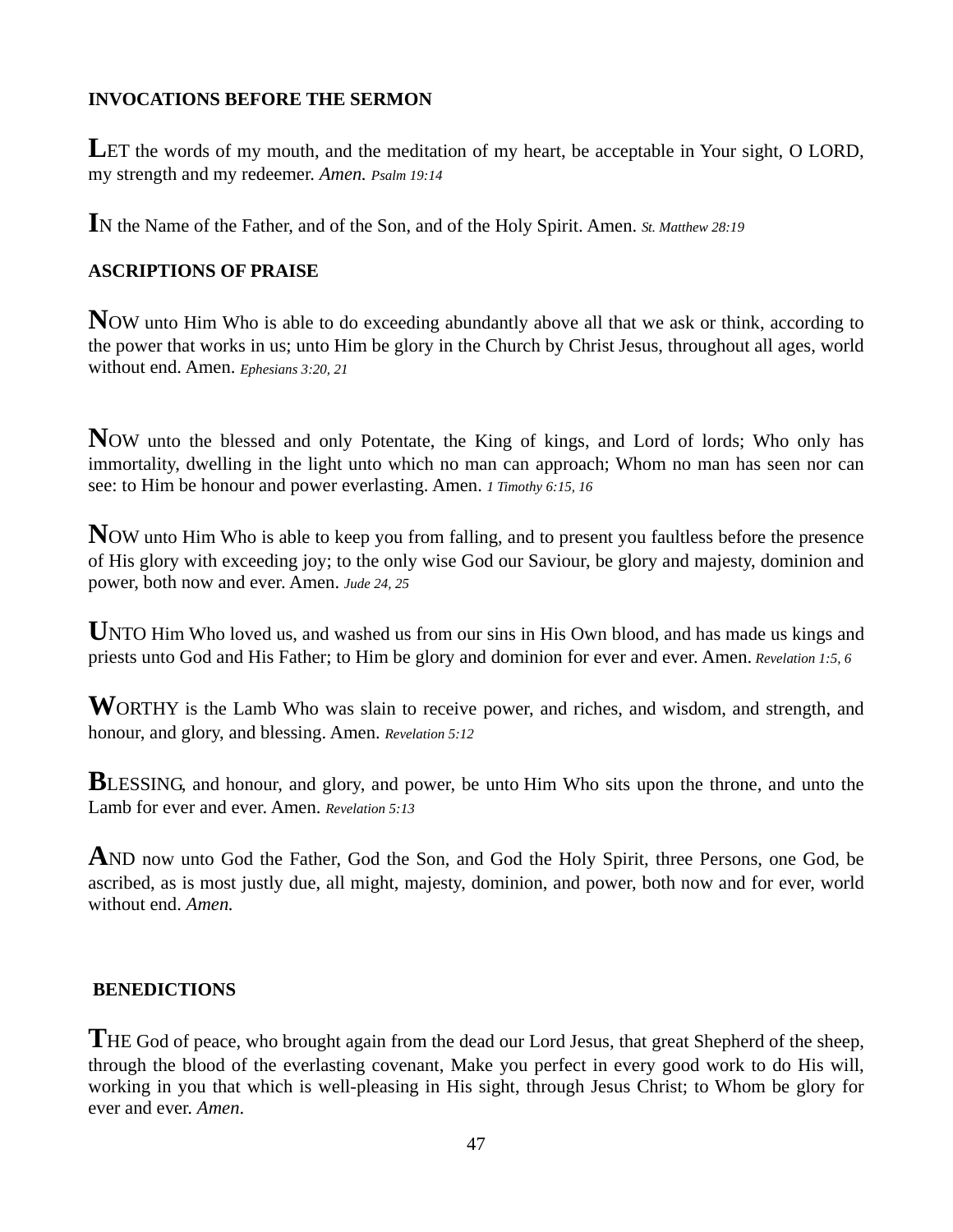**T**HE peace of God, which passes all understanding, keep your hearts and minds in the knowledge and love of God, and of His Son Jesus Christ our Lord: And the blessing of God Almighty, the Father, the Son, and the Holy Spirit, be among you, and remain with you always. *Amen.* 

GRACE, mercy, and peace, from God our Father, and the Lord Jesus Christ our Saviour, through the Holy Spirit our Comforter, be and abide with you all for evermore. *Amen*.

GOD the Father, God the Son, God the Holy Spirit, bless you, and keep you; the LORD make His Face to shine upon you, and be gracious unto you; the LORD lift up His Countenance upon you, and give you peace. *Amen*.

## **THANKSGIVINGS**

## **Upon a National Day of Thanksgiving**

**M**OST gracious God, by Whose knowledge the depths are broken up, and the clouds drop down the dew; We yield to Your our genuine thanks and praise for the return of seed-time and harvest, for the increase of the ground and the gathering in of the fruits thereof, and for all the other blessings of Your merciful providence bestowed upon this nation and people. And, we beg You, give us a just sense of these great mercies; such as may appear in our lives by an humble, holy, and obedient walking before You all our days; through Jesus Christ our Lord, to Whom, with You and the Holy Spirit, be all glory and honour, world without end. *Amen*.

**M**OST high and mighty Ruler of the universe, by Whom our nation has been established in freedom and preserved in union; We thank and praise You for Your favour shown unto our fathers, and Your faithfulness continued unto their children; For the rich land given us for an inheritance, for the return of seed-time and harvest, for the increase of the ground and the gathering in of the fruits thereof, and for all the other blessings of Your merciful Providence bestowed upon this nation and people. And we humbly pray that, enjoying Your gifts in contentment, we may be enabled by Your grace to use them to Your praise. Especially we thank You for Your great love in sending Your Son to be the Saviour of the world, and in calling us out of our sins into fellowship with Him. And we beg You to grant us always Your Holy Spirit, through Whom we may grow continually in thankfulness toward You, as also into the likeness of Your Son Jesus Christ our Lord; to Whom, with You and the Holy Spirit, be all honour and glory, world without end. *Amen.* 

## **For Rain**

**O** GOD, our heavenly Father, by Whose gracious providence the former and the latter rain descend upon the earth, that it may bring forth fruit for the use of man; We give You humble thanks that it has pleased You to send us rain, to the great comfort of us Your unworthy servants, and to the glory of Your holy Name; through Your mercies in Jesus Christ our Lord. *Amen.*

## **For Fair Weather**

**O** LORD God, who has justly humbled us by Your late visitation of us with immoderate rain and waters, and in Your mercy has relieved and comforted our souls by this seasonable and blessed change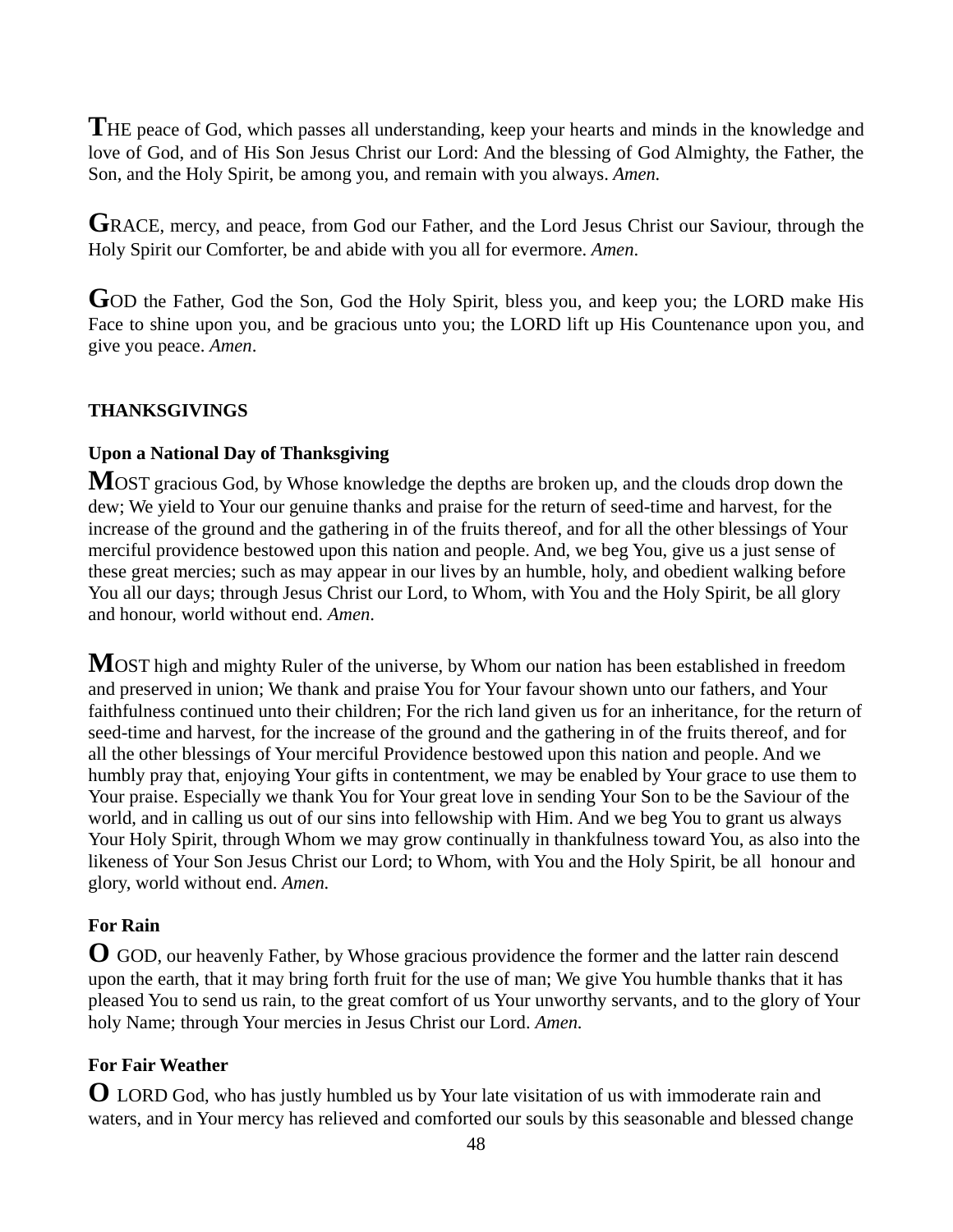of weather; We praise and glorify Your holy Name for this Your mercy, and will always declare Your loving-kindness from generation to generation; through Jesus Christ our Lord. *Amen.*

# **For Plenty**

**O** MOST merciful Father, Who of Your gracious goodness has heard the devout prayers of Your Church, and turned our famine and scarcity into plenty; We give You humble thanks for this Your special bounty; begging You to continue Your loving-kindness unto us, that our land may yield us her fruits of increase, to Your glory and our comfort; through Jesus Christ our Lord. *Amen.* 

# **For Peace, and Deliverance from our Enemies**

**O** ALMIGHTY God, Who are a strong tower of defence unto Your servants against the face of their enemies; We give You praise and thanksgiving for our deliverance from those great and imminent dangers wherewith we were surrounded. We acknowledge that it is of Your goodness that we were not delivered as a prey unto them; and we beg You still to continue Your mercies towards us, that all the world may know that You are our Saviour and mighty Deliverer; through Jesus Christ our Lord. *Amen*.

# **For Restoring Public Peace at Home**

**O** ETERNAL God, our heavenly Father, Who alone makes men to be of one mind in a house, and stills the outrage of a violent and unruly people; We bless Your holy Name, that it has pleased You to appease the seditious tumults which have been lately raised up amongst us; most humbly begging Your to grant to all of us grace, that we may henceforth obediently walk in Your holy commandments; and, leading a quiet and peaceable life in all godliness and honesty, may continually offer unto You our sacrifice of praise and thanksgiving for these Your mercies towards us; through Jesus Christ our Lord. *Amen.*

# **For the Increase of the Ministry**

**A**LMIGHTY God, Who does look mercifully upon the world which You have redeemed by the blood of Your dear Son; and, by Your Holy Spirit, has inclined the hearts of Your servants to dedicate themselves to the sacred Ministry of Your Church; We give You humble thanks that You have guaranteed to answer our prayers, through the merits of Jesus Christ our Lord. *Amen.* 

# **For a Recovery from Sickness**

**O** GOD, Who are the giver of life, of health, and of safety; We bless Your Name, that You have been pleased to deliver from his bodily sickness this Your servant, who now desires to return thanks unto You, in the presence of Your people. You are gracious, O Lord, and full of compassion to the children of men. May his heart be duly impressed with a sense of Your merciful goodness, and may he devote the rest of his days to an humble, holy, and obedient walking before You; through Jesus Christ our Lord. *Amen*.

# **For a Child's Recovery from Sickness**

**A**LMIGHTY God and heavenly Father, we give You humble thanks that You have been graciously pleased to deliver from his bodily sickness the child in whose behalf we bless and praise Your Name, in the presence of Your people. Grant, we beg You, O gracious Father, that he, through Your help, may both faithfully live in this world according to Your will, and also may be partaker of everlasting glory in the life to come; through Jesus Christ our Lord. *Amen.*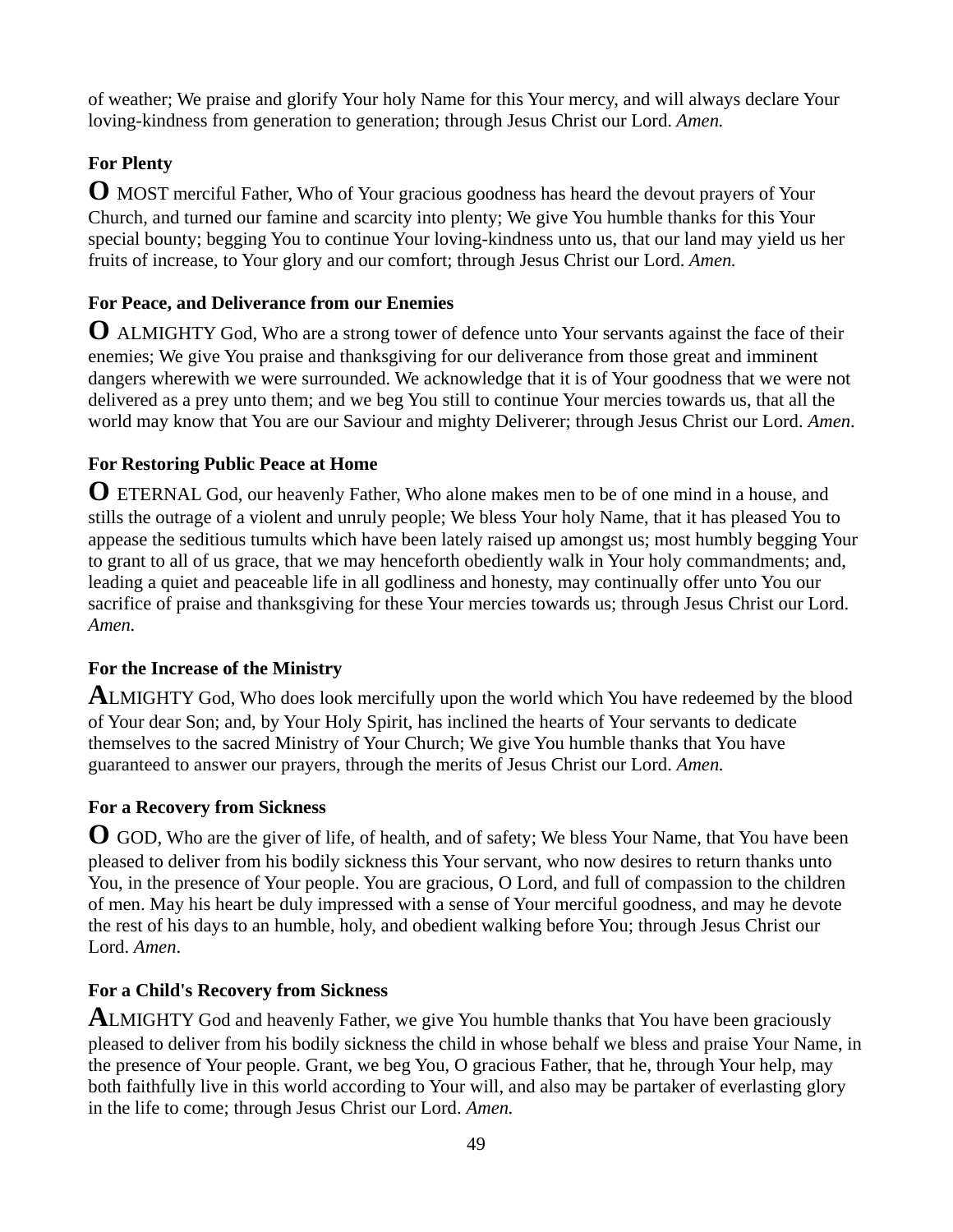## **For Deliverance from a Time of Great Sickness**

WE humbly acknowledge before You, O most merciful Father, that all the punishments which are threatened in Your law might justly have fallen upon us, by reason of our manifold transgressions and hardness of heart; Yet seeing it has pleased You of Your tender mercy, upon our weak and unworthy humiliation, to assuage the great sickness whereby we lately have been greatly afflicted, and to restore the voice of joy and health into our dwellings; We offer unto Your Divine Majesty the sacrifice of praise and thanksgiving, lauding and magnifying Your glorious Name for Your preservation and providence over us; through Jesus Christ our Lord. *Amen.*

## **For Deliverance from Peril**

**O** GOD, merciful Father, we praise You for hearing us in the hour of distress, and have become our salvation. You are a God full of compassion, and plenteous in mercy. We are alive to praise You this day, not for our worthiness, but because of Your great mercies. When we were in distress, You helped us; when trouble was hard upon us, and our strength failed, Your almighty arm was our defence. Accept our thanksgiving, and keep us ever mindful of Your mercies; through Jesus Christ our Lord. *Amen.*

## **The Thanksgiving of Women after Child-birth**

**O** ALMIGHTY God, we give You humble thanks that You have been graciously pleased to preserve, through the great pain and peril of child-birth, this woman, Your servant, who desires now to offer her praises and thanksgivings unto You. Grant, we beg You, most merciful Father, that she, through Your help, may faithfully live according to Your will in this life, and also may be partaker of everlasting glory in the life to come; through Jesus Christ our Lord. *Amen.* 

## **For a Safe Return from a Journey**

**M**OST gracious Lord, Whose mercy is over all Your works; We praise Your holy Name that You have been pleased to conduct in safety, through the perils of the great deep (or of his journey), this Your servant, who now desires to return his thanks unto You in Your holy Church. May he be duly sensible of Your merciful providence towards him, and ever express his thankfulness by a holy trust in You, and obedience to Your laws; through Jesus Christ our Lord. *Amen.*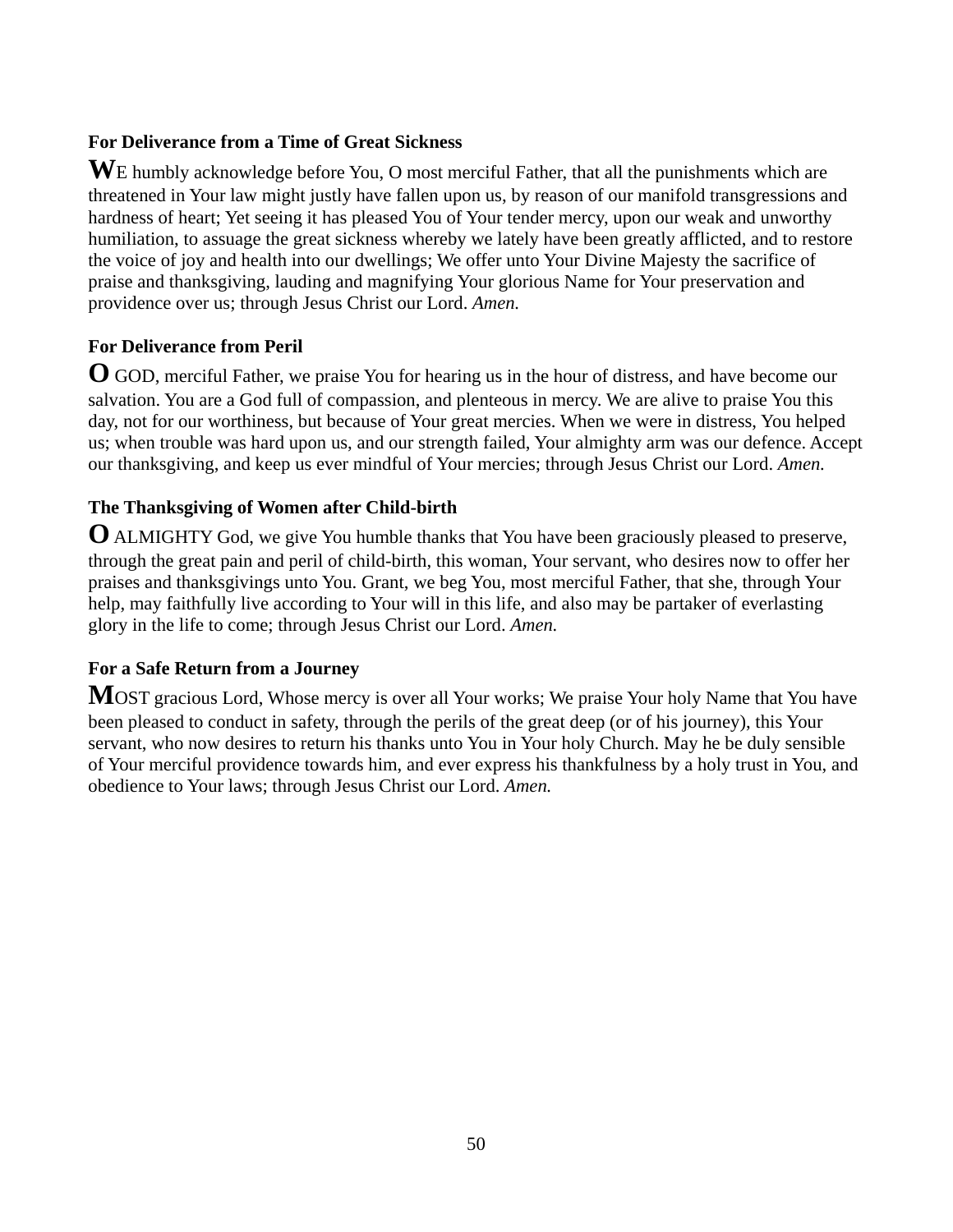### **The Order for the Administration of the Lord's Supper or Holy Communion**

*¶ At the Communion-time the Table shall have upon it a fair white linen cloth. And the Presbyter, standing reverently facing the Table, shall say the Lord's Prayer and the Collect following, the people kneeling; but the Lord's Prayer may be omitted at the discretion of the Presbyter.* 

*¶ A Psalm, Hymn, or Anthem may be sung when the Minister enters or, after a sentence of Scripture, the Minister may say,* 

 The Lord be with you. Answer. *And with your spirit.*  Minister. Let us pray.

¶ Then shall be said the COLLECT FOR PURITY following.

**A**LMIGHTY God, unto Whom all hearts are open, all desires known, and from Whom no secrets are hid; Cleanse the thoughts of our hearts by the inspiration of Your Holy Spirit, that we may perfectly love You, and worthily magnify Your holy Name; through Christ our Lord. *Amen.* 

*Then shall the Minister, turning to the people, rehearse distinctly all the TEN COMMANDMENTS; and the people still kneeling shall, after every Commandment, ask God mercy for their transgressions thereof for the time past, and grace to keep the same for the time to come.* 

*And note, That in rehearsing the ten Commandments, the Minister may omit that past of the Commandment that is inset in italics* 

*The Decalogue may be omitted, provided it be said at least one Sunday in each month. But note, That whenever it is omitted, the Minister shall say the Summary of the Law, beginning "Hear what our Lord Jesus said.* 

GOD spoke these words, and said: I am the LORD your God; You shall have no other gods before me.  *Lord, have mercy upon us, and incline our hearts to keep this law.* 

YOU shall not make for yourself an idol in the form of anything in heaven above, or on the earth beneath, or in the waters below; You shall not bow down to them nor worship them.

*For I, the LORD your God, am a jealous God, punishing the children for the sin of the fathers to the third and fourth generations of those who hate Me, but showing love to a thousand generations of those who love Me and keep My commandments.* 

 *Lord, have mercy upon us, and incline our hearts to keep this law.* 

YOU shall not misuse the Name of the LORD your God,

 *for the LORD will not hold anyone guiltless who misuses His Name. Lord, have mercy upon us, and incline our hearts to keep this law.* 

OBSERVE the Sabbath day by keeping it holy. Six days you shall labour and do all your work, but the seventh day is the Sabbath to the LORD your God. On it you shall not do any work:

*neither you, nor your son or daughter, nor your. The LORD your God has commanded you to observe the Sabbath day.* 

 *Lord, have mercy upon us, and incline our hearts to keep this law.*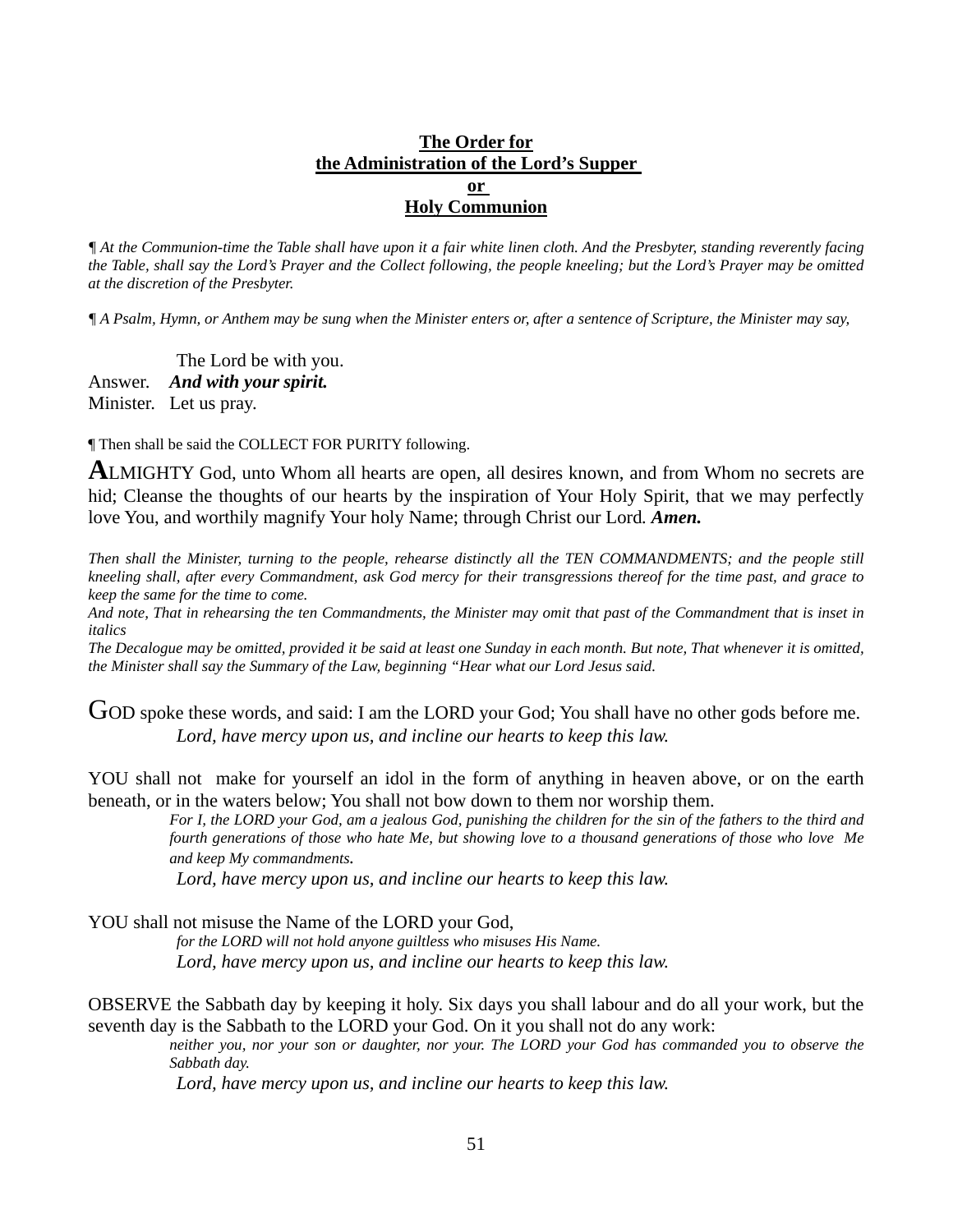#### HONOUR your father and your mother,

 *so that you may live long and that it may go well with you in the land the LORD your God is giving you. Lord, have mercy upon us, and incline our hearts to keep this law.* 

#### YOU shall not murder.

 *Lord, have mercy upon us, and incline our hearts to keep this law.* 

#### YOU shall not commit adultery.

 *Lord, have mercy upon us, and incline our hearts to keep this law.* 

#### YOU shall not steal.

 *Lord, have mercy upon us, and incline our hearts to keep this law.* 

### YOU shall not give false testimony against your neighbour.

 *Lord, have mercy upon us, and incline our hearts to keep this law.* 

#### YOU shall not covet

 *you shall not covet your neighbour's wife. You shall not set your desire on your neighbour's house or land, his manservant, nor maid servant, his ox or donkey, nor anything that belongs to your neighbour. Lord, have mercy upon us, and write all these Your laws in our hearts, we beg You.* 

#### *¶ Then shall the Minister say,*

Hear what our Lord Jesus Christ said.

YOU shall love the LORD your God with all your heart, with all your soul, and with all your mind. This is the first and great commandment. And the second is like it, You shall love your neighbour as yourself. On these two commandments hang all the Law and the Prophets. *(Matt.22:37-40)* 

> Lord, have mercy upon us.  *Christ, have mercy upon us.*  Lord, have mercy upon us.

## *Minister*. Let us pray.

**O** ALMIGHTY Lord, and everlasting God, we humbly request that You direct, sanctify, and govern, both our hearts and bodies, in the ways of Your laws, and in the works of Your commandments; that, through Your most mighty protection, both here and ever, we may be preserved in body and soul; through our Lord and Saviour Jesus Christ. *Amen.* 

#### *For Parishes in The United States of America*

**O** LORD, our heavenly Father, the high and mighty Ruler of the universe, Who does from Your throne behold all the dwellers upon earth; Most heartily we ask You, with Your favour to behold and bless Your servant [N], our President, [ *our Senate and Representatives in Congress assembled*], [N], the Governor of our State (or Commonwealth), and all others in authority; and so replenish them with the grace of Your Holy Spirit, that they may always incline to Your will, and walk in Your way. Empower them plenteously with heavenly gifts; grant them in health and prosperity long to live; and finally, after this life, to attain everlasting joy and happiness; through Jesus Christ our Lord. *Amen*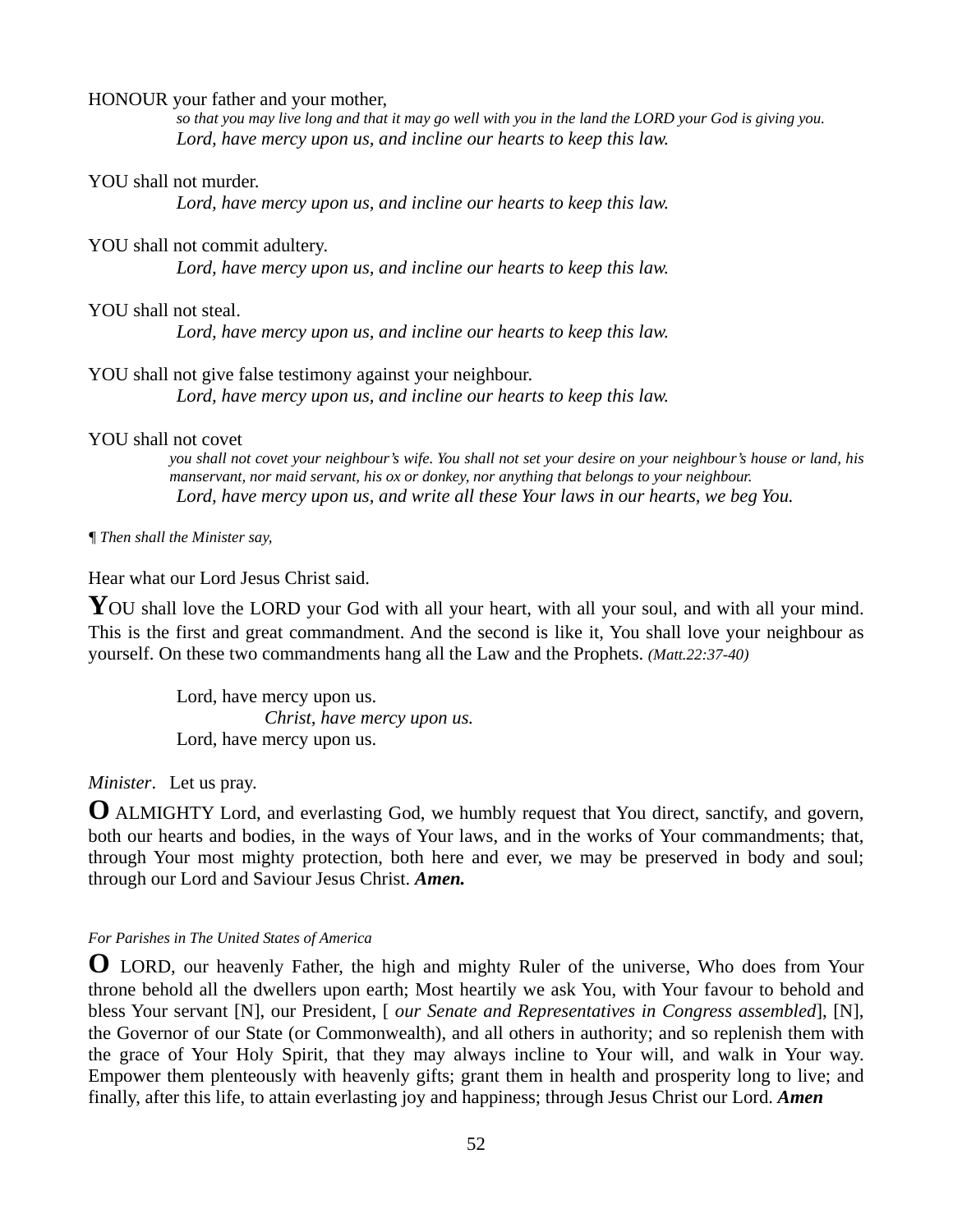### *For Parishes in Canada*

**O** LORD God Almighty, Who rules the nations of the earth, we humbly ask You with Your favour to behold and bless our Sovereign Lady, Queen Elizabeth, that in all things she may be led by Your guidance and be protected by Your power. We pray You also to bless all the Royal Family. Clothe with wisdom the Governor-General of the Dominion of Canada, the Lieutenant-Governors of the Provinces, the Prime Minister, and all who are set in authority over us; that all things may be so ordered and settled by their endeavours upon the best and surest foundations, that peace and happiness, truth and justice, religion and piety, may be established among us for all generations; through Jesus Christ our Lord. *Amen.*

### *¶ Then shall be said the COLLECT OF THE DAY.*

*¶ And immediately after the Collect may be read an OLD TESTAMENT Lesson, the Reader first saying, The Reading (Lesson) from \_\_\_\_\_ , chapter \_\_\_\_\_ , beginning at the\_\_\_\_\_ verse. The Old Testament Lesson being ended, the Reader may say, Here ends the Old Testament Lesson, or,* 

Reader. This is the Word of the Lord. People. *Thanks be to God.* 

*¶ After the Old Testament Lesson shall be said or sung a PSALM or Canticle, ending with the Gloria Patri.* 

*¶ Then shall be read the EPISTLE Lesson, the Reader first saying, The Reading (Lesson) from the Epistle\_\_\_\_\_ , chapter \_\_\_\_\_ , beginning at the....... verse. The Epistle being ended, the Reader may say, Here ends the Epistle, or,* 

Reader. This is the Word of the Lord. People. *Thanks be to God.* 

*¶ Here may be sung a Hymn or an Anthem.* 

*¶ Then, all the people standing, the Minister appointed shall read the GOSPEL, first saying, The Holy Gospel of our Lord Jesus Christ according to St. \_\_\_\_\_ , chapter \_\_\_\_\_ , beginning at the \_\_\_\_\_ verse. In response to the announcement of the Gospel shall be said,* 

### **Glory be to You, O Lord.**

*¶ And after the Gospel, the Minister shall say, The Gospel of the Lord, the people then responding,* 

### **Praise be to You, O Christ.**

*¶ Then shall be said the CREED commonly called the Nicene, or else the Apostles' Creed; but the Creed may be omitted, if it has been said immediately before in Morning Prayer; provided, That the Nicene Creed shall be said on Christmas Day, Easter Day, Ascension Day, Whitsunday, and Trinity Sunday.* 

### **Nicene Creed**

I BELIEVE in one God the Father Almighty, Maker of heaven and earth, And of all things visible and invisible:

 And in one Lord Jesus Christ, the only-begotten Son of God, Begotten of His Father before all worlds, God of God, Light of Light, Very God of very God, Begotten, not made, Being of one substance with the Father, By Whom all things were made: Who for us men and for our salvation came down from heaven, And was incarnate by the Holy Spirit of the Virgin Mary, And was made man, And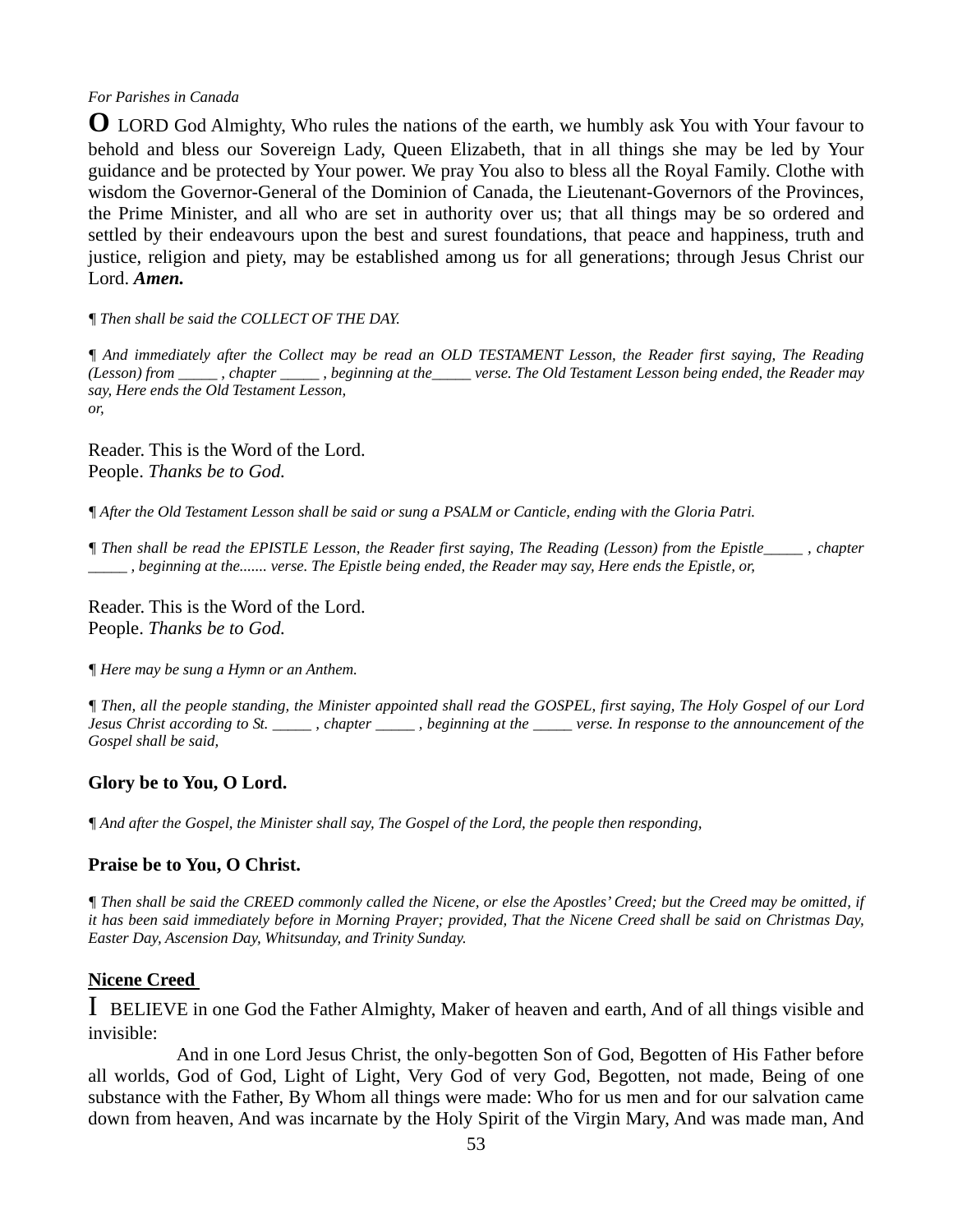was crucified also for us under Pontius Pilate. He suffered and was buried, And the third day He rose again according to the Scriptures, And ascended into heaven, And sits on the right hand of the Father. And He shall come again with glory to judge both the living and the dead; Whose kingdom shall have no end.

 And I believe in the Holy Spirit, The Lord, and Giver of life, Who proceeds from the Father and the Son, Who with the Father and the Son together is worshipped and glorified, Who spoke by the Prophets. And I believe one holy Catholic and Apostolic Church. I acknowledge one Baptism for the remission of sins. And I look for the Resurrection of the dead, And the Life of the world to come. Amen.

*¶ Then shall be declared unto the people what Services are in the week following to be observed. And here also (if occasion*  be) shall notice be given of the Communion. And nothing shall be proclaimed or published in the church during the time of *Divine Service, but by the Minister.* 

*¶ Here may be sung a Hymn or an Anthem.* 

*¶ Then shall follow the SERMON. After which, the Presbyter shall return to the Lord's Table, and begin the OFFERTORY, saying one or more of these Sentences following.* 

**REMEMBER** the words of the Lord Jesus, that He said, 'It is more blessed to give than to receive.' *Acts 20:35* 

Let your light so shine before men, that they may see your good works and glorify your Father in heaven *St. Matthew 5:16* 

Do not lay up for yourselves treasures on earth, where moth and rust destroy and where thieves break in and steal; but lay up for yourselves treasures in heaven, where neither moth nor rust destroys and where thieves do not break in and steal. *St. Matthew 6:19, 20* 

 Whatever you want men to do to you, do also to them, for this is the Law and the Prophets. *St Matthew 7:12* 

 Zacchaeus stood and said to the Lord, "Look, Lord, I give half of my goods to the poor; and if I have taken anything from anyone by false accusation, I restore fourfold." *St. Luke 19:8* 

 If we have sown spiritual things for you, is it a great thing if we reap your material things? *1 Corinthians 9:11* 

 Do you not know that those who minister the holy things eat of the things of the temple, and those who serve at the altar partake of the offerings of the altar? Even so the Lord has commanded that those who preach the gospel should live from the gospel. *1 Corinthians 9:13,14* 

 He who sows sparingly will also reap sparingly, and he who sows bountifully will also reap bountifully. So let each one give as he purposes in his heart, not grudgingly or of necessity; for God loves a cheerful giver. *2 Corinthians 9:6,7*

 Let him who is taught the word share in all good things with him who teaches. Do not be deceived, God is not mocked; for whatever a man sows, that he will also reap. *Galatians 6:6,7* 

Therefore, as we have opportunity, let us do good to all, especially to those who are of the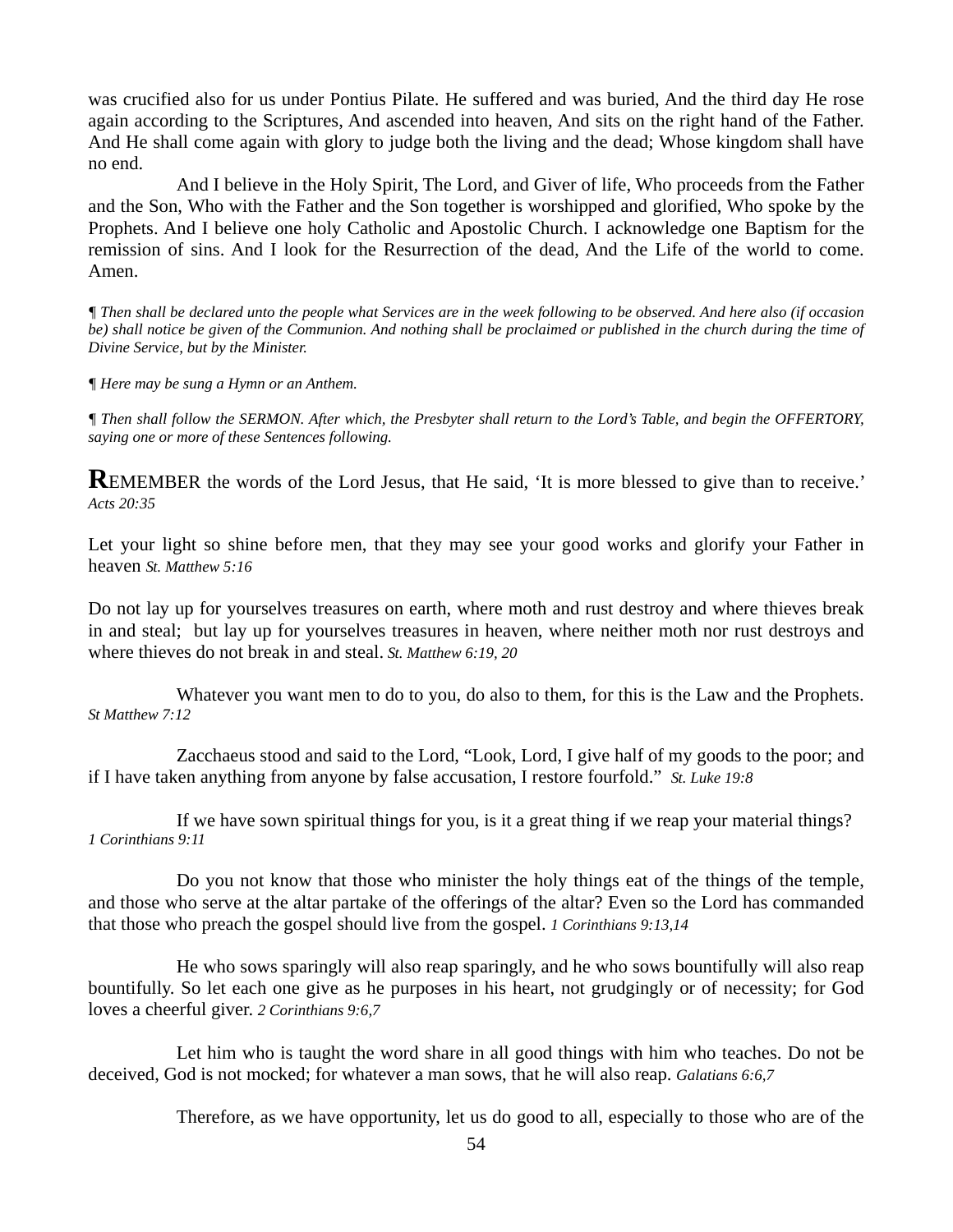household of faith. *Galatians 6:10* 

 Godliness with contentment is great gain. For we brought nothing into this world, and it is certain we can carry nothing out. *1 Timothy 6:6,7* 

 Command those who are rich in this present age not to be haughty, nor to trust in uncertain riches but in the living God, who gives us richly all things to enjoy. Let them do good, that they be rich in good works, ready to give, willing to share, storing up for themselves a good foundation for the time to come, that they may lay hold on eternal life. *1 Timothy 6:17-19* 

 For God is not unjust to forget your work and labour of love which you have shown toward His Name, in that you have ministered to the saints, and do minister. *Hebrews 6:10* 

 Do not forget to do good and to share, for with such sacrifices God is well pleased. *Hebrews 13:16* 

 Whoever has this world's goods, and sees his brother in need, and shuts up his heart from him, how does the love of God abide in him? *1 St. John 3:17* 

 He who has pity on the poor lends to the LORD, And He will pay back what he has given. *Proverbs 19:17* 

 Blessed is he who considers the poor; The LORD will deliver him in time of trouble. *Psalm 41:1* 

 You shall not appear before the LORD empty-handed. Every man shall give as he is able, according to the blessing of the LORD your God which He has given you. *Deuteronomy 16:16-17* 

*¶ While the gifts of the people are being gathered, there may be sung a Hymn or an Anthem.* 

*¶ At the same time the Presbyter shall prepare the Table and arrange such Bread and Wine on the Table as he shall think sufficient.* 

*¶ When the alms for the poor and other offerings of the people have been received by the Deacons, church-wardens, or other fit persons appointed for that purpose, they shall be brought to the Presbyter who shall humbly present and place them upon the holy Table.* 

*¶ The Offering of the congregation having been gathered, it may be dedicated to the Lord in these words following, or the Long Metre Doxology, or other suitable words, said or sung.* 

**ALL** things come from You, O LORD, and of Your Own we have given You. Amen.  *1 Chronicles 29:14* 

### CONCERNING THE CELEBRATION

*¶ In the absence of a Presbyter, a Deacon may say all that is before appointed unto the end of the Gospel.* 

*¶ Lay persons appointed by the Celebrant shall normally be assigned the reading of the Lessons which precede the Gospel.* 

*¶ It is the Bishop's prerogative, when present, to be the principal Celebrant at the Lord's Table, and to preach the Gospel.* 

*¶ At all celebrations of the Liturgy, it is fitting that the principal Celebrant, whether Bishop or Presbyter, be assisted by other Presbyters, and by Deacons and lay persons.* 

*¶ It is appropriate that the other Presbyters present stand with the Celebrant at the Lord's Table and join in the consecration of the*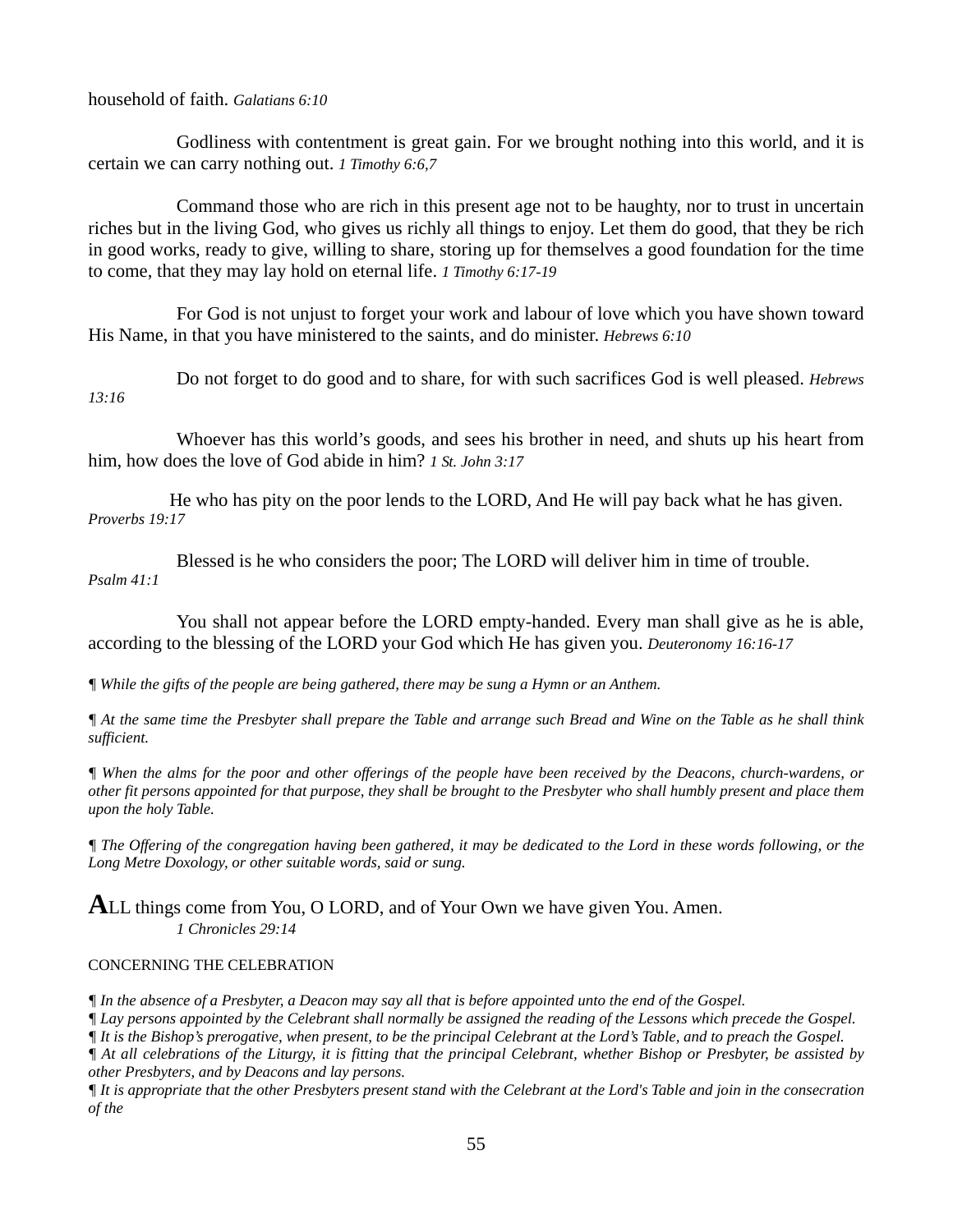*gifts, in breaking the Bread, and in distributing Communion.* 

*¶ A Deacon shall read the Gospel and shall also serve at the Lord's Table, preparing and placing on it the offerings of Bread and Wine,* 

*and assisting in the ministration of the Sacrament to the people. In the absence of a Deacon, these duties may be performed by an* 

*assisting Presbyter.* 

*¶ Here, in place of all that follows, may be used the ALTERNATE FORM FOR THE CELEBRATION OF HOLY COMMUNION.* 

## **THE CELEBRATION OF HOLY COMMUNION**

*¶ Here the Presbyter shall give the following or similar invitation.* 

**O**UR fellow Christians of other branches of Christ's Church, who have been Baptized in the Name of the Father, and of the Son, and of the Holy Spirit, are affectionately invited to the Lord's Table.

*Then the Presbyter may ask the private intercessions of the congregation for any who have desired the prayer of the Church. After which he shall say,* 

Let us pray for the whole state of Christ's Church militant.

**A**LMIGHTY and everliving God, Who by Your holy Apostle has taught us to make prayers, and supplications, and to give thanks for all men; In Your mercy accept our [*\*alms and* ] holy offerings, and receive these our prayers, which we offer unto Your Divine Majesty; beseeching You to inspire continually the universal Church with the spirit of truth, unity, and harmony: And grant that all those who do confess Your holy Name may agree in the truth of Your holy Word, and live in unity and godly love.

We beseech You also, so to direct and dispose the hearts of all those in authority, that they may truly and impartially administer justice, to the punishment of wickedness and vice, and to the maintenance of Your true religion, and virtue.

 Give grace, O heavenly Father, to all Bishops and other Ministers, that they may, both by their life and doctrine, set forth Your true and lively Word, and rightly and duly administer Your holy Sacraments.

 And to all Your People give Your heavenly grace; and especially to this congregation here present; that, with meek heart and due reverence, they may hear, and receive Your holy Word; truly serving You in holiness and righteousness all the days of their life.

 And we most humbly beg You, of Your goodness, O Lord, to comfort and assist all those, who in this transitory life are in trouble, sorrow, need, sickness, or any other adversity.

 And we also bless Your holy Name for all Your servants departed this life in Your faith and fear; begging You to give us grace so to follow their good examples, that with them we may be partakers of Your heavenly kingdom. Grant this, O Father, for Jesus Christ's sake, our only Mediator and Advocate. *Amen.* 

 *\*If there are no alms, then the enclosed words shall be omitted.* 

*¶ Then may the Presbyter say this EXHORTATION, the people standing. And note, That the Exhortation shall be said on the First Sunday in Advent, the First Sunday in Lent, and Trinity Sunday.* 

**D**EARLY beloved in the Lord, you who desire to come to the holy Communion of the Body and Blood of our Saviour Christ, must consider how Saint Paul exhorts all persons diligently to examine themselves, before they presume to eat of that Bread, and drink of that Cup. For as the benefit is great,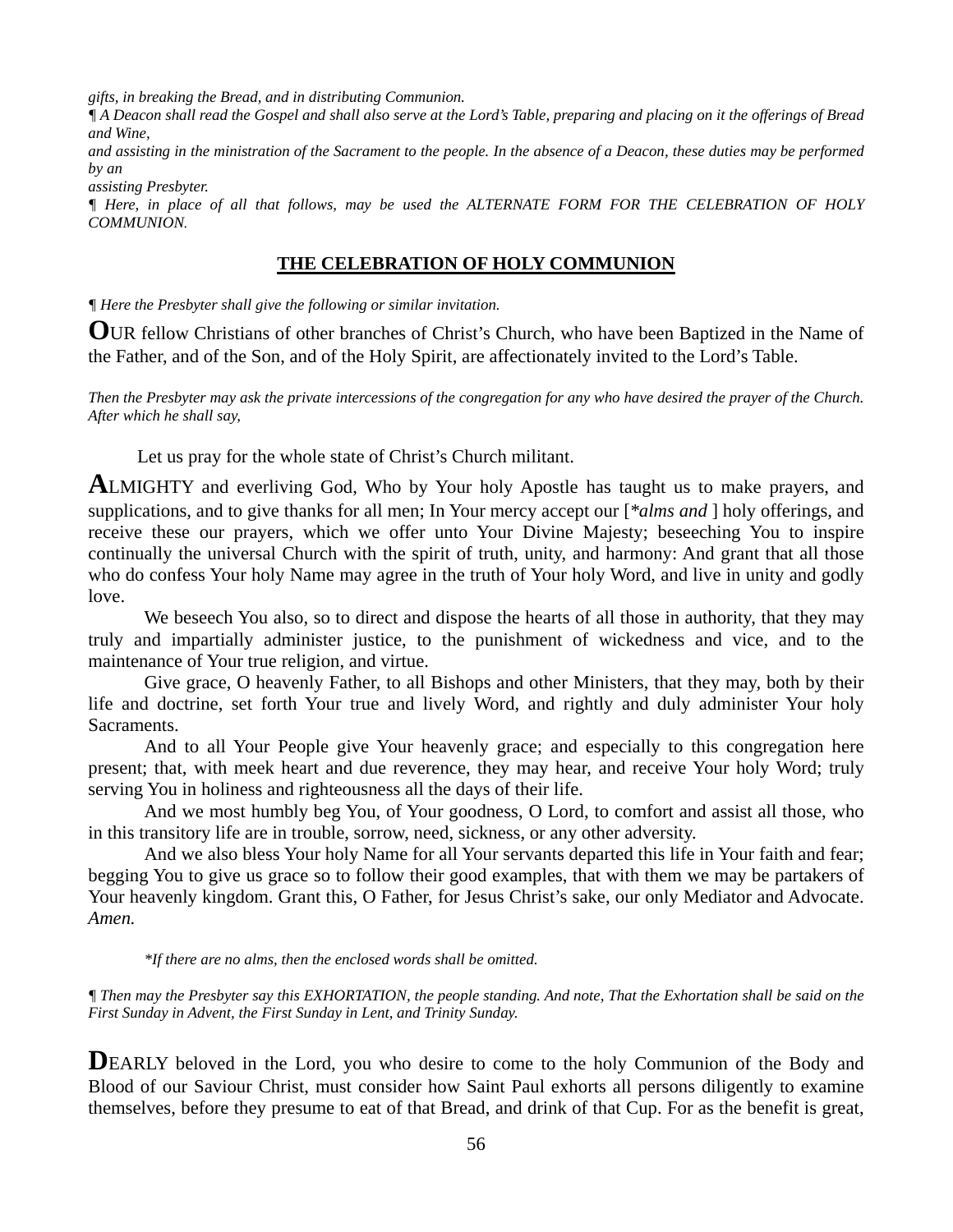if with a true penitent heart and lively faith we receive that holy Sacrament; so is the danger great, if we receive the same unworthily. Judge therefore yourselves, brethren, that you be not judged by the Lord; truly repent of your past sins; have a lively and steadfast faith in Christ our Saviour; amend your lives, and be in perfect love with all men; so shall you be proper partakers of those holy mysteries.

 And above all things you must give most humble and hearty thanks to God, the Father, the Son, and the Holy Spirit, for the redemption of the world by the death and passion of our Saviour Christ, both God and man; who humbled Himself, even to the death upon the Cross, for us, miserable sinners, who lay in darkness and the shadow of death; that He might make us the children of God, and exalt us to everlasting life. And to the end that we should always remember the exceeding great love of our Master, and only Saviour, Jesus Christ, thus dying for us, and the innumerable benefits which by his precious blood-shedding he has obtained for us; He has instituted and ordained holy mysteries, as pledges of His love, and for a continual remembrance of His death, to our great and endless comfort. To Him therefore, with the Father and the Holy Spirit, let us give, as we are most bound to do, continual thanks; submitting ourselves wholly to His holy will and pleasure, and studying to serve Him in true holiness and righteousness all the days of our life. *Amen.* 

*¶ Then shall the Presbyter say to those who come to receive the Holy Communion. And note, That is the Exhortation above*  has not been said, the people may remain kneeling, the Presbyter using the words devoutly saying in place of devoutly kneeling*.* 

You who do truly and earnestly repent your sins, and are in love and charity with your neighbours, and intend to lead a new life, following the commandments of God, and walking from henceforth in His holy ways; Draw near with faith, and take this holy Sacrament to your comfort; and make your humble confession to Almighty God, devoutly kneeling.

### *¶ Then shall this GENERAL CONFESSION be made, by the Presbyter and all those who are minded to receive the Holy Communion, humbly kneeling, and saying,*

**A**LMIGHTY God, Father of our Lord Jesus Christ, Maker of all things, Judge of all men; We acknowledge and deeply mourn our many sins and wickedness, Which we, from time to time, most grievously have committed, By thought, word, and deed, Against Your Divine Majesty, Provoking most justly Your wrath and indignation against us. We do earnestly repent, And are heartily sorry for these our many sins; The remembrance of them is grievous unto us; The burden of them is intolerable. Have mercy upon us, Have mercy upon us, most merciful Father; For Your Son our Lord Jesus Christ's sake, Forgive us all that is past; And grant that we may ever hereafter Serve and please You In newness of life, To the honour and glory of Your Name; Through Jesus Christ our Lord. Amen.

#### *¶ Then shall the Presbyter, or the Bishop if he be present, stand up, and turning to the people, say,*

**A**LMIGHTY God, our heavenly Father, Who of His great mercy has promised forgiveness of sins to all those who with hearty repentance and true faith turn unto Him; Have mercy upon you; pardon and deliver you from all your sins; confirm and strengthen you in all goodness; and bring you to everlasting life; through Jesus Christ our Lord. *Amen.* 

#### *¶ Then shall the Presbyter say,*

Hear what comfortable words our Saviour Christ says unto all who truly turn to Him.

COME to Me, all you who labour and are heavy laden, and I will give you rest. *St. Matthew 11:28* 

For God so loved the world, that He gave His only-begotten Son, that whoever believes in Him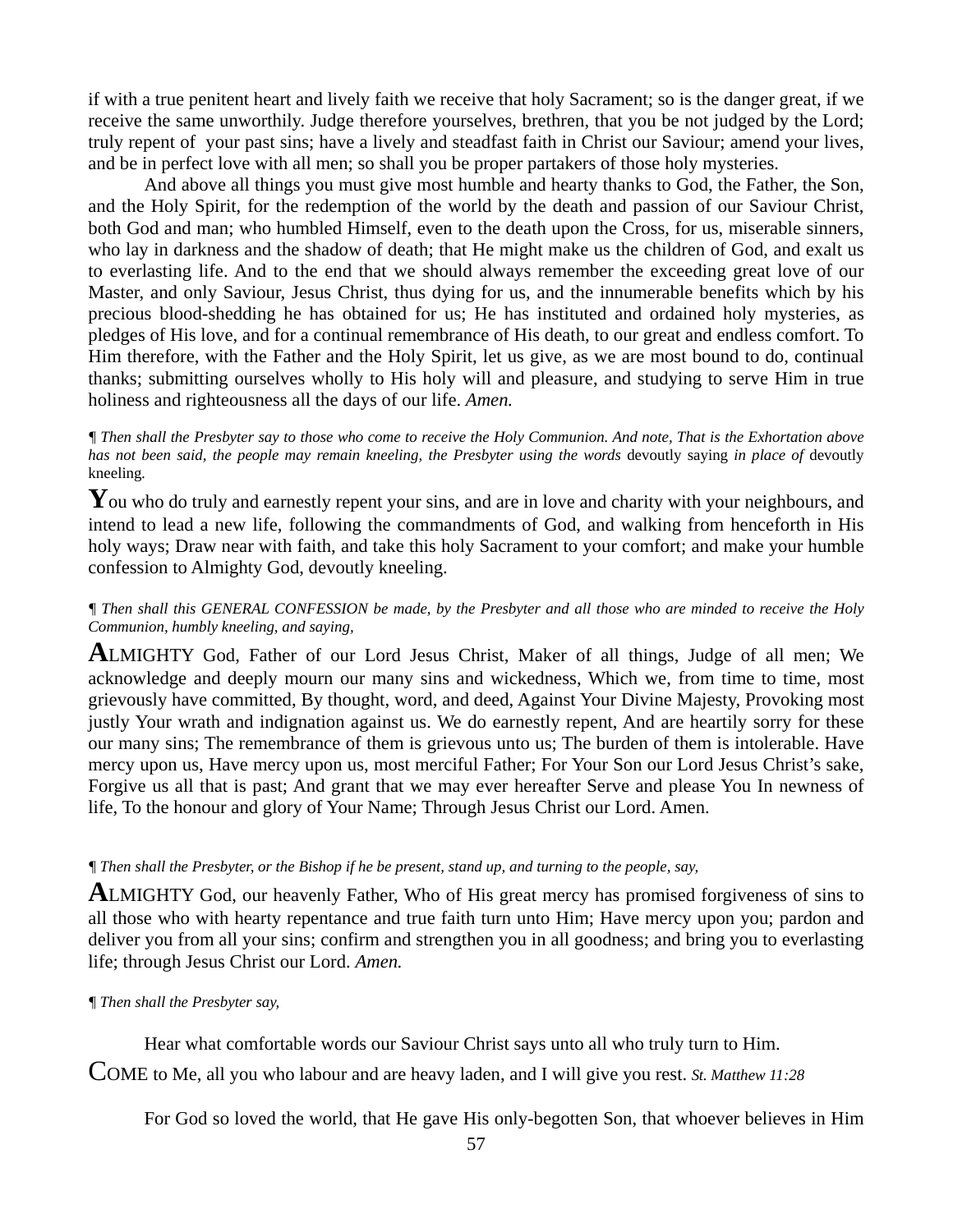should not perish, but have everlasting life. *St. John 3:16* 

Hear also what Saint Paul said.

 This is a faithful saying, and worthy of all acceptance, that Christ Jesus came into the world to save sinners. 1 Timothy 1:15

Hear also what Saint John said.

 If anyone sins, we have an Advocate with the Father, Jesus Christ the righteous; and He Himself is the propitiation for our sins. 1 St. John 2:1, 2

*¶ After which the Presbyter shall proceed, saying or singing* 

|            | The Lord be with you.                 |
|------------|---------------------------------------|
| Answer.    | And with your spirit                  |
| Presbyter. | Lift up your hearts.                  |
| Answer.    | We lift them up unto the Lord.        |
| Presbyter. | Let us give thanks unto our Lord God. |
| Answer.    | It is good and right so to do.        |

*¶ Then shall the Presbyter turn to the Lord's Table, and say or sing,* 

**I**T is very good, right, and our required duty, that we should at all times, and in all places, give thanks unto You, O Lord, Holy Father, Almighty, Everlasting God.

*¶ Here shall follow the PROPER PREFACE, according to the time, if there be any specially appointed; or else immediately shall be said or sung by the Presbyter,* 

**T**HEREFORE with Angels and Archangels, and with all the company of heaven, we praise and magnify Your glorious Name; evermore praising You, and saying,

*¶ Presbyter and people.* 

 *HOLY, HOLY, HOLY, Lord God of hosts, heaven and earth are full of Your glory: Glory be to You, O Lord Most High.* 

 *Blessed is He Who comes in the Name of the Lord; Hosanna in the highest.* 

### **PROPER PREFACES**

#### *Upon CHRISTMAS DAY, and seven days after*

**BECAUSE** You gave Jesus Christ, Your only Son, to be born as at this time for us; Who, by the operation of the Holy Spirit, was made very man, of the substance of the Virgin Mary His mother; and that without spot of sin, to make us clean from all sin.

Therefore with Angels, etc.

### *Upon the EPIPHANY, and seven days after*

**T**HROUGH Jesus Christ our Lord; Who, in substance of our mortal flesh, manifested forth His glory; that He might bring us out of darkness into His own glorious light.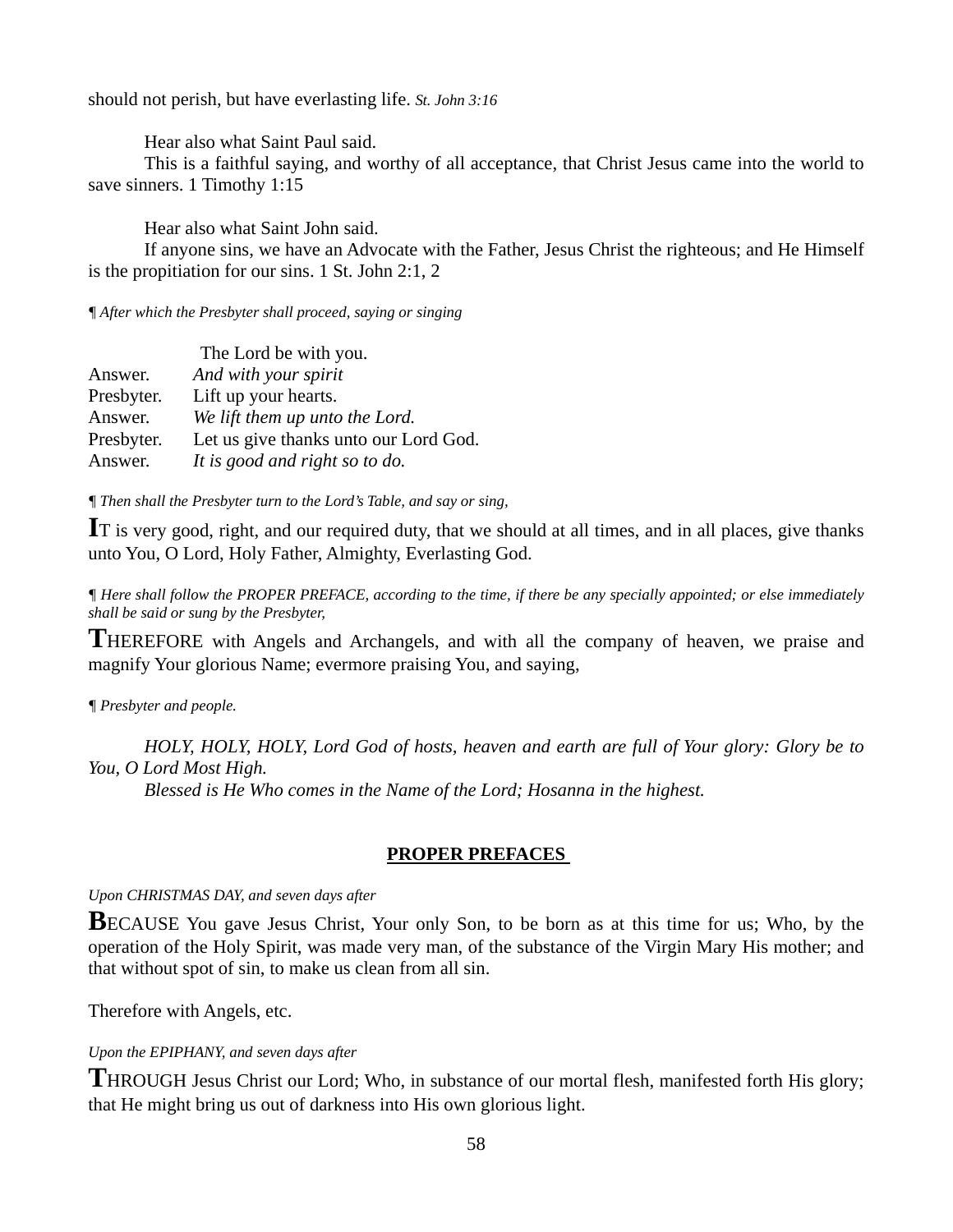Therefore with Angels, etc.

### *Upon the Feasts of the PURIFICATION, ANNUNCIATION, and TRANSFIGURATION*

**BECAUSE** in the Mystery of the Word made flesh, You have caused a new light to shine in our hearts, to give the knowledge of Your glory in the face of Your Son Jesus Christ our Lord.

Therefore with Angels, etc.

### *Upon EASTER DAY, and seven days after*

**BUT** chiefly are we bound to praise You for the glorious Resurrection of Your Son Jesus Christ our Lord: for He is the very Paschal Lamb, which was offered for us, and has taken away the sin of the world; Who by His death has destroyed death, and by His rising to life again has restored to us everlasting life.

Therefore with Angels, etc.

### *Upon ASCENSION DAY, and seven days after*

**T**HROUGH Your most dearly beloved Son Jesus Christ our Lord; Who, after His most glorious Resurrection, manifestly appeared to all His Apostles, and in their sight ascended up into heaven, to prepare a place for us; that where He is, there we might also ascend, and reign with Him in glory.

Therefore with Angels, etc.

### *Upon WHITSUNDAY, and six days after*

**T**HROUGH Jesus Christ our Lord; according to Whose most true promise, the Holy Spirit came down as at this time from heaven, with a sudden great sound, as it had been a mighty wind, in the likeness of fiery tongues, lighting upon the Apostles, to teach them, and to lead them to all truth; giving them both the gift of diverse languages, and also boldness with fervent zeal, constantly to preach the Gospel unto all nations; whereby we have been brought out of darkness and error into the clear light and true knowledge of You, and of Your Son Jesus Christ.

Therefore with Angels, etc.

## *Upon the Feast of TRINITY only*

**W**HO, with Your only-begotten Son, and the Holy Spirit, are one God, one Lord, in Trinity of Persons and in Unity of Substance. For that which we believe of Your glory, O Father, the same we believe of the Son, and of the Holy Spirit, without any difference or inequality.

Therefore with Angels, etc.

¶ Or this.

FOR the precious death and merits of Your Son Jesus Christ our Lord, and for the sending to us of the Holy Spirit, the Comforter; Who are one with You in Your Eternal Godhead.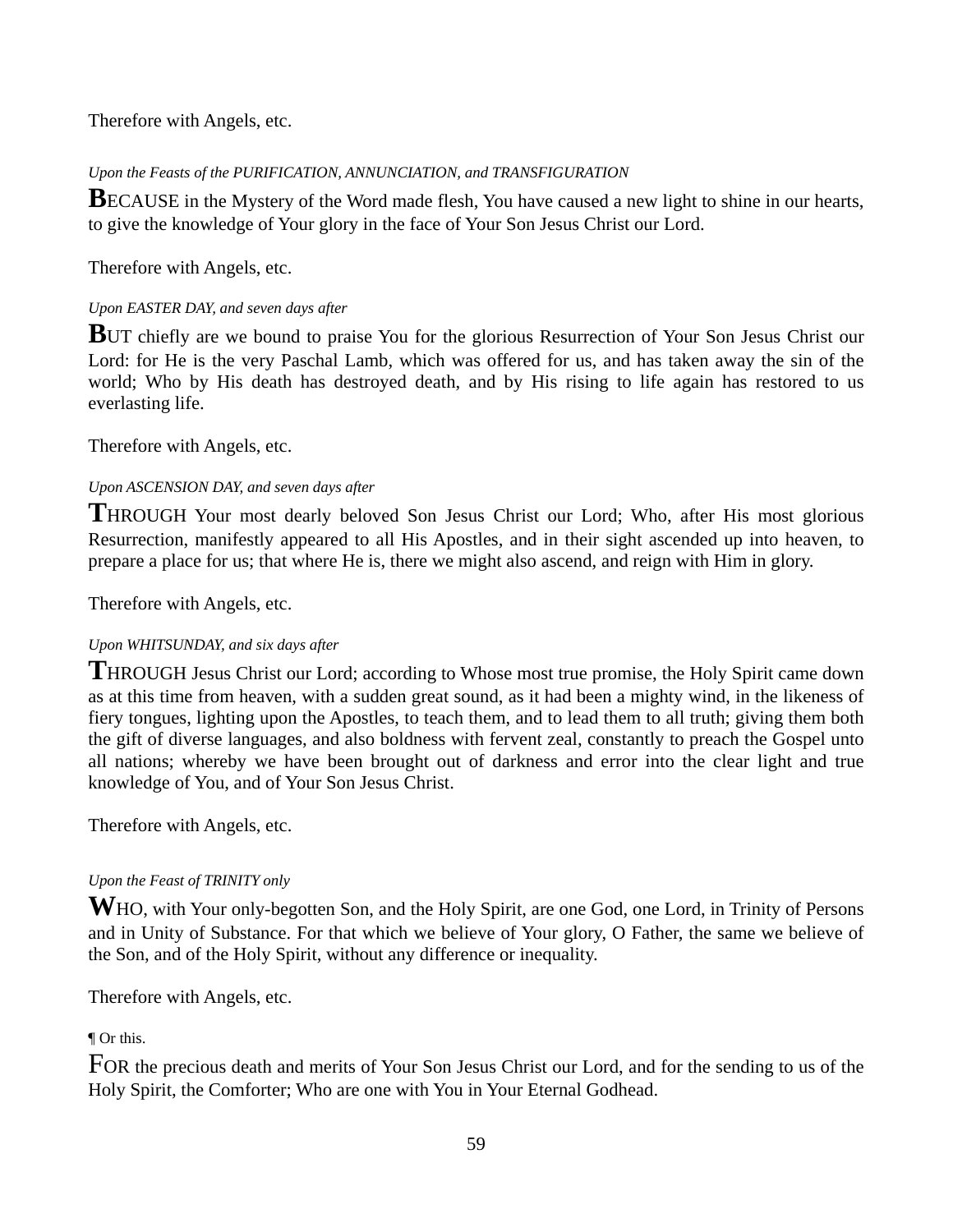Therefore with Angels, etc.

### *Upon ALL SAINTS' DAY, and seven days after*

WHO, in the multitude of Your Saints, has surrounded us about with so great a cloud of witnesses that we, rejoicing in their fellowship, may run with patience the race that is set before us, and, together with them, may receive the crown of glory that does not fade away.

**T**HEREFORE with Angels and Archangels, and with all the company of heaven, we praise and magnify Your glorious Name; evermore praising You, and saying,

### *¶ Presbyter and people.*

*HOLY, HOLY, HOLY, Lord God of hosts, heaven and earth are full of Your glory: Glory be to You, O Lord Most High.* 

*Blessed is He Who comes in the Name of the Lord; Hosanna in the highest.* 

*¶ Then shall the following Prayer of Humble Access be said, the Presbyter kneeling down at the Lord's Table.* 

WE do not presume to come to this Your Table, O merciful Lord, trusting in our own righteousness, but in Your manifold and great mercies. We are not worthy so much as to gather up the crumbs under Your Table. But You are the same Lord, whose character is always to have mercy: Grant us, therefore, gracious Lord, so to eat the flesh of Your dear Son Jesus Christ, and to drink His blood, that our sinful bodies may be made clean by His body, and our souls washed through His most precious blood, and that we may evermore dwell in Him, and He in us. *Amen.* 

*¶ When the Presbyter, standing at the Lord's Table, has so ordered the Bread and Wine, that he may with the more readiness and decency break the Bread before the people, and take the Cup into his hands, he shall say the PRAYER OF CONSECRATION as follows.* 

ALL glory be to You, Almighty God, our heavenly Father, Who of Your tender mercy did give Your only Son Jesus Christ to suffer death upon the Cross for our redemption; Who made there (by His one oblation of Himself once offered) a full, perfect, and sufficient sacrifice, offering, and complete payment, for the sins of the whole world; and did institute, and in His Holy Gospel command us to continue, a perpetual memory of that His precious death and sacrifice, until His coming again; Hear us, O merciful Father, we most humbly beg You; and grant that we, receiving these Your creatures of bread and wine, according to Your Son our Saviour Jesus Christ's holy institution, in remembrance of His death and passion, may be partakers of His most blessed Body and Blood: Who, in the same night in which He was betrayed, took Bread; and when He had given thanks, He broke it, and gave it to His disciples, saying, "Take, eat, this is My Body which is given for you: Do this in remembrance of Me." Likewise, after supper, He took the Cup; and, when He had given thanks, He gave it to them, saying, "Drink this, all of you; for this is My Blood of the New Covenant, which is shed for you and for many, for the remission of sins: Do this, as often as you shall drink it, in remembrance of Me. *Amen.*

**O** LAMB of God, Who takes away the sin of the world; have mercy upon us. O LAMB of God, Who takes away the sin of the world; have mercy upon us. O LAMB of God, Who takes away the sin of the world; grant us Your peace.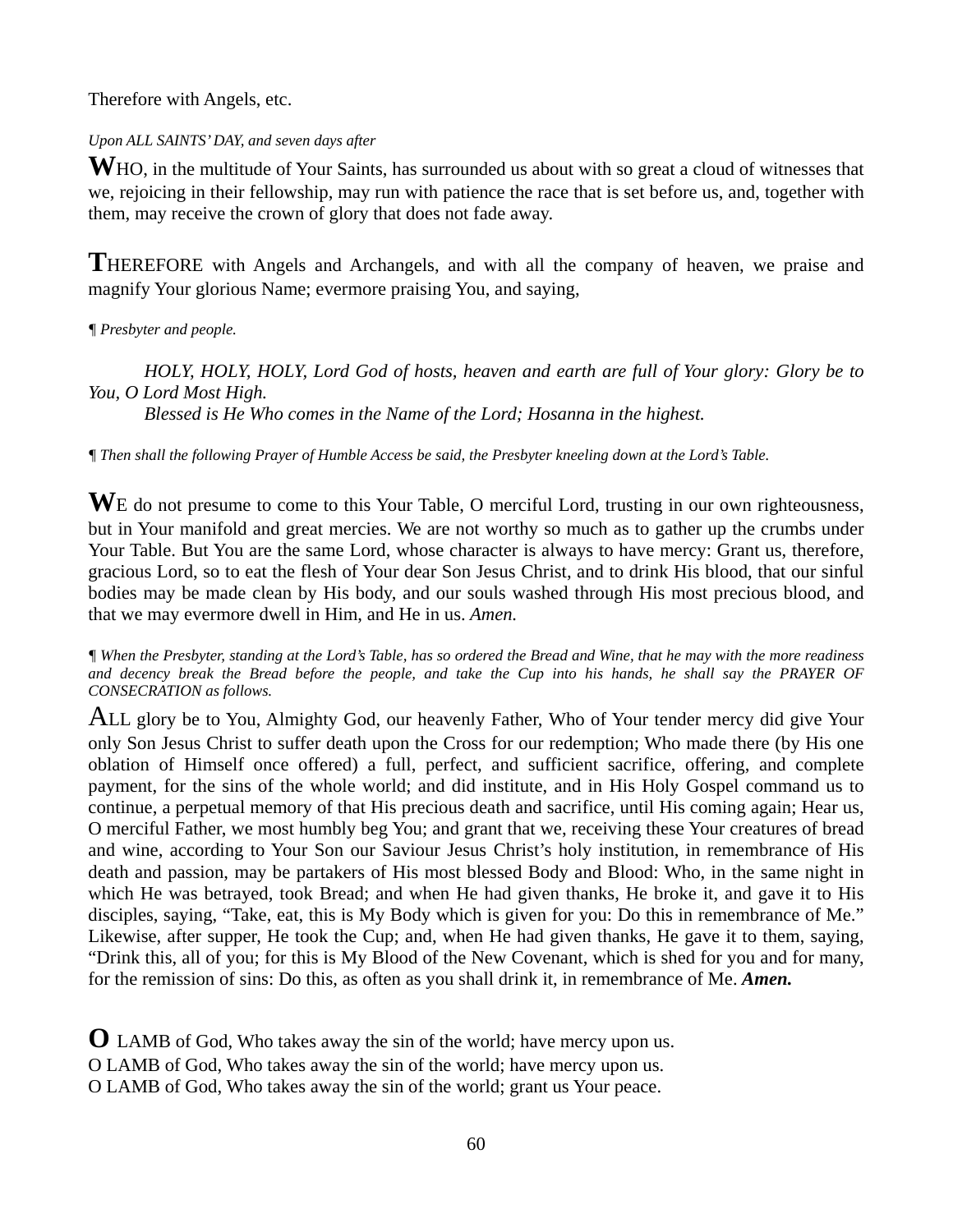*¶ Here may be sung a Hymn.* 

*¶ Then shall the Celebrant first receive the Communion in both kinds himself, and then proceed to deliver the same to the Bishops, Presbyters, and Deacons, in like manner, (if any be present,) and after that to the people also in order, into their hands, all devoutly kneeling. And sufficient opportunity shall be given to those present to communicate. And when he delivers the Bread, he shall say,* 

THE Body of our Lord Jesus Christ, which was given for you, preserve your body and soul unto everlasting life. Take and eat this in remembrance that Christ died for you, and feed on Him in your heart by faith with thanksgiving.

### *¶ And the Minister who delivers the Cup shall say,*

THE Blood of our Lord Jesus Christ, which was shed for you, preserve your body and soul unto everlasting life. Drink this in remembrance that Christ's Blood was shed for you, and be thankful.

*¶ If the consecrated Bread or Wine be spent before all have communicated, the Presbyter is to consecrate more, according to the Form before prescribed; beginning at, All glory be to You, Almighty God, and ending with these words, partakers of His most blessed Body and Blood.* 

*¶ When all have communicated, the Minister shall return to the Lord's Table, and reverently place upon it what remains of the consecrated Elements, covering the same with a fair linen cloth.*

*¶ Then shall the Presbyter and the people say the LORD'S PRAYER.* 

Presbyter. And now, as our Saviour Christ has taught us, we are bold to say,

*OUR Father, who art in heaven, Hallowed be thy Name. Thy kingdom come. Thy will be done, On earth as it is in heaven. Give us this day our daily bread. And forgive us our trespasses, As we forgive those who trespass against us. And lead us not into temptation, But deliver us from evil. For thine is the kingdom, and the power, and the glory, for ever and ever. Amen.*  Or

*Our Father in heaven, Hallowed be Your Name. Your kingdom come. Your will be done On earth as it is in heaven. Give us this day our daily bread. And forgive us our debts, As we forgive our debtors. And do not lead us into temptation, But deliver us from the evil one. For Yours is the kingdom and the power and the glory forever. Amen*.

*¶ Then shall be said by the Minister, the PRAYER OF OBLATION as follows.* 

**O** LORD and heavenly Father, we Your humble servants earnestly desire Your Fatherly goodness mercifully to accept this our sacrifice of praise and thanksgiving; most humbly begging You to grant, that by the merits and death of Your Son Jesus Christ, and through faith in His blood, we and all Your whole Church may obtain remission of our sins, and all other benefits of His passion. And here we offer and present unto You, O Lord, ourselves, our souls and bodies, to be a reasonable, holy, and living sacrifice unto You; humbly begging You, that we, and all partakers of the Holy Communion, may be filled with Your grace and heavenly benediction, and be made one body with Him, that He may dwell in us and we in Him. And although we are unworthy, through our many sins, to offer unto You any sacrifice, yet we beg You to accept this our required duty and service; not weighing our merits, but pardoning our offences, through Jesus Christ our Lord; by Whom, and with Whom, in the unity of the Holy Spirit, all honour and glory be unto You, O Father Almighty, world without end. *Amen.* 

¶ Then shall be said,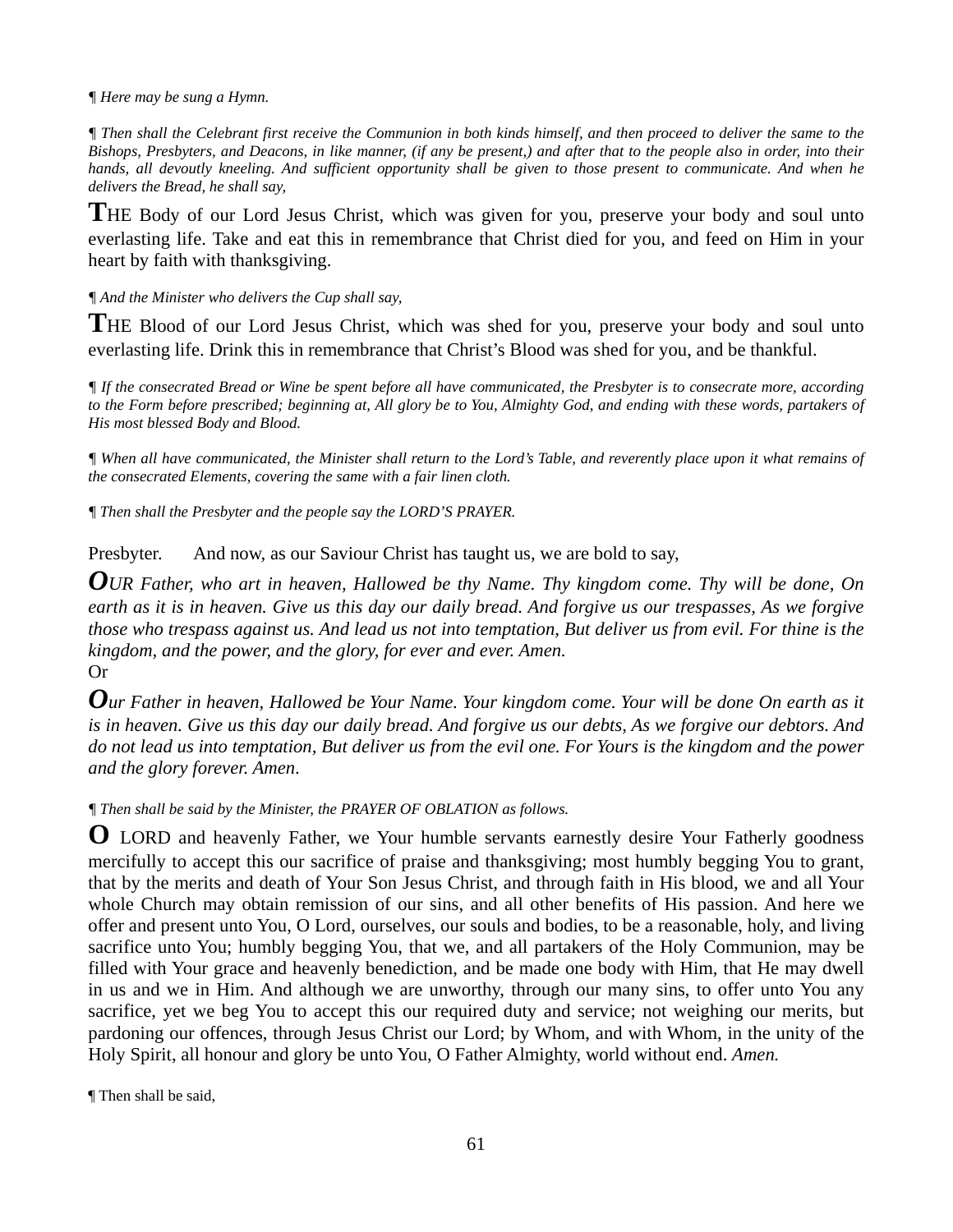**A**LMIGHTY and everliving God, we most heartily thank You, that You promise to feed us, who have duly received these holy mysteries, with the spiritual food of the most precious Body and Blood of Your Son our Saviour Jesus Christ; and do assure us thereby of Your favour and goodness towards us; and that we are very members incorporate in the mystical body of Your Son, which is the blessed company of all faithful people; and are also heirs through hope of Your everlasting kingdom, by the merits of the most precious death and passion of Your dear Son. And we most humbly beg You, O heavenly Father, so to assist us with Your grace, that we may continue in that holy fellowship, and do all such good works as You have prepared for us to walk in; through Jesus Christ our Lord, to whom, with You and the Holy Spirit, be all honour and glory, world without end. *Amen*.

### *¶ Then, all standing, shall be said or sung the GLORIA IN EXCELSIS, or some other suitable Hymn.*

*GLORY be to God on high, and on earth peace, good will towards men. We praise You, we bless You, we worship You, we glorify You, we give thanks to You for Your great glory, O Lord God, heavenly King, God the Father Almighty.* 

 *O Lord, the only-begotten Son, Jesus Christ; O Lord God, Lamb of God, Son of the Father, Who takes away the sins of the world, have mercy upon us. You Who takes away the sins of the world, receive our prayer. You Who sits at the right hand of God the Father, have mercy upon us.* 

 *For You Only are holy; You Only art the Lord; You Only, O Christ, with the Holy Spirit, are most high in the glory of God the Father. Amen.* 

#### *¶ Then, the people kneeling, the Presbyter, or Bishop if he be present, shall let them depart with this BLESSING.*

THE peace of God, which passes all understanding, keep your hearts and minds in the knowledge and love of God, and of His Son Jesus Christ our Lord: And the blessing of God Almighty, the Father, the Son, and the Holy Spirit, be among you and remain with you always. *Amen.* 

### *¶ Here may be sung a Hymn.*

*¶ Whereas it is ordained in this Office for the Administration of the Lord's Supper, that the Communicants should receive the same kneeling; (which order is well meant, for a signification of our humble and grateful acknowledgement of the benefits of Christ therein given to all worthy Receivers, and for the avoiding of such profanation and disorder in the Holy Communion, as might otherwise ensue;) yet, lest the same kneeling should by any persons, either out of ignorance and infirmity, or out of malice and obstinacy, be misconstrued and depraved; It is hereby declared, That thereby no adoration is intended, or ought to be done, either unto the Sacramental Bread or Wine there bodily received, or unto any Corporal Presence of Christ's natural Flesh and Blood. For the Sacramental Bread and Wine remain still in their very natural substances, and therefore may not be adored; (for that were Idolatry, to be abhorred of all faithful Christians;) and the natural Body and Blood of our Saviour Christ are in Heaven, and not here; it being against the truth of Christ's natural Body to be at one time in more places than one.*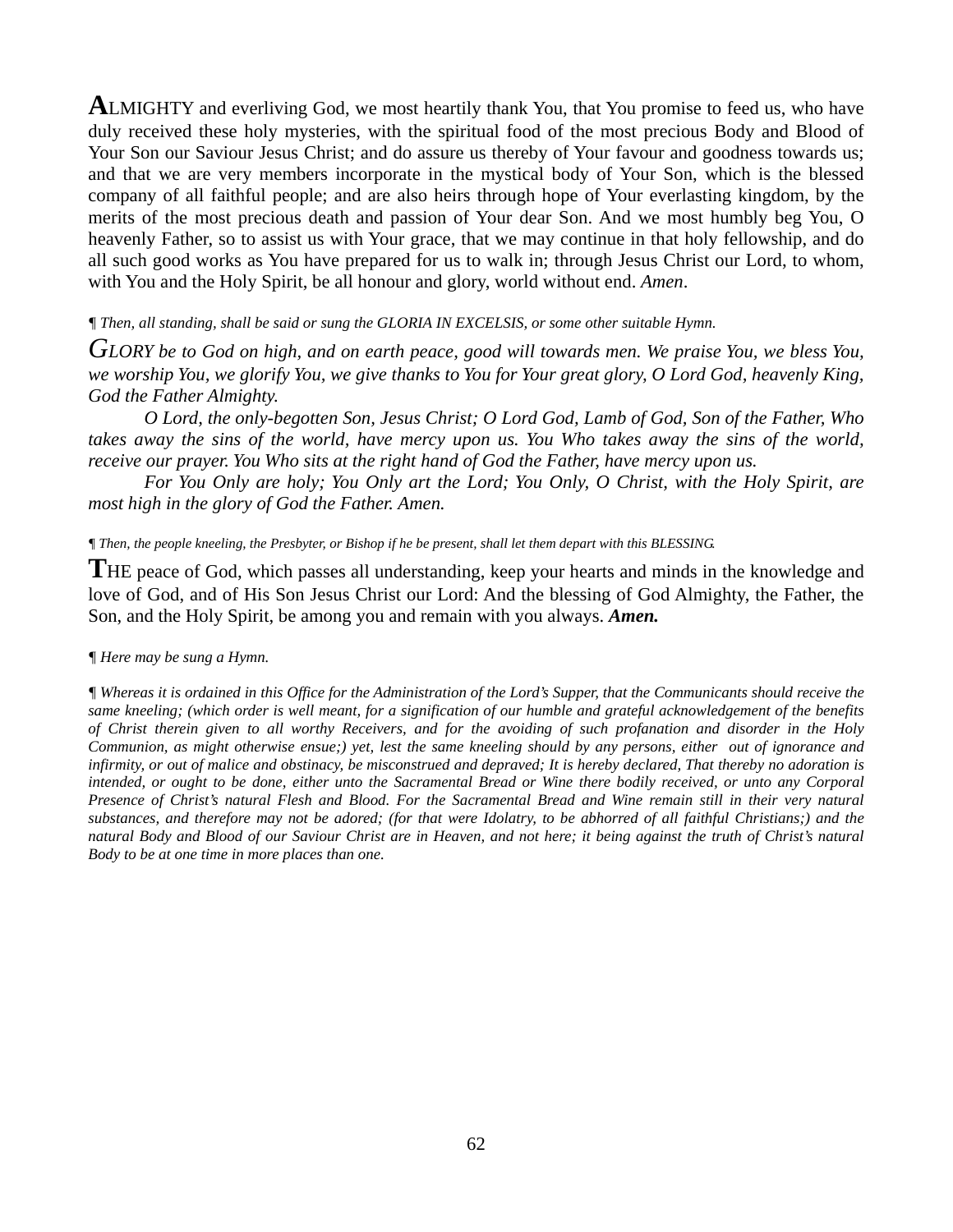### **THE ALTERNATE FORM FOR THE CELEBRATION OF HOLY COMMUNION**

*¶ Here the Presbyter shall give the following or similar invitation.* 

**O**UR fellow Christians of other branches of Christ's Church, and all who love our Divine Lord and Saviour Jesus Christ in sincerity, are affectionately invited to the Lord's Table.

*¶ Then the Presbyter may ask the secret intercessions of the congregation for any who have desired the prayers of the church. After which he shall say,* 

Let us pray for the whole state of Christ's Church.

ALMIGHTY and everliving God, Who by Your holy Apostle has taught us to make prayers, and supplications, and to give thanks for all men; In Your mercy accept our [alms and ] holy offerings, and receive these our prayers, which we offer unto Your Divine Majesty; beseeching You to inspire continually the universal Church with the spirit of truth, unity, and harmony: And grant that all those who do confess Your holy Name may agree in the truth of Your holy Word, and live in unity and godly love.

 We beseech You also, so to direct and dispose the hearts of all those in authority, that they may truly and impartially administer justice, to the punishment of wickedness and vice, and to the maintenance of Your true religion, and virtue.

 Give grace, O heavenly Father, to all Bishops and other Ministers, that they may, both by their life and doctrine, set forth Your true and lively Word, and rightly and duly administer Your holy Sacraments.

 And to all Your People give Your heavenly grace; and especially to this congregation here present; that, with meek heart and due reverence, they may hear, and receive Your holy Word; truly serving You in holiness and righteousness all the days of their life.

 And we most humbly beg You, of Your goodness, O Lord, to comfort and assist all those, who in this transitory life are in trouble, sorrow, need, sickness, or any other adversity.

 And we also bless Your holy Name for all Your servants departed this life in Your faith and fear; begging You to grant them continual growth in Your love and service, and give us grace so to follow their good examples, that with them we may be partakers of Your heavenly kingdom. Grant this, O Father, for Jesus Christ's sake, our only Mediator and Advocate. *Amen.* 

*¶ Then may the Presbyter say this EXHORTATION, the people standing. And note, That the Exhortation shall be said on the First Sunday in Advent, the First Sunday in Lent, and Trinity Sunday.* 

DEARLY beloved in the Lord, you who desire to come to the holy Communion of the Body and Blood of our Saviour Christ, must consider how Saint Paul exhorts all persons diligently to examine themselves, before they presume to eat of that Bread, and drink of that Cup. For as the benefit is great, if with a true penitent heart and lively faith we receive that holy Sacrament; so is the danger great, if we receive the same unworthily. Judge therefore yourselves, brethren, that you be not judged by the Lord; truly repent of your past sins; have a lively and steadfast faith in Christ our Saviour; amend your lives, and be in perfect love with all men; so shall you be proper partakers of those holy mysteries.

 And above all things you must give most humble and hearty thanks to God, the Father, the Son, and the Holy Spirit, for the redemption of the world by the death and passion of our Saviour Christ, both God and man; who humbled Himself, even to the death upon the Cross, for us, miserable sinners,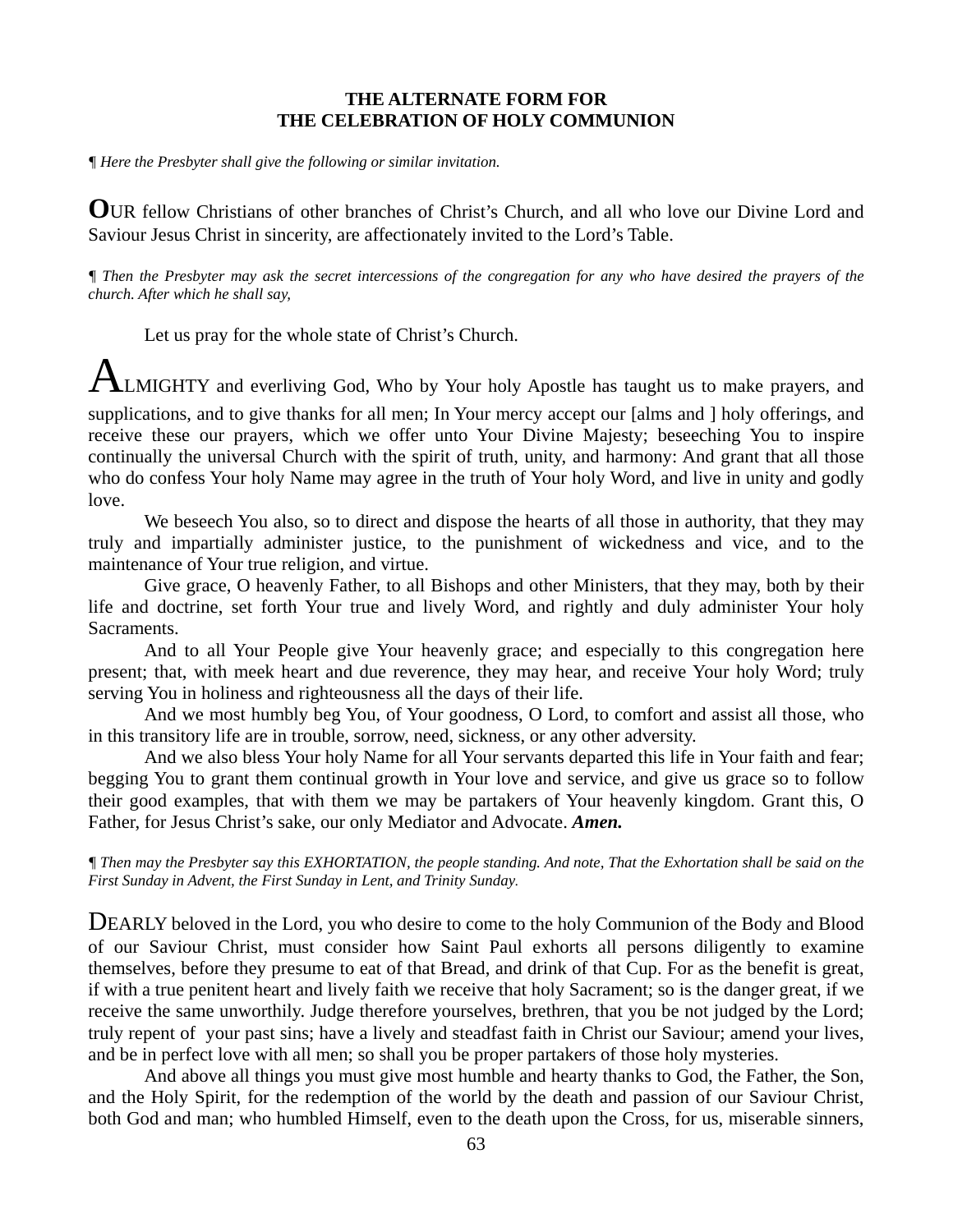who lay in darkness and the shadow of death; that He might make us the children of God, and exalt us to everlasting life. And to the end that we should always remember the exceeding great love of our Master, and only Saviour, Jesus Christ, thus dying for us, and the innumerable benefits which by his precious blood-shedding he has obtained for us; He has instituted and ordained holy mysteries, as pledges of His love, and for a continual remembrance of His death, to our great and endless comfort. To Him therefore, with the Father and the Holy Spirit, let us give, as we are most bound to do, continual thanks; submitting ourselves wholly to His holy will and pleasure, and studying to serve Him in true holiness and righteousness all the days of our life. *Amen.* 

*¶ Then shall the Presbyter say to those who come to receive the Holy Communion. And note, That if the Exhortation above has not been said, the people may remain kneeling*, *the Presbyter using the words* devoutly saying *in place of* devoutly kneeling.

You who do truly and earnestly repent your sins, and are in love and charity with your neighbours, and intend to lead a new life, following the commandments of God, and walking from henceforth in His holy ways; Draw near with faith, and take this holy Sacrament to your comfort; and make your humble confession to Almighty God, devoutly kneeling.

*¶ Then shall this GENERAL CONFESSION be made, by the Presbyter and all those who are minded to receive the Holy Communion, humbly kneeling, and saying,* 

**A**LMIGHTY God, Father of our Lord Jesus Christ, Maker of all things, Judge of all men; We acknowledge and deeply mourn our many sins and wickedness, Which we, from time to time, most grievously have committed, By thought, word, and deed, Against Your Divine Majesty, Provoking most justly Your wrath and indignation against us. We do earnestly repent, And are heartily sorry for these our many sins; The remembrance of them is grievous unto us; The burden of them is intolerable. Have mercy upon us, Have mercy upon us, most merciful Father; For Your Son our Lord Jesus Christ's sake, Forgive us all that is past; And grant that we may ever hereafter Serve and please You In newness of life, To the honour and glory of Your Name; Through Jesus Christ our Lord. Amen.

*¶ Then shall the Presbyter, or the Bishop if he be present, stand up, and turning to the people, say,* 

**A**LMIGHTY God, our heavenly Father, Who of His great mercy has promised forgiveness of sins to all those who with hearty repentance and true faith turn unto Him; Have mercy upon you; pardon and deliver you from all your sins; confirm and strengthen you in all goodness; and bring you to everlasting life; through Jesus Christ our Lord. *Amen.* 

*¶ Then shall the Presbyter say,* 

**H**ear what comfortable words our Saviour Christ said unto all who truly turn to Him.

**C**OME to Me, all you who labour and are heavy laden, and I will give you rest. *St. Matthew 11:28* 

 For God so loved the world, that He gave His only-begotten Son, that whoever believes in Him should not perish, but have everlasting life. *St. John 3:16* 

Hear also what Saint Paul said.

 This is a faithful saying, and worthy of all acceptance, that Christ Jesus came into the world to save sinners. 1 Timothy 1:15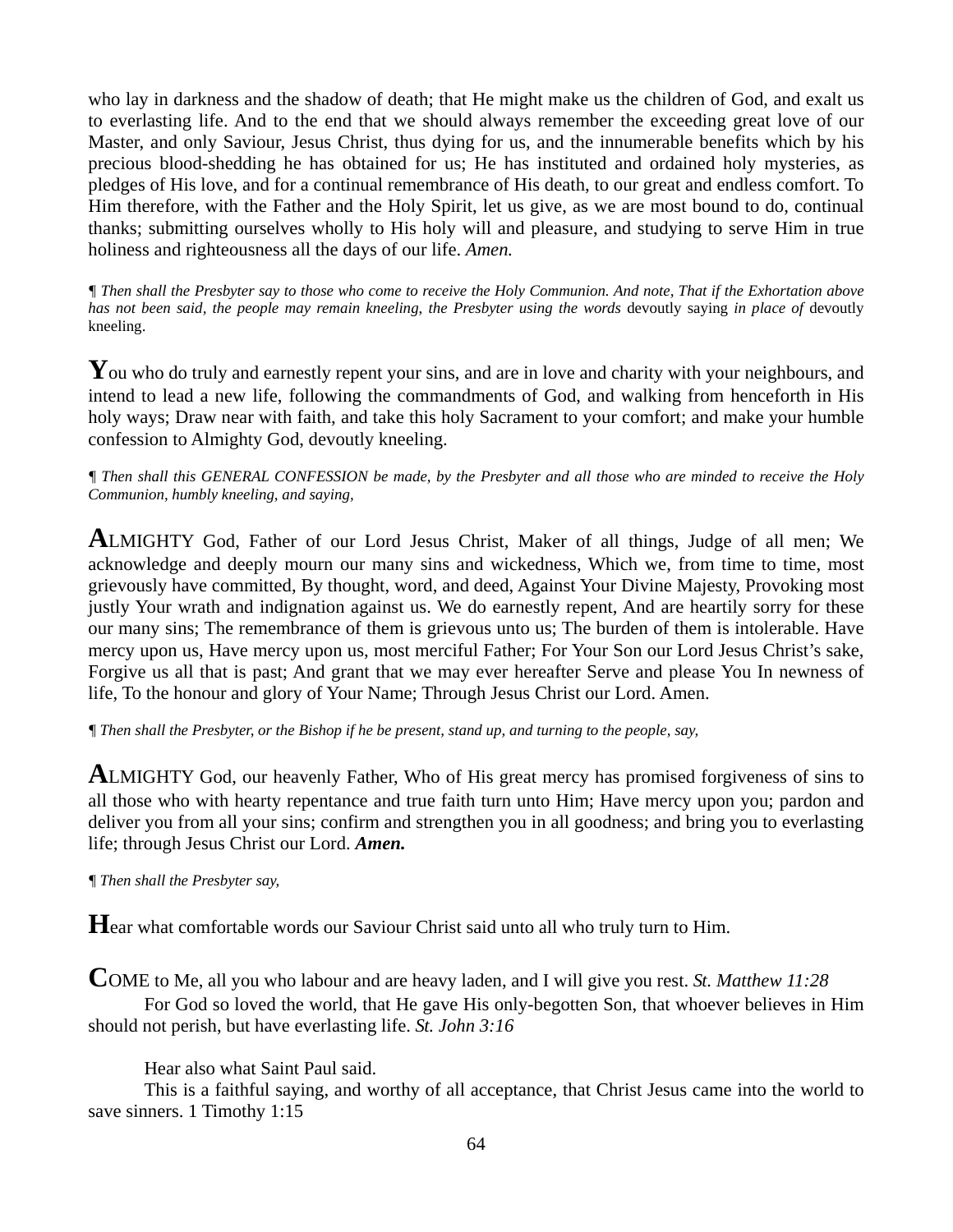Hear also what Saint John said.

 If anyone sins, we have an Advocate with the Father, Jesus Christ the righteous; and He Himself is the propitiation for our sins. 1 St. John 2:1, 2

*¶ After which the Presbyter shall proceed, saying or singing* 

|            | The Lord be with you                  |
|------------|---------------------------------------|
| Answer.    | And with your spirit                  |
| Presbyter. | Lift up your hearts.                  |
| Answer.    | We lift them up unto the Lord.        |
| Presbyter. | Let us give thanks unto our Lord God. |
| Answer.    | It is good and right so to do.        |

**I**T is very good, right, and our required duty, that we should at all times, and in all places, give thanks unto You, O Lord, Holy Father, Almighty, Everlasting God.

*¶ Here shall follow the PROPER PREFACE, according to the time, if there be any specially appointed; or else immediately shall be said or sung by the Presbyter,* 

THEREFORE with Angels and Archangels, and with all the company of heaven, we praise and magnify Your glorious Name; evermore praising You, and saying,

*¶ Presbyter and people.* 

*HOLY, HOLY, HOLY, Lord God of hosts, heaven and earth are full of Your glory: Glory be to You, O Lord Most High.* 

 *Blessed is He Who comes in the Name of the Lord; Hosanna in the highest.* 

### **PROPER PREFACES**

### *Upon CHRISTMAS DAY, and seven days after*

BECAUSE You gave Jesus Christ, Your only Son, to be born as at this time for us; Who, by the operation of the Holy Spirit, was made very man, of the substance of the Virgin Mary His mother; and that without spot of sin, to make us clean from all sin.

Therefore with Angels, etc.

### *Upon the EPIPHANY, and seven days after*

THROUGH Jesus Christ our Lord; Who, in substance of our mortal flesh, manifested forth His glory; that He might bring us out of darkness into His own glorious light.

Therefore with Angels, etc.

### *Upon the Feasts of the PURIFICATION, ANNUNCIATION, and TRANSFIGURATION*

BECAUSE in the Mystery of the Word made flesh, You have caused a new light to shine in our hearts, to give the knowledge of Your glory in the face of Your Son Jesus Christ our Lord.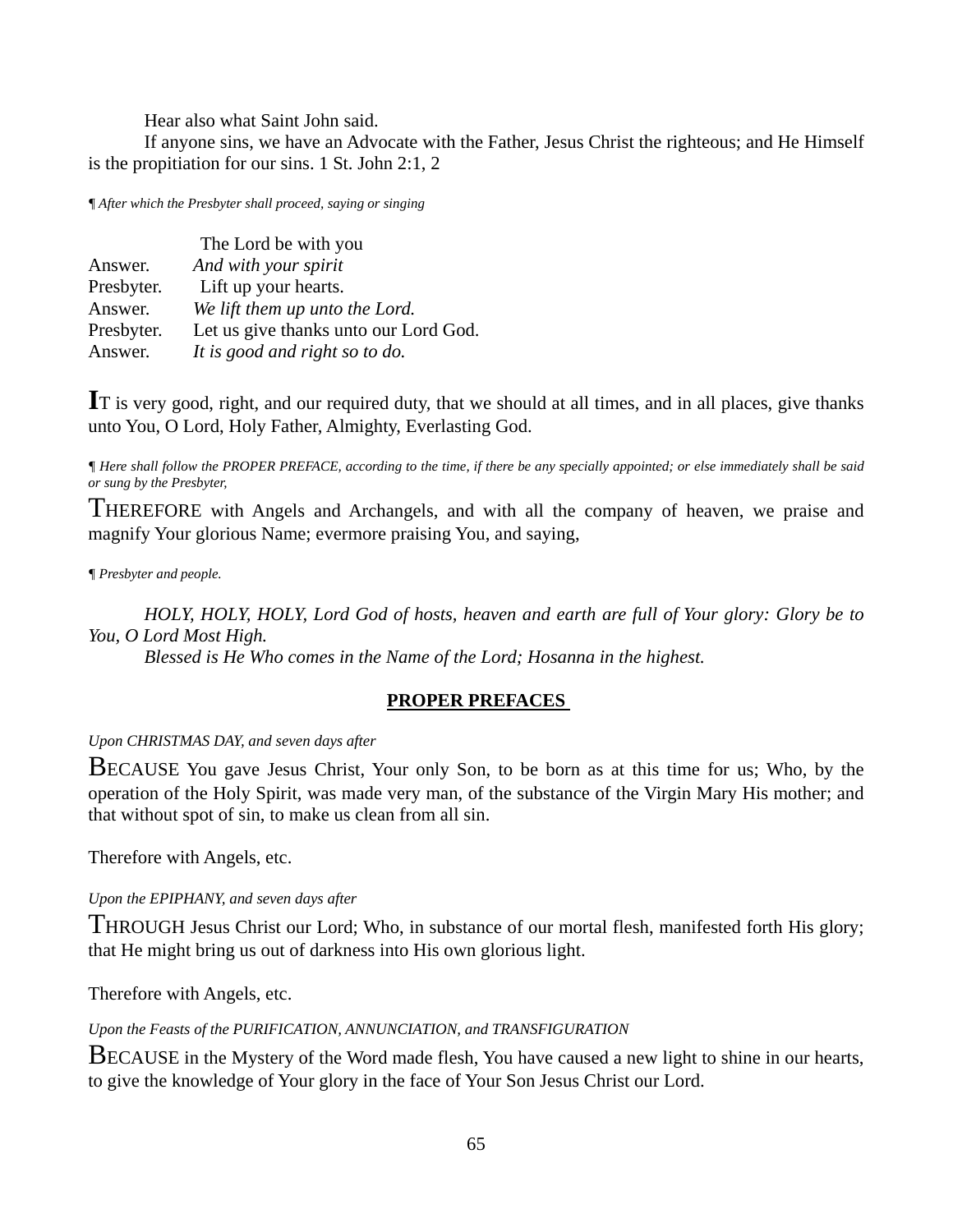Therefore with Angels, etc.

### *Upon EASTER DAY, and seven days after*

BUT chiefly are we bound to praise You for the glorious Resurrection of Your Son Jesus Christ our Lord: for He is the very Paschal Lamb, which was offered for us, and has taken away the sin of the world; Who by His death has destroyed death, and by His rising to life again has restored to us everlasting life.

Therefore with Angels, etc.

### *Upon ASCENSION DAY, and seven days after*

THROUGH Your most dearly beloved Son Jesus Christ our Lord; Who, after His most glorious Resurrection, manifestly appeared to all His Apostles, and in their sight ascended up into heaven, to prepare a place for us; that where He is, there we might also ascend, and reign with Him in glory.

Therefore with Angels, etc.

### *Upon WHITSUNDAY, and six days after*

THROUGH Jesus Christ our Lord; according to Whose most true promise, the Holy Spirit came down as at this time from heaven, with a sudden great sound, as it had been a mighty wind, in the likeness of fiery tongues, lighting upon the Apostles, to teach them, and to lead them to all truth; giving them both the gift of diverse languages, and also boldness with fervent zeal, constantly to preach the Gospel unto all nations; whereby we have been brought out of darkness and error into the clear light and true knowledge of You, and of Your Son Jesus Christ.

Therefore with Angels, etc.

## *Upon the Feast of TRINITY only*

WHO, with Your only-begotten Son, and the Holy Spirit, are one God, one Lord, in Trinity of Persons and in Unity of Substance. For that which we believe of Your glory, O Father, the same we believe of the Son, and of the Holy Spirit, without any difference or inequality.

Therefore with Angels, etc.

## ¶ Or this.

FOR the precious death and merits of Your Son Jesus Christ our Lord, and for the sending to us of the Holy Spirit, the Comforter; Who are one with You in Your Eternal Godhead.

Therefore with Angels, etc.

### *Upon ALL SAINTS' DAY, and seven days after*

WHO, in the multitude of Your Saints, has surrounded us about with so great a cloud of witnesses that we, rejoicing in their fellowship, may run with patience the race that is set before us, and, together with them, may receive the crown of glory that does not fade away.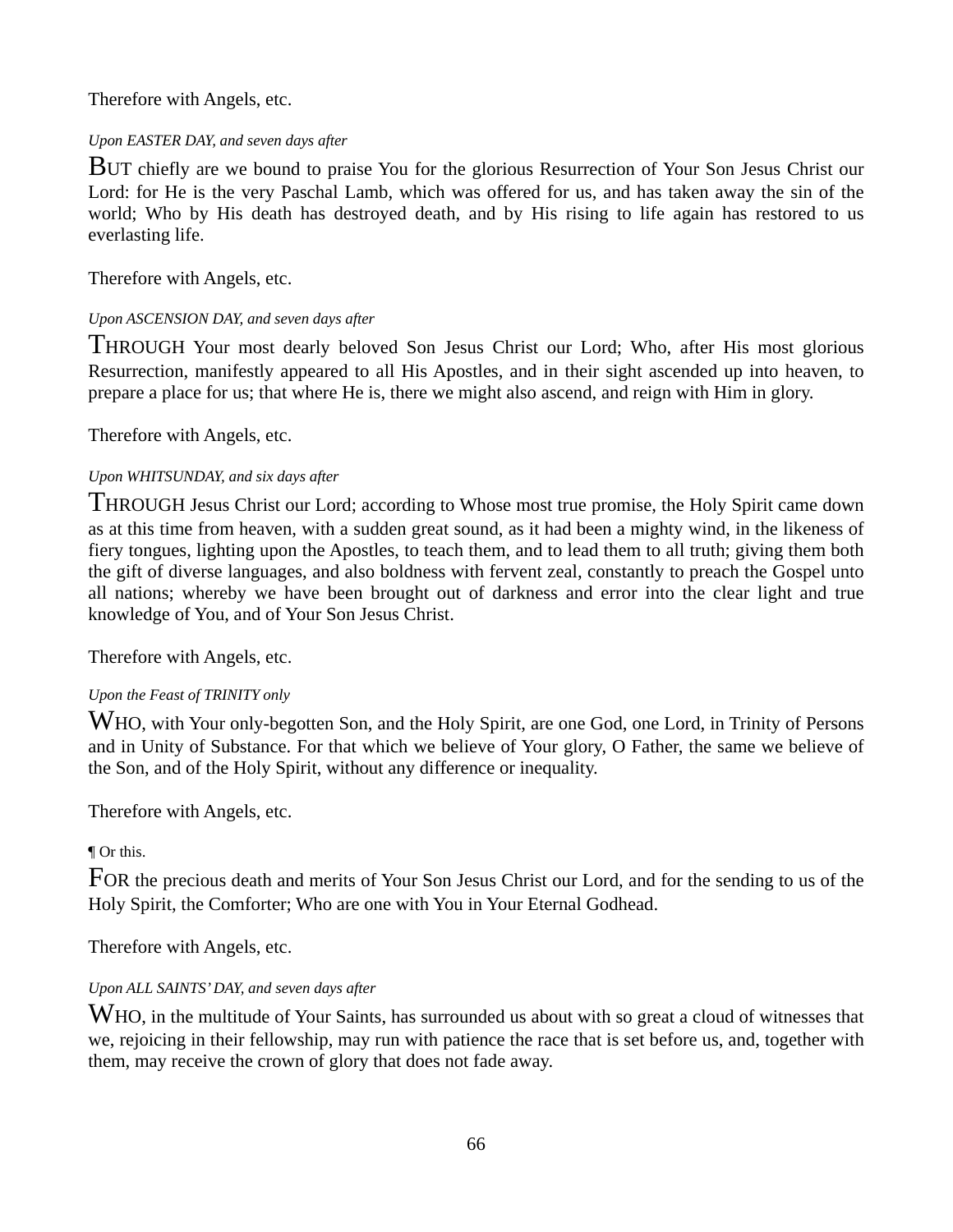THEREFORE with Angels and Archangels, and with all the company of heaven, we praise and magnify Your glorious Name; evermore praising You, and saying,

### *¶ Presbyter and people.*

### *HOLY, HOLY, HOLY, Lord God of hosts, heaven and earth are full of Your glory: Glory be to You, O Lord Most High. Blessed is He Who comes in the Name of the Lord; Hosanna in the highest.*

*¶ When the Presbyter, standing at the Lord's Table, has so ordered the Bread and Wine, that he may with the more readiness and decency break the Bread before the people, and take the Cup into his hands, he shall say the PRAYER OF CONSECRATION as follows.* 

ALL glory be to You, Almighty God, our heavenly Father, Who of Your tender mercy did give Your only Son Jesus Christ to suffer death upon the Cross for our redemption; Who made there (by His one oblation of Himself once offered) a full, perfect, and sufficient sacrifice, offering, and complete payment, for the sins of the whole world; and did institute, and in His Holy Gospel command us to continue, a perpetual memory of that His precious death and sacrifice, until His coming again; Who, in the same night in which He was betrayed, took Bread; and when He had given thanks, He broke it, and gave it to His disciples, saying, "Take, eat, this is My Body which is given for you: Do this in remembrance of Me." Likewise, after supper, He took the Cup; and, when He had given thanks, He gave it to them, saying, "Drink this, all of you; for this is My Blood of the New Covenant, which is shed for you and for many, for the remission of sins: Do this, as often as you shall drink it, in remembrance of Me.

### *¶ Then shall be said the OBLATION.*

WHEREFORE, O Lord and heavenly Father, according to the institution of Your dearly beloved Son our Saviour Jesus Christ, we, Your humble servants, do celebrate and make here before Your Divine Majesty, with these Your holy gifts, which we now offer unto You, the memorial Your Son has commanded us to make; having in remembrance His blessed passion and precious death, His mighty resurrection and glorious ascension; rendering unto You most hearty thanks for the innumerable benefits procured unto us by the same.

### *¶ Then shall be said the INVOCATION.*

AND we most humbly beg You, O merciful Father, to hear us; and, of Your almighty goodness, bless and sanctify, with Your Word and Holy Spirit, these Your gifts and creatures of bread and wine; that we, receiving them according to Your Son our Saviour Jesus Christ's holy institution, in remembrance of His death and passion, may be partakers of His most blessed Body and Blood.

AND we earnestly desire Your Fatherly goodness, mercifully to accept this our sacrifice of praise and thanksgiving; most humbly begging You to grant that, by the merits and death of Your Son Jesus Christ, and through faith in His blood, we, and all Your whole Church, may obtain remission of our sins, and all other benefits of His passion. And here we offer and present unto You, O Lord, our selves, our souls and bodies, to be a reasonable, holy, and living sacrifice unto You; humbly begging You, that we, and all others who shall be partakers of this Holy Communion, may worthily receive the most precious Body and Blood of Your Son Jesus Christ, be filled with Your grace and heavenly benediction, and made one body with Him, that He may dwell in us, and we in Him. And although we are unworthy, through our many sins, to offer unto You any sacrifice; yet we beg You to accept this our bounden duty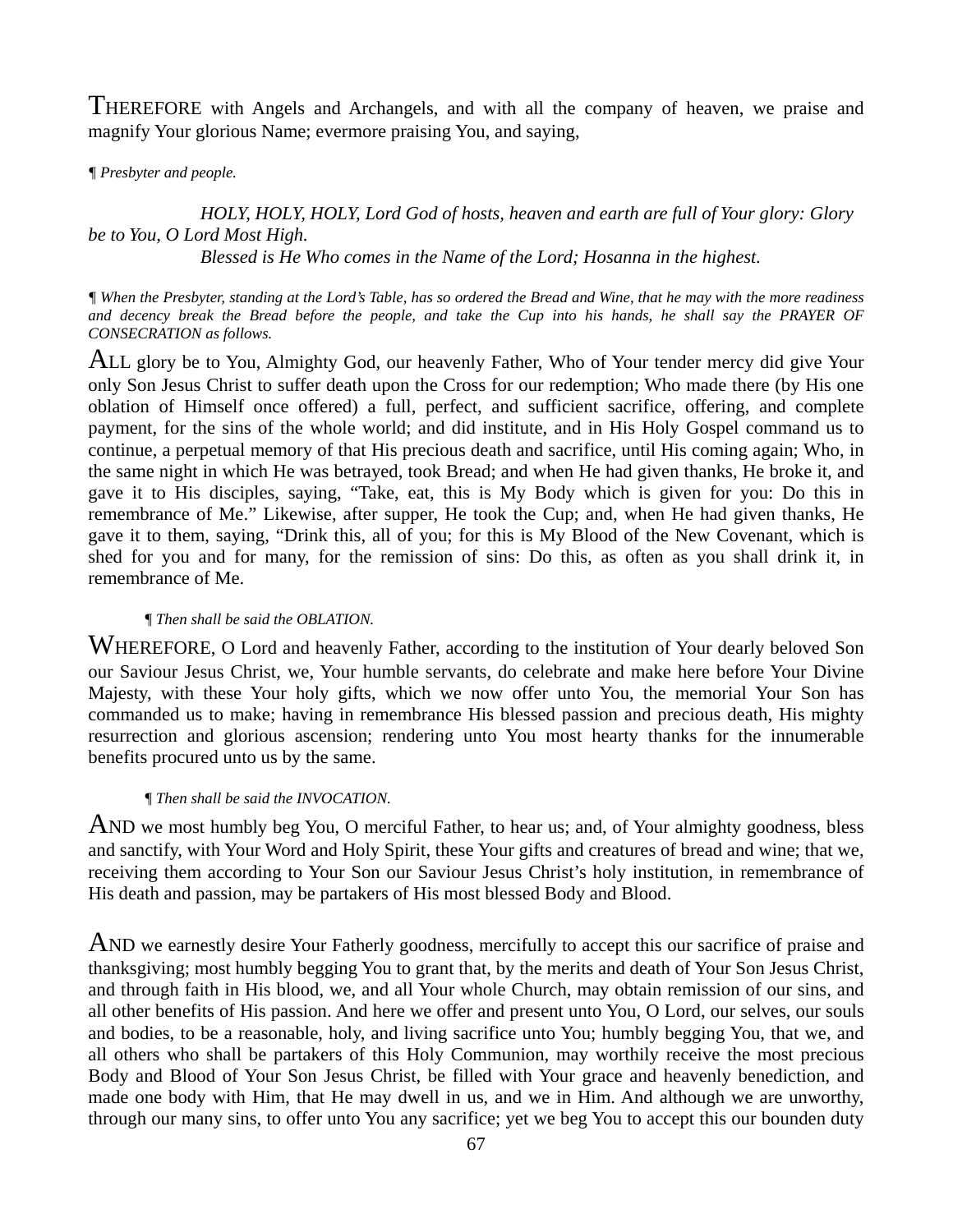and service; not weighing our merits, but pardoning our offences, through Jesus Christ our Lord; by Whom, and with Whom, in the unity of the Holy Spirit, all honour and glory be unto You, O Father Almighty, world without end. *Amen.*

*Presbyter.* And now, as our Saviour Christ has taught us, we are bold to say,

*OUR Father, who art in heaven, Hallowed be thy Name. Thy kingdom come. Thy will be done, On earth as it is in heaven. Give us this day our daily bread. And forgive us our trespasses, As we forgive those who trespass against us. And lead us not into temptation, But deliver us from evil. For thine is the kingdom, and the power, and the glory, for ever and ever. Amen.* 

# Or

*OUR Father in heaven, Hallowed be Your Name. Your kingdom come. Your will be done On earth as it is in heaven. Give us this day our daily bread. And forgive us our debts, As we forgive our debtors. And do not lead us into temptation, But deliver us from the evil one. For Yours is the kingdom and the power and the glory forever. Amen* 

*¶ Then shall the following Prayer of Humble Access be said, the Presbyter kneeling down at the Lord's Table.*

W<sub>E</sub> do not presume to come to this Your Table, O merciful Lord, trusting in our own righteousness, but in Your manifold and great mercies. We are not worthy so much as to gather up the crumbs under Your Table. But You are the same Lord, whose character is always to have mercy: Grant us, therefore, gracious Lord, so to eat the flesh of Your dear Son Jesus Christ, and to drink His blood, that our sinful bodies may be made clean by His body, and our souls washed through His most precious blood, and that we may evermore dwell in Him, and He in us. *Amen.*

**O** LAMB of God, Who takes away the sin of the world; have mercy upon us. O LAMB of God, Who takes away the sin of the world; have mercy upon us. O LAMB of God, Who takes away the sin of the world; grant us Your peace.

*¶ Here may be sung a Hymn.* 

*¶ Then shall the Celebrant first receive the Communion in both kinds himself, and then proceed to deliver the same to the Bishops, Presbyters, and Deacons, in like manner, (if any be present,) and after that to the people also in order, into their hands, all devoutly kneeling. And sufficient opportunity shall be given to those present to communicate. And when he delivers the Bread, he shall say,* 

THE Body of our Lord Jesus Christ, which was given for you, preserve your body and soul unto everlasting life. Take and eat this in remembrance that Christ died for you, and feed on Him in your heart by faith with thanksgiving.

*¶ And the Minister who delivers the Cup shall say,* 

THE Blood of our Lord Jesus Christ, which was shed for you, preserve your body and soul unto everlasting life. Drink this in remembrance that Christ's Blood was shed for you, and be thankful.

*¶ If the consecrated Bread or Wine be spent before all have communicated, the Presbyter is to consecrate more, according to the Form before prescribed; beginning at, All glory be to You, Almighty God, and ending with these words, partakers of*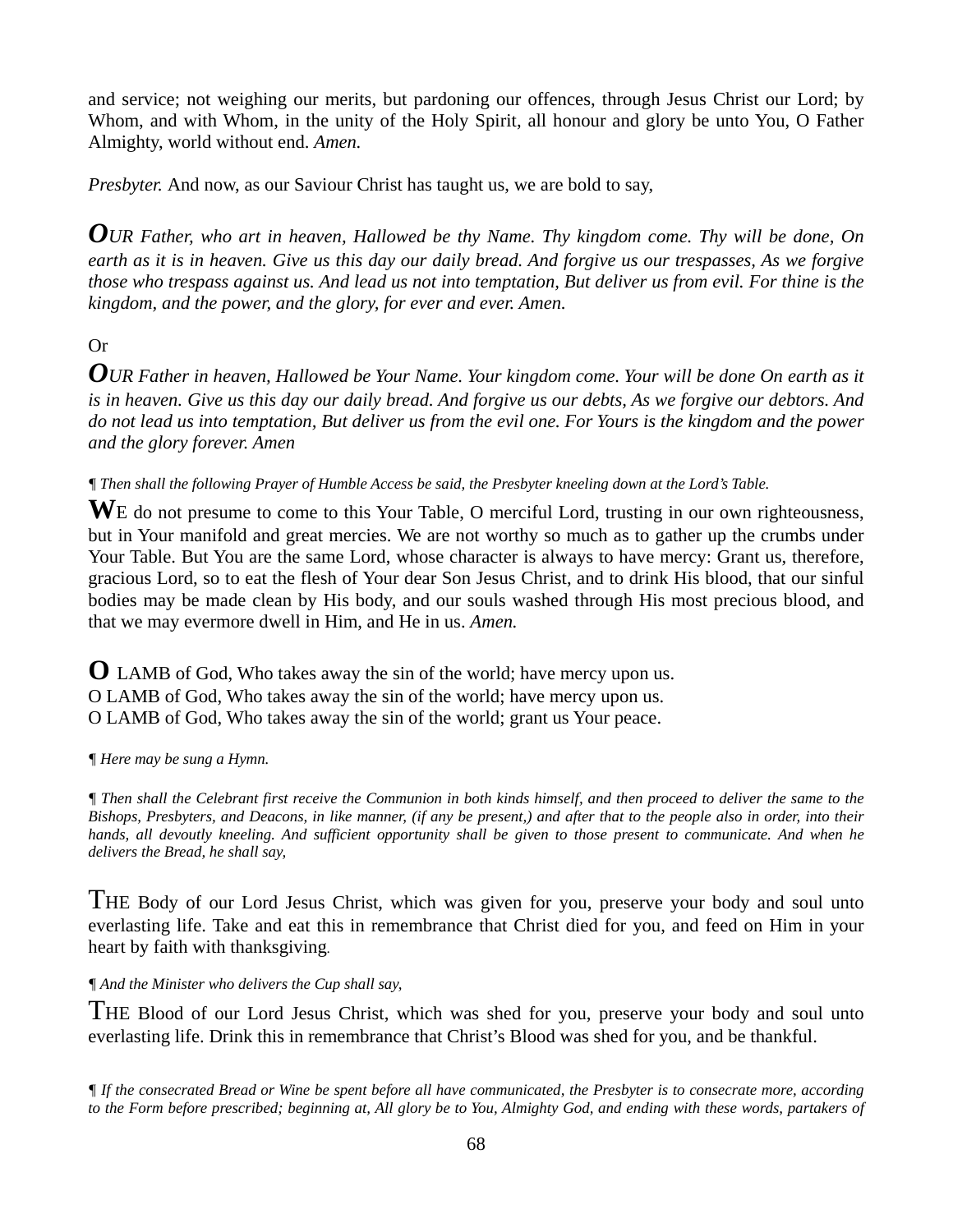#### *His most blessed Body and Blood.*

*¶ When all have communicated, the Minister shall return to the Lord's Table, and reverently place upon it what remains of the consecrated Elements, covering the same with a fair linen cloth.* 

*Presbyter.* Let us pray.

ALMIGHTY and everliving God, we most heartily thank You, that You promise to feed us, who have duly received these holy mysteries, with the spiritual food of the most precious Body and Blood of Your Son our Saviour Jesus Christ; and do assure us thereby of Your favour and goodness towards us; and that we are very members incorporate in the mystical body of Your Son, which is the blessed company of all faithful people; and are also heirs through hope of Your everlasting kingdom, by the merits of the most precious death and passion of Your dear Son. And we most humbly beg You, O heavenly Father, so to assist us with Your grace, that we may continue in that holy fellowship, and do all such good works as You have prepared for us to walk in; through Jesus Christ our Lord, to whom, with You and the Holy Spirit, be all honour and glory, world without end. *Amen*.

*¶ Then, all standing, shall be said or sung the GLORIA IN EXCELSIS, or some other suitable Hymn.* 

*GLORY be to God on high, and on earth peace, good will towards men. We praise You, we bless You, we worship You, we glorify You, we give thanks to You for Your great glory, O Lord God, heavenly King, God the Father Almighty.* 

 *O Lord, the only-begotten Son, Jesus Christ; O Lord God, Lamb of God, Son of the Father, Who takes away the sins of the world, have mercy upon us. You Who takes away the sins of the world, receive our prayer. You Who sits at the right hand of God the Father, have mercy upon us.* 

 *For You Only are holy; You Only art the Lord; You Only, O Christ, with the Holy Spirit, are most high in the glory of God the Father. Amen.* 

#### *¶ Then, the people kneeling, the Presbyter, or Bishop if he be present, shall let them depart with this BLESSING.*

THE peace of God, which passes all understanding, keep your hearts and minds in the knowledge and love of God, and of His Son Jesus Christ our Lord: And the blessing of God Almighty, the Father, the Son, and the Holy Spirit, be among you and remain with you always. *Amen.* 

. *¶ Here may be sung a Hymn.* 

.

#### GENERAL RUBRICS

*¶ If any consecrated Bread or Wine remain, apart from that which may be required for the Communion of the sick, the Celebrant or Deacon and other communicants shall reverently eat or drink it, either after the Communion of the people or immediately after the dismissal.* 

*¶ If among those who come to be partakers of the Holy Communion, the Minister shall know any to be an open and notorious evil liver, or to have done any wrong to his neighbours by word or deed, so* 

*that the congregation be thereby offended; he shall warn him, that he presume not to come to the Lord's Table, until he have openly declared himself to have truly repented and amended his former* 

*evil life, that the congregation may thereby be satisfied; and that he has recompensed the parties to whom he has done wrong; or at least declare himself to be in full purpose so to do, as soon as he conveniently may*.

*¶ The same order shall the Minister use with those, between whom he perceives malice and hatred to reign; not permitting them to be partakers of the Lord's Table, until he know them to be reconciled.* 

*And if one of the parties, so at variance, be content to forgive from the bottom of his heart all that the other has trespassed*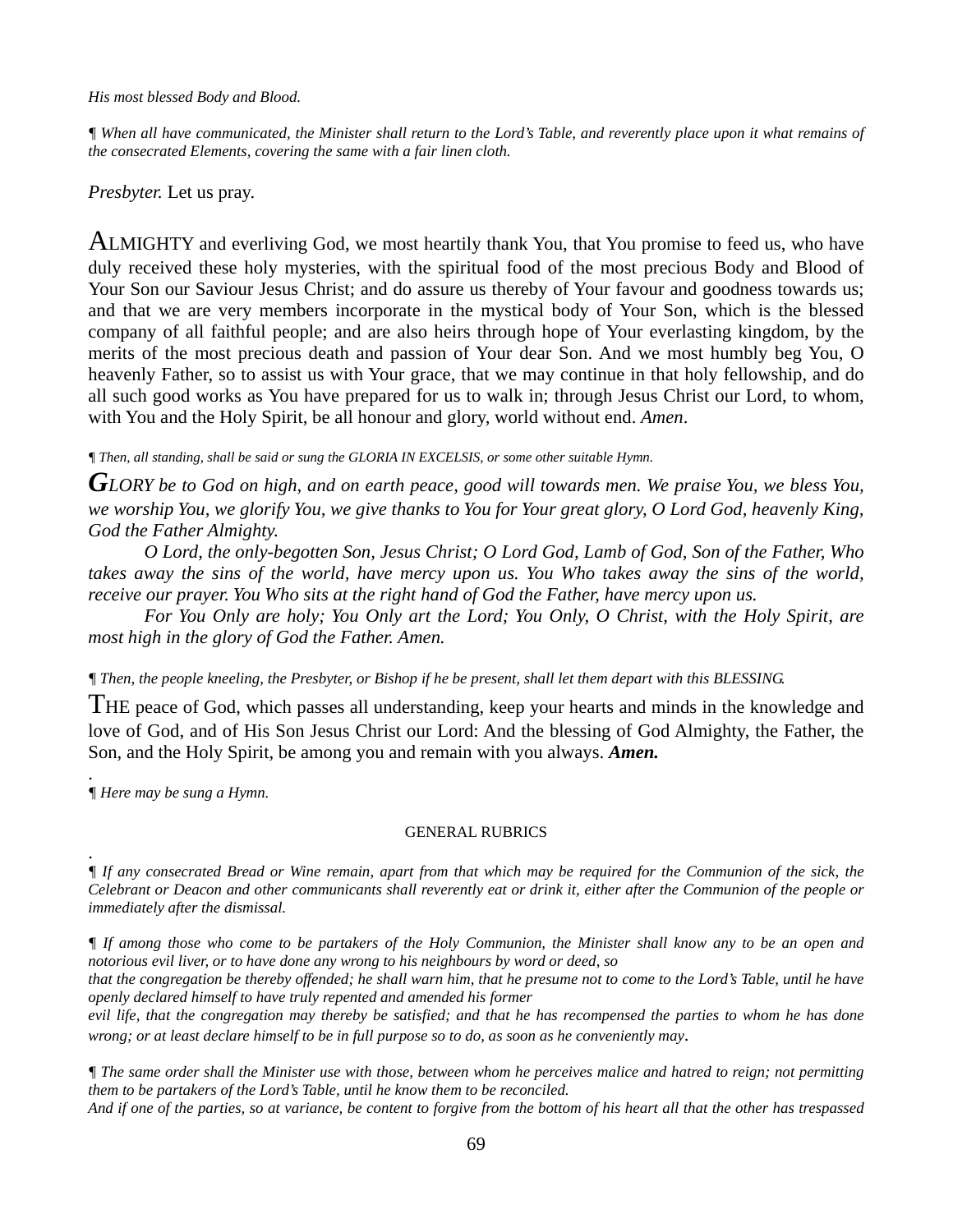*against him, and to make amends for that wherein he himself has offended; and* 

*the other party will not be persuaded to a godly unity, but remain still in his frowardness and malice; the Minister in that case ought to admit the penitent person to the Holy Communion, and not him that is obstinate. Provided, That every Minister so repelling any, as is herein specified, shall be obliged to give an account of the same to the Ordinary, within fourteen days after, at the farthest.* 

*¶ When the Minister gives warning for the celebration of the Holy Communion, he may read this Exhortation.* 

DEARLY beloved, on \_\_\_\_\_\_ day next I purpose, through God's assistance, to administer the most comfortable Sacrament of the Lord's Supper, in remembrance of His meritorious Cross and Passion; whereby alone we obtain remission of our sins, and are made partakers of the kingdom of heaven. To this sacred feast I invite all who are religiously and devoutly disposed, and may the blessed Spirit incline your hearts that you refuse not to come thereto, being so lovingly bidden by Christ Himself.

*¶ Or, in case he shall see the people negligent to come to the Holy Communion, instead of the former, he may use this Exhortation.* 

DEARLY beloved brethren, on I intend, by God's grace, to celebrate the Lord's Supper: unto which, in God's behalf, I bid you all who are here present; and beg you, for the Lord Jesus Christ's sake, that you will not refuse to come thereto, being so lovingly called and bidden by God Himself. You know how grievous and unkind a thing it is, when a man has prepared a rich feast, decked his table with all kind of provision, so that there lacks nothing but the guests to sit down; and yet they who are called, without any cause, most unthankfully refuse to come. Which of you in such a case would not be moved? Who would not think a great injury and wrong done unto him? Wherefore, most

dearly beloved in Christ, take good heed, lest you, withdrawing yourselves from this holy Supper, provoke God's indignation against you. It is an easy matter for a man to say, I will not communicate, because I am otherwise hindered with worldly business. But such excuses are not so easily accepted and allowed before God. If any man say, I am a grievous sinner, and therefore am afraid to come: wherefore then do ye not repent and amend? When God calls you, are you not ashamed to say you will not come? When you should return to God, will ye excuse yourselves, and say you are not ready? Consider earnestly with yourselves how little such feigned excuses will avail before God. Those who refused the feast in the Gospel, because they had bought a farm, or would try their yokes of oxen, or because they were married, were not so excused, but counted unworthy of the heavenly feast. I, for my part, shall be ready; and, according to mine Office, I bid you in the Name of God, I call you in Christ's behalf, I exhort you to be partakers of this holy Communion. And as the Son of God did guarantee to yield up His soul by death upon the Cross for your salvation; so it is your duty to receive the Communion in remembrance of the sacrifice of His death, as He Himself has commanded.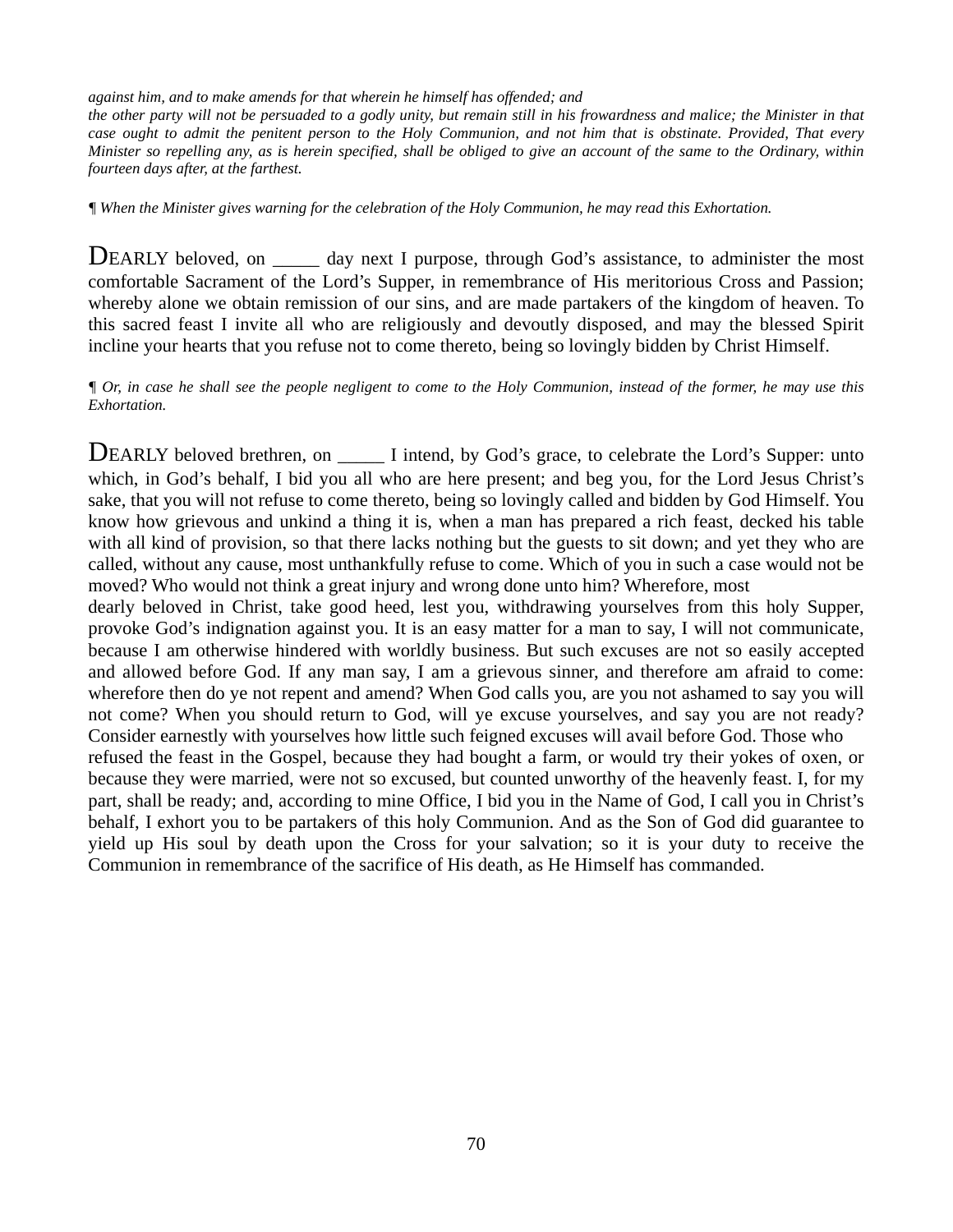#### *THE COLLECTS*

*The Collect, Epistle, and Gospel, appointed for the Sunday, shall serve all the Week after, where it is not in this Book otherwise ordered. The Collect appointed for any Sunday or other Feast may be used at the Evening Service of the day before.* 

### *ADVENT SEASON*

### **The First Sunday in Advent**

ALMIGHTY God, give us grace that we may cast away the works of darkness, and put upon us the armour of light, now in the time of this mortal life, in which Your Son Jesus Christ came to visit us in great humility; that in the last day, when He shall come again in his glorious majesty to judge both the living and the dead, we may rise to the life immortal, through Him Who lives and reigns with You and the Holy Spirit, now and ever. *Amen.*

*\*This Collect is to be repeated every day, after the other Collects in Advent, until Christmas Day.* 

**The Epistle** - Romans 13:8-14 **The Gospel** - St. Matthew 21:1-13

#### **The Second Sunday in Advent**

**BLESSED** Lord, Who has caused all holy Scriptures to be written for our learning; Grant that we may in such wise hear them, read, mark, learn, and inwardly digest them, that by patience and comfort of Your Holy Word, we may embrace, and ever hold fast, the blessed hope of everlasting life, which You have given us in our Saviour Jesus Christ. *Amen.*

**The Epistle** - Romans 15:4-13 **The Gospel** - St. Luke 21:25-33

#### **The Third Sunday in Advent**

**O** LORD Jesus Christ, Who at Your first coming did send Your messenger to prepare Your way before You; Grant that the ministers and stewards of Your mysteries may likewise so prepare and make ready Your way, by turning the hearts of the disobedient to the wisdom of the just, that at Your second coming to judge the world we may be found an acceptable people in Your sight, Who lives and reigns with the Father and the Holy Spirit, ever one God, world without end. *Amen*.

**The Epistle** - 1 Corinthians 4:1-5 **The Gospel** - St. Matthew 11:2-10

#### **The Fourth Sunday in Advent**

**O** LORD, raise up, we pray You, Your power, and come among us, and with great might assist us; that whereas, through our sins and wickedness, we are greatly hindered in running the race that is set before us, Your bountiful grace and mercy may speedily help and deliver us; through Jesus Christ our Lord, to whom, with You and the Holy Spirit, be honour and glory, world without end. *Amen.* 

**The Epistle** - Philippians 4:4-7 **The Gospel** - St. John 1:19-28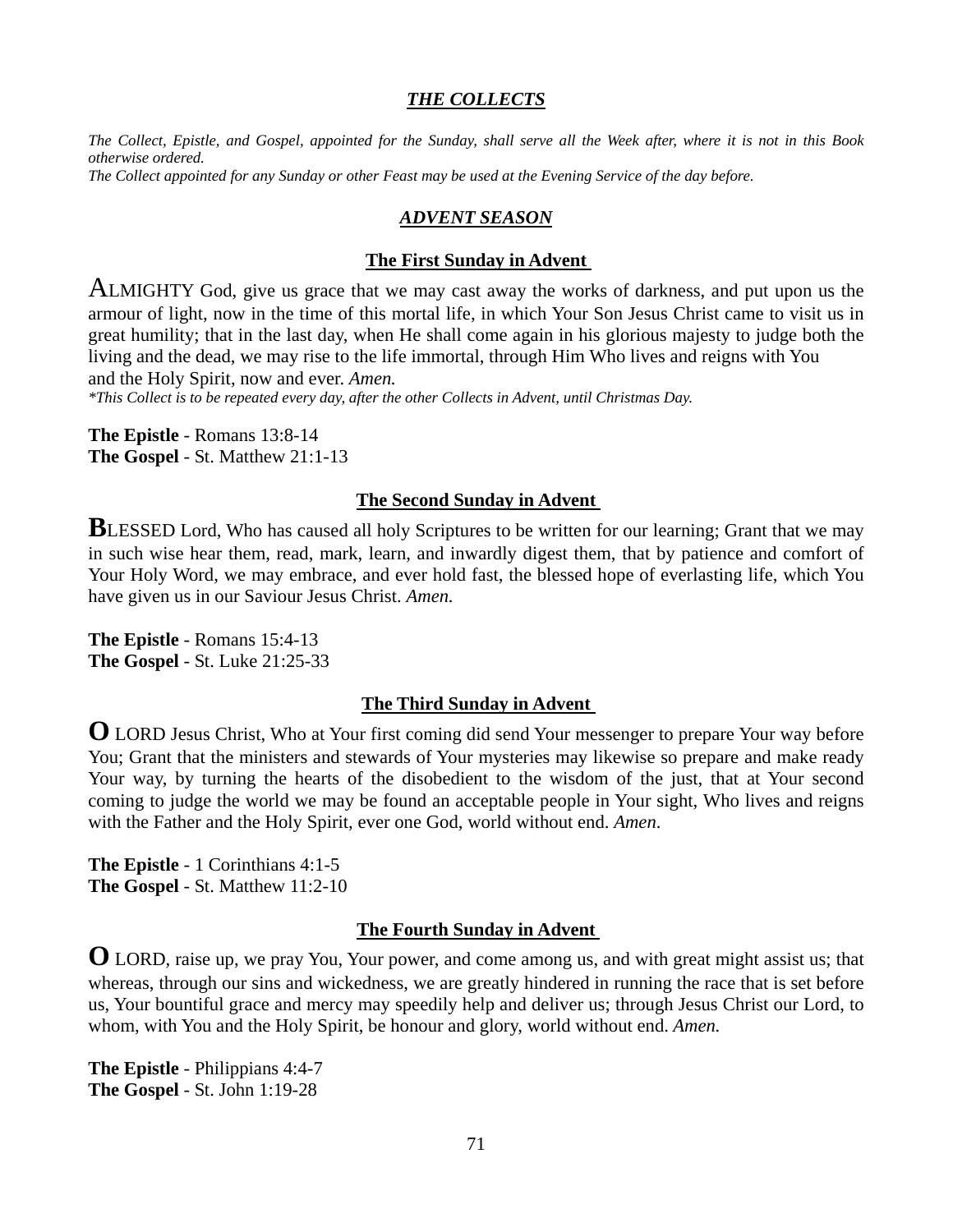### *CHRISTMAS SEASON*

### **The Nativity of our Lord, or the Birthday of Christ, commonly called Christmas Day [December 25]**

**A**LMIGHTY God, Who hast given us Your only-begotten Son to take our nature upon Him, and as at this time to be born of a pure virgin; Grant that we being regenerate, and made Your children by adoption and grace, may daily be renewed by Your Holy Spirit; through the same our Lord Jesus Christ, who lives and reigns with You and the same Spirit, ever one God, world without end. *Amen. \*This Collect is to be said daily throughout the Octave* 

**The Epistle** - Hebrews 1:1-12 **The Gospel** - St. John 1:1-14

*\*If in any church the Holy Communion be celebrated twice on Christmas Day, the following Collect, Epistle and Gospel may be used at the first Communion.* 

**O** GOD, Who makes us glad with the yearly remembrance of the birth of Your only Son Jesus Christ; Grant that as we joyfully receive Him for our Redeemer, so we may with sure confidence behold Him when He shall come to be our Judge, who lives and reigns with You and the Holy Spirit, one God, world without end. *Amen.* 

**The Epistle** - Titus 2:11-15 **The Gospel** - St. Luke 2:1-14

### **Saint Stephen, Deacon and Martyr (December 26)**

GRANT, O Lord, that, in all our sufferings here upon earth for the testimony of Your truth, we may steadfastly look up to heaven, and by faith behold the glory that shall be revealed; and, being filled with the Holy Spirit, may learn to love and bless our persecutors by the example of Your first Martyr Saint Stephen, who prayed for his murderers to You, O blessed Jesus, who stands at the right hand of God to assist all those who suffer for You, our only Mediator and Advocate. *Amen*.

**For The Epistle** - Acts 7:55-60 **The Gospel** - St. Matthew 23:34-39

### **Saint John, Apostle and Evangelist (December 27)**

**M**ERCIFUL Lord, we beg You to cast Your bright beams of light upon Your Church, that it, being illumined by the doctrine of Your blessed Apostle and Evangelist Saint John, may so walk in the light of Your truth, that it may at length attain to life everlasting; through Jesus Christ our Lord. *Amen*.

**The Epistle** - 1 St. John 1:1-10 **The Gospel** - St. John 21:19b-25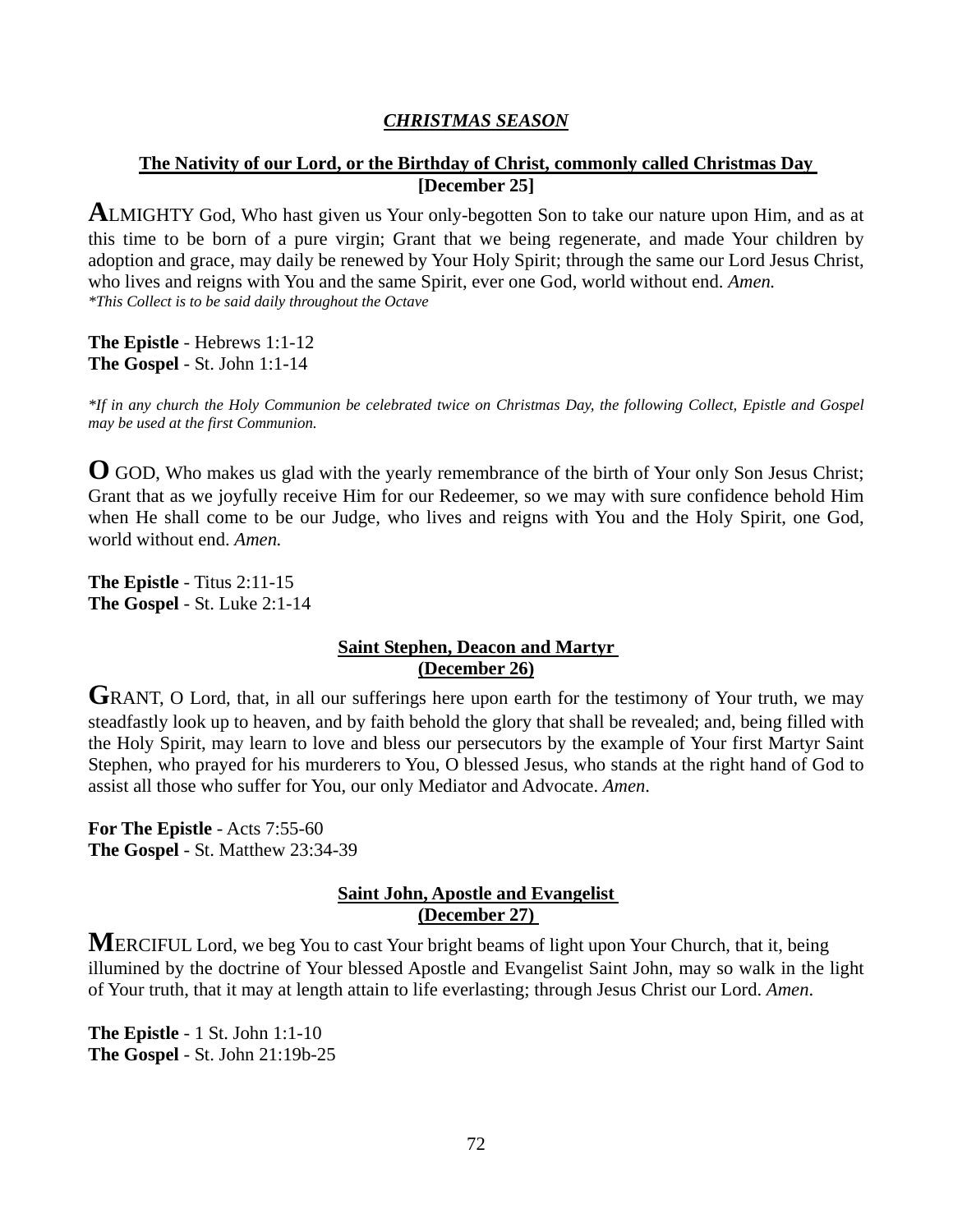### **The Holy Innocents [December 28]**

**O** ALMIGHTY God, Who out of the mouths of babes and sucklings has ordained strength, and caused infants to glorify You by their deaths; Mortify and kill all vices in us, and so strengthen us by Your grace, that by the innocency of our lives, and constancy of our faith even unto death, we may glorify Your holy Name; through Jesus Christ our Lord. *Amen*.

**For The Epistle** - Revelation 14:1-5 **The Gospel** - St. Matthew 2:13-18

### **The First Sunday after Christmas Day**

**A**LMIGHTY God, Who has given us Your only-begotten Son to take our nature upon Him, and as at this time to be born of a pure virgin; Grant that we being regenerate, and made Your children by adoption and grace, may daily be renewed by thy Holy Spirit; through the same our Lord Jesus Christ, Who lives and reigns with You and the same Spirit ever, one God, world without end. *Amen.* 

**The Epistle** - Galatians 4:1-7 **The Gospel** - St. Matthew 1:18-25

### **The Circumcision of Christ [January 1]**

**ALMIGHTY** God, who made Your blessed Son to be circumcised, and obedient to the law for man; Grant us the true circumcision of the Spirit; that, our hearts, and all our members, being mortified from all worldly and carnal lusts, we may in all things obey Your blessed will; through the same Your Son Jesus Christ our Lord. *Amen.* 

The Epistle - Philippians 2:9-13 The Gospel - St. Luke 2:15-21

### **The Second Sunday after Christmas Day**

**A**LMIGHTY God, Who has poured upon us the new light of Your Incarnate Word; Grant that the same light enkindled in our hearts may shine forth in our lives; through Jesus Christ our Lord. *Amen.* 

**For The Epistle** - Isaiah 61:1-3 **The Gospel** - St. Matthew 2:19-23

# *EPIPHANY SEASON*

## **The Epiphany, or the Manifestation of Christ to the Gentiles [January 6]**

**O** GOD, Who by the leading of a star did manifest Your only-begotten Son to the Gentiles; Mercifully grant that we, who know You now by faith, may after this life have the fruition of Your glorious Godhead; through the same Your Son Jesus Christ our Lord. *Amen.* 

*¶ This Collect is to be said daily throughout the Octave.*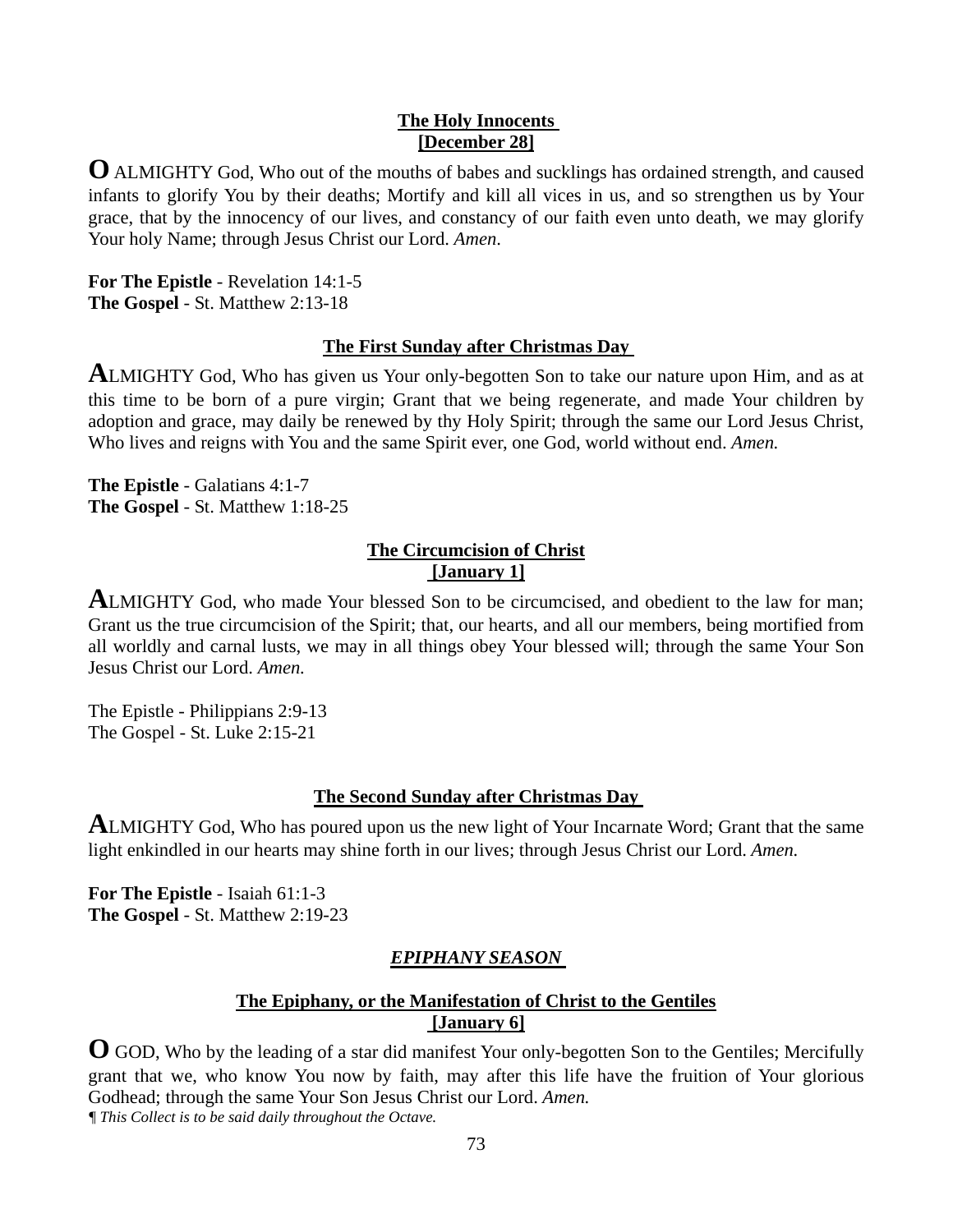**The Epistle** - Ephesians 3:1-12 **The Gospel** - St. Matthew 2:1-12 *\*The same Epistle and Gospel shall serve unto the next Sunday* 

#### **The First Sunday after the Epiphany**

**O** LORD, we beg You mercifully to receive the prayers of Your people who call upon You; and grant that they may both perceive and know what things they ought to do, and also may have grace and power faithfully to fulfil the same; through Jesus Christ our Lord. *Amen.* 

**The Epistle** - Romans 12:1-5 **The Gospel** - St. Luke 2:41-52

#### **The Second Sunday after the Epiphany**

**A**LMIGHTY and everlasting God, Who governs all things in heaven and earth; Mercifully hear the supplications of Your people, and grant us Your peace all the days of our life; through Jesus Christ our Lord. *Amen.*

**The Epistle** - Romans 12:6-16 **The Gospel** - St. Mark 1:1-11

#### **The Third Sunday after the Epiphany**

**A**LMIGHTY and everlasting God, mercifully look upon our infirmities, and in all our dangers and necessities stretch forth Your right hand to help and defend us; through Jesus Christ our Lord. *Amen*.

**The Epistle** - Romans 12:16-21 **The Gospel** - St. John 2:1-11

#### **The Fourth Sunday after Epiphany**

**O** GOD, Who knows us to be set in the midst of so many and great dangers, that by reason of the frailty of our nature we cannot always stand upright; Grant to us such strength and protection, as may support us in all dangers, and carry us through all temptations; through Jesus Christ our Lord. *Amen*.

**The Epistle** - Romans 13:1-7 **The Gospel** - St. Matthew 8:1-13

#### **The Fifth Sunday after the Epiphany**

**O** LORD, we beseech You to keep Your Church and household continually in Your true religion; that they who do lean only upon the hope of Your heavenly grace may evermore be defended by Your mighty power; through Jesus Christ our Lord. *Amen.*

**The Epistle** - Colossians 3:12-17 **The Gospel** - St. Matthew 13:24-30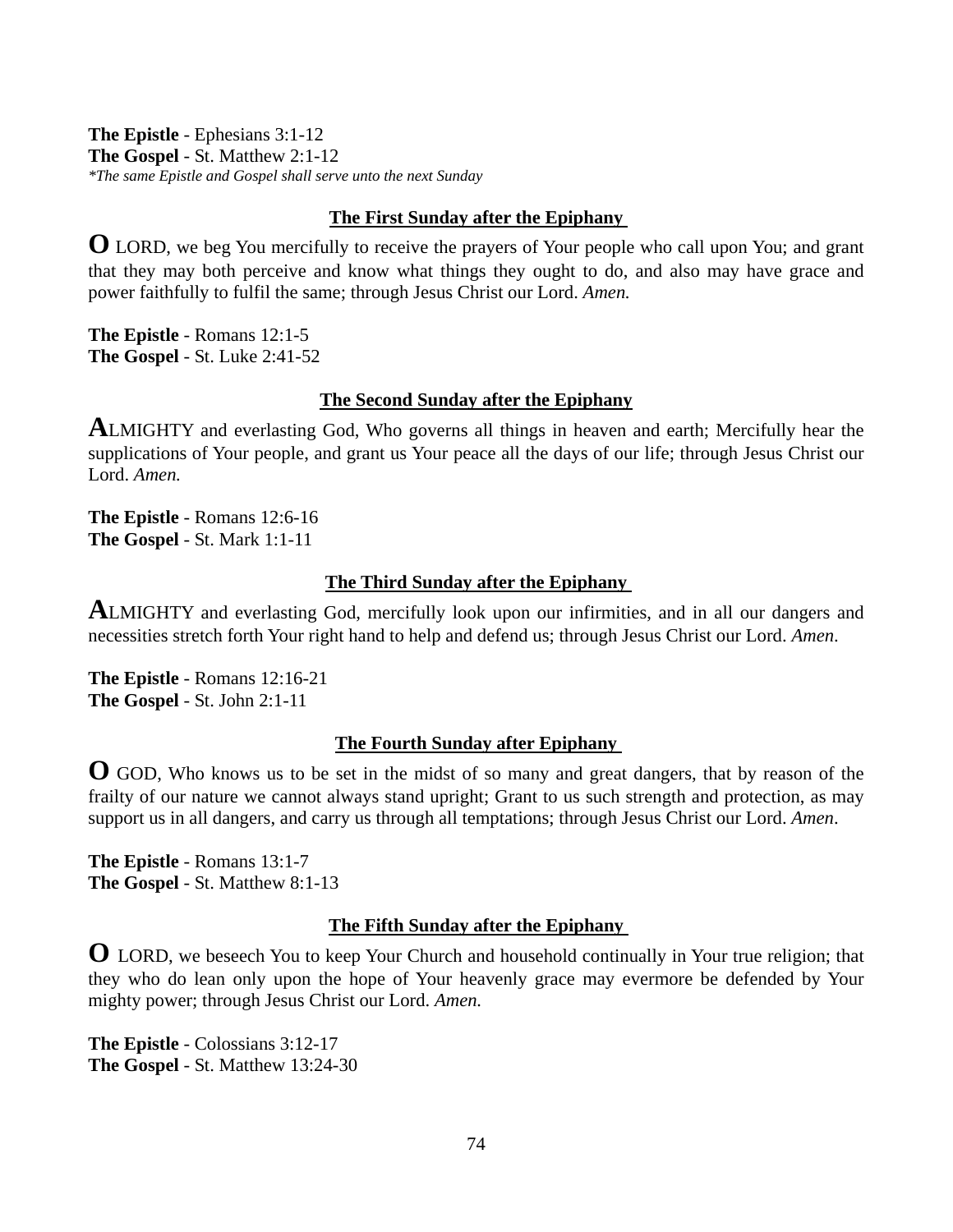### **The Sixth Sunday after Epiphany**

**O** GOD, Whose blessed Son was manifested that He might destroy the works of the devil, and make us the sons of God, and heirs of eternal life; Grant us, we beg You, that, having this hope, we may purify ourselves, even as He is pure; that, when He shall appear again with power and great glory, we may be made like unto Him in His eternal and glorious kingdom; where with You, O Father, and You, O Holy Spirit, He lives and reigns, ever one God, world without end. *Amen.* 

**The Epistle** - 1 St. John 3:1-8 **The Gospel** - St. Matthew 24:23-31

### *PRE-LENTEN SEASON*

### **The Sunday called Septuagesima, or the third Sunday before Lent**

**O** LORD, we beg thee favourably to hear the prayers of Your people; that we, who are justly punished for our offences, may be mercifully delivered by Your goodness, for the glory of Your Name; through Jesus Christ our Saviour, who lives and reigns with You and the Holy Spirit, ever one God, world without end. *Amen.* 

**The Epistle** - 1 Corinthians 9:24-27 **The Gospel** - St. Matthew 20:1-16

### **The Sunday called Sexagesima, or the second Sunday before Lent**

**O** LORD God, Who sees that we do not put our trust in any thing that we do; Mercifully grant that by Your power we may be defended against all adversity; through Jesus Christ our Lord. *Amen.* 

**The Epistle** - 2 Corinthians 11:19-31 **The Gospel** - St. Luke 8:4-15

#### **The Sunday called Quinquagesima, or the Sunday next before Lent**

**O** LORD, Who hast taught us that all our doings without love are worth nothing; Send Your Holy Spirit, and pour into our hearts that most excellent gift of love, the very bond of peace and of all virtues, without which whosoever lives is counted dead before You. Grant this for Your only Son Jesus Christ's sake. *Amen*.

**The Epistle** - 1 Corinthians 13:1-13 **The Gospel** - St. Luke 18:31-43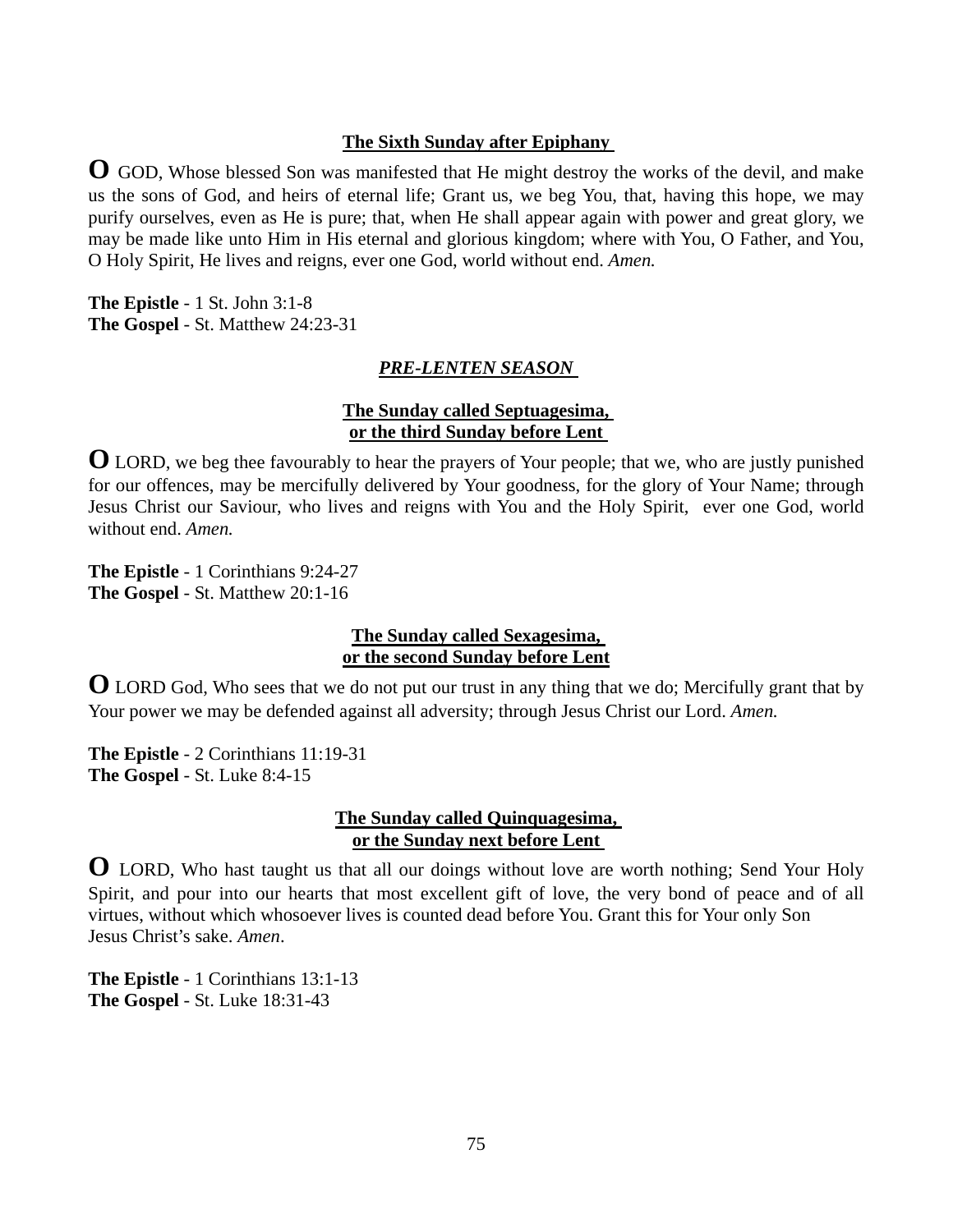### *THE LENTEN SEASON*

### **The first day of Lent, commonly called Ash Wednesday**

**A**LMIGHTY and everlasting God, who hates nothing that You have made, and does forgive the sins of all those who are penitent; Create and make in us new and contrite hearts, that we, worthily lamenting our sins and acknowledging our wretchedness, may obtain of You, the God of all mercy, perfect remission and forgiveness; through Jesus Christ our Lord. *Amen*.

*\*This Collect is to be said every day in Lent, after the Collect appointed for the day, until Palm Sunday.* 

# **For The Epistle** - Joel 2:12-17

**The Gospel** - St. Matthew 6:16-21

*\*The same Collect, Epistle and Gospel shall serve for every day after, until the next Sunday, except upon the Feast of St. Matthias.* 

## **The First Sunday in Lent**

**O** LORD, Who for our sake did fast forty days and forty nights; Give us grace to use such abstinence, that, our flesh being subdued to the Spirit, we may ever obey Your godly motions in righteousness, and true holiness, to Your honour and glory, who lives and reigns with the Father and the Holy Spirit, one God, world without end. *Amen.* 

**The Epistle** - 2 Corinthians 6:1-10 **The Gospel** - St. Matthew 4:1-11

### **The Second Sunday in Lent**

**ALMIGHTY** God, who sees that we have no power of ourselves to help ourselves; Keep us both outwardly in our bodies, and inwardly in our souls; that we may be defended from all adversities which may happen to the body, and from all evil thoughts which may assault and hurt the soul; through Jesus Christ our Lord. *Amen.* 

**The Epistle** - 1 Thessalonians 4:1-8 **The Gospel** - St. Matthew 15:21-28

### **The Third Sunday in Lent**

W<sub>E</sub> beseech You, Almighty God, look upon the hearty desires of Your humble servants, and stretch forth the right hand of Your Majesty, to be our defence against all our enemies; through Jesus Christ our Lord. *Amen.*

**The Epistle** - Ephesians 5:1-14 **The Gospel** - St. Luke 11:14-28

## **The Fourth Sunday in Lent**

GRANT, we beg You, Almighty God, that we, who for our evil deeds do worthily deserve to be punished, by the comfort of Your grace may mercifully be relieved; through our Lord and Saviour Jesus Christ. *Amen.*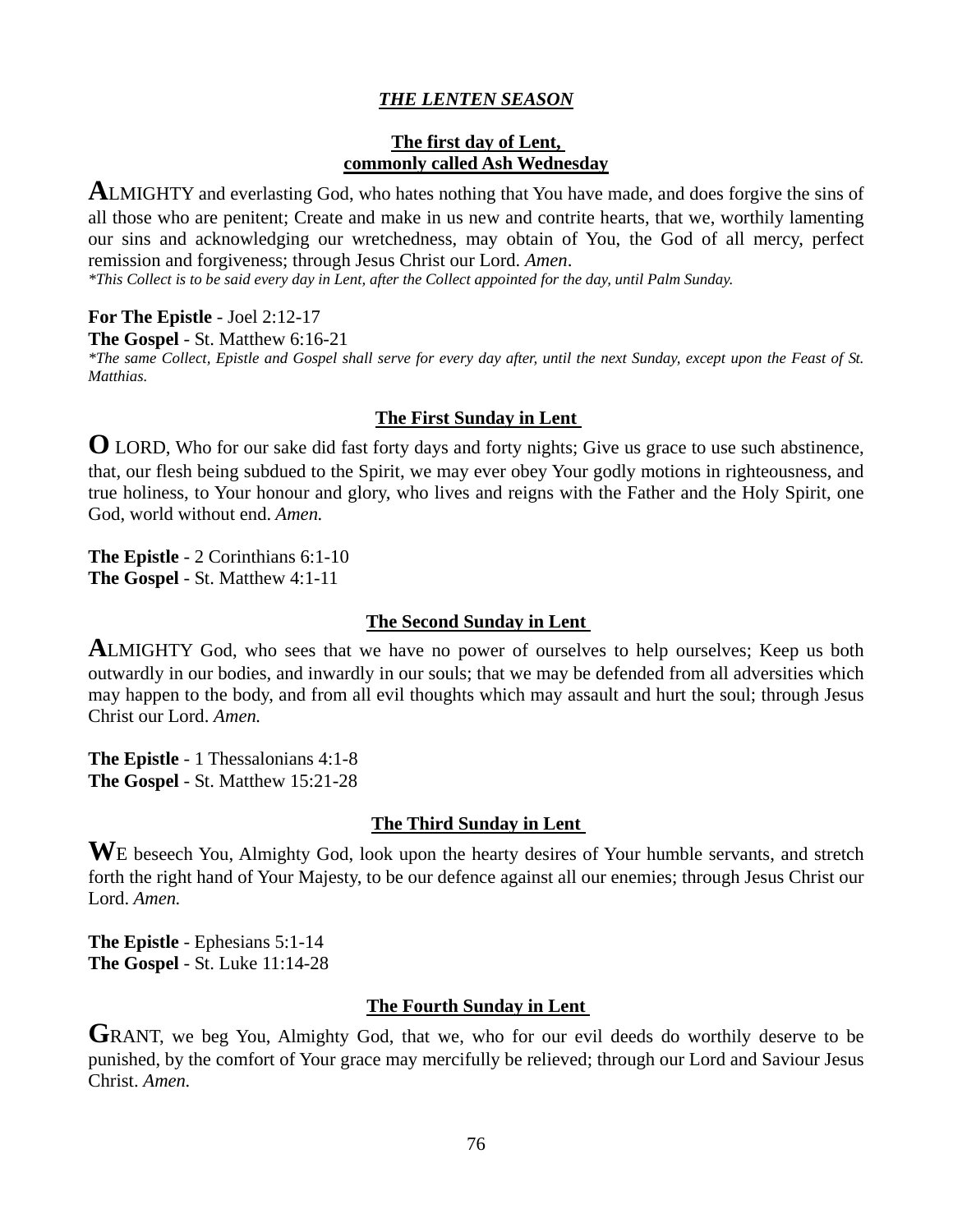**The Epistle** - Galatians - 4:21-31 **The Gospel** - St. John 6:1-14

#### *PASSIONTIDE*

### **The Fifth Sunday in Lent, commonly called Passion Sunday**

WE beg You, Almighty God, mercifully to look upon Your people; that by Your great goodness they may be governed and preserved evermore, both in body and soul; through Jesus Christ our Lord. *Amen.* 

**The Epistle** - Hebrews 9:11-15 **The Gospel** - St. John 8:46-59

#### **The Sunday next before Easter, commonly called Palm Sunday**

**A**LMIGHTY and everlasting God, Who, of Your tender love towards mankind, has sent Your Son, our Saviour Jesus Christ, to take upon Him our flesh, and to suffer death upon the cross, that all mankind should follow the example of His great humility; Mercifully grant, that we may both follow the example of His patience, and also be made partakers of His resurrection; through the same Jesus Christ our Lord. *Amen.* 

*\*This Collect is to be said every day, after the Collect appointed for the day, until Good Friday.* 

**The Epistle** - Philippians 2:5-11 **The Gospel** - St. Matthew 27:1-54 *\*And note, That St. Matthew 21:1-17 may be read for the Gospel* 

#### **Monday before Easter**

**A**LMIGHTY God, Whose most dear Son went not up to joy but first He suffered pain, and entered not into glory before He was crucified; Mercifully grant that we, walking in the way of the cross, may find it none other than the way of life and peace; through the same Your Son Jesus Christ our Lord. *Amen.* 

**For The Epistle** - Isaiah 63:1-19 **The Gospel** - St. Mark - 14:1-72

#### **Tuesday before Easter**

**O** LORD God, whose blessed Son, our Saviour, gave His back to the smiters and hid not His face from shame; Grant us grace to take joyfully the sufferings of the present time, in full assurance of the glory that shall be revealed; through the same Your Son Jesus Christ our Lord. *Amen*.

**For the Epistle** - Isaiah 50:5-11 **The Gospel** - St. Mark 15:1-39

#### **Wednesday before Easter**

**ASSIST** us mercifully with Your help, O Lord God of our salvation; that we may enter with joy upon the meditation of those mighty acts, whereby You have given unto us life and immortality; through Jesus Christ our Lord. *Amen.*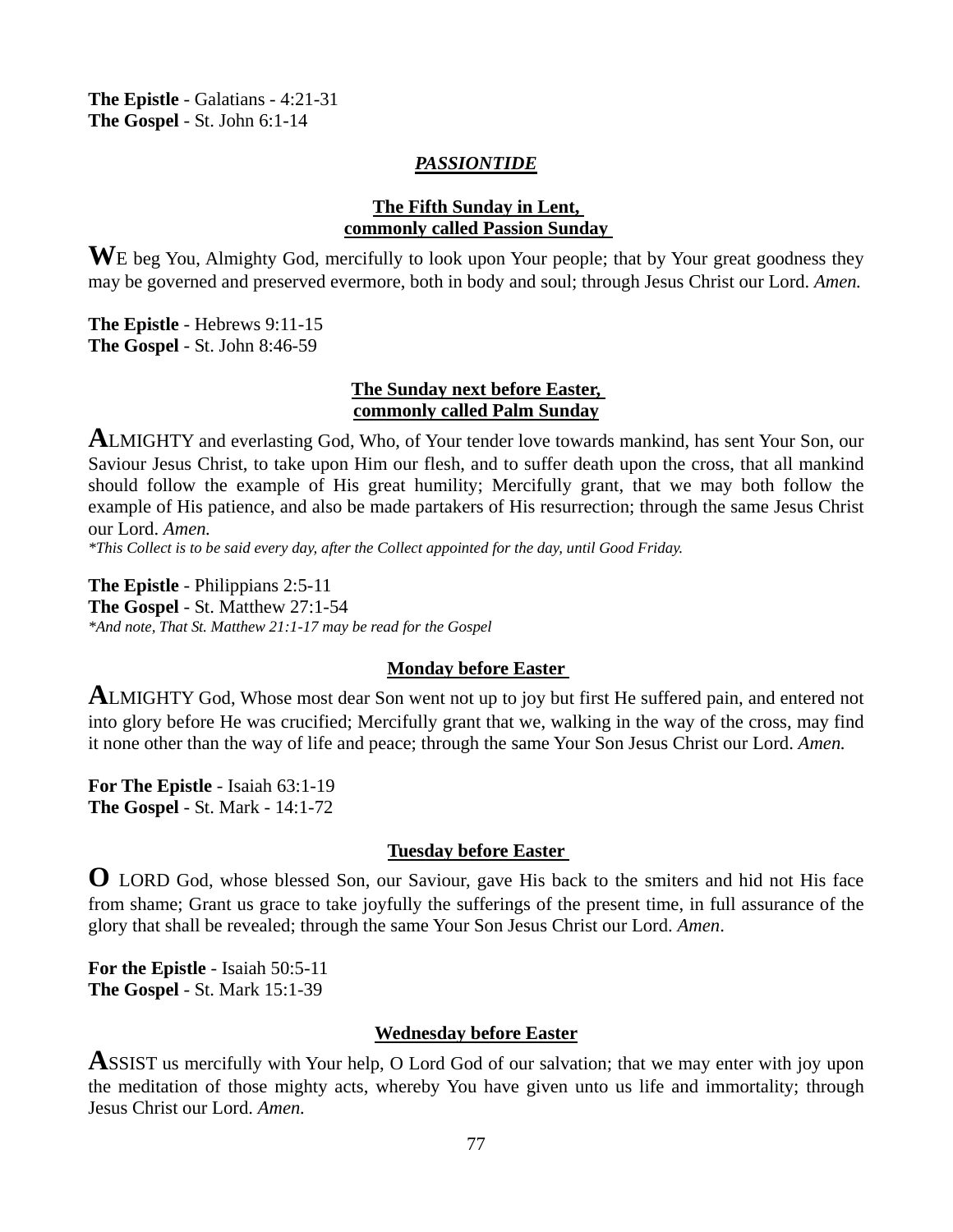**The Epistle** - Hebrews 9:16-28 **The Gospel** - St. Luke 22:1-71

### **Thursday before Easter, commonly called Maundy Thursday**

**A**LMIGHTY Father, Whose dear Son, on the night before He suffered, did institute the Sacrament of His Body and Blood; Mercifully grant that we may thankfully receive the same in remembrance of Him, Who in these holy mysteries gives us a pledge of life eternal; the same Your Son Jesus Christ our Lord, Who now lives and reigns with You and the Holy Spirit, ever one God, world without end. *Amen.* 

**The Epistle** - 1 Corinthians 11:23-26 **The Gospel** - St. Luke 23:1-49 Or else this - St. John 13:1-15

### **Good Friday**

### **The Collects**

**A**LMIGHTY God, we beg You graciously to behold this Your family, for which our Lord Jesus Christ was contented to be betrayed, and given up into the hands of wicked men, and to suffer death upon the cross; Who now lives and reigns with You and the Holy Spirit, ever one God, world without end. *Amen.* 

**A**LMIGHTY and everlasting God, by Whose Spirit the whole body of the Church is governed and sanctified; Receive our supplications and prayers, which we offer before You for all estates of men in Your holy Church, that every member of the same, in his vocation and ministry, may truly and godly serve You; through our Lord and Saviour Jesus Christ. Amen.

**O** MERCIFUL God, who has made all men, and hates nothing that You have made, nor desires the death of a sinner, but rather that he should be converted and live; Have mercy upon all who do not know You as You are revealed in the Gospel of Your Son. Take from them all ignorance, hardness of heart, and contempt of Your Word; and so bring them home, blessed Lord, to Your fold, that they may be made one flock under one Shepherd, Jesus Christ our Lord, who lives and reigns with You and the Holy Spirit, one God, world without end. Amen.

**The Epistle** - Hebrews 10:1-25 **The Gospel** - St. John 19:1-37

#### **Easter Even**

### **The Collect**

GRANT, O Lord, that as we are baptized into the death of Your blessed Son, our Saviour Jesus Christ, so by continual putting to death our evil desires we may be buried with Him; and that through the grave, and gate of death, we may pass to our joyful resurrection; for His merits, Who died, and was buried, and rose again for us, the same Your Son Jesus Christ our Lord. *Amen*.

**The Epistle** - 1 St. Peter 3:17-22 **The Gospel** - St. Matthew 27:57-66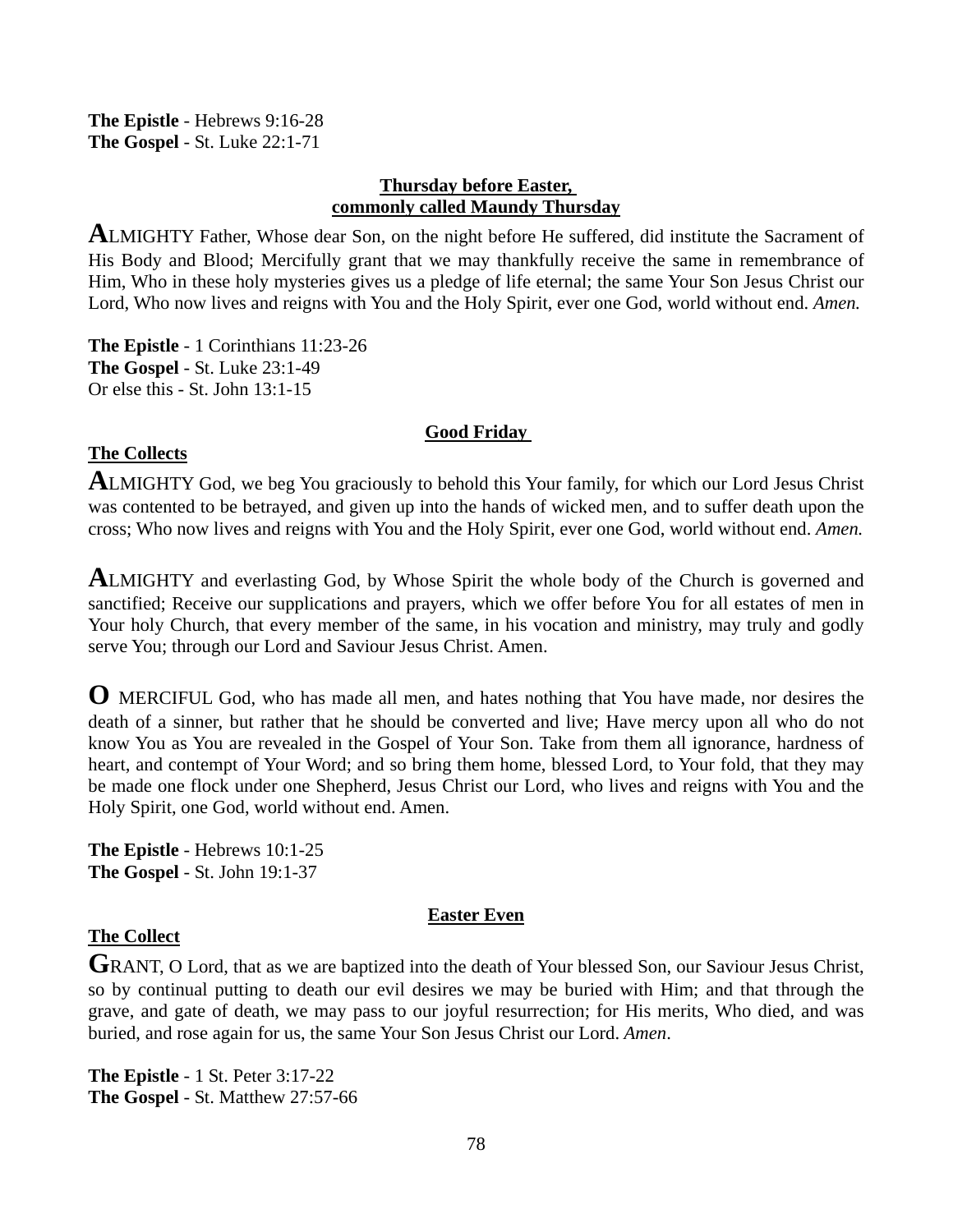#### **EASTER DAY**

*At Morning Prayer, instead of the Venite, then following shall be said, and may be said throughout the Octave.* 

**C**hrist our Passover is sacrificed for us: \*therefore let us keep the feast, Not with the old leaven, neither with the leaven of malice and wickedness; \*but with the unleavened bread of sincerity and truth. *1 Cor. 5:7.*

**Christ being raised from the dead dies no more;**  \*death has no more dominion over Him. For in that He died, He died unto sin once: \*but in that He lives, He lives unto God**.**  Likewise reckon yourselves to be dead indeed unto sin, \*but alive unto God through Jesus Christ our Lord. *Rom. 6:9* 

**C**hrist is risen from the dead, \*and become the firstfruits of them that slept. For since by man came death, \*by man came also the resurrection of the dead. For as in Adam all die, \*even so in Christ shall all be made alive. *1 Cor. 15:20* 

*\*Minister and people.* 

Glory be to the Father, and to the Son, and to the Holy Spirit;

\*As it was in the beginning, is now, and ever shall be, would without end. Amen.

#### **The Collect**

**A**LMIGHTY God, Who through Your only-begotten Son Jesus Christ has overcome death, and opened unto us the gate of everlasting life; We humbly beg You that, as by Your special grace preceding us, You put into our minds good desires, so by Your continual help we may bring the same to good effect; through the same Jesus Christ our Lord, who lives and reigns with You and the Holy Spirit, ever one God, world without end. *Amen*.<br>¶ *This Collect is to be said daily throughout Easter Week.* 

**The Epistle** - Colossians 3:1-4 **The Gospel** - St. John 20:1-10

*\*If in any church the Holy Communion be celebrated twice on Easter day, the following Collect, Epistle and Gospel may be used at the first Communion.* 

#### **The Collect**

O GOD, Who for our redemption gave Your only begotten Son to the death of the Cross, and by His glorious resurrection has delivered us from the power of our enemy; Grant us so to die daily from sin, that we may evermore live with Him in the joy of His resurrection; through the same Your Son Christ our Lord. *Amen*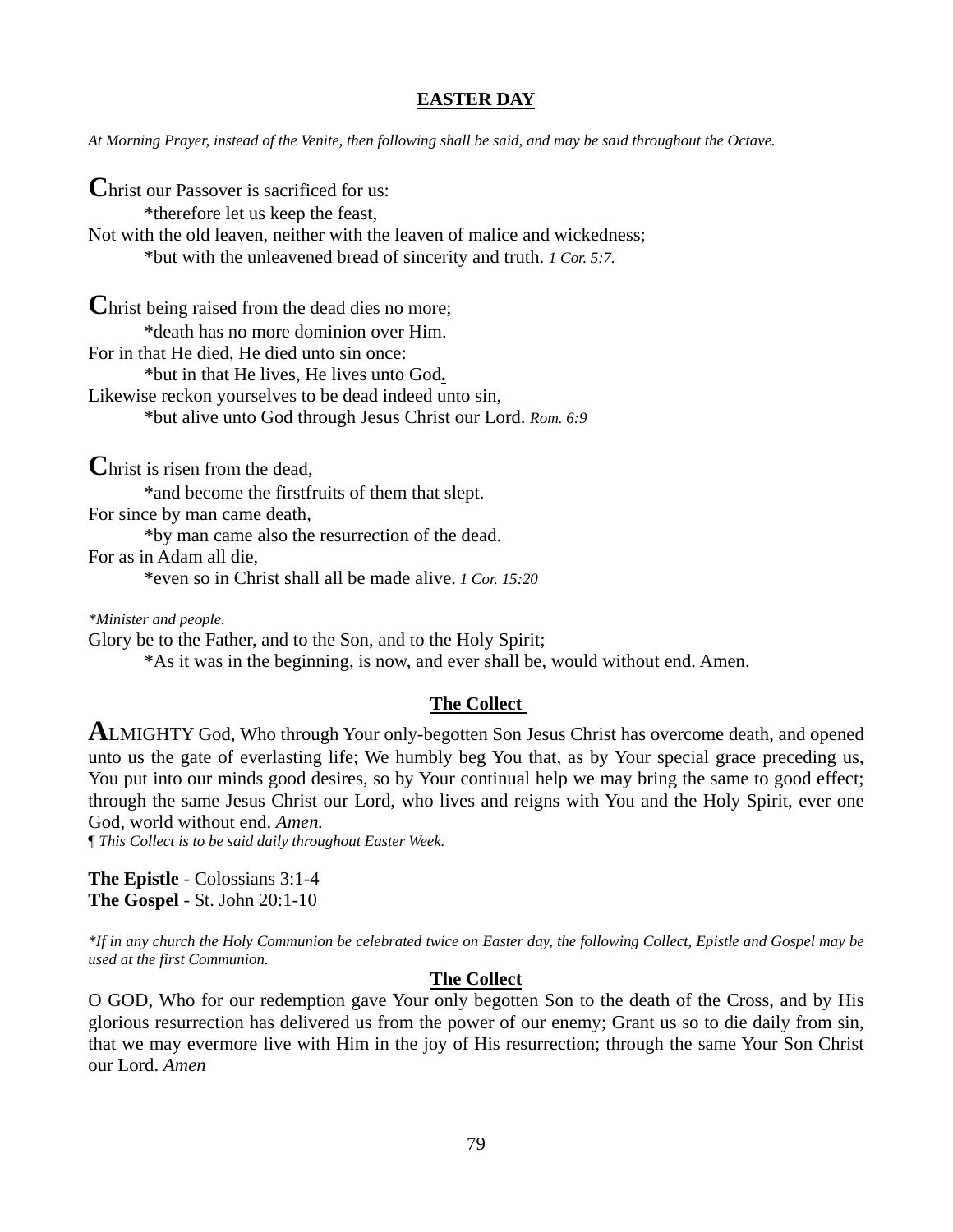**The Epistle** - 1 Corinthians 5:6b-8 **The Gospel** - St. Mark 16:1-8

#### **Monday in Easter Week**

**O** GOD, Whose blessed Son did manifest Himself to His disciples in the breaking of bread; Open, we pray, the eyes of our faith, that we may behold You in all Your works; through the same Your Son Jesus Christ our Lord. *Amen.* 

**The Epistle** - Acts 10:34-43 **The Gospel** - St. Luke 24:13-35

#### **Tuesday in Easter Week**

GRANT, we beg You, Almighty God, that we who celebrate with reverence the Paschal feast, may be found worthy to attain to everlasting joys; through Jesus Christ our Lord. *Amen.* 

**The Epistle** - Acts 13:26-41 **The Gospel** - St. Luke 24:36-48

#### **The First Sunday after Easter**

**A**LMIGHTY Father, Who has given Your only Son to die for our sins, and to rise again for our justification; Grant us so to put away the leaven of malice and wickedness, that we may always serve You in pureness of living and truth; through the merits of the same Your Son Jesus Christ our Lord. *Amen.*

**The Epistle** - 1 St. John 5:4-12 **The Gospel** - St. John 20:19-23

#### **The Second Sunday after Easter**

**A**LMIGHTY God, Who has given Your only Son to be unto us both a sacrifice for sin, and also an example of godly life; Give us grace that we may always most thankfully receive that His inestimable benefit, and also daily endeavour ourselves to follow the blessed steps of His most holy life; through the same Your Son Jesus Christ our Lord. *Amen.* 

**The Epistle** - 1 St. Peter 2:19-25 **The Gospel** - St. John 10:11-16

#### **The Third Sunday after Easter**

**ALMIGHTY** God, Who shows to those who are in error the light of Your truth, to the intent that they may return into the way of righteousness; Grant unto all those who are admitted into the fellowship of Christ's Religion, that they may avoid those things that are contrary to their profession, and follow all such things as are agreeable to the same; through our Lord Jesus Christ. *Amen.* 

**The Epistle** - 1 St. Peter 2:11-17 **The Gospel** - St. John 16:16-22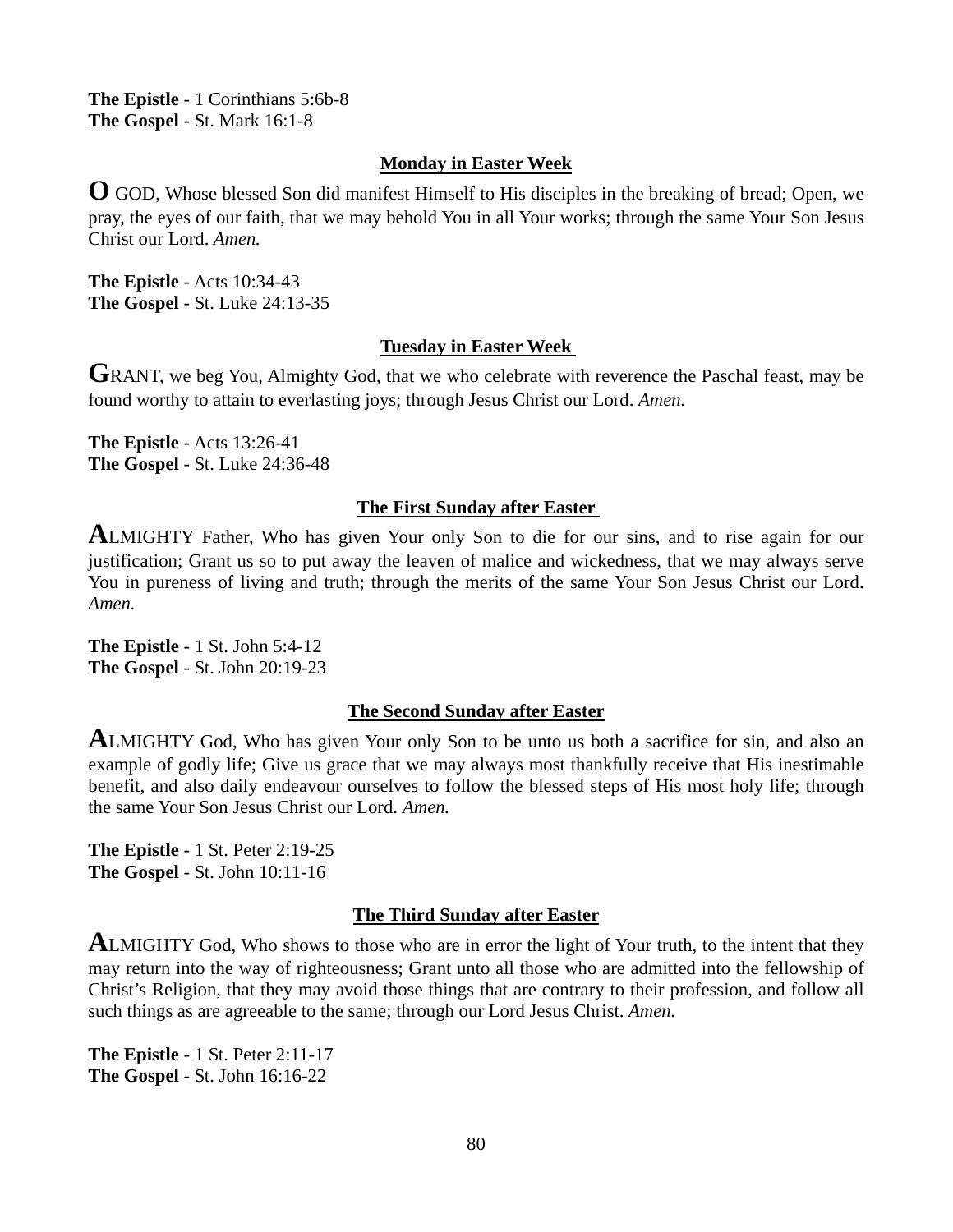### **The Fourth Sunday after Easter**

**O** ALMIGHTY God, Who alone can order the unruly wills and affections of sinful men; Grant unto Your people, that they may love the thing which You command, and desire that which You promise; that so, among the varied and many changes of the world, our hearts may be firmly established, where true joys are to be found; through Jesus Christ our Lord. *Amen.*

**The Epistle** - St. James 1:17-21 **The Gospel** - St. John 16:5-15

#### **The Fifth Sunday after Easter, commonly called Rogation Sunday**

**O** LORD, from Whom all good things do come; Grant to us Your humble servants, that by Your holy inspiration we may think those things that are good, and by Your merciful guiding may perform the same; through our Lord Jesus Christ. *Amen.* 

**The Epistle** - St. James 1:22-27 **The Gospel** - St. John 16:23b-33

#### **The Ascension Day**

GRANT, we beg You, Almighty God, that as we do believe Your only-begotten Son our Lord Jesus Christ to have ascended into the heavens; so we may also in heart and mind there ascend, and with Him continually dwell, who lives and reigns with You and the Holy Spirit, one God, world without end. *Amen.* 

*\*This Collect to be said daily throughout the Octave* 

### **For The Epistle** - Acts 1:1-11

**The Gospel** - St. Luke 24:49-53

*\*The same Collect, Epistle and Gospel shall serve for every day after, until the next Sunday, except upon the Feast of St. Philip and St. James.* 

### **The Sunday after Ascension Day**

**O** GOD, the King of glory, who has exalted Your only Son Jesus Christ with great triumph unto Your kingdom in heaven; We beg You, do not leave comfortless; but send to us Your Holy Spirit to comfort us, and exalt us unto the same place where our Saviour Christ is gone before, who lives and reigns with You and the same Holy Spirit, one God, world without end. *Amen.* 

**The Epistle** - 1 St. Peter 4:7-11 **The Gospel** - St. John 15:26 - 16:4

#### **Pentecost, commonly called Whitsunday**

**O** GOD, Who as at this time did teach the hearts of Your faithful people, by sending to them the light of Your Holy Spirit; Grant us by the same Spirit to have a right judgement in all things, and evermore to rejoice in His holy comfort; through the merits of Christ Jesus our Saviour, who lives and reigns with You, in the unity of the same Spirit, one God, world without end. *Amen*. *\*This Collect is to be said daily throughout Whitsun Week*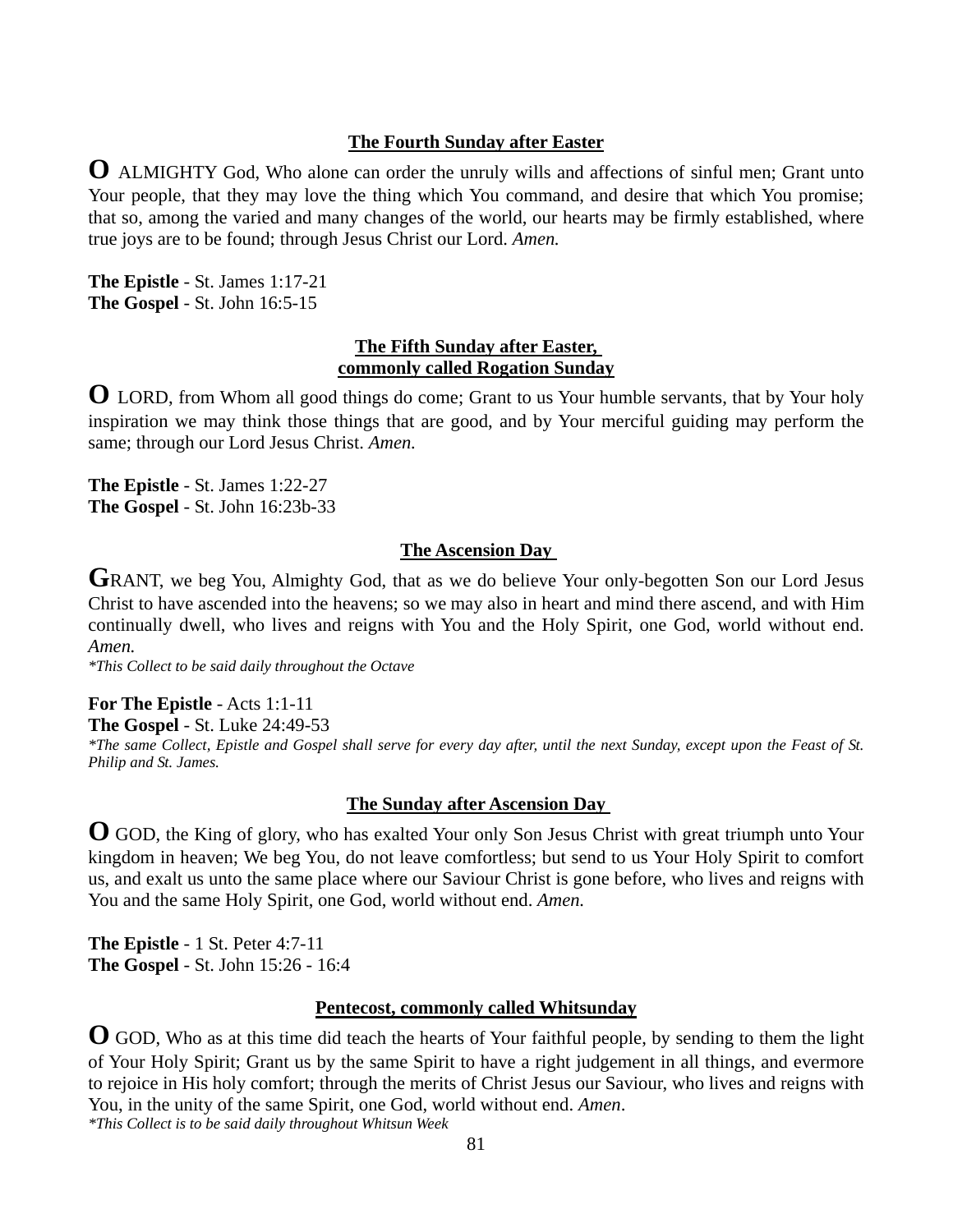**For The Epistle -** Acts 2:1-11 **The Gospel -** St. John 14:15-31

*If in any church the Holy Communion be twice celebrated on Whitsunday, the following Collect, Epistle, and Gospel may be used at the first Communion.* 

### **The Collect**

**ALMIGHTY** and most merciful God, grant, we beg You, that by the indwelling of Your Holy Spirit, we may be enlightened and strengthened for Your service; through Jesus Christ our Lord, who lives and reigns with You in the unity of the same Spirit, ever one God, world without end. *Amen.*

**The Epistle -** 1 Corinthians 12:4-14 **The Gospel -** St. Luke 11:9-13

#### **Monday in Whitsun Week**

SEND, we beg You, Almighty God, Your Holy Spirit into our hearts, that He may direct and rule us according to Your will, comfort us in all our afflictions, defend us from all error, and lead us into all truth; through Jesus Christ our Lord, Who with You and the same Holy Spirit lives and reigns, one God, world without end. *Amen.*

**For The Epistle -** Acts 10:34-48 **The Gospel -** St. John 3:16-21

#### **Tuesday in Whitsun Week**

GRANT, we beg You, merciful God, that Your Church, being gathered together in unity by Your Holy Spirit, may manifest Your power among all peoples, to the glory of Your Name; through Jesus Christ our Lord, who lives and reigns with You and the same Spirit, one God, world without end. *Amen.* 

**For The Epistle -** Acts 8:14-17 **The Gospel -** St. John 10:1-10

### **TRINITY SEASON**

#### **Trinity Sunday**

**A**LMIGHTY and everlasting God, Who has given unto us Your servants grace, by the confession of a true faith, to acknowledge the glory of the eternal Trinity, and in the power of the Divine Majesty to worship the Unity; We beg You that You would keep us steadfast in this faith, and evermore defend us from all adversities, who lives and reigns, one God, world without end. *Amen.* 

**For The Epistle -** Revelation 4:1-11 **The Gospel -** St. John 3:1-15

### **The First Sunday after Trinity**

**O** GOD, the strength of all those who put their trust in You; Mercifully accept our prayers; and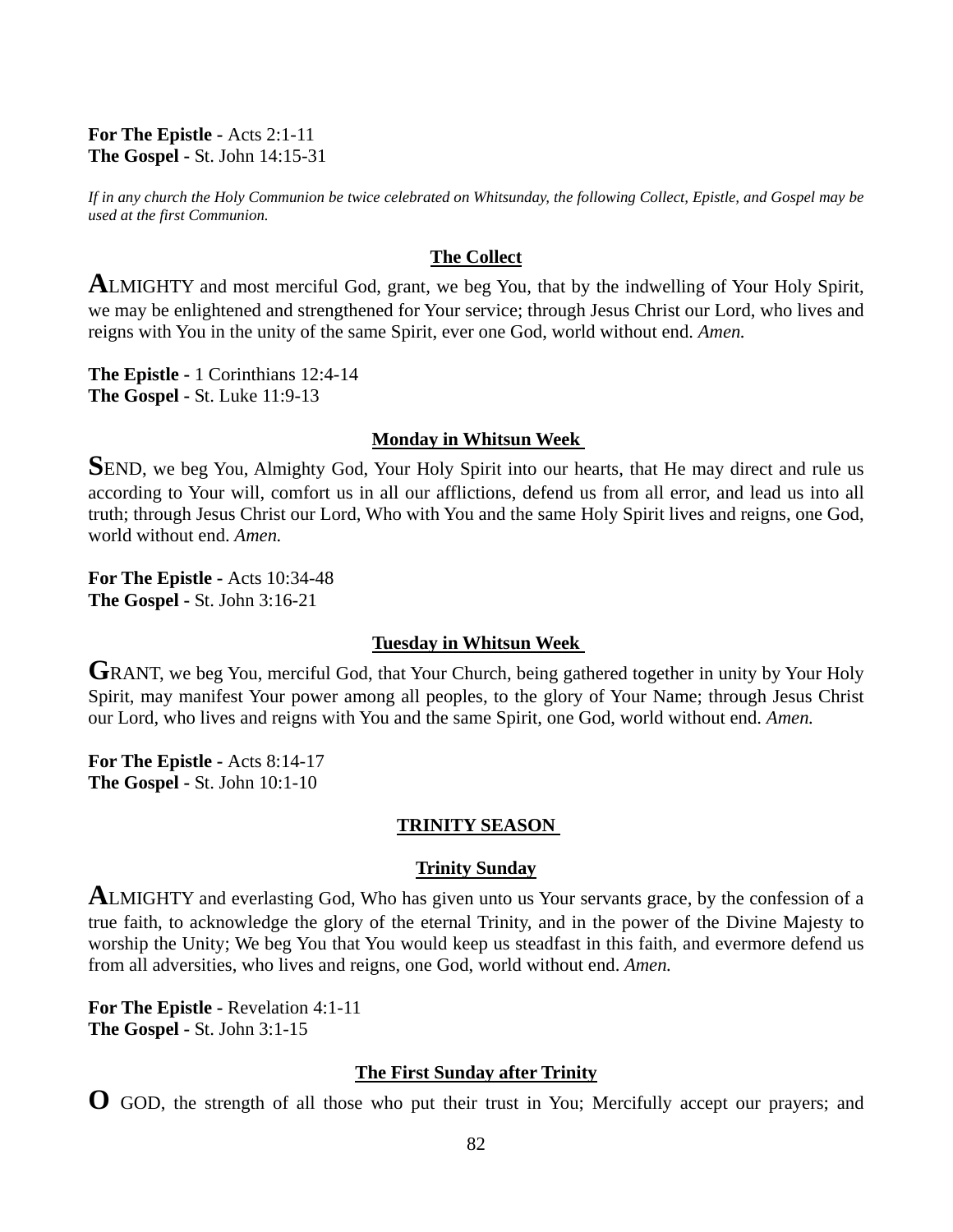because, through the weakness of our mortal nature, we can do no good thing without You, grant us the help of Your grace, that in keeping Your commandments we may please You, both in will and deed; through Jesus Christ our Lord. *Amen*.

**The Epistle -** 1 St. John 4:7-21 **The Gospel -** St. Luke 16:19-31

#### **The Second Sunday after Trinity**

**O** LORD, who never fails to help and govern those whom You do bring up in Your steadfast fear and love; Keep us, we beg You, under the protection of Your good providence, and make us to have a perpetual fear and love of Your holy Name; through Jesus Christ our Lord. *Amen*.

**The Epistle -** 1 St. John 3:13-24 **The Gospel -** St. Luke 14:16-24

### **The Third Sunday after Trinity**

**O** LORD, we beg You mercifully to hear us; and grant that we, to whom You have given an hearty desire to pray, may, by Your mighty aid, be defended and comforted in all dangers and adversities; through Jesus Christ our Lord. *Amen*.

**The Epistle -** 1 St. Peter 5:5b-11 **The Gospel -** St. Luke 15:1-10

### **The Fourth Sunday after Trinity**

**O** GOD, the protector of all who trust in You, without Whom nothing is strong, nothing is holy; Increase and multiply upon us Your mercy; that, You being our ruler and guide, we may so pass through things temporal, that we finally lose not the things eternal. Grant this, O heavenly Father, for the sake of Jesus Christ our Lord. *Amen*.

**The Epistle -** Romans 8:18-23 **The Gospel -** St. Luke 6:36-42

#### **The Fifth Sunday after Trinity**

GRANT, O Lord, we beg You, that the course of this world may be so peaceably ordered by Your governance, hat Your Church may joyfully serve You in all godly quietness; through Jesus Christ our Lord. *Amen*.

**The Epistle -** 1 St. Peter 3:8-15a **The Gospel -** St. Luke 5:1-11

#### **The Sixth Sunday after Trinity**

**O** GOD, Who has prepared for those who love You such good things as pass man's understanding; Pour into our hearts such love toward You, that we, loving You above all things, may obtain Your promises, which exceed all that we can desire; through Jesus Christ our Lord. *Amen*.

**The Epistle -** Romans 6:3-11 **The Gospel -** St. Matthew 5:20-26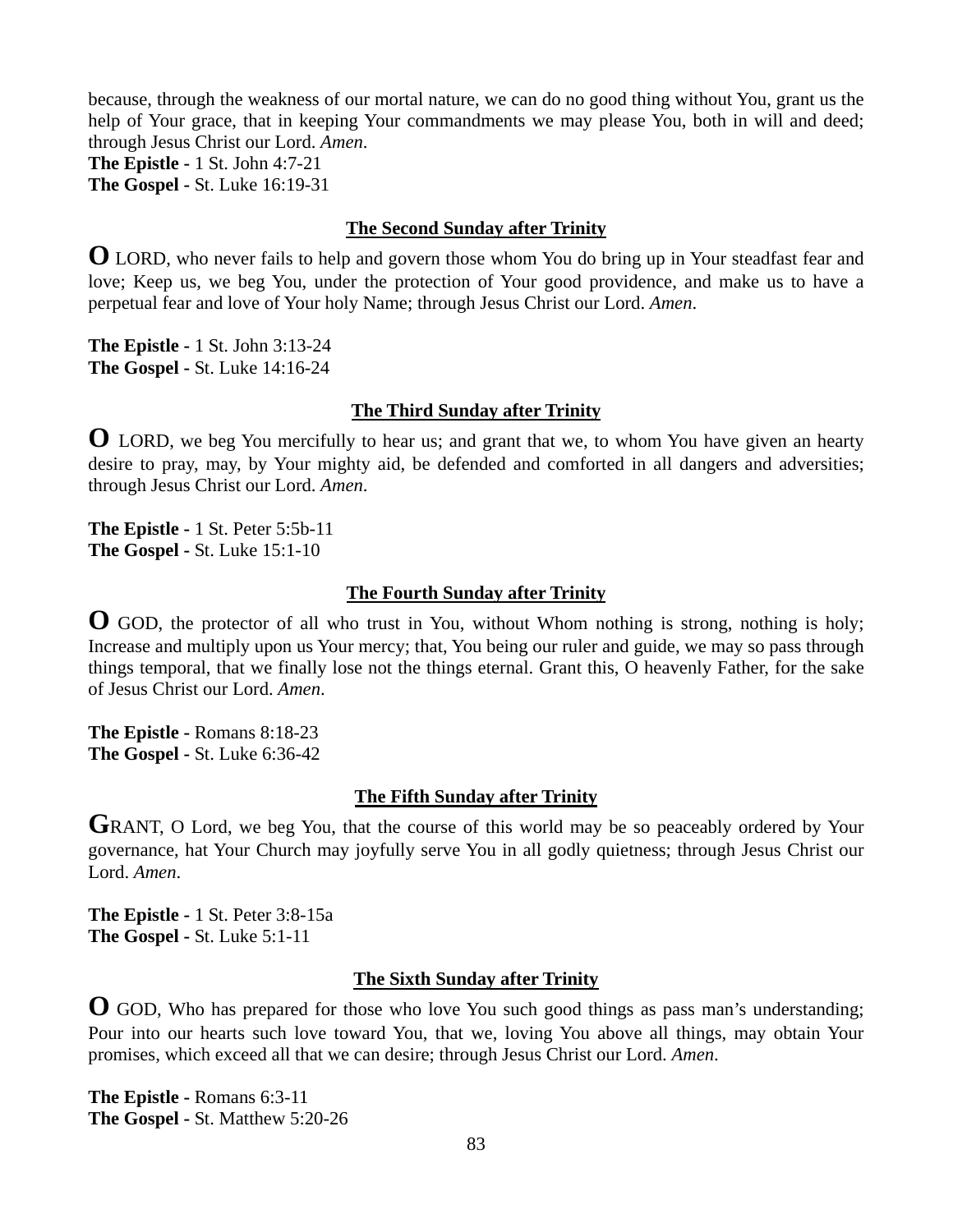#### **The Seventh Sunday after Trinity**

LORD of all power and might, Who are the author and giver of all good things; Graft in our hearts the love of Your Name, increase in us true religion, nourish us with all goodness, and of Your great mercy keep us in the same; through Jesus Christ our Lord. *Amen* 

**The Epistle -** Romans 6:19-23 **The Gospel -** St. Mark 8:1-9

### **.The Eighth Sunday after Trinity**

**O** GOD, Whose never-failing providence orders all things both in heaven and earth; We humbly beg You to put away from us all hurtful things, and to give us those things which are profitable for us; through Jesus Christ our Lord. *Amen*.

**The Epistle -** Romans 8:12-17 **The Gospel -** St. Matthew 7:15-21

#### **The Ninth Sunday after Trinity**

GRANT to us, Lord, we beg You, the spirit to think and do always such things as are right; that we, who cannot do any thing that is good without You, may by You be enabled to live according to Your will; through Jesus Christ our Lord. *Amen*.

**The Epistle -** 1 Corinthians 10:1-13 **The Gospel -** St. Luke 15:11-32

#### **The Tenth Sunday after Trinity**

LET Your merciful ears, O Lord, be open to the prayer of Your humble servants; and, that they may obtain their petitions, make them to ask such things as shall please You; through Jesus Christ our Lord. *Amen*.

**The Epistle -** 1 Corinthians 12:1-11 **The Gospel -** St. Luke 19:41-47a

#### **The Eleventh Sunday after Trinity**

**O** GOD, Who declares Your almighty power chiefly in showing mercy and pity; Mercifully grant unto us such a measure of Your grace, that we, running the way of Your commandments, may obtain Your gracious promises, and be made partakers of Your heavenly treasure; through Jesus Christ our Lord. *Amen*.

**The Epistle -** 1 Corinthians 15:1-11 **The Gospel -** St. Luke 18:9-14

#### **The Twelfth Sunday after Trinity**

**ALMIGHTY** and everlasting God, Who are always more ready to hear than we to pray, and art wont to give more than either we desire or deserve; Pour down upon us the abundance of Your mercy; forgiving us those things whereof our conscience is afraid, and giving us those good things which we are not worthy to ask, but through the merits and mediation of Jesus Christ, Your Son, our Lord. *Amen*.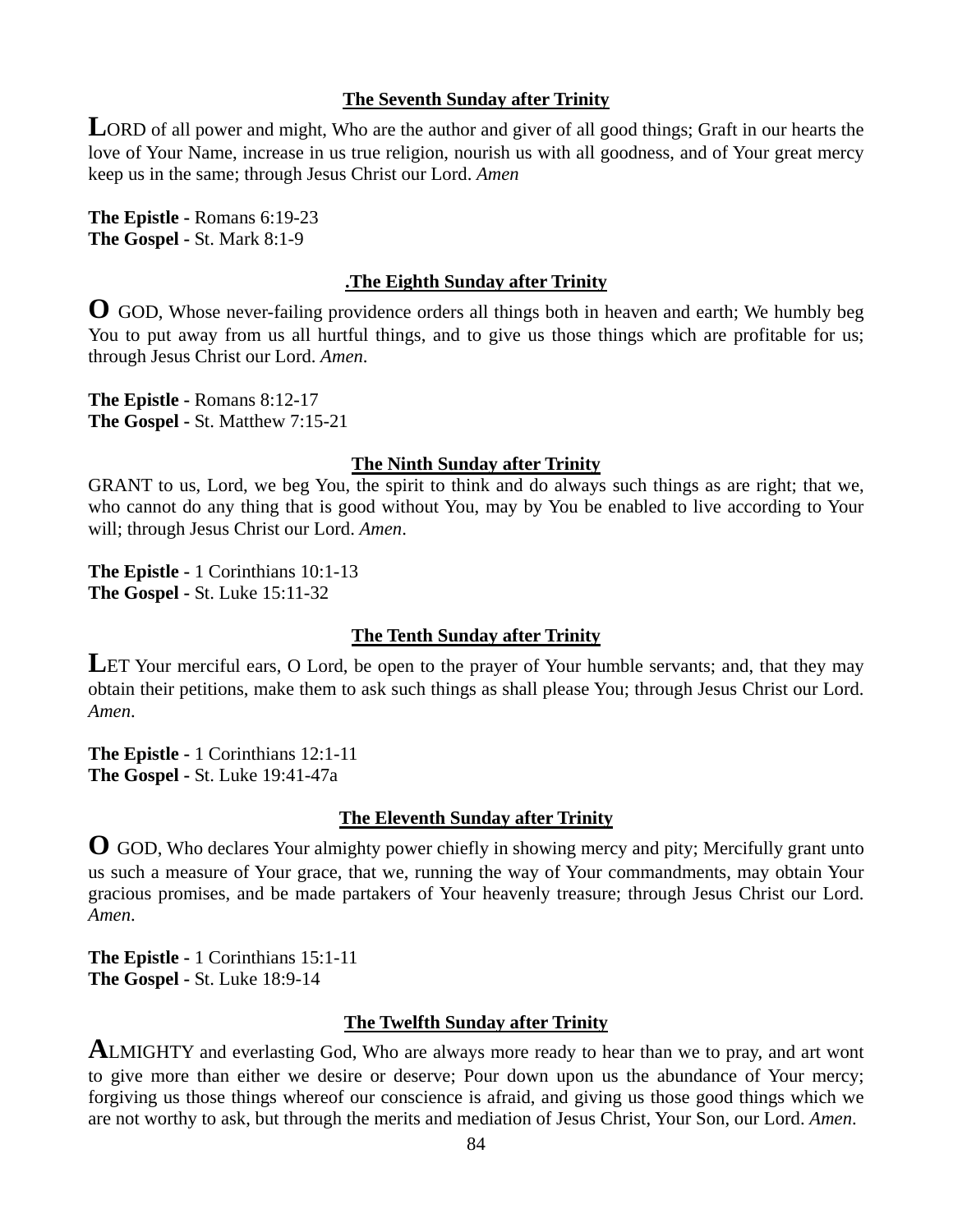**The Epistle -** 2 Corinthians 3:4-9 **The Gospel -** St. Mark 7:31-37

### **The Thirteenth Sunday after Trinity**

**A**LMIGHTY and merciful God, of Whose only gift it comes that Your faithful people do unto You true and laudable service; Grant, we beg You, that we may so faithfully serve You in this life, that we fail not finally to attain Your heavenly promises; through the merits of Jesus Christ our Lord. *Amen*. **The Epistle -** Galatians 3:16-22 **The Gospel -** St. Luke 10:23-37

### **The Fourteenth Sunday after Trinity**

ALMIGHTY and everlasting God, give unto us the increase of faith, hope, and charity; and, that we may obtain that which You do promise, make us to love that which You do command; through Jesus Christ our Lord. *Amen*  **The Epistle -** Galatians 5:16-24 **The Gospel -** St. Luke 17:11-19

### **The Fifteenth Sunday after Trinity**

**KEEP**, we beg You, O Lord, Your Church with Your perpetual mercy; and, because the frailty of man without You cannot but fall, keep us ever by Your help from all things hurtful, and lead us to all things profitable to our salvation; through Jesus Christ our Lord. *Amen*.

**The Epistle -** Galatians 6:11-18

**The Gospel -** St. Matthew 6:24-34

### **The Sixteenth Sunday after Trinity**

**O** LORD, we beg You, let Your continual pity cleanse and defend Your Church; and, because it cannot continue in safety without Your succour, preserve it evermore by Your help and goodness; through Jesus Christ our Lord. *Amen*.

**The Epistle -** Ephesians 3:13-21 **The Gospel -** St. Luke 7:11-17

### **The Seventeenth Sunday after Trinity**

LORD, we pray You that Your grace may always both precede and follow us, and make us continually to be given to all good works; through Jesus Christ our Lord. *Amen*. **The Epistle - Ephesians 4:1-6 The Gospel -** St. Luke 14:1-11

### **The Eighteenth Sunday after Trinity**

LORD, we beg You, grant Your people grace to withstand the temptations of the world, the flesh, and the devil; and with pure hearts and minds to follow You, the only God; through Jesus Christ our Lord. *Amen*.

**The Epistle -** 1 Corinthians 1:4-8 **The Gospel -** St. Matthew 22:34-46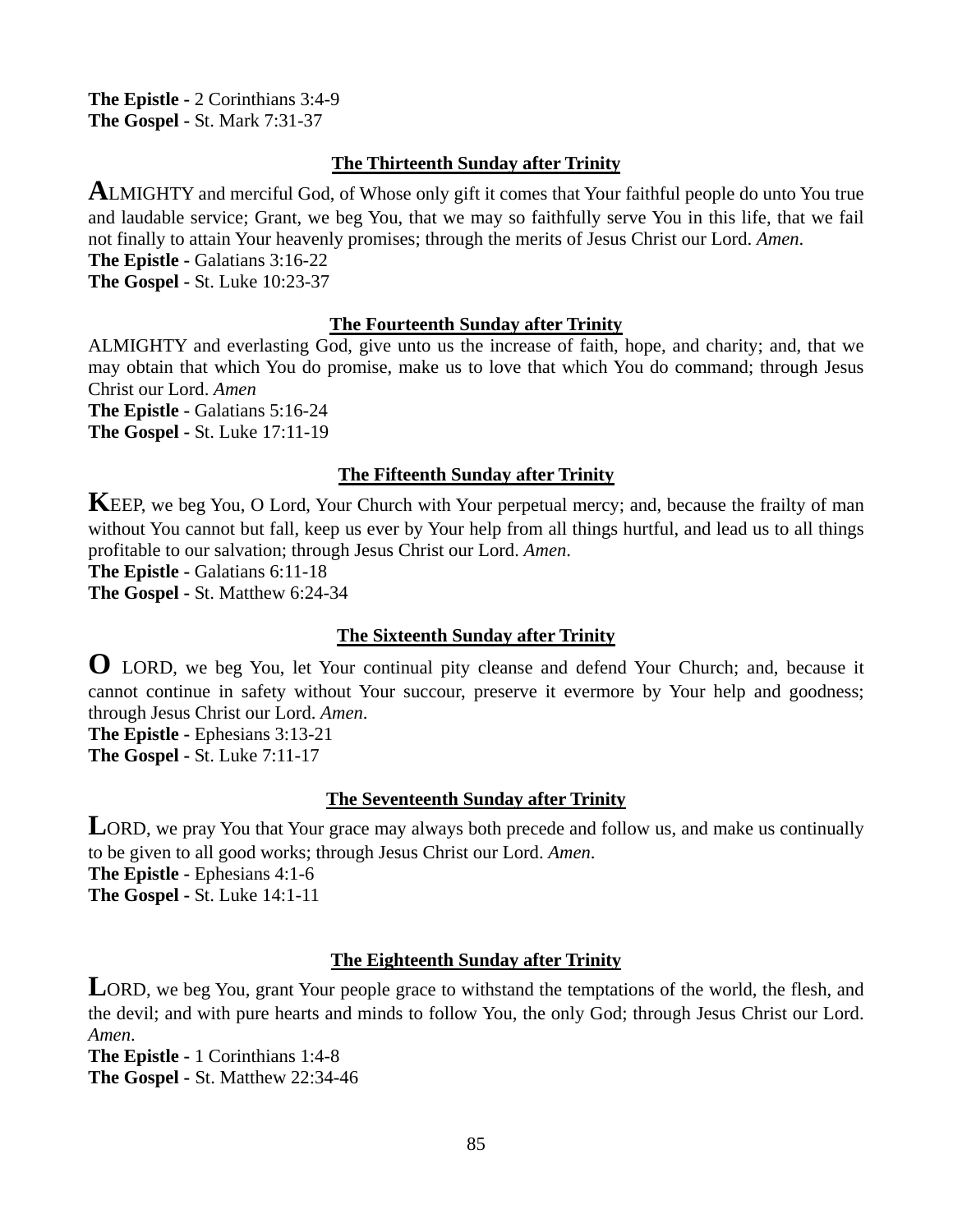#### **The Nineteenth Sunday after Trinity**

**O** GOD, forasmuch as without You we are not able to please You; Mercifully grant that Your Holy Spirit may in all things direct and rule our hearts; through Jesus Christ our Lord. *Amen*.

**The Epistle -** Ephesians 4:17-32

**The Gospel -** St. Matthew 9:1-8

### **The Twentieth Sunday after Trinity**

**O** ALMIGHTY and most merciful God, of Your bountiful goodness keep us, we beg You, from all things that may hurt us; that we, being ready both in body and soul, may cheerfully accomplish those things which You command; through Jesus Christ our Lord. *Amen*.

**The Epistle -** Ephesians 5:15-21

**The Gospel -** St. Matthew 22:1-14

### **The Twenty-first Sunday after Trinity**

**G**RANT, we beg You, merciful Lord, to Your faithful people pardon and peace, that they may be cleansed from all their sins, and serve You with a quiet mind; through Jesus Christ our Lord. *Amen*. **The Epistle -** Ephesians 6:10-20

**The Gospel -** St. John 4:46-54

#### **The Twenty-second Sunday after Trinity**

LORD, we beg You to keep Your household the Church in continual godliness; that through Your protection it may be free from all adversities, and devoutly given to serve You in good works, to the glory of Your Name; through Jesus Christ our Lord. *Amen*.

**The Epistle -** Philippians 1:3-11

**The Gospel -** St. Matthew 18:21-35

### **The Twenty-third Sunday after Trinity**

**O** GOD, our refuge and strength, who are the author of all godliness; Be ready, we beg You, to hear the devout prayers of Your Church; and grant that those things which we ask faithfully we may obtain effectually; through Jesus Christ our Lord. *Amen* 

**The Epistle -** Philippians 3:17-21

**The Gospel -** St. Matthew 22:15-22

### **The Twenty-fourth Sunday after Trinity**

**O** LORD, we beg You, absolve Your people from their offences; that through Your bountiful goodness we may all be delivered from the bands of those sins, which by our frailty we have committed. Grant this, O heavenly Father, for the sake of Jesus Christ, our blessed Lord and Saviour. *Amen*.

**The Epistle -** Colossians 1:3-12

**The Gospel -** St. Matthew 9:18-26

*\*If in any year there be twenty-six Sundays after Trinity, the service for the Sixth Sunday after the Epiphany shall be used on the Twenty-fifth Sunday. If there be twenty-seven, the service for the Sixth Sunday after the Epiphany shall be used on the Twenty-sixth, and the service for the Fifth Sunday after the Epiphany on the Twenty-fifth. If there be fewer than twenty-five Sundays, the overplus shall be omitted.*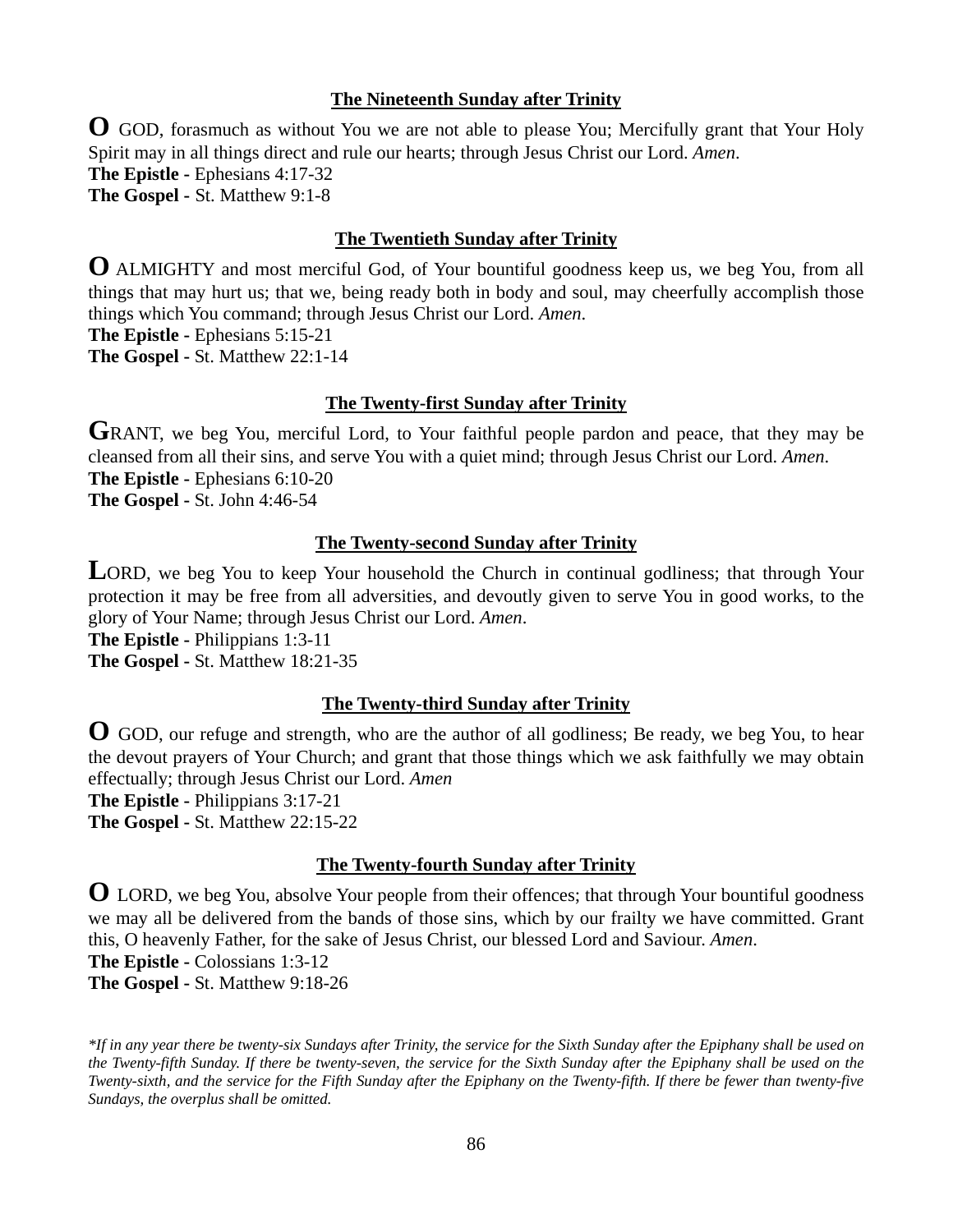#### **The Sunday next before Advent**

**S**TIR up, we beg You, O Lord, the wills of Your faithful people; that they, plenteously bringing forth the fruit of good works, may by You be plenteously rewarded; through Jesus Christ our Lord. *Amen*.

**For the Epistle** - Jeremiah 23:5-8 **The Gospel** - St. John 6:5-14

### *HOLY DAYS*

### **Saint Andrew the Apostle [November 30]**

**A**LMIGHTY God, Who did give such grace unto Your holy Apostle Saint Andrew, that he readily obeyed the calling of Your Son Jesus Christ, and followed him without delay; Grant unto us all, that we, being called by Your holy Word, may forthwith give up ourselves obediently to fulfil Your holy commandments; through the same Jesus Christ our Lord. *Amen* 

**The Epistle** - Romans 10:9-21 **The Gospel** - St. Matthew 4:18-22

#### **Saint Thomas the Apostle [December 21]**

**ALMIGHTY** and everliving God, Who, for the greater confirmation of the faith, did suffer Your holy Apostle Thomas to be doubtful in Your Son's resurrection; Grant us so perfectly, and without all doubt, to believe in Your Son Jesus Christ, that our faith in Your sight may never be reproved. Hear us, O Lord, through the same Jesus Christ, to Whom, with You and the Holy Spirit, be all honour and glory, now and for evermore. *Amen*.

**The Epistle** - Hebrews 10: - 11:1 **The Gospel** - St. John 20:24-31

### **The Conversion of Saint Paul [January 25]**

**O** GOD, Who, through the preaching of the blessed Apostle Saint Paul, has caused the light of the Gospel to shine throughout the world; Grant, we beg You, that we, having his wonderful conversion in remembrance, may show forth our thankfulness unto You for the same, by following the holy doctrine which he taught; through Jesus Christ our Lord. *Amen*.

**For the Epistle** - Acts 9:1-22 **The Gospel** - St. Matthew 19:27030

### **The Presentation of Christ in the Temple, commonly called The Purification of Saint Mary the Virgin [February 2]**

**A**LMIGHTY and everliving God, we humbly beg Your Majesty, that, as Your only-begotten Son was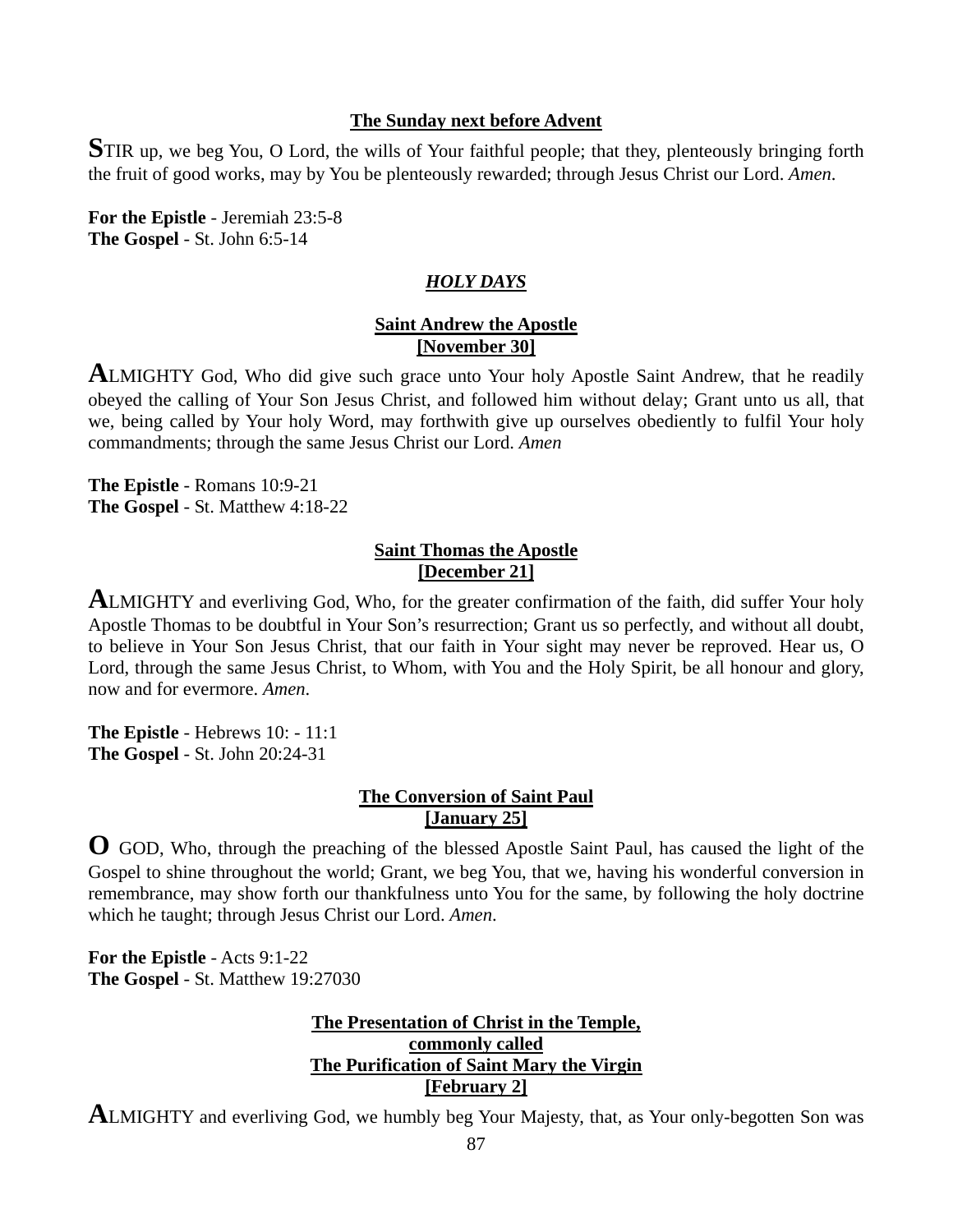this day presented in the temple in substance of our flesh, so we may be presented unto You with pure and clean hearts, by the same Your Son Jesus Christ our Lord. *Amen.* 

**For the Epistle** - Malachi 3:1-5 **The Gospel** - St. Luke 2:22-40

### **Saint Matthias the Apostle [February 24]**

**O** ALMIGHTY God, Who into the place of the traitor Judas did choose Your faithful servant Matthias to be of the number of the twelve Apostles; Grant that Your Church, being always preserved from false Apostles, may be ordered and guided by faithful and true pastors; through Jesus Christ our Lord. *Amen*.

**For the Epistle** - Acts 1:15-26 **The Gospel** - St. Matthew 11:25-30

### **The Annunciation of the blessed Virgin Mary [March 25]**

W<sub>E</sub> beg You, O Lord, pour Your grace into our hearts; that, as we have known the incarnation of Your Son Jesus Christ by the message of an angel, so by His cross and passion we may be brought unto the glory of His resurrection; through the same Jesus Christ our Lord. *Amen*.

**For the Epistle** - Isaiah 7:10-15 **The Gospel** - St. Luke 1:26-38

### **Saint Mark the Evangelist [April 25]**

**O** ALMIGHTY God, who has instructed Your holy Church with the heavenly doctrine of Your Evangelist Saint Mark; Give us grace that, being not like children carried away with every blast of vain doctrine, we may be established in the truth of Your holy Gospel; through Jesus Christ our Lord. *Amen*.

**The Epistle** - Ephesians 4:7-16 **The Gospel** - St. John 15:1-11

# **Saint Philip and Saint James, Apostles [May 1]**

**O** ALMIGHTY God, Whom truly to know is everlasting life; Grant us perfectly to know Your Son Jesus Christ to be the way, the truth, and the life; that, following the steps of Your holy Apostles, Saint Philip and Saint James, we may steadfastly walk in the way that leads to eternal life; through the same Your Son Jesus Christ our Lord. *Amen*.

**The Epistle** - St. James 1:1-12 **The Gospel** - St. John 14:1-14

# **Saint Barnabas the Apostle [June 11]**

**O** LORD God Almighty, Who did empower Your holy Apostle Barnabas with singular gifts of the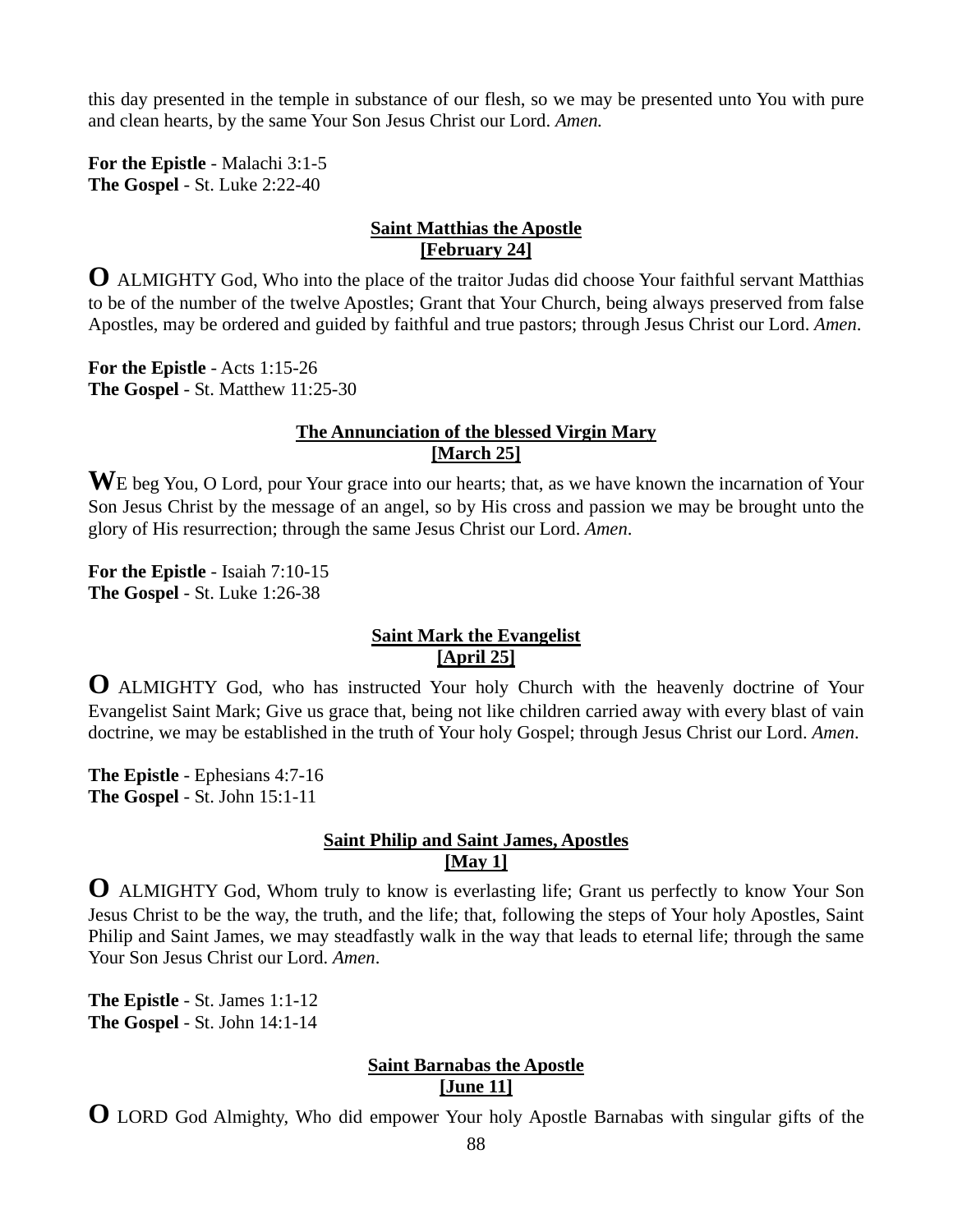Holy Spirit; Leave us not, we beg You, destitute of Your manifold gifts, nor yet of grace to use them always to Your honour and glory; through Jesus Christ our Lord. *Amen*.

**For the Epistle** - Acts 11:22-30 **The Gospel** - St. John 15:12-16

# **Saint John Baptist [June 24]**

**A**LMIGHTY God, by Whose providence Your servant John Baptist was wonderfully born, and sent to prepare the way of Your Son our Saviour by preaching repentance; Make us so to follow his doctrine and holy life, that we may truly repent according to his preaching; and after his example constantly speak the truth, boldly rebuke vice, and patiently suffer for the truth's sake; through the same Your Son Jesus Christ our Lord. *Amen*.

**For the Epistle** - Isaiah 40:1-11 **The Gospel** - St. Luke 1:57-80

### **Saint Peter the Apostle [June 29]**

**O** ALMIGHTY God, Who by Your Son Jesus Christ did give to Your Apostle Saint Peter many excellent gifts, and commanded him earnestly to feed Your flock; Make, we beg You, all Bishops and Pastors diligently to preach Your holy Word, and the people obediently to follow the same, that they may receive the crown of everlasting glory; through the same Your Son Jesus Christ our Lord. *Amen*.

**For the Epistle** - Acts 12:1-11 **The Gospel** - St. Matthew 16:13-19

### **Saint James the Apostle [July 25]**

**G**RANT, O merciful God, that, as Your holy Apostle Saint James, leaving his father and all that he had, without delay was obedient unto the calling of Your Son Jesus Christ, and followed Him; so we, forsaking all worldly and carnal affections, may be evermore ready to follow Your holy commandments; through the same Jesus Christ our Lord. *Amen*.

**For the Epistle** - Acts 11:27 - 12:3 **The Gospel** - St. Matthew 20:20-28

### **The Transfiguration of Christ**

**[August 6]** 

*\*This Collect, Epistle and Gospel may be used on the Sunday next before Septuagesima* 

**O** GOD, Who on the mount did reveal to chosen witnesses Your only-begotten Son wonderfully transfigured, in raiment white and glistening; Mercifully grant that we, being delivered from the disquietude of this world, may be permitted to behold the King in His beauty, who with You, O Father, and You, O Holy Spirit, live and reign, one God, world without end. *Amen*.

**The Epistle** - 2 St. Peter 1:13-18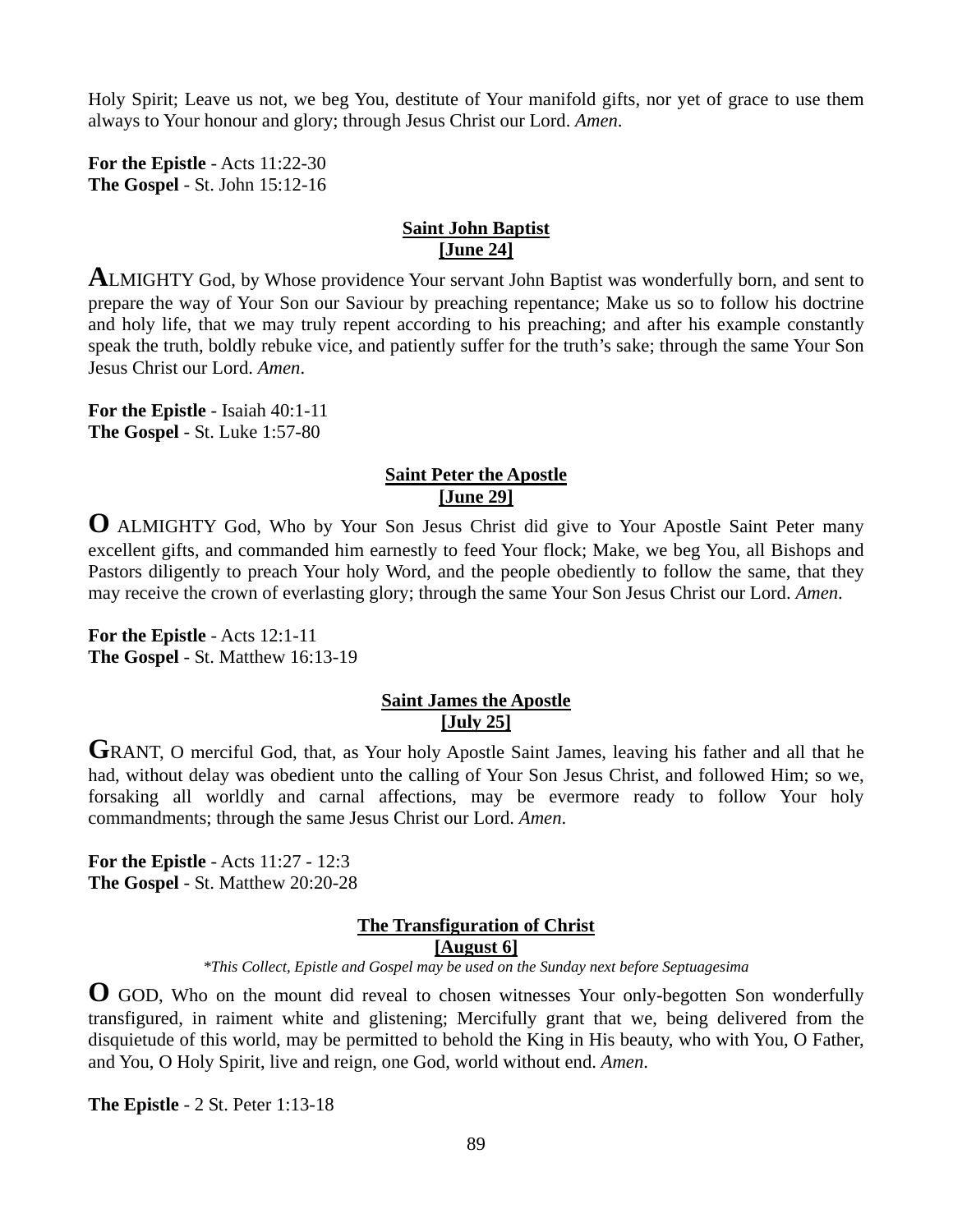**The Gospel** - St. Luke 9:28-36

### **Saint Bartholomew the Apostle [August 24]**

**O** ALMIGHTY and everlasting God, Who did give to Your Apostle Bartholomew grace truly to believe and to preach Your Word; Grant, we beg You, unto Your Church, to love that Word which he believed, and both to preach and receive the same; through Jesus Christ our Lord. *Amen*.

**For the Epistle** - Acts 5:12-16 **The Gospel** - St. Luke 22:24-30

### **Saint Matthew, Apostle and Evangelist [September 21]**

**O** ALMIGHTY God, Who by Your blessed Son did call Matthew from the receipt of custom to be an Apostle and Evangelist; Grant us grace to forsake all covetous desires, and inordinate love of riches, and to follow the same Your Son Jesus Christ, who lives and reigns with You and the Holy Spirit, one God, world without end. *Amen*.

**The Epistle** - 2 Corinthians 4:1-6 **The Gospel** - St. Matthew 9:9-13

### **Saint Michael and all Angels [September 29]**

**O** EVERLASTING God, Who has ordained and constituted the services of Angels and men in a wonderful order; Mercifully grant that, as Your holy Angels always do You service in heaven, so, by Your appointment, they may succour and defend us on earth; through Jesus Christ our Lord. *Amen*.

**For the Epistle** - Revelation 12:7-12 **The Gospel** - St. Matthew 18:1-10

### **Saint Luke the Evangelist [October 18]**

**A**LMIGHTY God, Who did inspire Your servant Saint Luke the Physician, to set forth in the Gospel the love and healing power of Your Son; Manifest in Your Church the like power and love, to the healing of our bodies and our souls; through the same Your Son Jesus Christ our Lord. *Amen*.

**The Epistle** - 2 Timothy 4:5-15 **The Gospel** - St. Luke 10:1-7

## **Saint Simon and Saint Jude, Apostles [October 28]**

**O** ALMIGHTY God, Who ha built Your Church upon the foundation of the Apostles and Prophets, Jesus Christ Himself being the head corner-stone; Grant us so to be joined together in unity of spirit by their doctrine, that we may be made an holy temple acceptable unto You; through the same Jesus Christ our Lord. *Amen*.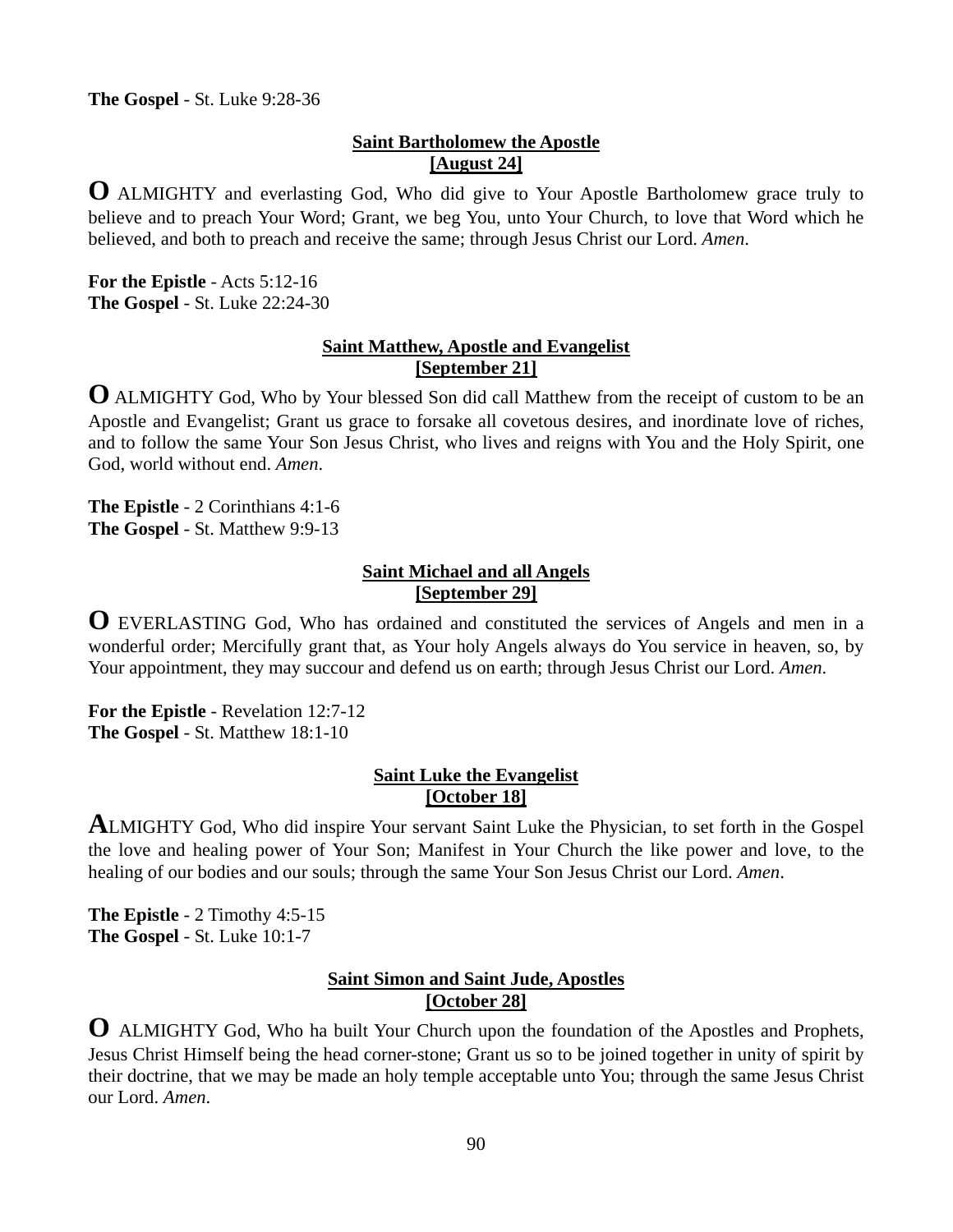**The Epistle** - Ephesians 2:19-22 **The Gospel** - St. John 15:17-27

## **All Saints' Day [November 1]**

**O** ALMIGHTY God, who has knit together Your elect in one communion and fellowship, in the mystical body of Your Son Christ our Lord; Grant us grace so to follow Your blessed Saints in all virtuous and godly living, that we may come to those unspeakable joys which You have prepared for those who unfeignedly love You; through the same Your Son Jesus Christ our Lord. *Amen*. *\*This Collect is to be said daily throughout the Octave* 

**For the Epistle** - Revelation 7:2, 9-17 **The Gospel** - St. Matthew 5:1-12

### **A Saint's Day**

**A**LMIGHTY and everlasting God, who does enkindle the flame of Your love in the hearts of the Saints; Grant to us, Your humble servants, the same faith and power of love; that, as we rejoice in their triumphs, we may profit by their examples; through Jesus Christ our Lord. *Amen*.

¶ Or this.

**O** ALMIGHTY God, Who has called us to faith in You, and has compassed us about with so great a cloud of witnesses; Grant that we, encouraged by the good examples of Your Saints, and especially of Your servant [*N*.], may persevere in running the race that is set before us, until at length, through Your mercy, we, with them, attain to Your eternal joy; through Him who is the author and finisher of our faith, Your Son Jesus Christ our Lord. *Amen*.

**The Epistle** - Hebrews 12:1,2 **The Gospel** - St. Matthew 25:31-40

### **Feast of the Dedication of a Church**

**O** GOD, Whom year by year we praise for the dedication of this church; Hear, we beg You, the prayers of Your people, and grant that whosoever shall worship before You in this place, may obtain Your merciful aid and protection; through Jesus Christ our Lord. *Amen*.

**The Epistle** - 1 St. Peter 2:1-5 **The Gospel** - St. Matthew 21:12-16

### **The Ember Days At the Four Seasons**

**O** ALMIGHTY God, Who has committed to the hands of men the ministry of reconciliation; We humbly beg You, by the inspiration of thy Holy Spirit, to put it into the hearts of many to offer themselves for this ministry; that thereby mankind may be drawn to Your blessed kingdom; through Jesus Christ our Lord. *Amen*.

**For the Epistle** - Acts 13:44-49 **The Gospel** - St. Luke 4:16-21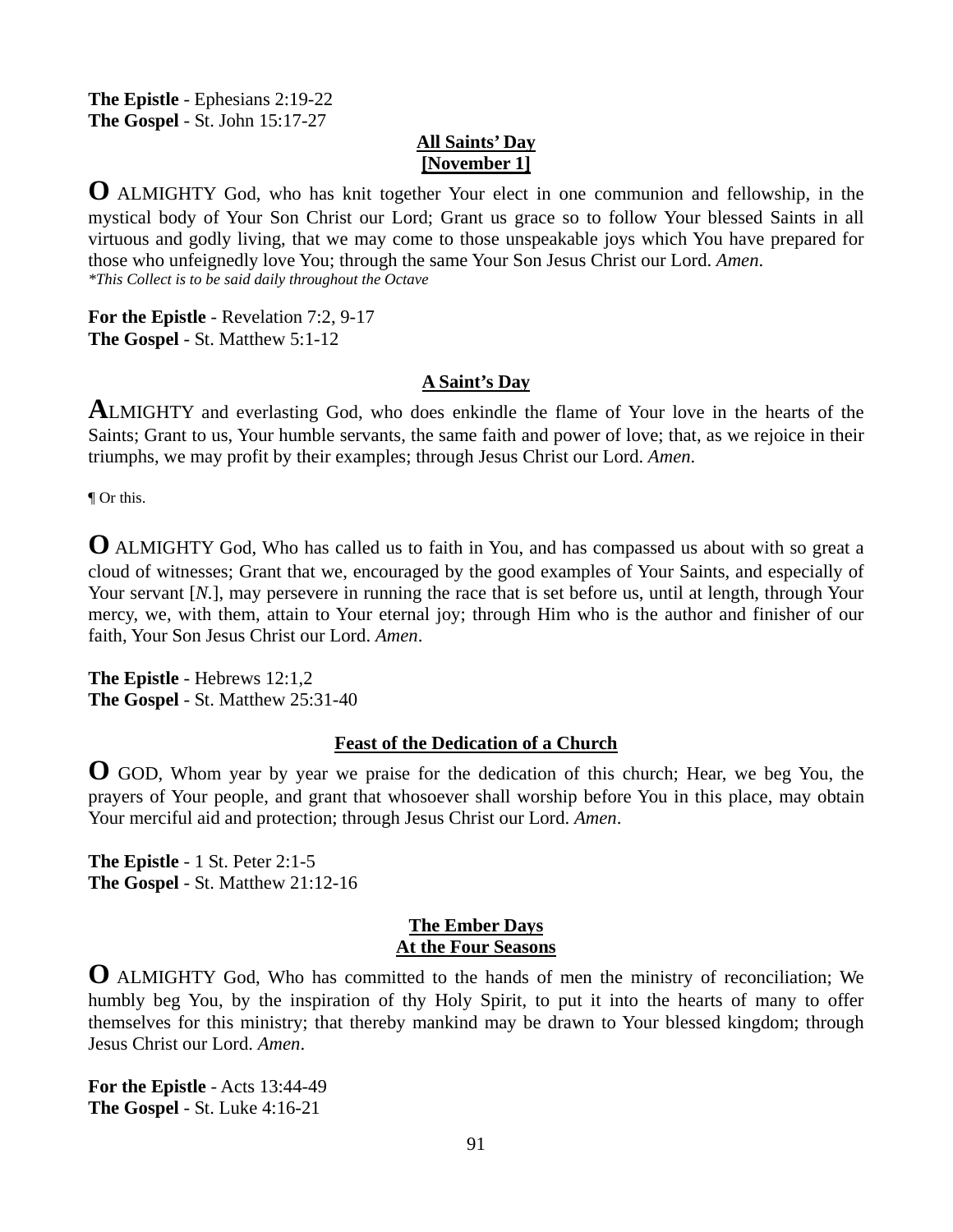#### **The Rogation Days Being the Three Days before Ascension Day**

**A**LMIGHTY God, Lord of heaven and earth; We beg You to pour forth Your blessing upon this land, and to give us a fruitful season; that we, constantly receiving Your bounty, may evermore give thanks unto You in Your holy Church; through Jesus Christ our Lord. *Amen*.

**For the Epistle** - Ezekiel - 34:25-31 **The Gospel** - St. Luke 11:5-13

#### **Independence Day**

**O** ETERNAL God, through Whose mighty power our fathers won their liberties of old; Grant, we beg You, that we and all the people of this land may have grace to maintain these liberties in righteousness and peace; through Jesus Christ our Lord. *Amen*.

**For the Epistle** - Deuteronomy 10:17-21 **The Gospel** - St. Matthew 5:43-48

#### **Thanksgiving Day**

¶ Instead of the Venite, the following shall be said or sung.

#### *Laudate Dominum*, from Psalm 147

O PRAISE the LORD, for it is a good thing to sing praises unto our God;

\* yes, a joyful and pleasant thing it is to be thankful.

The LORD builds up Jerusalem,

\* and gathers together the outcasts of Israel.

He heals those who are broken in heart,

\* and gives medicine to heal their sickness.

O sing unto the LORD with thanksgiving;

\* sing praises upon the harp unto our God:

Who covers the heaven with clouds, and prepares rain for the earth;

\* and makes the grass to grow upon the mountains, and herb for the use of men;

Who gives fodder unto the cattle,

\* and feeds the young ravens that call upon him.

Praise the LORD, O Jerusalem;

\* praise your God, O Sion.

For he has made fast the bars of your gates,

\* and has blessed your children within you.

He makes peace in your borders,

\* and fills you with the flour of wheat.

Glory be to the Father, and to the Son, and to the Holy Spirit;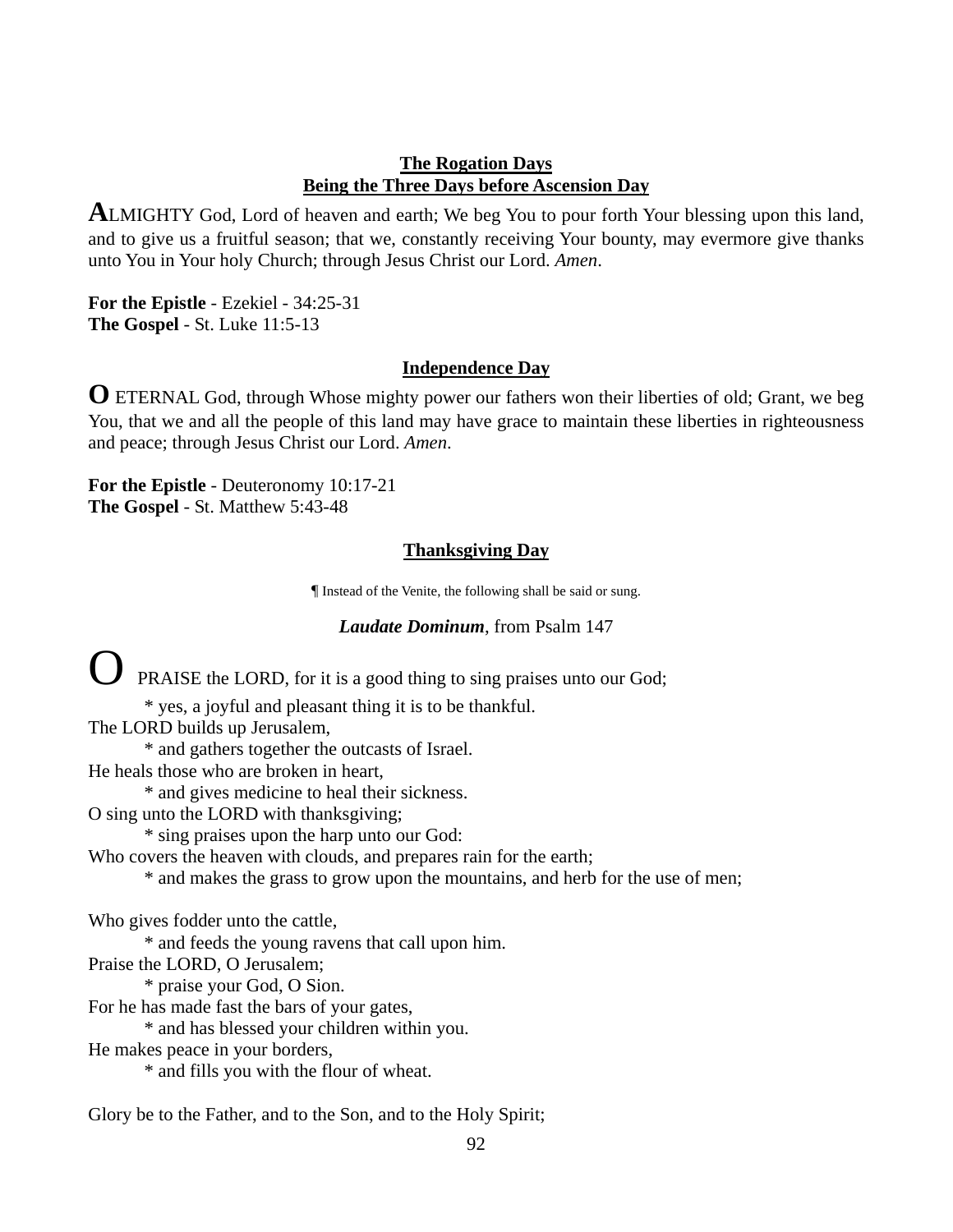\*As it was in the beginning, is now, and ever shall be, world without end. Amen.

**O** MOST merciful Father, Who has blessed the labours of the husbandman in the returns of the fruits of the earth; We give You humble and hearty thanks for this Your bounty; begging You to continue Your loving-kindness to us, that our land may still yield her increase, to Your glory and our comfort; through Jesus Christ our Lord. *Amen*.

**The Epistle** - St. James 1:16-27 **The Gospel** - St. Matthew 6:25-34

#### **At a Marriage**

**O** ETERNAL God, we humbly beg You, favourably to behold these Your servants now (*or* about to be) joined in wedlock according to Your holy ordinance; and grant that they, seeking first Your kingdom and Your righteousness, may obtain the manifold blessings of Your grace; through Jesus Christ our Lord. *Amen*.

**The Epistle** - Ephesians 5:20-33 **The Gospel** - St. Matthew 19:4-6

#### **At the Burial of the Dead**

**O** ETERNAL Lord God, who holds all souls in life; Guarantee, we beseech You, to Your whole Church in paradise and on earth, Your light and Your peace; and grant that we, following the good examples of those who have served You here and are now at rest, may at the last enter with them into Your unending joy; through Jesus Christ our Lord. *Amen*.

**The Epistle** - 1 Thessalonians 4:13-18 **The Gospel** - St. John 6:37-40

## **The Order for the Ministration of Holy Baptism of Infants**

*¶ At the appointed time, immediately after the reading of the Gospel in the Holy Communion, or at such other time as the Minister shall appoint, the sponsors (and the parents) with the child to be baptized must be ready at the Font, and the Presbyter coming to the Font (which is to be filled with pure Water), and standing there, the people also standing throughout, shall say,* 

**H**AS this Child been already baptized, or not?

*¶ If they answer, No: then shall the Presbyter proceed as follows.* 

DEARLY beloved, forasmuch as all men are conceived and born in sin; and that our Saviour Christ said, None can enter into the kingdom of God, except he be regenerate and born anew of Water and of the Holy Spirit; I beg you to call upon God the Father, through our Lord Jesus Christ, that of His bounteous mercy He will grant to this Child that which by nature he cannot have; that he may be baptized with Water and the Holy Spirit, and received into Christ's holy Church, and be made a living member of the same.

*¶ Then shall the Presbyter say,*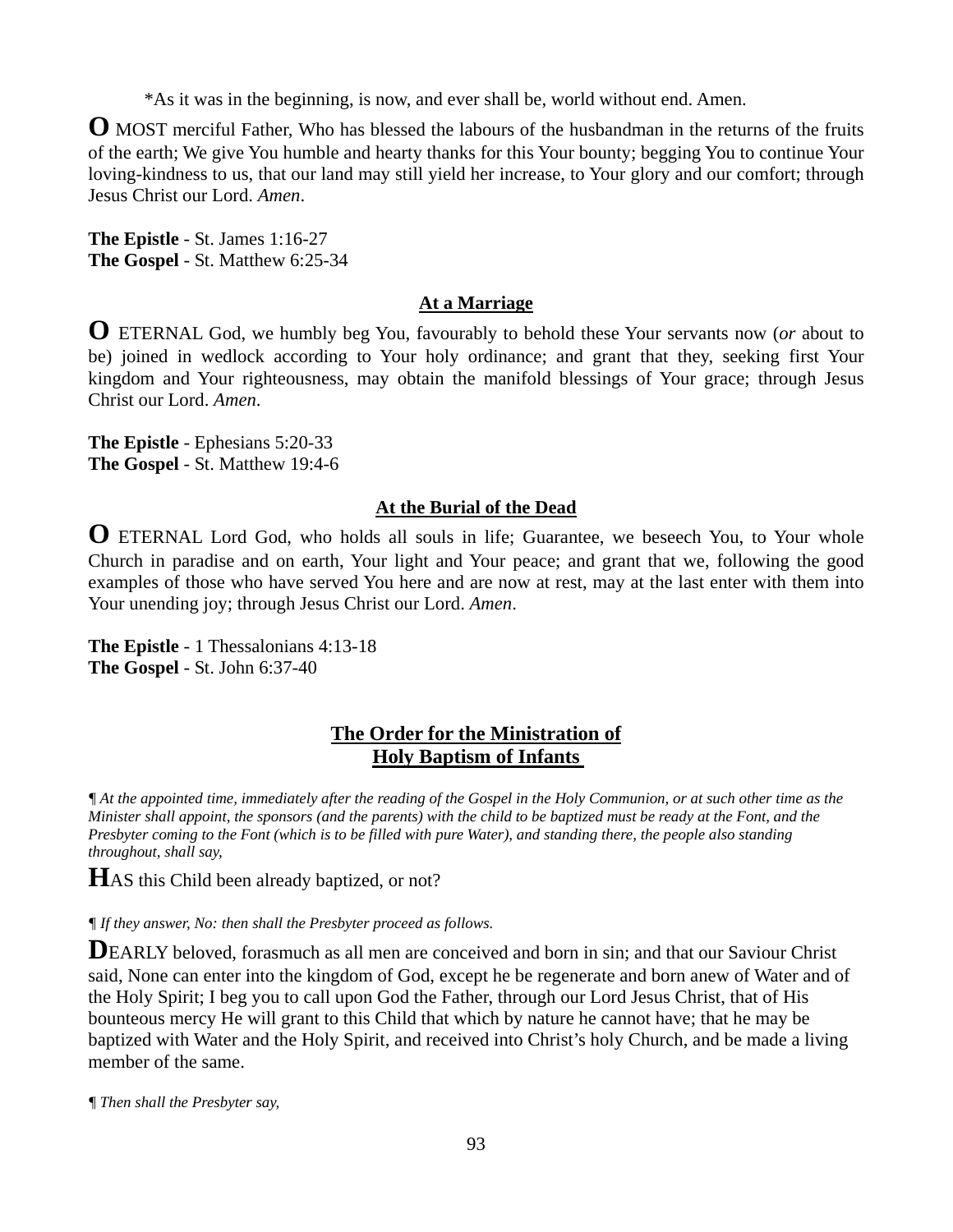# Let us pray.

**A**LMIGHTY and everlasting God, Who of Your great mercy did save Noah and his family in the ark from perishing by water; and also did safely lead the children of Israel Your people through the Red Sea, figuring thereby Your holy Baptism; and by the Baptism of Your well-beloved Son Jesus Christ in the river Jordan, did sanctify Water to the mystical washing away of sin: We beg You, for Your infinite mercies, that You will mercifully look upon this Child; wash *him* and sanctify *him* with the Holy Spirit; that *he*, being delivered from Your wrath, may be received into the ark of Christ's Church; and being steadfast in faith, joyful through hope, and rooted in love, may so pass the waves of this troublesome world, that finally *he* may come to the land of everlasting life, there to reign with You, world without end; through Jesus Christ our Lord. *Amen.* 

**A**LMIGHTY and immortal God, the aid of all who need, the helper of all who flee to You for consolation, the life of those who believe, and the resurrection of the dead; We call upon You for this Child, that *he*, coming to Your holy Baptism, may receive remission of *his* sins, by spiritual regeneration. Receive *him*, O Lord, as You has promised by Your well-beloved Son, saying, "Ask, and you shall have; seek, and you shall find; knock, and it shall be opened unto you." So give now unto us who ask; let us who seek, find; open the gate unto us who knock; that this Child may enjoy the everlasting benediction of Your heavenly washing, and may come to the eternal kingdom which You hast promised by Christ our Lord. *Amen.*

### *¶ Then the Presbyter shall say,*

Hear the words of the Gospel, written by Saint Mark, in the 10th chapter, at the 13th verse.

**T**hen they brought little children to Him, that He might touch them; but the disciples rebuked those who brought them. But when Jesus saw it, He was greatly displeased and said to them, "Let the little children come to Me, and do not forbid them; for of such is the kingdom of God. Assuredly, I say to you, whoever does not receive the kingdom of God as a little child will by no means enter it." And He took them up in His arms, laid His hands on them, and blessed them

## *¶ Or this.*

Hear the words of the Gospel, written by Saint John, in the 3rd chapter, at the 1st verse.

**T**here was a man of the Pharisees named Nicodemus, a ruler of the Jews. This man came to Jesus by night and said to Him, "Rabbi, we know that You are a teacher come from God; for no one can do these signs that You do unless God is with him." Jesus answered and said to him, "Most assuredly, I say to you, unless one is born again, he cannot see the kingdom of God." Nicodemus said to Him, "How can a man be born when he is old? Can he enter a second time into his mother's womb and be born?" Jesus answered, "Most assuredly, I say to you, unless one is born of water and the Spirit, he cannot enter the kingdom of God. That which is born of the flesh is flesh, and that which is born of the Spirit is spirit. Do not marvel that I said to you, 'You must be born again.' The wind blows where it wishes, and you hear the sound of it, but cannot tell where it comes from and where it goes. So is everyone who is born of the Spirit."

## *¶ Or this.*

Hear the words of the Gospel, written by Saint Matthew, in the 28th chapter, at the 18th verse.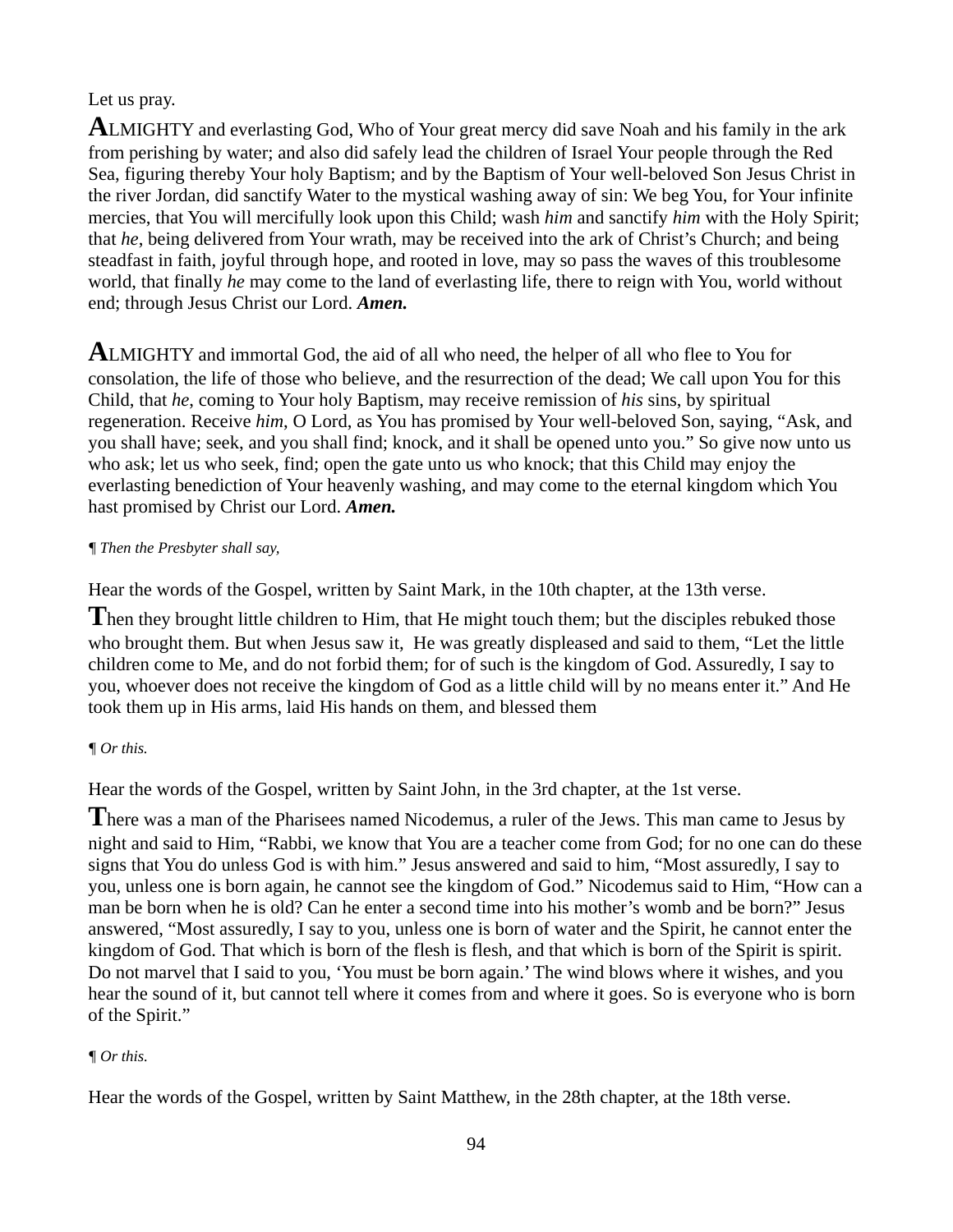**JESUS** came and spoke to them, saying, "All authority has been given to Me in heaven and on earth. Go therefore and make disciples of all the nations, baptizing them in the name of the Father and of the Son and of the Holy Spirit, teaching them to observe all things that I have commanded you; and lo, I am with you always, even to the end of the age."

# *¶ Then shall the Minister say,*

**A**ND now, being persuaded of the good will of our heavenly Father toward *this Child*, declared by His Son Jesus Christ; let us faithfully and devoutly give thanks unto Him, and say,

# *¶ Minister and people.*

ALMIGHTY and everlasting God, heavenly Father, We give You humble thanks, that You have guaranteed to call us to the knowledge of Your grace, and faith in You: Increase this knowledge, and confirm this faith in us evermore. Give Your Holy Spirit to *this Child*, that *he* may be born again, and be made *an heir* of everlasting salvation; through our Lord Jesus Christ, who lives and reigns with You and the same Holy Spirit, now and for ever. Amen**.** 

# *¶Then the Presbyter shall speak unto the parents and sponsors the following.*

**D**EARLY beloved, you have brought *this Child* here to be baptized, you have prayed that our Lord Jesus Christ would guarantee to receive *him*, to release *him* from *his* sins, to sanctify *him* with the Holy Spirit, to give *him* the kingdom of heaven, and everlasting life. You have heard also that our Lord Jesus Christ has promised in His Gospel to grant all these things that you have prayed for: which promise He, for His part, will most surely keep and perform. Wherefore, after this promise made by Christ, *this Child* must also faithfully, for *his* part, promise by you who are his sureties (until *he* come of age to take it upon *himself*), that *he* will renounce the devil and all his works, and constantly believe God's holy Word, and obediently keep His commandments.

# I ask therefore,

**D**O you, in the name of this Child, renounce the devil and all his works, the vain pomp and glory of the world, with all covetous desires of the same, and the sinful desires of the flesh, so that you will not follow, nor be led by them?

*Answer*. *I renounce them all*.

*Minister*. Having now, in the name of *this Child*, made these promises, will you also on your part, take heed that *this Child* be brought up in the nurture and admonition of the Lord; be diligently instructed in the Holy Scriptures; and learn the Creed, the Lord's Prayer, and the Ten Commandments, and all other things which a Christian ought to know and believe to his soul's health?

*Answer*. *I will, by God's help***.**

*Minister*. Will you take heed that *this Child*, so soon as sufficiently instructed, be brought to the Bishop to be confirmed by him?

*Answer. I will, God being my helper*.

# *¶ Then shall the Presbyter say,*

**O** MERCIFUL God, grant that the old Adam in *this Child* may be so buried, that the new man may be raised up in *him*. *Amen.* 

Grant that all sinful affections may die in *him*, and that all things belonging to the Spirit may live and grow in *him*. *Amen.*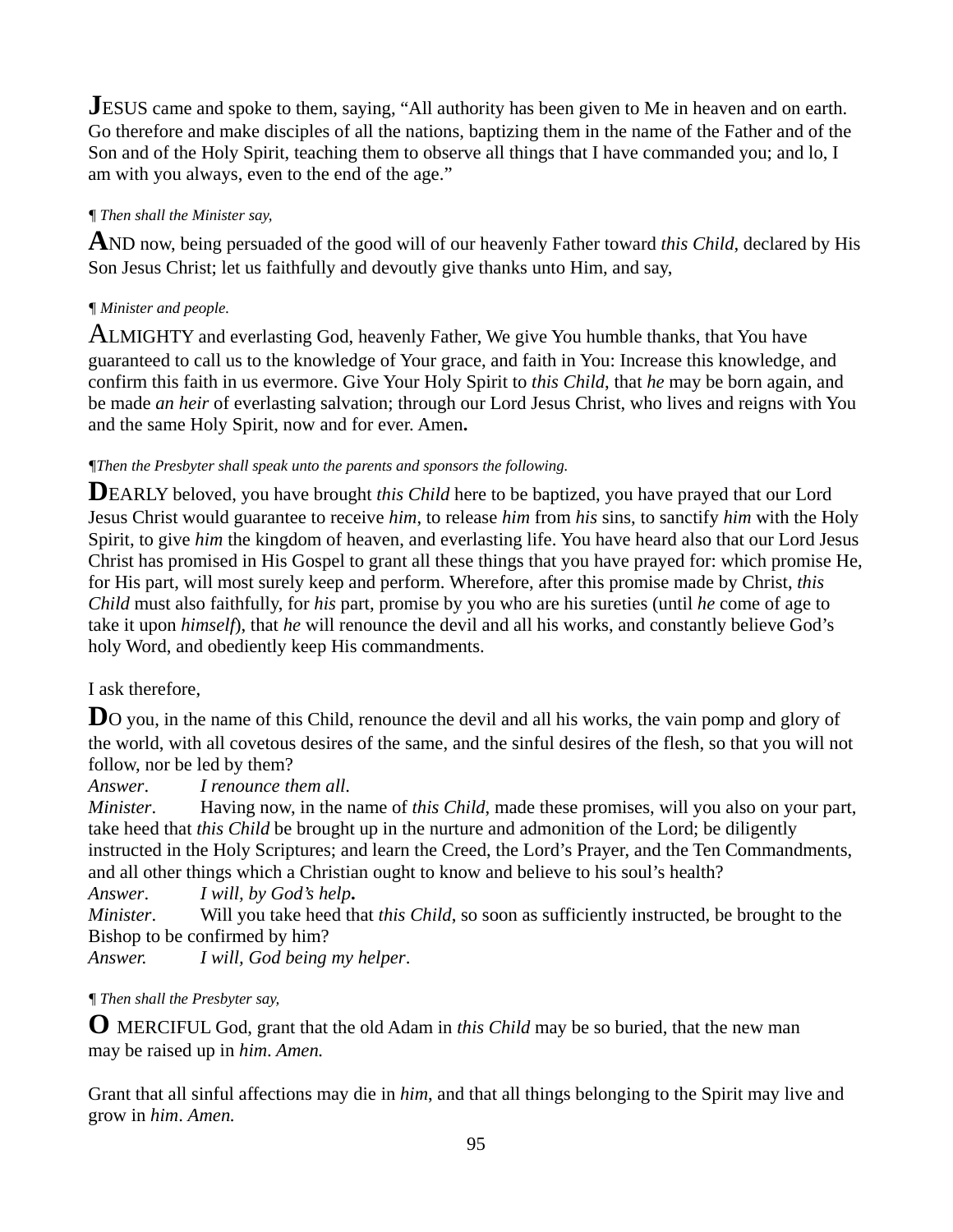Grant that *he* may have power and strength to have victory, and to triumph, against the devil, the world, and the flesh. *Amen.*

Grant that *he*, being here dedicated to You by our office and ministry, may also be empowered with heavenly virtues, and everlastingly rewarded, through Your mercy, O blessed Lord God, Who does live, and govern all things, world without end. *Amen.* 

| Minister. | The Lord be with you.                 |
|-----------|---------------------------------------|
| Answer.   | And with your spirit.                 |
| Minister. | Lift up your hearts.                  |
| Answer.   | We lift them up unto the Lord.        |
| Minister. | Let us give thanks unto our Lord God. |
| Answer.   | It is good and right so to do.        |

### *¶ Then shall the Presbyter consecrate the Water, saying,*

**I**T is very good, right, and our required duty, that we should give thanks unto You, O Lord, Holy Father, Almighty, Everlasting God, because Your dearly beloved Son Jesus Christ, for the forgiveness of our sins, did shed out of His most precious side both water and blood; and gave commandment to His disciples, that they should go, teach all nations, and baptize them In the Name of the Father, and of the Son, and of the Holy Spirit. Regard, we beg You, the supplications of Your congregation; sanctify this Water to the mystical washing away of sin; and grant that *this Child*, now to be baptized therein, may receive the fullness of Your grace, and ever remain in the number of Your faithful and elect children; through Jesus Christ our Lord, to Whom, with You, in the unity of the Holy Spirit, be all honour and glory, now and evermore. *Amen.* 

*¶ Then the Presbyter shall take the child into his arms, and shall say to the parents,* 

## Name this Child.

¶ And then, naming the child accordingly, he shall sprinkle or pour Water upon him, or else shall dip him in the Water discreetly, saying,

*N* I baptize you In the Name of the Father, and of the Son, and of the Holy Spirit. Amen.

### *¶ Then the Presbyter shall say,*

**W**E receive this Child into the congregation of Christ's flock; \*and do sign *him* with \* Here the the sign of the Cross, in token that hereafter *he* shall not be ashamed to confess the faith of Christ crucified, and manfully to fight under His banner, against sin, the world, and the devil; and to continue Christ's faithful soldier and servant unto *his* life's end. *Amen.* 

### *¶ Then shall the Presbyter say,*

**S**EEING now, dearly beloved brethren, that *this Child is* regenerate, and grafted into the body of Christ's Church, let us give thanks unto Almighty God for these benefits; and with one accord make our prayers unto Him, that *this Child* may lead the rest of *his life* according to this beginning.

### *¶ Then shall be said,*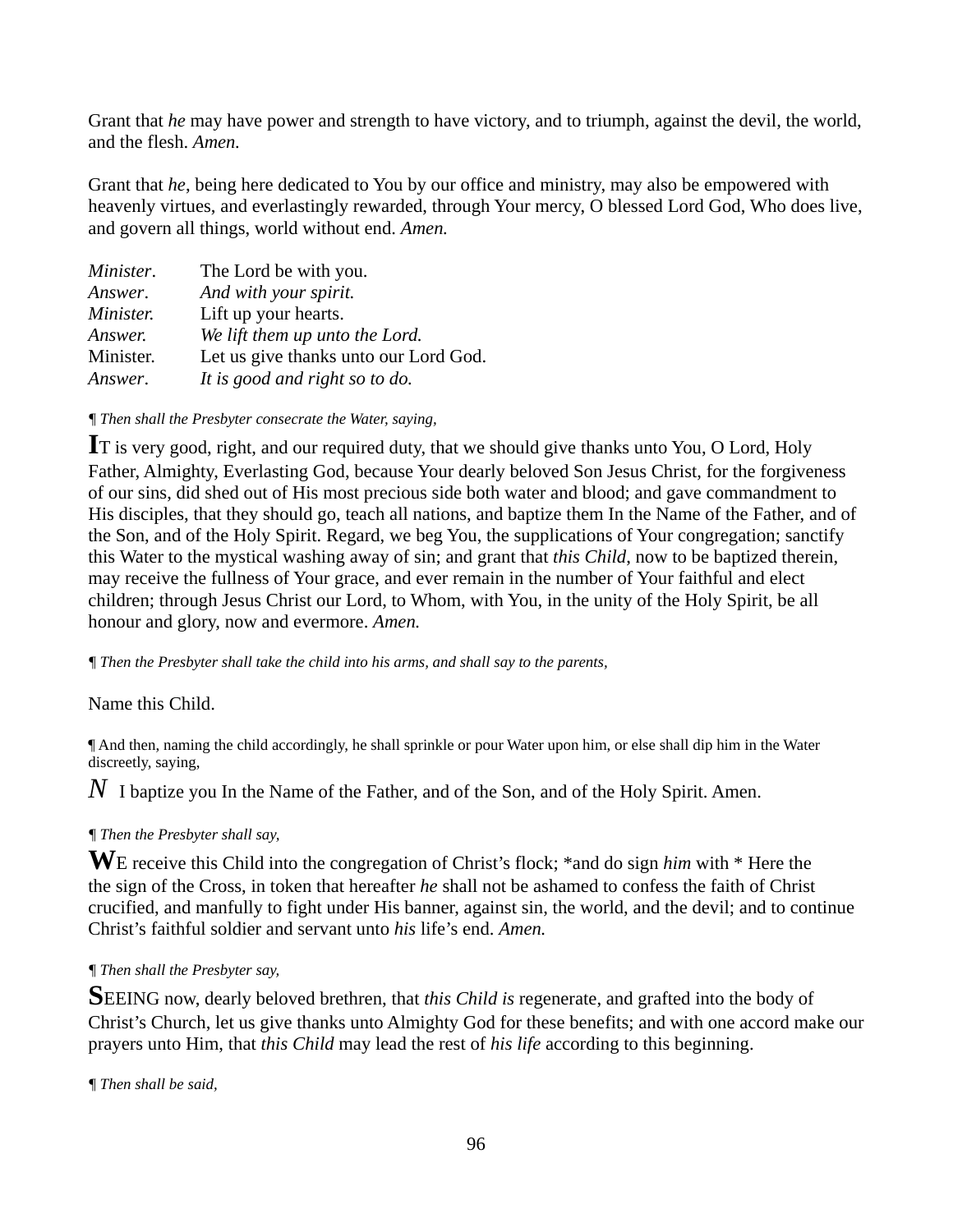**O**UR Father in heaven, Hallowed be Your Name. Your kingdom come. Your will be done On earth as it is in heaven. Give us this day our daily bread. And forgive us our debts, As we forgive our debtors. And do not lead us into temptation, But deliver us from the evil one. For Yours is the kingdom and the power and the glory forever. Amen

# Or

**O**UR Father in heaven, Hallowed be Your Name. Your kingdom come. Your will be done, On earth as it is in heaven. Give us this day our daily bread. And forgive us our debts, As we our debtors. And do not lead us into temptation, But deliver us from evil. For Yours is the kingdom and the power and the glory forever. Amen.

### *¶ Then shall the Presbyter say,*

**W**E yield You hearty thanks, most merciful Father, that it has pleased You to regenerate *this Child* with Your Holy Spirit, to receive *him* for Your own *Child* by adoption, and to incorporate *him* into Your holy Church. And we humbly beg You to grant, that *he*, being dead unto sin, and living unto righteousness, and being buried with Christ in His death, may crucify the old man, and utterly abolish the whole body of sin; and that, as *he is made partaker* of the death of Your Son, *he* may also be *partaker* of His resurrection; so that finally, with the residue of Your holy Church, *he* may be *an inheritor* of Your everlasting kingdom; through Christ our Lord. *Amen.* 

### *¶ Then, the Presbyter may say to the sponsors of the child this Exhortation following,*

**F**ORASMUCH as *this Child has* promised by you *his* sureties to renounce the devil and all his works, to believe in God, and to serve Him; you must remember, that it is your part and duty to see that *this Child* be taught, so soon as *he* shall be able to learn, what a solemn vow, promise, and profession, *he has* here made by you. And that *he* may know these things the better, you shall call upon *him* to hear Sermons; and chiefly you shall provide, that *he* may learn the Creed, the Lord's Prayer, and the Ten Commandments, and all other things which a Christian ought to know and believe to his soul's health; and that *this Child* may be virtuously brought up to lead a godly and a Christian life; remembering always, that Baptism represents unto us our profession; which is, to follow the example of our Saviour Christ, and to be made like unto Him; that, as H died, and rose again for us, so should we, who are baptized, die from sin, and rise again unto righteousness; continually mortifying all our evil and corrupt affections, and daily proceeding in all virtue and godliness of living.

### *¶ Then shall he say,*

**Y**OU are to take care that *this Child* be brought to the Bishop to be confirmed by him, so soon as *he* can say the Creed, the Lord's Prayer, and the Ten Commandments, and be further instructed in the Catechism set forth for that purpose.

*\*If a Presbyter is not available, then a Deacon may administer Baptism* 

# **The Order for The Ministration of Holy Baptism for Adults**

*¶ At the appointed time, immediately after the reading of the Gospel in the Holy Communion, or at such other time as the Minister shall appoint, the sponsors and the adult person to be baptized must be ready at the Font, and the Presbyter*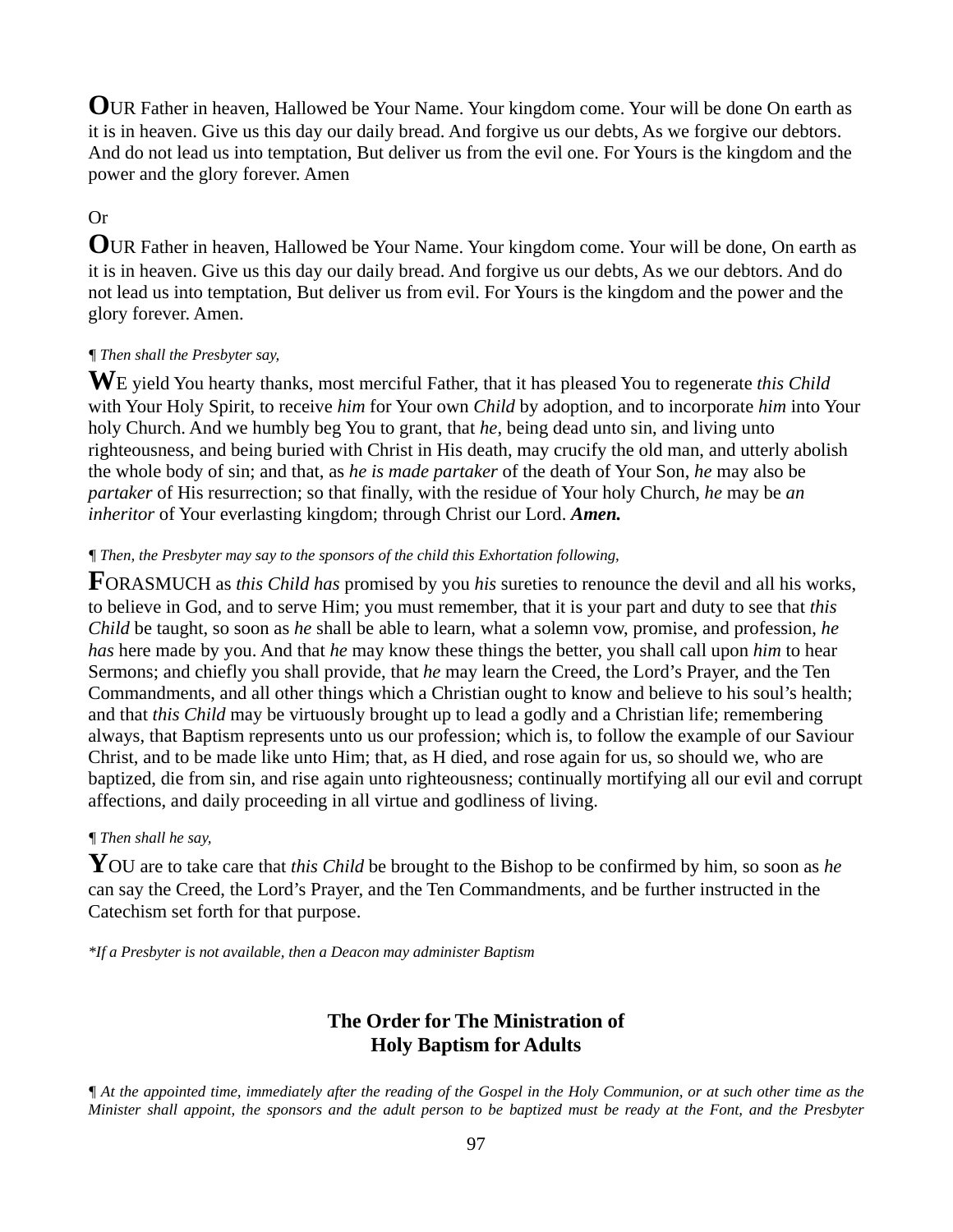*coming to the Font (which is to be filled with pure Water), and standing there, the people also standing throughout, shall say,* 

# **H**AS this Person been already baptized, or not?

### *¶ If they answer, No: then shall the Presbyter proceed as follows.*

DEARLY beloved, forasmuch as all men are conceived and born in sin; and that our Saviour Christ said, None can enter into the kingdom of God, except he be regenerate and born anew of Water and of the Holy Spirit; I beg you to call upon God the Father, through our Lord Jesus Christ, that of His bounteous mercy He will grant to *this Person* that which by nature he cannot have; that he may be baptized with Water and the Holy Spirit, and received into Christ's holy Church, and be made a living *member* of the same.

### *¶ Then shall the Presbyter say,*

Let us pray.

**A**LMIGHTY and everlasting God, Who of Your great mercy did save Noah and his family in the ark from perishing by water; and also did safely lead the children of Israel Your people through the Red Sea, figuring thereby Your holy Baptism; and by the Baptism of Your well-beloved Son Jesus Christ in the river Jordan, did sanctify Water to the mystical washing away of sin: We beseech You, for Your infinite mercies, that You will mercifully look upon this Person; wash *him* and sanctify *him* with the Holy Spirit; that *he*, being delivered from Your wrath, may be received into the ark of Christ's Church; and being steadfast in faith, joyful through hope, and rooted in love, may so pass the waves of this troublesome world, that finally *he* may come to the land of everlasting life, there to reign with You, world without end; through Jesus Christ our Lord. *Amen*.

**A**LMIGHTY and immortal God, the aid of all who need, the helper of all who flee to You for succour, the life of those who believe, and the resurrection of the dead; We call upon You for *this Person*, that *he*, coming to Your holy Baptism, may receive remission of his sins, by spiritual regeneration. Receive *him*, O Lord, as You hast promised by Your well-beloved Son, saying, Ask, and you shall have; seek, and you shall find; knock, and it shall be opened unto you. So give now unto us who ask; let us who seek, find; open the gate unto us who knock; that *this Person* may enjoy the everlasting benediction of Your heavenly washing, and may come to the eternal kingdom which You have promised by Christ our Lord. *Amen.*

### *¶ Then the Presbyter shall say,*

Hear the words of the Gospel, written by Saint John, in the third chapter, at the first verse.

**T**here was a man of the Pharisees named Nicodemus, a ruler of the Jews. This man came to Jesus by night and said to Him, "Rabbi, we know that You are a teacher come from God; for no one can do these signs that You do unless God is with him." Jesus answered and said to him, "Most assuredly, I say to you, unless one is born again, he cannot see the kingdom of God." Nicodemus said to Him, "How can a man be born when he is old? Can he enter a second time into his mother's womb and be born?" Jesus answered, "Most assuredly, I say to you, unless one is born of water and the Spirit, he cannot enter the kingdom of God. That which is born of the flesh is flesh, and that which is born of the Spirit is spirit. Do not marvel that I said to you, 'You must be born again.' The wind blows where it wishes, and you hear the sound of it, but cannot tell where it comes from and where it goes. So is everyone who is born of the Spirit."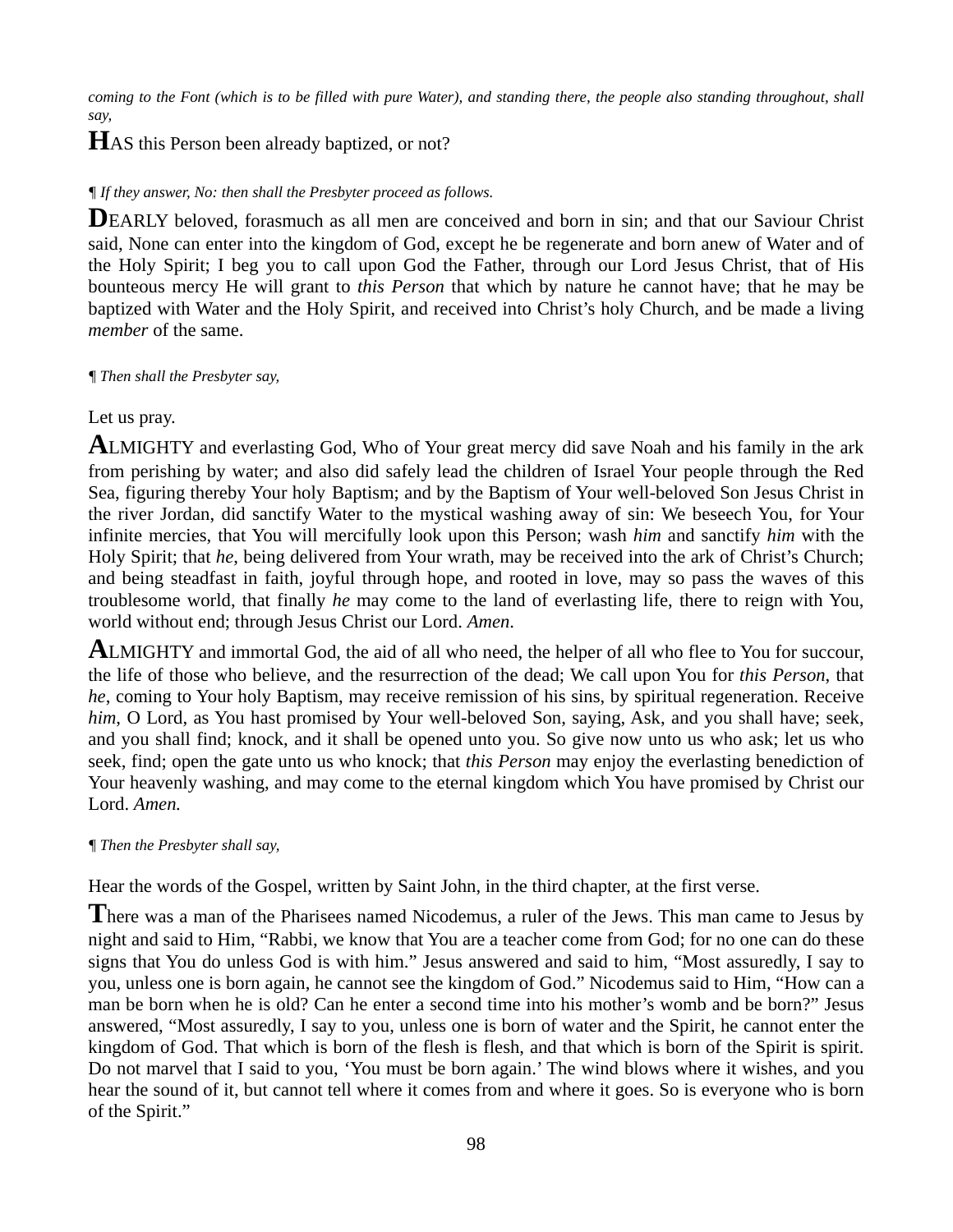### *¶ Or this.*

Hear the words of the Gospel, written by Saint Matthew, in the twenty-eighth chapter, at the eighteenth verse.

And Jesus came and spoke to them, saying, "All authority has been given to Me in heaven and on earth. Go therefore and make disciples of all the nations, baptizing them in the name of the Father and of the Son and of the Holy Spirit, teaching them to observe all things that I have commanded you; and lo, I am with you always, even to the end of the age." *¶ Then shall the Minister say,* 

**A**ND now, being persuaded of the good will of our heavenly Father toward *this Person*, declared by His Son Jesus Christ; let us faithfully and devoutly give thanks unto Him, and say,

### *¶ Minister and people.*

**A**LMIGHTY and everlasting God, heavenly Father, We give You humble thanks, that You have guaranteed to call us to the knowledge of Your grace, and faith in You: Increase this knowledge, and confirm this faith in us evermore. Give Your Holy Spirit to *this Person*, that *he* may be born again, and be made *an heir* of everlasting salvation; through our Lord Jesus Christ, who lives and reigns with You and the same Holy Spirit, now and for ever. *Amen*.

### *Minister*

WELL-BELOVED, you have come here desiring to receive holy Baptism. We have prayed that our Lord Jesus Christ would guarantee to receive you and bless you, to release you from your sins, to give you the kingdom of heaven, and everlasting life.

You have heard also, that our Lord Jesus Christ has promised in His holy Word to grant all those things for which we have prayed; which promise He, for His part, will most surely keep and perform.

Wherefore, after this promise made by Christ, you must also faithfully, for your part, promise in the presence of these your witnesses, and this whole congregation, that you will renounce the devil and all his works, and constantly believe God's holy Word, and obediently keep His commandments.

*¶ Then shall the Presbyter ask of each of the persons to be baptized, severally, these Questions following.* 

**D**O you renounce the devil and all his works, the vain pomp and glory of the world, with all covetous desires of the same, and the sinful desires of the flesh, so that you wilt not follow, nor be led by them?

| Answer.   | I renounce them all.                                                                            |
|-----------|-------------------------------------------------------------------------------------------------|
| Minister. | Do you believe all the Articles of the Christian Faith, as contained in the Apostles'<br>Creed? |
| Answer.   | All this I steadfastly believe.                                                                 |
| Minister. | Will you be baptized in this Faith?                                                             |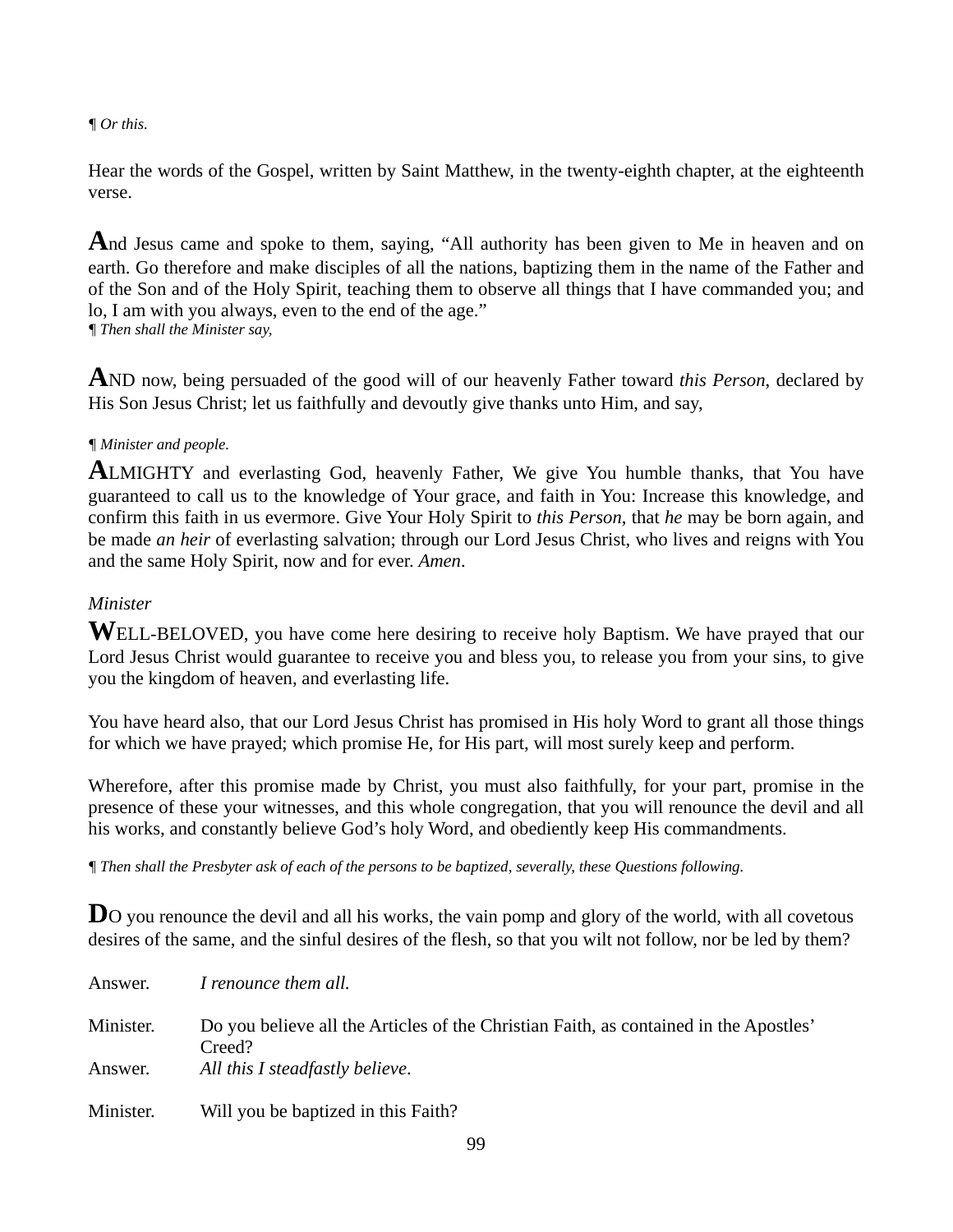Answer. *That is my desire*. Minister. Will you then obediently keep God's holy will and commandments, and walk in the same all the days of your life? Answer. *I will, by God's help*.

#### *¶ Then shall the Presbyter say,*

**O** MERCIFUL God, grant that the old Adam in this Person may be so buried, that the new man may be raised up in *him*. *Amen.*

Grant that all sinful affections may die in *him*, and that all things belonging to the Spirit may live and grow in *him*. *Amen.*

Grant that *he* may have power and strength to have victory, and to triumph, against the devil, the world, and the flesh. *Amen.*

Grant that *he*, being here dedicated to You by our office and ministry, may also be empowered with heavenly virtues, and everlastingly rewarded, through Your mercy, O blessed Lord God, Who does live, and govern all things, world without end. *Amen*.

| Minister. | The Lord be with you.                 |
|-----------|---------------------------------------|
| Answer.   | And with your spirit.                 |
| Minister. | Lift up your hearts.                  |
| Answer.   | We lift them up unto the Lord.        |
| Minister. | Let us give thanks unto our Lord God. |
| Answer.   | It is meet and right so to do.        |

#### *¶ Then shall the Presbyter consecrate the Water, saying,*

**I**T is very meet, right, and our required duty, that we should give thanks unto You, O Lord, Holy Father, Almighty, Everlasting God, for that your dearly beloved Son Jesus Christ, for the forgiveness of our sins, did shed out of His most precious side both water and blood; and gave commandment to His disciples, that they should go teach all nations, and baptize them In the Name of the Father, and of the Son, and of the Holy Spirit. Regard, we beg You, the supplications of Your congregation; sanctify this Water to the mystical washing away of sin; and grant that *this Person*, now to be baptized therein, may receive the fullness of Your grace, and ever remain in the number of Your faithful and elect children; through Jesus Christ our Lord, to Whom, with You, in the unity of the Holy Spirit, be all honour and glory, now and evermore. Amen.

 *Then the Presbyter shall take each adult by the right hand, and shall say to the sponsors,*  Name this Person.

*¶ And then, naming the person accordingly, he shall sprinkle or pour Water upon him, or else shall dip him in the Water discreetly, saying,* 

*N* I baptize You In the Name of the Father, and of the Son, and of the Holy Spirit. *Amen*.

### *¶ Then the Presbyter shall say,*

**W**E receive this Person into the congregation of Christ's flock; and do sign *him* with the sign of the Cross, in token that hereafter *he* shall not be ashamed to confess the faith of Christ crucified, and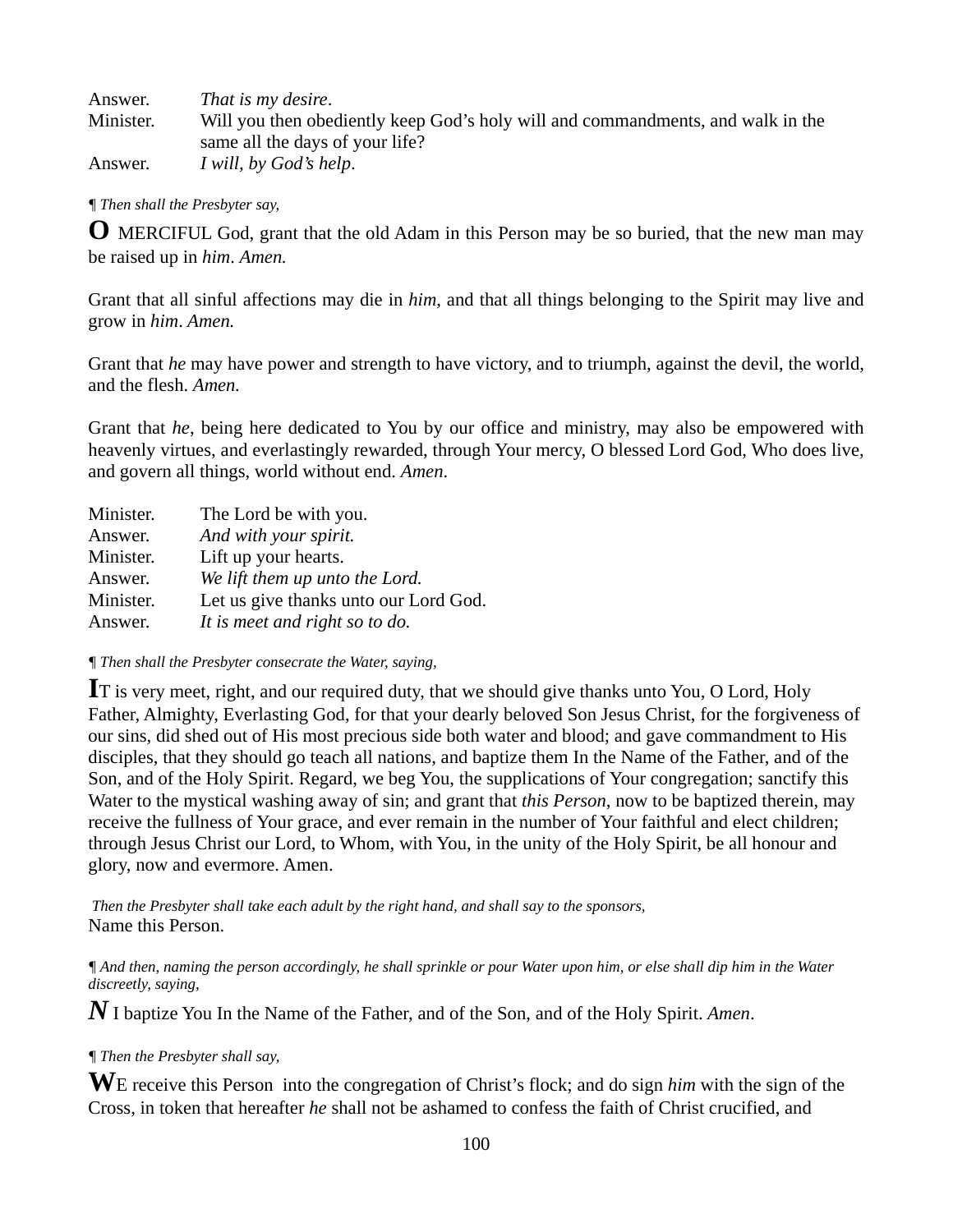manfully to fight under His banner, against sin, the world, and the devil; and to continue Christ's faithful soldier and servant unto *his* life's end. Amen.

# *¶ Then shall the Presbyter say,*

**S**EEING now, dearly beloved brethren, that *this Person is* regenerate, and grafted into the body of Christ's Church, let us give thanks unto Almighty God for these benefits; and with one accord make our prayers unto Him, that *this Person* may lead the rest of *his* life according to this beginning.

# *¶ Then shall be said,*

**O**UR Father in heaven, Hallowed be Your Name. Your kingdom come. Your will be done On earth as it is in heaven. Give us this day our daily bread. And forgive us our debts, As we forgive our debtors. And do not lead us into temptation, But deliver us from the evil one. For Yours is the kingdom and the power and the glory forever. Amen Or

**O**UR Father in heaven, Hallowed be Your Name. Your kingdom come. Your will be done, On earth as it is in heaven. Give us this day our daily bread. And forgive us our debts, As we our debtors. And do not lead us into temptation, But deliver us from evil. For Yours is the kingdom and the power and the glory forever. Amen.

# *¶ Then shall the Presbyter say,*

**W**E yield You hearty thanks, most merciful Father, that it has pleased You to regenerate *this Person* with Your Holy Spirit, to receive *him* for Your Own *Child* by adoption, and to incorporate *him* into Your holy Church. And humbly we beg You to grant, that *he*, being dead unto sin, and living unto righteousness, and being buried with Christ in His death, may crucify the old man, and utterly abolish the whole body of sin; and that, as *he is made partaker* of the death of Your Son, *he* may also be *partaker* of His resurrection; so that finally, with the residue of thy holy Church, *he* may be *an inheritor* of Your everlasting kingdom; through Christ our Lord. *Amen*.

# *¶ The Presbyter shall use this Exhortation following; speaking to the sponsors first.*

**F**ORASMUCH as *this Person has* promised in your presence to renounce the devil and all his works, to believe in God, and to serve Him; you must remember, that it is your part and duty to put *him* in mind, what a solemn vow, promise, and profession *he has* now made before this congregation, and especially before you *his* chosen witnesses. And you are also to call upon *him* to use all diligence to be rightly instructed in God's holy Word; that so *he* may grow in grace, and in the knowledge of our Lord Jesus Christ, and live godly, righteously, and soberly in this present world.

## *¶ And then, speaking to the newly baptized person, the Presbyter shall say,*

**A**ND as for you, who have now by Baptism put on Christ, it is your part and duty also, being made the child of God and of the light, by faith in Jesus Christ, to walk answerably to your Christian calling, and as becomes the children of light; remembering always that Baptism represents unto us our profession; which is, to follow the example of our Saviour Christ, and to be made like unto Him; that as He died, and rose again for us; so should we, who are baptized, die from sin, and rise again unto righteousness; continually mortifying all our evil and corrupt affections, and daily proceeding in all virtue and godliness of living.

*¶ Then the Presbyter shall add,*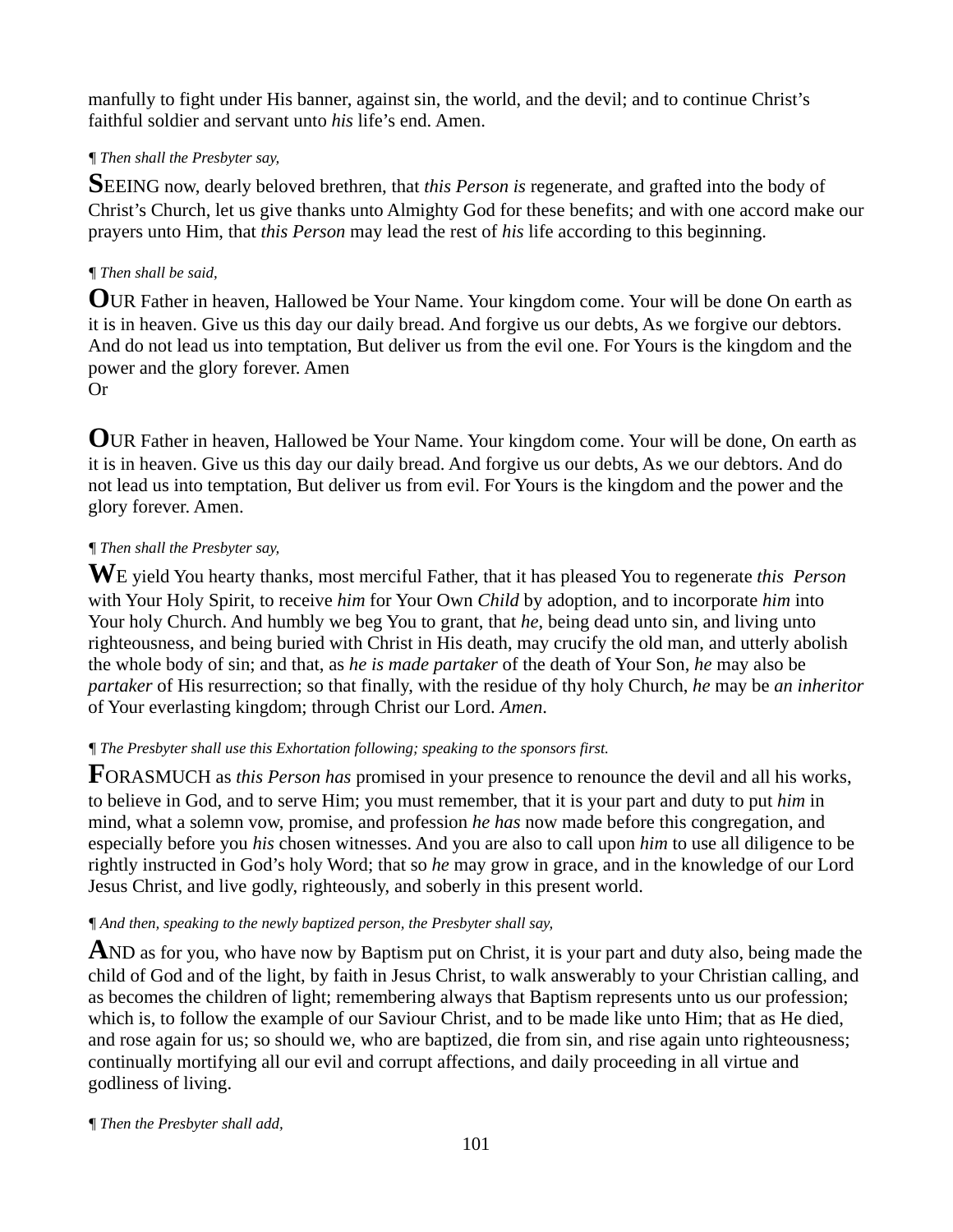**T**HE Almighty God, the Father of our Lord Jesus Christ, of Whom the whole family in heaven and earth is named; Grant you to be strengthened with might by His Spirit in the inner man; that, Christ dwelling in your hearts by faith, you may be filled with all the fullness of God. *Amen*.

*\*If a Presbyter is not available, then a Deacon may administer Baptism* 

### **PRIVATE BAPTISM**

*¶ When, in consideration of extreme sickness, necessity may require, then the following form shall suffice. ¶ The child (or person) being named by some one who is present, the Minister shall sprinkle or pour Water upon him, saying these words,* 

*N* I baptize you In the Name of the Father, and of the . Son, and of the Holy Spirit*. Amen.* 

*¶ After which shall be said the Lord's Prayer, and the Thanksgiving from this Office, beginning,* We yield You hearty thanks, *etc.* 

*¶ But note, That in the case of an adult, the Minister shall first ask the questions provided in this Office for the Baptism of Adults.* 

*¶ In cases of extreme sickness, or any imminent peril, if a Minister cannot be procured, then any baptized person present may administer Holy Baptism, using the foregoing form. Such Baptism shall be promptly reported to the parish authorities.* 

### **THE RECEIVING OF ONE PRIVATELY BAPTIZED**

*¶ It is expedient that a child or person so baptized be afterward brought to the church, at which time these parts of the foregoing service shall be used: the Gospel, the Questions (omitting the Question*  Wilt You be baptized in this Faith*? and the answer thereto), the Declaration,* We receive this Child **(**or Person*), etc., and the remainder of the Office.* 

### **CONDITIONAL BAPTISM**

*¶ If there is reasonable doubt whether any person was baptized with Water, In the Name of the Father, and of the Son, and of the Holy Spirit, (which are essential parts of Baptism), such person may be baptized in the form before appointed in this Office; saving that, at the sprinkling or pouring of water (or dipping into it), the Minister shall use this form of words*.

# **I**F you art not already baptized, *N.,* I baptize you In the Name of the Father, and of the Son, and of the Holy Spirit*. Amen*.

*¶ The Minister of every parish shall often admonish the people, that they do not defer the Baptism of their children, and that it is most convenient that Baptism should be administered upon Sundays and other Holy Days, so that the congregation there present may testify the receiving of those who are newly baptized into the number of Christ's Church; as also because in the ministration of Baptism every man present may be put in remembrance of his own profession made to God in his Baptism. Nevertheless, if necessity so require, Baptism may be administered upon any other day.* 

*¶ Due notice shall be given before a child is brought to the church to be baptized. For every child to be baptized there shall be not fewer than three godparents, of whom at least two shall be of the same sex as the child and of whom at least one shall be of the opposite sex; save that, when three cannot be conveniently had, one godfather and one godmother shall suffice. Parents may be godparents for their own children provided that the child shall have at least one other godparent. The godparents shall be persons who have been baptized and confirmed and will faithfully fulfil their responsibilities both by their care for the child committed to their charge and by the example of their own godly living. Nevertheless the Minister shall have power to dispense with the requirement of confirmation in any case in which, in his judgement, need so requires. The Minister shall instruct the parents or guardians of an infant to be admitted to Holy Baptism that the same responsibilities rest on them as are in the service of Holy Baptism required of the godparents.*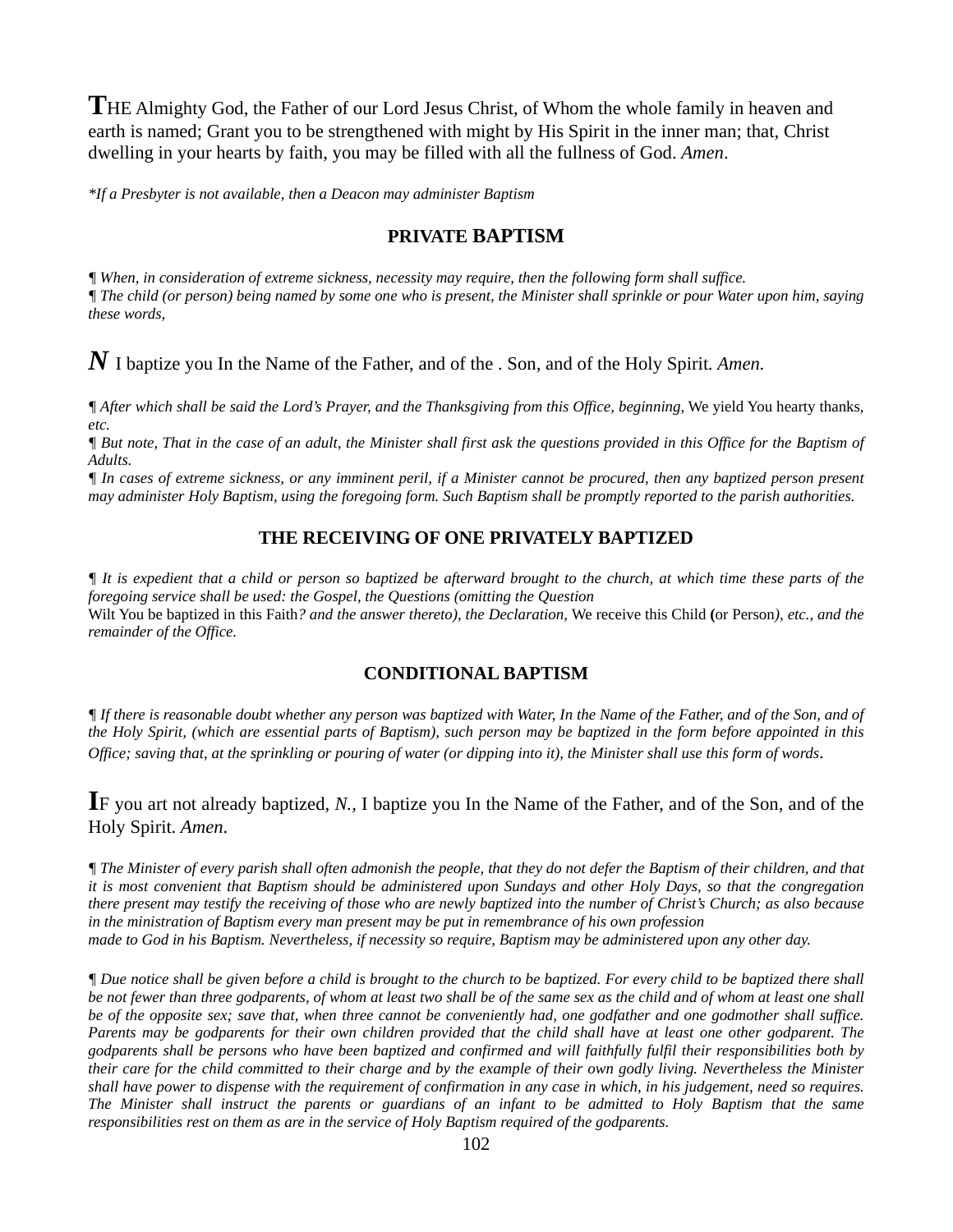*¶ No Minister shall refuse or, save for the purpose of preparing or instructing the parents or guardians or godparents, delay to baptize any infant within his cure that is brought to the church to be baptized, provided that due notice has been given and the provisions relating to godparents are observed. If the Minister shall refuse or unduly delay to baptize any such infant, the parents or guardians may apply to the Bishop of the diocese who shall, after consultation with the Minister, give such directions as he thinks fit.* 

*¶ When any such persons as are of riper years are to be baptized, timely notice shall be given to the Minister; that so due care may be taken for their examination, whether they be sufficiently instructed in the principles of the Christian Religion; and that they may be exhorted to prepare themselves, with prayers and fasting, for the receiving of this holy Sacrament. And note, That at the time of the Baptism of an adult, there shall be present with him at the Font at least two sponsors*.

*¶ The word* regenerate *in this Office of Baptism is well meant for a signification of our grafting and incorporation into Christ's flock and a grateful acknowledgement of the benefits of Christ therein given to all who receive Baptism rightly (Note Article XXVII* Of Baptism*). Yet, lest the same word should by any persons, out of ignorance, malice, or obstinacy, be misconstrued: It is hereby declared that the use of this word is not intended to denote an essential alteration in nature, nor a passing, as by some mysterious process, into that fullness of religious life marked by faith, repentance, incipient holiness, ardent desires after God, and elevated affections* 

# **Offices of Instruction**

### **FIRST OFFICE**

*¶ Here may be sung a Hymn, after which shall be said by the Minister and people together, all kneeling, the following Prayer, the Minister first pronouncing,* 

|                  | The Lord be with you. |
|------------------|-----------------------|
| <i>Answer.</i>   | And with thy spirit.  |
| <i>Minister.</i> | Let us pray.          |

LORD of all power and might, Who are the author and giver of all good things; Graft in our hearts the love of Your Name, Increase in us true religion, Nourish us with all goodness, And of Your great mercy keep us in the same; Through Jesus Christ our Lord. *Amen*.

*¶ Then, the people being seated, the Minister shall ask them the Questions which follow, the people reading or repeating the Answers as appointed.* 

**W** hat is your Christian name?

*Answer.* My Christian name is \_\_\_\_\_.

*Question.* Who gave you this name?

*Answer.* My Sponsors gave me this name in Baptism; wherein I was made a member of Christ, the child of God, and an inheritor of the kingdom of heaven.

*Question.* What did your Sponsors then promise for you?

*Answer*. My Sponsors promised and vowed three things in my name: First, that I should renounce the devil and all his works, the pomp and vanity of this wicked world, and all the sinful lusts of the flesh; Secondly, that I should believe all the Articles of the Christian Faith; and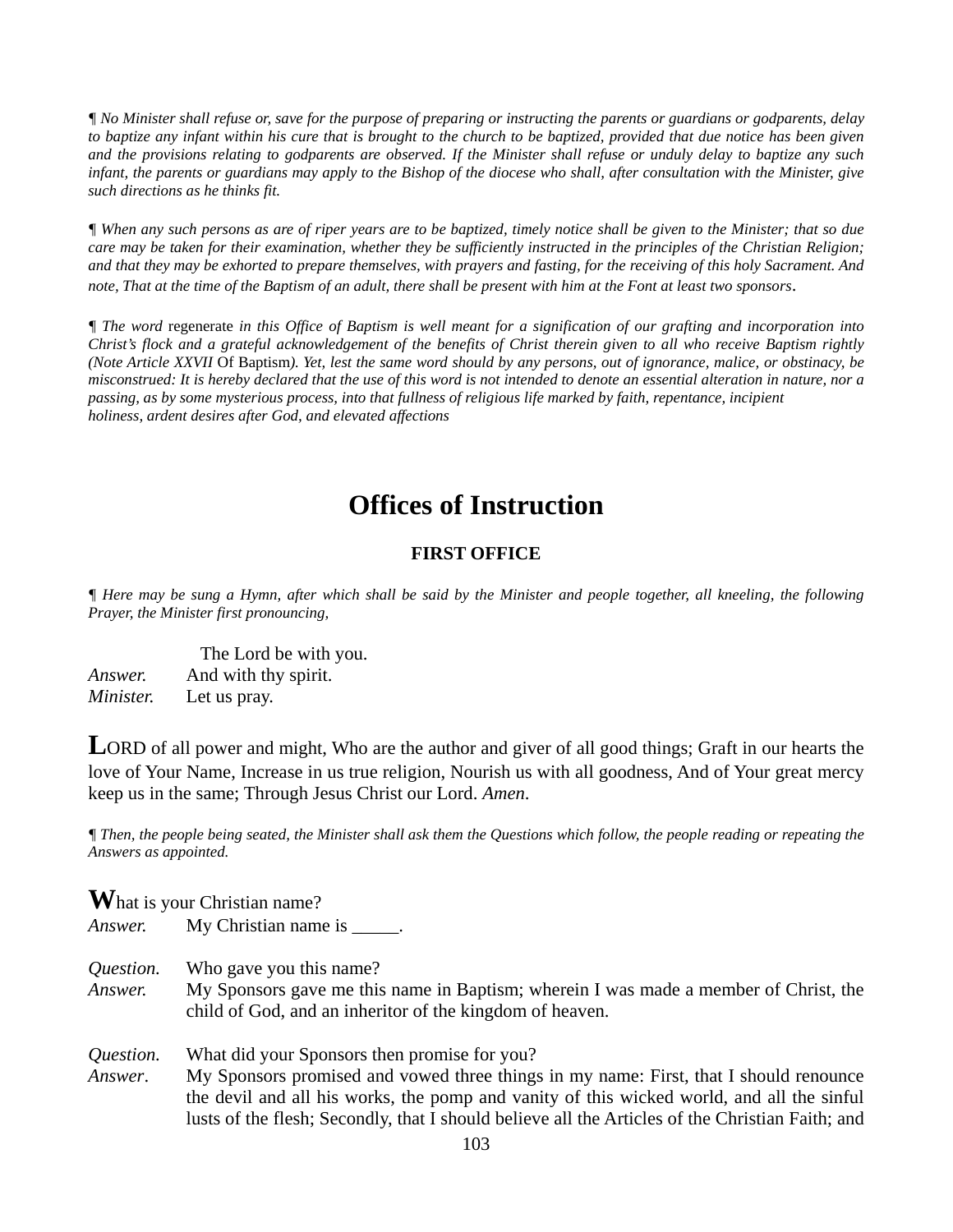Thirdly, that I should keep God's holy will and commandments, and walk in the same all the days of my life.

*Question.* Do you not think that you are bound so to do? *Answer.* Yes indeed; and by God's help, so I will do. And I heartily thank our heavenly Father, that he has called me to this state of salvation, through Jesus Christ our Saviour. And I pray unto God to give me His grace, that I may continue in the same unto my life's end.

*¶ Then the Minister shall say,* 

YOU said that your Sponsors promised and vowed that you should believe all the Articles of the Christian Faith. Recite the Articles of the Christian Faith as contained in the Apostles' Creed.

*¶ Then, all standing, shall be said the Apostles' Creed by the Minister and people.* 

**I** BELIEVE in God the Father Almighty, Maker of heaven and earth:

 And in Jesus Christ His only Son our Lord, Who was conceived by the Holy Spirit, Born of the Virgin Mary, Suffered under Pontius Pilate, Was crucified, dead, and buried, He descended into hell; The third day He rose again from the dead, He ascended into heaven, And sits on the right hand of God the Father Almighty; From there He shall come to judge the living and the dead.

 I believe in the Holy Spirit; The holy Catholic Church; The Communion of Saints; The Forgiveness of sins; The Resurrection of the body; And the Life everlasting. Amen

*Question.* What do you chiefly learn in these Articles of your Belief?

*Answer.* First, I learn to believe in God the Father, Who has made me, and all the world. Secondly, in God the Son, who has redeemed me, and all mankind. Thirdly, in God the Holy Spirit, Who sanctifies me, and all the people of God. And this Holy Trinity, One God, I praise and magnify, saying,

*¶ Minister and people.* 

**GLORY** be to the Father, and to the Son, and to the Holy Spirit; As it was in the beginning, is now, and ever shall be, world without end. Amen.

*¶ Here may be sung a Hymn, after which the Minister, turning to the people, shall say,* 

YOU said that your Sponsors promised and vowed that you should keep God's holy will and commandments.

Tell me how many Commandments there are.

*Answer.* There are Ten Commandments, given in old time by God to the people of Israel.

*¶ Then shall the Minister say,* 

Let us ask God's help to know and to keep them.

|                  | The Lord be with you. |
|------------------|-----------------------|
| <i>Answer.</i>   | And with your spirit. |
| <i>Minister.</i> | Let us pray.          |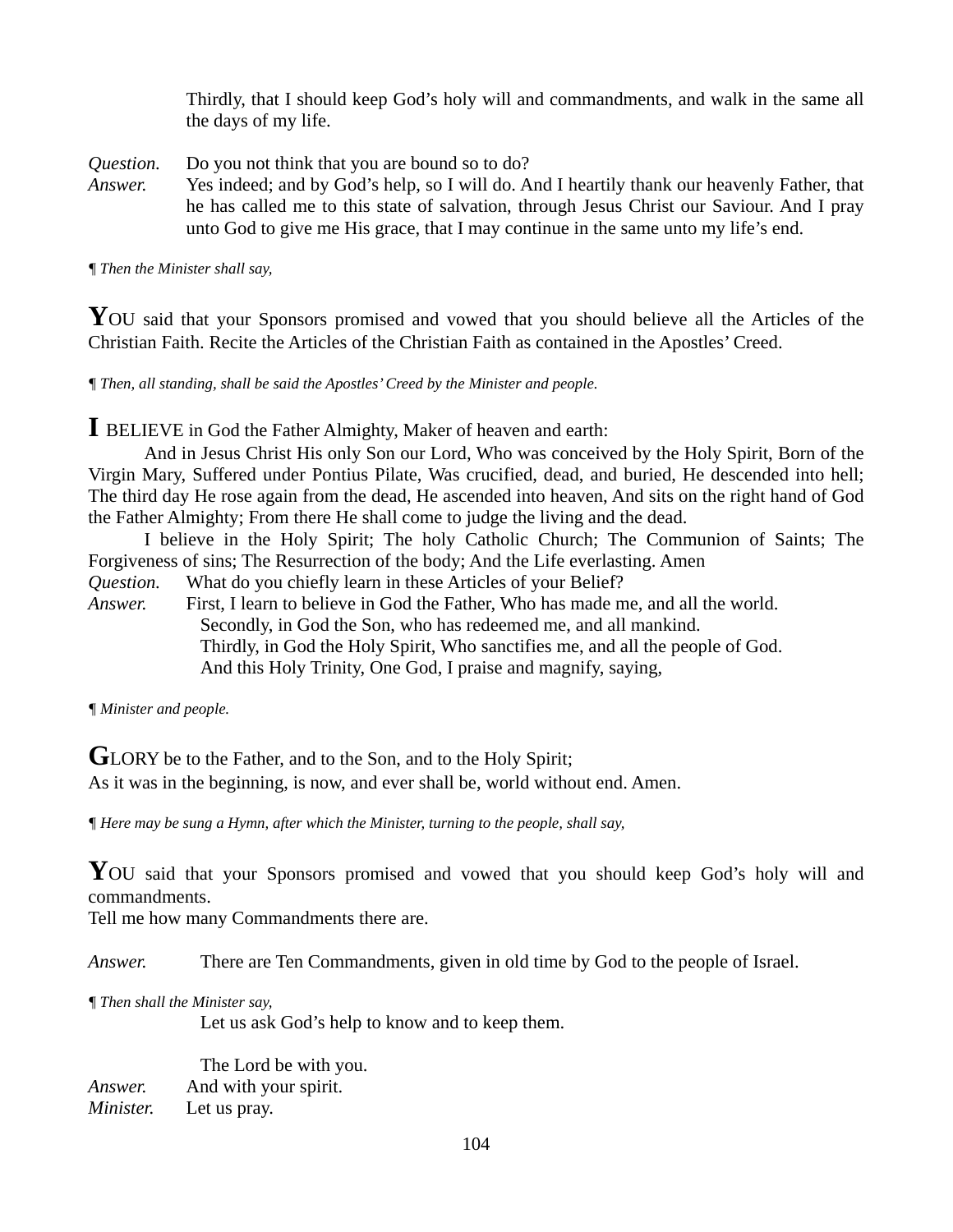*¶ Then shall be said this Prayer by the Minister and people together, all kneeling.* 

**O** ALMIGHTY God, Who alone can order the unruly wills and affections of sinful men; Grant unto Your people, That they may love the thing which You command, And desire that which You do promise; That so, among the sundry and manifold changes of the world, Our hearts may surely there be fixed, Where true joys are to be found; Through Jesus Christ our Lord. *Amen*.

*¶ Then shall the Minister repeat the Ten Commandments, and after every Commandment the people shall say the response. But note, That where so instructed, the people may repeat the Commandments, the Minister saying the response. And note further, That the part of the Commandment which is inset may be omitted.* 

GOD spoke these words, and said: I am the LORD your God; You shall have no other gods before Me.  *Lord, have mercy upon us, and incline our hearts to keep this law.* 

II. YOU shall not make for yourself an idol in the form of anything in heaven above, or on the earth beneath, or in the waters below; You shall not bow down to them nor worship them.

> *For I, the LORD your God, am a jealous God, punishing the children for the sin of the fathers to the third and fourth generations of those who hate Me, but showing love to a thousand generations of those who love Me and keep My commandments.*

 *Lord, have mercy upon us, and incline our hearts to keep this law.* 

III. YOU shall not misuse the Name of the LORD your God,

 *for the LORD will not hold anyone guiltless who misuses His Name. Lord, have mercy upon us, and incline our hearts to keep this law.* 

IV. OBSERVE the Sabbath day by keeping it holy. Six days you shall labour and do all your work, but the seventh day is the Sabbath to the LORD your God. On it you shall not do any work:

> *neither you, nor your son or daughter, nor your. The LORD your God has commanded you to observe the Sabbath day.*

 *Lord, have mercy upon us, and incline our hearts to keep this law.* 

V. HONOUR your father and your mother,

 *so that you may live long and that it may go well with you in the land the LORD your God is giving you. Lord, have mercy upon us, and incline our hearts to keep this law.* 

VI. YOU shall not murder.

 *Lord, have mercy upon us, and incline our hearts to keep this law.* 

VII. YOU shall not commit adultery.

 *Lord, have mercy upon us, and incline our hearts to keep this law.* 

VIII. YOU shall not steal.

 *Lord, have mercy upon us, and incline our hearts to keep this law.* 

- IX. YOU shall not give false testimony against your neighbour.  *Lord, have mercy upon us, and incline our hearts to keep this law.*
- X. YOU shall not covet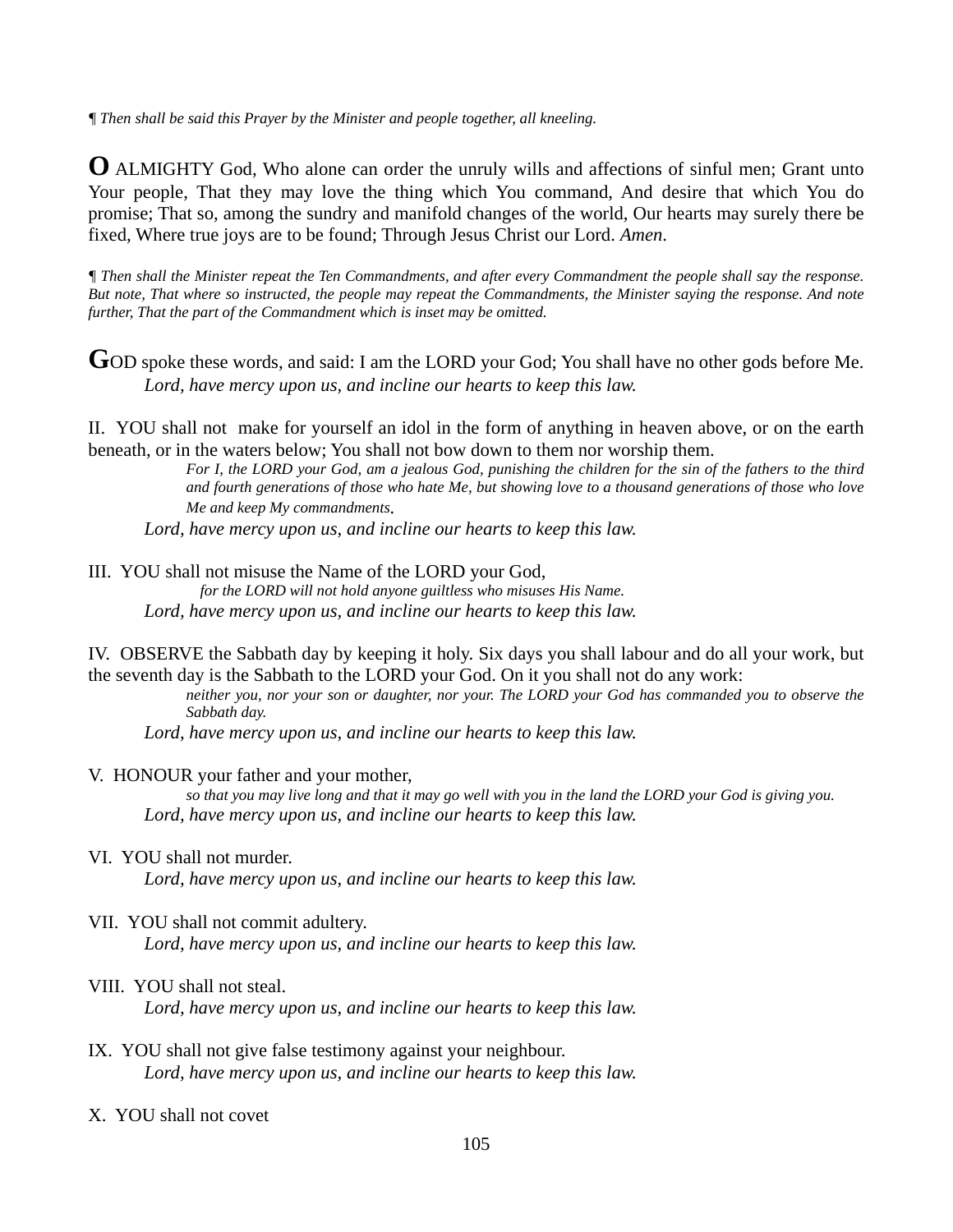*you shall not covet your neighbour's wife. You shall not set your desire on your neighbour's house or land, his manservant, nor maid servant, his ox or donkey, nor anything that belongs to your neighbour. Lord, have mercy upon us, and write all these Your laws in our hearts, we beg You.* 

#### *¶ Then shall the Minister say,*

GRANT to us, Lord, we beg You, the spirit to think and do always such things as are right; that we, who cannot do any thing that is good without You, may by You be enabled to live according to Your will; through Jesus Christ our Lord. *Amen*.

*¶ After this, the people being seated, the Minister, turning to them, shall ask the Questions which follow, the people reading or repeating the Answers.* 

| Question.<br>Answer. | What does our Lord Jesus Christ teach us about these Commandments?<br>Our Lord Jesus Christ teaches us that they are summed up in these two Commandments:<br>You shalt love the Lord your God with all your heart, and with all your soul, and with all<br>your mind; this is the first and great Commandment. And the second is, You shall love<br>your neighbour as yourself. |
|----------------------|---------------------------------------------------------------------------------------------------------------------------------------------------------------------------------------------------------------------------------------------------------------------------------------------------------------------------------------------------------------------------------|
| Question.<br>Answer. | What then do you chiefly learn from the Ten Commandments?<br>I learn two things from these Commandments; my duty towards God, and my duty<br>towards my neighbour.                                                                                                                                                                                                              |
| Question.<br>Answer. | What is your duty towards God?<br>My duty towards God is To believe in Him, to fear Him, And to love Him with all my<br>heart, with all my soul, with all my mind.                                                                                                                                                                                                              |
| Question.<br>Answer. | What is your duty towards God in the First and Second Commandments?<br>To worship Him, to give Him thanks: To put my whole trust in Him, to call upon Him.                                                                                                                                                                                                                      |
| Question.<br>Answer. | What is your duty towards God in the Third Commandment?<br>To honour His holy Name and His Word.                                                                                                                                                                                                                                                                                |
| Question.<br>Answer. | What is your duty towards God in the Fourth Commandment?<br>To serve Him truly all the days of my life.                                                                                                                                                                                                                                                                         |
| Question.<br>Answer. | What is your duty towards your neighbour?<br>My duty towards my neighbour is To love him as myself, and to do to all men as I would<br>they should do unto me.                                                                                                                                                                                                                  |
| Question.<br>Answer. | What is your duty towards your neighbour in the Fifth Commandment?<br>To love, honour, and help my father and mother: To honour and obey the civil authority:<br>To submit myself to all my governors, teachers, spiritual pastors and masters: And to order<br>myself in that lowliness and reverence which becomes a servant<br>of God.                                       |
| Question.<br>Answer. | What is your duty towards your neighbour in the Sixth Commandment?<br>To hurt nobody by word or deed: To bear no malice nor hatred in my heart.                                                                                                                                                                                                                                 |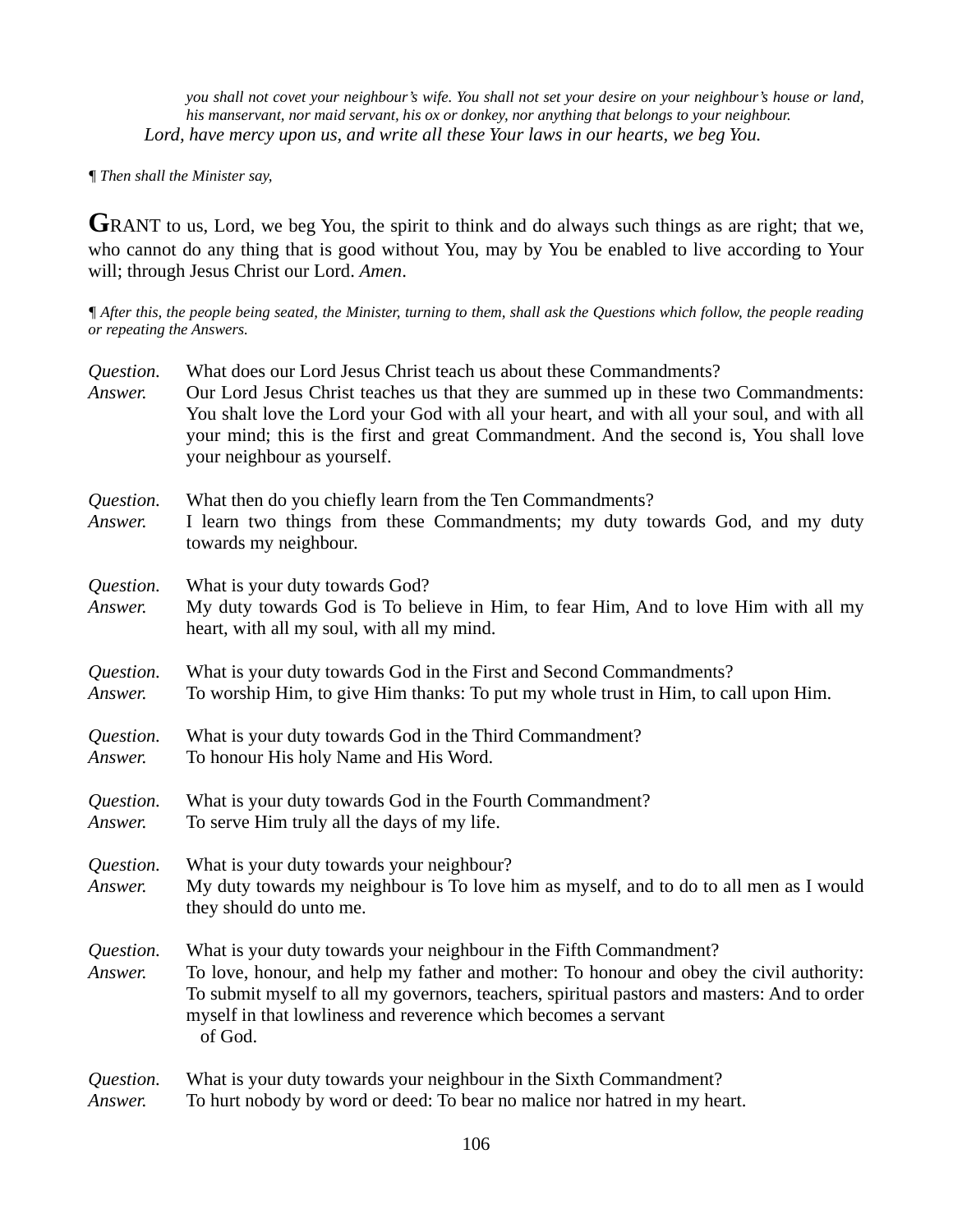| Question.            | What is your duty towards your neighbour in the Seventh Commandment?                                                                                                                                                                                          |
|----------------------|---------------------------------------------------------------------------------------------------------------------------------------------------------------------------------------------------------------------------------------------------------------|
| Answer.              | To keep my body in temperance, soberness, and chastity.                                                                                                                                                                                                       |
| Question.            | What is your duty towards your neighbour in the Eighth Commandment?                                                                                                                                                                                           |
| Answer.              | To keep my hands from stealing: To be true and just in all my dealings.                                                                                                                                                                                       |
| Question.            | What is your duty towards your neighbour in the Ninth Commandment?                                                                                                                                                                                            |
| Answer.              | To keep my tongue from evil speaking, lying, and slandering.                                                                                                                                                                                                  |
| Question.<br>Answer. | What is your duty towards your neighbour in the Tenth Commandment?<br>Not to covet nor desire other men's goods; But to learn and labour truly to earn mine own<br>living, And to do my duty in that state of life unto which it shall please God to call me. |

*¶ Then may be sung a Hymn, after which the Minister shall say as follows.* 

**K**NOW this; that you are not able to do these things of yourself, nor to walk in the Commandments of God, and to serve Him, without His special grace; which you must learn at all times to call for by diligent prayer.

| Question.        | What is the prayer that our Lord taught us to pray?         |
|------------------|-------------------------------------------------------------|
| Answer.          | The Lord's Prayer.                                          |
| <i>Minister.</i> | Let us pray, as our Saviour Christ hath taught us, and say, |

*¶ Then shall be said by the Minister and people together, all kneeling,* 

**O**UR Father, who art in heaven, Hallowed be Your Name. Your kingdom come. Your will be done, On earth as it is in heaven. Give us this day our daily bread. And forgive us our trespasses, As we forgive those who trespass against us. And lead us not into temptation, But deliver us from evil. For Your is the kingdom, and the power, and the glory, for ever and ever. Amen.

Or

**O**ur Father in heaven, Hallowed be Your name. Your kingdom come. Your will be done On earth as it is in heaven. Give us this day our daily bread. And forgive us our debts, As we forgive our debtors. And do not lead us into temptation, But deliver us from the evil one. For Yours is the kingdom and the power and the glory forever. Amen.

**T**HE grace of our Lord Jesus Christ, and the love of God, and the fellowship of the Holy Spirit, be with us all evermore. Amen.

### **SECOND OFFICE**

*¶ Here may be sung a Hymn, after which there shall be said the following Sentence by the Minister and people together*.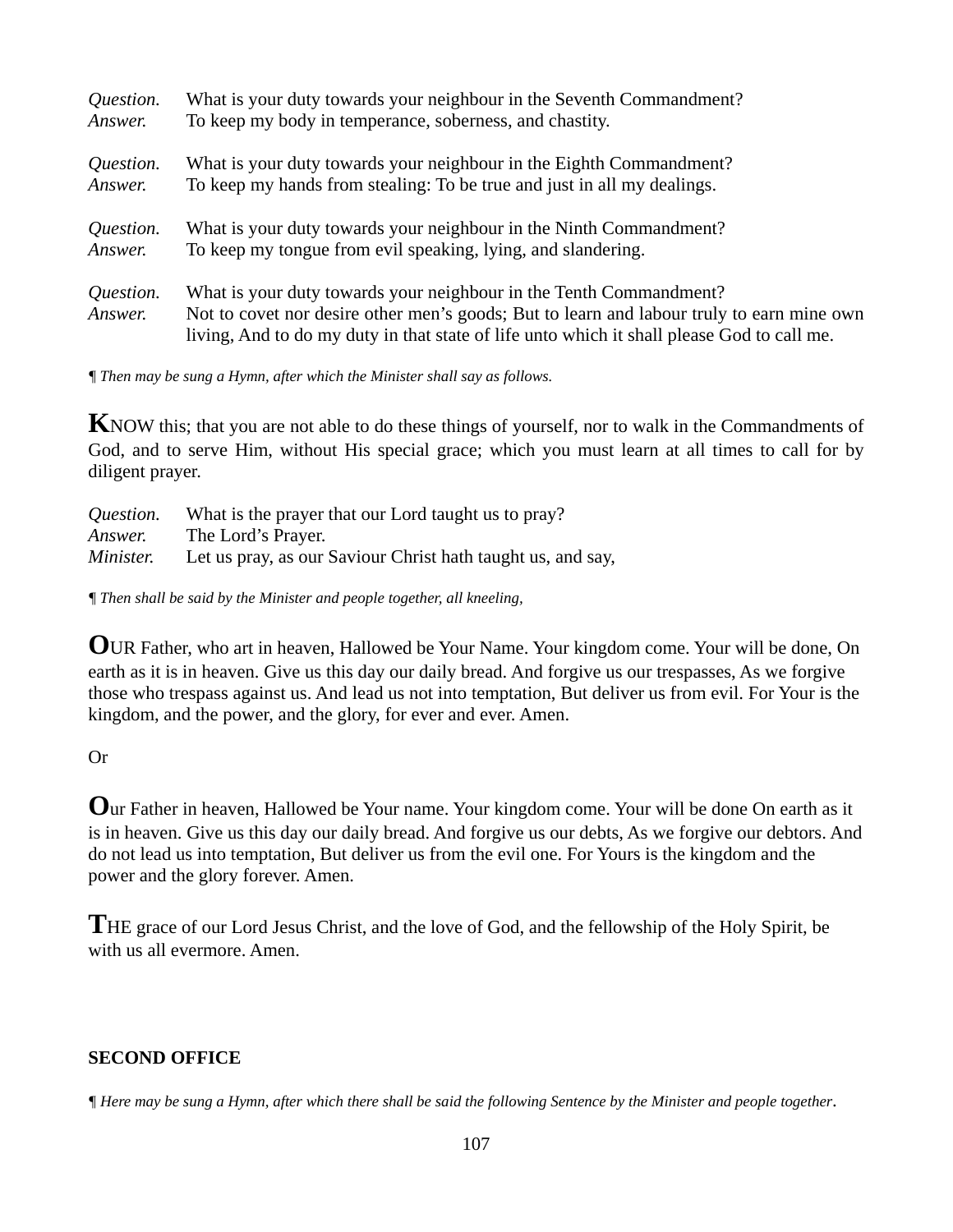**C**OME, and let us walk in the light of the Lord. And He will teach us of his ways, and we will walk in His paths.

| $\cdots$ putter.<br>Minister. | Show Your servants Your work;<br><i>People.</i> And their children Your glory.                                                                                                                                                                                                                                                             |
|-------------------------------|--------------------------------------------------------------------------------------------------------------------------------------------------------------------------------------------------------------------------------------------------------------------------------------------------------------------------------------------|
| <i>Minister.</i>              | Let Your merciful kindness, O Lord, be upon us;<br><i>People.</i> As we do put our trust in You.                                                                                                                                                                                                                                           |
| <i>Minister.</i>              | Not unto us, O Lord, not unto us,<br><i>People.</i> But unto Your Name be the praise.                                                                                                                                                                                                                                                      |
|                               | <i>Minister.</i> Lord, hear our prayer.<br><i>People.</i> And let our cry come unto You.                                                                                                                                                                                                                                                   |
| $\mathbf{M}$                  | $\mathbf{T1}$ , $\mathbf{I}$ , $\mathbf{I}$ , $\mathbf{I}$ , $\mathbf{I}$ , $\mathbf{I}$ , $\mathbf{I}$ , $\mathbf{I}$ , $\mathbf{I}$ , $\mathbf{I}$ , $\mathbf{I}$ , $\mathbf{I}$ , $\mathbf{I}$ , $\mathbf{I}$ , $\mathbf{I}$ , $\mathbf{I}$ , $\mathbf{I}$ , $\mathbf{I}$ , $\mathbf{I}$ , $\mathbf{I}$ , $\mathbf{I}$ , $\mathbf{I}$ , |

*Minister.* The Lord be with you. *People*. And with Your spirit. *Minister.* Let us pray.

**O** ALMIGHTY God, Who has built Your Church upon the foundation of the Apostles and Prophets, Jesus Christ Himself being the head corner-stone; Grant us so to be joined together in unity of spirit by their doctrine, that we may be made an holy temple acceptable unto You; through the same Jesus Christ our Lord. Amen.

*¶ Here may be sung a Hymn, after which, the people being seated, the Minister shall ask them the Questions concerning the Church which follow, the people responding.* 

**WHEN** were you made a member of the Church?

*Answer*. I was made a member of the Church when I was baptized.

*Question*. What is the Church?

*Answer.* The Church is the Body of which Jesus Christ is the Head, and all baptized people are the members.

| Question. | How is the Church described in the Apostles' and Nicene Creeds?                                    |
|-----------|----------------------------------------------------------------------------------------------------|
| Answer.   | The Church is described in the Creeds as One, Holy, Catholic, and Apostolic.                       |
| Question. | What do we mean by these words?                                                                    |
| Answer.   | We mean that the Church is One; because it is one Body under one Head;                             |
|           | Holy; because the Holy Spirit dwells in it, and sanctifies its members;                            |
|           | Catholic; because it is universal, holding earnestly the Faith for all time, in all countries, and |
|           | for all people; and is sent to preach the Gospel to the whole world;                               |
|           | Apostolic; because it continues steadfastly in the Apostles' teaching and fellowship.              |

*Question.* What is your bounden duty as a member of the Church?*Answer.* My bounden duty is to follow Christ, to worship God every Sunday in his Church; and to work and pray and give for the spread of his kingdom.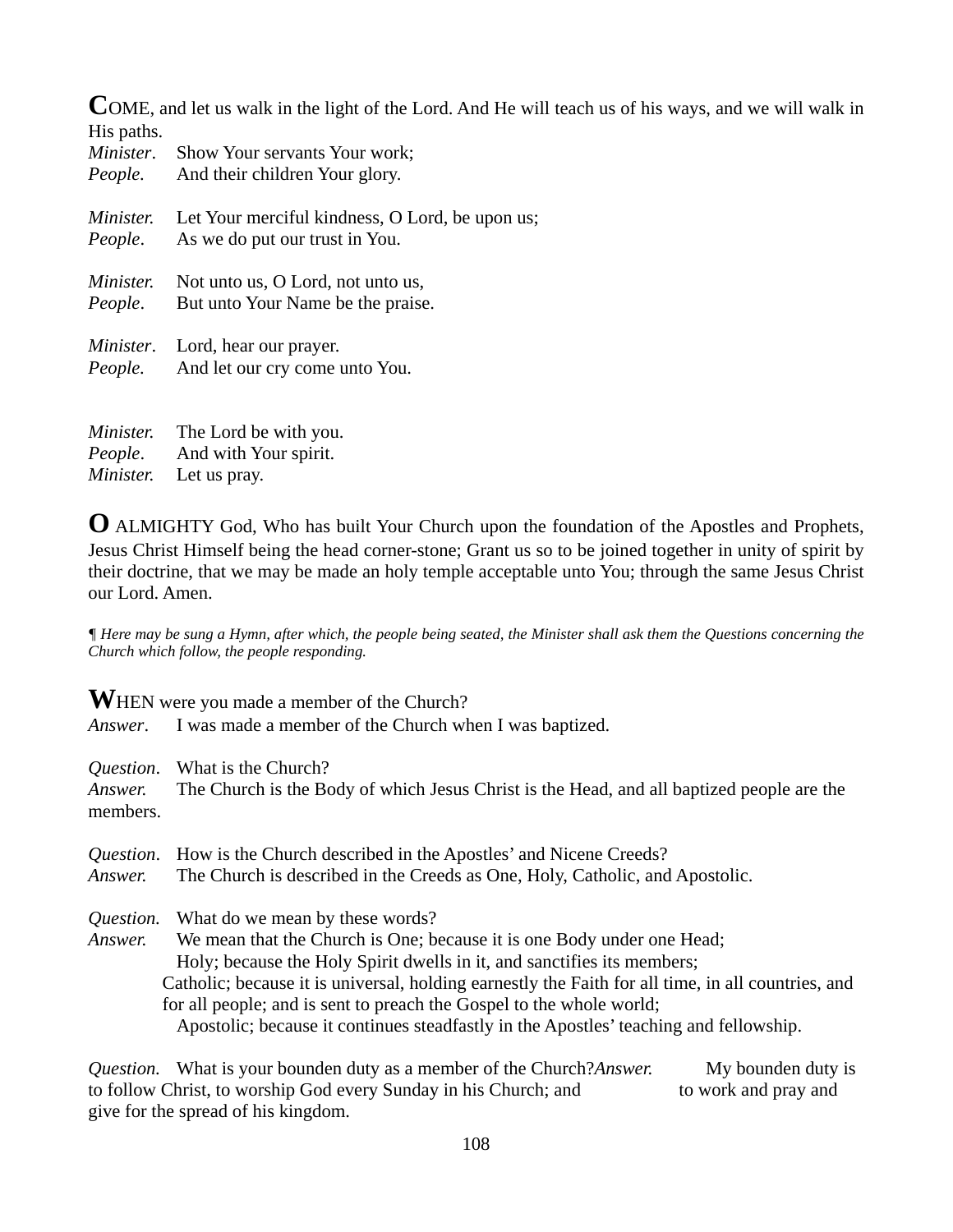*Question.* What special means does the Church provide to help you to do all these things? *Answer*. The Church provides the Laying on of Hands, or Confirmation, wherein, after renewing the promises and vows of my Baptism, and declaring my loyalty and devotion to Christ as my Master, I receive the strengthening gifts of the Holy Spirit.

Question. What great privilege does our Lord provide for the strengthening of your soul? Answer. Our Lord provides the Sacrament of the Lord's Supper, or Holy Communion, for the continual strengthening and refreshing of my soul.

*¶ Here may be sung another Hymn, after which the Minister shall proceed with the Questions on the Sacraments, as follows.*

**H**OW many Sacraments has Christ ordained in His Church?

*Answer.* Christ ordained two Sacraments only, as generally necessary to salvation; that is to say, Baptism, and the Supper of the Lord.

*Question.* What do you mean by this word Sacrament?

*Answer.* A Sacrament is an outward and visible sign of an inward and spiritual grace given unto us; ordained by Christ Himself, as a means whereby we receive this grace, and a pledge to to assure us thereof.

*Question*. How many parts are there in a Sacrament?

*Answer*. There are two parts in a Sacrament; the outward and visible sign, and the inward and spiritual grace.

*Question*. What is the outward and visible sign or form in Baptism?

*Answer*. The outward and visible sign or form in Baptism is Water; wherein the person is baptized, In the Name of the Father, and of the Son, and of the Holy Spirit.

*Question.* What is the inward and spiritual grace in Baptism?

*Answer.* The inward and spiritual grace in Baptism is a death unto sin, and a new birth unto righteousness; whereby we are made the children of grace.

*Question*. What is required of persons to be baptized?

*Answer*. Repentance, whereby they forsake sin; and Faith, whereby they steadfastly believe the promises of God to them in that Sacrament.

*Question*. Why then are infants baptized, when by reason of their tender age they cannot perform repentance and faith?

*Answer*. Because, by the faith of their Sponsors, infants are received into Christ's Church,

become the recipients of his grace, and are trained in the household of faith.

*Question*. Why was the Sacrament of the Lord's Supper ordained?

*Answer*. The Sacrament of the Lord's Supper was ordained for the continual remembrance of the sacrifice of the death of Christ, and of the benefits which we receive thereby.

*Question.* What is the outward part or sign of the Lord's Supper?

*Answer.* The outward part or sign of the Lord's Supper is Bread and Wine, which the Lord has commanded to be received.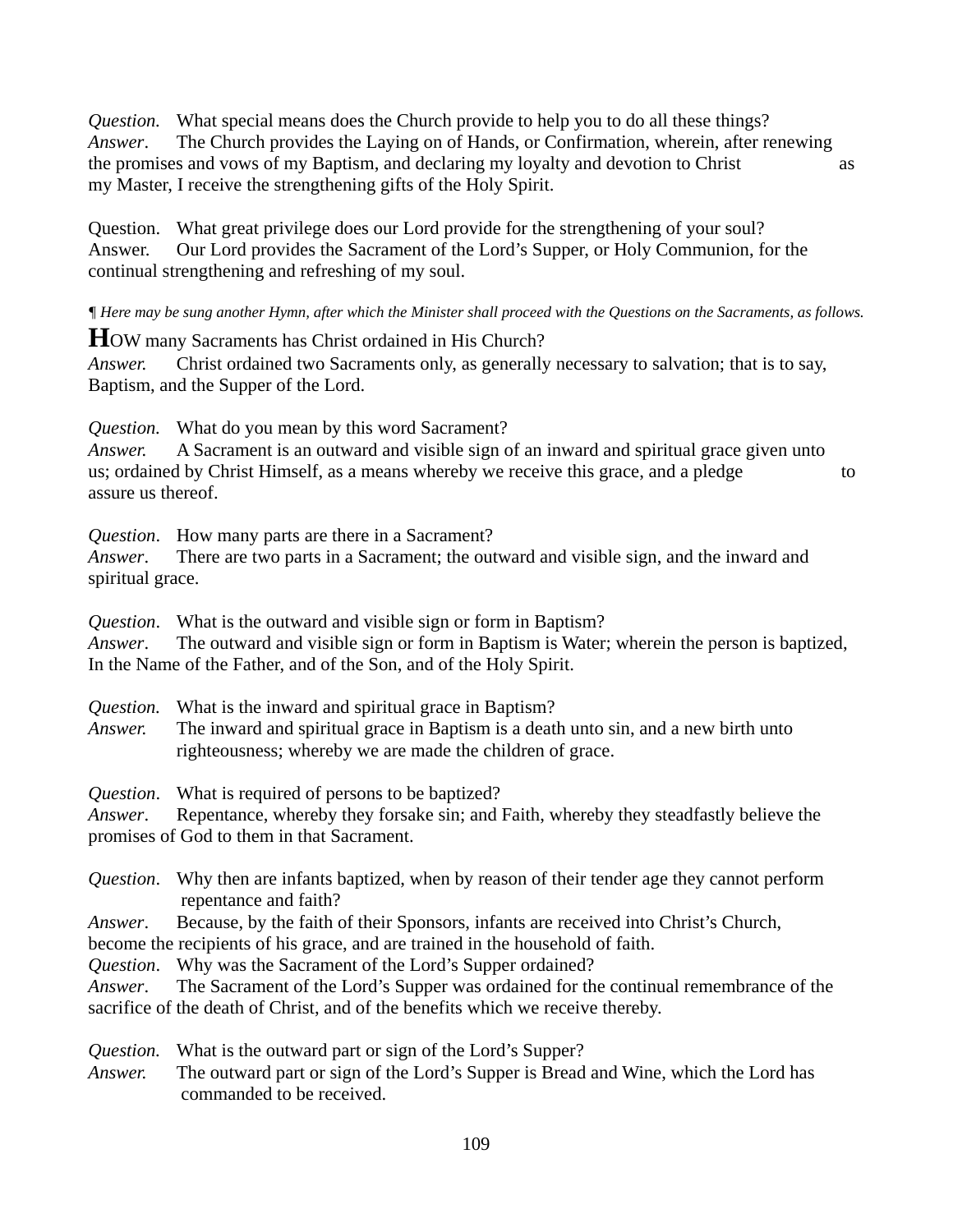*Question*. What is the inward part, or thing signified?

*Answer*. The inward part, or thing signified, is the Body and Blood of Christ, which are spiritually taken and received by the faithful in the Lord's Supper.

| Question.<br>Answer. | What are the benefits where of we are partakers in the Lord's Supper?<br>The benefits whereof we are partakers in the Lord's Supper are the strengthening and<br>refreshing of our souls by the Body and Blood of Christ, as our bodies are strengthened<br>and refreshed by the Bread and Wine.                                                 |
|----------------------|--------------------------------------------------------------------------------------------------------------------------------------------------------------------------------------------------------------------------------------------------------------------------------------------------------------------------------------------------|
| Question.<br>Answer. | Who are welcomed at the Lord's Table?<br>All who are baptized and in good standing with Christ's Church.                                                                                                                                                                                                                                         |
| Question.<br>Answer. | What is required of those who come to the Lord's Supper?<br>It is required of those who come to the Lord's Supper to examine themselves, that they<br>repent truly of their former sins, with steadfast purpose to lead a new life; to have a lively<br>faith in God's mercy through Christ, with a thankful remembrance of His death; and to be |

*¶ Here may be sung a Hymn, after which the Minister shall ask the people the following Questions concerning the Ministry, the people responding.* 

**W**HAT orders of Ministers are there in the Church?

in charity with all men.

*Answer*. Bishops, Presbyters, and Deacons; which orders have been in the Church from the earliest times.

*Question*. What is the office of a Bishop?

*Answer.* The office of a Bishop is to be a chief pastor in the Church; to confer holy Orders; and to administer Confirmation.

*Question*. What is the office of a Presbyter?

*Answer*. The office of a Presbyter is to minister to the people committed to his care; to preach the Word of God; to baptize; to celebrate the Holy Communion; and to pronounce Absolution and Blessing in God's Name.

*Question.* What is the office of a Deacon?

*Answer*. The office of a Deacon is to assist the Presbyter in Divine Service, and in his other ministrations, under the direction of the Bishop.

*¶ Then shall the Minister say,* 

 The Lord be with you. *Answer.* And with Your spirit. *Minister.* Let us pray.

**G**RANT, O Lord, that they who shall renew the promises and vows of their Baptism, and be confirmed by the Bishop, may receive such a measure of Your Holy Spirit, that they may grow in grace unto their life's end; through Jesus Christ our Lord. *Amen.*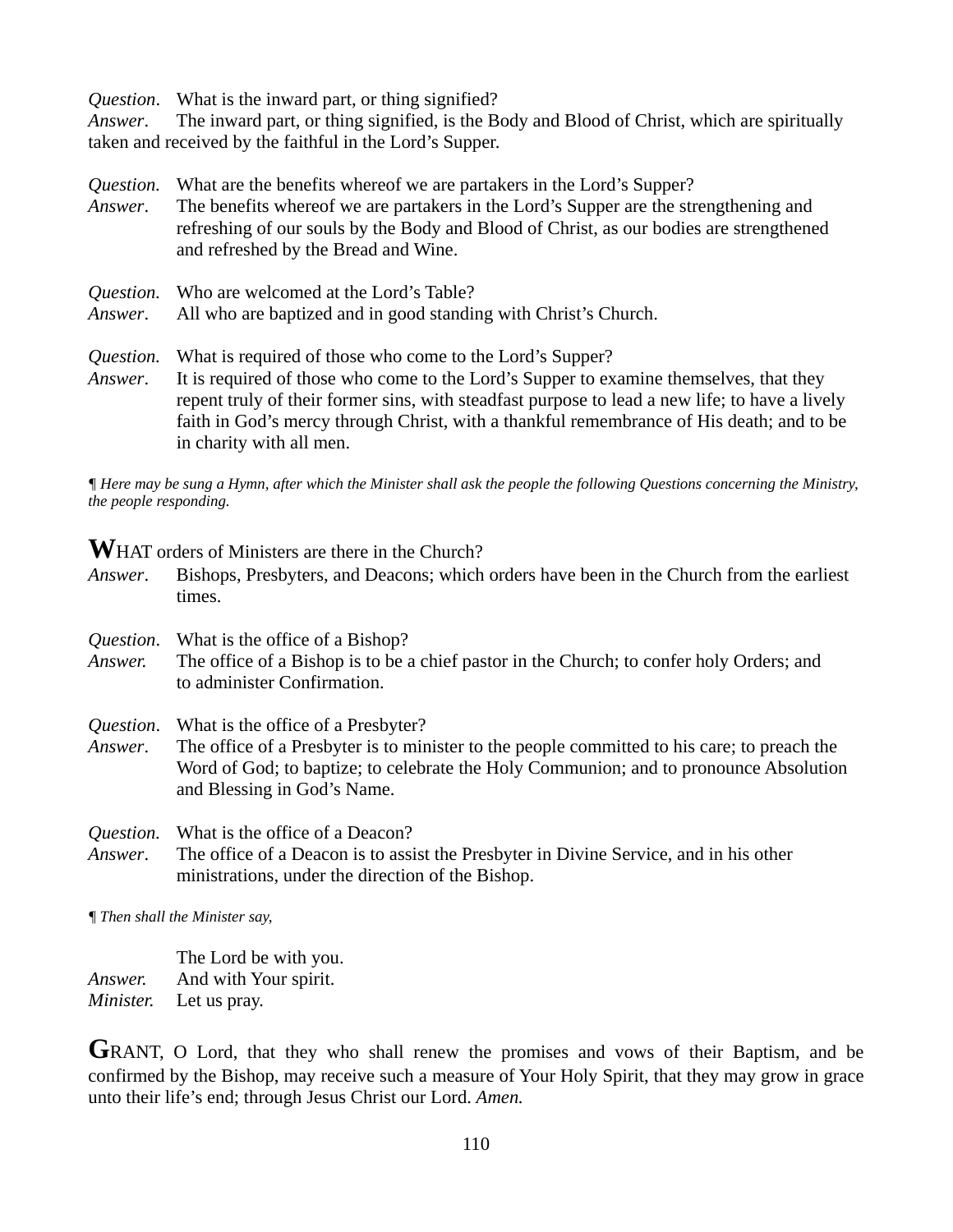**G**RANT, O Father, that when we receive the blessed Sacrament of the Body and Blood of Christ, coming to those holy mysteries in faith, and love, and true repentance, we may receive remission of our sins, and be filled with Your grace and heavenly benediction; through Jesus Christ our Lord. *Amen.* 

**T**HE grace of our Lord Jesus Christ, and the love of God, and the fellowship of the Holy Spirit, be with us all evermore. *Amen*.

*¶ The Minister of every parish shall diligently, upon Sundays and Holy Days, or on some other convenient occasions, openly in the church, instruct or examine the youth of his parish.* 

*¶ And all fathers, mothers, guardians, and sponsors shall bring those, for whose religious nurture they are responsible, to the church at the time appointed, to receive instruction by the Minister.* 

*¶ So soon as children are come to a competent age, and can say the Creed, the Lord's Prayer, and the Ten Commandments, and are sufficiently instructed in the matter contained in these Offices, they shall be brought to the Bishop to be confirmed by him.* 

#### The Order for Confirmation or Laying on of Hands upon Those who are Baptized and come to Years of Discretion

*¶ Upon the day and time appointed, all who are to be confirmed shall stand in order before the Bishop, sitting in his chair near to the holy Table, the people all standing until the Lord's Prayer; and the Presbyter presenting them shall say,* 

**R**EVEREND Father in God, I present unto you *these persons* who now desire to confirm *their* Baptismal Covenant through the Laying on of Hands.

#### *¶ Then the Bishop, or some Minister appointed by him, shall say,*

**BELOVED**, it is written in the eighth chapter of the Acts of the Apostles that, when the Apostles in Jerusalem had heard that Samaria had received the word of God, they sent unto them Peter and John, who, when they were come down, prayed for them, that they might receive the Holy Spirit. Then they laid their hands upon those who were baptized, and they received the Holy Spirit. Also, in the nineteenth chapter of that same Book, we read that St. Paul laid his hands upon certain disciples at Ephesus, after their baptism, and the Holy Spirit came upon them.

 In accordance, therefore, with Holy Scripture, apostolic custom, and the practice of the early Church, we have retained this rite of the laying on of hands upon those who are baptized, in order that they may thus, in open confession before men, confirm their faith in our Lord and Saviour Jesus Christ, and avow their unchanged purpose to lead a new life, following the commandments of God, and walking in His holy ways.

#### *¶ Then shall the Bishop say,*

**D**O you here, in the Presence of God, and of this congregation, renew the solemn promise and vow that you made, or that was made in your name, at your Baptism; ratifying and confirming the same in your own *persons*; and acknowledging *yourselves* bound to believe and to do all those things which you then undertook, or your sponsors then undertook for you?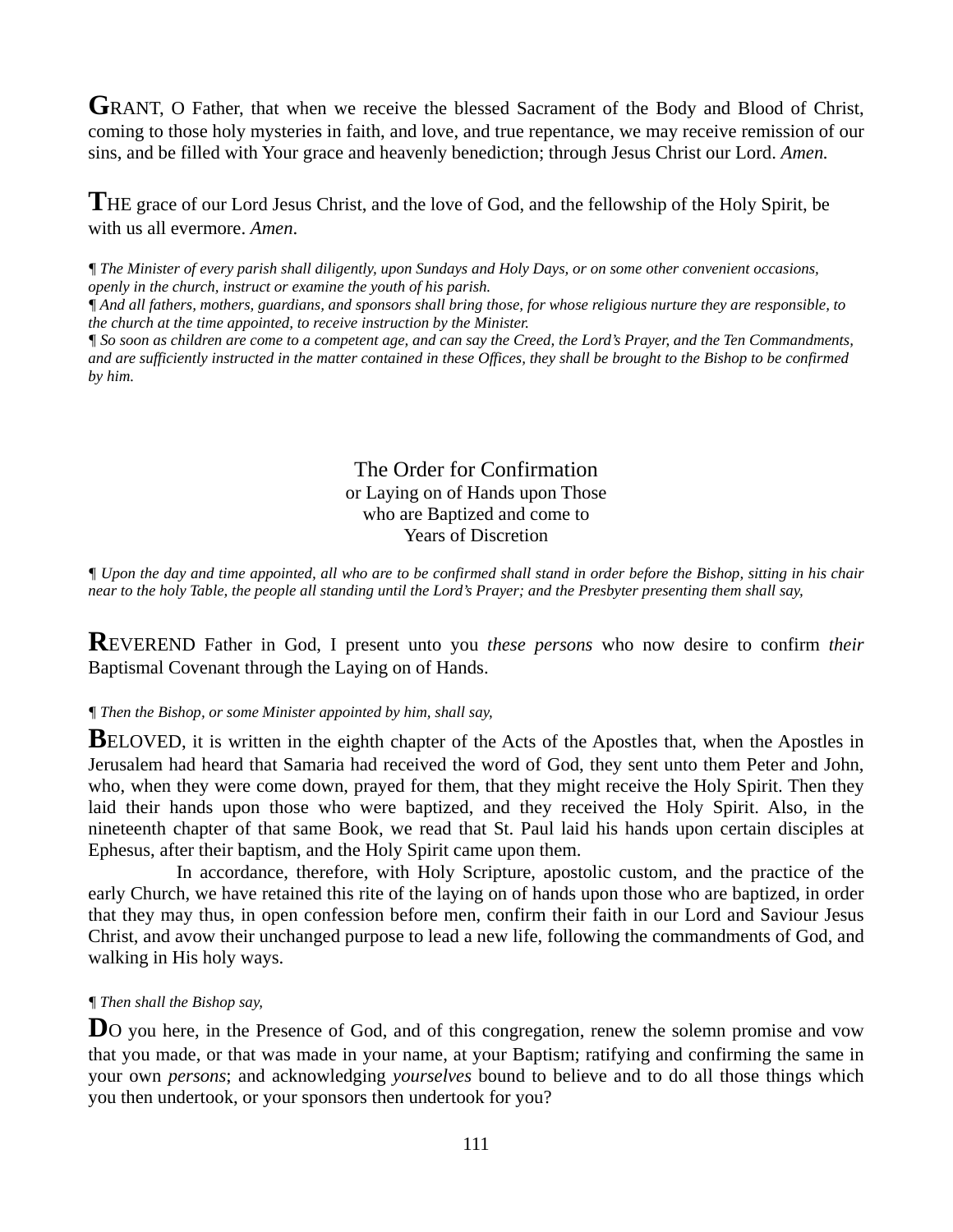*¶ And every one shall audibly answer,* 

I do.

*¶ Then shall the Bishop say,* 

**D**O you promise to follow Jesus Christ as your Lord and Saviour?

#### *¶ And every one shall answer,*

I do.

#### *¶ Then shall the Bishop say,*

**D**O you believe in God the Father Almighty, Maker of heaven and earth?

 And in Jesus Christ His only begotten Son our Lord? And that He was conceived by the Holy Spirit; born of the Virgin Mary; that He suffered under Pontius Pilate, was crucified, dead, and buried; that He went down into hell, and also did rise again the third day; that He ascended into heaven, and

sits at the right hand of God the Father Almighty; and from there shall come again at the end of the world, to judge the living and the dead?

 And do you believe in the Holy Spirit; the holy Catholic Church; the Communion of Saints; the Remission of sins; the Resurrection of the body; and everlasting Life after death?

*¶ And every one shall answer,* 

All this I steadfastly believe.

#### *¶ Then shall the Bishop say,*

**D**O you steadfastly purpose, by God's help, to renounce the devil and all his works, the vain pomp and glory of the world, with all covetous desires of the same, and the sinful desires of the flesh, so that you will not follow, nor be led by them?

*¶ And every one shall audibly answer,* 

I renounce them all.

*¶ The Bishop, standing, shall say,* 

Our help is in the Name of the Lord;

- *People.* Who has made heaven and earth.
- *Bishop.* Blessed be the Name of the Lord;
- *People.* Henceforth, world without end.
- *Bishop.* Lord, hear our prayer;
- *People.* And let our cry come unto You.
- *Bishop.* Let us pray.

**A**LMIGHTY and everliving God, Who has guaranteed to regenerate *these Your servants* by Water and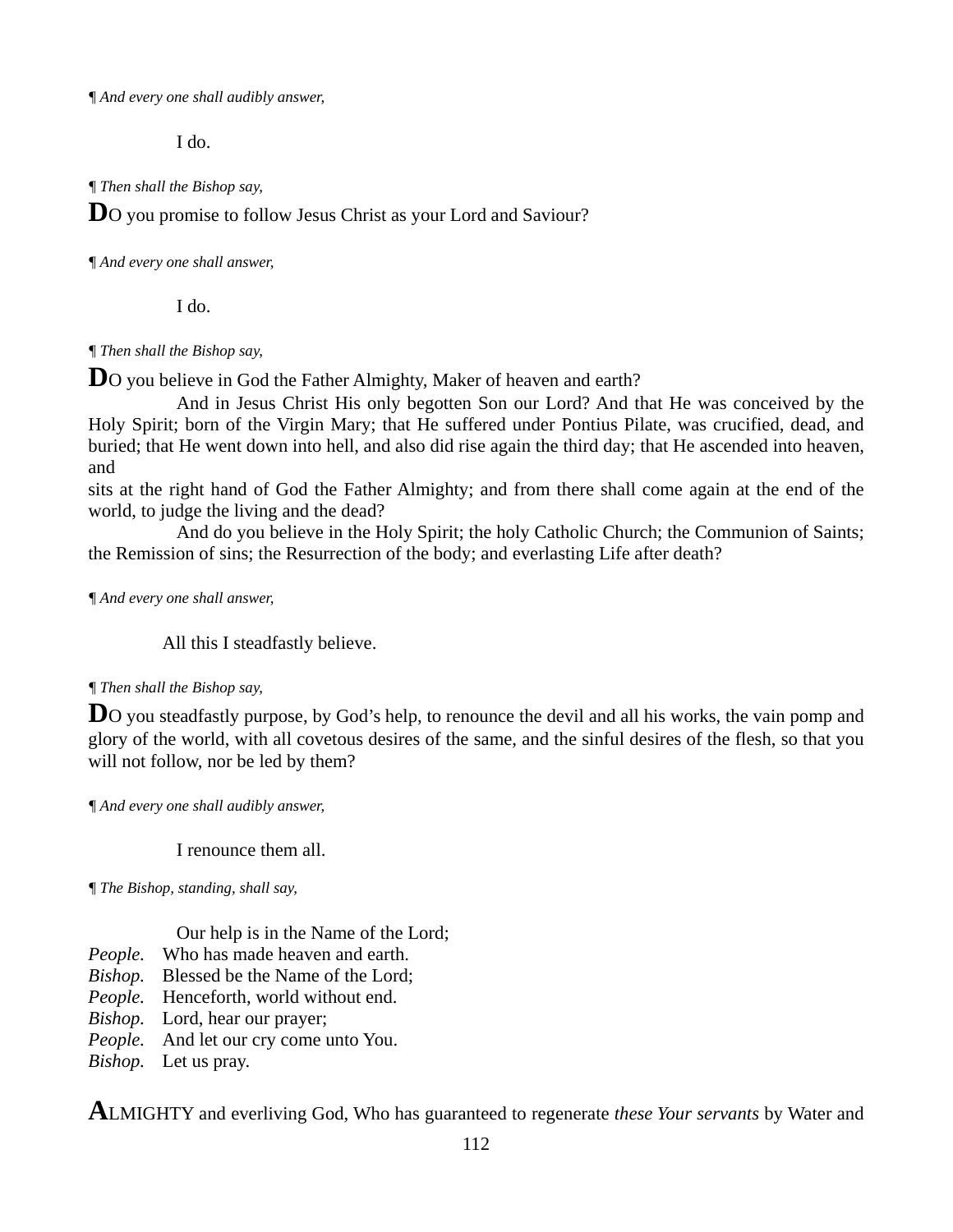the Holy Spirit, and has given unto *them* forgiveness of all their sins; Strengthen *them*, we beg You, O Lord, with the Holy Spirit, the Comforter, and daily increase in *them* Your manifold gifts of grace: the spirit of wisdom and understanding, the spirit of counsel and strength, the spirit of knowledge and true godliness; and fill *them*, O Lord, with the spirit of Your holy fear, now and for ever. *Amen.* 

#### *¶ Then all of them in order kneeling before the Bishop, he shall lay his hand upon the head of every one severally, saying,*

**DEFEND**, O Lord, this Your Child (or this Your Servant) with Your heavenly grace; that *he* may continue Yours for ever; and daily increase in Your Holy Spirit more and more, until *he* come unto Your everlasting kingdom. *Amen.* 

#### *¶ Then shall the Bishop say,*

The Lord be with you. *People*. And with your spirit. *Bishop.* Let us pray.

#### *¶ Then shall the Bishop say the Lord's Prayer, the people kneeling and repeating it with him.*

**O**UR Father, who art in heaven, Hallowed be thy Name. Thy kingdom come. Thy will be done, On earth as it is in heaven. Give us this day our daily bread. And forgive us our trespasses, As we forgive those who trespass against us. And lead us not into temptation, But deliver us from evil. For thine is the kingdom, and the power, and the glory, for ever and ever. Amen. Or

**O**UR Father in heaven, Hallowed be Your Name. Your kingdom come. Your will be done On earth as it is in heaven. Give us this day our daily bread. And forgive us our debts, As we forgive our debtors. And do not lead us into temptation, But deliver us from the evil one. For Yours is the kingdom and the power and the glory forever. Amen

#### *¶ Then shall the Bishop say,*

**A**LMIGHTY and everliving God, Who makes us both to will and to do those things which are good and acceptable unto Your Divine Majesty; We make our humble supplications unto You for *these Your servants,* upon whom, after the example of Your holy Apostles, we have now laid our hands, to certify *them*, by this sign, of Your favour and gracious goodness towards *them*. Let Your fatherly hand, we beg You, ever be over *them*; let Your Holy Spirit ever be with *them*; and so lead *them* in the knowledge and obedience of Your Word, that in the end *they* may obtain everlasting life; through our Lord Jesus Christ, who with You and the same Holy Spirit lives and reigns, ever one God, world without end. *Amen.* 

ALMIGHTY God, who shows to those who are in error the light of Your truth, to the intent that they may return into the way of righteousness; Grant unto all those who are admitted into the fellowship of Christ's Religion, that they may avoid those things that are contrary to their profession, and follow all such things as are agreeable to the same; through our Lord Jesus Christ. *Amen.*

*¶ Then the Bishop shall bless them, saying thus,*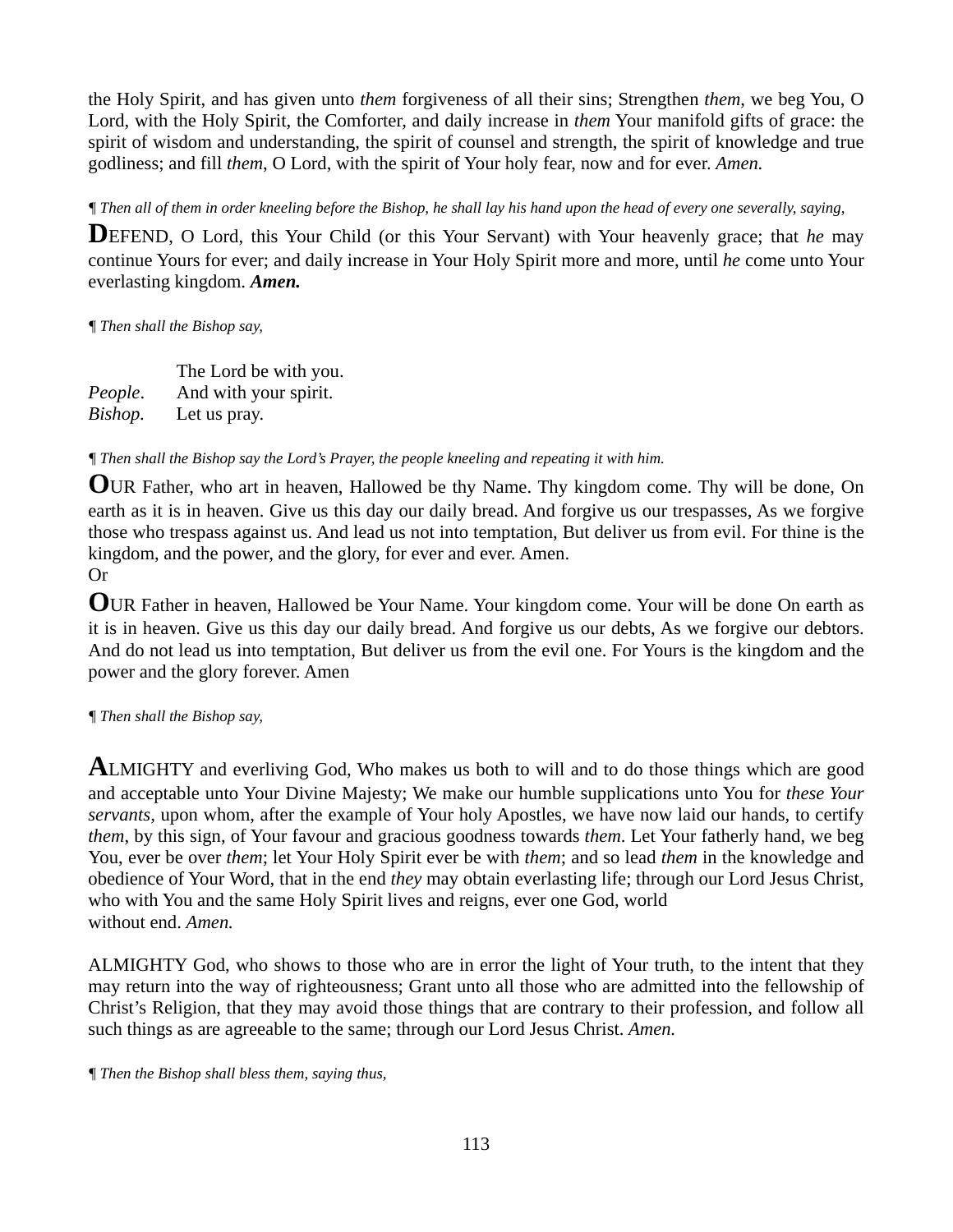**T**HE blessing of God Almighty, the Father, the Son, and the Holy Spirit, be upon you, and remain with you for ever. *Amen*.

*¶ The Confirmation ordinarily shall take place within the Holy Communion, or at such time and place as the Bishop shall direct.* 

*¶ If there be no Holy Communion, the service shall continue with the Creed and such other devotions as the Bishop shall direct.* 

## **The Form of Solemnization of Matrimony**

*¶ At the day and time appointed for solemnization of Matrimony, the persons to be married shall come into the body of the church, or shall be ready in some proper place, with their friends and neighbours; and there standing together, the Man on the right hand, and the Woman on the left, the Minister shall say,* 

**DEARLY** beloved, we are gathered together here in the sight of God, and in the face of this congregation, to join together this Man and this Woman in holy Matrimony; which is an honourable estate, instituted of God in the time of man's innocency, signifying unto us the mystical union that is between Christ and His Church; which holy estate Christ adorned and beautified with His Presence and first miracle that he performed in Cana of Galilee. It is commended of Saint Paul to be honourable among all men: and therefore is not by any to be entered into, nor taken in hand, unadvisedly, lightly, or wantonly, to satisfy men's carnal lusts and appetites; but reverently, discreetly, advisedly, soberly, and in the fear of God; duly considering the causes for which Matrimony was ordained.

 *First, It was ordained for the procreation of children, to be brought up in the fear and nurture of the Lord, and to the praise of His holy Name.* 

 *Secondly, It was ordained for a remedy against sin, and to avoid non-marital sex; that such persons who have not the ability to refrain from non-marital sex might marry, and keep themselves undefiled members of Christ's body.* 

 *Thirdly, It was ordained for the mutual society, help, and comfort, that the one ought to have of the other, both in prosperity and adversity.*

Into this holy estate these two persons present come now to be joined. If any person can show just cause, why they may not lawfully be joined together, let him now speak, or else hereafter for ever hold his peace.

*¶ And also, speaking unto the persons who are to be married, he shall say,* 

**I** REQUIRE and charge you both, as you will answer at the dreadful day of judgement when the secrets of all hearts shall be disclosed, that if either of you know any reason or impediment, why you may not be lawfully joined together in Matrimony, you shall now confess it. For be well assured, that so many as are coupled together otherwise than God's Word doth allow are not joined together by God.

*¶ If no impediment be alleged, then shall the Minister say to the Man,* 

*N* WILL you have this Woman to be your wedded wife, to live together after God's ordinance in the holy estate of Matrimony? Will you love her, comfort her, honour, and keep her in sickness and in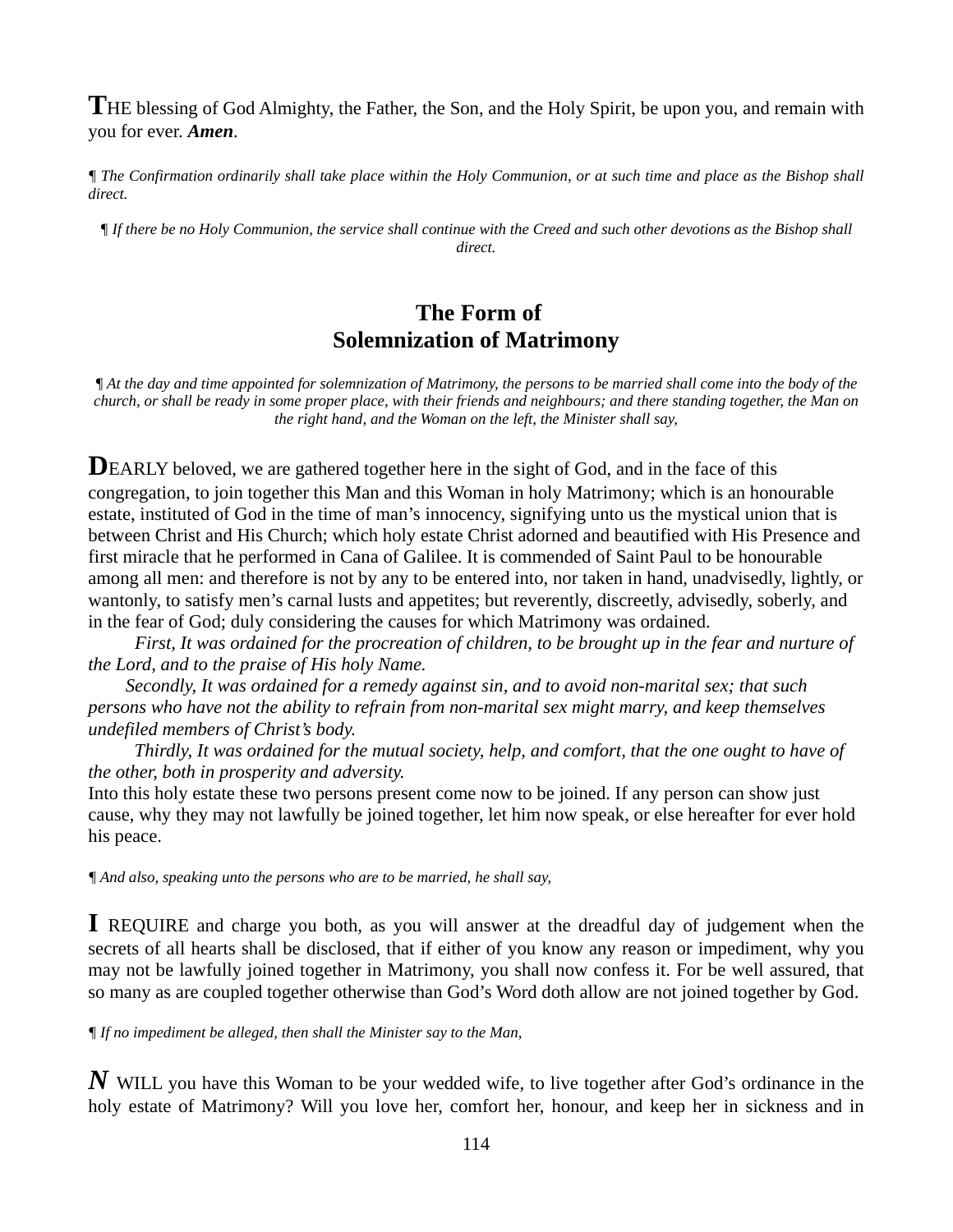health; and, forsaking all others, keep yourself only unto her, for as long as you both shall live?

*¶ The Man shall answer,* 

I will. *¶ Then shall the Minister say unto the Woman,* 

*N* WILL you have this Man to be your wedded husband, to live together after God's ordinance in the holy estate of Matrimony? Wilt you love him, comfort him, honour, and keep him in sickness and in health; and, forsaking all others, keep yourself only unto him, for as long as you both shall live?

*¶ The Woman shall answer,* 

I will.

*¶ Here, if there be a presentation or giving in marriage, the Minister shall say,* 

#### Who gives this Woman to be married to this Man?

*¶ Then shall they give their solemn promise to each other in this manner. The Minister shall require the Man with his right hand to take the Woman by her right hand, and to say after him as follows.* 

**I** *N.* take you *N.* to be my wedded wife, to have and to hold from this day forward, for better for worse, for richer for poorer, in sickness and in health, to love and to cherish, until we are parted by death, according to God's holy ordinance. I give you my solemn promise.

*¶ Then shall they loose their hands; and the Woman, with her right hand taking the Man by his right hand, shall likewise say after the Minister,* 

**I** *N.* take Your *N*. to be my wedded husband, to have and to hold from this day forward, for better for worse, for richer for poorer, in sickness and in health, to love and to cherish, until we are parted by death, according to God's holy ordinance. I give you my solemn promise.

*¶ Then shall they again loose their hands; and the Man shall give to the Woman a Ring, laying the same upon the Book. And, before delivering the Ring to the Man, the Minister may say as follows*.

BLESS, O Lord, this Ring to be a sign and token of the vows between this Man and this Woman, and grant that *he* who gives it and *she* who wears it may abide in Your peace, and continue in Your favour, unto their life's end; through Jesus Christ our Lord. Amen.

*¶ Then shall the Minister deliver the Ring unto the Man, to put it upon the fourth finger of the Woman's left hand. And the Man holding the Ring there, and taught repeating after the Minister, shall say,* 

*N*, I give you this Ring as a token of my solemn promise to you this day. I promise to honour you with my body, and to pledge to you all my worldly goods, In the Name of the Father, and of the Son, and of the Holy Spirit. Amen.

*¶ And note, That if there are two Rings given, the Minister shall use the same form preceding, for the Ring given by the Woman to the Man.*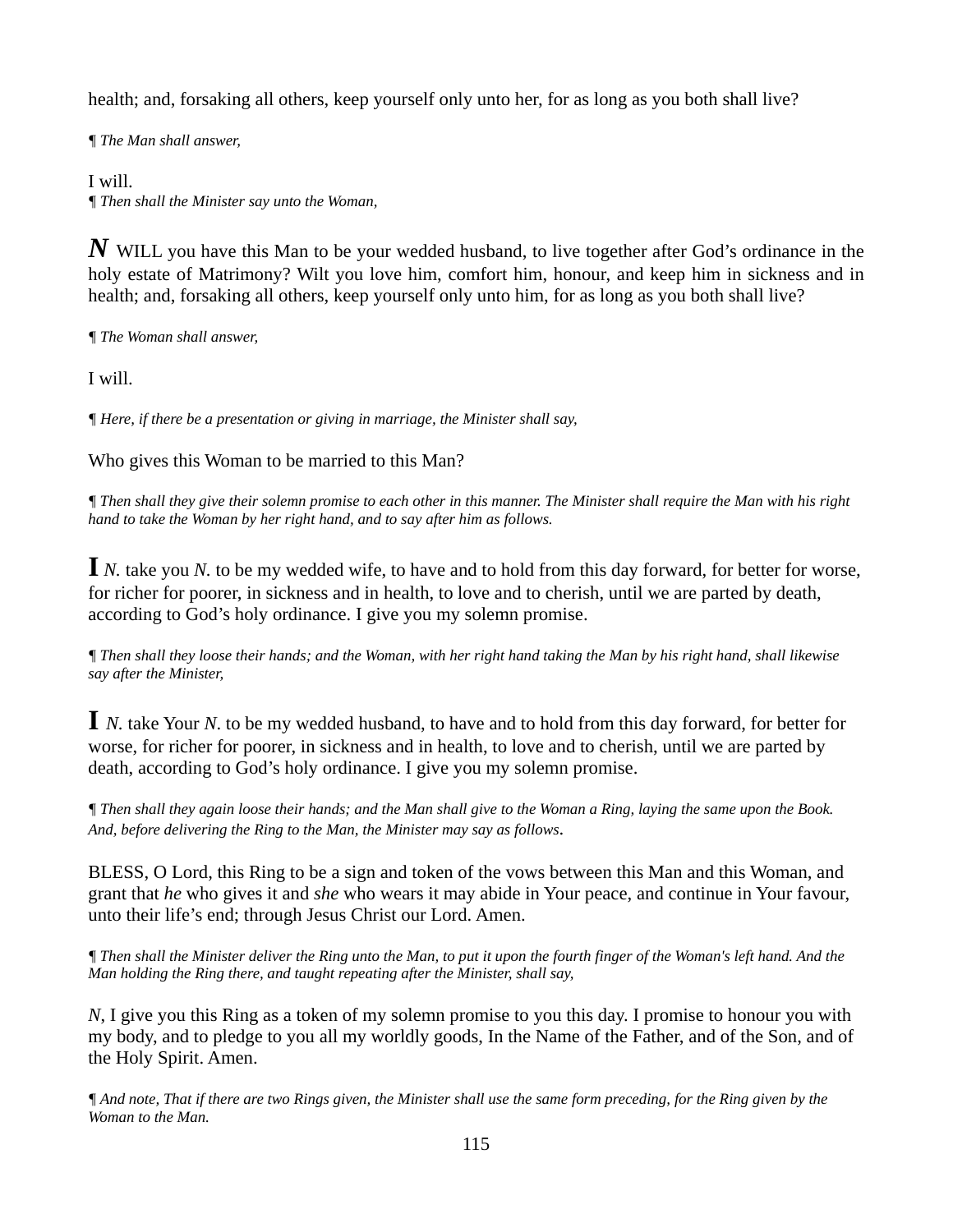*¶ Then they may both kneel down, and the Minister shall say,* 

Let us pray.

*¶ Then shall the Minister and the people say the Lord's Prayer.* 

**O**UR Father, who art in heaven, Hallowed be Your Name. Your kingdom come. Your will be done, On earth as it is in heaven. Give us this day our daily bread. And forgive us our trespasses, As we forgive those who trespass against us. And lead us not into temptation, But deliver us from evil. For Your is the kingdom, and the power, and the glory, for ever and ever. Amen.

## *Or*

**O**UR Father in heaven, Hallowed be Your name. Your kingdom come. Your will be done On earth as it is in heaven. Give us this day our daily bread. And forgive us our debts, As we forgive our debtors. And do not lead us into temptation, But deliver us from the evil one. For Yours is the kingdom and the power and the glory forever. Amen.

*¶ Then shall the Minister add,* 

**O** ETERNAL God, Creator and Preserver of all mankind, Giver of all spiritual grace, the Author of everlasting life: Send Your blessing upon these Your servants, this Man and this Woman, whom we bless in Your Name; that they, living faithfully together, may surely perform and keep the vow and covenant made between themselves this day, (whereof *this Ring* given and received *is* a token and pledge,) and may ever remain in perfect love and peace together, and live according to Your laws; through Jesus Christ our Lord. *Amen.* 

*Then the Minister shall add* 

O ETERNAL God, Creator and Preserver of all mankind, Giver of all spiritual grace, the Author of everlasting life; Send Your blessing upon these Your servant, this Man and this Woman, whom we bless in Your Name; that they, living faithfully to-gether, may surely perform and keep the vow and covenant made between them, (whereof *this Ring* given and received *is* a token and pledge,) and may ever remain in perfect love and peace top-gether, and live according to Your laws; through Jesus Christ our Lord. *Amen* 

*¶ The Minister may add one or both of the following Prayers.* 

**O** ALMIGHTY God, Creator of mankind, Who only are the well-spring of life; Bestow upon these Your servants, if it is Your will, the gift and heritage of children; and grant that they may see their children brought up in Your faith and fear, to the honour and glory of Your Name; through Jesus Christ our Lord. *Amen.* 

**O** GOD, who has so consecrated the state of Matrimony that in it is represented the spiritual marriage and unity between Christ and his Church; Look mercifully upon these Your servants, that they may love, honour, and cherish each other, and so live together in faithfulness and patience, in wisdom and true godliness, that their home may be a haven of blessing and of peace; through the same Jesus Christ our Lord, who lives and reigns with You and the Holy Spirit, one God, world without end. *Amen*.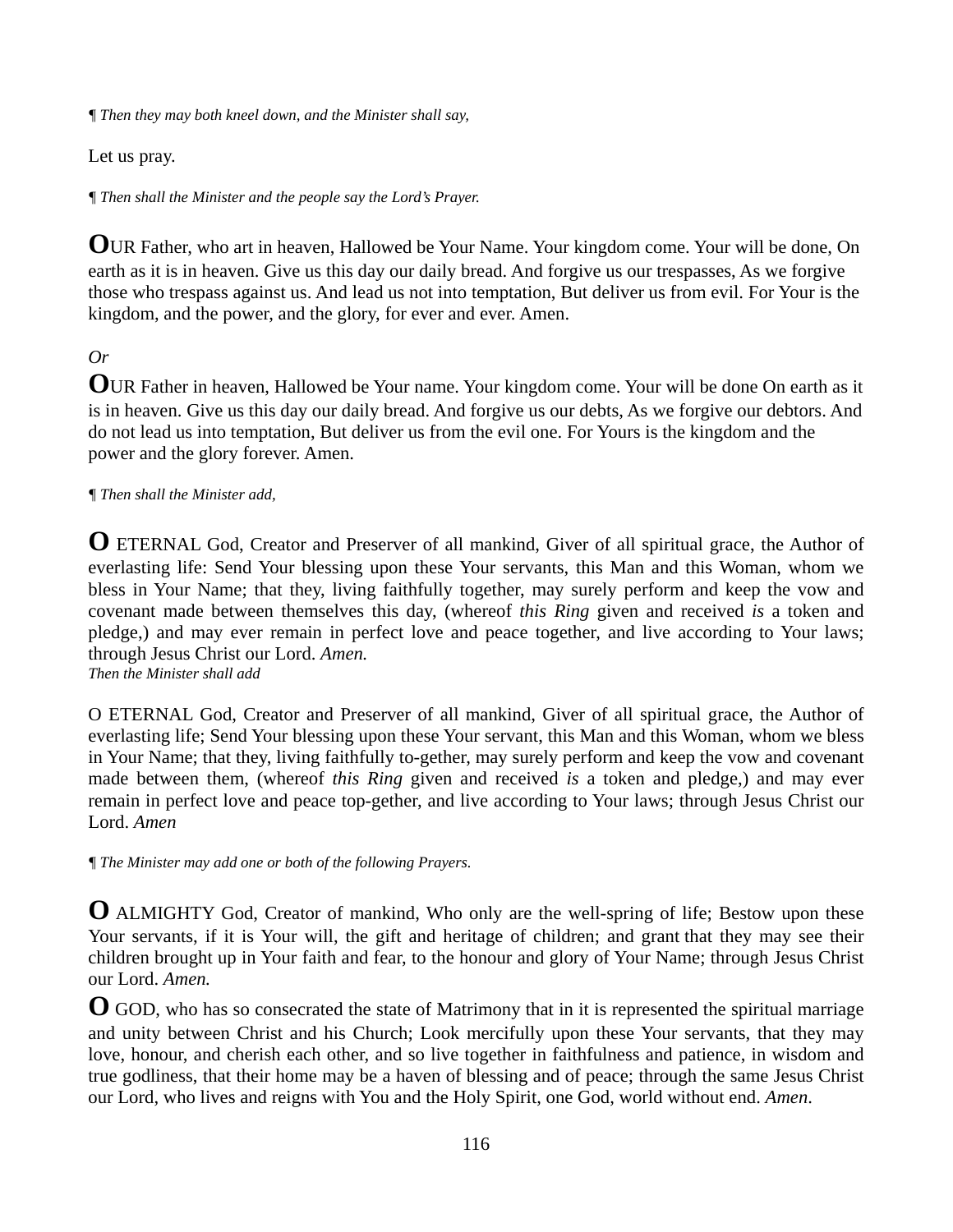#### *¶ Then shall the Minister join their right hands together, and say,*

Those whom God has joined together let no man put asunder.

¶ Then shall the Minister speak unto the people,

**F**ORASMUCH as *N*. and *N*. have consented to-gether in holy wedlock, and have witnessed the same before God and this company, and to this end have given and pledged their solemn promise to each the other, and have declared the same by giving and receiving of *a Ring*, and by joining of hands; I pronounce that they are Husband and Wife, In the Name of the Father, and of the Son, and of the Holy Spirit. Amen.

*¶ And the Minister shall add this Blessing.* 

GOD the Father, God the Son, God the Holy Spirit, bless, preserve, and keep you; the Lord mercifully with His favour look upon you; and so fill you with all spiritual benediction and grace, that you may so live together in this life, that in the world to come you may have life everlasting. *Amen*.

*¶ It is convenient that the newly married persons should receive the Holy Communion at the time of their Marriage, or at the first opportunity after their Marriage.*

*¶ The Minister, at his discretion, may also use any of the following Prayers before the final Blessing.* 

**O** GOD of Abraham, God of Isaac, God of Jacob, bless these Your servants, and sow the seed of eternal life in their hearts; that whatsoever in Your holy Word they shall profitably learn, they may in deed fulfil the same. Look, O Lord, mercifully upon them from heaven, and bless them. And as You did send Your blessing upon Abraham and Sarah, to their great comfort, so guarantee to send Your blessing upon these Your servants; that they obeying Your will, and always being in safety under Your protection, may abide in Your love unto their lives' end; through Jesus Christ our Lord. *Amen.* 

**O** MERCIFUL Lord, and heavenly Father, by Whose gracious gift mankind is increased: We beg You, assist with Your blessing these two persons, that they may both be fruitful in procreation of children, and also live together so long in godly love and honesty, that they may see their children Christianly and virtuously brought up, to Your praise and honour; through Jesus Christ our Lord. *Amen.* 

**O** GOD, Who by Your mighty power has made all things out of nothing; Who also (after other things set in order) did appoint, that out of man (created after Your Own image and alikeness) woman should take her beginning; and, knitting them together, taught that it should never be lawful to take apart those whom You by Marriage has made to be one: O God, Who has consecrated the state of Matrimony to such an excellent mystery, that in it is signified and represented the spiritual marriage and unity between Christ and His Church; Look mercifully upon these Your servants, that both this man may love his wife, according to Your Word, (as Christ did love His spouse the Church, who gave Himself for it, loving and cherishing it even as His Own flesh,) and also that this woman may be loving, amiable, and faithful to her husband; and in all quietness, sobriety, and peace, be a follower of holy and godly women. O Lord, bless them both, and grant them to inherit Your everlasting kingdom; through Jesus Christ our Lord. *Amen*.

*This final blessing may be said by the Minister*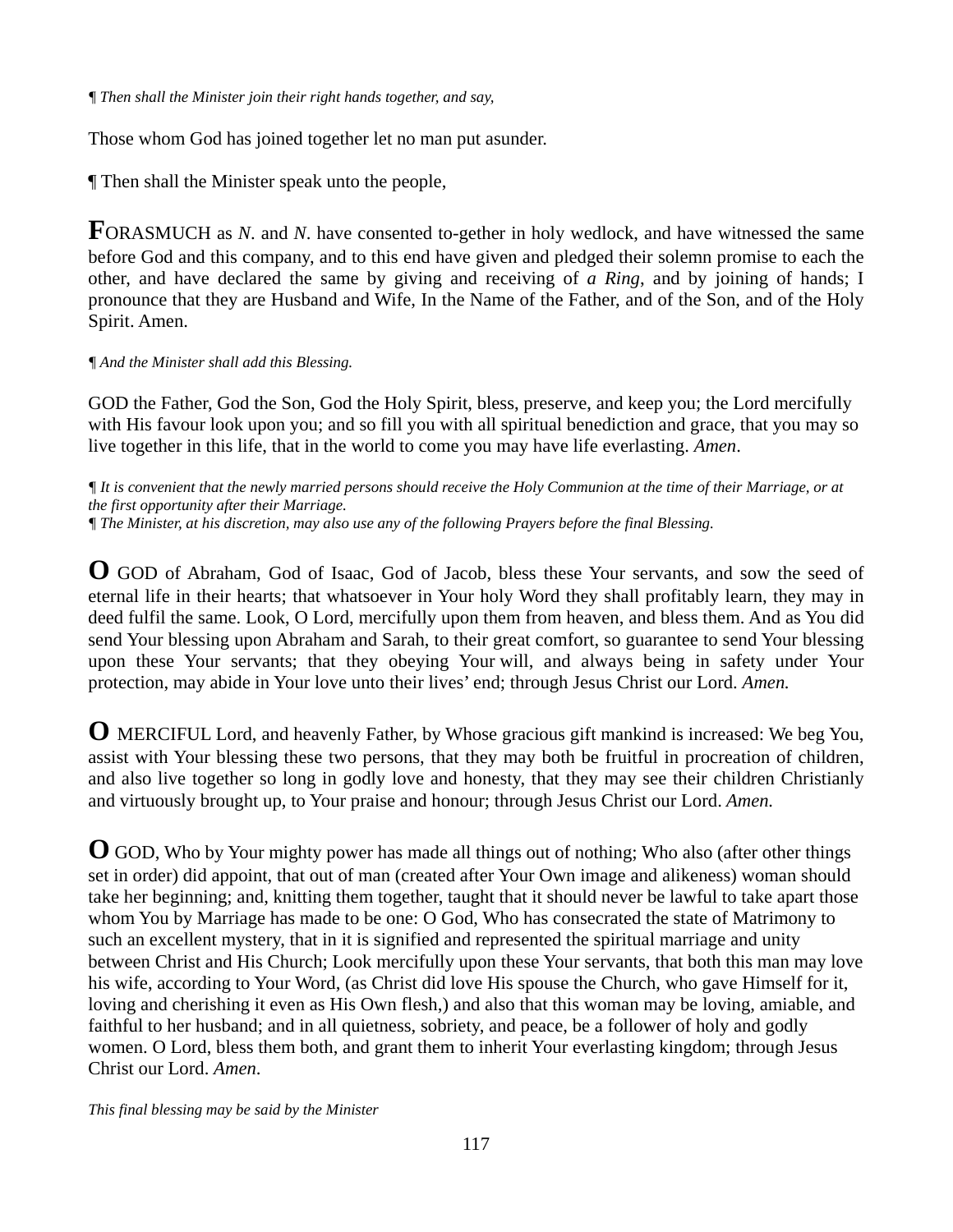**T**he LORD bless you and keep you; The LORD make His face shine upon you, And be gracious to you; The LORD lift up His countenance upon you, And give you peace.

*¶ The laws respecting Matrimony, whether by publishing the Banns in churches, or by License, being different in the several States and Provinces, every Minister is left to the direction of those laws, in every thing that regards the civil contract between the parties.* 

*¶ And when the Banns are published, it shall be in the following form*: I publish the Banns of Marriage between N. of \_\_\_, and N. of \_\_\_. If any of you know cause, or just impediment, why these two persons should not be joined together in holy Matrimony, you are to declare it. This is the first (second or third) time of asking.

#### **The Thanksgiving of Women after Child-birth Commonly called the Churching of Women**

*¶ This Service, or the concluding Prayer alone, as it stands among the Occasional Prayers and Thanksgivings, may be used at the discretion of the Minister.* 

*¶ The Woman, at the usual time after her delivery, shall come into the church appropriately dressed, and there, shall kneel down in some convenient place, as has been accustomed, or as the Ordinary shall direct.* 

*¶ The Minister shall then say unto her,* 

**F**ORASMUCH as it has pleased Almighty God, of His goodness, to give you safe deliverance, and to preserve you; you shall therefore give hearty thanks unto God, and say,

*¶ Then shall be said by both of them the following Hymn, the Woman still kneeling.*

#### **Dilexi, quoniam.** from Psalm 116

MY delight is in the LORD; because He has heard the voice of my prayer;

Because He has inclined His ear unto me; therefore will I call upon him as long as I live.

 I found trouble and heaviness; then I called upon the Name of the LORD; O LORD, I beg You, deliver my soul.

Gracious is the LORD, and righteous; yes, our God is merciful.

What reward shall I give unto the LORD for all the benefits that He has done unto me?

I will receive the cup of salvation, and call upon the Name of the LORD.

 I will pay my vows now in the presence of all His people, in the courts of the LORD'S house; even in the midst of You, O Jerusalem. Praise the LORD.

Glory be to the Father, and to the Son, and to the Holy Spirit;

As it was in the beginning, is now, and ever shall be, world without end. Amen.

*¶ Then shall the Minister say the Lord's Prayer, with what follows; but the Lord's Prayer may be omitted, if this is to be used with the Morning or Evening Prayer*.

**O**UR Father, who art in heaven, Hallowed be Your Name. Your kingdom come. Your will be done, On earth as it is in heaven. Give us this day our daily bread. And forgive us our trespasses, As we forgive those who trespass against us. And lead us not into temptation, But deliver us from evil. Amen.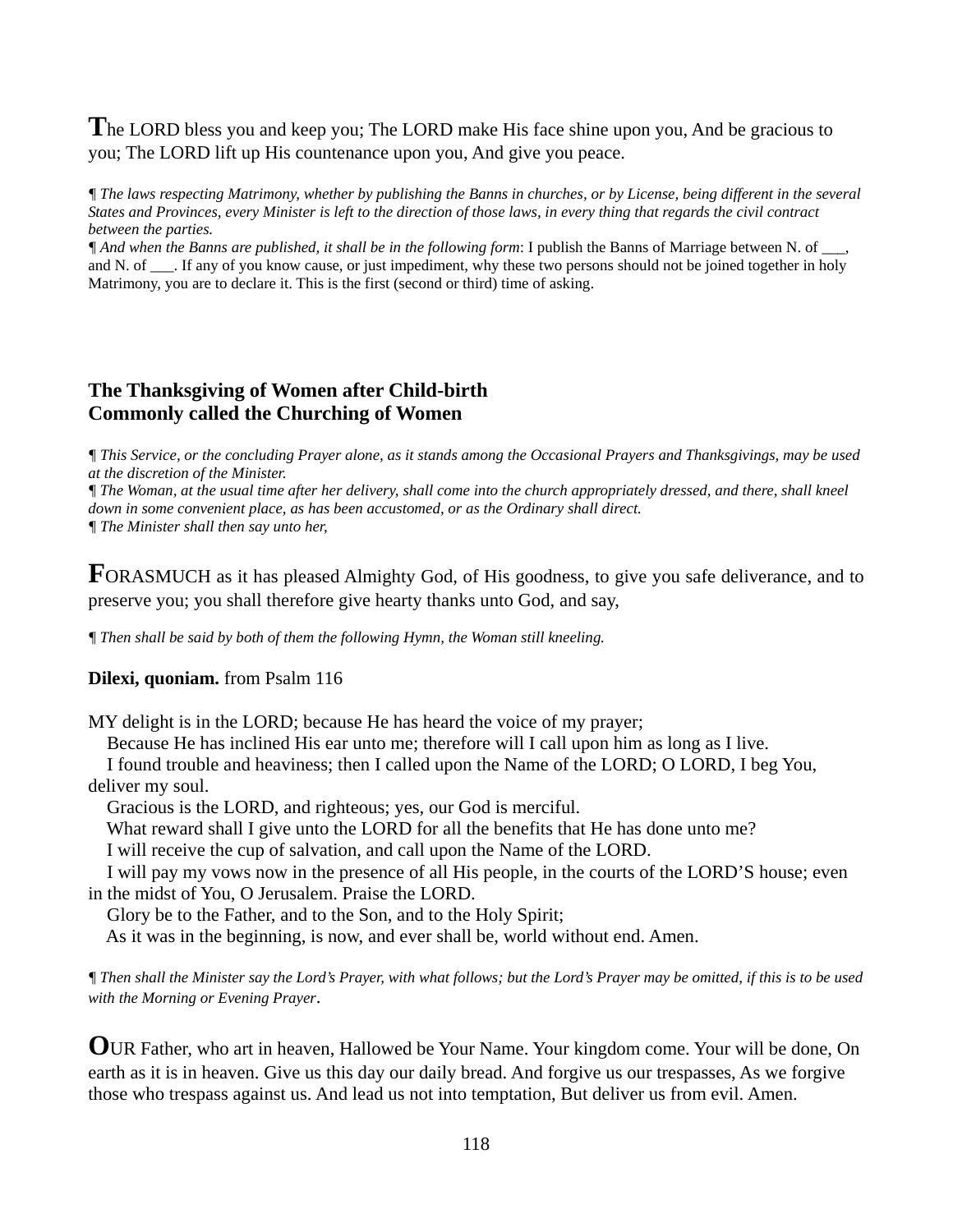## *Or*

**O**ur Father in heaven, Hallowed be Your name. Your kingdom come. Your will be done On earth as it is in heaven. Give us this day our daily bread. And forgive us our debts, As we forgive our debtors. And do not lead us into temptation, But deliver us from the evil one. For Yours is the kingdom and the power and the glory forever. Amen.

| <i>Minister.</i> O Lord, save this woman Your servant; |
|--------------------------------------------------------|
| <i>Answer.</i> Who puts her trust in You.              |
| <i>Minister.</i> Be to her a strong tower;             |
| <i>Answer.</i> From the face of her enemy.             |
| <i>Minister.</i> Lord, hear our prayer.                |
| <i>Answer</i> And let our cry come unto You.           |
| <i>Minister.</i> Let us pray.                          |

**O** ALMIGHTY God, we give Your humble thanks that You have been graciously pleased to preserve, through the great pain and difficulties of child-birth, this woman, Your servant, who desires now to offer her praises and thanksgivings unto You. Grant, we beg You, most merciful Father, that she, through Your help, may faithfully live according to Your will in this life, and also may be a partaker of everlasting glory in the life to come; through Jesus Christ our Lord. Amen.

*¶ Then may be said,* 

GRANT, we beg You, O heavenly Father, that the child of this Your servant may daily increase in wisdom and stature, and grow in Your love and service, until he come to Your eternal joy; through Jesus Christ our Lord. Amen.

*¶ The Woman, that comes to give her Thanks, may offer accustomed offerings, which shall be applied by the Minister and the churchwardens to the relief of distressed women in childbirth; and if there be a Communion, it is convenient that she receive the Holy Communion.* 

## **The Order for the Visitation of the Sick**

*¶ The following Service, or any part thereof, may be used at the discretion of the Minister. ¶ When any person is sick, notice shall be given thereof to the Minister of the parish; who, coming into the sick person's presence, shall say,* 

**P**EACE be to this house, and to all who dwell in it.

*¶ After which he shall say the Antiphon following, and then, according to his discretion, one of the Penitential Psalms.* 

*Antiphon*. Remember not, Lord, our iniquities; Nor the iniquities of our forefathers.

*Minister.* Let us pray. Lord, have mercy upon us. *Christ, have mercy upon us.* Lord, have mercy upon us.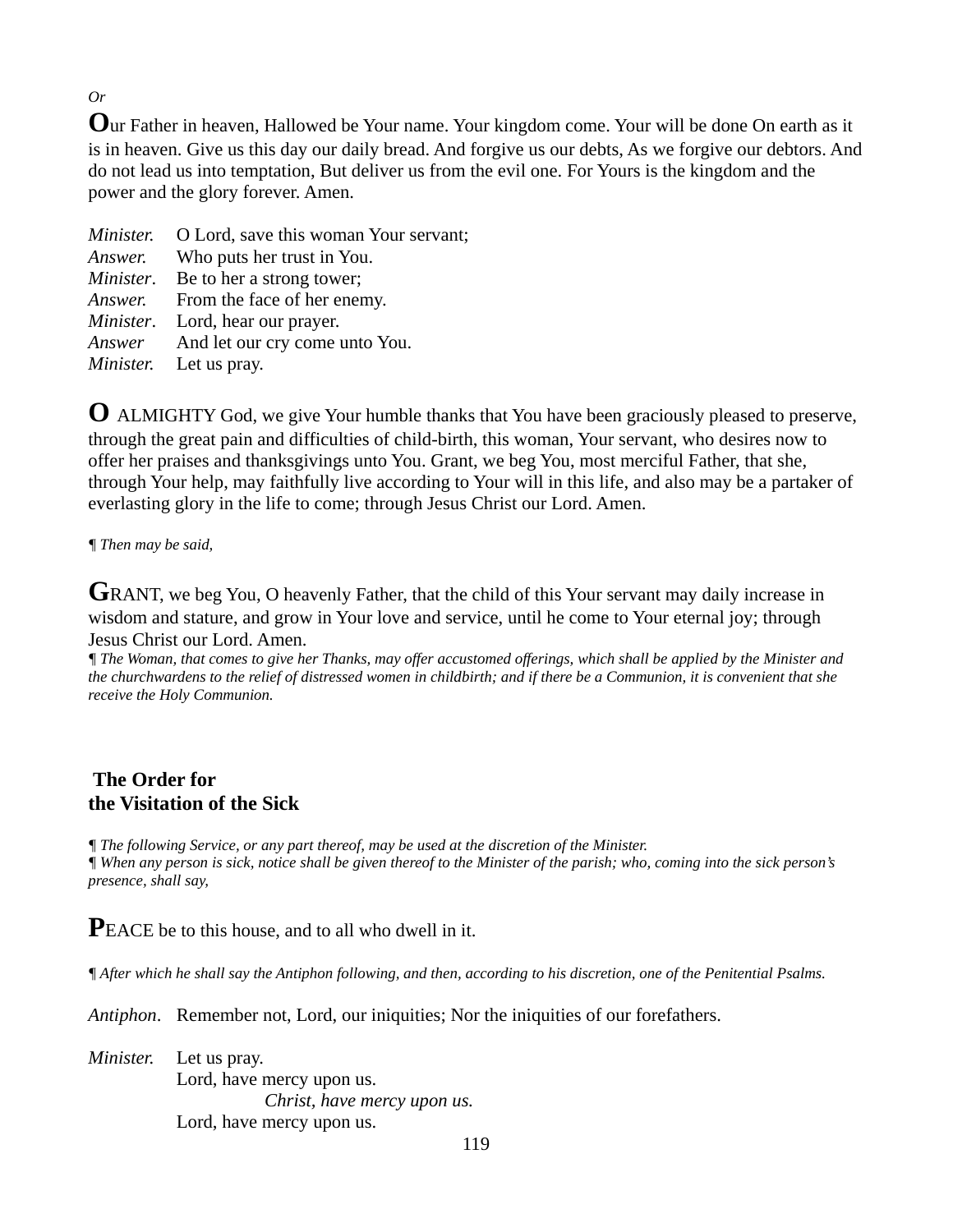**O**UR Father, who art in heaven, Hallowed be Your Name. Your kingdom come. Your will be done, On earth as it is in heaven. Give us this day our daily bread. And forgive us our trespasses, As we forgive those who trespass against us. And lead us not into temptation, But deliver us from evil. Amen. *Or*

**O**ur Father in heaven, Hallowed be Your name. Your kingdom come. Your will be done On earth as it is in heaven. Give us this day our daily bread. And forgive us our debts, As we forgive our debtors. And do not lead us into temptation, But deliver us from the evil one. Amen.

| Minister.                             | O Lord, save Your servant;              |  |
|---------------------------------------|-----------------------------------------|--|
| Answer.                               | Who puts his trust in You.              |  |
| Minister.                             | Send him help from Your holy place;     |  |
| Answer.                               | And evermore mightily defend him.       |  |
| Minister.                             | Let the enemy have no advantage of him; |  |
| Answer.                               | Nor the wicked approach to hurt him.    |  |
| Minister.                             | Be unto him, O Lord, a strong tower;    |  |
| Answer.                               | From the face of his enemy.             |  |
| Minister.                             | O Lord, hear our prayer.                |  |
| Answer.                               | And let our cry come unto You.          |  |
| <i>¶ Then shall the Minister say,</i> |                                         |  |

**O** LORD, look down from heaven, behold, visit, and relieve this Your servant. Look upon him with the eyes of Your mercy, give him comfort and sure confidence in You, defend him in all danger, and keep him in perpetual peace and safety; through Jesus Christ our Lord. *Amen*.

*¶ Here may be said any one or more of the Psalms following, with Antiphon and Collect.*

*Antiphon*. I called upon the LORD with my voice; And he heard me out of His holy hill.

#### **Domine, quid multiplicati?** from Psalm 3

LORD, how they are increased that trouble me! Many are they that rise against me. Many one there be that say of my soul, There is no help for him in his God. But You, O LORD, are my defender; You are my worship, and the lifter up of my head. I called upon the LORD with my voice, and he heard me out of His holy hill. I laid down and slept, and rose up again; for the LORD sustained me. Salvation belongs to the LORD; and Your blessing is upon Your people.

## **The Collect**

**HEAR** us, Almighty and most merciful God and Saviour; extend Your accustomed goodness to this Your servant who is grieved with sickness. Visit him, O Lord, with Your loving mercy, and so restore him to his former health, that he may give thanks unto You in Your holy Church; through Jesus Christ our Lord. *Amen.*

*Antiphon*. I will go unto the altar of God; Unto the God of my joy and gladness.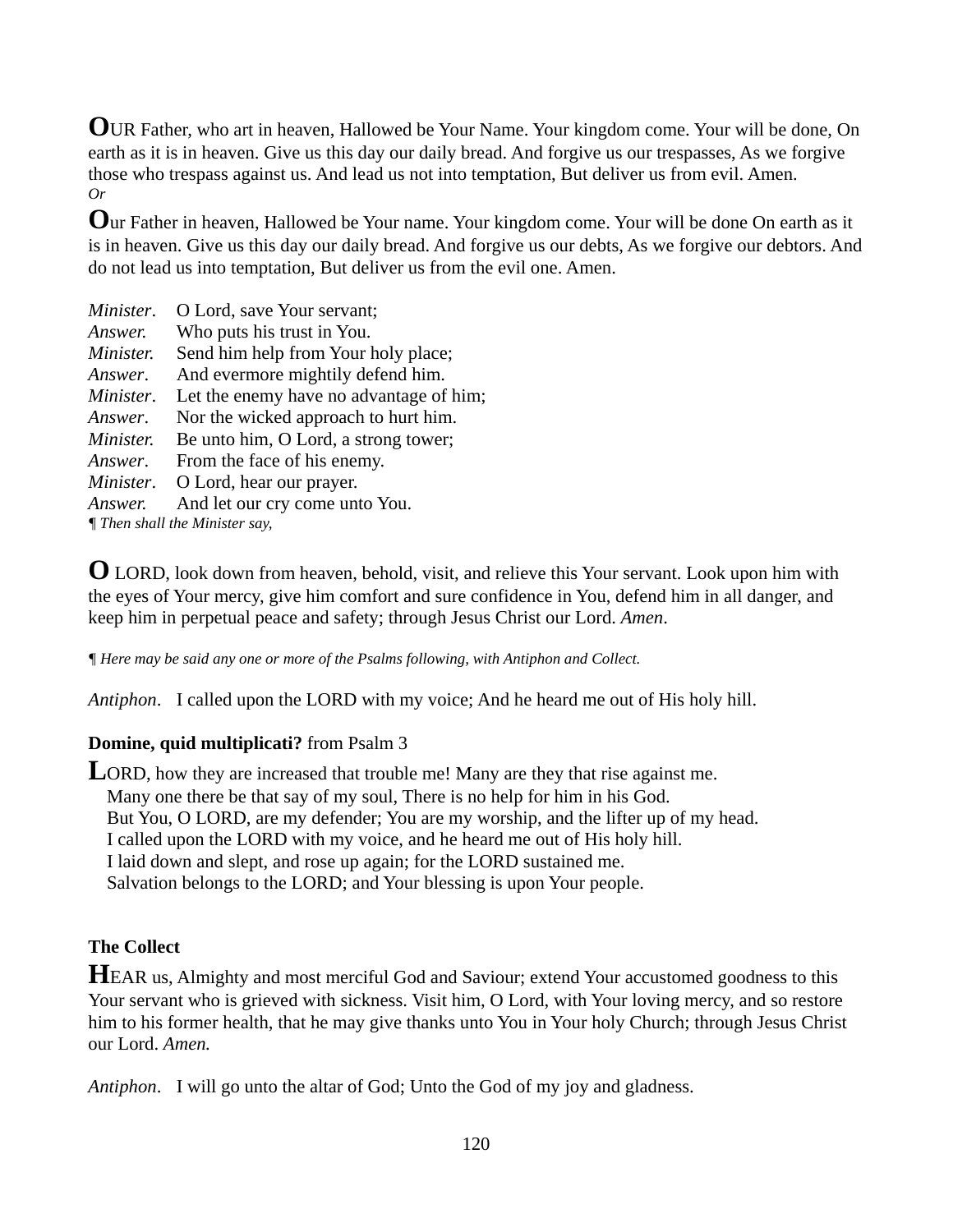### **Judica me, Deus.** Psalm 43

**G**IVE sentence with me, O God, and defend my cause against the ungodly people; O deliver me from the deceitful and wicked man.

 For You are the God of my strength; why have You put me from Your? and why go I so heavily, while the enemy oppresses me?

 O send out Your light and Your truth, that they may lead me, and bring me unto Your holy hill, and to Your dwelling:

 And that I may go unto the altar of God, even unto the God of my joy and gladness; and upon the harp will I give thanks unto You, O God, my God.

Why are You so heavy, O my soul? and why are You so disquieted within me?

 O put Your trust in God; for I will yet give Him thanks, which is the help of my countenance, and my God.

## **The Collect**

SANCTIFY, we beg You, O Lord, the sickness of this Your servant; that the sense of his weakness may add strength to his faith, and seriousness to his repentance; and grant that he may dwell with You in life everlasting; through Jesus Christ our Lord. *Amen.*

*Antiphon*. I have considered the days of old; And the years that are past.

### **Voce mea ad Dominum**. from Psalm 77

**I** WILL cry unto God with my voice; even unto God will I cry with my voice, and He shall hearken unto me.

 In the time of my trouble I sought the Lord: I stretched forth my hands unto Him, and ceased not in the night season; my soul refused comfort.

When I am in heaviness, I will think upon God; when my heart is vexed, I will complain.

You hold my eyes waking: I am so feeble that I cannot speak.

I have considered the days of old, and the years that are past.

 I call to remembrance my song, and in the night I commune with my own heart, and search out my spirit.

Will the Lord absent Himself for ever? and will He be no more intreated?

Is His mercy clean gone for ever? and is His promise come utterly to an end for evermore?

Has God forgotten to be gracious? and will He shut up His loving-kindness in displeasure?

And I said, It is my own infirmity; but I will remember the years of the right hand of the Most High.

## **The Collect**

**HEAR, O Lord, we beg You, these our prayers, as we call upon You on behalf of this Your servant;** and bestow upon him the help of Your merciful consolation; through Jesus Christ our Lord. *Amen.*

*Antiphon*. Though I walk in the midst of trouble; Yet shall You refresh me.

## **Confitebor tibi**. from Psalm 138

**I** WILL give thanks unto You, O Lord, with my whole heart; even before the gods will I sing praise unto You.

I will worship toward Your holy temple, and praise Your Name, because of Your loving-kindness and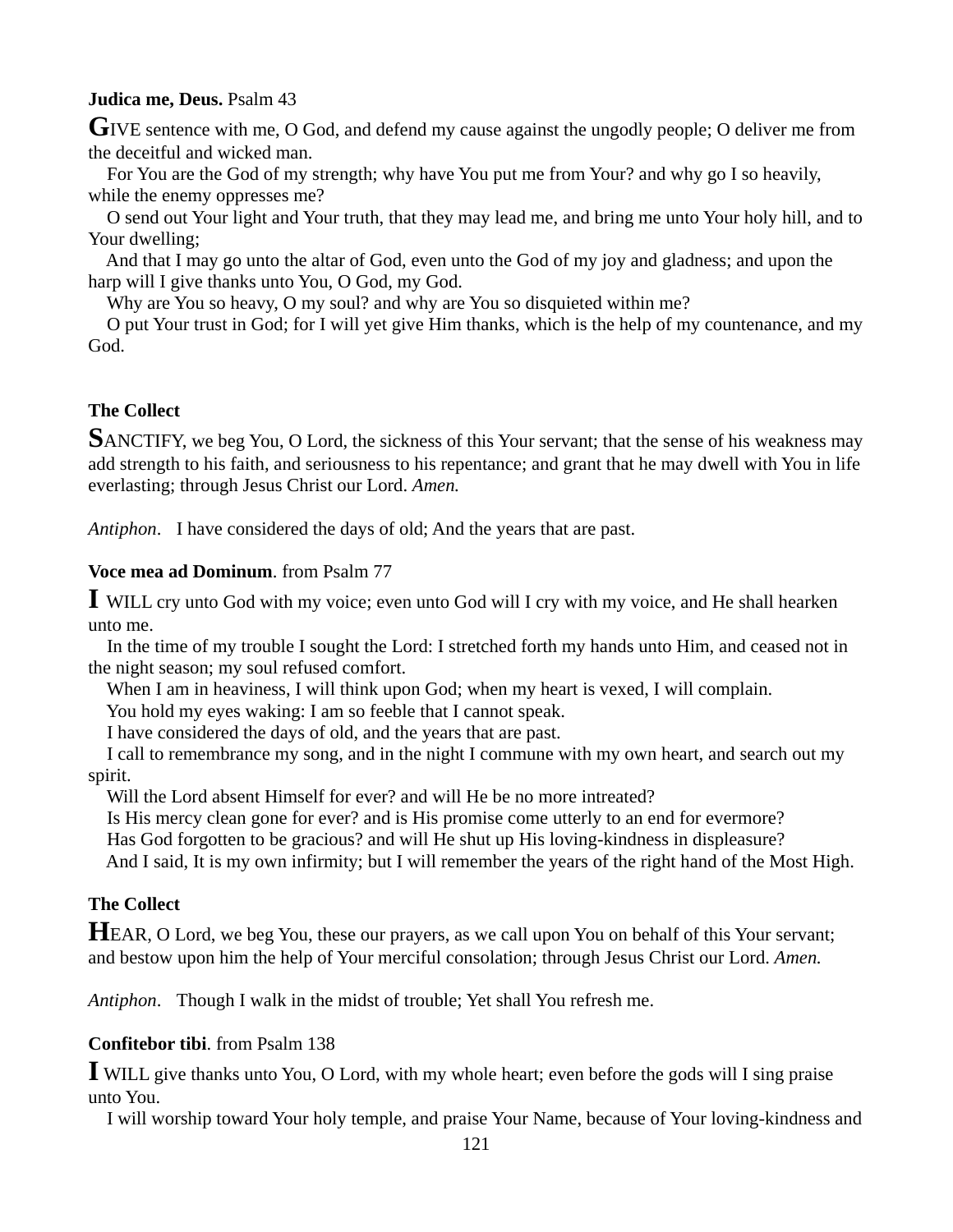truth; for You have magnified Your Name, and Your word, above all things.

When I called upon You, You heard me; and empowered my soul with much strength.

 Though I walk in the midst of trouble, yet shall You refresh me; You shall stretch forth Your hand upon the furiousness of my enemies, and Your right hand shall save me.

 The LORD shall make good His loving-kindness toward me; yes, Your mercy, O LORD, endures for ever; despise not then the works of Your Own hands.

## **The Collect**

**O** GOD, the Strength of the weak and the Comfort of sufferers; Mercifully accept our prayers, and grant to Your servant the help of Your power, that his sickness may be turned into health, and our sorrow into joy; through Jesus Christ our Lord. *Amen.*

*Antiphon.* The LORD saves Your life from destruction; And crowns You with mercy and lovingkindness.

#### **Benedic, anima mea.** from Psalm 103

**P**RAISE the LORD, O my soul; and all that is within me, praise His holy Name.

Praise the LORD, O my soul, and forget not all His benefits:

Who forgives all Your sin, and heals all Your infirmities;

Who saves Your life from destruction, and crowns Your with mercy and loving-kindness.

 O praise the LORD, you angels of His, you that excel in strength; you that fulfil His commandment, and hearken unto the voice of His word.

O praise the LORD, all you His hosts; you servants of His that do His pleasure.

 O speak good of the LORD, all you works of His, in all places of His dominion: praise the LORD, O my soul.

## **The Collect**

**A**CCEPT, we beg You, merciful Lord, the devout praise of Your humble servant; and grant him an abiding sense of Your loving-kindness; through Jesus Christ our Lord. *Amen.*

 $\sim$   $\sim$   $\sim$ 

*¶ Any of the following Psalms -- 20, 27, 42, 91, 121, 146 -- may, at the discretion of the Minister, be substituted for any of those given above*.

*¶ Here shall be said,* 

**O** SAVIOUR of the world, Who by Your Cross and precious Blood has redeemed us; Save us, and help us, we humbly beg You, O Lord.

*¶ As occasion demands, the Minister shall address the sick person on the meaning and use of the time of sickness, and the opportunity it affords for spiritual profit.* 

*¶ Here may the Minister inquire of the sick person as to his acceptance of the Christian Faith, and as to whether he repents truly of his sins, and be in charity with all the world; exhorting him to forgive, from the bottom of his heart, all persons that have offended him; and if he has offended any other, to ask them forgiveness; and where he has done injury or wrong to any man, that he make amends to the uttermost of his power.* 

*¶ Then shall the sick person be moved to make a special confession of his sins, if he feel his conscience troubled with any matter; after which confession, on evidence of his repentance, the Minister shall assure him of God's mercy and forgiveness.* 

*¶ Then the Minister shall say,*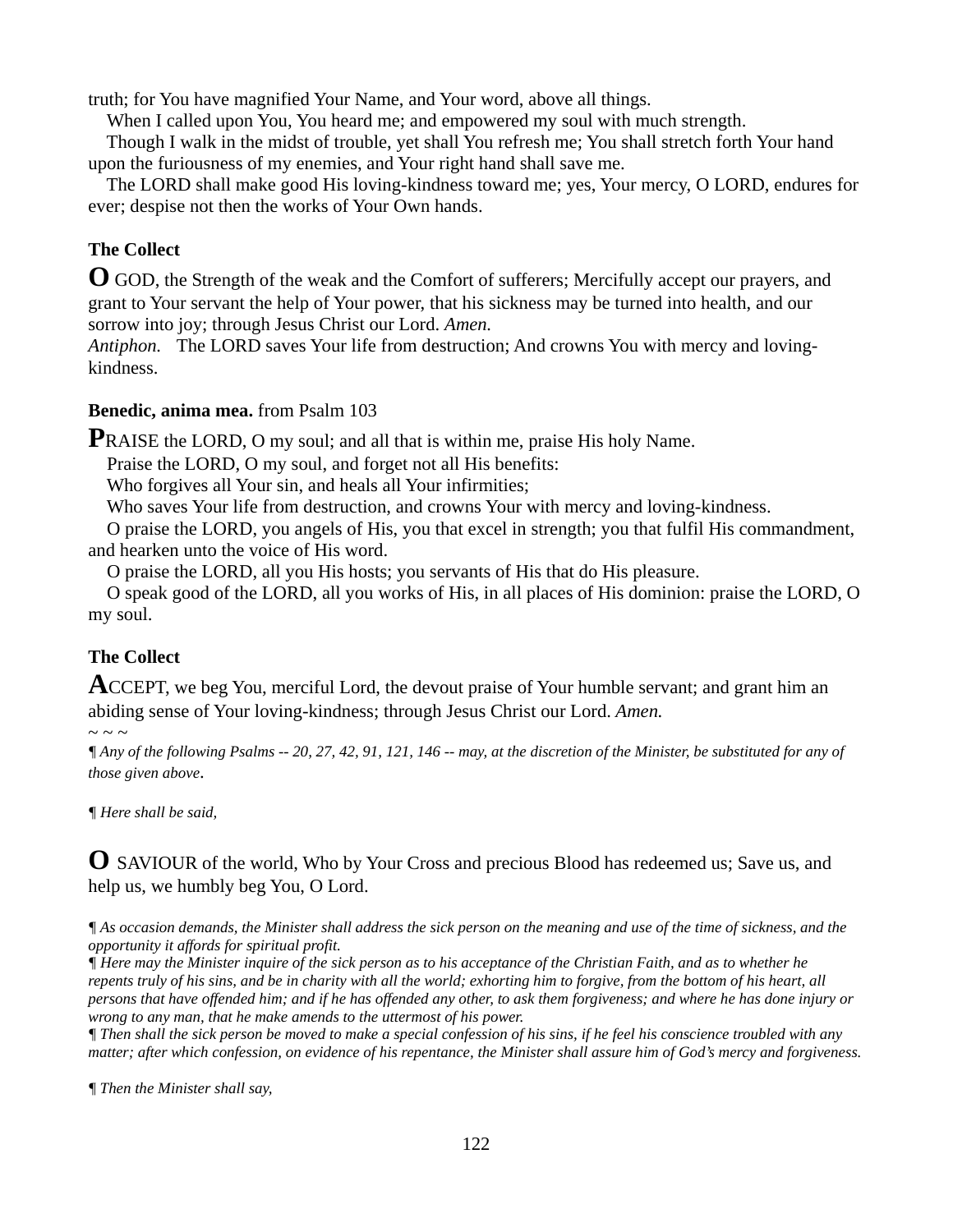Let us pray.

**O** MOST merciful God, Who, according to the multitude of Your mercies, so puts away the sins of those who truly repent, that You remember them no more; Open Your eye of mercy upon this Your servant, who most earnestly desires pardon and forgiveness. Renew in *him*, most loving Father, whatsoever has been decayed by the fraud and malice of the devil, or by *his* own carnal will and frailness; preserve and continue this sick member in the unity of the Church; consider *his* contrition, accept *his* tears, assuage *his* pain, as shall seem to You most expedient for *him*. And forasmuch as *he* puts *his* full trust only in Your mercy, impute not unto *him his* former sins, but strengthen *him* with Your blessed Spirit; and, when You are pleased to take *him* from here, take *him* unto Your favour; through the merits of Your most dearly beloved Son, Jesus Christ our Lord. *Amen*.

**T**HE Almighty Lord, Who is a most strong tower to all those who put their trust in Him, to Whom all things in heaven, in earth, and under the earth, do bow and obey; Be now and evermore Your defence; and make You know and feel, that there is no other Name under heaven given to man, in Whom, and through Whom, you may receive health and salvation, but only the Name of our Lord Jesus Christ. *Amen*.

*¶ Here the Minister may use any part of the service of the Book, which, in his discretion, he shall think convenient to the occasion; and after that shall say,* 

**U**NTO God's gracious mercy and protection we commit you. The LORD bless you, and keep you. The LORD make His face to shine upon you, and be gracious unto you. The LORD lift up His countenance upon you, and give you peace, both now and evermore. *Amen.*

## **PRAYERS**

*¶ These Prayers may be said with the foregoing Service, or any part thereof, at the discretion of the Minister.*

## **A Prayer for Recovery**

**O** GOD of heavenly powers, Who, by the might of Your command, drives away from men's bodies all sickness and all infirmity; Be present in Your goodness with this Your servant, that *his* weakness may be banished and *his* strength recalled; that *his* health being restored, *he* may bless Your holy Name; through Jesus Christ our Lord. *Amen*.

#### **A Prayer for Healing**

**O** ALMIGHTY God, Who are the giver of all health, and the aid of those who turn to You for succour; We entreat Your strength and goodness in behalf of this Your servant, that *he* may be healed of *his* infirmities, to Your honour and glory; through Jesus Christ our Lord. Amen.

#### **A Thanksgiving for the Beginning of a Recovery**

GREAT and mighty God, Who brings down to the grave, and brings up again; We bless Your wonderful goodness, for having turned our heaviness into joy and our mourning into gladness, by restoring this our *brother* to some degree of *his* former health. Blessed be Your Name that You did not forsake *him* in his sickness; but did visit *him* with comforts from above; did support *him* in patience and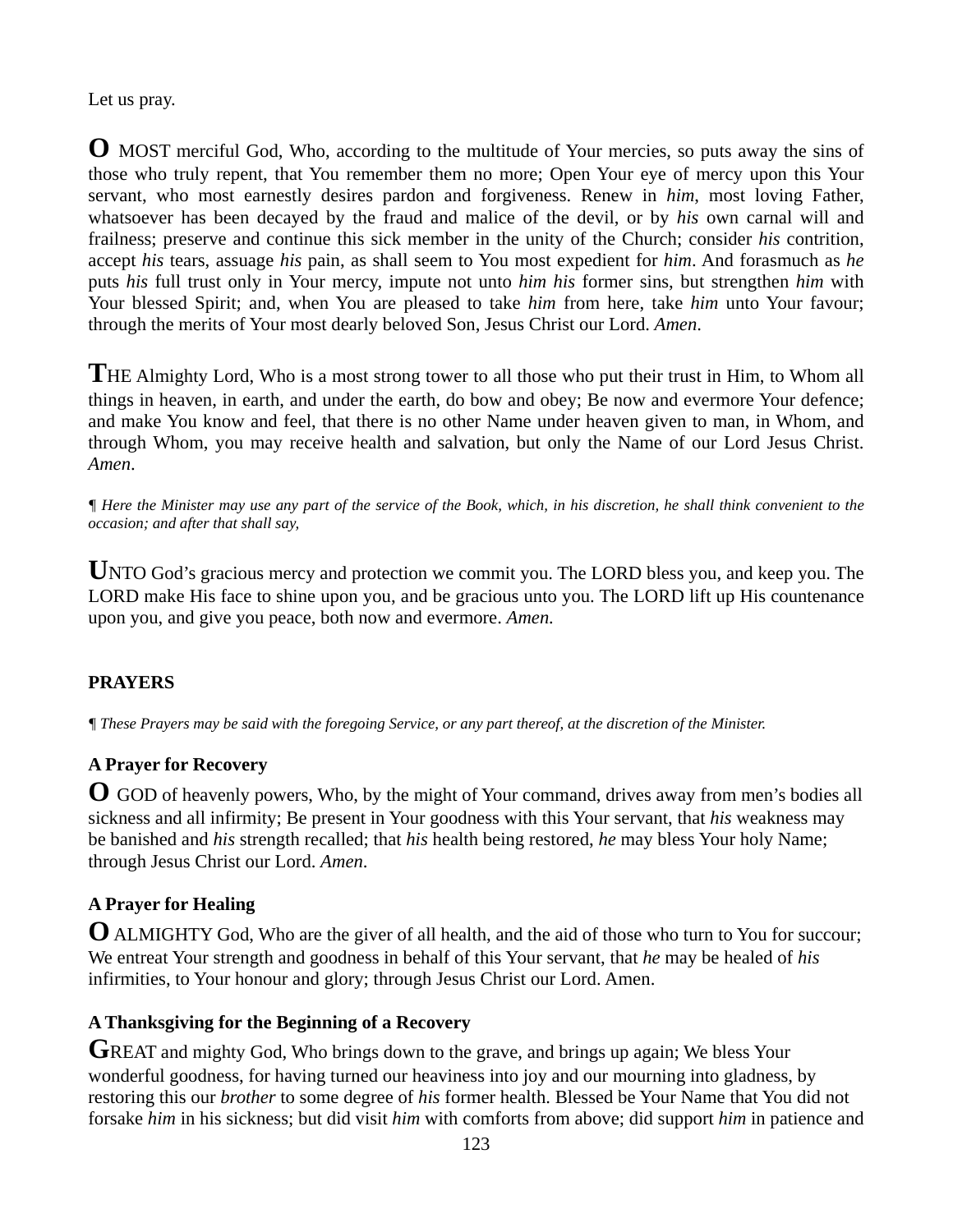submission to Your will; and at last did send *him* seasonable relief. Perfect, we beg You, this Your mercy towards *him*; and prosper the means which shall be made use of for *his* cure: that, being restored to health of body, vigour of mind, and cheerfulness of spirit, *he* may be able to go to Your house, to offer You an oblation with great gladness, and to bless Your holy Name for all Your goodness towards *him*; through Jesus Christ our Saviour, to Whom, with You and the Holy Spirit, be all honour and glory, world without end. *Amen.*

## **A Prayer for a Sick Person, when there Appears but Small Hope of Recovery**

**O** FATHER of mercies, and God of all comfort, our only help in time of need; We fly to You for succour in behalf of this Your servant, here lying in great weakness of body. Look graciously upon *him*, O Lord; and the more the outward man decays, strengthen *him*, we beg You, so much the more continually with Your grace and Holy Spirit in the inner man. Give *him* genuine repentance for all the errors of *his* life past, and steadfast faith in Your Son Jesus; that *his* sins may be done away by Your mercy, and *his* pardon sealed in heaven; through the same Your Son, our Lord and Saviour. *Amen*.

## **A Prayer for the Despondent**

**C**OMFORT, we beg You, most gracious God, this Your servant, cast down and faint of heart amidst the sorrows and difficulties of the world; and grant that, by the power of Your Holy Spirit, *he* may be enabled to go upon *his* way rejoicing, and give You continual thanks for Your sustaining providence; through Jesus Christ our Lord. *Amen.*

### **A Prayer which may be said by the Minister in Behalf of All Present at the Visitation**

**O** GOD, Whose days are without end, and Whose mercies cannot be numbered; Make us, we beg You, deeply sensible of the shortness and uncertainty of human life; and let Your Holy Spirit lead us in holiness and righteousness, all our days: that, when we shall have served Your in our generation, we may be gathered unto our fathers, having the testimony of a good conscience; in the communion of the catholic Church; in the confidence of a certain faith; in the comfort of a reasonable, religious, and holy hope; in favour with You our God, and in perfect charity with the world. All which we ask through Jesus Christ our Lord. *Amen*.

### **A Commendatory Prayer for a Sick Person at the Point of Departure**

**O** ALMIGHTY God, with Whom do live the spirits of just men made perfect, after they are delivered from their earthly prisons; We humbly commend the soul of this Your servant, our dear *brother*, into Your hands, as into the hands of a faithful Creator, and most merciful Saviour; begging You, that it may be precious in Your sight. Wash it, we pray You, in the blood of that immaculate Lamb, that was slain to take away the sins of the world; that whatsoever defilements it may have contracted, through the lusts of the flesh or the wiles of Satan, being purged and done away, it may be presented pure and without spot before You; through the merits of Jesus Christ Your only Son our Lord. *Amen.*

## **LITANY FOR THE DYING**

O GOD the Father; *Have mercy upon the soul of Your servant.* O God the Son; *Have mercy upon the soul of Your servant.*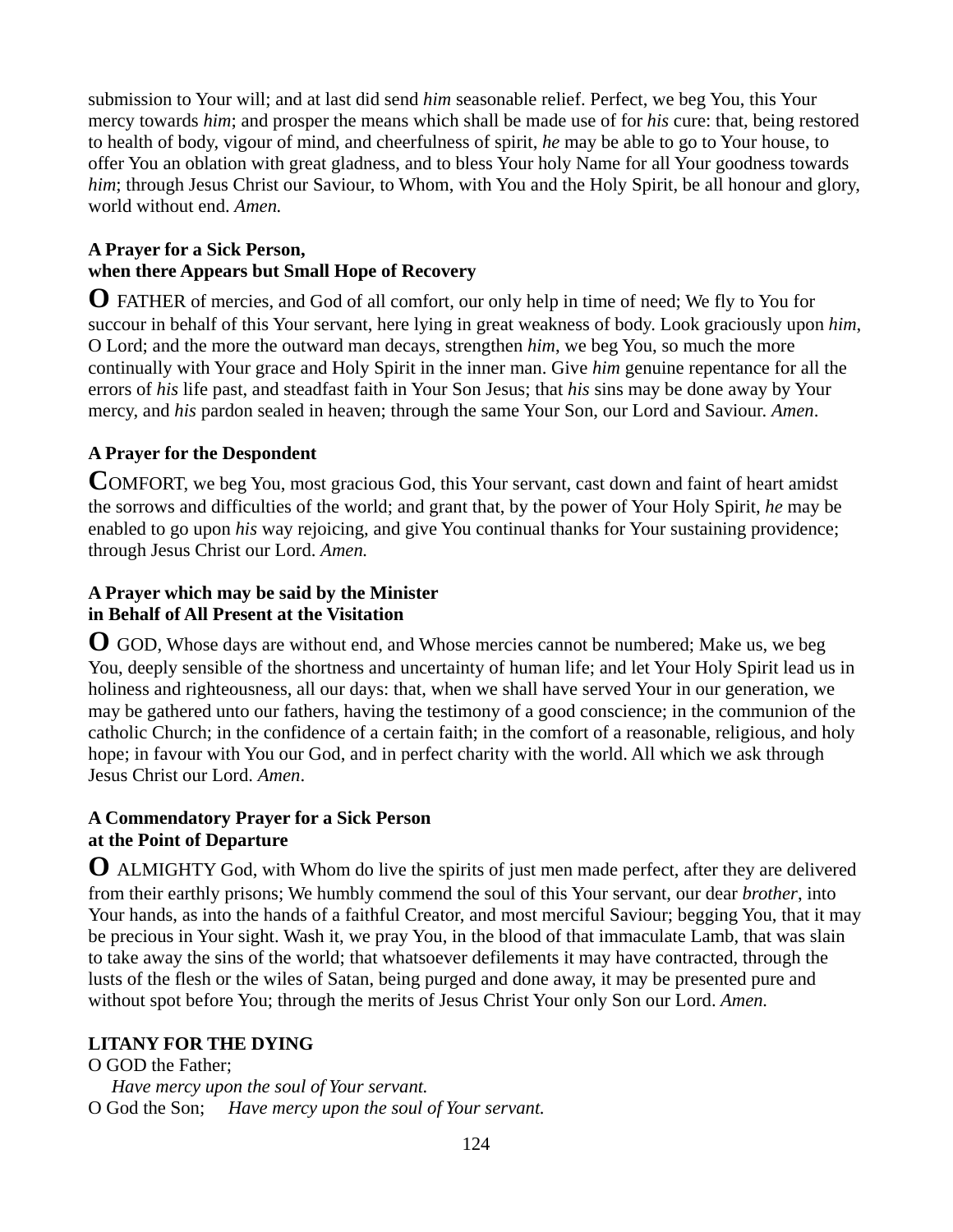O God the Holy Spirit; *Have mercy upon the soul of Your servant.* O holy Trinity, one God; *Have mercy upon the soul of Your servant.*  From all evil, from all sin, from all tribulation; *Good Lord, deliver him.* By Your holy Incarnation, by Your Cross and Passion, by Your precious Death and Burial; *Good Lord, deliver him*. By Your glorious Resurrection and Ascension, and by the coming of the Holy Spirit; *Good Lord, deliver him.* We sinners do beg You to hear us, O Lord God; That it may please You to deliver the soul of Your servant from the power of the evil one, and from eternal death; *We beg You to hear us, good Lord.* That it may please You mercifully to pardon all *his* sins. *We beg You to hear us, good Lord.* That it may please You to grant *him* a place of refreshment and everlasting blessedness; *We beg You to hear us, good Lord.* That it may please You to give *him* joy and gladness in Your kingdom, with Your saints in light; *We beg You to hear us, good Lord.* O Lamb of God, who takes away the sins of the world; *Have mercy upon him.* O Lamb of God, who takes away the sins of the world; *Have mercy upon him.* O Lamb of God, who takes away the sins of the world; *Grant him Your peace.* 

 Lord, have mercy. *Christ, have mercy.* Lord, have mercy.

**O**UR Father, who art in heaven, Hallowed be Your Name. Your kingdom come. Your will be done, On earth as it is in heaven. Give us this day our daily bread. And forgive us our trespasses, As we forgive those who trespass against us. And lead us not into temptation, But deliver us from evil. *Amen*. Or

**O**ur Father in heaven, Hallowed be Your name. Your kingdom come. Your will be done On earth as it is in heaven. Give us this day our daily bread. And forgive us our debts, As we forgive our debtors. And do not lead us into temptation, But deliver us from the evil one. *Amen*.

#### *Minister.* Let us pray.

**O** SOVEREIGN Lord, Who desires not the death of a sinner; We beg You to loose the spirit of this Your servant from every bond, and set *him* free from all evil; that *he* may rest with all Your saints in the eternal habitations; through Jesus Christ our Lord, who lives and reigns with You and the Holy Spirit, one God, world without end. *Amen.*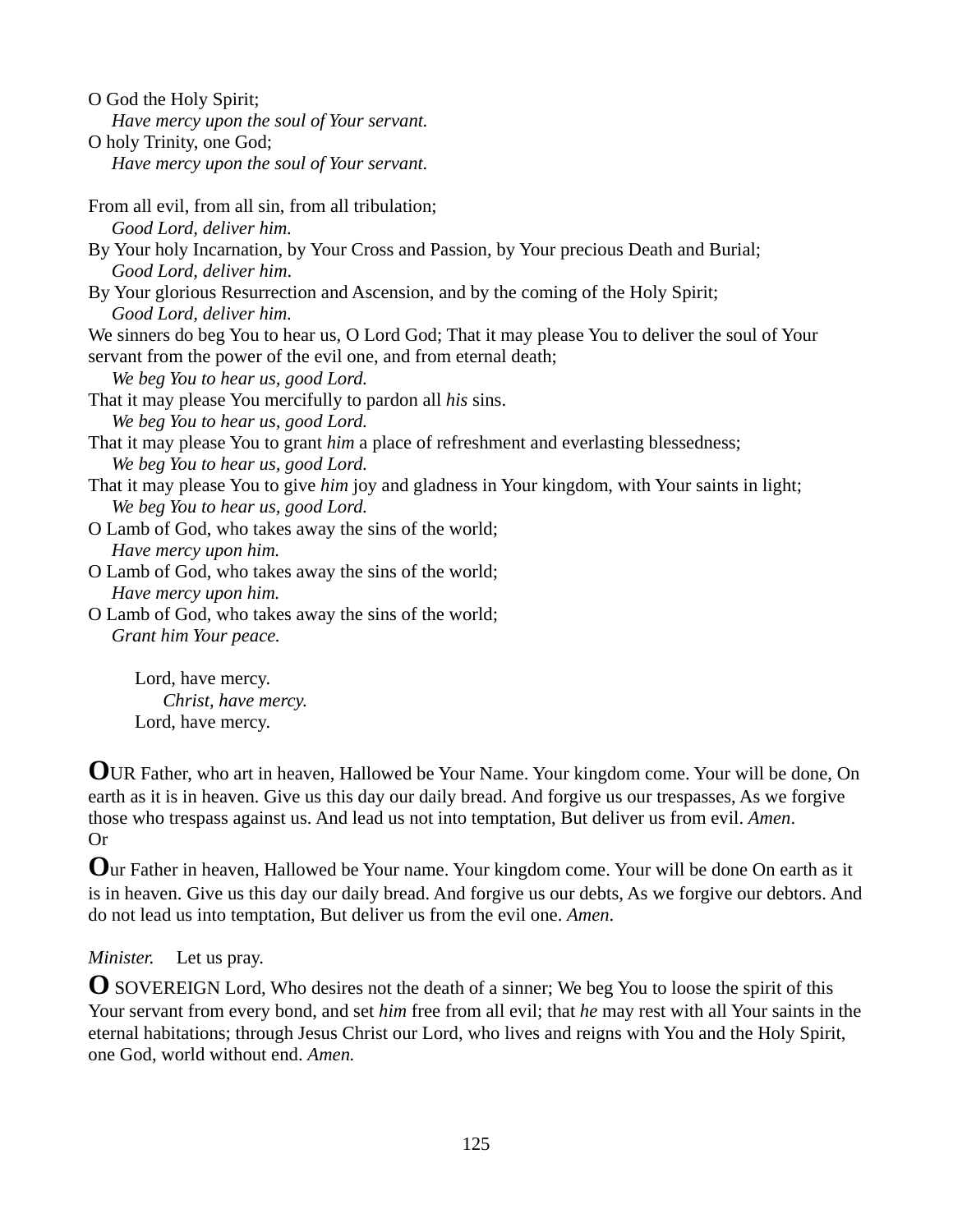#### **An Absolution to be said by the Presbyter**

THE Almighty and merciful Lord grant You pardon and remission of all Your sins, and the grace and comfort of the Holy Spirit. *Amen*.

### **A Commendation**

**DEPART, O Christian soul, out of this world,**  In the Name of God the Father Almighty Who created You. In the Name of Jesus Christ Who redeemed You. In the Name of the Holy Spirit Who sanctified You. May Your rest be this day in peace, and Your dwelling-place in the Paradise of God.

### **A Commendatory Prayer when the Soul is Departed**

**I**NTO Your hands, O merciful Saviour, we commend the soul of Your servant, now departed from the body. Acknowledge, we humbly beg You, a sheep of Your own fold, a lamb of Your own flock, a sinner of Your own redeeming. Receive *him* into the arms of Your mercy, into the blessed rest of everlasting peace, and into the glorious company of the saints in light. *Amen.*

## **UNCTION OF THE SICK**

*¶ When any sick person shall in humble faith desire the ministry of healing through Anointing or Laying on of Hands, the Minister may use such portion of the foregoing Office as he shall think fit, and the following.* 

**O** BLESSED Redeemer, relieve, we beg You, by Your indwelling power, the distress of this Your servant; release him from sin, and drive away all pain of soul and body, that being restored to soundness of health, he may offer You praise and thanksgiving; who lives and reigns with the Father and the Holy Spirit, one God, world without end. *Amen*.

**I** ANOINT You with oil (or I lay my hand upon You), In the Name of the Father, and of the Son, and of the Holy Spirit; begging the mercy of our Lord Jesus Christ, that all Your pain and sickness of body being put to flight, the blessing of health may be restored unto You. *Amen.*

*¶ The Minister is ordered, from time to time, to advise the people, while they are in health, to make Wills arranging for the disposal of their temporal goods, and, when of ability, to leave Bequests for religious and charitable uses.*

## The Communion of the Sick

*¶ Forasmuch as all mortal men are subject to many sudden perils, diseases, and sicknesses, and ever uncertain what time they shall depart out of this life; therefore, to the intent they may be always in readiness to die, whensoever it shall please Almighty God to call them, the Ministers shall diligently from time to time, but especially in the time of pestilence, or other infectious sickness, exhort their parishioners to the often receiving of the Holy Communion of the Body and Blood of our Saviour Christ, when it shall be publicly administered in the church; that so doing, they may, in case of sudden visitation, have the less cause to be disquieted for lack of the same. But if the sick person be not able to come to the church, and yet is desirous to receive the Communion in his house; then he must give timely notice to the Minister, signifying also how many there are to communicate with him; and all things necessary being prepared, the Minister shall there celebrate the Holy Communion, beginning with the Collect, Epistle, and Gospel, here following.*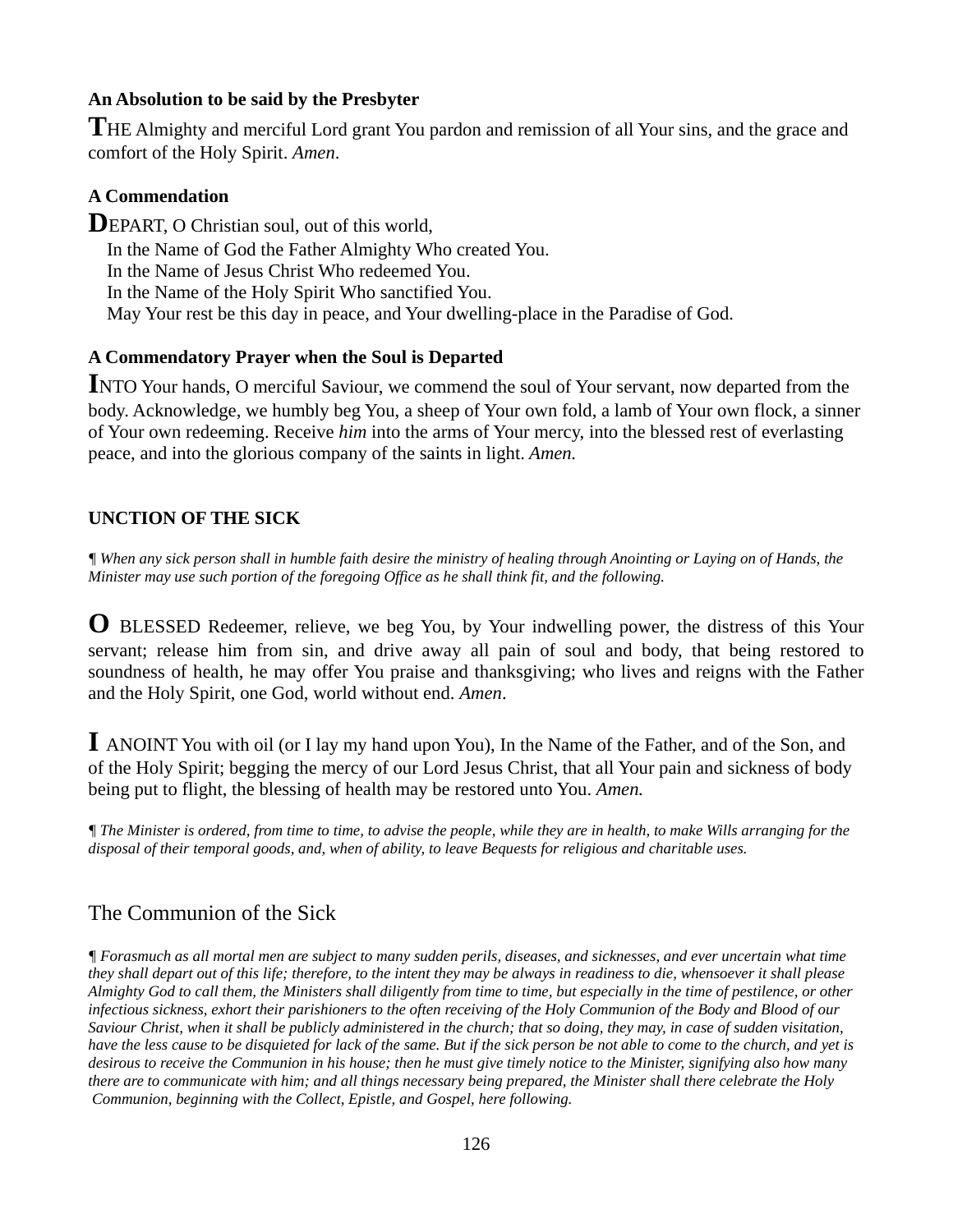## **The Collect**

**A**LMIGHTY, everliving God, Maker of mankind, Who does correct those whom You do love, and chastise every one whom You do receive; We beg You to have mercy upon this Your servant visited with Your hand, and to grant that he may take his sickness patiently, and recover his bodily health, if it be Your gracious will; and that, whensoever his soul shall depart from the body, it may be without spot presented unto You; through Jesus Christ our Lord. *Amen.*

## **The Epistle**. Hebrews 12:5, 6

M<sub>y</sub> son, do not despise the chastening of the LORD, Nor be discouraged when you are rebuked by Him; For whom the Lord loves He chastens, and scourges every son whom He receives.

### **The Gospel.** St. John 5:24

Most assuredly, I say to you, he who hears My word and believes in Him who sent Me has everlasting life, and shall not come into judgement, but has passed from death into life.

#### *¶ Or the following Collect, Epistle, and Gospel.*

### **The Collect**

**O** LORD, holy Father, by Whose loving-kindness our souls and bodies are renewed; Mercifully look upon this Your servant, that, every cause of sickness being removed, he may be restored to soundness of health; through Jesus Christ our Lord. *Amen.*

#### **The Epistle**. 1 St. John 5:13-15

**THESE** things I have written to you who believe in the Name of the Son of God, that you may know that you have eternal life, and that you may continue to believe in the Name of the Son of God. Now this is the confidence that we have in Him, that if we ask anything according to His will, He hears us. And if we know that He hears us, whatever we ask, we know that we have the petitions that we have asked of Him.

#### **The Gospel.** St. John 6:47-51

**JESUS** said, Most assuredly, I say to you, he who believes in Me has everlasting life. I am the bread of life. Your fathers ate the manna in the wilderness, and are dead. This is the bread which comes down from heaven, that one may eat of it and not die. I am the living bread which came down from heaven. If anyone eats of this bread, he will live forever; and the bread that I shall give is My flesh, which I shall give for the life of the world.

*¶ After which the Minister shall proceed according to the form before prescribed for the Holy Communion, beginning at these words, You who do truly, etc.* 

*¶ At the time of the distribution of the holy Sacrament, the Minister shall first receive the Communion himself, and after minister unto those who are appointed to communicate with the sick, and last of all to the sick person.* 

*¶ When circumstances render it expedient to shorten the Service, the following form shall suffice: The Confession and the Absolution; Lift up your hearts, etc., through the Sanctus; The Prayer of Consecration, ending with these words, partakers of his most blessed Body and Blood; The Prayer of Humble Access; The Communion; The Lord's Prayer; The Blessing. And note, That for the Confession and Absolution the following may be used.*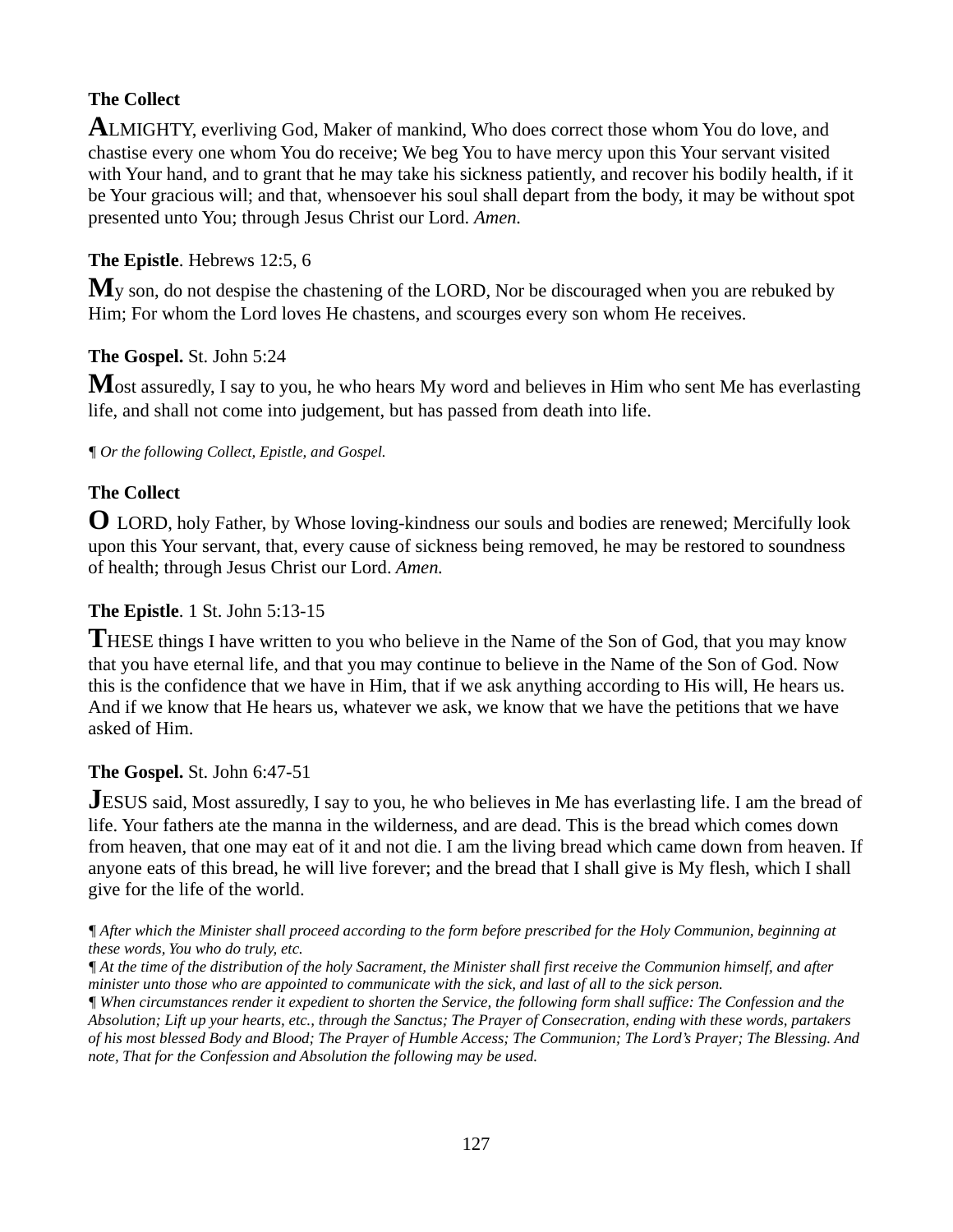## **The Confession**

**O** ALMIGHTY Father, Lord of heaven and earth, we confess that we have sinned against You in thought, word, and deed. Have mercy upon us, O God, after Your great goodness; according to the multitude of Your mercies, do away our offences and cleanse us from our sins; for Jesus Christ's sake. *Amen.*

## **The Absolution**

**T**HE Almighty and merciful Lord grant you Absolution and Remission of all your sins, true repentance, amendment of life, and the grace and consolation of His Holy Spirit. *Amen.*

¶ But if a man, either by reason of extremity of sickness, or for want of warning in due time to the Minister, or by any other just impediment, do not receive the Sacrament of Christ's Body and Blood, the Minister shall instruct him, that if he do truly repent him of his sins, and steadfastly believe that Jesus Christ has suffered death upon the Cross for him, and shed his Blood for his redemption, earnestly remembering the benefits he has thereby, and giving him hearty thanks therefore, he does eat and drink the Body and Blood of our Saviour Christ profitably to his soul's health, although he does not receive the Sacrament with his mouth.

¶ This Office may be used with aged and bed-ridden persons, or such as are not able to attend the public Ministration in church, substituting the Collect, Epistle, and Gospel for the Day, for those appointed above.

## **The Order for the Burial of the Dead**

*¶ Here is to be noted, That this Office is appropriate to be used only for the faithful departed in Christ, provided that in any other case the Minister may, at his discretion, use such part of this Office, or such devotions taken from other parts of this Book, as may be fitting.* 

*¶ The Minister, meeting the Body and going before it, either into the church, or towards the grave, shall say or sing one or more of the following Sentences.*

Jesus said, "I am the resurrection and the life. He who believes in Me, though he may die, he shall live. And whoever lives and believes in Me shall never die." *St. John 11:25,26*

For I know that my Redeemer lives, And He shall stand at last on the earth; And after my skin is destroyed, this I know, That in my flesh I shall see God, Whom I shall see for myself, And my eyes shall behold, and not another. *Job 19:25-27*

For we brought nothing into this world, and it is certain we can carry nothing out. The LORD gave, and the LORD has taken away; Blessed be the name of the LORD. *1 Timothy 6:7; Job 1:21*

He who hears My word and believes in Him who sent Me has everlasting life, and shall not come into judgement, but has passed from death into life. *St. John 5:24*

 I know Whom I have believed and am persuaded that He is able to keep what I have committed to Him until that Day. *2 Timothy 1:12*

*¶ After they are come into the church may be sung a Hymn. Then shall be said one or more of the following selections, taken from the Psalms. The Gloria Patri may be omitted except at the end of the whole portion or selection from the Psalter.*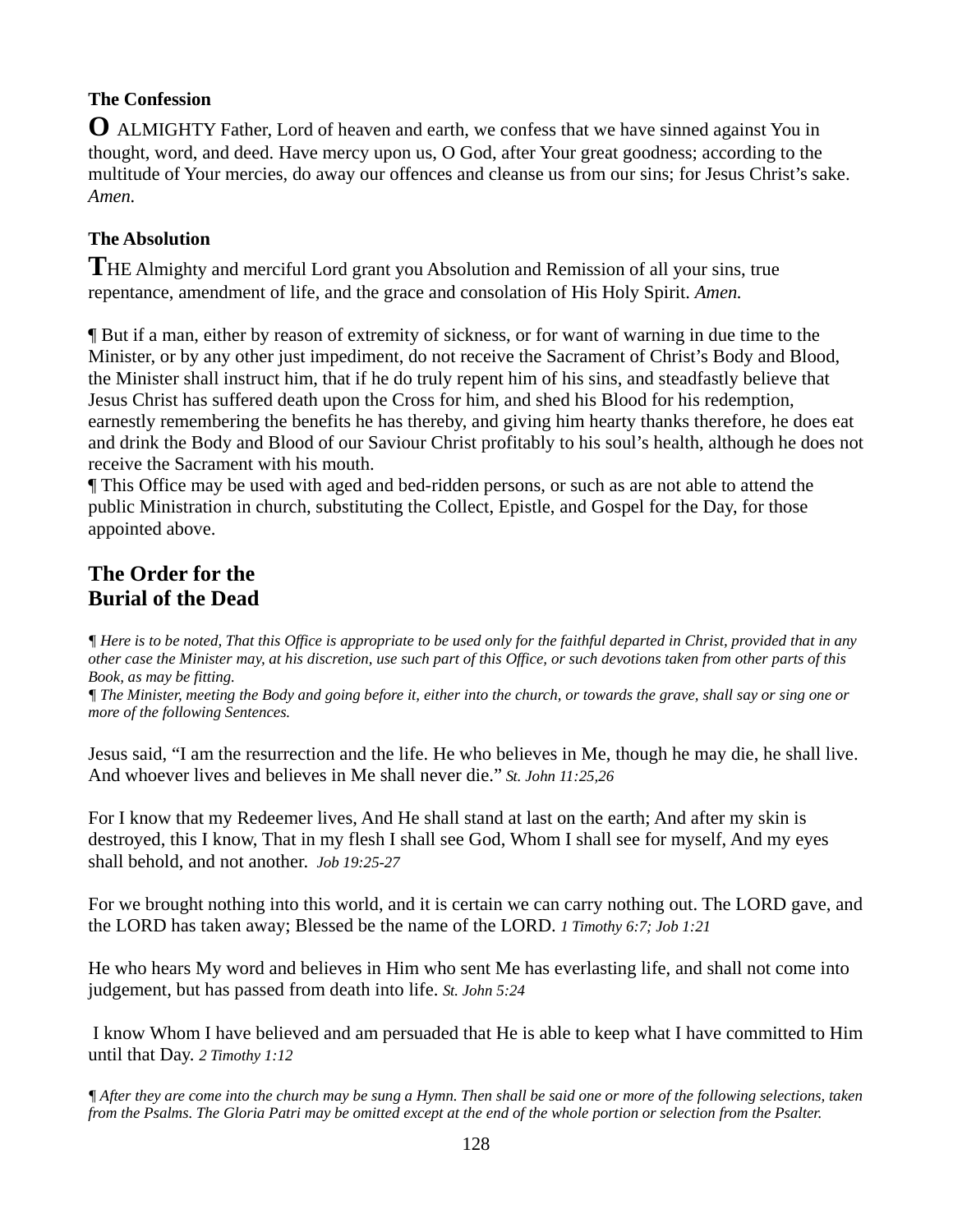#### **Dominus illuminatio**. from Psalm 27

THE LORD is my light and my salvation; whom then shall I fear? \* the LORD is the strength of my life; of whom then shall I be afraid? One thing have I desired of the LORD, which I will require; \* even that I may dwell in the house of the LORD all the days of my life, to behold the fair beauty of the LORD, and to visit His temple. For in the time of trouble He shall hide me in His tabernacle; \* yea, in the secret place of His dwelling shall He hide me, and set me up upon a rock of stone. And now shall He lift up my head \* above mine enemies round about me. Therefore will I offer in His dwelling an holy offering, with great gladness: \* I will sing and speak praises unto the LORD. Hearken unto my voice, O LORD, when I cry unto You; \* have mercy upon me, and hear me.My heart has talked of You, Seek my face: \* Your face, LORD, will I seek. O hide not Your face from me, \* nor cast Your servant away in displeasure. You have been my succour; \* leave me not, neither forsake me, O God of my salvation. I should utterly have fainted, \* but that I believe surely to see the goodness of the LORD in the land of the living. O delay the LORD'S leisure; \* be strong, and He shall comfort Your heart; and put Your trust in the LORD. **Dixi, custodiam**. from Psalm 39 LORD, let me know mine end, and the number of my days: \* that I may be guaranteed how long I have to live. Behold, You have made my days as it were a span long: and mine age is even as nothing in respect of You; \* and surely every man living is altogether vanity. For man walks in a vain shadow, and disquiets himself in vain: \* he heaps up riches, and cannot tell who shall gather them. And now, Lord, what is my hope? \* truly my hope is even in You. Deliver me from all mine offences; \* and make me not a rebuke unto the foolish. When You with rebukes chastens man for sin, You make his beauty to consume away, like as it were a moth eating a garment: \* every man therefore is but vanity. Hear my prayer, O Lord, and with Your ears consider my calling: \* hold not Your peace at my tears. For I am a stranger with Your, and a sojourner, \* as all my fathers were. O spare me a little, that I may recover my strength, \* before I go from here, and be seen no more.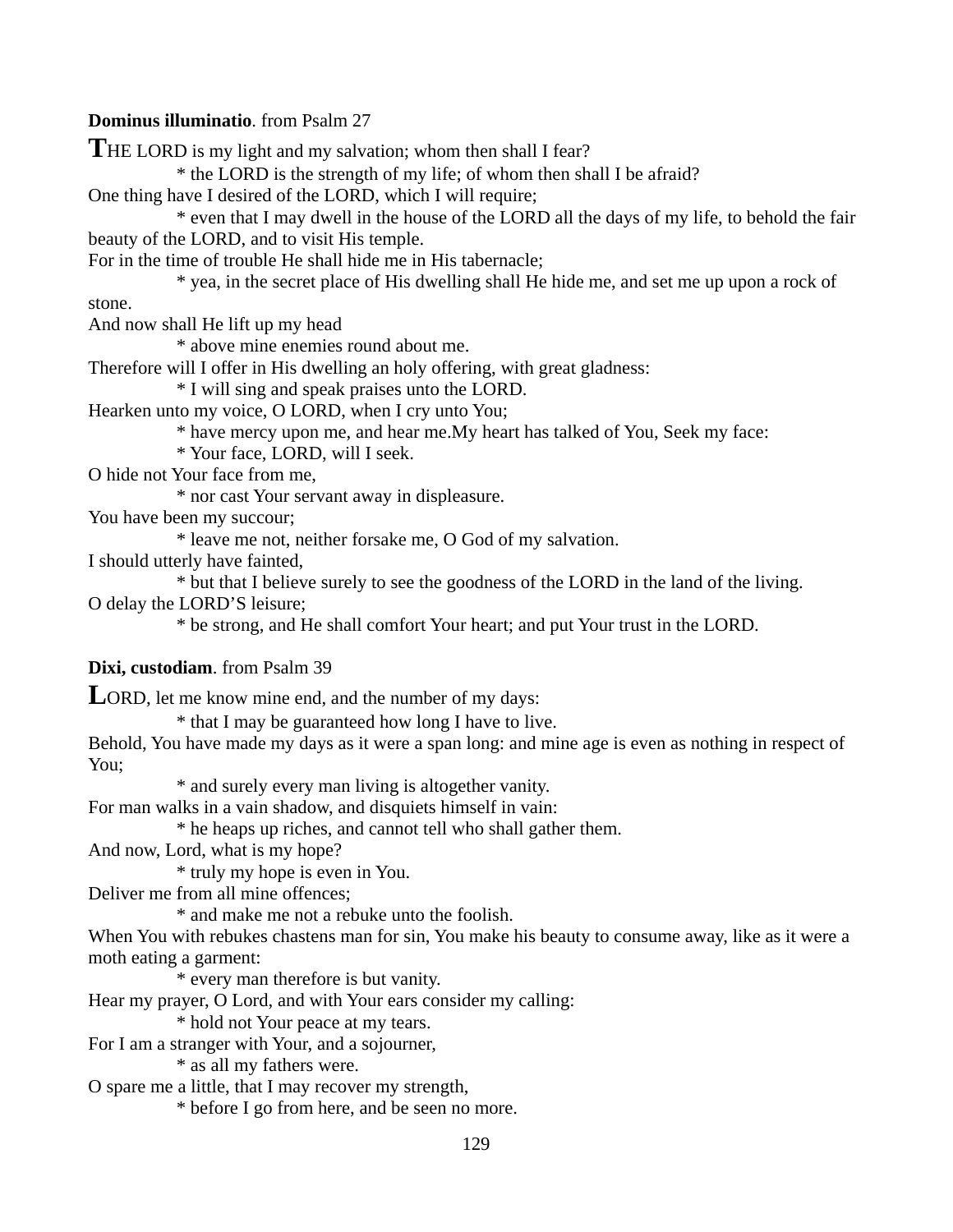#### **Deus noster refugium**. from Psalm 46

GOD is our hope and strength,

\* a very present help in trouble.

Therefore will we not fear, though the earth be moved,

\* and though the hills be carried into the midst of the sea;

Though the waters thereof rage and swell,

\* and though the mountains shake at the tempest of the same.

There is a river, the streams whereof make glad the city of God;

\* the holy place of the tabernacle of the Most High.

God is in the midst of her, therefore shall she not be removed;

\* God shall help her, and that right early.

Be still then, and know that I am God:

\* I will be exalted among the nations, and I will be exalted in the earth.

The Lord of hosts is with us;

\* the God of Jacob is our refuge.

#### **Domine, refugium**. from Psalm 90

**L**ORD, You have been our refuge:

\* from one generation to another.

Before the mountains were brought forth, or ever the earth and the world were made:

\* You are God from everlasting, and world without end.

You turn man to destruction:

\* again You say Come again, you children of men.

For a thousand years in Your sight are but as yesterday, when it is past;

\* and as a watch in the night.

As soon as You scatter them, they are even as a sleep:

\* and fade away suddenly like the grass.

In the morning it is green, and grows up:

\* but in the evening it is cut down, dried up, and withered.

For we consume away in Your displeasure,

\* and are afraid at Your wrathful indignation.

You have set our misdeeds before Your:

\* and our secret sins in the light of Your countenance.

For when You are angry, all our days are gone:

\* we bring our years to an end, as it were a tale that is told.

The days of our age are threescore years and ten; and though men be so strong that they come to fourscore years:

 \* yet is their strength then but labour and sorrow; so soon it passes away, and we are gone. But who regards the power of Your wrath?

\* or fears Your indignation?

So teach us to number our days:

\* that we may apply our hearts to wisdom.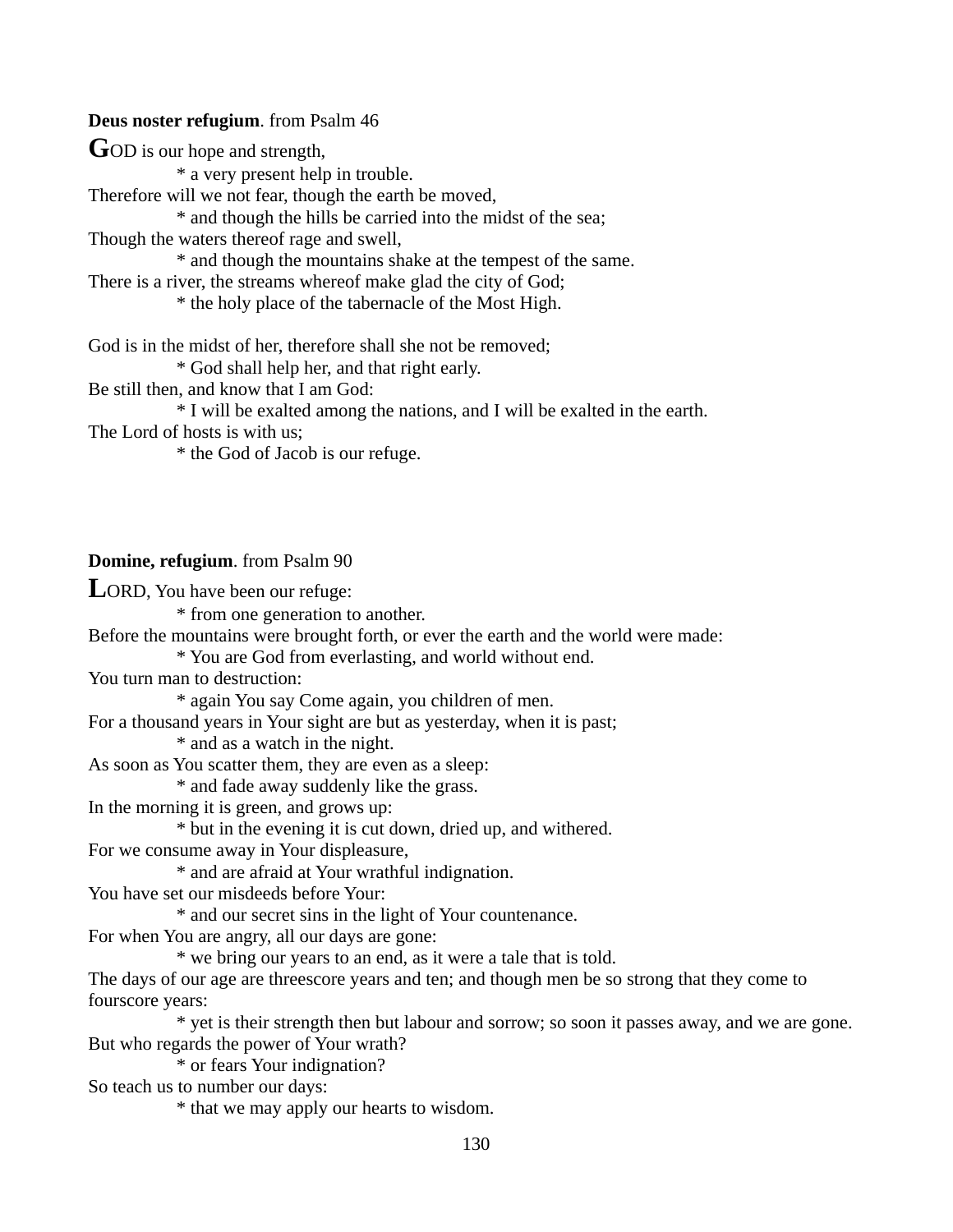**Dilexi, quoniam**. from Psalm 116 **M**Y delight is in the LORD; \* because He has heard the voice of my prayer; Because He has inclined his ear unto me; \* therefore will I call upon him as long as I live. The snares of death surrounded me round about, \* and the pains of hell took hold of me. I found trouble and heaviness; then called I upon the Name of the LORD; \* O LORD, I beg You, deliver my soul.Gracious is the LORD, and righteous; \* yes, our God is merciful. The LORD preserves the simple: \* I was in misery, and he helped me. Turn again then unto Your rest, O my soul; \* for the LORD has rewarded You. And why? You hast delivered my soul from death, \* mine eyes from tears, and my feet from falling. I will walk before the LORD \* in the land of the living. I will receive the cup of salvation, \* and call upon the Name of the LORD.

**O**UR Father, who art in heaven, Hallowed be thy Name. Thy kingdom come. Thy will be done, On earth as it is in heaven. Give us this day our daily bread. And forgive us our trespasses, As we forgive those who trespass against us. And lead us not into temptation, But deliver us from evil. For thine is the kingdom, and the power, and the glory, for ever and ever. Amen.

THE grace of our Lord Jesus Christ, and the love of God, and the fellowship of the Holy Spiritt, be with us all evermore. *Amen*.

### **The Form and Manner of Making Deacons**

*¶ When the day appointed by the Bishop is come, there shall be a Sermon or Exhortation, declaring the duty and Office of such as come to be admitted Deacons; how necessary that Order is in the Church of Christ, and also, how the people ought to esteem them in their Office.* 

*¶ Then, the people standing, a Presbyter shall present unto the Bishop, sitting in his chair near to the holy Table, such as desire to be ordained Deacons, each of them being properly vested, saying,* 

**R**EVEREND Father in God, I present unto you *these persons* present, to be admitted *Deacons.*

#### *¶ The Bishop.*

**T**AKE heed that the *persons*, whom ye present unto us, be apt and meet, for their learning and godly conversation, to exercise *their* Ministry duly, to the honour of God and the edifying of His Church.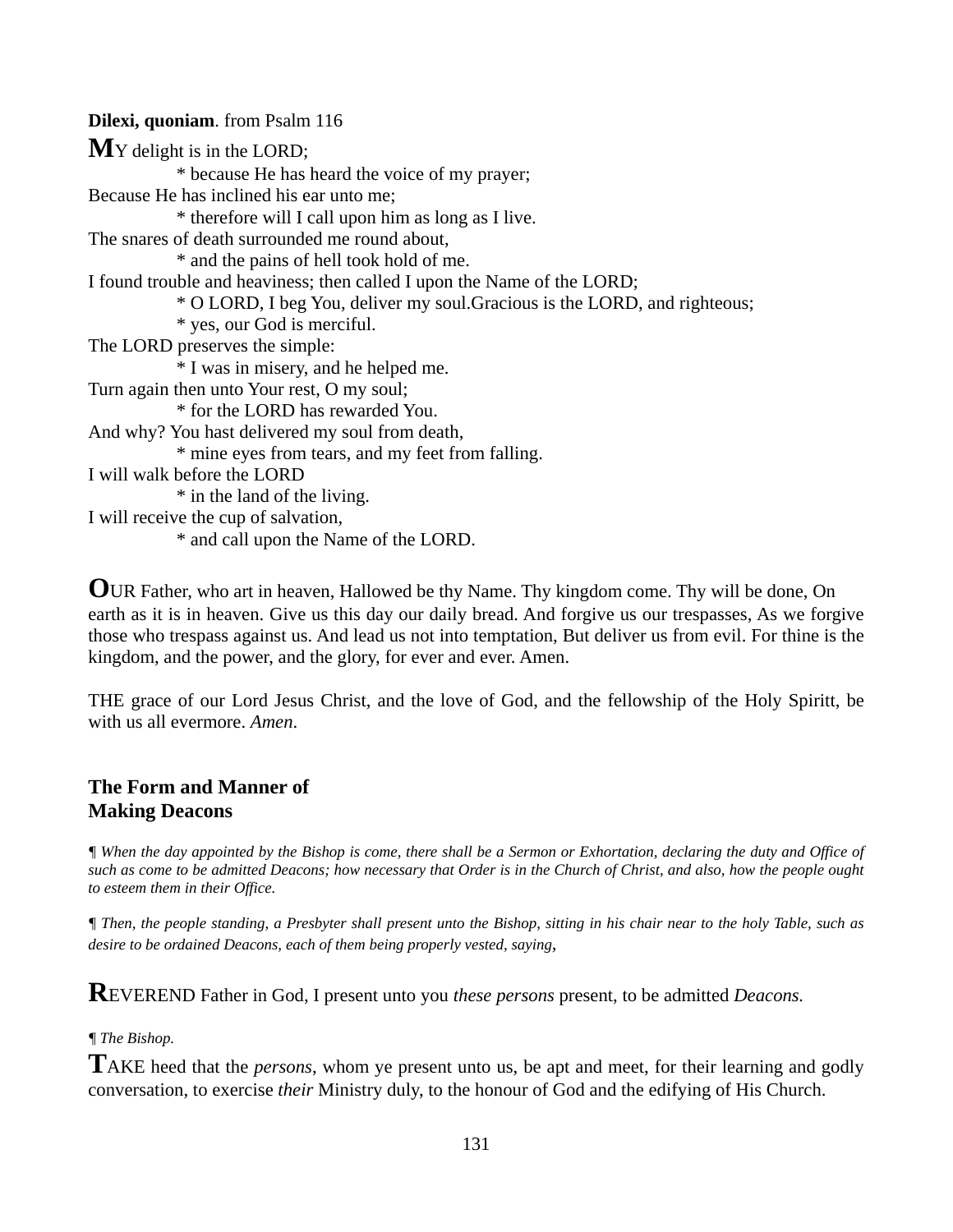*¶ The Presbyter shall answer,* 

**I** HAVE inquired concerning *them*, and also examined *them*, and think *them* so to be.

*¶ Then the Bishop shall say unto the people,* 

**B**RETHREN, if there be any of you who knows any impediment, or notable crime, in *any of these persons* presented to be ordered *Deacons*, for the which he ought not to be admitted to that Office, let him come forth in the Name of God, and show what the crime or impediment is.

*¶ And if any great crime or impediment be objected, the Bishop shall cease from Ordering that person, until such time as the party accused shall be found clear of that crime.* 

*¶ Then the Bishop (commending such as shall be found meet to be ordained, to the prayers of the congregation) shall, with the Clergy and people present, say the Litany.* 

*¶ And note, That after the Suffrage, "That it may please thee to illuminate all Bishops," etc., shall be said the following Suffrage.* 

**T**HAT it may please You to bless *these Your servants*, now to be admitted to the Order of Deacons, and to pour Your grace upon *them*; that *they* may duly execute their Office, to the edifying of Your Church, and to the glory of Your holy Name.

*¶ And note further, That in the discretion of the Bishop, instead of the Litany appointed, may be said the Litany for Ordinations.* 

*¶ Then shall be said the Service for the Communion, with the Collect, Epistle, and Gospel, as follows*. **The Collect** 

**A**LMIGHTY God, Who by Your divine providence has appointed diverse Orders of Ministers in Your Church, and did inspire Your Apostles to choose into the Order of Deacons the first Martyr Saint Stephen, with others; Mercifully behold *these Your servants* now called to the like Office and Administration: so replenish *them* with the truth of Your doctrine, and adorn *them* with innocency of life, that, both by word and good example, *they* may faithfully serve You in this Office, to the glory of Your Name, and the edification of Your Church; through the merits of our Saviour Jesus Christ, Who lives and reigns with You and the Holy Spirit, now and for ever. *Amen.*

#### **The Epistle**. 1 Timothy 3:8-13

**L**IKEWISE deacons must be reverent, not double-tongued, not given to much wine, not greedy for money, holding the mystery of the faith with a pure conscience. But let these also first be tested; then let them serve as deacons, being found blameless. Likewise, their wives must be reverent, not slanderers, temperate, faithful in all things. Let deacons be the husbands of one wife, ruling their children and their own houses well. For those who have served well as deacons obtain for themselves a good standing and great boldness in the faith which is in Christ Jesus.

*¶ Or this.* 

#### **The Epistle**. Acts 6:2-7

**T**HEN the twelve summoned the multitude of the disciples and said, "It is not desirable that we should leave the word of God and serve tables. Therefore, brethren, seek out from among you seven men of good reputation, full of the Holy Spirit and wisdom, whom we may appoint over this business; but we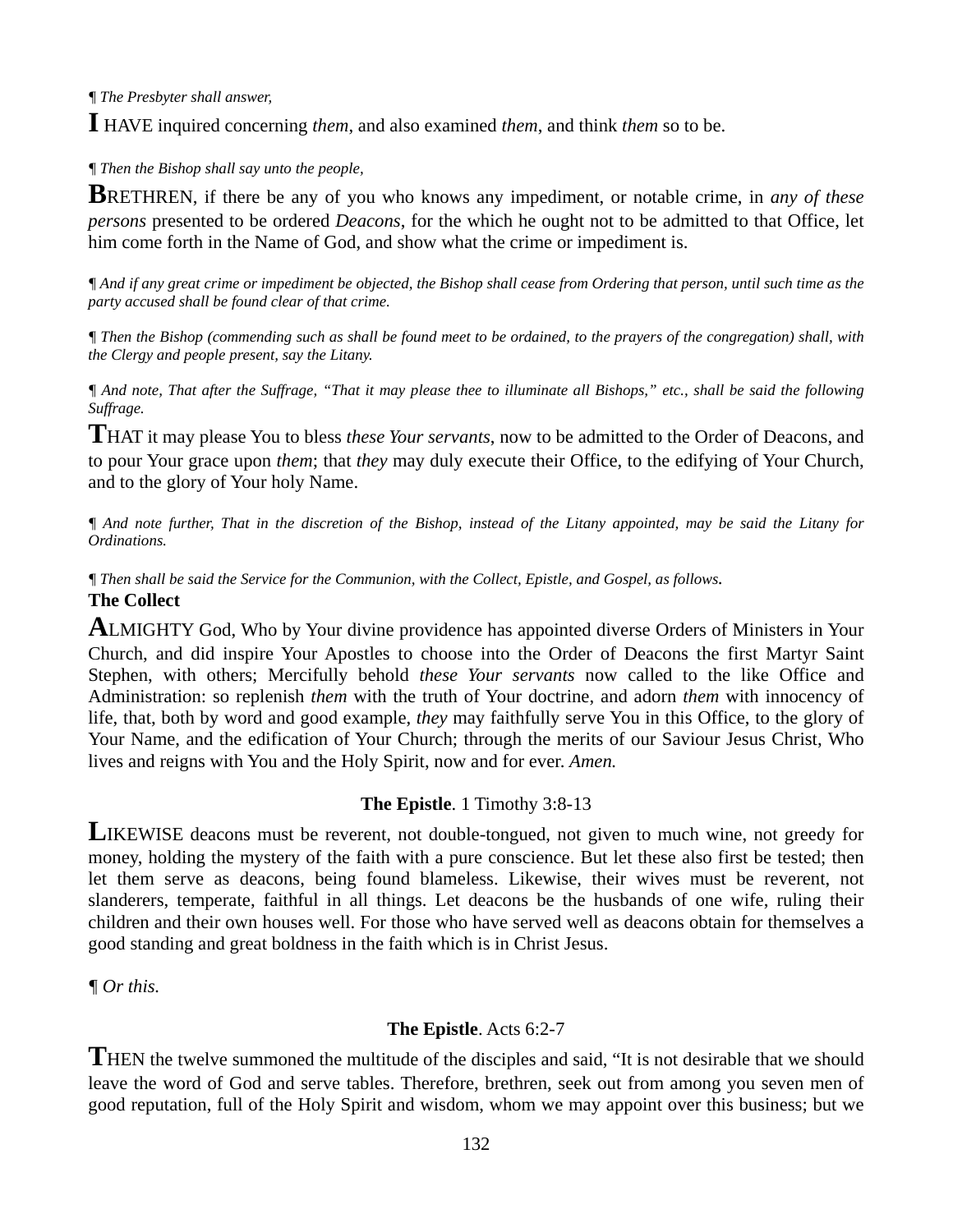will give ourselves continually to prayer and to the ministry of the word." And the saying pleased the whole multitude. And they chose Stephen, a man full of faith and the Holy Spirit, and Philip, Prochorus, Nicanor, Timon, Parmenas, and Nicolas, a proselyte from Antioch, whom they set before the apostles; and when they had prayed, they laid hands on them. Then the word of God spread, and the number of the disciples multiplied greatly in Jerusalem, and a great many of the priests were obedient to the faith.

*¶ Then, the people being seated, the Bishop seated in his chair shall examine every one of those who are to be Ordered, standing before the Bishop, in the presence of the people, after this manner following.* 

**D**O you trust that you are inwardly moved by the Holy Spirit to take upon you this Office and Ministration, to serve God for the promoting of His glory, and the edifying of His people? *Answer.* I trust so.

- *Bishop*. Do you think that you are truly called, according to the will of our Lord Jesus Christ, and according to the Canons of this Church, to the Ministry of the same?
- *Answer*. I think so.
- *Bishop*. Do you genuinely believe all the canonical Scriptures of the Old and New Testaments and are you persuaded that the Holy Scriptures contain all Doctrine required as necessary for eternal salvation through faith in Jesus Christ?
- *Answer*. I do believe them and am so persuaded.
- *Bishop*. Will you diligently read the same unto the people assembled in the church where you shall be appointed to serve?
- *Answer.* I will.
- Bishop. It appertains to the Office of a Deacon, in the church where he shall be appointed to serve, to assist the Presbyter in Divine Service, and specially when he ministers the Holy Communion, and to help him in the distribution thereof; and to read Holy Scriptures and Homilies in the church; and to instruct the youth in the Catechism; in the absence of the Presbyter to baptize infants; and to preach, if he be admitted thereto by the Bishop. And furthermore, it is his Office, where provision is so made, to search for the sick, poor, and impotent people of the parish, that they may be relieved with the alms of the parishioners, or others. Will you do this gladly and willingly?
- *Answer*. I will so do, by the help of God.
- *Bishop*. Will you apply all your diligence to frame and fashion your own *lives,* and the lives of your *families*, according to the Doctrine of Christ; and to make both *yourselves* and them, as much as in you lies, wholesome examples of the flock of Christ?
- *Answer*. I will so do, the Lord being my helper.
- *Bishop*. Will you reverently obey your Bishop, and other chief Ministers of the Church, and those to whom the charge and government over you is committed, following with a glad mind and will their godly admonitions?
- *Answe*r. I will endeavour so to do, the Lord being my helper.

*¶ Then, the people standing, the Bishop shall lay his hands severally upon the head of every one to be made Deacon, humbly kneeling before the Bishop, and shall say,*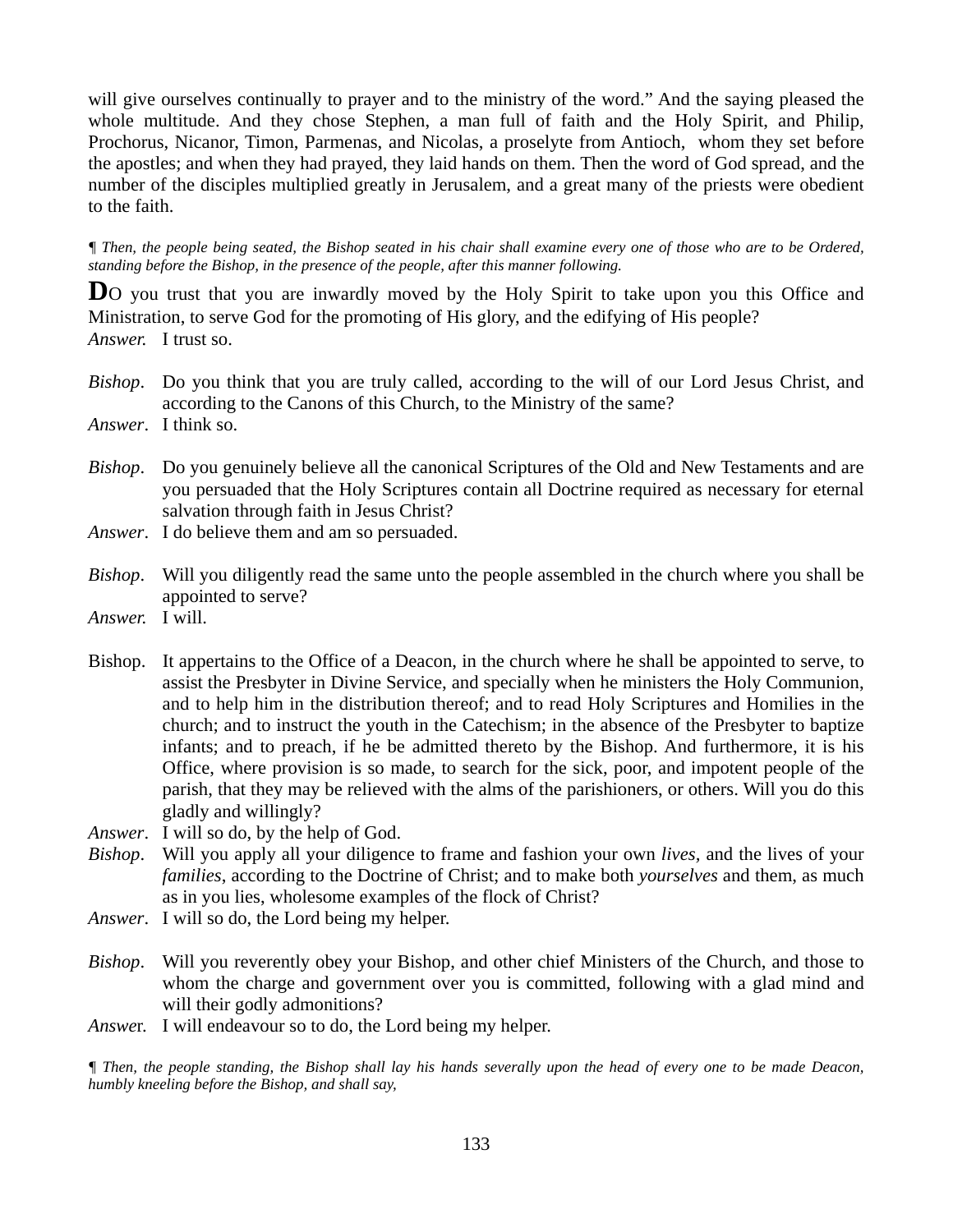TAKE the Authority to execute the Office of a Deacon in the Church of God committed unto you; In the Name of the Father, and of the Son, and of the Holy Spirit. Amen.

*¶ Then shall the Bishop deliver to every one of them the Bible, saying,* 

**T**AKE the Authority to read the Gospel in the Church of God, and to preach the same, if you be thereto licensed by the Bishop himself.

*¶ If the Deacons are to be vested, each one, with a stole, the following words shall be said by the Bishop immediately after the presentation of the Bible, Receive and wear this stole, as a sign and symbol of the yoke of Christ, and be a faithful servant and Deacon in the Household of God.* 

*¶ Then one of them, appointed by the Bishop, shall read the Gospel.* 

#### **The Gospel**. St. Luke 12:35-38

LET your waist be girded and your lamps burning; and you yourselves be like men who wait for their master, when he will return from the wedding, that when he comes and knocks they may open to him immediately. Blessed are those servants whom the master, when he comes, will find watching. Assuredly, I say to you that he will gird himself and have them sit down to eat, and will come and serve them. And if he should come in the second watch, or come in the third watch, and find them so, blessed are those servants.

*¶ Then shall the Bishop proceed in the Communion; and all who are Ordered shall remain, and receive the Holy Communion the same day, with the Bishop.*

#### *¶ The Communion ended, after the last Collect, and immediately before the Benediction, shall be said this Collect*

**A**LMIGHTY God, Giver of all good things, Who of Your great goodness has guaranteed to accept and *take these Your servants* unto the Office of Deacons in Your Church; Make *them*, we beg You, O Lord, to be modest, humble, and constant in *their* Ministration, to have a ready will to observe all spiritual discipline; that *they,* having always the testimony of a good conscience, and continuing ever stable and strong in Your Son Christ, may so well behave *themselves* in this inferior Office, that *they* may be found worthy to be called unto the higher Ministries in Your Church; through the same Your Son our Saviour Jesus Christ, to Whom be glory and honour, world without end. *Amen*.

I HE peace of God, which passes all understanding, keep your hearts and minds in the knowledge and love of God, and of His Son Jesus Christ our Lord: And the blessing of God Almighty, the Father, the Son, and the Holy Spirit, be among you, and remain with you always. *Amen.* 

*¶ And here it must be declared unto the Deacon, that he must continue in that Office of a Deacon the space of a whole year, (except for reasonable causes it shall otherwise seem good unto the Bishop,) to the intent he may be perfect and well expert in the things appertaining to the ecclesiastical administration. In executing whereof if he be found faithful and diligent, he may be admitted by his Diocesan to the Order of Presbyter, at the times appointed in the Canon; or else, on urgent occasion, upon some other day, in the face of the Church, in such manner and form as hereafter follows.*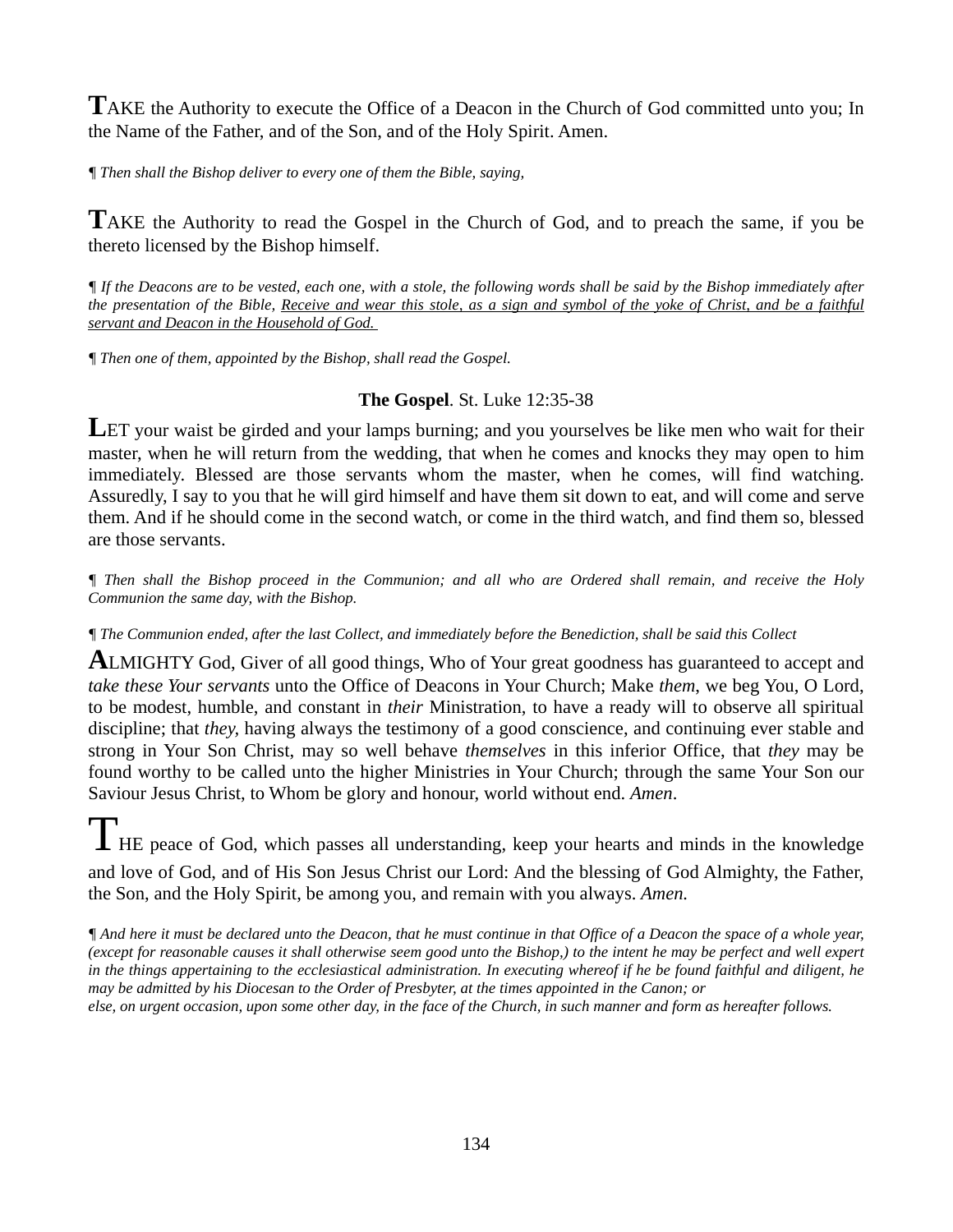## **The Form and Manner of Ordering Presbyters**

*¶ When the day appointed by the Bishop is come, there shall be a Sermon or Exhortation, declaring the duty and Office of such as come to be admitted Presbyters; how necessary that Order is in the Church of Christ, and also, how the people ought to esteem them in their Office.* 

*¶ A Presbyter shall present unto the Bishop, sitting in his chair near to the holy Table, all those who are to receive the Order of Presbyter that day, each of them being properly vested, and shall say,*

**R**EVEREND Father in God, I present unto you *these persons present*, to be admitted to the Order of Presbyter.

#### *¶ The Bishop.*

**T**AKE heed that the *persons,* whom you present unto us, be apt and meet, for their learning and godly conversation, to exercise their Ministry duly, to the honour of God and the edifying of His Church.

### *¶ The Presbyter shall answer,*

I HAVE inquired concerning *them*, and also examined *them*, and think *them* so to be.

*¶ Then the Bishop shall say unto the people,* 

**J**OOD people, *these are they* whom we purpose, God willing, to receive this day unto the holy

Office of Presbyter; for, after due examination, we find not to the contrary, but that *they* are lawfully called to *their* function and Ministry, and that *they are persons* meet for the same. But yet, if there be any of you who knows any impediment, or notable crime, in *any of them*, for the which he ought not to be received into this holy Ministry, let him come forth in the Name of God, and show what the crime or impediment is.

*¶ And if any great crime or impediment be objected, the Bishop shall cease from Ordering that person, until such time as the party accused shall be found clear of that crime.* 

*¶ Then the Bishop (commending such as shall be found meet to be ordained, to the prayers of the congregation) shall, with the Clergy and people present, say the Litany.* 

*¶ And note, That after the Suffrage, That it may please thee to illuminate all Bishops, etc., shall be said the following Suffrage.*

**T**HAT it may please You to bless *these Your servants*, now to be admitted to the Order of Presbyters, and to pour Your grace upon *them*; that *they* may duly exercise *their* Office, to the edifying of Your Church, and to the glory of Your holy Name.

*¶ And note further, That in the discretion of the Bishop, instead of the Litany appointed, may be said the Litany for Ordinations.* 

*¶ Then shall be said the Service for the Communion, with the Collect, Epistle, and Gospel, as follows.*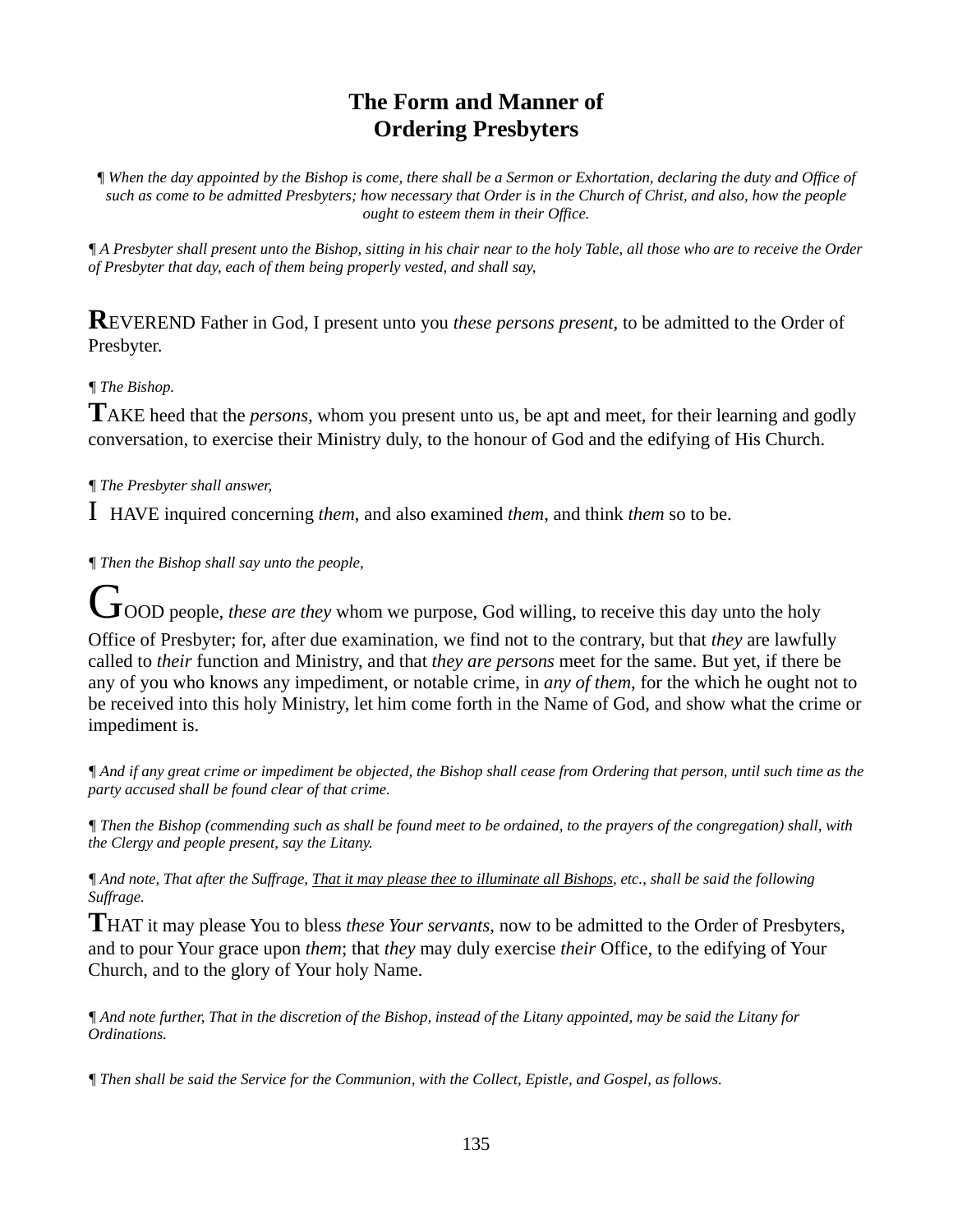#### **The Collect**

**A**LMIGHTY God, Giver of all good things, Who by Your Holy Spirit hast appointed diverse Orders of Ministers in Your Church; Mercifully behold *these Your servants* now called to the Office of Presbyter; and so replenish *them* with the truth of Your Doctrine, and adorn *them* with innocency of life, that, both by word and good example, *they* may faithfully serve You in this Office, to the glory of Your Name, and the edification of Your Church; through the merits of our Saviour Jesus Christ, who lives and reigns with You and the same Holy Spirit, world without end. *Amen.* 

#### **The Epistle**. Ephesians 4:7-13

**B**ut to each one of us grace was given according to the measure of Christ's gift. Therefore He says: " When He ascended on high, He led captivity captive, And gave gifts to men." (Now this, "He ascended"—what does it mean but that He also first descended into the lower parts of the earth? He who descended is also the One who ascended far above all the heavens, that He might fill all things.) And He Himself gave some to be apostles, some prophets, some evangelists, and some pastors and teachers, for the equipping of the saints for the work of ministry, for the edifying of the body of Christ, till we all come to the unity of the faith and of the knowledge of the Son of God, to a perfect man, to the measure of the stature of the fullness of Christ.

#### **The Gospel**. St. Matthew 9:36-38

When Jesus saw the multitudes, He was moved with compassion for them, because they were weary and scattered, like sheep having no shepherd. Then He said to His disciples, "The harvest truly is plentiful, but the labourers are few. Therefore pray the Lord of the harvest to send out labourers into His harvest."

*¶ Or this.* 

#### **The Gospel**. St. John 10:1-16

"Most assuredly, I say to you, he who does not enter the sheepfold by the door, but climbs up some other way, the same is a thief and a robber. But he who enters by the door is the shepherd of the sheep. To him the doorkeeper opens, and the sheep hear his voice; and he calls his own sheep by name and leads them out. And when he brings out his own sheep, he goes before them; and the sheep follow him, for they know his voice. Yet they will by no means follow a stranger, but will flee from him, for they do not know the voice of strangers." Jesus used this illustration, but they did not understand the things which He spoke to them.

Then Jesus said to them again, "Most assuredly, I say to you, I am the door of the sheep. All who ever came before Me are thieves and robbers, but the sheep did not hear them. I am the door. If anyone enters by Me, he will be saved, and will go in and out and find pasture. The thief does not come except to steal, and to kill, and to destroy. I have come that they may have life, and that they may have it more abundantly.

"I am the good shepherd. The good shepherd gives His life for the sheep. But a hireling, he who is not the shepherd, one who does not own the sheep, sees the wolf coming and leaves the sheep and flees; and the wolf catches the sheep and scatters them. The hireling flees because he is a hireling and does not care about the sheep. I am the good shepherd; and I know My sheep, and am known by My own. As the Father knows Me, even so I know the Father; and I lay down My life for the sheep. And other sheep I have which are not of this fold; them also I must bring, and they will hear My voice; and there will be one flock and one shepherd."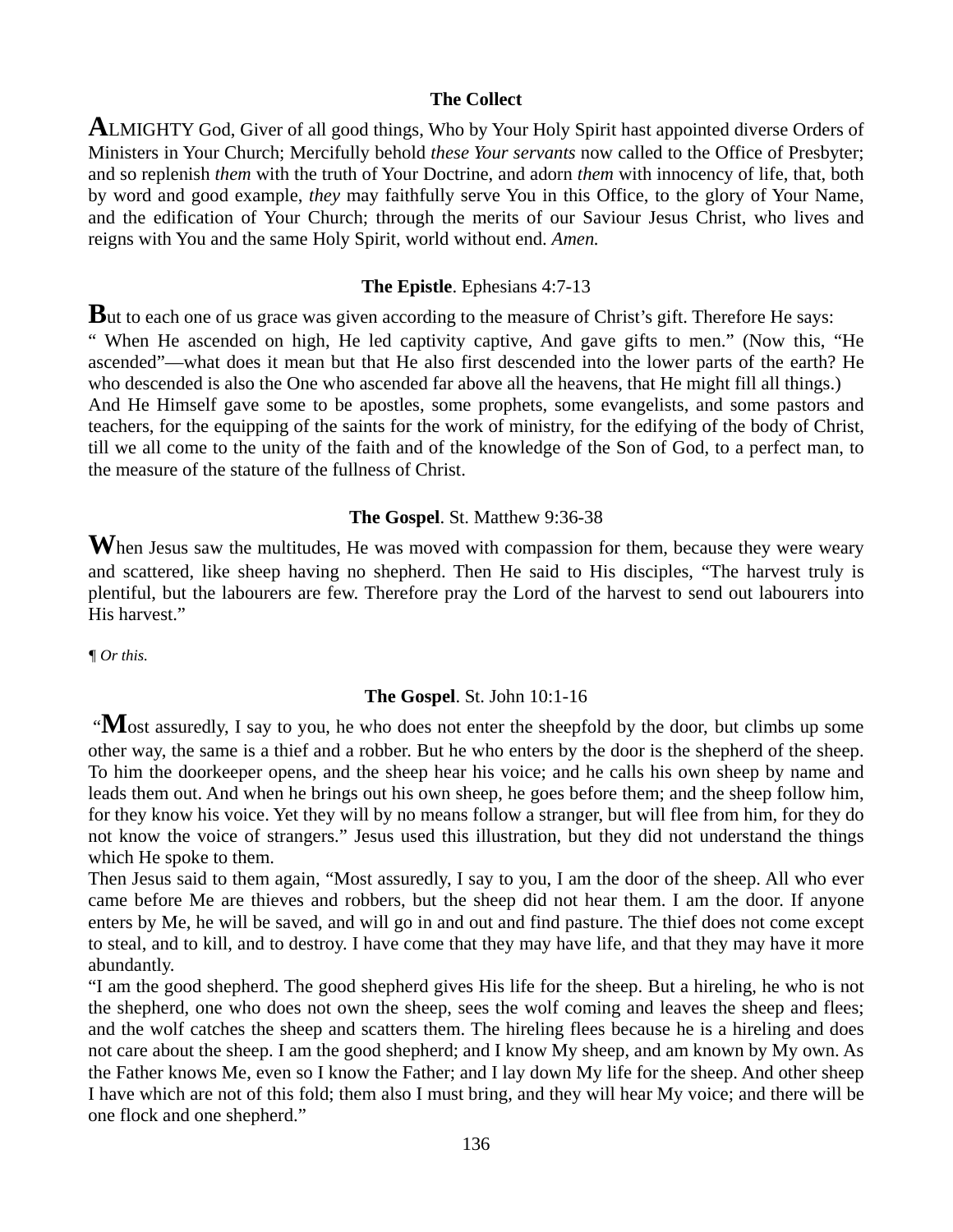#### *¶ Then, the people being seated, the Bishop shall say unto those who are to be ordained Presbyters as follows.*

YOU have heard, *Brethren*, as well in your private examination, as in the exhortation which was now made to you, and in the holy Lessons taken out of the Gospel, and the writings of the Apostles, of what dignity, and of how great importance this Office is, whereunto you are called. And now again we exhort you, in the Name of our Lord Jesus Christ, that you have in remembrance, into how high a dignity, and to how weighty an Office and charge you are called: that is to say, to be messengers, watchmen, and stewards of the Lord; to teach, and to premonish, to feed and provide for the Lord's

family; to seek for Christ's sheep that are dispersed abroad, and for His children who are in the midst of this sinful world, that they may be saved through Christ for ever.

 Have always therefore printed in your remembrance, how great a treasure is committed to your charge. For they are the sheep of Christ, which He bought with His death, and for whom He shed His blood. The Church and congregation whom you must serve, is His Spouse, and His Body. And if it shall happen that the same Church, or any member thereof, do take any hurt or hindrance by reason of your negligence, you know the greatness of the fault, and also the horrible punishment that will ensue. Wherefore consider with *yourselves* the end of the Ministry towards the children of God, towards the Spouse and Body of Christ; and see that you never cease your labour, your care and diligence, until you have done all that lies in you, according to your bounden duty, to bring all such as are or shall be committed to your charge, unto that agreement in the faith and knowledge of God, and to that ripeness and perfectness of age in Christ, that there be no place left among you, either for error in religion, or for viciousness in life.

 Forasmuch then as your Office is both of so great excellency, and of so great difficulty, you see with how great care and study you ought to apply *yourselves*, as well to show yourselves dutiful and thankful unto that Lord, who has placed you in so high a dignity; as also to beware that neither you *yourselves* offend, nor be occasion that others offend. However, you cannot have a mind and will thereto of *yourselves*; for that will and ability is given of God alone: therefore you ought, and have need, to pray earnestly for His Holy Spirit. And seeing that you cannot by any other means compass the doing of so weighty a work, pertaining to the salvation of man, but with doctrine and exhortation taken out of the Holy Scriptures, and with a life agreeable to the same; consider how studious you ought to be in reading and learning the Scriptures, and in framing the manners both of *yourselves*, and of those who specially pertain unto you, according to the rule of the same Scriptures; and for this self-same cause, how you ought to forsake and set aside, as much as you may, all worldly cares and studies.

 We have good hope that you have well weighed these things with yourselves, long before this time; and that you have clearly determined, by God's grace, to give *yourselves* wholly to this Office, whereunto it has pleased God to call you: so that, as much as lies in you, you will apply *yourselves* wholly to this one thing, and draw all your cares and studies this way; and that you will continually pray to God the Father, by the mediation of our only Saviour Jesus Christ, for the heavenly assistance of the Holy Spirit; that, by daily reading and weighing the Scriptures, you may become riper and stronger in your Ministry; and that you may so endeavour yourselves, from time to time, to sanctify the lives of you and yours, and to fashion them after the Rule and Doctrine of Christ, that you may be wholesome and godly examples and patterns for the people to follow.<br>And now, that this present congregation of Christ may also understand your *minds* and *wills* 

in these things, and that this your promise may the more move you to do your duties; you shall answer plainly to these things, which we, in the Name of God, and of His Church, shall demand of you touching the same.

 $\boldsymbol{J}_{\text{O}}$  you think in your heart, that you are truly called, according to the will of our Lord Jesus Christ,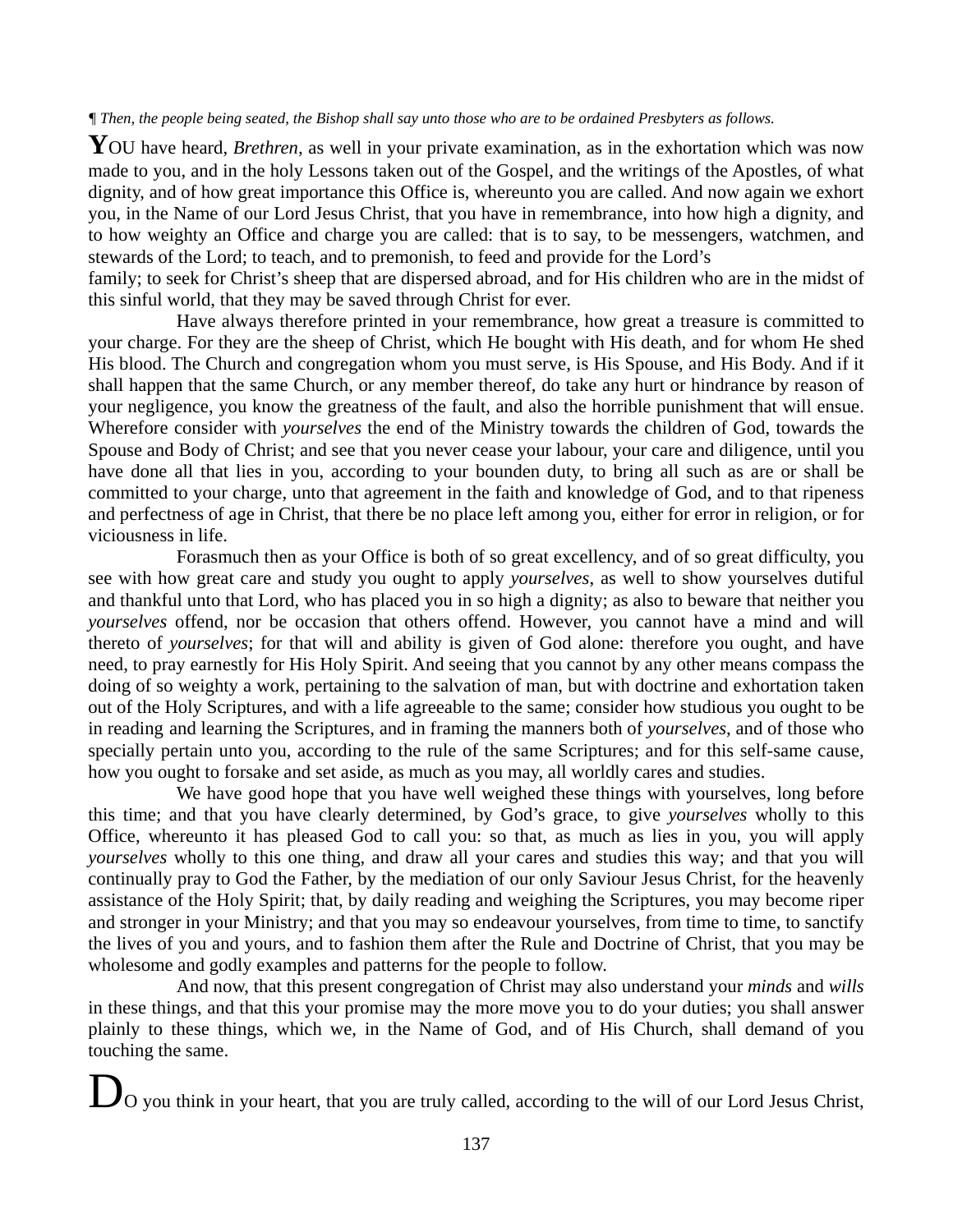and according to the Canons of this Church, to the Order and Ministry of Presbyter? *Answer*. I think it.

- *Bishop.* Are you persuaded that the Holy Scriptures contain all Doctrine required as necessary for eternal salvation through faith in Jesus Christ? And are you determined, out of the said Scriptures to instruct the people committed to your charge; and to teach nothing, as necessary to eternal salvation, but that which you shall be persuaded may be concluded and proved by the Scripture?
- *Answer*. I am so persuaded, and have so determined, by God's grace.
- *Bishop.* Will you then give your faithful diligence always so to minister the Doctrine and Sacraments, and the Discipline of Christ, as the Lord has commanded, and as this Church has received the same, according to the Commandments of God; so that you may teach the people committed to your cure and charge with all diligence to keep and observe the same?
- *Answer.* I will so do, by the help of the Lord.
- *Bishop.* Will you be ready, with all faithful diligence, to banish and drive away from the Church all erroneous and strange doctrines contrary to God's Word; and to use both public and private monitions and exhortations, as well to the sick as to the whole, within your cures, as need shall require, and occasion shall be given?
- *Answer.* I will, the Lord being my helper.

*Bishop.* Will you be diligent in Prayers, and in reading the Holy Scriptures, and in such studies as help to the knowledge of the same, laying aside the study of the world and the flesh?

- *Answer.* I will endeavour so to do, the Lord being my helper.
- *Bishop*. Will you be diligent to frame and fashion your own *selves*, and your *families,* according to the Doctrine of Christ; and to make both *yourselves* and them, as much is in you lies, wholesome examples and patterns to the flock of Christ?
- *Answer*. I will apply myself thereto, the Lord being my helper.
- *Bishop.* Will you maintain and set forwards, as much as lies in you, quietness, peace, and love, among all Christian people, and especially among those who are or shall be committed to your charge?
- *Answer.* I will so do, the Lord being my helper.
- *Bishop.* Will you reverently obey your Bishop, and other chief Ministers, who may have the charge and government over you; following with a glad mind and will their godly admonitions, and submitting *yourselves* to their godly judgements?
- *Answer*. I will so do, the Lord being my helper.

*¶ Then, all standing, shall the Bishop say,* 

 $A$ LMIGHTY God, Who has given you this will to do all these things; Grant also unto you strength and power to perform the same, that He may accomplish His work which He has begun in you; through Jesus Christ our Lord. Amen.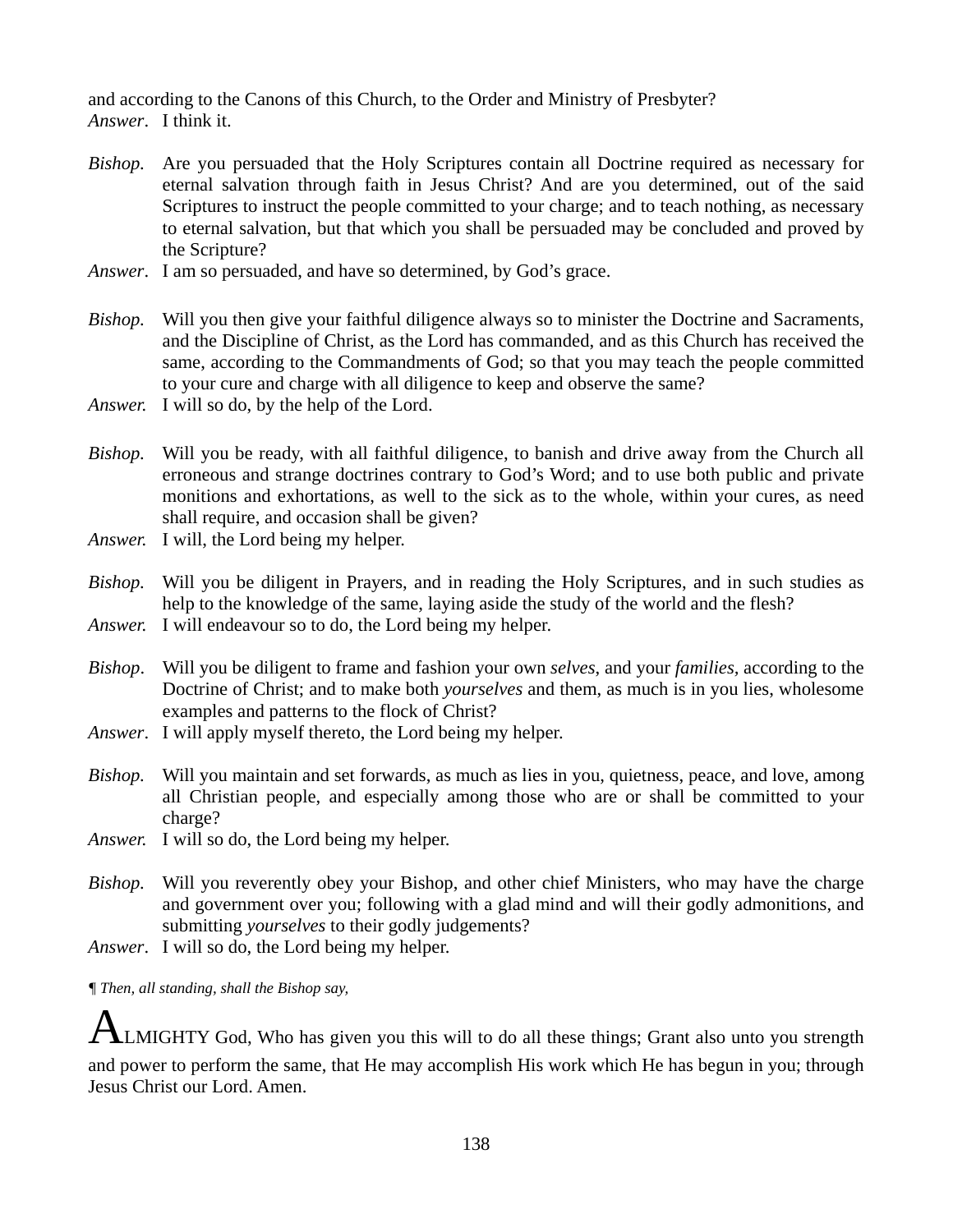*¶ After this, the congregation, still standing, shall be desired, secretly in their prayers, to make their humble supplications to God for all these things; for the which prayers there shall be silence kept for a space.* 

*¶ After which, the persons to be ordained Presbyters kneeling, and all others standing, the Bishop shall sing or say the Veni, Creator Spiritus; the Bishop beginning, and the Presbyters, and others who are present, answering by verses, as follows.*

#### *Veni, Creator Spiritus*

COME, Holy Ghost, our souls inspire,  *And lighten with celestial fire.*  Thou the anointing Spirit art,  *Who dost thy seven-fold gifts impart.* 

Thy blessed unction from above,  *Is comfort, life, and fire of love.*  Enable with perpetual light  *The dullness of our blinded sight.* 

Anoint and cheer our soiléd face  *With the abundance of thy grace.*  Keep far our foes, give peace at home;  *Where thou art guide, no ill can come.* 

Teach us to know the Father, Son, *And thee, of both, to be but One;* That, through the ages all along,  *This may be our endless song:* 

> Praise to thy eternal merit,  *Father, Son, and Holy Spirit.*

*¶ That done, the Bishop shall pray in this wise, and say,* 

#### Let us pray.

**A**LMIGHTY God, and heavenly Father, Who, of Your infinite love and goodness towards us, has given to us Your only and most dearly beloved Son Jesus Christ, to be our Redeemer, and the Author of everlasting life; Who, after He had made perfect our redemption by His death, and was ascended into heaven, sent abroad into the world His Apostles, Prophets, Evangelists, Doctors, and Pastors; by whose labour and ministry He gathered together a great flock in all the parts of the world, to set forth the eternal praise of Your holy Name: For these so great benefits of Your eternal goodness, and for that You have guaranteed to call *these* Your *servants* here present to the same Office and Ministry, appointed for the salvation of mankind, we render unto You most hearty thanks, we praise and worship You; and we humbly beg You, by the same Your blessed Son, to grant unto all, which either here or elsewhere call upon Your holy Name, that we may continue to show ourselves thankful unto You for these and all Your other benefits; and that we may daily increase and go forwards in the knowledge and faith of You and Your Son, by the Holy Spirit. So that as well by *these* Your *Ministers,* as by them over whom they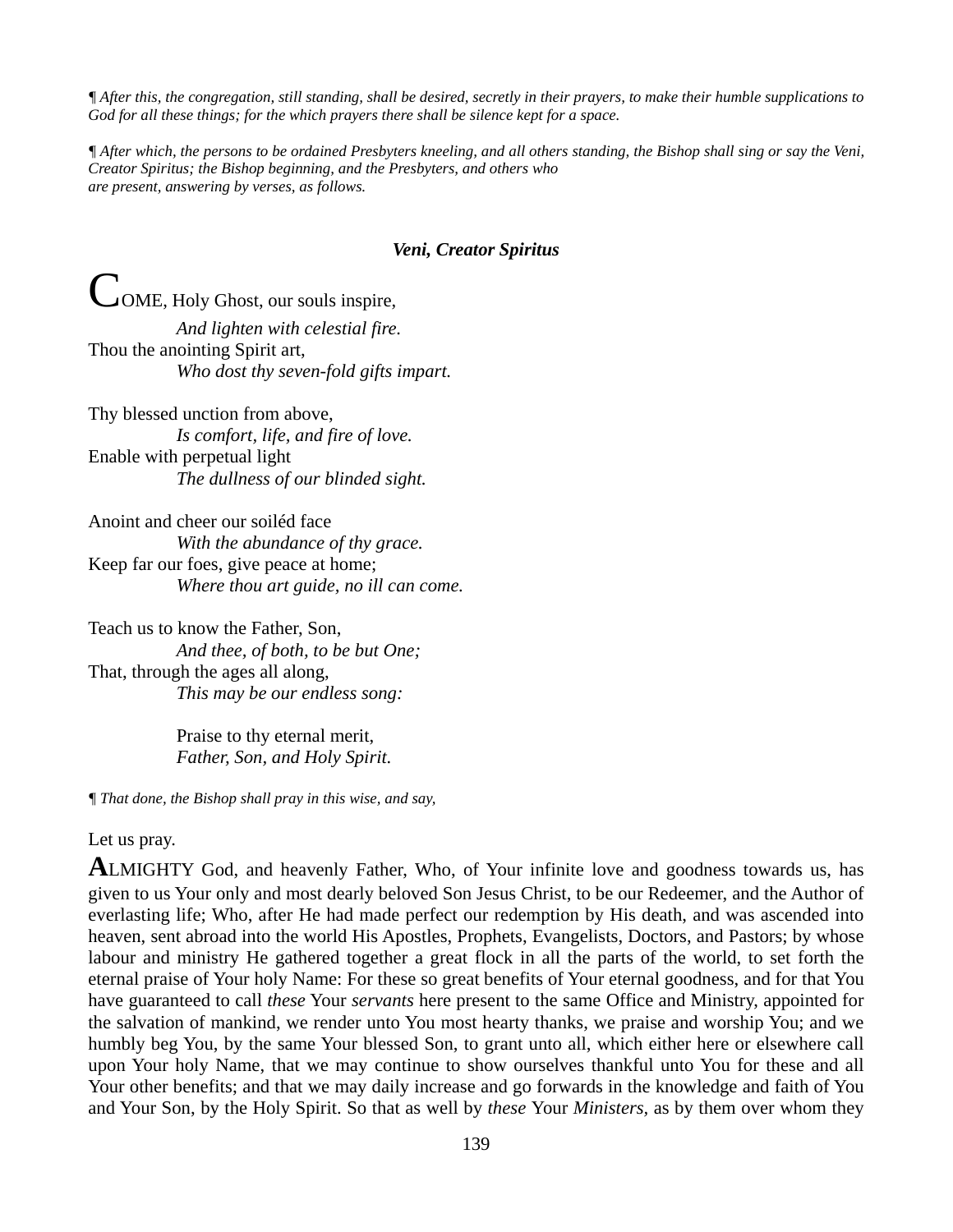shall be appointed Your *Ministers,* Your holy Name may be for ever glorified, and Your blessed kingdom enlarged; through the same Your Son Jesus Christ our Lord, who lives and reigns with You in the unity of the same Holy Spirit, world without end. *Amen.*

*¶ When this Prayer is done, the Bishop with the Presbyters present, shall lay their hands severally upon the head of every one that is to receive the Order of Presbyter; the Receivers humbly kneeling, and the Bishop saying,* 

**RECEIVE** the Holy Spirit for the Office and Work of a Presbyter in the Church of God, now committed unto you by the Imposition of our hands. Whose sins you forgive, they are forgiven; and whose sins you retain, they are retained. And be a faithful dispenser of the Word of God, and of His holy Sacraments; In the Name of the Father, and of the Son, and of the Holy Spirit. *Amen.*

*¶ Or this.* 

**T**AKE the Authority to execute the Office of a Presbyter in the Church of God, now committed to you by the Imposition of our hands. And be a faithful dispenser of the Word of God, and of His holy Sacraments; In the Name of the Father, and of the Son, and of the Holy Spirit. *Amen*.

*¶ Then the Bishop shall deliver to every one of them kneeling, the Bible into his hand, saying,* 

**T**AKE the Authority to preach the Word of God, and to minister the holy Sacraments in the congregation, where you shall be lawfully appointed.

*¶ When this is done, the Nicene Creed shall be said, and the Bishop shall go on in the Service of the Communion, which all they who receive Orders shall take together, and remain in the same place where hands were laid upon them, until such time as they have received the Communion.* 

#### *¶ The Communion being done, after the last Collect, and immediately before the Benediction, shall be said this Collect.*

**M**OST merciful Father, we beg You to send upon these Your servants Your heavenly blessing; that they may be clothed with righteousness, and that Your Word spoken by their mouths may have such success, that it may never be spoken in vain. Grant also, that we may have grace to hear and receive what they shall deliver out of Your most holy Word, or agreeable to the same, as the means of our salvation; that in all our words and deeds we may seek Your glory, and the increase of Your kingdom; through Jesus Christ our Lord. *Amen.* 

THE peace of God, which passes all understanding, keep your hearts and minds in the knowledge and love of God, and of his Son Jesus Christ our Lord: And the blessing of God Almighty, the Father, the Son, and the Holy Spirit, be among you, and remain with you always. *Amen*.

*¶ And if, on the same day, the Order of Deacons be given to some, and the Order of Presbyters to others; the Deacons shall be first presented, and then the Presbyters; and it shall suffice that the Litany be once said for both. The Epistle shall be Ephesians 4:713, as before in this Office. Immediately after which, those who are to be made Deacons, shall be examined and ordained, as is above prescribed. Then one of them having read the Gospel, (which shall be either Saint Matthew 9:36-38, as before in this Office; or else Saint Luke 12:35-38, as before in the Form for the Ordering of Deacons,) those who are to be made Presbyters shall likewise be examined and ordained, as is in this Office before appointed. The Collect shall be as follows.* 

#### **The Collect**

 ${\bf A}_{\rm LMIGHTY}$  God, Giver of all good things, who by Your Holy Spirit hast appointed diverse Orders of Ministers in Your Church; Mercifully behold these Your servants now called to the Office of Deacon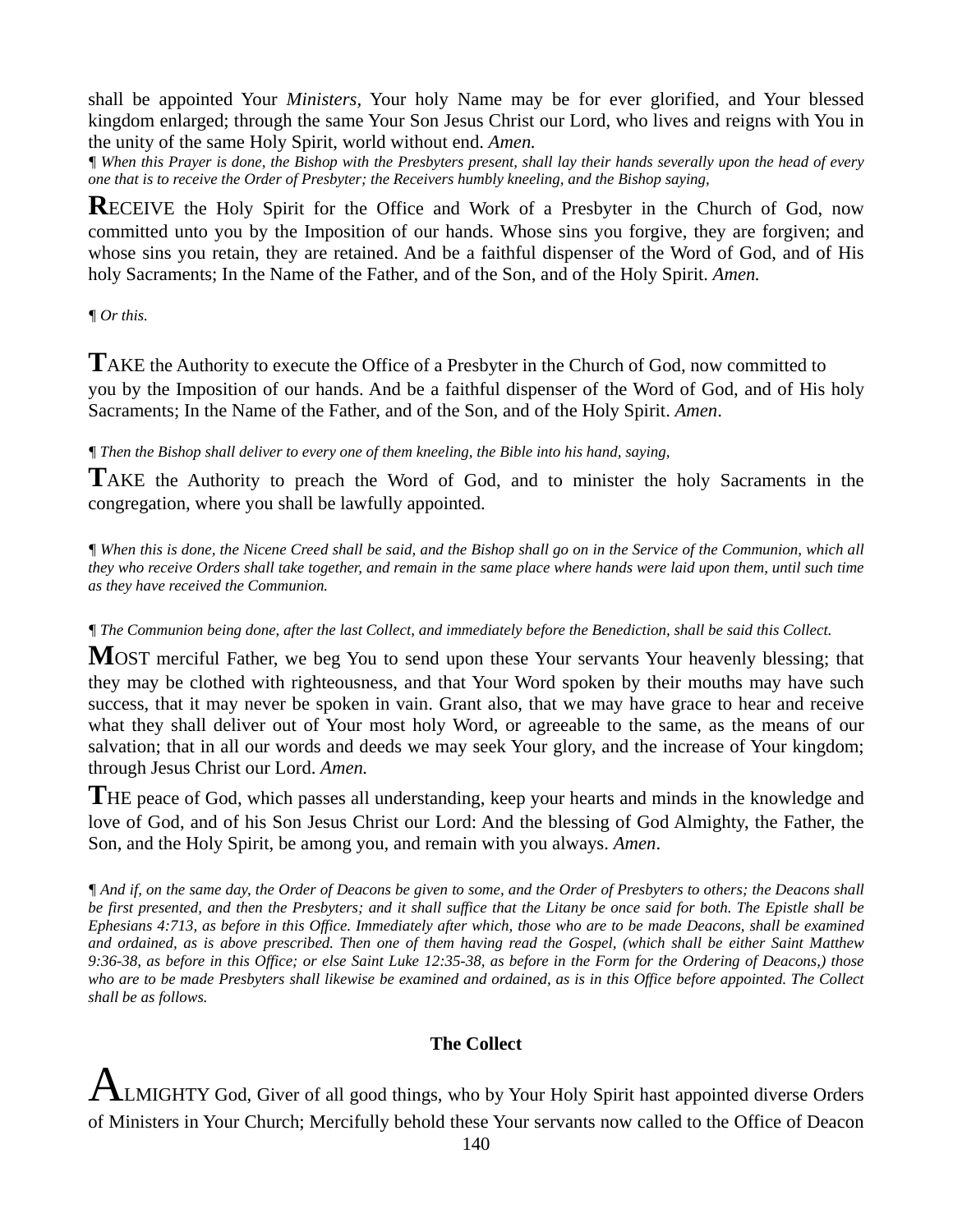and these Your servants now called to the Office of Presbyter; and so replenish them with the truth of Your Doctrine, and adorn them with innocency of life, that, both by word and good example, they may faithfully serve You in their Ministry, to the glory of Your Name, and the edification of Your Church; through the merits of our Saviour Jesus Christ, who lives and reigns with You and the same Holy Spirit, world without end. Amen.

# **The Form of Consecrating a Bishop**

*¶ When all things are duly prepared in the church, and set in order, the Presiding Bishop, or some other Bishop appointed by the Bishops present, shall begin the Communion Service, in which this shall be the Collect.* 

### **The Collect**

**A**LMIGHTY God, who by Your Son Jesus Christ did give to Your holy Apostles many excellent gifts, and did charge them to feed Your flock; Give grace, we beg You, to all Bishops, the Pastors of Your Church, that they may diligently preach Your Word, and duly administer the godly Discipline thereof; and grant to the people, that they may obediently follow the same; that all may receive the crown of everlasting glory; through the same Your Son Jesus Christ our Lord. *Amen*.

#### *¶ And then shall be read the Epistle.*

#### **The Epistle.** 1 Timothy 3:1-7

**T**his is a faithful saying: If a man desires the position of a bishop, he desires a good work. A bishop then must be blameless, the husband of one wife, temperate, sober-minded, of good behaviour, hospitable, able to teach; not given to wine, not violent, not greedy for money, but gentle, not quarrelsome, not covetous; one who rules his own house well, having his children in submission with all reverence (for if a man does not know how to rule his own house, how will he take care of the church of God?); not a novice, lest being puffed up with pride he fall into the same condemnation as the devil. Moreover he must have a good testimony among those who are outside, lest he fall into reproach and the snare of the devil.

#### . *¶ Or this.*

#### **For the Epistle.** Acts 20:17-35

**F**rom Miletus Paul sent to Ephesus and called for the elders of the church. And when they had come to him, he said to them: "You know, from the first day that I came to Asia, in what manner I always lived among you, serving the Lord with all humility, with many tears and trials which happened to me by the plotting of the Jews; how I kept back nothing that was helpful, but proclaimed it to you, and taught you publicly and from house to house, testifying to Jews, and also to Greeks, repentance toward God and faith toward our Lord Jesus Christ. And see, now I go bound in the spirit to Jerusalem, not knowing the things that will happen to me there, except that the Holy Spirit testifies in every city, saying that chains and tribulations await me. But none of these things move me; nor do I count my life dear to myself, so that I may finish my race with joy, and the ministry which I received from the Lord Jesus, to testify to the gospel of the grace of God.

"And indeed, now I know that you all, among whom I have gone preaching the kingdom of God, will see my face no more. Therefore I testify to you this day that I am innocent of the blood of all men. For I have not shunned to declare to you the whole counsel of God. Therefore take heed to yourselves and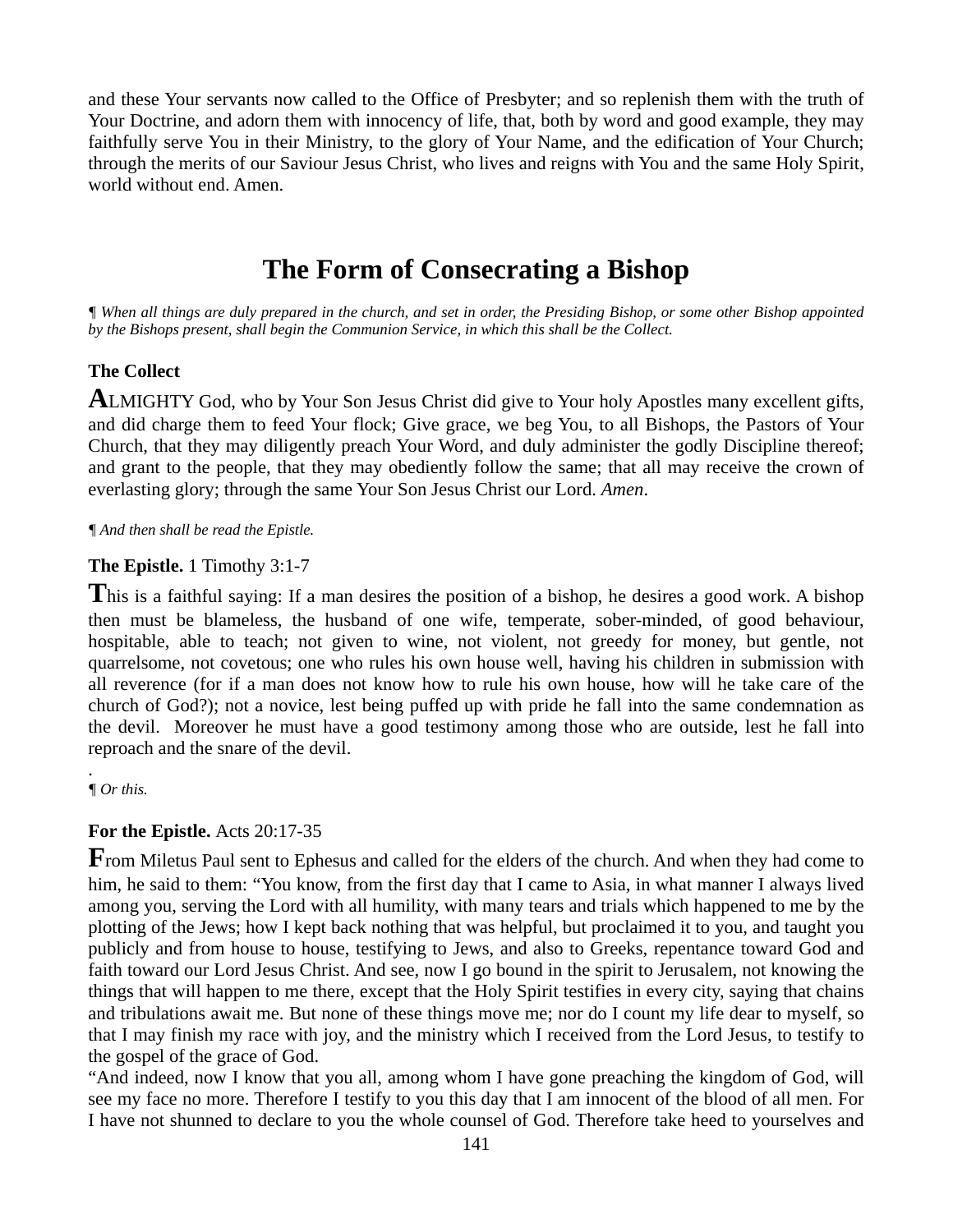to all the flock, among which the Holy Spirit has made you overseers, to shepherd the church of God which He purchased with His own blood. For I know this, that after my departure savage wolves will come in among you, not sparing the flock. Also from among yourselves men will rise up, speaking perverse things, to draw away the disciples after themselves. Therefore watch, and remember that for three years I did not cease to warn everyone night and day with tears.

"So now, brethren, I commend you to God and to the word of His grace, which is able to build you up and give you an inheritance among all those who are sanctified. I have coveted no one's silver or gold or apparel. Yes, you yourselves know that these hands have provided for my necessities, and for those who were with me. I have shown you in every way, by labouring like this, that you must support the weak. And remember the words of the Lord Jesus, that He said, 'It is more blessed to give than to receive."

. ¶ Then shall be read the Gospel.

#### **The Gospel.** St. John 21:15-17

**JESUS** said to Simon Peter, "Simon, son of Jonah, do you love Me more than these?" He said to Him, "Yes, Lord; You know that I love You." He said to him, "Feed My lambs." He said to him again a second time, "Simon, son of Jonah, do you love Me?" He said to Him, "Yes, Lord; You know that I love You." He said to him, "Tend My sheep." He said to him the third time, "Simon, son of Jonah, do you love Me?" Peter was grieved because He said to him the third time, "Do you love Me?" And he said to Him, "Lord, You know all things; You know that I love You." Jesus said to him, "Feed My sheep."

¶ Or this.

#### **The Gospel.** St. John 20:19-23

**T**hen, the same day at evening, being the first day of the week, when the doors were shut where the disciples were assembled, for fear of the Jews, Jesus came and stood in the midst, and said to them, "Peace be with you." When He had said this, He showed them His hands and His side. Then the disciples were glad when they saw the Lord. So Jesus said to them again, "Peace to you! As the Father has sent Me, I also send you." And when He had said this, He breathed on them, and said to them, "Receive the Holy Spirit. If you forgive the sins of any, they are forgiven them; if you retain the sins of any, they are retained."

¶ Or this.

**The Gospel.** St. Matthew 28:18-20

And Jesus came and spoke to them, saying, "All authority has been given to Me in heaven and on earth. Go therefore and make disciples of all the nations, baptizing them in the name of the Father and of the Son and of the Holy Spirit, teaching them to observe all things that I have commanded you; and lo, I am with you always, even to the end of the age."

*¶ Then shall follow the Nicene Creed, and after that the Sermon; which being ended, the Elected Bishop, vested with his Rochet, shall be presented by two Bishops of this Church unto the Presiding Bishop, or to the Bishop appointed, sitting in his chair near the holy Table; the Bishops who present him saying,* 

**REVEREND** Father in God, we present unto you this godly and well-learned man, to be consecrated Bishop.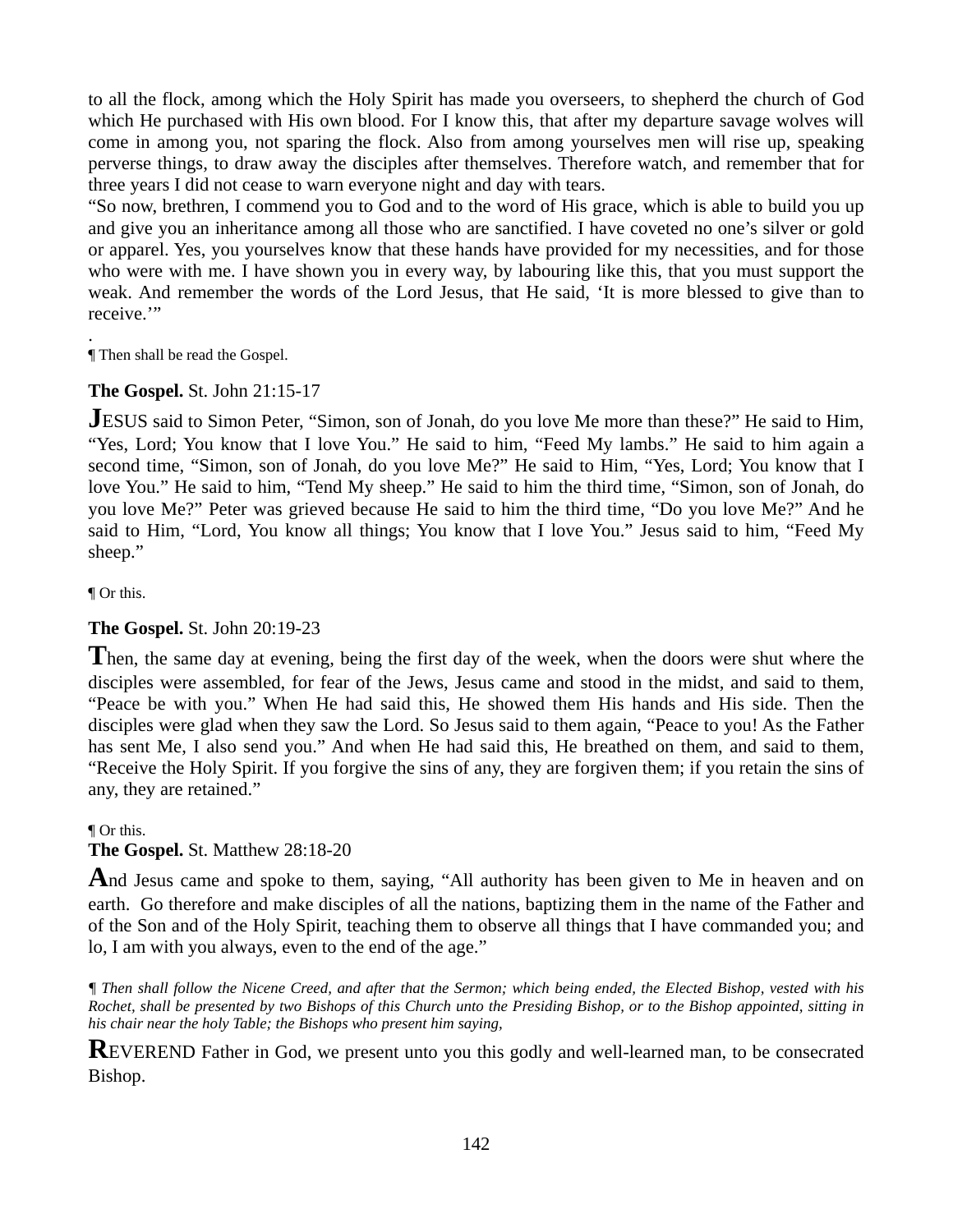*¶ Then shall the Presiding Bishop demand Testimonials of the person presented for Consecration, and shall cause them to be read.* 

*¶ He shall then require of him the following Promise of Conformity to the Doctrine, Discipline, and Worship of the Reformed Episcopal Church.* 

**I**N the Name of God, Amen. I, *N*., chosen Bishop of the Reformed Episcopal Church in *N*., do promise conformity and obedience to the Doctrine, Discipline, and Worship of the Reformed Episcopal Church. So help me God, through Jesus Christ.

#### *¶ Then the Presiding Bishop shall move the congregation present to pray, saying thus to them,*

**BRETHREN, it is written in the Gospel of Saint Luke, that our Saviour Christ continued the whole** night in prayer, before he chose and sent forth his twelve Apostles. It is written also, that the holy Apostles prayed before they ordained Matthias to be of the number of the Twelve. Let us, therefore, following the example of our Saviour Christ, and his Apostles, offer up our prayers to Almighty God, before we admit and send forth this person presented unto us, to the work whereunto we trust the Holy Spirit has called him.

*¶ And then shall be said the Litany; save only, that after this place, That it may please thee to illuminate all Bishops, etc., the proper Suffrage shall be* 

**THAT** it may please You to bless this our Brother elected, and to send Your grace upon him, that he may duly execute the Office whereunto he is called, to the edifying of Your Church, and to the honour, praise, and glory of Your Name;

*Answer.* We beseech thee to hear us, good Lord.

¶ And note, That in the discretion of the Presiding Bishop, instead of the Litany, may be said the Litany for Ordinations. ¶ Then shall be said this Prayer following.

**A**LMIGHTY God, Giver of all good things, who by Your Holy Spirit has appointed diverse Orders of Ministers in Your Church; Mercifully behold this Your servant, now called to the Work and Ministry of a Bishop; and so replenish him with the truth of Your Doctrine, and adorn him with innocency of life, that, both by word and deed, he may faithfully serve You in this Office, to the glory of Your Name, and the edifying and well-governing of Your Church; through the merits of our Saviour Jesus Christ, who lives and reigns with You and the same Holy Spirit, world without end. *Amen*.

¶ Then, the people being seated, the Presiding Bishop, sitting in his chair, shall say to him that is to be consecrated,

**B**ROTHER, forasmuch as the Holy Scripture commands that we should not be hasty in laying on hands, and admitting any person to Office in the Church of Christ, which he has purchased with no less price than the effusion of his own blood; before we admit you to this Administration, we will examine you in certain Articles, to the end that the Congregation present may have a trial, and bear witness, how you are minded to behave yourself in the Church of God.

ARE you persuaded that you are truly called to this Ministration, according to the will of our Lord Jesus Christ, and the order of this Church? *Answer.* I am so persuaded.

*Bishop.* Are you persuaded that the Holy Scriptures contain all Doctrine required as necessary for eternal salvation through faith in Jesus Christ? And are you determined out of the same Holy Scriptures to instruct the people committed to your charge; and to teach or maintain nothing, as necessary to eternal salvation, but that which you shall be persuaded may be concluded and proved by the same?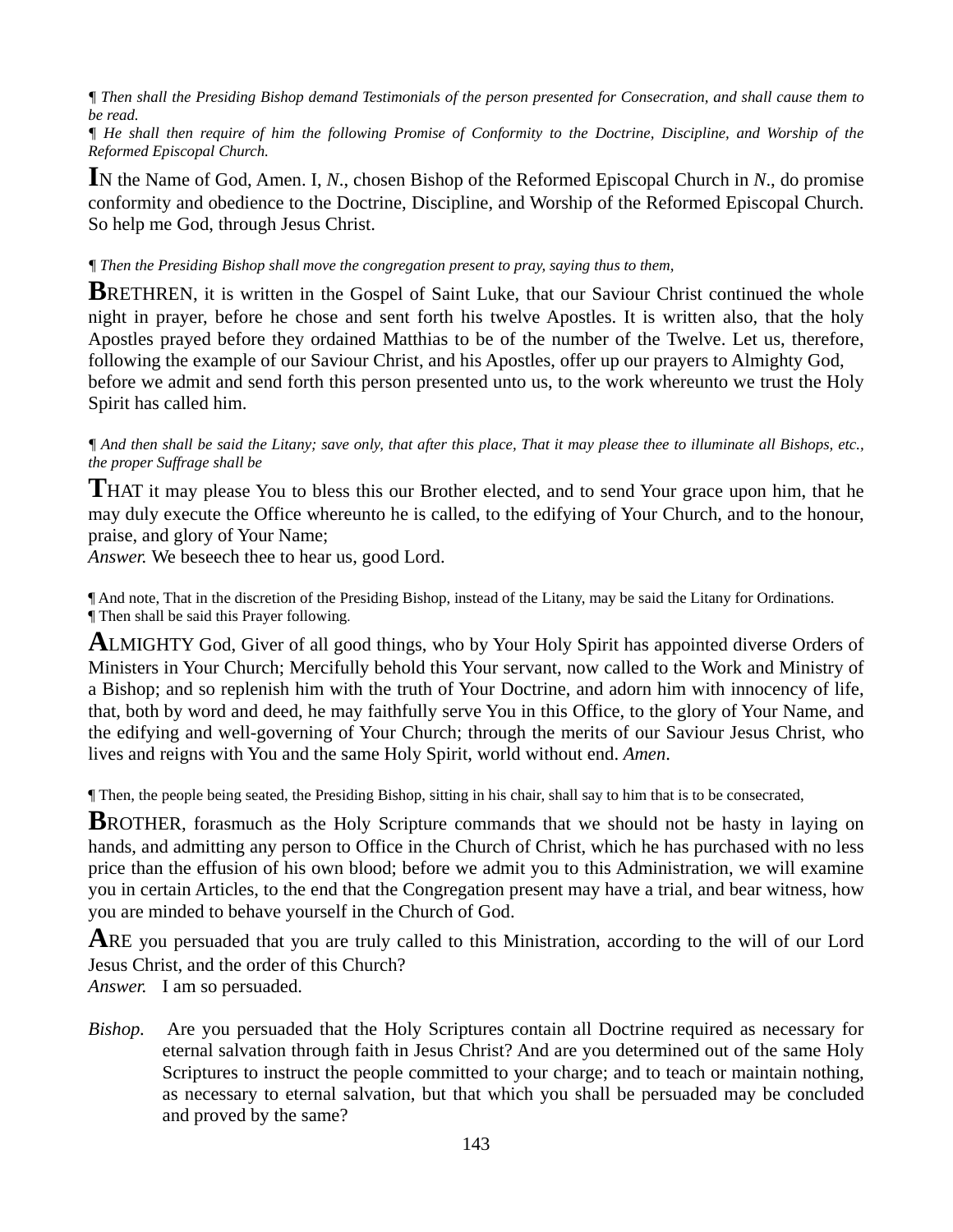*Answer.* I am so persuaded, and determined, by God's grace.

*Bishop.* Will you then faithfully exercise yourself in the Holy Scriptures, and call upon God by prayer for the true understanding of the same; so that you may be able by them to teach and exhort with wholesome Doctrine, and to withstand and convince the contrary minded?

*Answer.* I will so do, by the help of God.

*Bishop*. Are you ready, with all faithful diligence, to banish and drive away from the Church all erroneous and strange doctrine contrary to God's Word; and both privately and openly to call upon and encourage others to the same?

*Answer*. I am ready, the Lord being my helper.

*Bishop.* Will you deny all ungodliness and worldly lusts, and live soberly, righteously, and godly in this present world; that you may show yourself in all things an example of good works unto others, that the adversary may be ashamed, having nothing to say against you?

*Answer.* I will so do, the Lord being my helper.

*Bishop*. Will you maintain and set forward, as much as shall lie in you, quietness, love, and peace among all men; and diligently exercise such discipline as by the authority of God's Word, and by the order of this Church, is committed to you?

*Answer.* I will so do, by the help of God.

*Bishop.* Will you be faithful in ordaining, sending, or laying hands upon others?

*Answer.* I will so be, by the help of God.

*Bishop.* Will you show yourself gentle, and be merciful for Christ's sake to poor and needy people, and to all strangers destitute of help?

*Answer.* I will so show myself, by God's help.

*Bishop.* Will you faithfully feed the flock of God, taking the oversight thereof, not by constraint, but willingly; not for filthy lucre, but of a ready mind; neither as being lord over God's heritage, but being an example to the flock?

*Answer.* I will so do, the Lord being my helper.

*¶ Then, all standing, the Presiding Bishop shall say,* 

**A**LMIGHTY God, our heavenly Father, Who has given you a good will to do all these things; Grant also unto you strength and power to perform the same; that, He accomplishing in you the good work which He has begun, you may be found perfect and irreprehensible at the latter day; through Jesus Christ our Lord. *Amen*.

*¶ Then shall the Bishop-elect put on the rest of the Episcopal habit, and shall kneel down; and the Veni, Creator Spiritus shall be sung or said over him; the Presiding Bishop shall begin, and the others who are present, standing, shall answer by verses, as follows.* 

### *Veni, Creator Spiritus*

**C**OME, Holy Ghost, our souls inspire,  *And lighten with celestial fire.*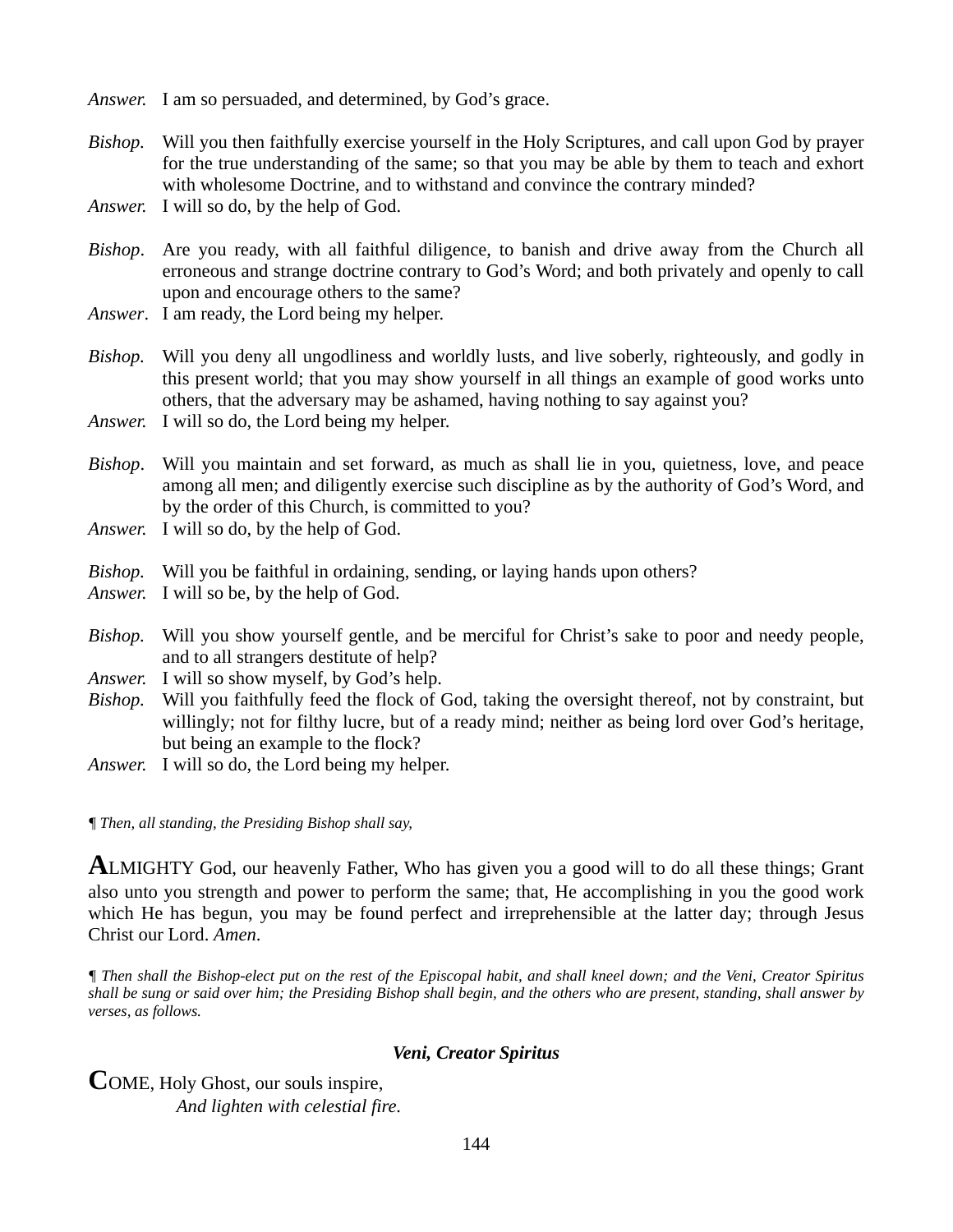Thou the anointing Spirit art,  *Who dost thy seven-fold gifts impart.* 

Thy blessed unction from above,  *Is comfort, life, and fire of love.*  Enable with perpetual light  *The dullness of our blinded sight.* 

Anoint and cheer our soiléd face  *With the abundance of thy grace.*  Keep far our foes, give peace at home;  *Where thou art guide, no ill can come.* 

Teach us to know the Father, Son, *And thee, of both, to be but One;*  That, through the ages all along,  *This may be our endless song:* 

> Praise to thy eternal merit,  *Father, Son, and Holy Spirit*

*¶ That ended, the Presiding Bishop shall say,* 

 Lord, hear our prayer. *Answer.* And let our cry come unto You. *Bishop.* Let us pray.

**A**LMIGHTY God, and most merciful Father, who, of Your infinite goodness, has given Your only and dearly beloved Son Jesus Christ, to be our Redeemer, and the Author of everlasting life; Who, after He had made perfect our redemption by His death, and ascended into heaven, poured down His gifts abundantly upon men, making some Apostles, some Prophets, some Evangelists, some Pastors and Doctors, to the edifying and making perfect His Church; Grant, we beg You, to this Your servant, such grace, that he may evermore be ready to spread abroad Your Gospel, the glad tidings of reconciliation with You; and use the authority given him, not to destruction, but to salvation; not to hurt, but to help: so that, as a wise and faithful servant, giving to Your family their portion in due season, he may at last be received into everlasting joy; through the same Jesus Christ our Lord, Who, with You and the Holy Spirit, lives and reigns, one God, world without end. *Amen*.

*¶ Then the Presiding Bishop with such other Bishops present shall lay their hands upon the head of the Elected Bishop, kneeling before them, the Presiding Bishop saying,* 

**R**ECEIVE the Holy Spirit for the Office and Work of a Bishop in the Church of God, now committed unto You by the Imposition of our hands; In the Name of the Father, and of the Son, and of the Holy Spirit. Amen. And remember that you stir up the grace of God, which is given you by this Imposition of our hands; for God has not given us the spirit of fear, but of power, and love, and soberness.

*¶ Then the Presiding Bishop shall deliver him the Bible, saying,* 

GIVE heed unto reading, exhortation, and doctrine. Think upon the things contained in this Book. Be diligent in them, that the increase coming thereby may be manifest unto all men; for by so doing you shall both save yourself and those who hear you. Be to the flock of Christ a shepherd, not a wolf; feed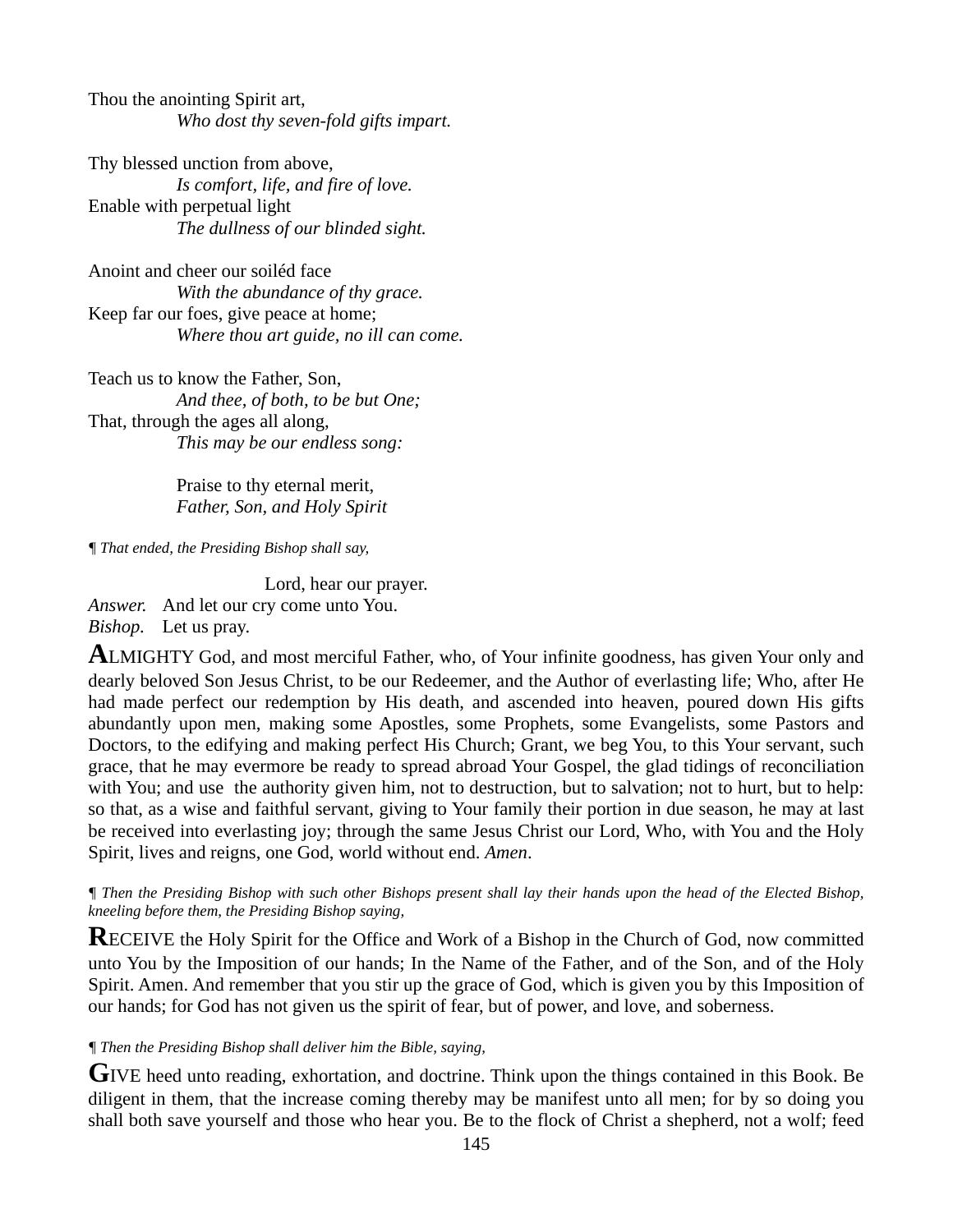them, devour them not. Hold up the weak, heal the sick, bind up the broken, bring again the outcasts, seek the lost. Be so merciful, that you be not too remiss; so minister discipline, that you forget not mercy; that when the Chief Shepherd shall appear, you may receive the never-fading crown of glory; through Jesus Christ our Lord. *Amen*.

*¶ Then the Presiding Bishop shall proceed in the Communion Service; with whom the newly consecrated Bishop, with others, shall also communicate.* 

*¶ And immediately before the Benediction, shall be said this Prayer.* 

**M**OST merciful Father, send down, we beg You, upon this Your servant Your heavenly blessing; and so empower him with Your Holy Spirit, that he, preaching Your Word, may not only be earnest to reprove, beg, and rebuke, with all patience and doctrine; but also may be, to such as believe, a wholesome example in word, in conversation, in love, in faith, in chastity, and in purity; that, faithfully fulfilling his course, at the latter day he may receive the crown of righteousness, laid up by the Lord Jesus, the righteous Judge, Who lives and reigns with You and the same Holy Spirit, one God, world without end. *Amen.* 

**T**HE peace of God, which passes all understanding, keep your hearts and minds in the knowledge and love of God, and of His Son Jesus Christ our Lord: And the blessing of God Almighty, the Father, the Son, and the Holy Spirit, be among you, and remain with you always. *Amen.* 

# **The Litany and Suffrages for Ordinations**

**O** God the Father, Creator of heaven and earth;  *Have mercy upon us miserable sinners.*  O God the Son, Redeemer of the world;  *Have mercy upon us miserable sinners.* 

O God the Holy Spirit, Sanctifier of the faithful;  *Have mercy upon us miserable sinners.* 

O holy, blessed, and glorious Trinity, one God;  *Have mercy upon us miserable sinners.* 

**W**E beg You to hear us, good Lord; and that it may please You to grant peace to the whole world, and to Your Church;

 *We beg You to hear us, good Lord.*  That it may please You to sanctify and bless Your holy Church throughout the world;  *We beg You to hear us, good Lord.* 

That it may please You to inspire all Bishops, Presbyters, and Deacons, with love of You and of Your truth;

 *We beg You to hear us, good Lord.* 

That it may please You to endue all Ministers of Your Church with devotion to Your glory and to the salvation of souls;

 *We beg You to hear us, good Lord.* 

*¶ Here, at the Ordination of Deacons or of Presbyters shall be said,* 

That it may please You to bless *these Your servants,* now to be admitted to the Order of Deacons (*or*  Presbyters), and to pour Your grace upon *them*; that *they* may duly execute *their* Office, to the edifying of Your Church, and to the glory of Your holy Name;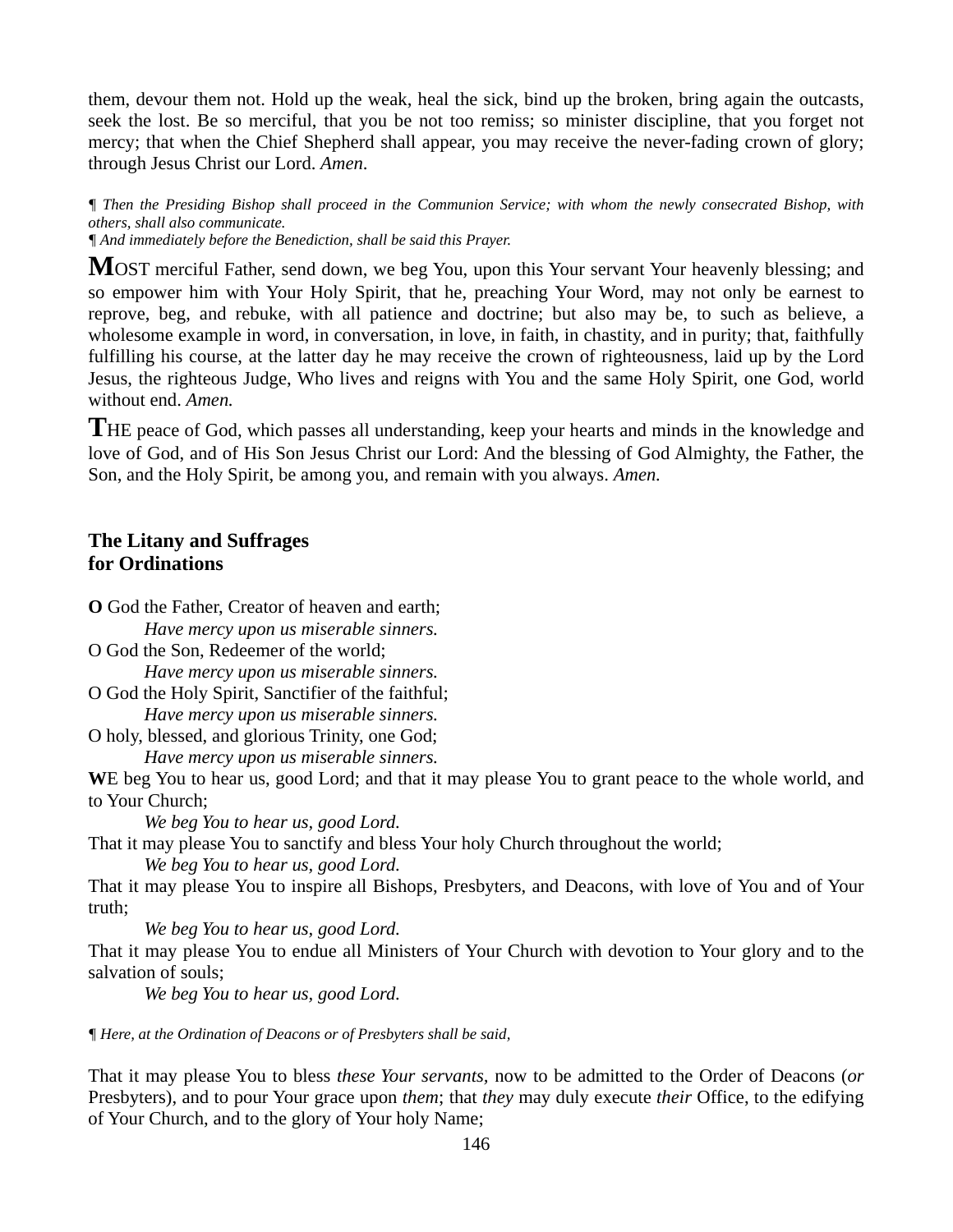*We beg You to hear us, good Lord.* 

*¶ Here, at the Consecration of a Bishop shall be said,* 

That it may please You to bless this our Brother elected, and to send Your grace upon him, that he may duly execute the Office whereunto he is called, to the edifying of Your Church, and to the honour, praise, and glory of Your Name;

 *We beg You to hear us, good Lord.*  That it may please You to guide by thine indwelling Spirit those whom You call to the Ministry of Your Church; that they may go forward with courage, and persevere unto the end;

 *We beg You to hear us, good Lord.* 

That it may please You to increase the number of the Ministers of Your Church, that the Gospel may be preached to all people;

 *We beg You to hear us, good Lord.* 

That it may please You to hasten the fulfilment of Your purpose, that Your Church may be one;

 *We beg You to hear us, good Lord.* 

That it may please You to grant that we, with all Your saints, may be partakers of Your everlasting kingdom;

 *We beg You to hear us, good Lord.* 

Lord, have mercy upon us.

 *Christ, have mercy upon us.* 

Lord, have mercy upon us.

**O**UR Father, who art in heaven, Hallowed be thy Name. Thy kingdom come. Thy will be done, On earth as it is in heaven. Give us this day our daily bread. And forgive us our trespasses, As we forgive those who trespass against us. And lead us not into temptation, But deliver us from evil. Amen.

# Or

**O**ur Father in heaven, Hallowed be Your Name. Your kingdom come. Your will be done On earth as it is in heaven. Give us this day our daily bread. And forgive us our debts, As we forgive our debtors. And do not lead us into temptation, But deliver us from the evil one. For Yours is the kingdom and the power and the glory forever. Amen

| Hearken unto our voice, O Lord, when we cry unto You; |
|-------------------------------------------------------|
| Have mercy upon us and hear us.                       |
| O Lord, arise, help us;                               |
| And deliver us for Your Name's sake.                  |
| Let Your priests be clothed with righteousness;       |
| And let Your saints sing with joyfulness.             |
| Lord, hear our prayer;                                |
| And let our cry come unto You.                        |
| Let us pray.                                          |
|                                                       |

**O** GOD, who does ever hallow and protect Your Church; Raise up therein, through Your Spirit, good and faithful stewards of the mysteries of Christ, that by their ministry and example Your people may abide in Your favour and be guided in the way of truth; through Jesus Christ our Lord, who lives and reigns with You in the unity of the same Spirit, ever one God, world without end. *Amen*.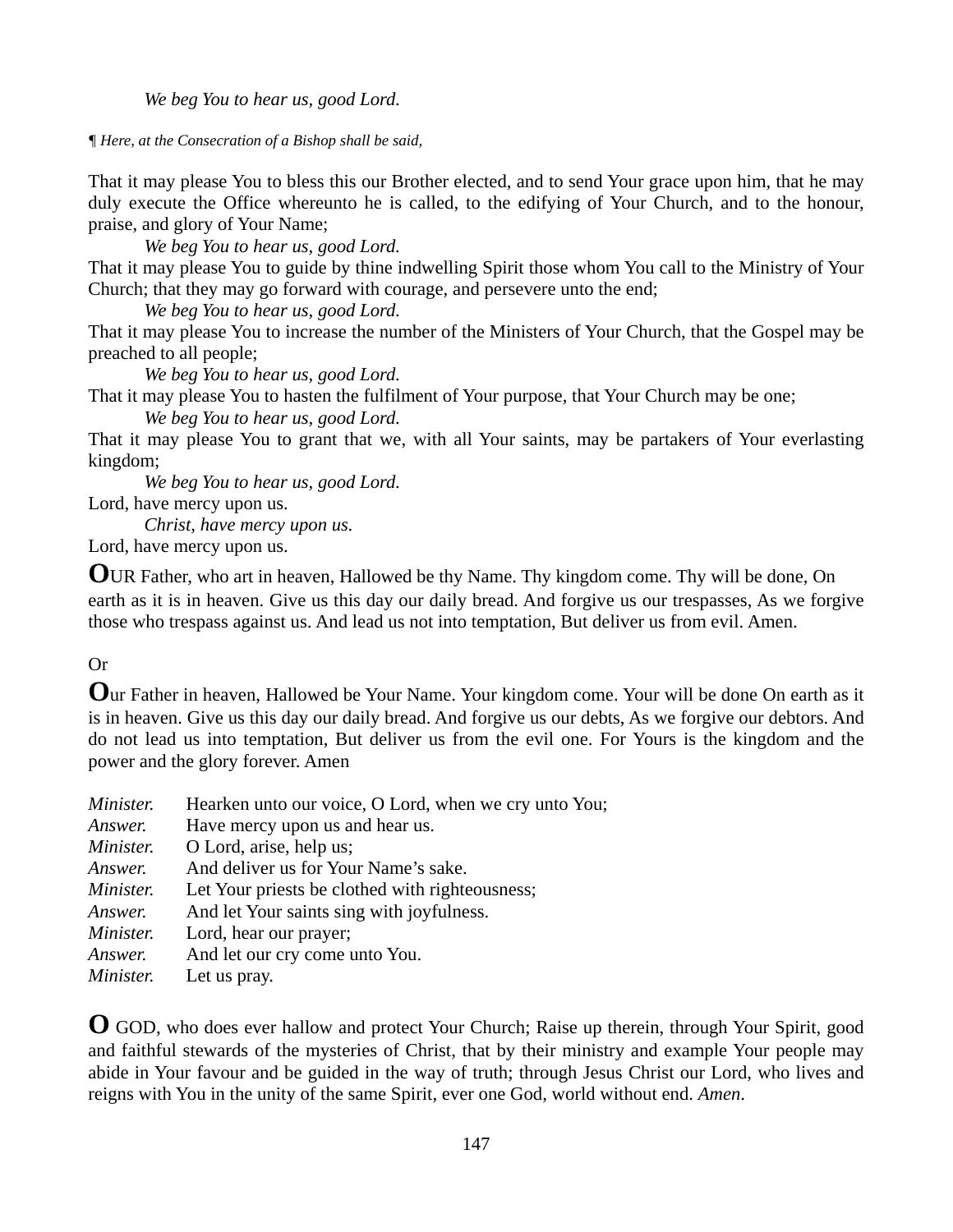# **The Form of Consecration of a Church or Chapel**

*¶ The following Office may be used with the Order for the Holy Communion, or at Morning Prayer or Evening Prayer, or separately.* 

*¶ The Bishop is to be received at the entrance of the church or chapel by the church-wardens and vestrymen, or some other persons appointed for that purpose. The Bishop and the Clergy who are present shall go up the aisle of the church, or chapel, to the holy Table, repeating the following Psalm alternately, the Bishop beginning and the Clergy responding*.

### *Domini est terra.* Psalm 24

THE earth is the LORD'S, and all that therein is;

\* the compass of the world, and they that dwell therein.

2 For He has founded it upon the seas,

\* and stablished it upon the floods.

3 Who shall ascend into the hill of the LORD?

\* or who shall rise up in His holy place?

4 Even he that hath clean hands, and a pure heart;

\*and that has not lifted up his mind unto vanity, nor sworn to deceive his neighbour.

5 He shall receive the blessing from the LORD,

\* and righteousness from the God of his salvation.

6 This is the generation of them that seek him;

\* even of them that seek Your face, O God of Jacob.

7 Lift up your heads, O you gates; and be lifted up, you everlasting doors;

\* and the King of glory shall come in.

8 Who is this King of glory?

\* It is the LORD strong and mighty, even the LORD mighty in battle.

9 Lift up your heads, O you gates; and be lifted up, you everlasting doors;

\* and the King of glory shall come in.

10 Who is this King of glory?

\* Even the LORD of hosts, He is the King of glory.

 *The Bishop and Clergy together.* 

Glory be to the Father, and to the Son, and to the Holy Spirit;

\*As it was in the beginning, is now, and ever shall be, world without end. Amen.

*¶ The Bishop shall go within the rails, with such of the Clergy as can be there accommodated. The Bishop, sitting in his chair, shall have the instruments of Donation and Endowment, if there be any, presented to him; and then standing up, and turning to the congregation, he shall say,* 

**DEARLY** beloved in the Lord; forasmuch as devout and holy men, as well under the Law as under the Gospel, moved either by the express command of God, or by the secret inspiration of the blessed Spirit, and acting agreeably to their own reason and sense of the natural decency of things, have erected houses for the public worship of God, and separated them from all unhallowed, worldly, and common uses, in order to fill men's minds with greater reverence for His glorious Majesty, and affect their hearts with more devotion and humility in His service; which pious works have been approved of and graciously accepted by our heavenly Father; Let us not doubt but that He will also favourably approve our godly purpose of setting apart this place in solemn manner, for the several Offices of religious worship, and let us faithfully and devoutly beg His blessing on this our undertaking.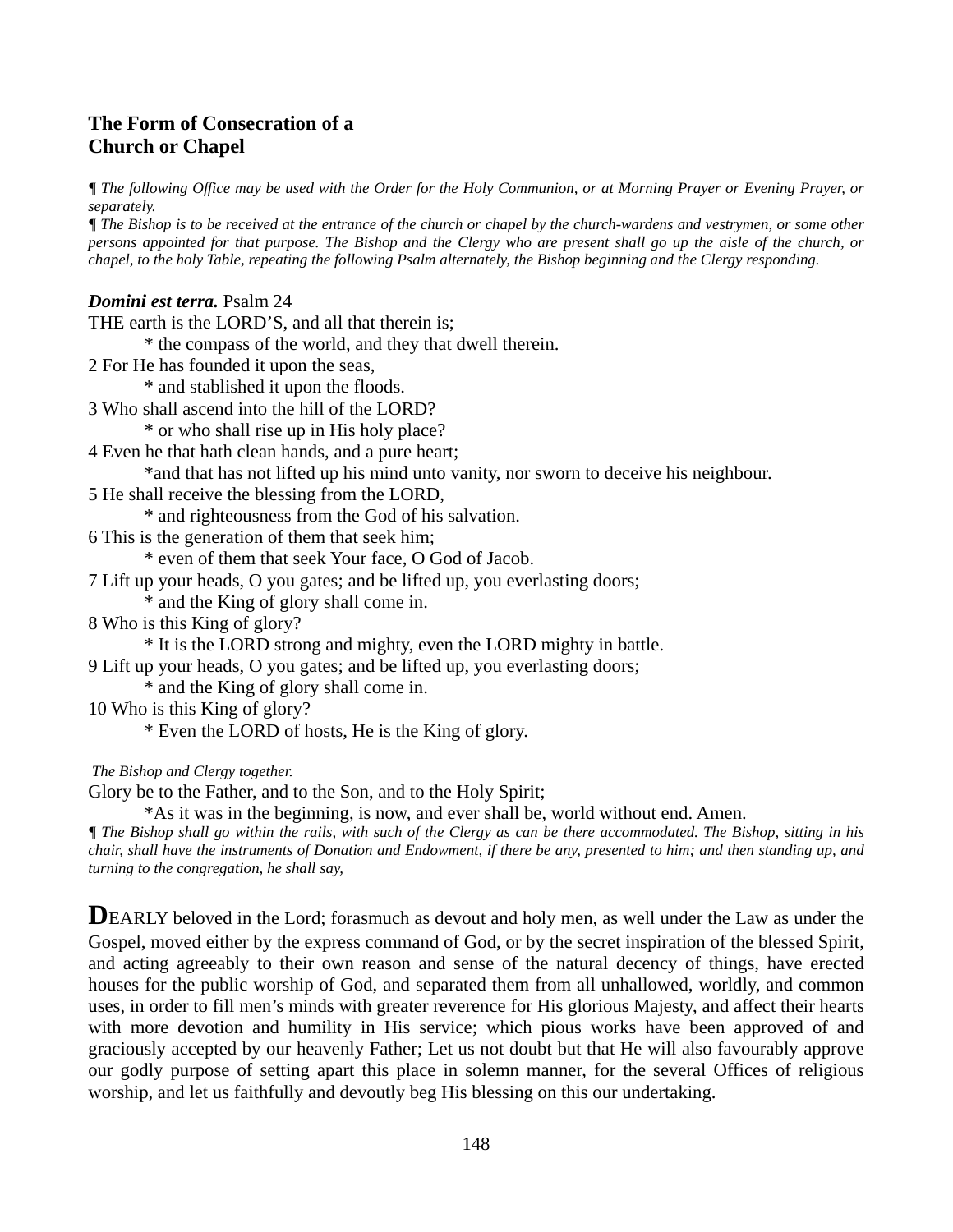*¶ Then the Bishop, kneeling, shall say the following Prayer.* 

**O** ETERNAL God, mighty in power, and of majesty incomprehensible, Whom the heaven of heavens cannot contain, much less the walls of temples made with hands; and Who yet has been graciously pleased to promise Your especial presence, wherever two or three of Your faithful servants shall assemble in Your Name, to offer up their praises and supplications unto You; Guarantee, O Lord, to be present with us, who are here gathered together with all humility and readiness of heart, to consecrate this place to the honour of Your great Name; separating it henceforth from all unhallowed, ordinary, and common uses; and dedicating it to Your service, for reading Your holy Word, for celebrating Your holy Sacraments, for offering to Your glorious Majesty the sacrifices of prayer and thanksgiving, for blessing Your people in Your Name, and for all other holy offices: accept, O Lord, this service at our hands, and bless it with such success as may tend most to Your glory, and the furtherance of our happiness both temporal and spiritual; through Jesus Christ our blessed Lord and Saviour. *Amen*.

*¶ After this the Bishop shall stand up, and turning his face towards the congregation, shall say,* 

**REGARD, O Lord, the supplications of Your servants, and grant that whosoever in this house shall be** received by Baptism into the congregation of Christ's flock, may be sanctified by the Holy Spirit, and may continue Christ's faithful soldier and servant unto his life's end. *Amen*.

GRANT, O Lord, that they who at this place shall in their own persons renew the promises and vows of their Baptism, and be Confirmed by the Bishop, may receive such a measure of Your Holy Spirit, that they may grow in grace unto their life's end. *Amen*.

GRANT, O Lord, that whosoever shall receive in this place the blessed Sacrament of the Body and Blood of Christ, may come to that holy ordinance with faith, charity, and true repentance; and being filled with Your grace and heavenly benediction, may, to their great and endless comfort, obtain remission of their sins, and all other benefits of His passion. *Amen*.

GRANT, O Lord, that by Your holy Word which shall be read and preached in this place, and by Your Holy Spirit grafting it inwardly in the heart, the hearers thereof may both perceive and know what things they ought to do, and may have power and strength to fulfil the same. *Amen*.

GRANT, O Lord, that whosoever shall be joined together in this place in the holy estate of Matrimony, may faithfully perform and keep the vow and covenant between them made, and may remain in perfect love together unto their life's end. *Amen*.

GRANT, we beg You, blessed Lord, that whosoever shall draw near to You in this place, to give You thanks for the benefits which they have received at Your hands, to set forth Your most worthy praise, to confess their sins unto You, and to ask such things as are requisite and necessary, as well for the body as for the soul, may do it with such steadiness of faith, and with such seriousness, affection, and devotion of mind, that You may accept their bounden duty and service, and guarantee to give whatever in Your infinite wisdom You shall see to be most expedient for them. All which we beg for Jesus Christ's sake, our most blessed Lord and Saviour. *Amen*.

*¶ Then, the Bishop sitting in his chair, the Sentence of Consecration is to be read by some person appointed by him, and*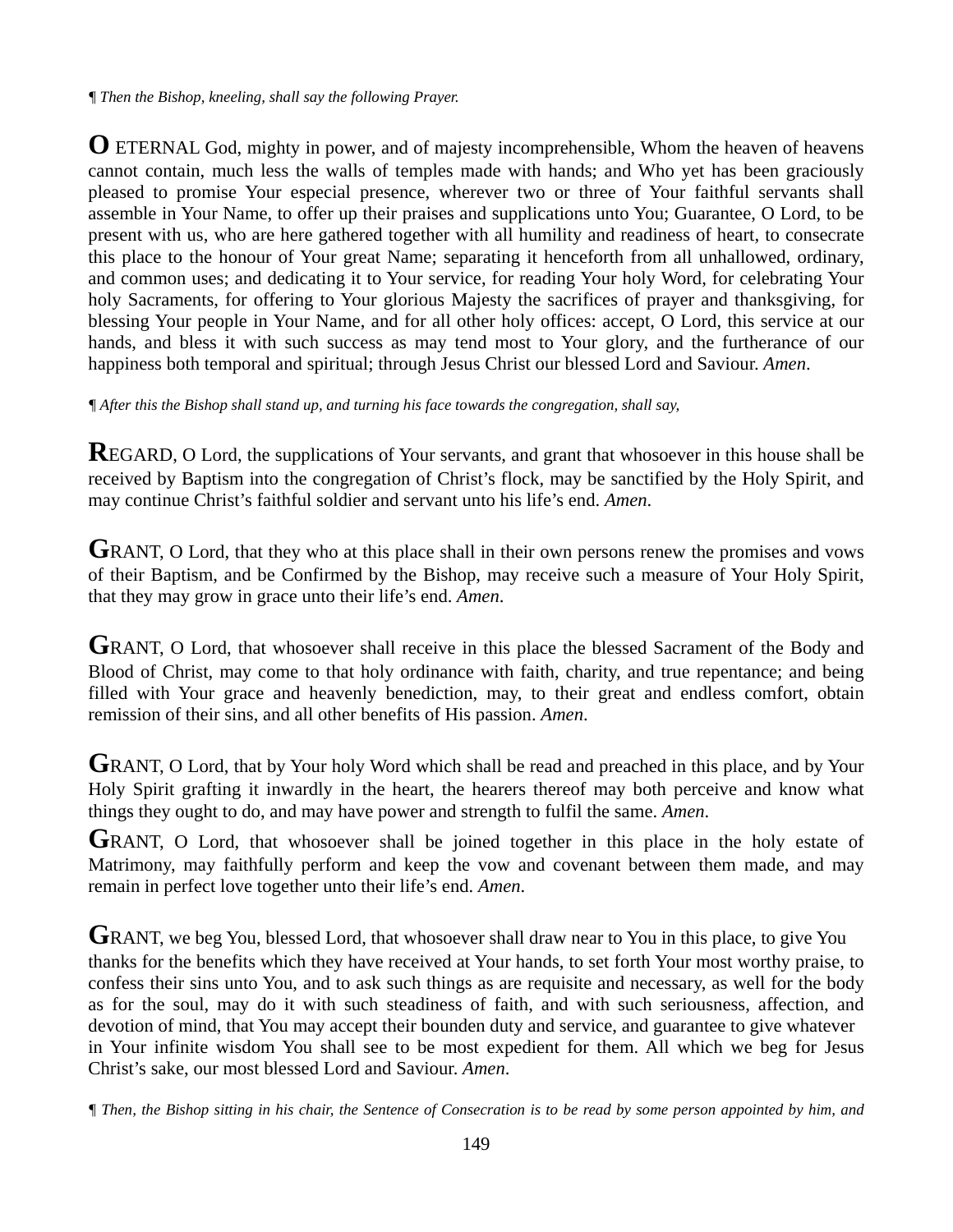*then laid by him upon the Communion Table; after which, the Bishop shall say*,

**BLESSED** be Your Name, O Lord, that it has pleased You to put it into the hearts of Your servants to appropriate and devote this house to Your honour and worship; and grant that all who shall enjoy the benefit of this pious work, may show forth their thankfulness, by making a right use of it, to the glory of Your blessed Name; through Jesus Christ our Lord. *Amen*.

*¶ When there is a Communion, the following shall be the Collect, Epistle, and Gospel.* 

# **The Collect**

**O** MOST glorious God, Whom the heaven of heavens cannot contain; Graciously accept the Dedication of this place to Your service; and grant that all who shall call upon You here may worship You in spirit and in truth, and may in their lives show forth Your praise; through Jesus Christ our Lord. *Amen*.

### **For the Epistle.** Revelation 21:2-5

Then I, John, saw the holy city, New Jerusalem, coming down out of heaven from God, prepared as a bride adorned for her husband. And I heard a loud voice from heaven saying, "Behold, the tabernacle of God is with men, and He will dwell with them, and they shall be His people. God Himself will be with them and be their God. And God will wipe away every tear from their eyes; there shall be no more death, nor sorrow, nor crying. There shall be no more pain, for the former things have passed away." Then He who sat on the throne said, "Behold, I make all things new." And He said to me, "Write, for these words are true and faithful."

# **The Gospel.** St. John 2:13-17

 Now the Passover of the Jews was at hand, and Jesus went up to Jerusalem. And He found in the temple those who sold oxen and sheep and doves, and the money changers doing business. When He had made a whip of cords, He drove them all out of the temple, with the sheep and the oxen, and poured out the changers' money and overturned the tables. And He said to those who sold doves, "Take these things away! Do not make My Father's house a house of merchandise!" Then His disciples remembered that it was written, "Zeal for Your house has eaten Me up."

#### *¶ And immediately before the final Blessing, the Bishop shall say this Prayer.*

BLESSED be Your, O Lord God, for that it has pleased You have Your habitation among the sons of men, and to dwell in the midst of the assembly of the saints upon the earth; Grant, we beg You, that in this place now set apart to Your service, Your holy Name may be worshipped in truth and purity through all generations; through Jesus Christ our Lord. *Amen*.

THE peace of God, which passes all understanding, keep your hearts and minds in the knowledge and love of God, and of His Son Jesus Christ our Lord: And the blessing of God Almighty, the Father, the Son, and the Holy Spirit, be among you, and remain with you always. *Amen*.

# **The Form of the Public Reception of Presbyters**

*¶ After suitable Services and a Sermon, the Presbyter to be received shall be presented to the Bishop officiating, by a*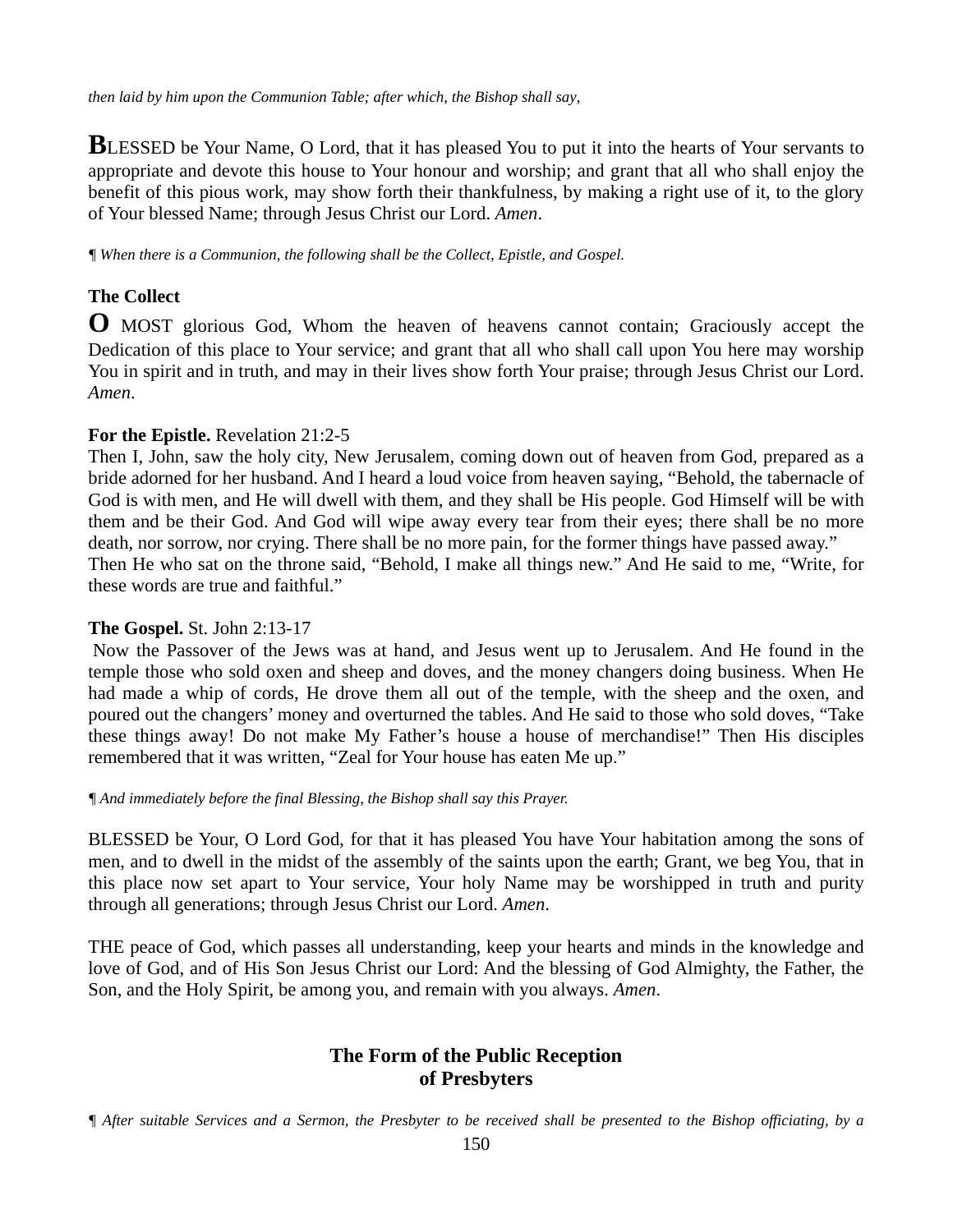#### *Presbyter of this Church, saying,*

**R**EVEREND Father in God, I present unto you this godly and well-learned Presbyter, to be received into the Ministry of this Church.

*¶ The Bishop, sitting in his chair, shall say to him that is presented,* 

**REVEREND** Brother, it has been duly certified to us that you have been ordained to the holy Ministry in the Church, and now desire to exercise your Ministry in this Church.

**D**O you think in your heart, that you are truly called, according to the will of our Lord Jesus Christ, and according to the Canons of this Church, to the Order and Ministry of Presbyter?

*Answer.* I think it. *Bishop.* Are you persuaded that the Holy Scriptures contain all Doctrine required as necessary for eternal salvation through faith in Jesus Christ? And are you determined, out of the said Scriptures to instruct the people committed to your charge; and to teach nothing, as necessary to eternal salvation, but that which you shall be persuaded may be concluded and proved by the Scripture? *Answer.* I am so persuaded, and have so determined, by God's grace. *Bishop.* Will you then give your faithful diligence always so to minister the Doctrine and Sacraments, and the Discipline of Christ, as the Lord has commanded, and as this Church has received the same, according to the Commandments of God; so that you may teach the people committed to your cure and charge with all diligence to keep and observe the same? *Answer.* I will so do, by the help of the Lord. *Bishop.* Will you be ready, with all faithful diligence, to banish and drive away from the Church all erroneous and strange doctrines contrary to God's Word; and to use both public and private monitions and exhortations, as well to the sick as to the whole, within your cure, as need shall require, and occasion shall be given? *Answer.* I will, the Lord being my helper. *Bishop.* Will you be diligent in Prayers, and in reading the Holy Scriptures, and in such studies as help to the knowledge of the same, laying aside the study of the world and the flesh? *Answer.* I will endeavour so to do, the Lord being my helper. *Bishop.* Will you be diligent to frame and fashion your own self, and your family, according to the Doctrine of Christ; and to make both yourself and them, as much is in you lies, wholesome examples and patterns to the flock of Christ? *Answer.* I will apply myself thereto, the Lord being my helper. *Bishop.* Will you maintain and set forwards, as much as lies in you, quietness, peace, and love, among all Christian people, and especially among those who are or shall be committed to your charge? *Answer.* I will so do, the Lord being my helper. *Bishop.* Will you reverently obey your Bishop, and other chief Ministers, who may have the charge and government over you; following with a glad mind and will their godly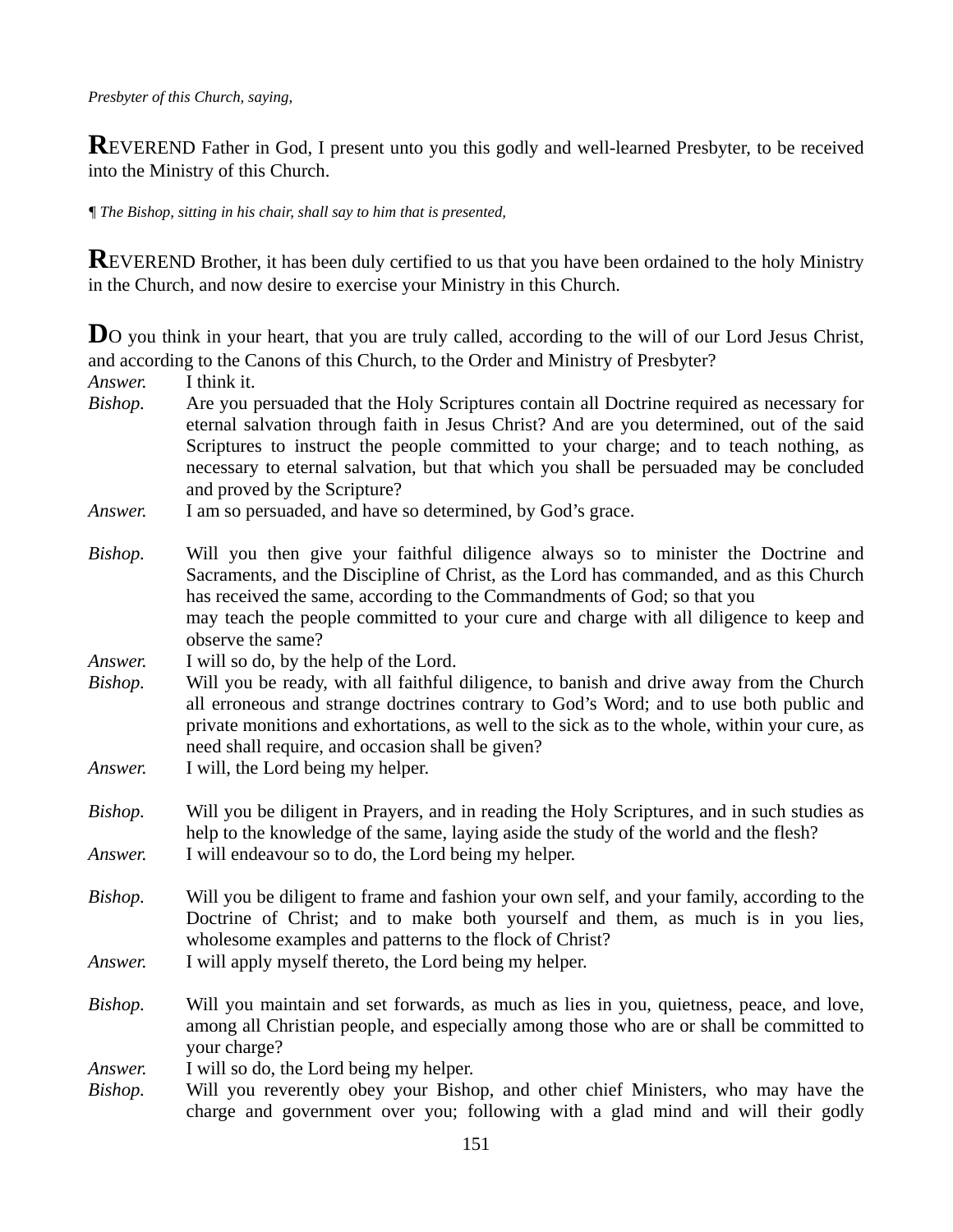| <i>Answer.</i> | admonitions, and submitting yourself to their godly judgements?<br>I will so do, the Lord being my helper. |
|----------------|------------------------------------------------------------------------------------------------------------|
| Bishop.        | Our help is in the Name of the Lord;                                                                       |
| Answer.        | Who has made heaven and earth.                                                                             |
| Bishop.        | Let us pray.                                                                                               |

*¶ All kneeling, and saying,* 

**O**UR Father, who art in heaven, Hallowed be thy Name. Thy kingdom come. Thy will be done, On earth as it is in heaven. Give us this day our daily bread. And forgive us our trespasses, As we forgive those who trespass against us. And lead us not into temptation, But deliver us from evil. For thine is the kingdom, and the power, and the glory, for ever and ever. Amen.

*Or* 

**O**ur Father in heaven, Hallowed be Your Name. Your kingdom come. Your will be done On earth as it is in heaven. Give us this day our daily bread. And forgive us our debts, As we forgive our debtors. And do not lead us into temptation, But deliver us from the evil one. For Yours is the kingdom and the power and the glory forever. Amen

**M**OST merciful Father, we beg You to send upon this Your servant Your heavenly blessing; that he may be clothed with righteousness, and that Your Word spoken by his mouth may have such success, that it may never be spoken in vain. Grant also, that we may have grace to hear and receive what he shall deliver out of Your most holy Word, or agreeable to the same, as the means of our salvation; that in all our words and deeds we may seek Your glory, and the increase of Your kingdom; through Jesus Christ our Lord. *Amen.* 

*¶ Then, the Presbyter to be received kneeling, the officiating Bishop shall lay his hands upon him, and say,* 

**REVEREND** Brother, take Authority to execute in this Church the Office of a Presbyter, to which you have already been ordained. And be a faithful dispenser of the Word of God, and of His holy Sacraments; In the Name of the Father, and of the Son, and of the Holy Spirit. Amen.

*¶ Then the Bishop, or a Presbyter appointed by him, shall deliver a suitable Charge to the newly received Presbyter. After which a Hymn may be sung, followed by collects or extemporaneous prayer, closing with this Benediction*.

GOD the Father, God the Son, God the Holy Spirit, bless you, and keep you; the LORD make His Face to shine upon you, and be gracious unto you; the LORD lift up His Countenance upon you, and give you peace. *Amen*.

# **An Office of Institution of Ministers into Parishes or Churches**

*¶ The Bishop having received due notice of the election of a Minister into a parish or church, as prescribed by the Canons of the Reformed Episcopal Church, and being satisfied that the person chosen is a qualified Minister of this Church, may*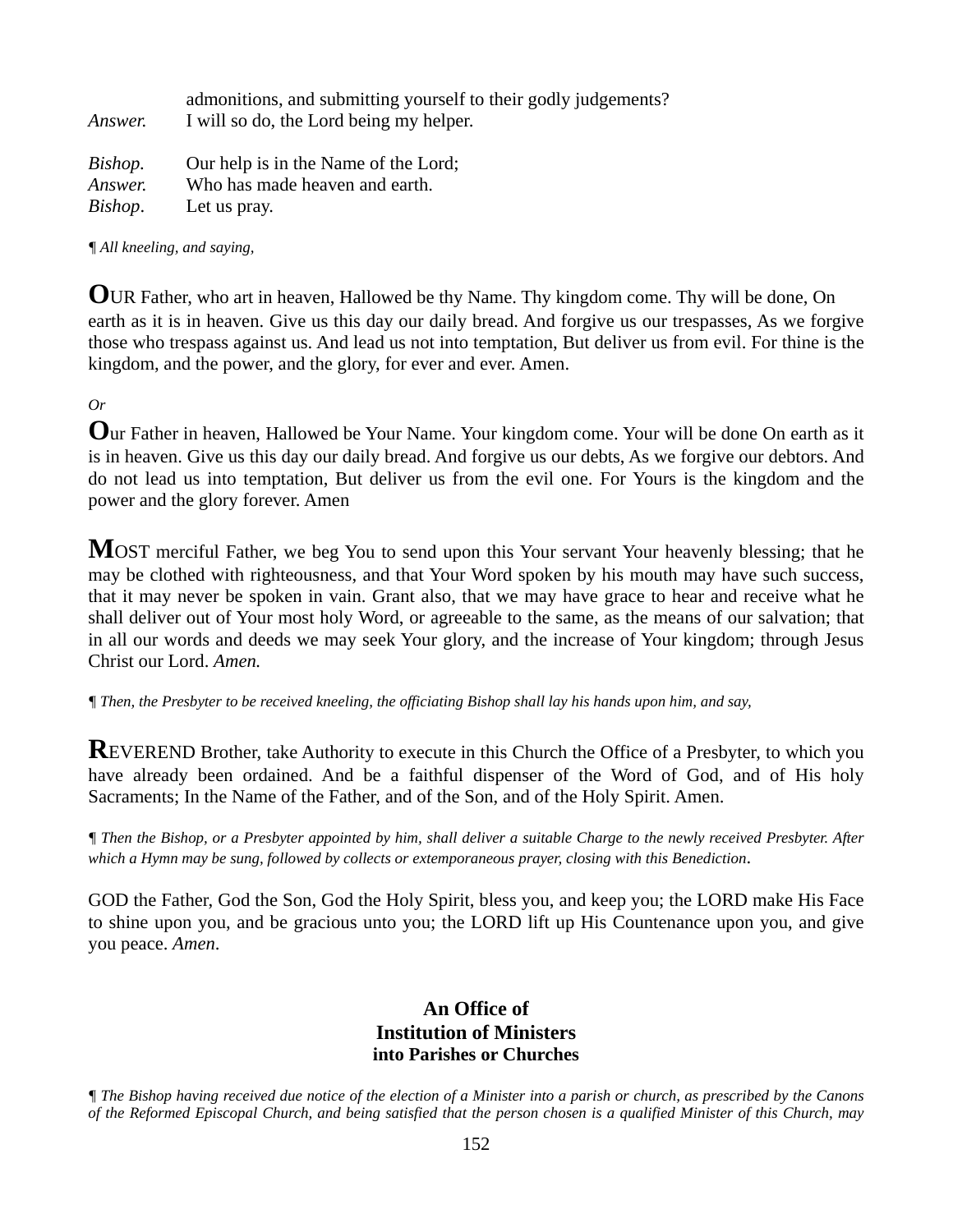*proceed to institute him into the parish.* 

*¶ The following Office may be used with the Order for the Holy Communion, or at Morning Prayer or Evening Prayer, or separately.* 

*¶ And note, That Psalm 122, Psalm 132, or Psalm 133 may be read; and further, That the appointed Lessons shall be Ezekiel 33:1-10 and St. John 10:1-18.* 

*¶ In any Diocese, the concluding paragraph in the following Letter of Institution may be omitted, where it interferes with the usages, laws, or charters of the church in the same.* 

To our well-beloved in Christ, *N. N.*, Presbyter, Greeting.

WE do by these presents give and grant unto you, in whose learning, diligence, sound doctrine, and prudence, we do fully confide, our License and Authority to perform the Office of a Presbyter, in the parish (*or* church) of *\_\_\_\_\_.* And also hereby do institute you into said parish, (*or* church,) possessed of full power to perform every act of pastoral function among the people of the same; you continuing in communion with us, and complying with the rubrics and canons of the Church, and with such lawful directions as you shall at any time receive from us.

 And as a canonically instituted Presbyter into the Office of Rector of \_\_\_\_\_ parish, (*or* church,) you are faithfully to feed that portion of the flock of Christ which is now entrusted to you; not as a man-pleaser, but as continually bearing in mind that you are accountable to us here, and to the Chief Bishop and Sovereign Judge of all, hereafter.

 And as the Lord has ordained that they who serve at the altar should live of the things belonging to the altar; so we authorize you to claim and enjoy all the accustomed temporalities appertaining to your cure, until some urgent reason or reasons occasion a wish in you, or in the congregation committed to your charge, to bring about a separation, and dissolution of all pastoral relation, between you and them; of all which you will give us due notice; and in case of any difference between you and your congregation, as to a separation and dissolution of all pastoral connection between you and them, we, your Bishop, with the advice of our Presbyters, are to be the ultimate arbiter and judge.

In witness whereof, we have hereunto affixed our episcopal seal and signature, at  $\qquad \qquad$ , this day of  $\Box$ , A. D.  $\Box$ , and in the vear of our consecration.

*¶ At the time designated for the new Incumbent's Institution, the Bishop, or the Institutor appointed by him, attended by the new Incumbent, and by the other Clergy present, shall enter the Chancel. Then, all the Clergy present standing in the Chancel or Choir, except the Bishop, or the Presbyter who acts as Institutor, who shall go within the rails of the holy Table; the wardens (or, in case of their necessary absence, two members of the vestry) standing on the right and left of the Table, without the rails; the senior warden (or the member of the vestry supplying his place) holding the keys of the church in his hand, in open view, the Bishop, or the Presbyter who acts as the Institutor, shall say,* 

**DEARLY** beloved in the Lord, we have assembled for the purpose of instituting the Rev. *N. N.* into this parish, (*or* church,) as Presbyter and Rector of the same; and we are possessed of your vote that he has been so elected; as also of the prescribed Letter of Institution. But if any of you can show just cause why he may not be instituted, we proceed no further, because we would not that an unworthy person should minister among you.

*¶ If any objection be offered, the Bishop, or the Presbyter who acts as the Institutor, shall judge whether it afford just cause to suspend the Service.* 

*¶ No objection being offered, or the Institutor choosing to go on with the Service, then shall be read the Letter of Institution.* 

*¶ And then shall the senior warden (or the member of the vestry supplying his place) present the keys of the church to the new Incumbent, saying,*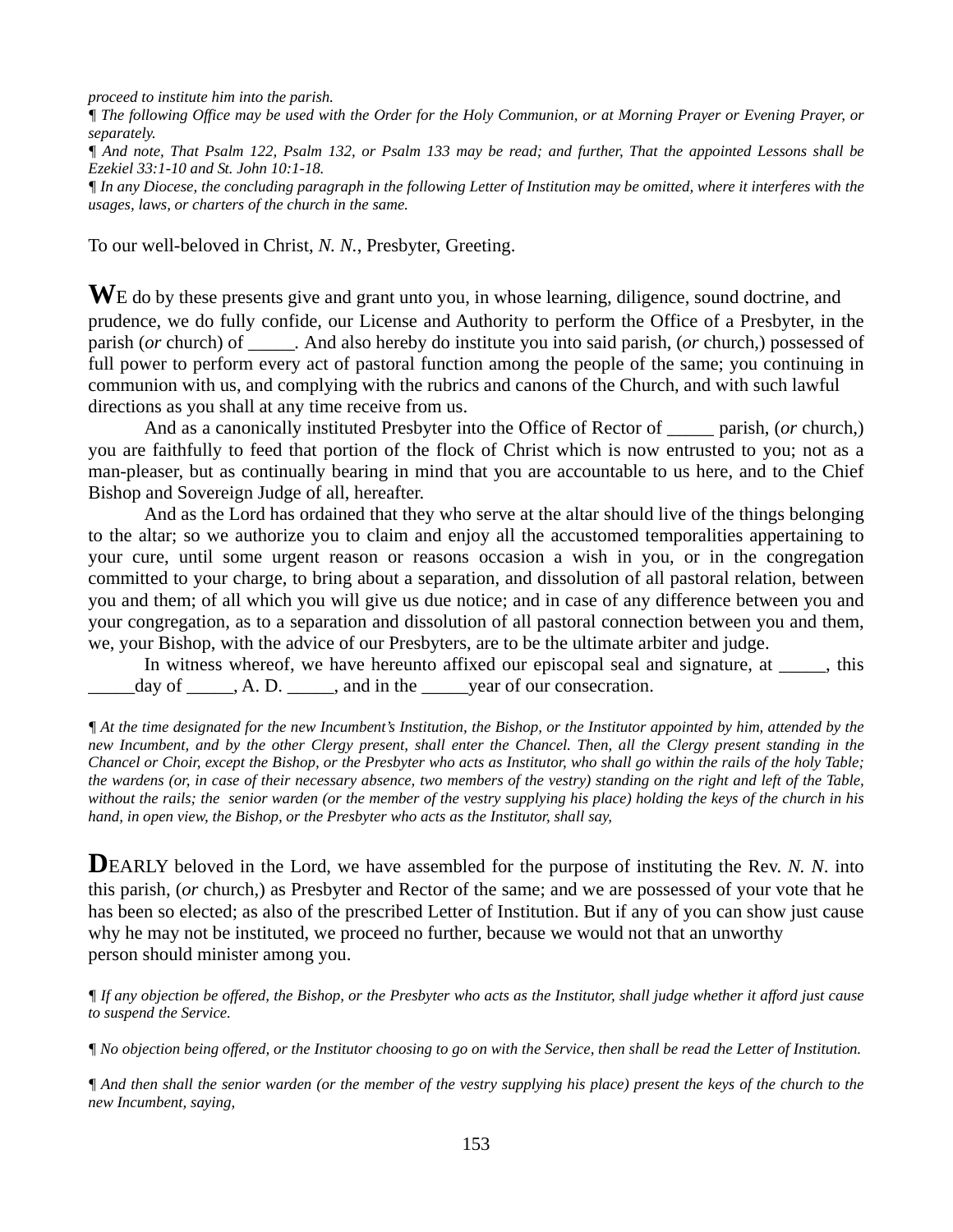**I**N the name and behalf of \_\_\_\_ parish (*or* church) I do receive and acknowledge you, the Rev. *N. N.*, as Presbyter and Rector of the same; and in token thereof, give into your hands the keys of this church.

*¶ Then the new Incumbent shall say,* 

**I** *N. N.* receive these keys of the house of God at your hands, as the pledges of my Institution, and of your parochial recognition, and promise to be a faithful shepherd over you; In the Name of the Father, and of the Son, and of the Holy Spirit.

*¶ Here the Instituting Minister shall begin the Office, saying,* 

 The Lord be with you. *Answer*. And with your spirit. *Minister*. Let us pray.

DIRECT us, O Lord, in all our doings, with Your most gracious favour, and further us with Your continual help, that in all our works begun, continued, and ended in You, we may glorify Your holy Name, and finally, by Your mercy, obtain everlasting life; through Jesus Christ our Lord, who has taught us to pray unto You, O Almighty Father, in His prevailing Name and words,

**O**UR Father, who art in heaven, Hallowed be thy Name. Thy kingdom come. Thy will be done, On earth as it is in heaven. Give us this day our daily bread. And forgive us our trespasses, As we forgive those who trespass against us. And lead us not into temptation, But deliver us from evil. For thine is the kingdom, and the power, and the glory, for ever and ever. Amen.

# *Or*

**O**ur Father in heaven, Hallowed be Your Name. Your kingdom come. Your will be done On earth as it is in heaven. Give us this day our daily bread. And forgive us our debts, As we forgive our debtors. And do not lead us into temptation, But deliver us from the evil one. For Yours is the kingdom and the power and the glory forever. Amen

*¶ Then shall the Institutor receive the Incumbent within the rails of the holy Table, and present him the Bible, Book of Common Prayer, and Books of Canons of the General Council and Diocese, saying,* 

**RECEIVE** these Books; and let them be the rule of your conduct in dispensing the divine Word, in leading the Devotions of the people, and in exercising the Discipline of the Church; and be in all things a pattern to the flock committed to your care.

*¶ Then shall be said or sung Exsurgat Deus, Psalm 68, or Judica me, Domine, Psalm 26.* 

*Minister.* The Law was given by Moses; *People*. But Grace and Truth came by Jesus Christ: *Minister and people*. Who is God over all, blessed for evermore. Amen.

*Minister*. Let us pray.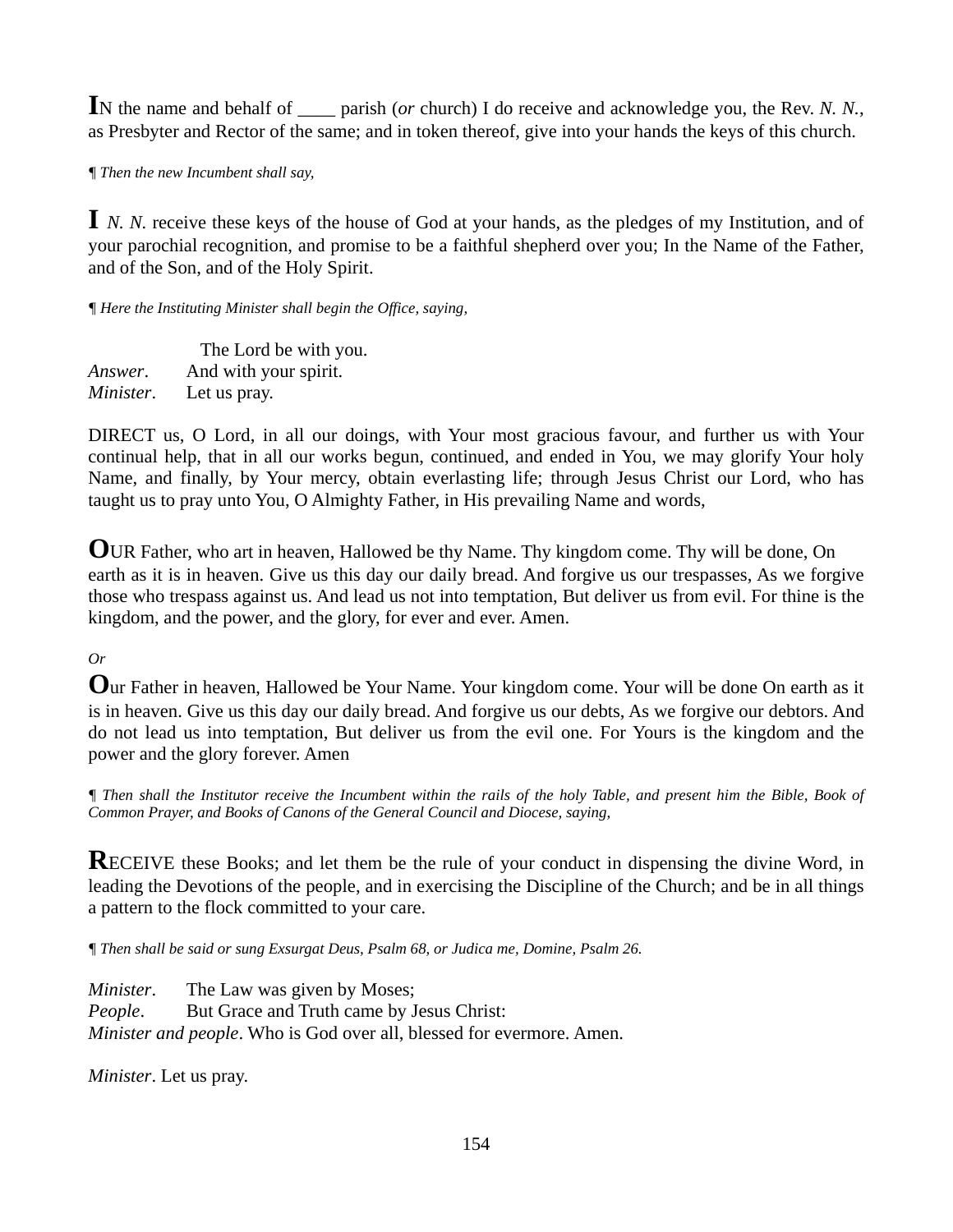**M**OST gracious Father, the Giver of all good and perfect gifts, who of Your wise providence has appointed diverse Orders in Your Church; Give Your grace, we beg You, to Your servant, to whom the charge of this congregation is now committed; and so replenish him with the truth of Your doctrine, and empower him with innocency of life, that he may faithfully serve before You, to the glory of Your great Name, and the benefit of Your holy Church; through Jesus Christ, our only Mediator and Redeemer. *Amen.* 

**O** HOLY Jesus, Who has purchased to Yourself a universal Church, and has promised to be with the Ministers of Historic Succession to the end of the world; Be graciously pleased to bless the ministry and service of him who is now appointed to offer the sacrifices of prayer and praise to You in this house, which is called by Your Name. May the words of his mouth, and the meditation of his heart, be always acceptable in Your sight, O LORD, our Strength and our Redeemer. *Amen*.

**O** GOD, Holy Spirit, Sanctifier of the faithful, visit, we pray You, this congregation with Your love and favour; enlighten their minds more and more with the light of the everlasting Gospel; graft in their hearts a love of the truth; increase in them true religion; nourish them with all goodness; and of Your great mercy keep them in the same, O blessed Spirit, Whom, with the Father and the Son together, we worship and glorify as one God, world without end. *Amen*.

# **Benediction**

THE God of peace, Who brought again from the dead our Lord Jesus Christ, the great Shepherd of the sheep, through the blood of the everlasting covenant; Make you perfect in every good work to do His will, working in you that which is well pleasing in His sight; through Jesus Christ, to Whom be glory for ever and ever. *Amen.* 

*¶ Then shall the Instituted Minister kneel at the holy Table, to present his Supplication for himself, in this form.* 

O LORD my God! I am not worthy that You should come under my roof; yet You have honoured Your servant with appointing him to stand in Your House, and to serve at thy holy Table. To You and to Your service I devote myself, body and soul, with all my powers and faculties. Fill my memory with the words of Your Law; enlighten mine understanding with the illumination of the Holy Spirit; and may all the wishes and desires of my will centre in what You have commanded. And, to make me instrumental in promoting the salvation of the people now committed to my charge, grant that I may faithfully administer Your holy Sacraments, and by my life and doctrine set forth Your true and lively Word. Be ever with me in the performance of all the duties of my ministry; in prayer, to quicken my devotion; in praises, to heighten my love and gratitude; and in preaching, to give a readiness of thought and expression suitable to the clearness and excellency of Your holy Word. Grant this for the sake of Jesus Christ Your Son our Saviour. Amen.

¶ The Instituted Minister, standing up, shall say,

 The Lord be with you. *Answer*. And with your spirit. *Minister*. Let us pray.

**O** ALMIGHTY God, Who has built Your Church upon the foundation of the Apostles and Prophets,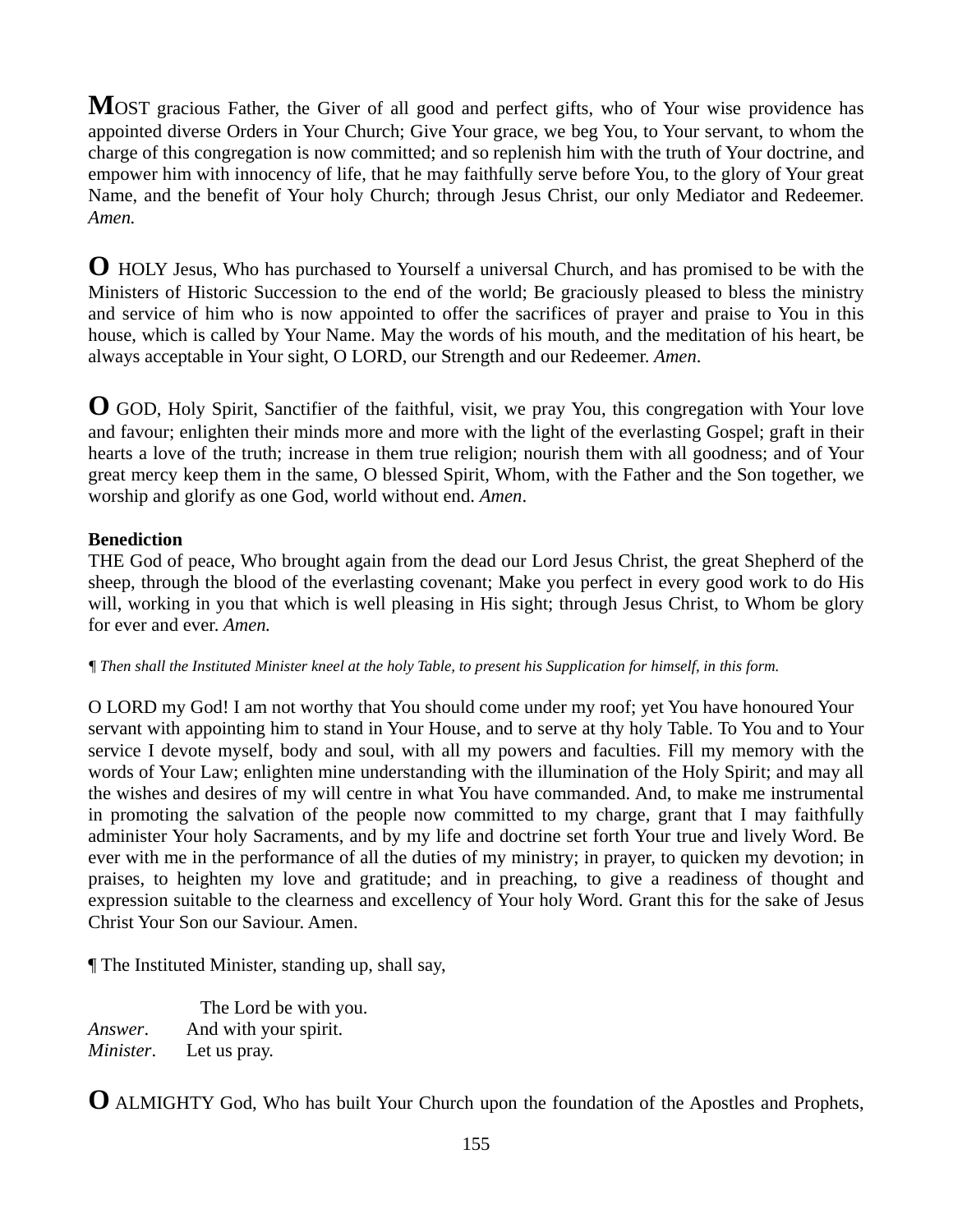Jesus Christ Himself being the chief corner-stone; Grant that, by the operation of the Holy Spirit, all Christians may be so joined together in unity of spirit, and in the bond of peace, that they may be an holy temple acceptable unto You. And especially to this congregation present, give the abundance of Your grace; that with one heart they may desire the prosperity of Your holy Apostolic Church, and with one mouth may profess the faith once delivered to the saints. Defend them from the sins of heresy and schism; let not the foot of pride come near to hurt them, nor the hand of the ungodly to cast them down. And grant that the course of this world may be so peaceably ordered by Your governance, that Your Church may joyfully serve You in all godly quietness; that so they may walk in the ways of truth and peace, and at last be numbered with Your saints in glory everlasting; through the merits of the same Your blessed Son Jesus Christ, the gracious Bishop and Shepherd of our souls, who lives and reigns with You and the same Holy Spirit, one God, world without end. *Amen*.

*¶ Then shall follow the Sermon, and after that, if there be a Communion, the Instituted Minister shall proceed to that Service, and to administer the holy Eucharist to his congregation; and after the Benediction, (which he shall always pronounce,) the wardens, vestry, and others shall salute and welcome him, bidding him God-speed. ¶ When the Bishop of the Diocese is present at the Institution of a Minister, he shall make to him the address, as prescribed* 

*in this Office in the form of a letter.* 

### **A Catechism That is to say, an Instruction to be learned by every person before he be brought to be Confirmed by the Bishop**

- *QUESTION*. What is your Name?
- *Answer*. *N. or N. N.*
- *Question*. Who gave you this Name?
- *Answer*. My Sponsors in Baptism; wherein I was made a member of Christ, the child of God, and an inheritor of the kingdom of heaven.
- *Question*. What did your Sponsors then do for you?
- *Answer*. They promised and vowed three things in my name: First, that I should renounce the devil and all his works, the pomp and vanity of this wicked world, and all the sinful lusts of the flesh; Secondly, that I should believe all the Articles of the Christian Faith; And Thirdly, that I should keep God's holy will and commandments, and walk in the same all the days of my life.
- *Question*. Do you not think that you are bound to believe, and to do, as they have promised for you? *Answer*. Yes, indeed; and by God's help, so I will do. And I heartily thank our heavenly Father, that He has called me to this state of salvation, through Jesus Christ our Saviour. And I pray unto God to give me His grace, that I may continue in the same unto my life's end.
- *Catechist*. Rehearse the Articles of your Belief.
- *Answer*. I believe in God the Father Almighty, Maker of heaven and earth: And in Jesus Christ His only Son our Lord, Who was conceived by the Holy Spirit, Born of the Virgin Mary, Suffered under Pontius Pilate, Was crucified, dead, and buried, He descended into hell; The third day He rose again from the dead, He ascended into heaven,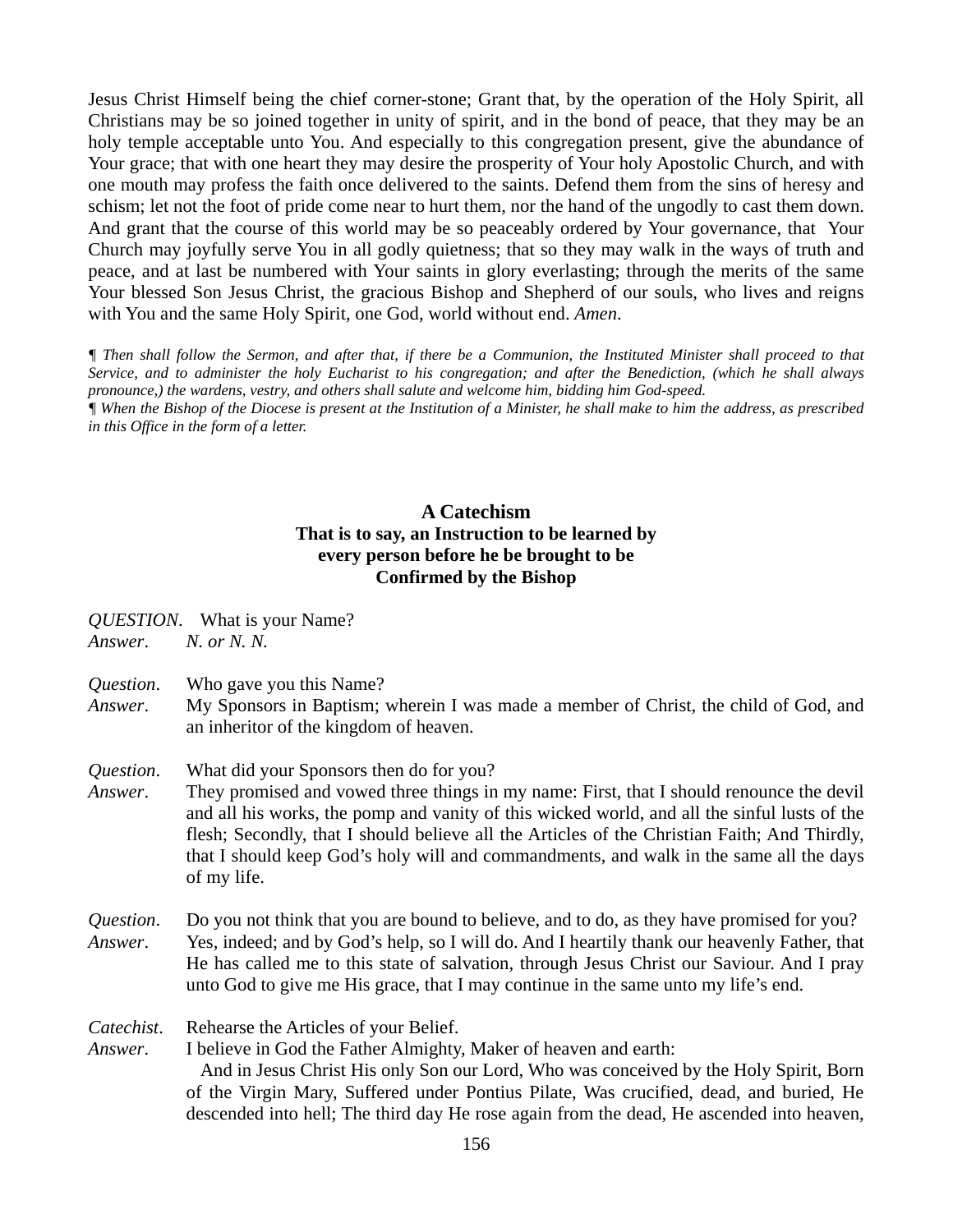And sits on the right hand of God the Father Almighty; From there He shall come to judge the living and the dead. I believe in the Holy Ghost; The holy Catholic Church; The Communion of Saints; The Forgiveness of sins; The Resurrection of the body; And the Life everlasting. Amen.

*Question*. What do you chiefly learn in these Articles of your Belief?

*Answer*. First, I learn to believe in God the Father, Who made me, and all the world. Secondly, in God the Son, Who redeemed me, and all mankind. Thirdly, in God the Holy Spirit, Who sanctifies me, and all the people of God.

*Catechist*. You said that your Sponsors promised for you, that you should keep God's Commandments. Tell me how many there are.

*Answer*. Ten.

*Question*. What are they?

*Answer*. The same which God spoke in the twentieth chapter of Exodus, saying, I am the LORD Your God, Who brought you out of the land of Egypt, out of the house of bondage.

I. You shall have no other gods before Me.

II. YOU shall not make for yourself an idol in the form of anything in heaven above, or on the earth beneath, or in the waters below; You shall not bow down to them nor worship them.

> *For I, the LORD your God, am a jealous God, punishing the children for the sin of the fathers to the third and fourth generations of those who hate Me, but showing love to a thousand generations of those who love Me and keep My commandments.*

III. YOU shall not misuse the Name of the LORD your God,

 *for the LORD will not hold anyone guiltless who misuses His Name.* 

 IV. OBSERVE the Sabbath day by keeping it holy. Six days you shall labour and do all your work, but the seventh day is the Sabbath to the LORD your God. On it you shall not do any work:

> *neither you, nor your son or daughter, nor your. The LORD your God has commanded you to observe the Sabbath day.*

V. HONOUR your father and your mother,

 *so that you may live long and that it may go well with you in the land the LORD your God is giving you.* 

VI. YOU shall not murder.

VII. YOU shall not commit adultery.

VIII. YOU shall not steal.

IX. YOU shall not give false testimony against your neighbour.

X. YOU shall not covet

 *you shall not covet your neighbour's wife. You shall not set your desire on your neighbour's house or land, his manservant, nor maid servant, his ox or donkey, nor anything that belongs to your neighbour.* 

*Question*. What do you chiefly learn by these Commandments?

*Answer*. I learn two things; my duty towards God, and my duty towards my neighbour.

*Question*. What is your duty towards God?

*Answer*. My duty towards God is To believe in Him, to fear Him, And to love Him with all my heart, with all my soul, with all my mind, and with all my strength: To worship Him, to give Him thanks: To put my whole trust in Him, to call upon Him: To honour His holy Name and His Word: And to serve Him truly all the days of my life.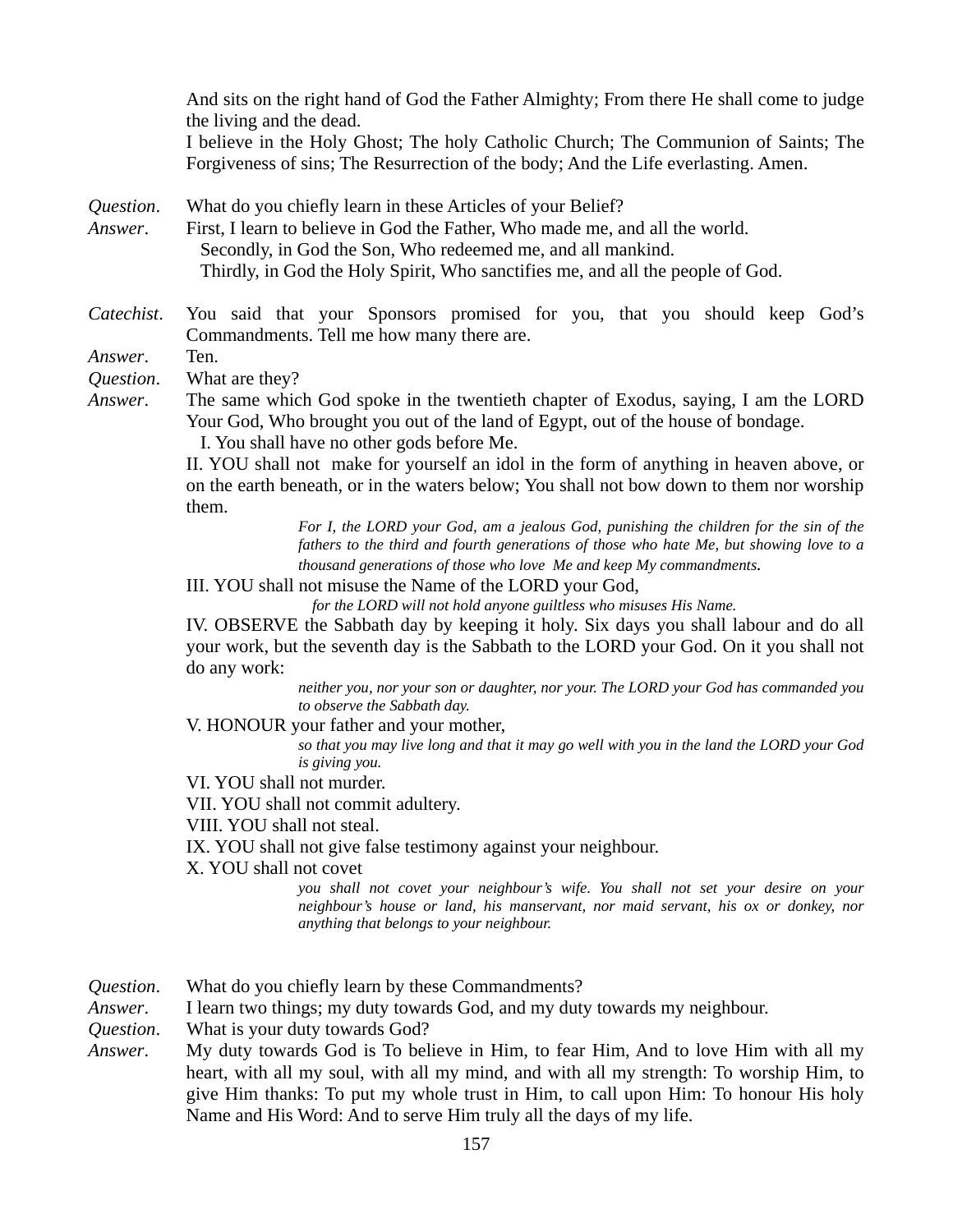*Question*. What is your duty towards your neighbour?

- *Answer*. My duty towards my neighbour is To love him as myself, and to do to all men as I would they should do unto me: To love, honour, and succour my father and mother: To honour and obey the civil authority: To submit myself to all my governors, teachers, spiritual pastors and masters: To conduct myself humbly and reverently toward all my superiors: To hurt nobody by word or deed: To be true and just in all my dealings: To bear no malice nor hatred in my heart: To keep my hands from stealing, and my tongue from evil speaking, lying, and slandering: To keep my body in temperance, soberness, and chastity: Not to covet nor desire other men's goods; But to learn and labour truly to earn mine own living, And to do my duty in that state of life unto which it shall please God to call me.
- *Catechist*. My good child, know this; that you are not able to do these things of yourself, nor to walk in the Commandments of God, and to serve Him, without His special grace; which you must learn at all times to call for by diligent prayer. Let me hear, therefore, if you can say the Lord's Prayer.
- *Answer*. Our Father, who art in heaven, Hallowed be thy Name. Thy kingdom come. Thy will be done, On earth as it is in heaven. Give us this day our daily bread. And forgive us our trespasses, As we forgive those who trespass against us. And lead us not into temptation, But deliver us from evil. For thine is the kingdom, and the power, and the glory, for ever and ever. Amen.

*Question*. What do you desire of God in this Prayer?

*Answer*. I desire my Lord God, our heavenly Father, Who is the giver of all goodness, to send His grace unto me, and to all people; that we may worship Him, serve Him, and obey Him, as we ought to do. And I pray unto God, that He will send us all things that are needful both for our souls and bodies; and that He will be merciful unto us, and forgive us our sins; and that it will please Him to save and defend us in all dangers both of soul and body; and that He will keep us from all sin and wickedness, and from our spiritual enemy, and from everlasting death. And this I trust He will do of his mercy and goodness, through our Lord Jesus Christ. And therefore I say, Amen, So be it.

### *Question*. How many Sacraments hath Christ ordained in His Church? *Answer*. Two only, as generally necessary to salvation; that is to say, Baptism, and the Supper of the Lord.

- *Question*. What do you mean by this word Sacrament?
- *Answer*. I mean an outward and visible sign of an inward and spiritual grace given unto us; ordained by Christ himself, as a means whereby we receive the same, and a pledge to assure us thereof.
- *Question*. How many parts are there in a Sacrament?
- *Answer*. Two; the outward visible sign, and the inward spiritual grace.
- *Question*. What is the outward visible sign or form in Baptism?
- *Answer*. Water; wherein the person is baptized, In the Name of the Father, and of the Son, and of the Holy Spirit.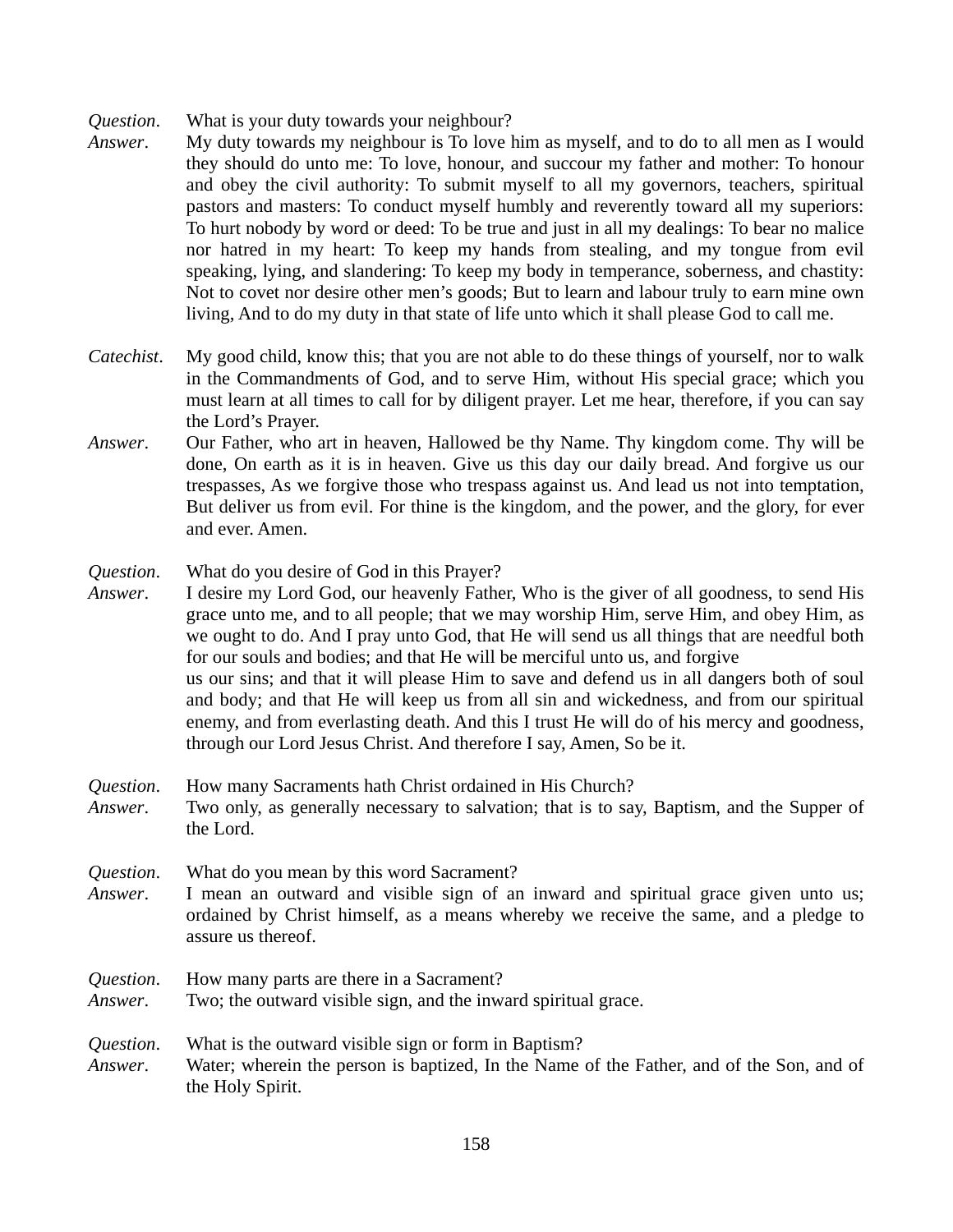| Question.<br>Answer. | What is the inward and spiritual grace?<br>A death unto sin, and a new birth unto righteousness: for being by nature born in sin, and<br>the children of wrath, we are hereby made the children of grace.                                                                                                                  |
|----------------------|----------------------------------------------------------------------------------------------------------------------------------------------------------------------------------------------------------------------------------------------------------------------------------------------------------------------------|
| Question.<br>Answer. | What is required of persons to be baptized?<br>Repentance, whereby they forsake sin; and Faith, whereby they steadfastly believe the<br>promises of God made to them in that Sacrament.                                                                                                                                    |
| Question.            | Why then are Infants baptized, when by reason of their tender age they cannot perform<br>repentance and faith?                                                                                                                                                                                                             |
| Answer.              | Because they promise them both by their Sureties; which promise, when they come to age,<br>they themselves are bound to perform.                                                                                                                                                                                           |
| Question.<br>Answer. | Why was the Sacrament of the Lord's Supper ordained?<br>For the continual remembrance of the sacrifice of the death of Christ, and of the benefits<br>which we receive thereby.                                                                                                                                            |
| Question.<br>Answer. | What is the outward part or sign of the Lord's Supper?<br>Bread and Wine, which the Lord hath commanded to be received.                                                                                                                                                                                                    |
| Question.<br>Answer. | What is the inward part, or thing signified?<br>The Body and Blood of Christ, which are spiritually taken and received by the faithful in<br>the Lord's Supper.                                                                                                                                                            |
| Question.<br>Answer. | What are the benefits whereof we are partakers thereby?<br>The strengthening and refreshing of our souls by the Body and Blood of Christ, as our<br>bodies are by the Bread and Wine.                                                                                                                                      |
| Question.<br>Answer. | What is required of those who come to the Lord's Supper?<br>To examine themselves, whether they repent them truly of their former sins, steadfastly<br>purposing to lead a new life; to have a lively faith in God's mercy through Christ, with a<br>thankful remembrance of His death; and to be in charity with all men. |

*¶ The Minister of every parish shall diligently, upon Sundays and Holy Days, or on some other convenient occasions, openly in the church, instruct or examine so many children of his parish, sent unto him, as he shall think convenient, in some part of this Catechism.* 

*¶ And all fathers, mothers, and sponsors, shall cause their children, who have not learned their Catechism, to come to the church at the time appointed, and obediently to hear and to be ordered by* 

*the Minister, until such time as they have learned all that is here appointed for them to learn.* 

*¶ So soon as children are come to a competent age, and can say the Creed, the Lord's Prayer, and the Ten Commandments, and can answer to the other questions of this short Catechism, they shall be brought to the Bishop.* 

*¶ And whensoever the Bishop shall give notice for children to be brought unto him for their Confirmation, the Minister of every parish shall either bring, or send in writing, with his hand subscribed thereunto, the names of all such persons within his parish, as he shall think fit to be presented to the Bishop to be confirmed.*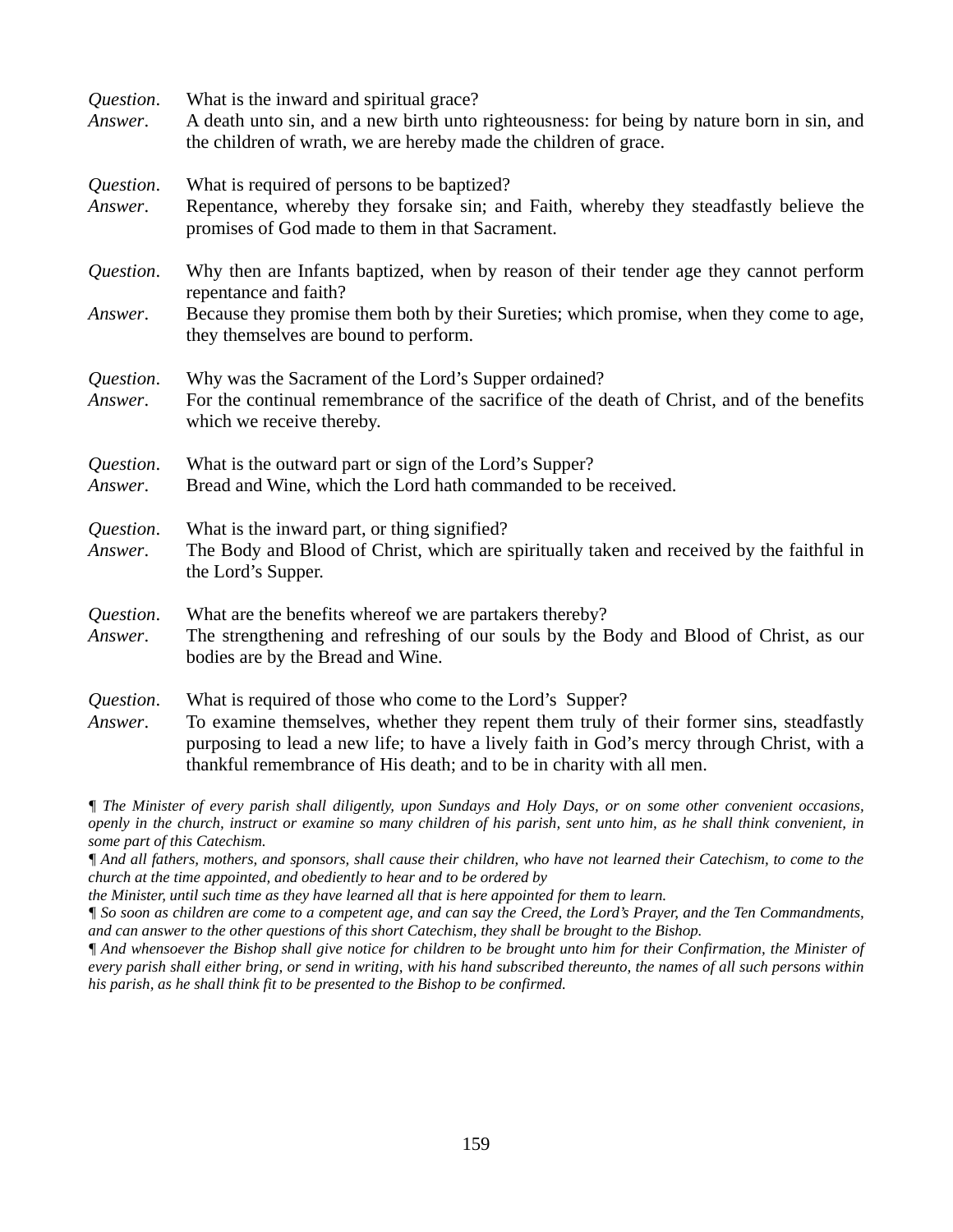### **Family Prayer Forms of Prayer to be used in Families**  *with*  **Additional Prayers**

# **Forms of Prayer to be used in Families**

*¶ After the reading of a brief portion of Holy Scripture, let the Head of the household, or some other member of the family, say as follows, Morning or Evening Prayer, all kneeling, and repeating with him the Lord's Prayer.* 

### **MORNING PRAYER**

OUR Father, who art in heaven, Hallowed be thy Name. Thy kingdom come. Thy will be done, On earth as it is in heaven. Give us this day our daily bread. And forgive us our trespasses, As we forgive those who trespass against us. And lead us not into temptation, But deliver us from evil. For thine is the kingdom, and the power, and the glory, for ever and ever. Amen.

Or

**O**ur Father in heaven, Hallowed be Your Name. Your kingdom come. Your will be done On earth as it is in heaven. Give us this day our daily bread. And forgive us our debts, As we forgive our debtors. And do not lead us into temptation, But deliver us from the evil one. For Yours is the kingdom and the power and the glory forever. Amen

¶ Here may follow the COLLECT OF THE DAY.

### **Acknowledgement of God's Mercy and Preservation, especially through the Night Past**

**A**LMIGHTY and everlasting God, in Whom we live and move and have our being; We, Your needy creatures, render You our humble praises, for Your preservation of us from the beginning of our lives to this day, and especially for having delivered us from the dangers of the past night. For these Your mercies, we bless and magnify Your glorious Name; humbly begging You to accept this our morning sacrifice of praise and thanksgiving; for His sake who lay down in the grave, and rose again for us, Your Son our Saviour Jesus Christ. *Amen*.

### **Dedication of Soul and Body to God's Service, with a Resolution to be Growing Daily in Goodness**

AND since it is of Your mercy, O gracious Father, that another day is added to our lives; We here dedicate both our souls and our bodies to You and Your service, in a sober, righteous, and godly life: in which resolution, do You, O merciful God, confirm and strengthen us; that, as we grow in age, we may grow in grace, and in the knowledge of our Lord and Saviour Jesus Christ. *Amen*.

### **Prayer for Grace to Enable Us to Perform that Resolution**

**BUT, O God, who knows the weakness and corruption of our nature, and the manifold temptations**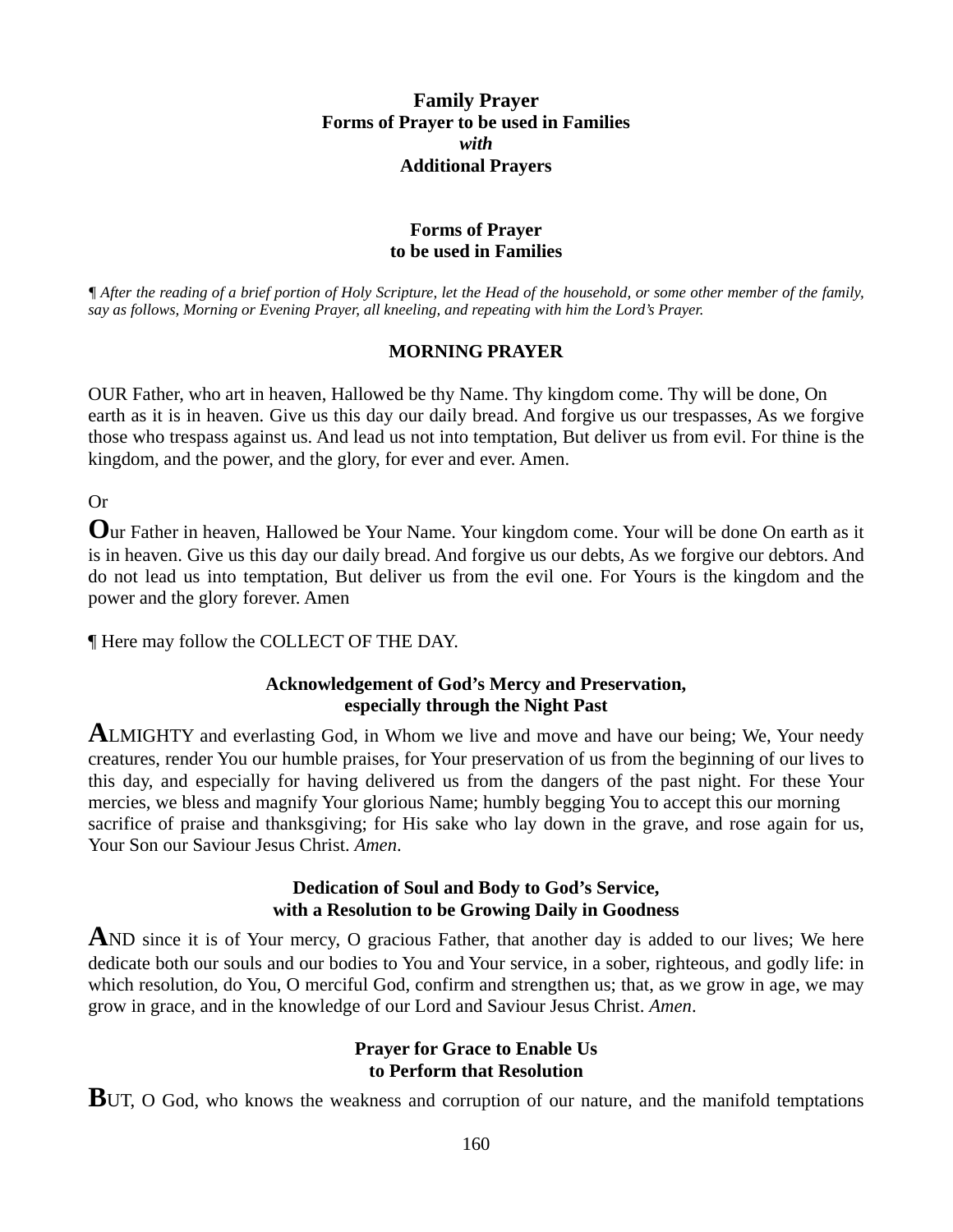with which we daily meet; We humbly beg You to have compassion on our infirmities, and to give us the constant assistance of Your Holy Spirit; that we may be effectually restrained from sin, and incited to our duty. Imprint upon our hearts such a dread of Your judgements, and such a grateful sense of Your goodness to us, as may make us both afraid and ashamed to offend You. And, above all, keep in our minds a lively remembrance of that great day, in which we must give a strict account of our thoughts, words, and actions to Him Whom You has appointed the Judge of living and dead, Your Son Jesus Christ our Lord. *Amen*.

### **For Grace to Guide and Keep Us the Following Day, and for God's Blessing on the Business of the Same**

**I**N particular, we implore Your grace and protection for the ensuing day. Keep us temperate in all things, and diligent in our several callings. Grant us patience under our afflictions. Give us grace to be just and upright in all our dealings; quiet and peaceable; full of compassion; and ready to do good to all men, according to our abilities and opportunities. Direct us in all our ways. Defend us from all dangers and adversities; and be graciously pleased to take us, and all who are dear to us, under Your fatherly care and protection. These things, and whatever else You shall see to be necessary and convenient to us, we humbly beg, through the merits and mediation of Your Son Jesus Christ, our Lord and Saviour. *Amen*.

THE grace of our Lord Jesus Christ, and the love of God, and the fellowship of the Holy Spirit, be with us all evermore. *Amen*.

#### **EVENING PRAYER**

**O**UR Father, who art in heaven, Hallowed be thy Name. Thy kingdom come. Thy will be done, On earth as it is in heaven. Give us this day our daily bread. And forgive us our trespasses, As we forgive those who trespass against us. And lead us not into temptation, But deliver us from evil. For thine is the kingdom, and the power, and the glory, for ever and ever. Amen.

### *Or*

**O**ur Father in heaven, Hallowed be Your Name. Your kingdom come. Your will be done On earth as it is in heaven. Give us this day our daily bread. And forgive us our debts, As we forgive our debtors. And do not lead us into temptation, But deliver us from the evil one. For Yours is the kingdom and the power and the glory forever. Amen

*¶ Here may follow the COLLECT OF THE DAY.* 

### **Confession of Sins, with a Prayer for Contrition and Pardon**

**MOST** merciful God, Who are of purer eyes than to behold iniquity, and has promised forgiveness to all those who confess and forsake their sins; We come before You in an humble sense of our own unworthiness, acknowledging our manifold transgressions of Your righteous laws.\* But, O gracious Father, who desires not the death of a sinner, look upon us, we beg You, in mercy, and forgive us all our transgressions. Make us deeply sensible of the great evil of them; and work in us an hearty contrition; that we may obtain forgiveness at Your hands, Who art ever ready to receive humble and penitent sinners; for the sake of Your Son Jesus Christ, our only Saviour and Redeemer. *Amen*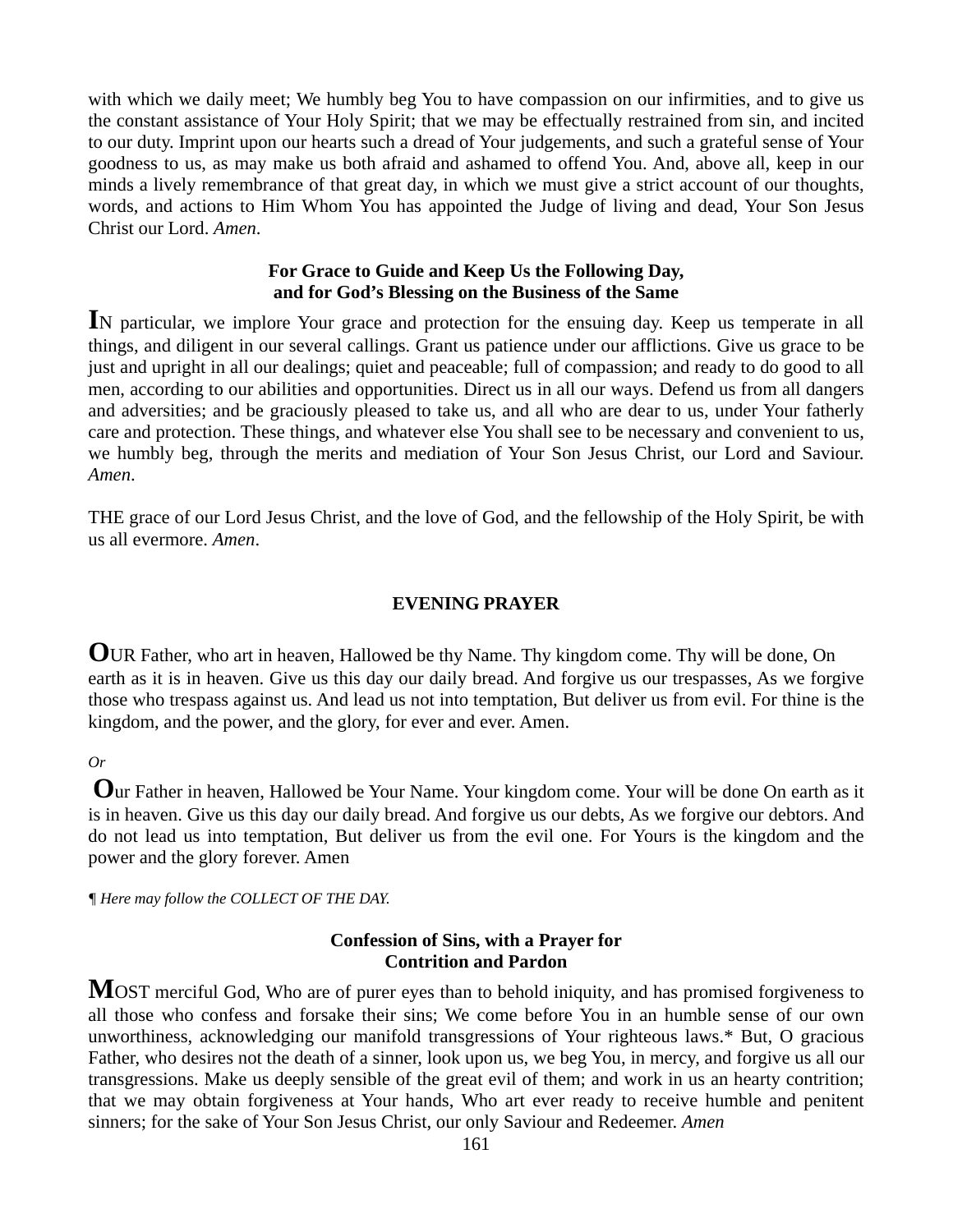*\* Here let him who reads make a short pause, that every one may secretly confess the sins and failings of that day.* 

#### **Prayer for Grace to Reform and Grow Better**

**A**ND lest, through our own frailty, or the temptations which encompass us, we be drawn again into sin; Guarantee us, we beg You, the direction and assistance of Your Holy Spirit. Reform whatever is amiss in the temper and disposition of our souls; that no unclean thoughts, unlawful designs, or inordinate desires, may rest there. Purge our hearts from envy, hatred, and malice; that we may never allow the sun to go down upon our wrath; but may always go to our rest in peace, charity, and good-will, with a conscience void of offence towards You, and towards men; that so we may be preserved pure and blameless, unto the coming of our Lord and Saviour Jesus Christ. *Amen*.

#### **The Intercession**

AND accept, O Lord, our intercessions for all mankind. Let the light of Your Gospel shine upon all nations; and may as many as have received it, live as becomes it. Be gracious unto Your Church; and grant that every member of the same, in his vocation and ministry, may serve You faithfully. Bless all in authority over us; and so rule their hearts and strengthen their hands, that they may punish wickedness and vice, and maintain Your true religion and virtue. Send down Your blessings, temporal and spiritual, upon all our relations, friends, and neighbours. Reward all who have done us good, and pardon all those who have done or wish us evil, and give them repentance and better minds. Be merciful to all who are in any trouble; and do You, the God of pity, administer to them according to

their several necessities; for His sake who went about doing good, Your Son our Saviour Jesus Christ. *Amen*.

597

.

#### **The Thanksgiving**

TO our prayers, O Lord, we join our genuine thanks for all Your mercies; for our being, our reason, and all other endowments and faculties of soul and body; for our health, friends, food, and clothing, and all the other comforts and conveniences of life. Above all, we adore Your mercy in sending Your only Son into the world, to redeem us from sin and eternal death, and in giving us the knowledge and sense of our duty towards You. We bless You for Your patience with us, notwithstanding our many and great provocations; for all the directions, assistances, and comforts of Your Holy Spirit; for Your continual care and watchful providence over us through the whole course of our lives; and particularly for the mercies and benefits of the past day; begging You to continue these Your blessings to us, and to give us grace to show our thankfulness in a sincere obedience to His laws; through whose merits and intercession we received them all, Your Son our Saviour Jesus Christ. *Amen*.

### **Prayer for God's Protection through the Night Following**

**I**N particular, we beg You to continue Your gracious protection to us this night. Defend us from all dangers and mischiefs, and from the fear of them; that we may enjoy such refreshing sleep as may fit us for the duties of the coming day. And grant us grace always to live in such a state that we may never be afraid to die; so that, living and dying, we may be Yours, through the merits and satisfaction of Your Son Christ Jesus, in Whose Name we offer up these our imperfect prayers. *Amen*.

**T**HE grace of our Lord Jesus Christ, and the love of God, and the fellowship of the Holy Spirit, be with us all evermore. *Amen*.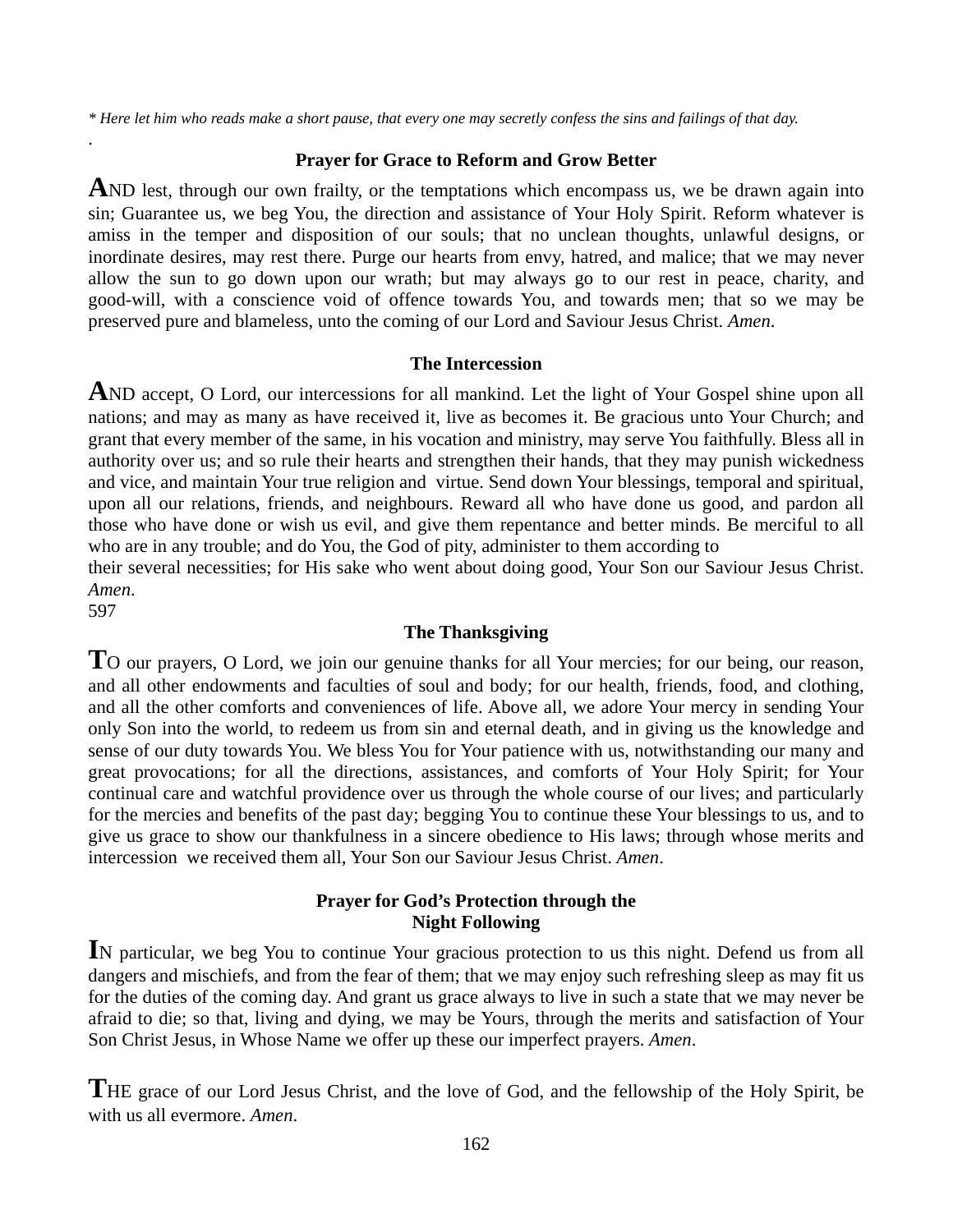### **FAMILY PRAYER A SHORTER FORM**

# **Morning Prayer**

**O**UR Father, who art in heaven, Hallowed be thy Name. Thy kingdom come. Thy will be done, On earth as it is in heaven. Give us this day our daily bread. And forgive us our trespasses, As we forgive those who trespass against us. And lead us not into temptation, But deliver us from evil. For thine is the kingdom, and the power, and the glory, for ever and ever. Amen.

*Or* 

**O**ur Father in heaven, Hallowed be Your Name. Your kingdom come. Your will be done On earth as it is in heaven. Give us this day our daily bread. And forgive us our debts, As we forgive our debtors. And do not lead us into temptation, But deliver us from the evil one. For Yours is the kingdom and the power and the glory forever. Amen

**O** LORD, our heavenly Father, Almighty and everlasting God, Who has safely brought us to the beginning of this day; Defend us in the same with Your mighty power; and grant that this day we fall into no sin, neither run into any kind of danger; but that all our doings, being ordered by Your governance, may be righteous in Your sight; through Jesus Christ our Lord. *Amen*.

¶ Here may be added any special Prayers.

THE grace of our Lord Jesus Christ, and the love of God, and the fellowship of the Holy Spirit, be with us all evermore. *Amen*.

# **Evening Prayer**

OUR Father, who art in heaven, Hallowed be thy Name. Thy kingdom come. Thy will be done, On earth as it is in heaven. Give us this day our daily bread. And forgive us our trespasses, As we forgive those who trespass against us. And lead us not into temptation, But deliver us from evil. For thine is the kingdom, and the power, and the glory, for ever and ever. Amen.

Or

**O**ur Father in heaven, Hallowed be Your Name. Your kingdom come. Your will be done On earth as it is in heaven. Give us this day our daily bread. And forgive us our debts, As we forgive our debtors. And do not lead us into temptation, But deliver us from the evil one. For Yours is the kingdom and the power and the glory forever. Amen

**L**IGHTEN our darkness, we beg You, O Lord; and by Your great mercy defend us from all perils and dangers of this night; for the love of Your only Son, our Saviour, Jesus Christ. *Amen*.

*¶ Here may be added any special Prayers.* 

**T**HE LORD bless us and keep us. The LORD make His face to shine upon us, and be gracious unto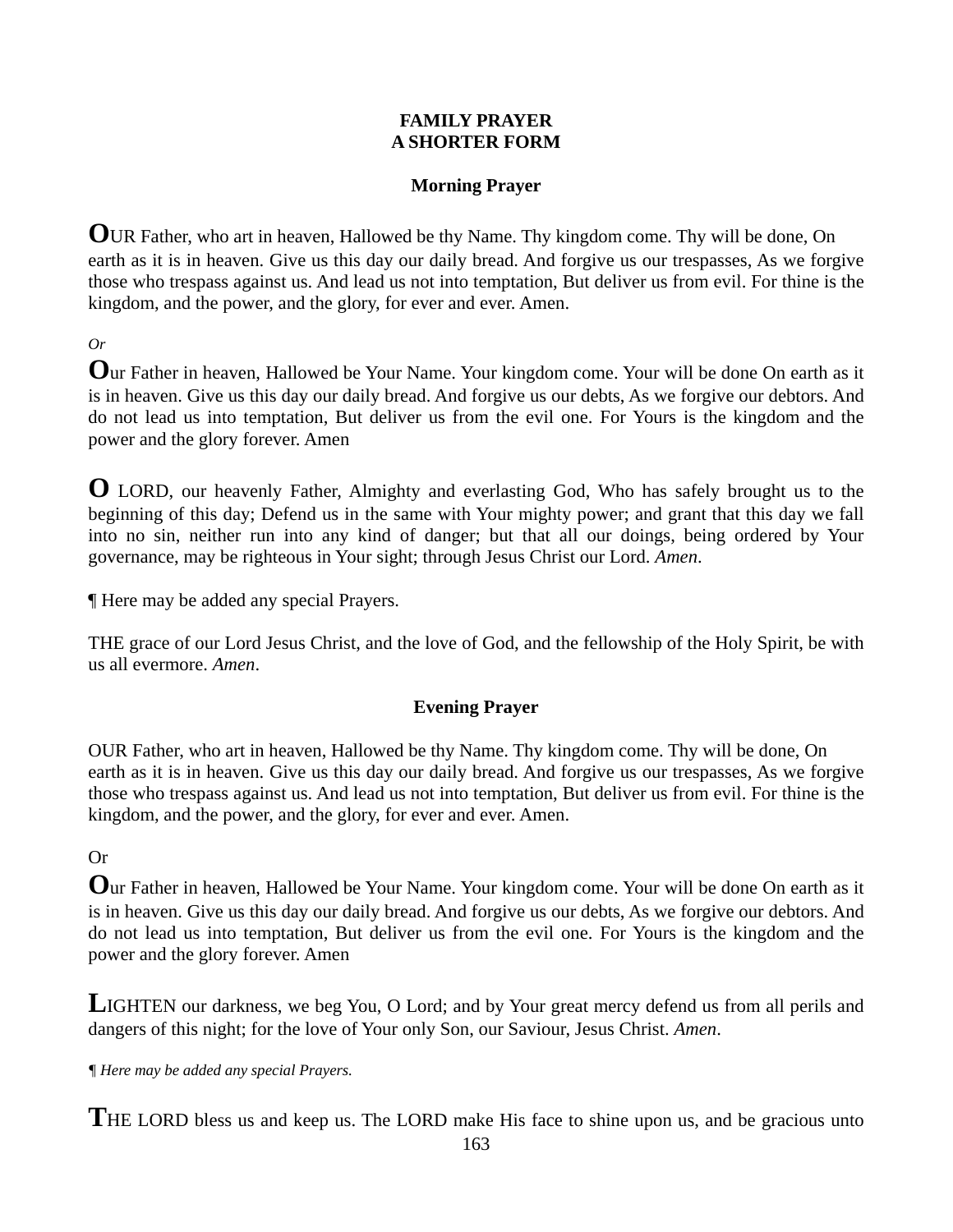us. The LORD lift up His countenance upon us, and give us peace, this night and evermore. *Amen*.

# **ADDITIONAL PRAYERS**

## **For the Spirit of Prayer**

**O** ALMIGHTY God, who pours out on all who desire it, the spirit of grace and of supplication; Deliver us, when we draw nigh to You, from coldness of heart and wanderings of mind, that with steadfast thoughts and kindled affections, we may worship You in spirit and in truth; through Jesus Christ our Lord. *Amen*.

### **In the Morning**

**O** GOD, the King eternal, who divides the day from the darkness, and turns the shadow of death into the morning; Drive far off from us all wrong desires, incline our hearts to keep Your law, and guide our feet into the way of peace; that having done Your will with cheerfulness while it was day, we may, when the night comes, rejoice to give You thanks; through Jesus Christ our Lord. *Amen*.

**A**LMIGHTY God, who alone gave us the breath of life, and alone can keep alive in us the holy desires You do impart; We beg You, for Your compassion's sake, to sanctify all our thoughts and endeavours; that we may neither begin an action without a pure intention nor continue it without Your blessing. And grant that, having the eyes of the mind opened to behold things invisible and unseen, we may in heart be inspired by Your wisdom, and in work be upheld by Your strength, and in the end be accepted of You as Your faithful servants; through Jesus Christ our Saviour. *Amen* 

# **At Night**

.

**O** LORD, support us all the day long, until the shadows lengthen and the evening comes, and the busy world is hushed, and the fever of life is over, and our work is done. Then in Your mercy grant us a safe lodging, and a holy rest, and peace at the last. *Amen*.

**O** GOD, Who are the life of mortal men, the light of the faithful, the strength of those who labour, and the repose of the dead; We thank You for the timely blessings of the day, and humbly supplicate Your merciful protection all this night. Bring us, we beg You, in safety to the morning hours; through Him who died for us and rose again, Your Son, our Saviour Jesus Christ. *Amen*.

# **Sunday Morning**

**O** GOD, who makes us glad with the weekly remembrance of the glorious resurrection of Your Son our Lord; Guarantee us this day such blessing through our worship of You, that the days to come may be spent in Your service; through the same Jesus Christ our Lord. *Amen*.

# **For Quiet Confidence**

**O** GOD of peace, Who has taught us that in returning and rest we shall be saved, in quietness and in confidence shall be our strength; By the might of Your Spirit lift us, we pray You, to Your presence, where we may be still and know that You are God; through Jesus Christ our Lord. *Amen*.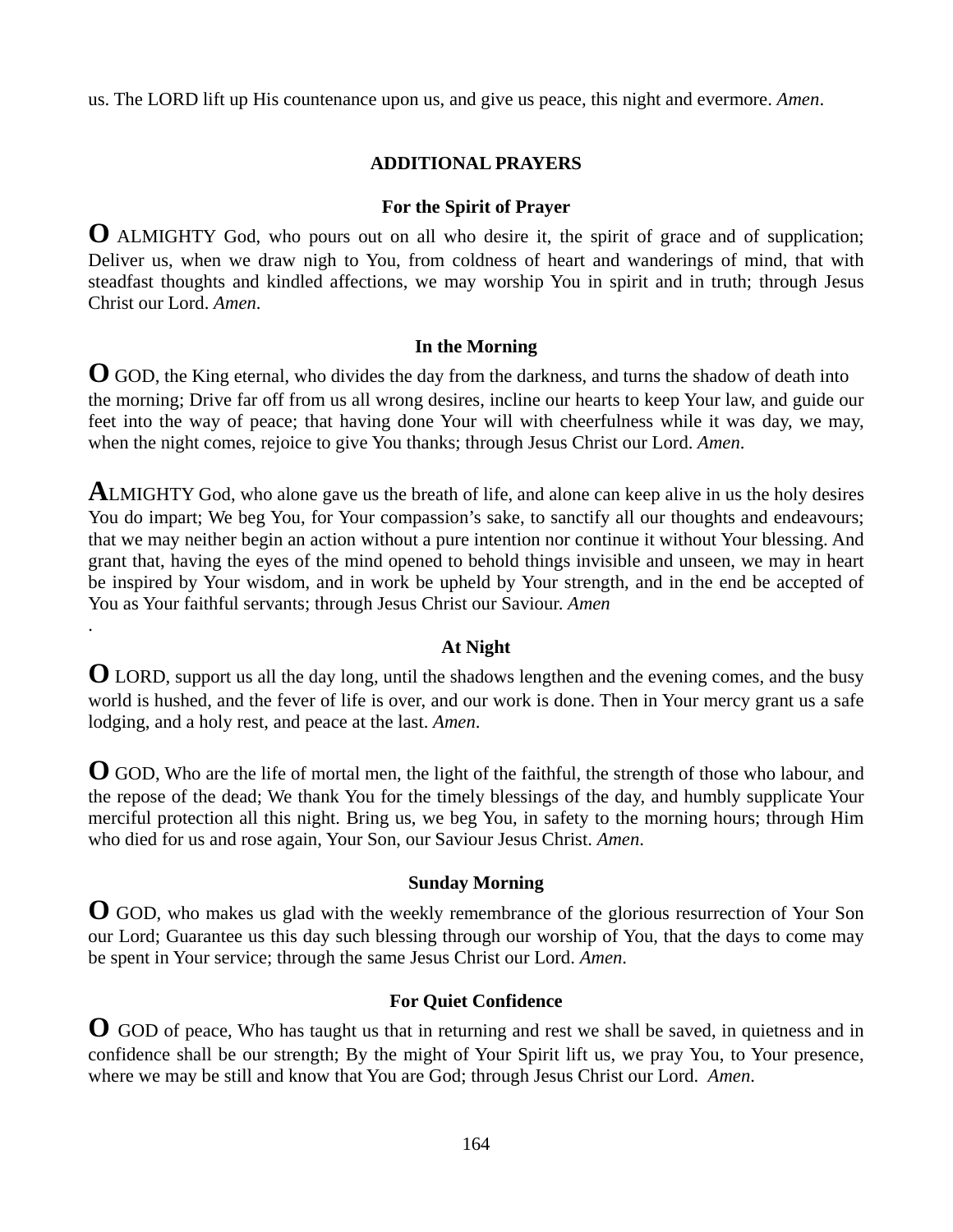### **FAMILY PRAYER**

#### **For Guidance**

**O** GOD, by Whom the meek are guided in judgement, and light rises up in darkness for the godly; Grant us, in all our doubts and uncertainties, the grace to ask what You would have us to do, that the Spirit of Wisdom may save us from all false choices, and that in Your light we may see light, and in Your straight path may not stumble; through Jesus Christ our Lord. *Amen*.

### **For Trustfulness**

**O** MOST loving Father, Who wills us to give thanks for all things, to dread nothing but the loss of You, and to cast all our care on You, who cares for us; Preserve us from faithless fears and worldly anxieties, and grant that no clouds of this mortal life may hide from us the light of that love which is immortal, and which You Have manifested unto us in Your Son, Jesus Christ our Lord. *Amen*.

**O** HEAVENLY Father, You understand all Your children; through Your gift of faith we bring our perplexities to the light of Your wisdom, and receive the blessed encouragement of Your sympathy, and a clearer knowledge of Your will. Glory be to You for all Your gracious gifts. *Amen*.

#### **For Joy in God's Creation**

**O** HEAVENLY Father, Who has filled the world with beauty; Open, we beg You, our eyes to behold Your gracious hand in all Your works; that rejoicing in Your whole creation, we may learn to serve You with gladness; for the sake of Him by Whom all things were made, Your Son, Jesus Christ our Lord. *Amen*.

### **For the Children**

**A**LMIGHTY God, heavenly Father, Who has blessed us with the joy and care of children; Give us light and strength so to train them, that they may love whatsoever things are true and pure and lovely and of good report, following the example of their Saviour Jesus Christ. *Amen*.

#### **For the Absent**

**O** GOD, Whose fatherly care reaches to the uttermost parts of the earth; We humbly beg You graciously to behold and bless those whom we love, now absent from us. Defend them from all dangers of soul and body; and grant that both they and we, drawing nearer to You, may be bound together by Your love in the communion of Your Holy Spirit, and in the fellowship of Your saints; through Jesus Christ our Lord. *Amen*.

#### **For Those We Love**

**A**LMIGHTY God, we entrust all who are dear to us to Your never-failing care and love, for this life and the life to come; knowing that You are doing for them better things than we can desire or pray for; through Jesus Christ our Lord. *Amen*.

### **For the Recovery of a Sick Person**

**O** MERCIFUL God, Giver of life and health; Bless, we pray You, Your servant, [*N.*], and those who administer to *him* of Your healing gifts; that *he* may be restored to health of body and of mind; through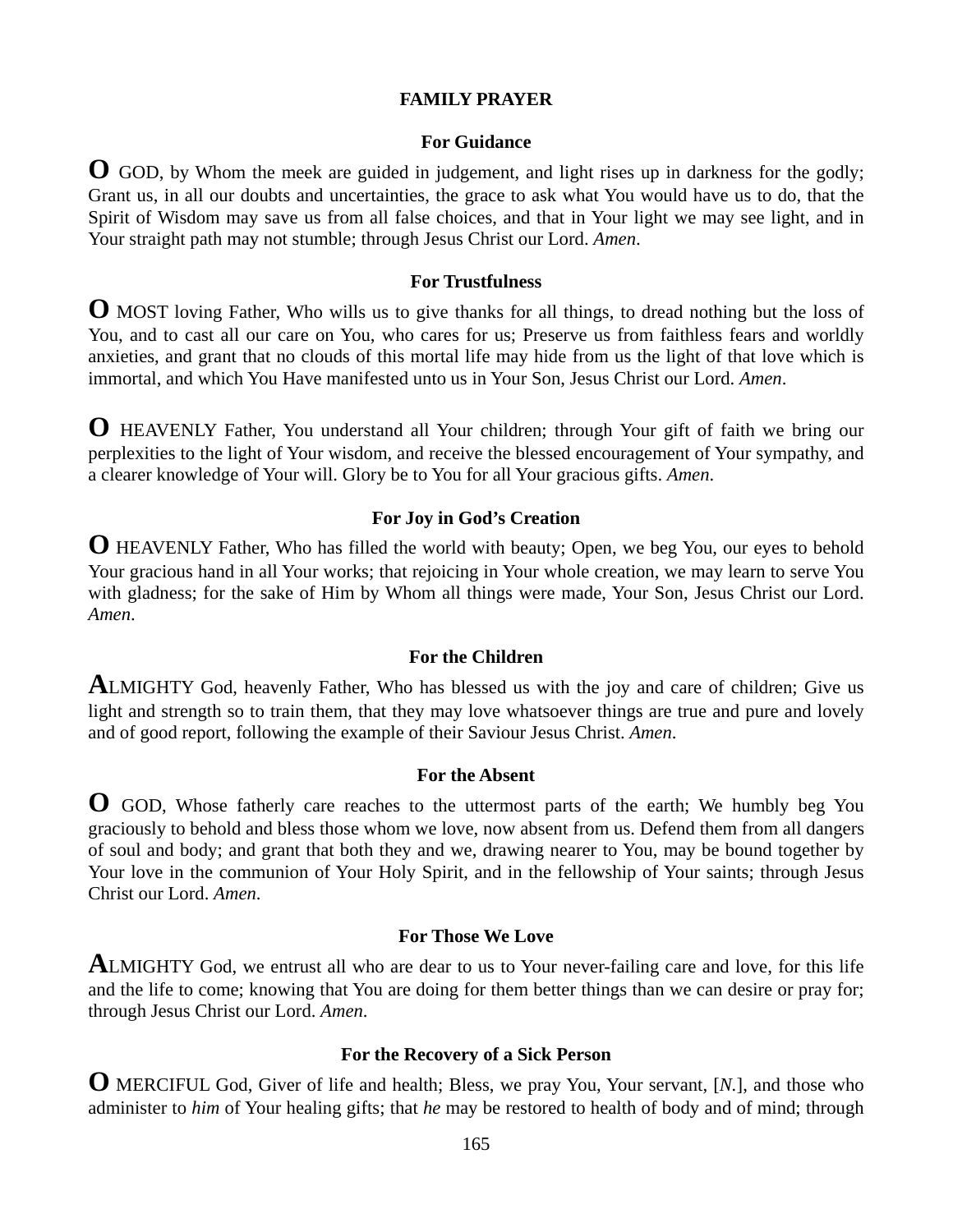Jesus Christ our Lord. *Amen*.

## **For One about to Undergo an Operation**

**A**LMIGHTY God our heavenly Father, we beg You graciously to comfort Your servant in *his*  suffering, and to bless the means made use of for *his* cure. Fill *his* heart with confidence, that though *he*  be sometime afraid, *he* yet may put *his* trust in You; through Jesus Christ our Lord. *Amen*.

# **For a Birthday**

**W**ATCH over Your child, O Lord, as *his* days increase; bless and guide *him* wherever *he* may be, keeping *him* unspotted from the world. Strengthen *him* when *he* stands; comfort *him* when discouraged or sorrowful; raise *him* up if *he* fall; and in *his* heart may Your peace which passes understanding abide all the days of *his* life; through Jesus Christ our Lord. *Amen*.

# **For Those in Mental Darkness**

**O** HEAVENLY Father, we beg You to have mercy upon all Your children who are living in mental darkness. Restore them to strength of mind and cheerfulness of spirit, and give them health and peace; through Jesus Christ our Lord. *Amen*.

# **For a Blessing on the Families of the Land**

**A**LMIGHTY God, our heavenly Father, Who sets the solitary in families; We commend to Your continual care the homes in which Your people dwell. Put far from them, we beg You, every root of bitterness, the desire of vain-glory, and the pride of life. Fill them with faith, virtue, knowledge, temperance, patience, godliness. Knit together in constant affection those who, in holy wedlock, have been made one flesh; turn the heart of the fathers to the children, and the heart of the children to the fathers; and so enkindle fervent charity among us all, that we be evermore kindly affectioned with brotherly love; through Jesus Christ our Lord. *Amen*.

# **For all Poor, Homeless, and Neglected Folk**

**O** GOD, Almighty and merciful, Who heals those who are broken in heart, and turns the sadness of the sorrowful to joy; Let Your fatherly goodness be upon all that You have made. Remember in pity such as are this day destitute, homeless, or forgotten of their fellow-men. Bless the congregation of Your poor. Uplift those who are cast down. Mightily befriend innocent sufferers, and sanctify to them the endurance of their wrongs. Cheer with hope all discouraged and unhappy people, and by Your heavenly grace preserve from falling those whose poverty tempts them to sin; though they be troubled on every side, suffer them not to be distressed; though they be perplexed, save them from despair. Grant this, O Lord, for the love of Him, Who for our sakes became poor, Your Son, our Saviour Jesus Christ. *Amen*.

# **For Faithfulness in the Use of this World's Goods**

**ALMIGHTY** God, Whose loving hand has given us all that we possess; Grant us grace that we may honour You with our substance, and remembering the account which we must one day give, may be faithful stewards of Your bounty; through Jesus Christ our Lord. *Amen*.